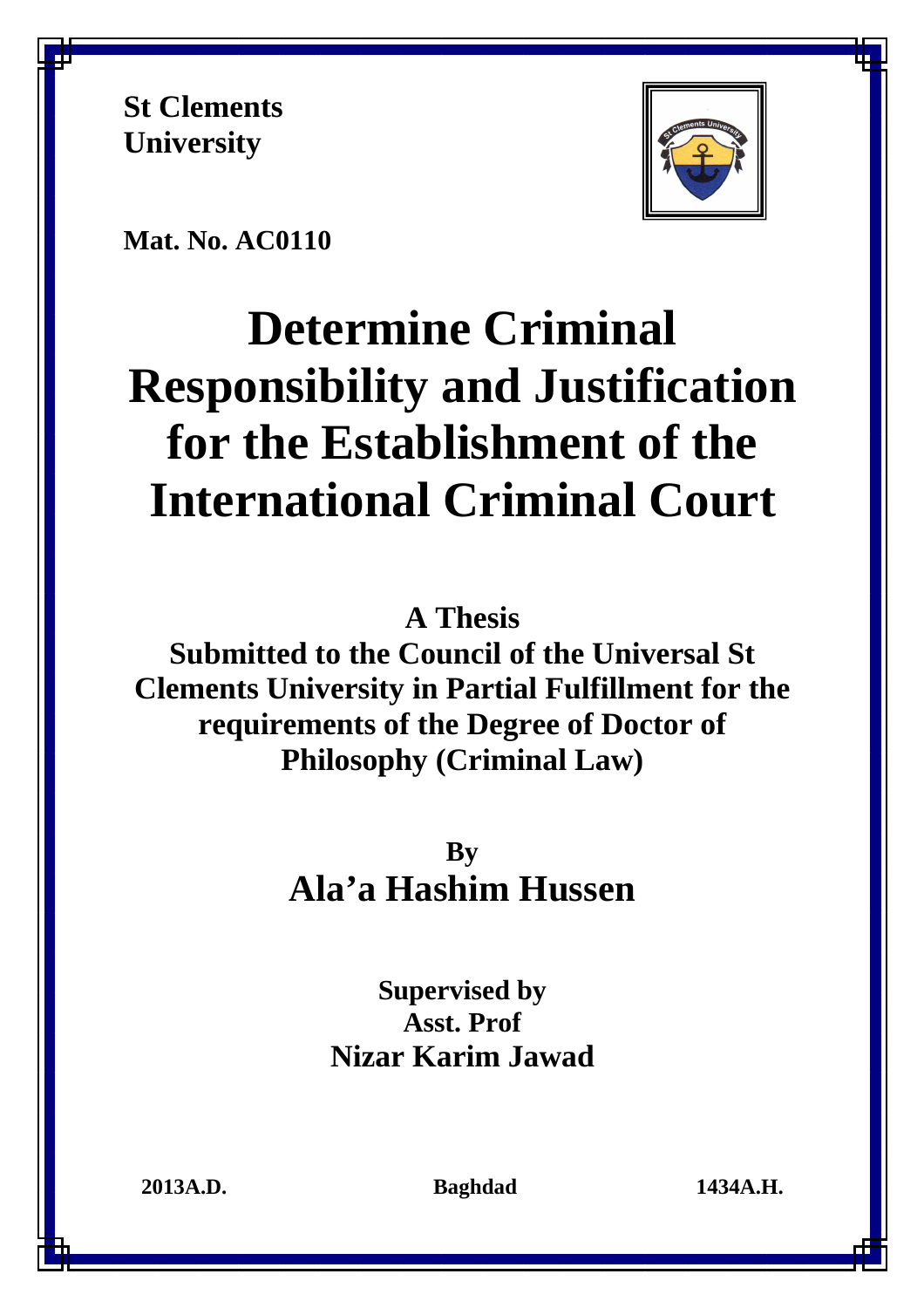### **ABSTRACT**

### **Importance of Research**

International efforts in establishing world peace and has become the goal desirable for the majority of states, and through the reduction of the volume of international crime and punishment and extradition of international justice , was the determining international criminal responsibility and the establishment of an international criminal jurisdiction works on the separation in cases involving charges of persons normal individuals as independent their countries and punished if to prove they committed war crimes or crimes against the human race , and the importance of this study since it deals with the subject of the newly created a sensation among the nations of the world in determining criminal responsibility and the powers of the court and also the international focus in light of the escalation of war crimes in the world, especially the preparations international and Arab to sue the perpetrators of these crimes.

Also lies the practical importance of this research is that it came in the presence of international crimes threaten the peace of the world , which makes the door open to researchers for research and writing in such topics .

### **The Research Problem**

There is no doubt that the international community is made up of a group of Independent States dominated bilateral relations or collective, and conclude international treaties with the aim of policy-making legal, political, international , and this was evident in the principles of public international law , which was imposed on the international community to make rules to regulate these relations , it is not in time of peace , but in time of war , and that prohibiting the use of lethal weapons ( internationally banned ) or any international crime in order to maintain the human race to exist, so that was a reason in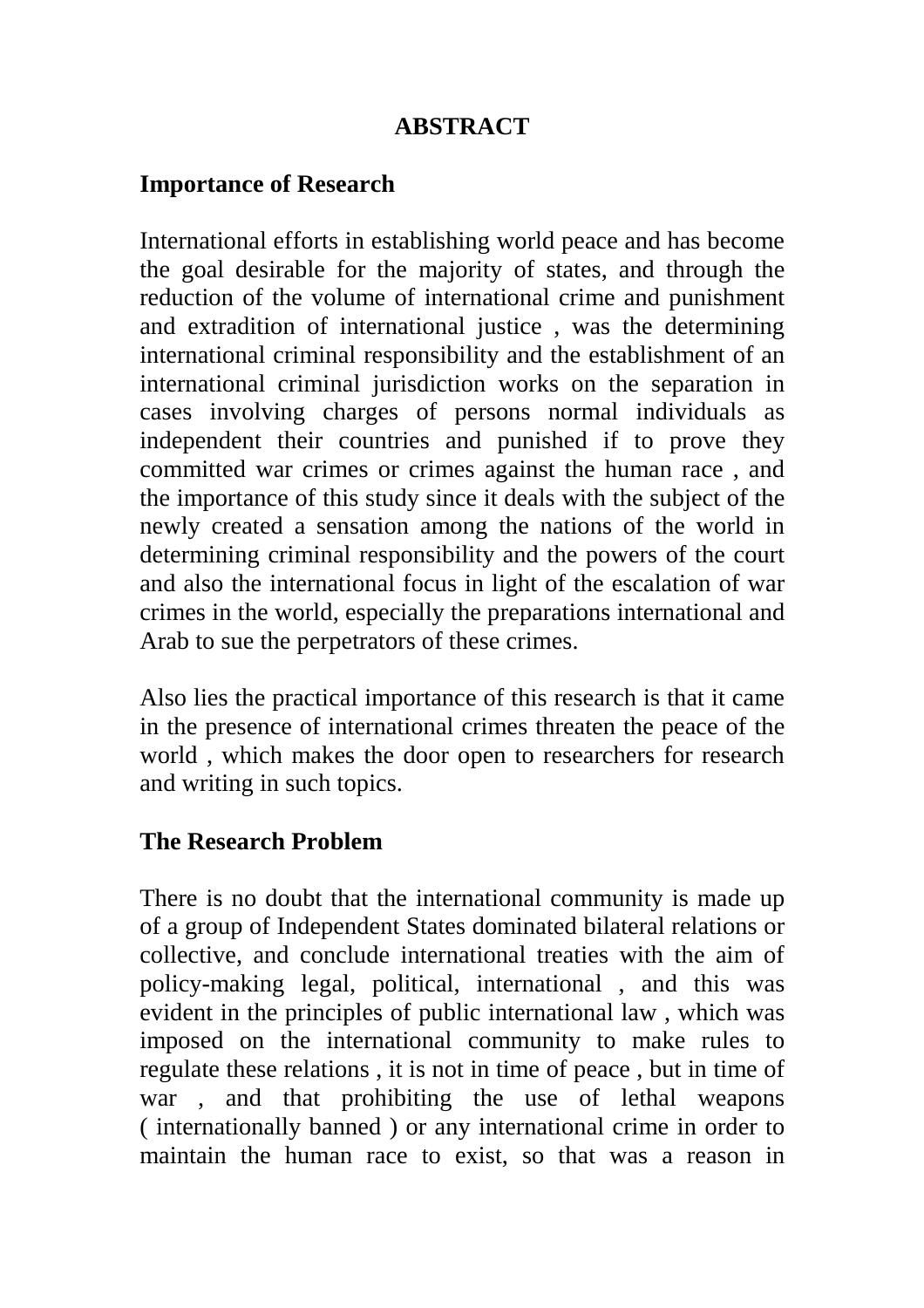determining the criminal responsibility of international efforts to punish the perpetrators of war crimes , but in the absence of international jurisdiction to prosecute the perpetrators of the massacres against humanity and aggression, the idea came from several countries for the establishment of the organization of an international criminal court tried natural persons , may Salt them themselves committing massacres and crimes against persons , whether they are national or foreign.

# **Research Methodology**

In line with the theme of scientific research and the Secretariat to follow proper scientific method descriptive approach is followed in the light pierced in this research topic.

## **Structure Search**

It was necessary to follow a detailed plan for the molecules of this research , and through the seasons , to show the subject and achieve the desired goal behind this study and this will show the research plan are as follows-:

# **Submitted**

The first chapter / what international responsibility

- First / definition of international responsibility
- Second / types of liability
- Third / effects resulting from the international responsibility

Chapter II / basic features of the Statute of the International Criminal Court.

• First / emergence of the International Criminal Court and its language.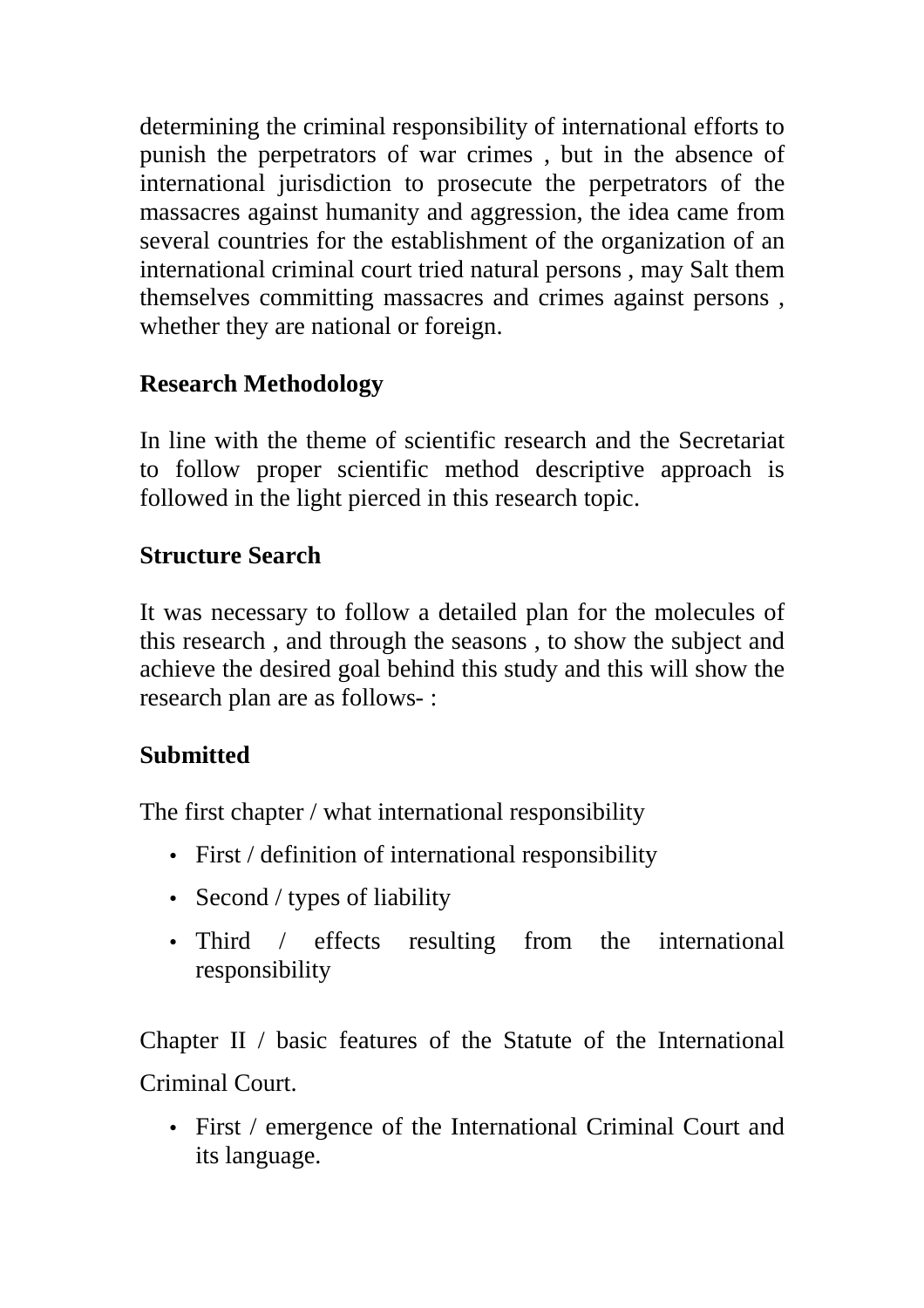- Second / organs of the International Criminal Court and its mechanisms .
- Third / characteristics of the International Criminal Court.
- IV / legal principles of the court, which must be taken into account.

Chapter III / jurisdiction of the International Criminal Court.

- First / subject-matter jurisdiction.
- Second / war crimes.
- Third / crimes against humanity.
- IV / genocide.
- V / crime of aggression.
- VI / temporal jurisdiction.
- Seventh / Profile jurisdiction.

# **Conclusion / findings and recommendations**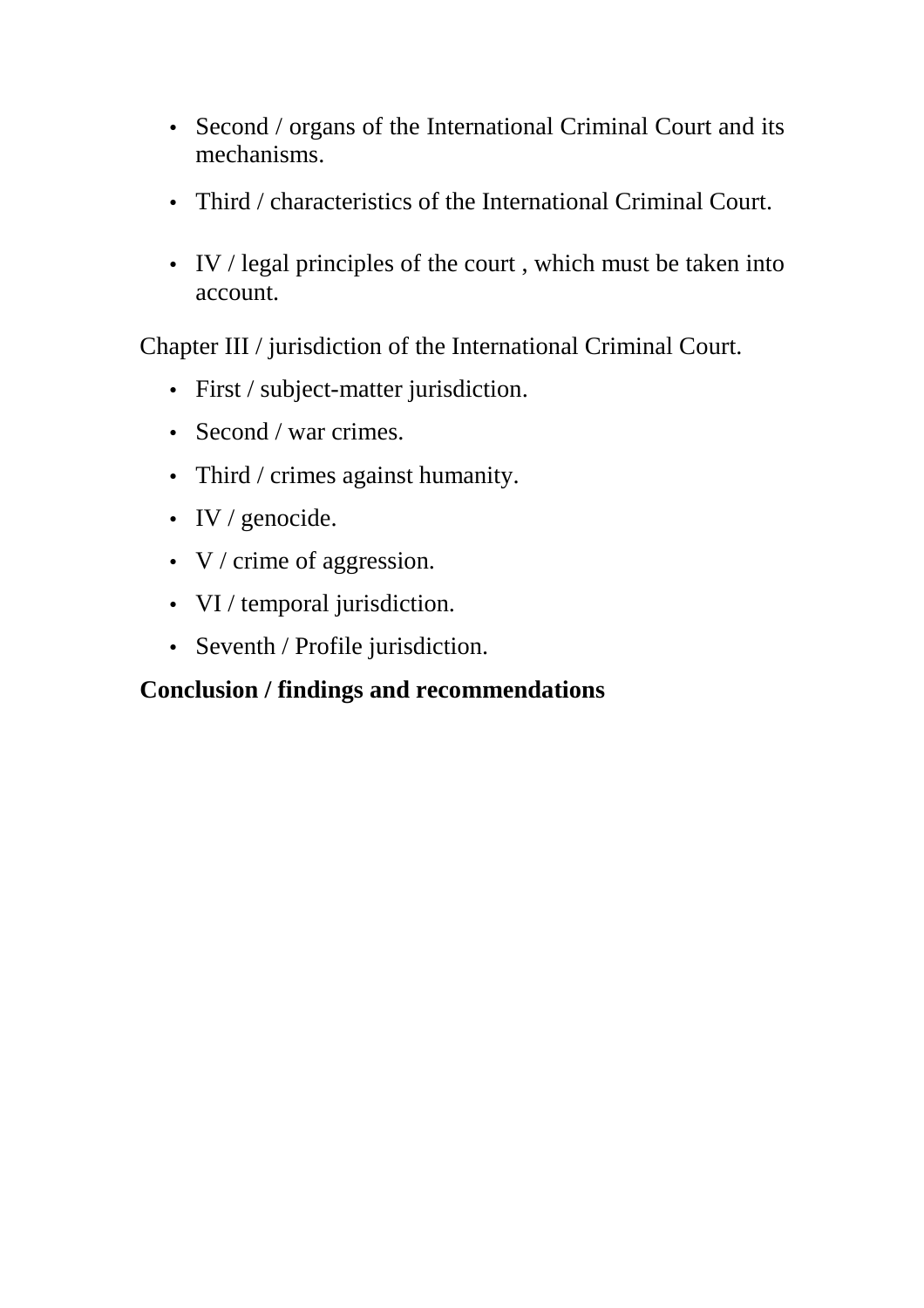

**ج**امعة سانت كليمنتس العالمية

# **تحديد المسؤولية الجنائية الدولية و دورها في إنشاء المحكمة الجنائية الدولية**

**أطروحة مقدمة إلى مجلس جامعة (سانت كليمنتس) العالمية كجزء من متطلبات نيل درجة الدكتوراه في القانون الجنائي الدولي** 

> **تقدم بها علاء هاشم حسين**

باشراف الأستاذ المساعد الىكتور نزار کريم جواد

**1435هـ** اد **2014م**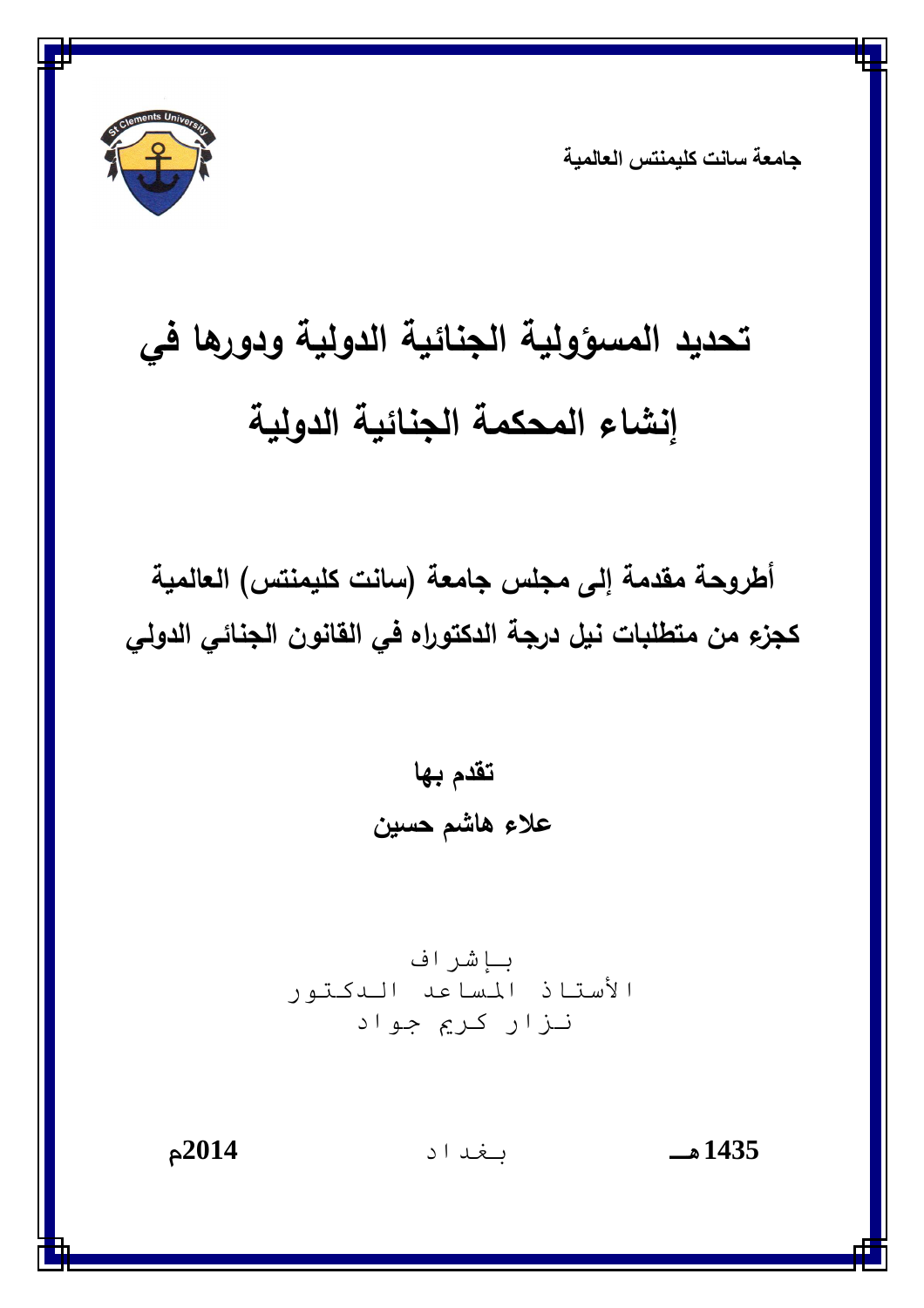**اــــع ا الايه ب-ا الإقرارات ج الإهداء د الشكر والتقدير هـ ثبت المحتويات <sup>3</sup>-<sup>1</sup> المقدمة الفصل الأول - ماهية المسؤولية الدولية المبحث الأول-** فكرة المسؤولية الدولية **المبحث الثاني :-** الأسباب المانعة لقيام المسؤولية الدولية **المبحث الثالث :-** الآثار الناتجة عن قيام المسؤولية الدولية **الفصل الثاني - نشأة وتكوين النظام الأساسي للمحكمة الجنائية الدولية المبحث الأول :-** نشأة المحكمة الجنائية الدولية. **المبحث الثاني :-** الخصائص والمبادئ القانونية للمحكمة الجنائية الدولية. **الفصل الثالث :- اختصاص المحكمة الجنائية الدولية المبحث الأول :-** الاختصاص الموضوعي .

ثبت المحتويــــــــات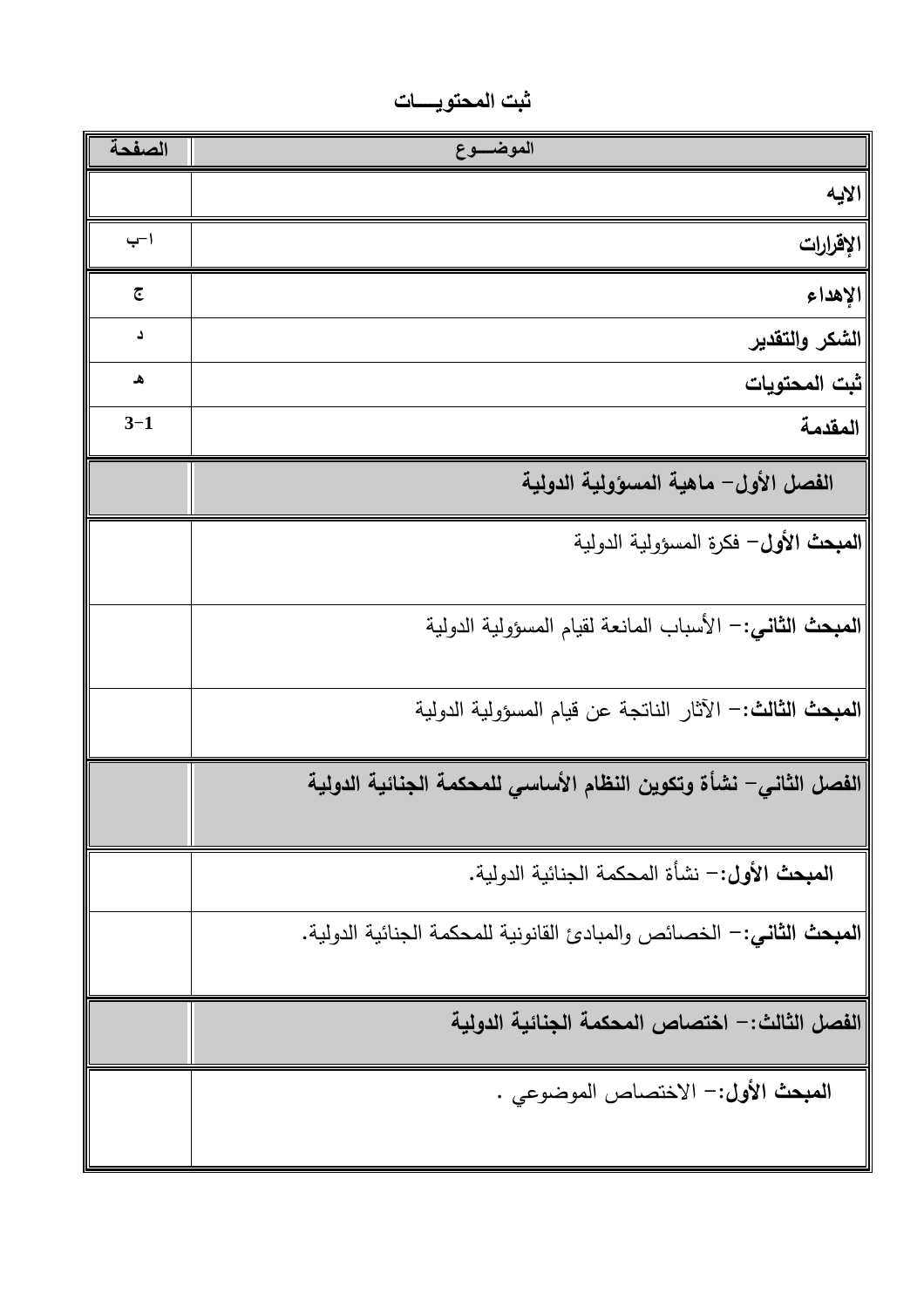| ا <b>لمبحث الثاني:</b> – الانتهاكات الجسيمة للقوانين والاتفاقيات الدولية.      |
|--------------------------------------------------------------------------------|
|                                                                                |
| المبحث الثالث: – العلاقة بين النظام الأساسي للمحكمة الجنائية الدولية والقوانين |
| والتشريعات الوطنية .                                                           |
| الفصل الرابع: – التطبيق الفعلي لقواعد المسؤولية الجنائية                       |
| المبحث الاول: – المحاكم الدولية الجنائية الخاصة والدائمة                       |
| المبحث الثاني: – المحاكم الجنائية المدولة                                      |
| الخاتمة                                                                        |
| المصادر                                                                        |
| <b>Abstract</b>                                                                |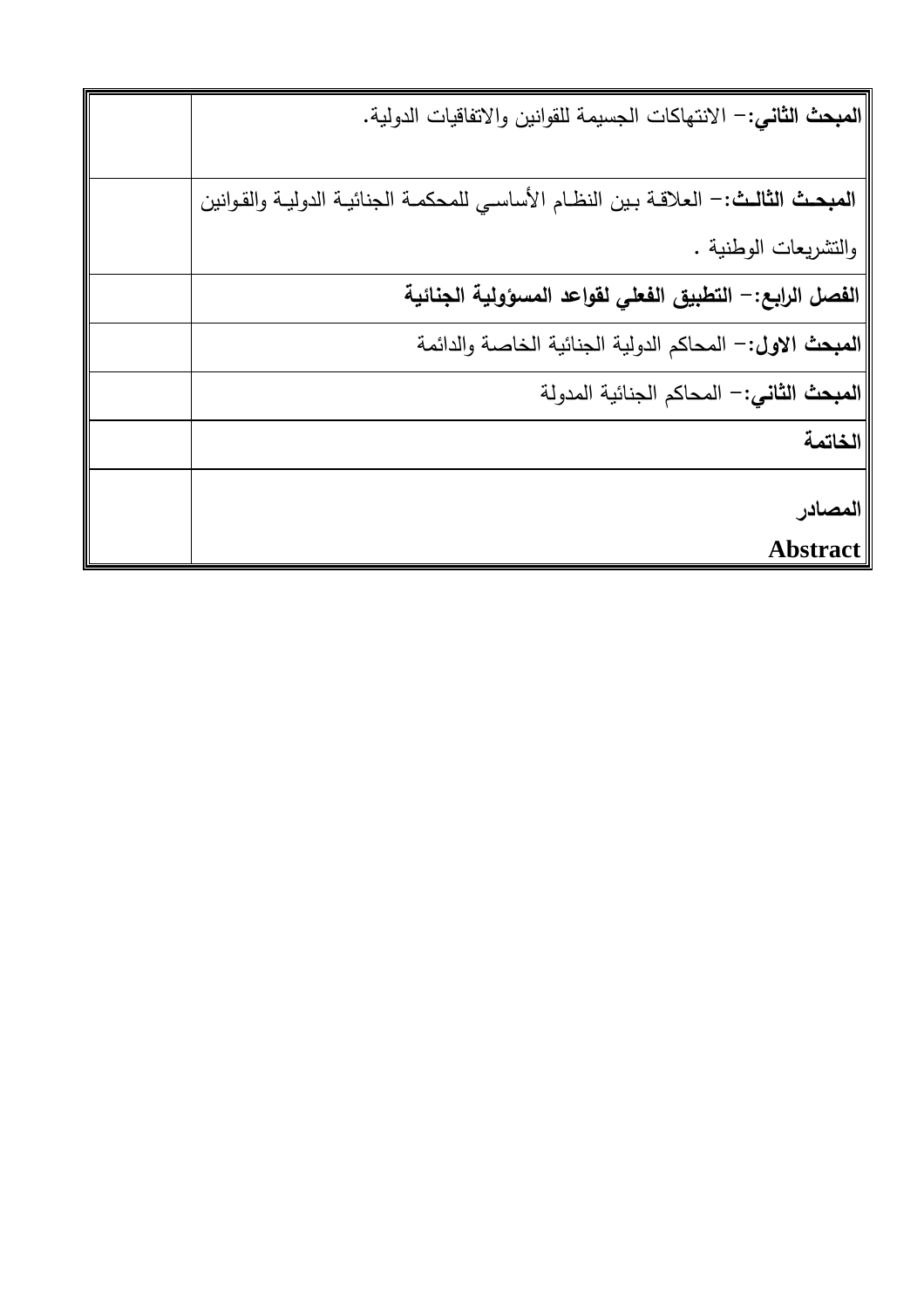#### **مقدمة**

**أهميته البحث**

لقد تظافرت الجهود الدولية في إرسـاء السـلام العـالمي وأصـبحت هـدف منشـود لغالبيـة الـدول ، و ذلـك مـن خـلال التقليـل مـن حجـم الجريمـة الدوليـة ومعاقبـة وتسـليم المجـرمين للعدالة الدولية ، فكـان تحديـد المسـؤولية الجنائيـة الدوليـة وتأسـيس قضـاء جنـائي دولـي يعمـل علـى الفصـل فـي القضـايا المتعلقـة باتهامـات لأشـخاص طبيعيـة وأفـراد بصـفتهم المستقلة عن دولهم ومعاقبتهم حـال إثبـات قيـامهم بارتكـاب جـرائم حـرب أو جـرائم ضـد الجنس البشري ، وتأتي أهمية هذه الدراسة لأنهـا تتنـاول موضـوعاً حـديثاً وأثـارت جـدلاً واسعاً بين دول العالم في تحديد المسـؤولية الجنائيـة ومبـررات إنشـاء المحكمـة الجنائيـة الدولية وأيضاً التركيز الدولي عليها في ظل تصاعد جرائم الحرب في العالم , لاسيما الاستعدادات الدولية والعربية لرفع دعاوي قضائية على مرتكبي هذه الجرائم كذلك تكمن الأهمية العملية لهذا البحث في أنه جـاء فـي ظـل وجـود جـرائم دوليـة تهـدد السـلم العـالمي ، الأمـر الـذي يجعـل البـاب مفتوحـاً أمـام البـاحثين للبحـث والكتابـة فـي هكذا موضوعات .

### **مشكلة البحث**

لاشـك أن المجتمـع الـدولي يتكـون مـن مجموعـة مـن الـدول المسـتقلة تسـوده العلاقـات الثنائيـة او الجماعيـة ، وإبـرام المعاهدات الدوليـة وذلك بـهدف رسم السياسـة القانونيـة والسياسـية الدوليـة ، وهـذا مـا جـاء جليـاً فـي مبـادئ القـانون الـدولي العـام ، ممـا فـرض على المجتمع الدولي أن يتخذ قواعد لتنظيم هذه العلاقات ، ليس في وقـت السـلم فقـط ، بـل فـي وقـت الحـرب ، وذلـك بتحـريم اسـتخدام الأسـلحة الفتاكـة (المحرمـة دوليـاً) أو أي جريمة دولية وذلـك للمحافظـة علـى الجـنس البشـري فـي الوجـود حيـث كـان ذلـك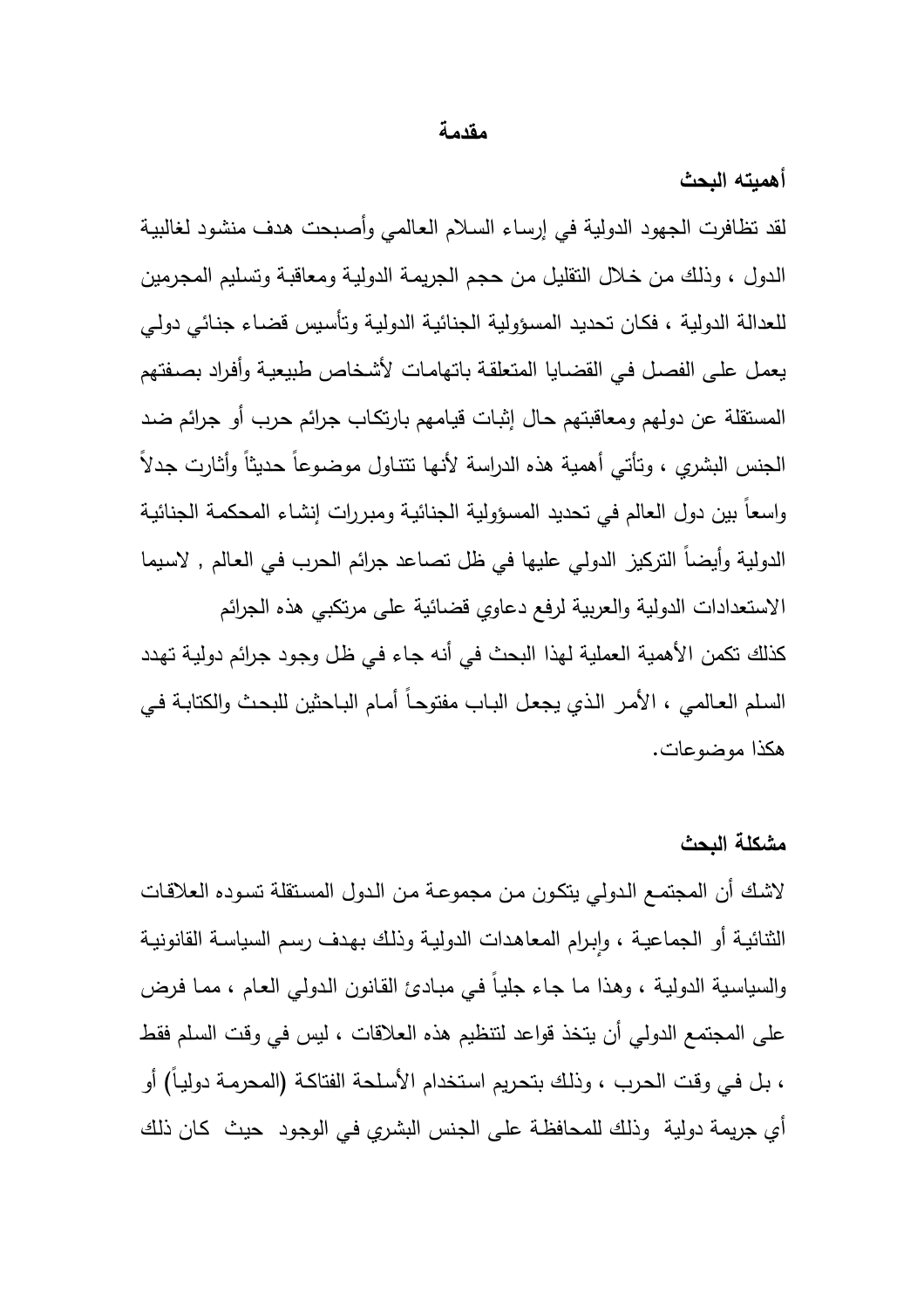سـبباً فـي تحديـد المسـؤولية الجنائيـة الدوليـة الهادفـة لمعاقبـة مرتكبـي جـرائم الحـرب ، ولكــن فــي ظــل غيــاب القضــاء الــدولي لمحاكمــة مرتكبــي المجــازر ضــد الإنســانية والعــدوان ، جــاءت فكــرة مــن عــدة دول لإنشــاء تنظــيم قضــائي جنــائي دولــي يحــاكم أشـخاص طبيعيـين سـولت لهـم أنفسـهم بارتكـاب مجـازر وجـرائم ضـد الأشـخاص سـواء كانوا الوطنيين أو الأجانب .

# **منهجية البحث**  انسـجاماً مـع موضـوع البحـث والأمانـة العلميـة فـي إتبـاع المـنهج العلمـي الصـحيح تـم إتباع المنهج الوصفي في ضوء التطرق في موضوعات هذا البحث .

# **هيكلية البحث**  كــان لابــد مــن إتبــاع خطــة تفصــيلية لجزيئــات هــذا البحــث ، وذلــك عبــر الفصــول ، لإظهـار الموضـوع وتحقيـق الهـدف المنشـود مـن وراء هـذه الدراسـة ولهـذا سـوف نبـين خطة البحث على النحو التالي :-

# **المقدمة الفصل الأول/ماهية المسؤولية الدولية**

- المبحث الأول/فكرة المسؤولية الدولية
- المبحث الثاني/الأسباب المانعة لقيام المسؤولية الدولية
- المبحث الثالث/الآثار الناتجة عن قيام المسؤولية الدولية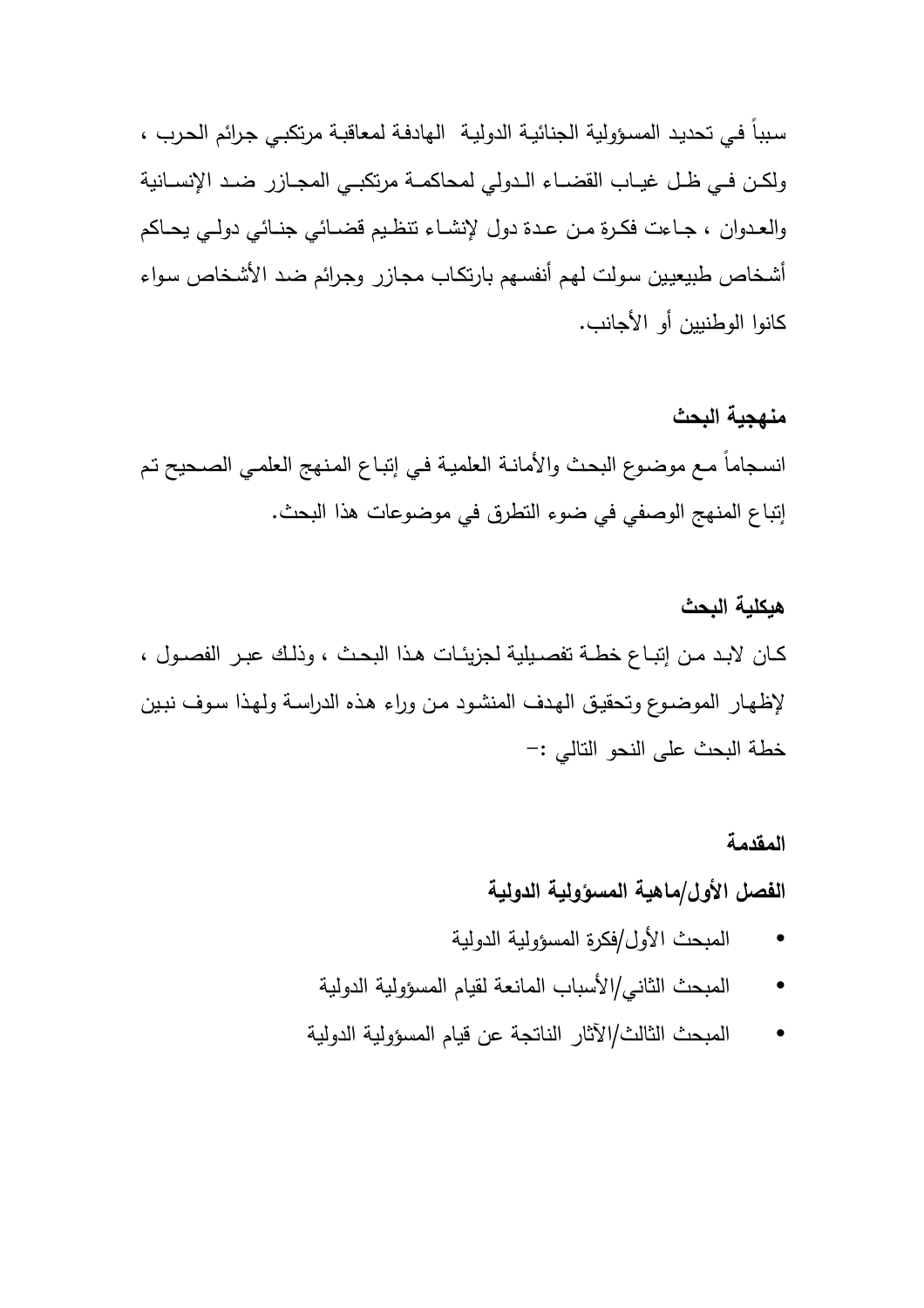الفصل الثان*ي |* نشأة وتكوين النظام الأساس*ي* للمحكمة الجنائية الدولية .

- المبحث الأول / نشأة المحكمة الجنائية الدولية .
- المبحث الثاني / الخصائص و المبادئ القانونية للمحكمة الجنائية الدولية.

**الفصل الثالث / اختصاص المحكمة الجنائية الدولية .**

- المبحث الأول / الاختصاص الموضوعي .
- المبحث الثاني / الانتهاكات الجسيمة للقوانين والاتفاقيات الدولية .
- المبحــث الثالــث / العلاقــة بــين النظــام الأساســي للمحكمــة الجنائيــة الدوليــة والقوانين والتشريعات الوطنية .

الفصل الرابع/ التطبيق الفعلي لقواعد المسؤولية الجنائية

- المبحث الأول / المحاكم الدولية الجنائية الخاصة والدائمة
	- المبحث الثاني / المحاكم الجنائية المدولة

**الخاتمة / الاستنتاجات والمقترحات**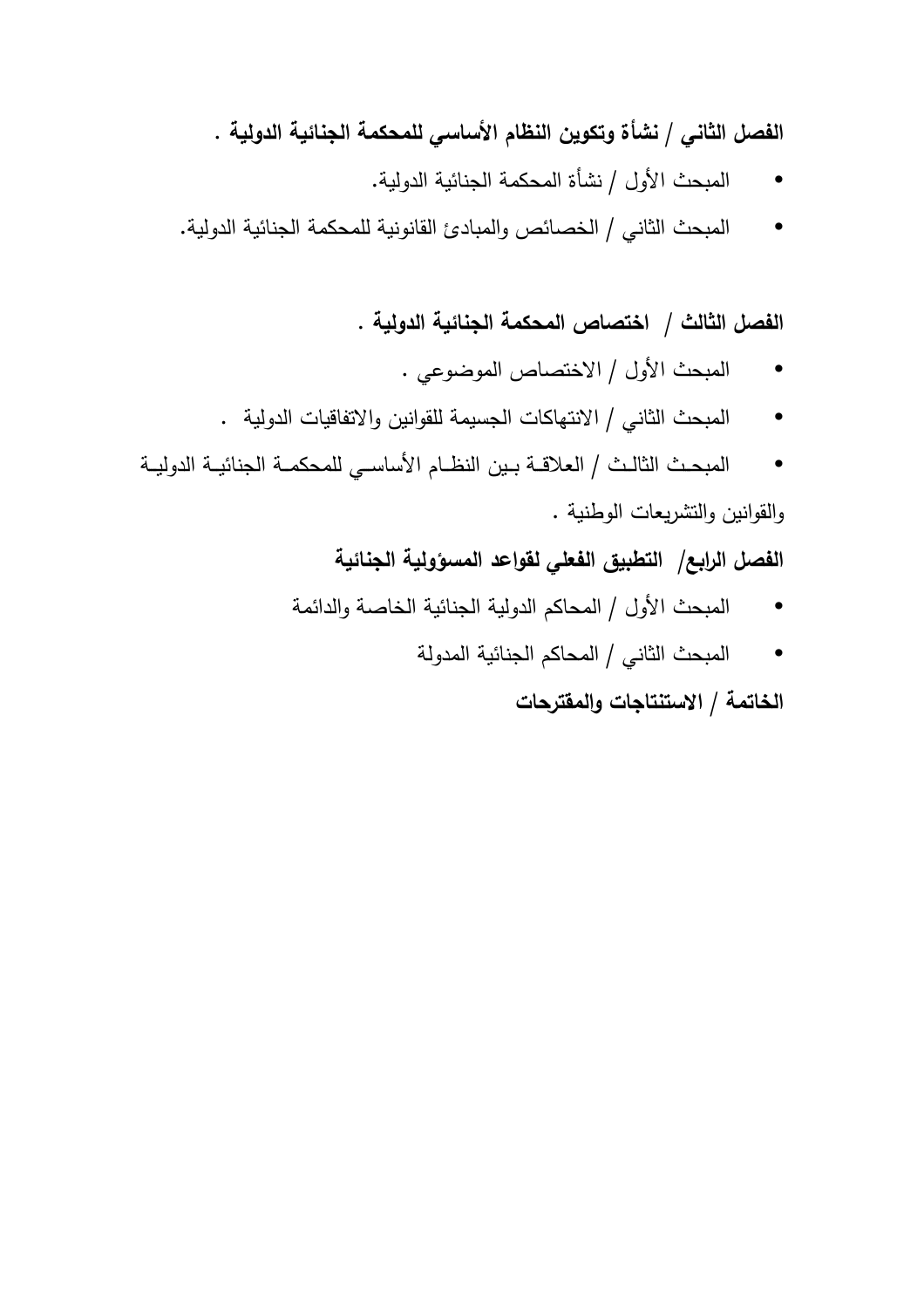## **الفصل الأول**

## **ماهية المسؤولية الجنائية الدولية**

ان التاريخ البشري حافل بالشواهد على الحروب التي عصفت بالبشرية على مر العصور وقد تنبه الانسان مؤخرا بان عليه الحد من هذه الظاهرة وقد تبنت الدول الحديثة تحديد المسؤولية ومحاسبة مسببي الحروب والمخالفين لكل القيم والاعراف والقوانين الدولية ومعاقبة القائمين على كل الانتهاكات ضد البشرية وقوانينها السارية وقد شهد العالم مؤخرا عدة محاكمات ويبدو ان الرغبة موجودة في انشاء المحاكم الدولية لمحاسبة المجرمين وسوف نتناول ذلك في هذا الفصل وكما يلي:

# **المبحث الأول مفهوم المسؤولية الدولية**

من الواجب أن نستعرض لمفهوم المسؤولية الدولية قبل الخوض في المسؤولية الجنائية الدولية حيث ينقسم هذا المبحث الى مطلبين ، المطلب الأول تعريف المسؤولية الدولية والمطلب الثاني انواع المسؤولية الدولية وكما يلي:

#### **المطلب الاول**

### **تعريف المسؤ ولية الدولية**

لقــد تطــرق فقهــاء القــانون الــدولي بعــدة تعــاريف عــن المســؤ ولية الدوليــة ، وســوف نســتعرض بعــض التعــاريف محــاولين مــن خلالهــا التقريــب بــين وجهــات النظــر المختلفة لوضع تعريف جامع للمسؤ ولية الدولية .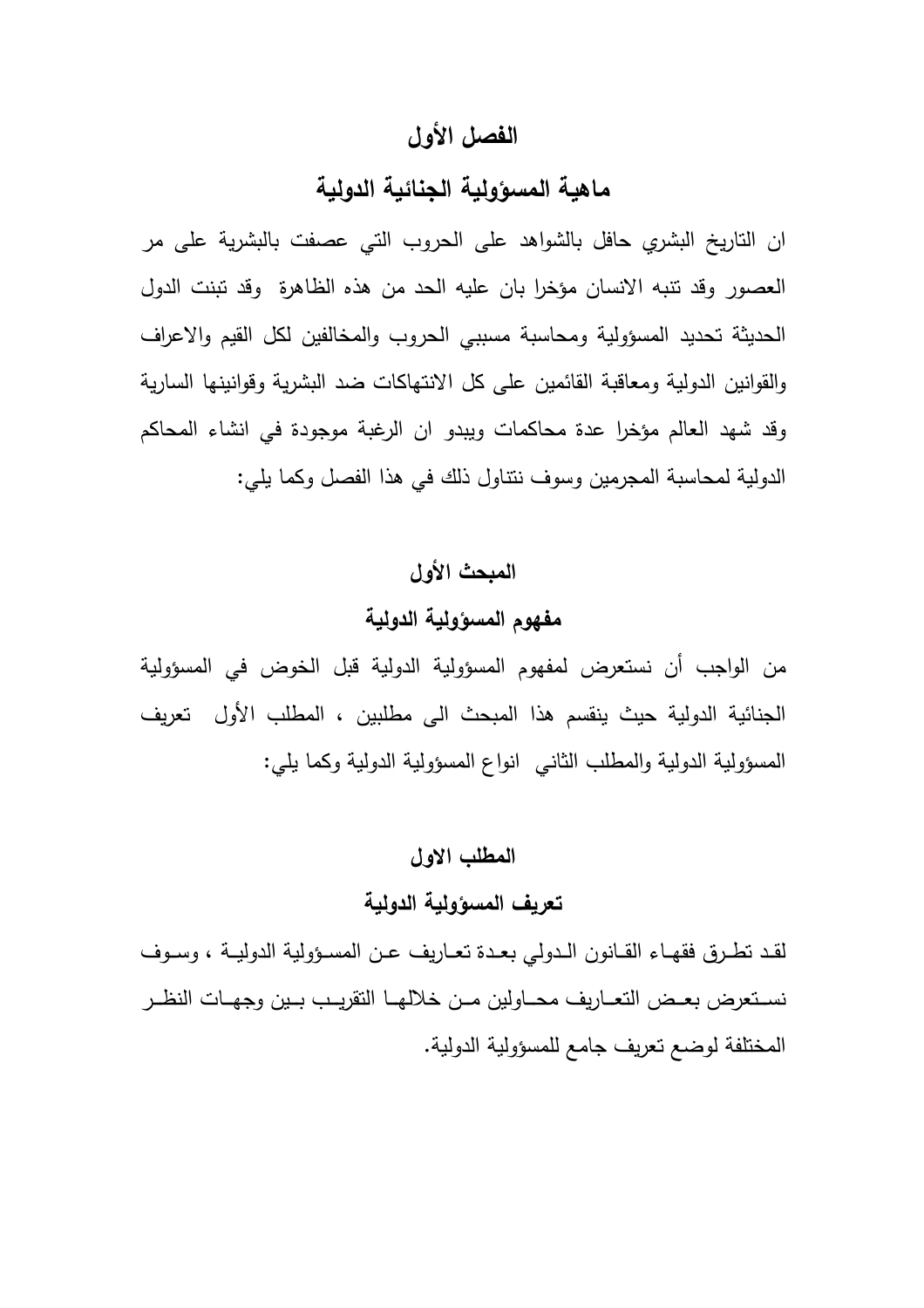اتفاقية لاهاي $\left( ^{\ast }\right) _{z}$ :

ورد فــي اتفاقيـــة لاهـــاي تبيـــان خـــاص للمســـؤولية الدوليــة: "الدولـــة التـــي تخــــل بأحكــــام هــــذه الاتفاقيــــة تلتــــزم بــــالتعويض إن كــــان لــــذلك محــــل وتكــــون مســؤولية عــن كــل الأفعــال التــي تقــع مــن أي فــرد مــن أفــراد قواتهــا المســلحة"<sup>(1)</sup> فهذه المادة تبين كيف تقوم المسئولية الدولية وما يترتب على قيامها . تعريف معهد القانون الدولي : "تســـأل الدولـــة عـــن كـــل فعـــل أو امتنـــاع يتنـــافى مـــع التزاماتهـــا الدوليـــة أيـــاً كانـــت سلطة الدولة التي أنته تأسيسية كانت أو قضائية أو تتفيذية"<sup>(2)</sup>  $^{(3)}$ :تعريف لجنة التحكيم في قضية نير أ) "تتحمــل الدولـــة المســـؤولية الدوليـــة إذا فشـــل أحــد أعضــــاء هيئاتهـــا فـــي ً تنفيـــــذ الالتزامـــــات الدوليـــــة الملقـــــاة علـــــى عـــــاتق الدولـــــة وســـــبب ضـــــررا لأشخاص وأموال الأجانب في أقليمها". ب)المســــؤ ولية الدوليــــة تعنــــي الواجــــب فــــي أداء التعــــويض الــــذي ينــــتج عــــن الفشل في الاذعان للالتزامات الدولية. )ج تســأل الدولــة عنــدما يقــع علــى عاتقهــا واجــب فــي التعــويض لصــالح دولــة أخـــرى عـــن ضــــرر تحملتـــه الأخبـــرة نتبجـــة لضـــرر أصـــاب أحـــد

رعاياها."<sup>(4)</sup>

(\*) اتفاقية لاهاي : هي مؤتمر سلام انعقد في لاهاي بهولندا , وتعتبر من اول النصوص الرسمية المنظمة لقوانين الحرب , وجرائم الحرب في القانون الدولي

1) اتفاقية لاهاي ـ 1907م ينظر شبكة الانترنيت

- X.I.I.C.1956, VOL.11.P.227. :ينظر) 2
- 3) قضية نير Ner هي قضية بين الولايات المتحدة والمكسيك .

 $\overline{a}$ 

Briggs-The lawof Nations, 1952. P. 61 ينظر) 4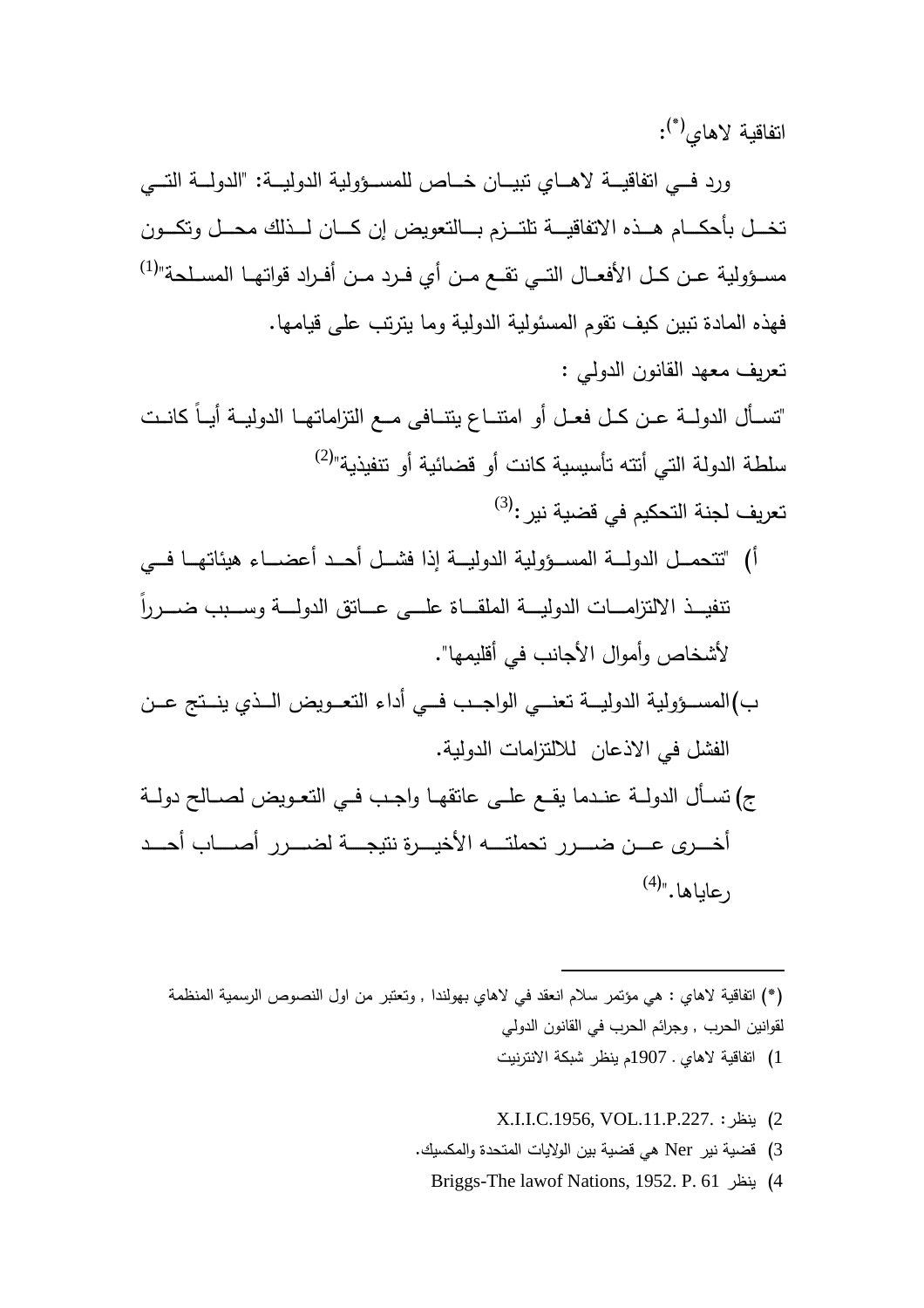تعريف الجمعية اليابانية للقانون الدولي :

 "تســـأل الدولـــة عـــن الأضـــرار التــــي يتحملهـــا الأجانـــب فـــي أشخاصـــهم أو ممتلكــاتهم نتيجــة أفعــال عمديــة أو امتنــاع عــن القيــام بأفعــال يجــب القيــام بهــا، مـــن قبـــل مـــوظفي ســـلطاتها أثنـــاء تـــأديتهم لواجبـــاتهم الوظيفيـــة إذا كانـــت الأفعـــال، أو الامتنــاع عنهــا ناتجــة عــن انتهــاك لواجــب دولــي يقــع علــى عــاتق الدولــة التــي (5) تتبعها السلطات المذكورة"

تعريف جامعة هارفارد :

ً "تســـأل الدولـــة دوليـــاً عـــن الأعمـــال أو الامتنـــاع التـــي تنســـب إليهـــا وتســـبب ضـــررا للأجانـــب، ويقـــع واجبـــاً عليهـــا إصـــلاح الضـــرر الـــذي أصـــاب الأجنبـــي مباشـــرة أو لمن يخلفه أو قبل الدولة التي تطالب به"<sup>(6)</sup>

تعريف لجنة القانون الدولي لدول أمريكا اللاتينية :

- -1"لا يجــــوز التــــدخل لحمــــل الــــدول علــــى تنفيــــذ التزاماتهــــا الدوليــــة (المبــــدأ الأول).
- -2 لا تســــأل الدولــــة عــــن الأفعــــال أو الامتنـــــاع فيمــــا يتعلــــق بالأجانــــب باســـتثناء الحـــالات المشـــابهة التـــي تســـأل الدولـــة فيهـــا عـــن أفعـــال أو امتناع رعاياها طبقاً لقوانينها (المبدأ الثاني).
- -3 لا يجـــوز اللجـــوء إلـــى القـــوة العســـكرية لتحصـــيل الـــديون العقديـــة مهمـــا كان الوضع (المبدأ الثالث).
- -4 لا تســـأل الدولـــة عـــن الأضـــرار التـــي تلحـــق بالأجانـــب نتيجـــة أعمـــال شــــغب أو ثــــورة سياســــية أو اجتماعيــــة إلا فــــي حالــــة خطــــأ ســــلطاتها (المبدأ الخامس).

International. Law association, report 34conference. 1926 p> 382 : ينظر) 1 2) See, Y.B.I.L.C. 1969, Vol. II. Pp. 142-143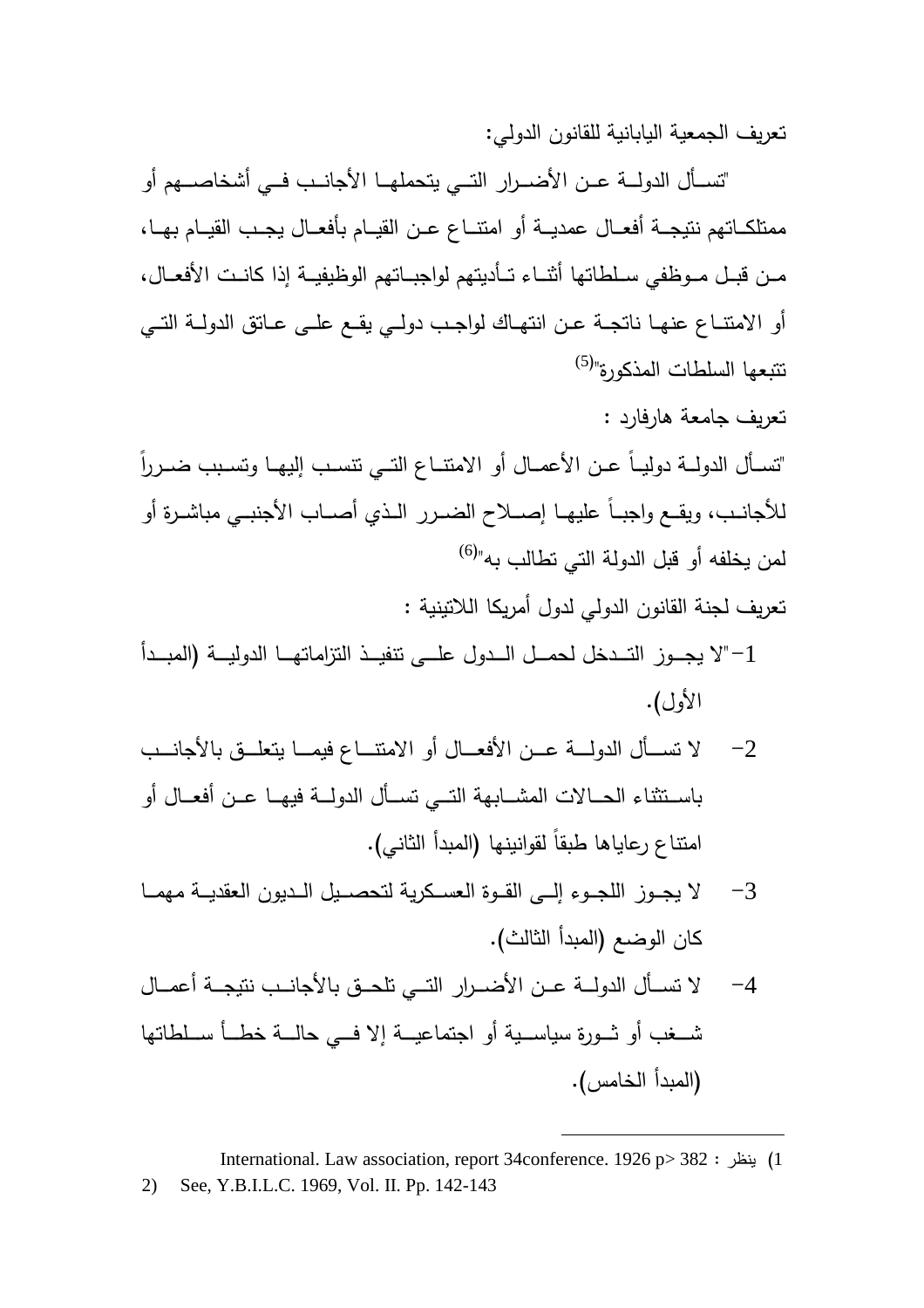-5 لا تعتبر نظرية المخاطر أساساً للمسؤلية الدولية (المبدأ السادس). -6 الدولـــة التـــي تســـأل عـــن حـــرب عدوانيـــة تكـــون مســـئولة عـــن الأضـــرار التي تتشأ عن ذلك (المبدأ السابع)."<sup>(7)</sup>

تعريف الجمعية الألمانية للقانون الدولي :

 "تســــأل الدولــــة مــــن قبــــل الــــدول الأخــــرى عــــن الأضــــرار التــــي تصــــيب الأجانب في إقليمها عند انتهاكها لإلتزاماتها الدولية تجاه هذه الدول"<sup>(8)</sup> تعريف (دي فيشي) :

 "فكـــرة واقعيـــة تقــــوم علـــى إلتــــزام الدولـــة بإصـــلاح النتــــائج المترتبـــة علــــى عمل غير مشروع منسوب إليها"<sup>(9)</sup> تعريف الأستاذ الدكتور/ محمد حافظ غانم :

 "المســـئولية الدوليــــة تترتــــب قبــــل الدولـــة وقبــــل أي مــــن أشــــخاص القــــانون الـدولي إذا مــا أتــي ذلـك الشـخص أمـراً يسـتوجب المؤاخـذة وفقــاً للمبــادئ والقواعـد القانونية السائدة في المجتمع الدولي"<sup>(10)</sup>.

تعريف الفقيه (روث):

 "تســـأل الدولـــة عـــن الأعمـــال المخالفـــة لقواعــــد القـــانون الـــدولي مـــن قبـــل الأفـــراد أو النقابـــات التـــي يعهـــد إليهـــا فـــي القيـــام بالوظـــائف العامـــة، إذا ثبـــت أن هذه الأعمال تدخل في النطاق العام للسلطة الدولية القضائية"<sup>(11)</sup>.

<sup>1)</sup> See, Y.B.I.L.C. 1967, Vol. II. P. 153 and see, intern American juridical committee contribution of the American continent to the principles of international Law that govern the responsibility of the state document C.I.J. 61, in OAS official records, OEA, Ser. 1 V1.2 (Washington D.C. pan American union 1962 Chap. III. Pp. 7-8).

<sup>2 )</sup> See, Y.B.I.L.C, 1969, vol. II. p. 149.

<sup>3 )</sup> Ch. Devisscher Denialof Justice in international Law. 1952. Vol. 52. p. 421.

<sup>4</sup>) محمد حافظ غانم ، المسئولية الدولية ، غير مشار لمكان الطبعة ، 1962 ، صفحة 14 . 5) See, Y.I.L.C. 1969, Vol II. p. 151.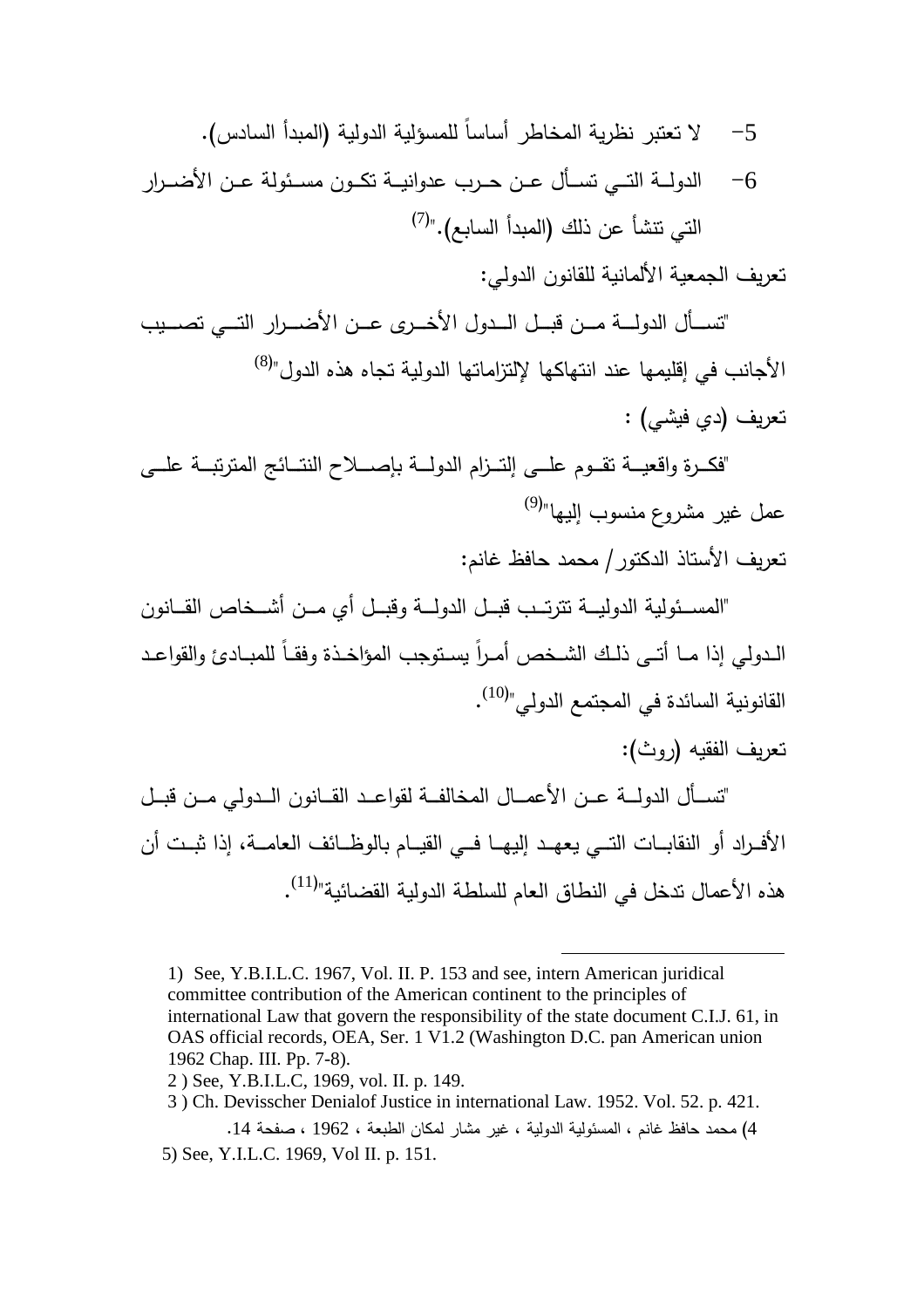تعريف الدكتور حامد سلطان :

"تنشــأ فــي حالــة الإخـــلال بــالتزام دولــي ـ رابطــة قانونيـــة جديــدة بــين الشـــخص القـــانوني الـــذي أخـــل بالتزامـــه أو امتنـــع عـــن الوفـــاء بـــه والشـــخص القـــانوني الـــذي حــدث الإخــلال فــي مواجهتــه، ويترتــب علــى نشــوء هــذه الرابطــة الجديــدة أن يلتــزم الشــــخص القــــانوني الــــذي أخــــل بالتزامــــه أو امتنــــع عــــن الوفــــاء بــــه والشــــخص القـــانوني الـــذي حـــدث الإخـــلال فـــي مواجهتـــه، ويترتـــب علـــى نشـــوء هـــذه الرابطـــة الجديــدة أن يلتــزم الشــخص القــانوني الــذي أخــل بالتزامــه أو امتنــع عــن الوفــاء بــه بإزالـــة مـــا ترتـــب علـــى إخلالـــه مـــن النتـــائج كمــــا يحـــق للشـــخص القـــانوني الـــذي حـدث الإخـــلال أو عــدم الوفــاء بـــالالتزام فــي مواجهتــه بــالتعويض، وهــذه الرابطــة القانونيـــة بـــين مـــن أخـــل بـــالالتزام ومـــن حـــدث الإخـــلال فـــي مواجهتـــه هـــي الأثـــر الوحيــــد الــــذي يترتــــب فــــي دائــــرة القــــانون الــــدولي علــــى عــــدم الوفــــاء بــــالالتزام  $^{(12)^\shortparallel}$ الدولي"

تعريف الفقيه ( روسو) :

"وضــع قــانوني بمقتضــاه تلتــزم الدولــة المنســـوب إليهــا ارتكــاب عمــل غيــر مشــروع وفقــــاً للقـــــانون الـــــدولي بتعـــــويض الدولـــــة التـــــي وقـــــع هــــذا العمــــل فـــــي مواجهتهـــا"<sup>(13)</sup>.مـــن خــــلال إستعراضـــنا للتعـــاريف الســـابقة يمكــن لنــــا أن نعـــرف المســئولية الدوليـــة علـــي أنـهـــا: تلــك المســـؤولية التـــي تترتــب علـــي شـــخص مــن أشـــخاص القـــانون الـــدولي جـــراء قيامـــه بفعـــل (إيجـــابي أو ســـلبي) غيـــر مشـــروع دوليــاً مــن شــأنه إحــداث ضــرر بشــخص آخــر ممــا يحمــل الأول إلتــزام بــالتعويض عن هذا الضرر شريطة أن يكون الفعل منسوب إلى الشخص الأول .

<sup>1</sup>) حامد سلطان، لقانون الدولي العام وقت السلم، غير مشار ولمكان الطبعة ، 1965 ـ صـ 296 . 2) Rousseau (Ch.)( : La responsabilié internationale, cours de droit international public de la faculté de droit, Paris, 1959, 1960, p. 7.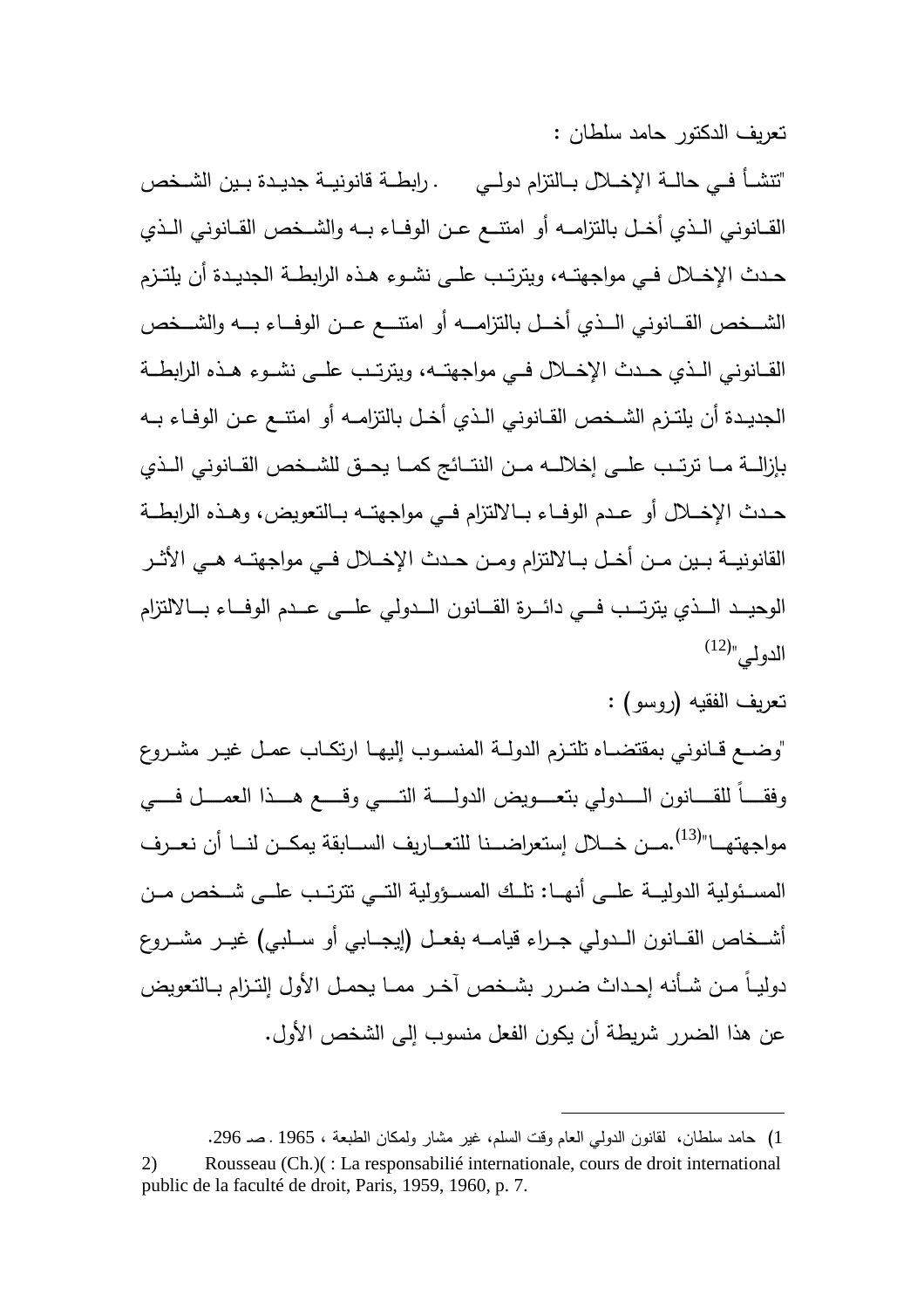#### **المطلب الثاني**

### **أنواع المسؤ ولية الدولية**

وقـد قسـمت هـذا المطلـب إلــى ثلاثــة فـروع الفـرع الأول يتنــاول مســؤولية الأفـراد الطبيعيـــين و الفـــرع الثـــاني مســـؤ ولية المنظمـــات الدوليـــة والإقليميـــة و الفـــرع الثالـــث يتناول مسؤولية الدولة وكمايلي

**الفرع الأول : مسؤ ولية الأفراد الطبيعيين** 

 إن موضــــوع المســــؤ ولية الدوليــــة للفــــرد متشــــعب إلــــى عــــدة آراء مــــن هــــذه الآ : راء

 رأي يقـــول بـــأن الفـــرد يعتبـــر شـــخص مـــن أشـــخاص القـــانون الـــدولي العـــام، ويســـتند هـــذا الـــرأي إلـــى أن القـــانون الـــدولي يرتــــب علـــى الفـــرد واجبـــات ويمنحـــه حقوق كعدم الإتجار بالرقيق وعليه فإنه يسأل"<sup>(14)</sup>

وأمـــا الـــرأي الآخـــر فهـــو لا يعتـــرف للفـــرد بأنـــه شـــخص مـــن أشـــخاص القـــانون الــدولي، وســند هــذا الــرأي إلــى أن الحقــوق التــي يكفلهــا القــانون الــدولي للأفــراد لا تدخل حيز النفاذ إلا عند إقرار الدولة لها .

"والـــرأي الثالـــث يـــرى بـــأن الفـــرد شـــخص غيـــر مباشـــر للقـــانون الـــدولي العـــام لأن الدولـــة موجـــودة لأجـــل الفـــرد تعمــل لمصـــلحته والمجتمـــع الـــدولي عبـــارة عـــن مجموعـــة مـــن الـــدول والـــدول مجموعـــة مـــن الأفـــراد وبالتـــالي فـــإن الفـــرد يتمتـــع بحقـــوق ويتحمـــل إلتزامـــات وهـــو شـــخص غيـــر ظـــاهر، والدولـــة هـــي الشخصـــية الدولية وليس الفرد."<sup>(15)</sup>

<sup>1</sup>) محمود سامي جنينه ، القانون الدولي العام ، غير مشار لعدد الطبعة ، صـ 89

 <sup>2)</sup> Strupp. K. Elements de droit international public universed eurupoeen et American Paris. 1930. p. 23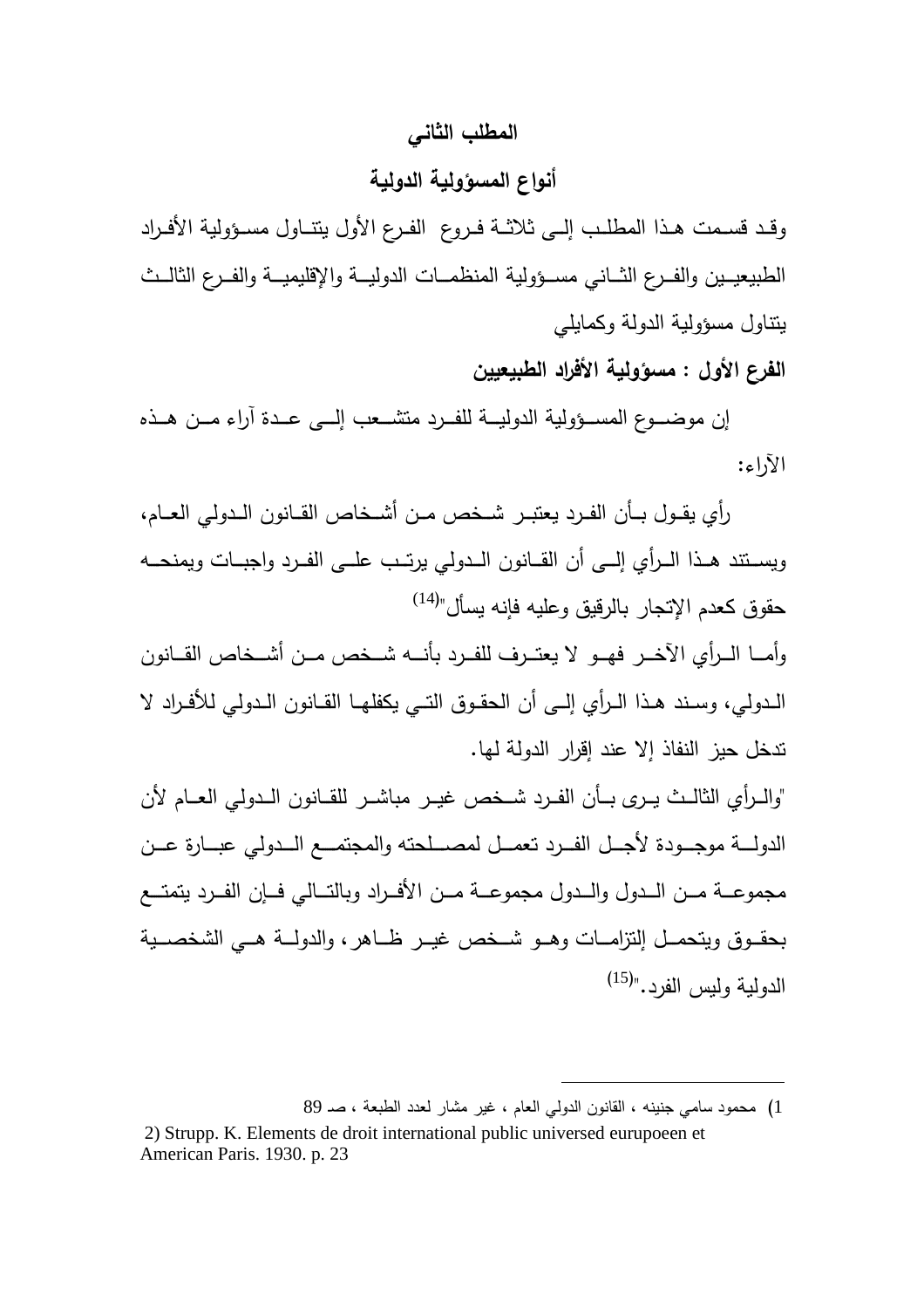والــرأي الــذي أميــل إليــه هــو الــرأي الأول لأنـــه مــن غيــر المتصــور أن نكــون أمــام قـــانون جنـــائي دولـــي يتســـم فـــي شـــقه الجنـــائي علـــى مبـــدأ هـــام وهـــو شخصـــية العقوبـــة وعليـــه فإنـــه يجـــب أن يســـاءل كـــل مـــن قـــام بالعمـــل غيـــر المشـــروع عـــن فعله. وهذا ما يتفق مع التعريف .

**الفرع الثاني: مسؤ ولية المنظمات ( الدولية ـ الإقليمية )**

يعتــرف العديــد مــن الفقهــاء بالشخصــية القانونيــة للمنظمــات الدوليــة ممــا يحملها الأهلية التي بموجبها تساءل دولياً .

حين قال أحد أصحاب هذا الرأي :

"أن غالبيـــــة الفقهـــــاء، وخاصـــــة المحــــدثين مــــنهم، تعتــــرف للمنظمــــات الدوليـــة بالشخصـــية القانونيـــة لا ســـيما بعـــد تـــواتر دســـاتير هـــذه المنظمـــات علـــى الـــنص عليهـــا. إلا أن الـــبعض حـــاول أن يحـــد مــــن آثـــاره الشخصـــية بقـــدر تمتـــع هــــذه المنظمـــات بالأهليـــة القانونيـــة دون الشخصـــية القانونيـــة، أو يحـــاول قصـــرها علــــى بعــــض المنظمــــات الدوليــــة، فيقــــرر أنهــــا لا تثبــــت إلا للمنظمــــات الدوليــــة التــــي تملــــك تكــــوين الإرادة الدوليــــة الشــــارعة، أو تلــــك التــــي تصــــدر بالأغلبيــــة وليس بالإجماع"<sup>(16)</sup>.

إلا أن فريقــــاً مــــن آخــــر مــــن الفقهــــاء خــــالفهم الــــرأي حــــين ذهــــب رأيهــــم إلــــى أن "المنظمـــة لا يكـــون لهـــا وجـــود إلا فـــي علاقاتهـــا مـــع الـــدول التـــي وقعـــت وصـــدقت أو إنضمت إلى دستورها"<sup>(17)</sup>

بــل أن رأيــاً آخــر توســع فــي الموضــوع بشــكل أوســع حــين ذهــب إلــى التفرقــة بــين حالتين فيما يتعلق بالتعويض عن الأضرار التي تلحق ممثلي الأمم المتحدة :

1) مفيد شهاب ، المنظمات الدولية ، غير مشار لعدد الطبعة ، 1974 ، صـ 97 .

<sup>2</sup>) عبد العزيز سرحان ، مساهمة القاضي عبد الحميد بدوي في فقه القانون الدولي ، غير مشار لسنة الطبعة ، غير مشار لمكان الطبعة ، صـ 79 .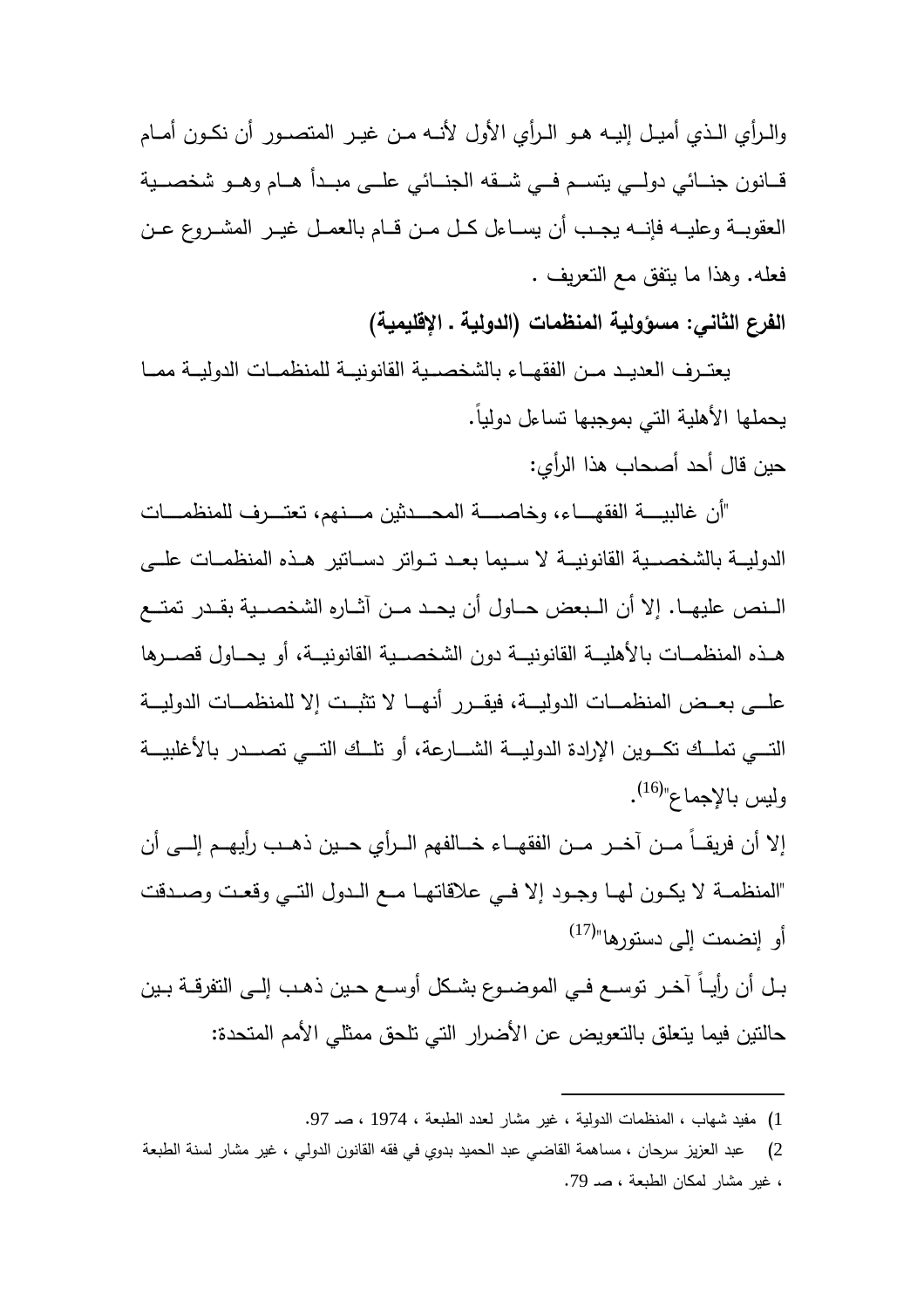"الحالـــــة الأولـــــى: الموظفـــــون الـــــذين يـــــتم اختيـــــارهم دون النظـــــر إلـــــى جنســياتهم وهــؤلاء يجــوز للمنظمـــة الدوليـــة المطالبـــة بـــالتعويض عــن الأضـــرار التي لحقت بهم .

الحالـــة الثانيـــة: الموظفــون الـــذين يــتم اختيـــارهم بـــالنظر إلـــى جنســياتهم فهــؤلاء تطالــب دولهــم التــي ينتمــون إلــى جنســياتها بــالتعويض عــن الأضــرار التــي أصابتهم"<sup>(18)</sup>.

وبالنســبة للمنظمـــات الإقليميـــة التـــي وضــــحت المـــادة (52) مـــن ميثـــاق الأمم المتحدة مهامها على أنها :

 "تعــالج مــن الأمــور المتعلقــة بحفــظ الســـلم والأمــن الــدولي مــا يكــون العمــل الإقليمـــي صـــالحاً فيهـــا ومناســـباً مـــا دامـــت هـــذه التنظيمـــات أو الوكـــالات الإقليميـــة ونشاطها متلائمة مع مقاصد الأمم المتحدة ومبادئها .

 يبــــذل أعضــــاء الأمــــم المتحــــدة الــــداخلون فــــي مثــــل هــــذه التنظيمــــات أو الـــذين تتـــألف مـــنهم تلـــك الوكـــالات كـــل جهـــدهم لتـــدبير الحـــل الســـلمي للمنازعـــات المحليـــــة عـــــن طريـــــق هـــــذه التنظيمـــــات الإقليميـــــة أو بواســـــطة هـــــذه الوكـــــالات الإقليمية وذلك قبل عرضها على مجلس الأمن"<sup>(19)</sup>.

 نســـــتدل مـــــن هـــــذه المـــــادة دور المنظمـــــة الإقليميـــــة الهامـــــة فـــــي حـــــل المنازعـــات بــــالطرق والوســـائل الســـلمية، الأمـــر الــــذي يفـــتح أمـــام هـــذه المنظمـــات بــاب الاجتهــاد الــذي قــد يصــيب أو يخطــأ وممـــا لا شــك فيــه فــإن مســئوليتها تقــوم عند حدوث الخطأ .

 بـــل إن محكمـــة العـــدل الدوليـــة ذكـــرت فـــي رأيهـــا الاستشـــاري "أن أهـــداف المنظمــات الإقليميــة أهـداف تسـتحق أن يعتــرف لمثـل هــذه المنظمــات بقـدر مــن

<sup>1</sup>) الرأي الاستشاري الصادر في 1949/4/11 ـ آراء محكمة العدل الدولية لسنة 1949م، صـ 23 .

<sup>2</sup>) المادة (52 ) ، ميثاق الأمم المتحدة .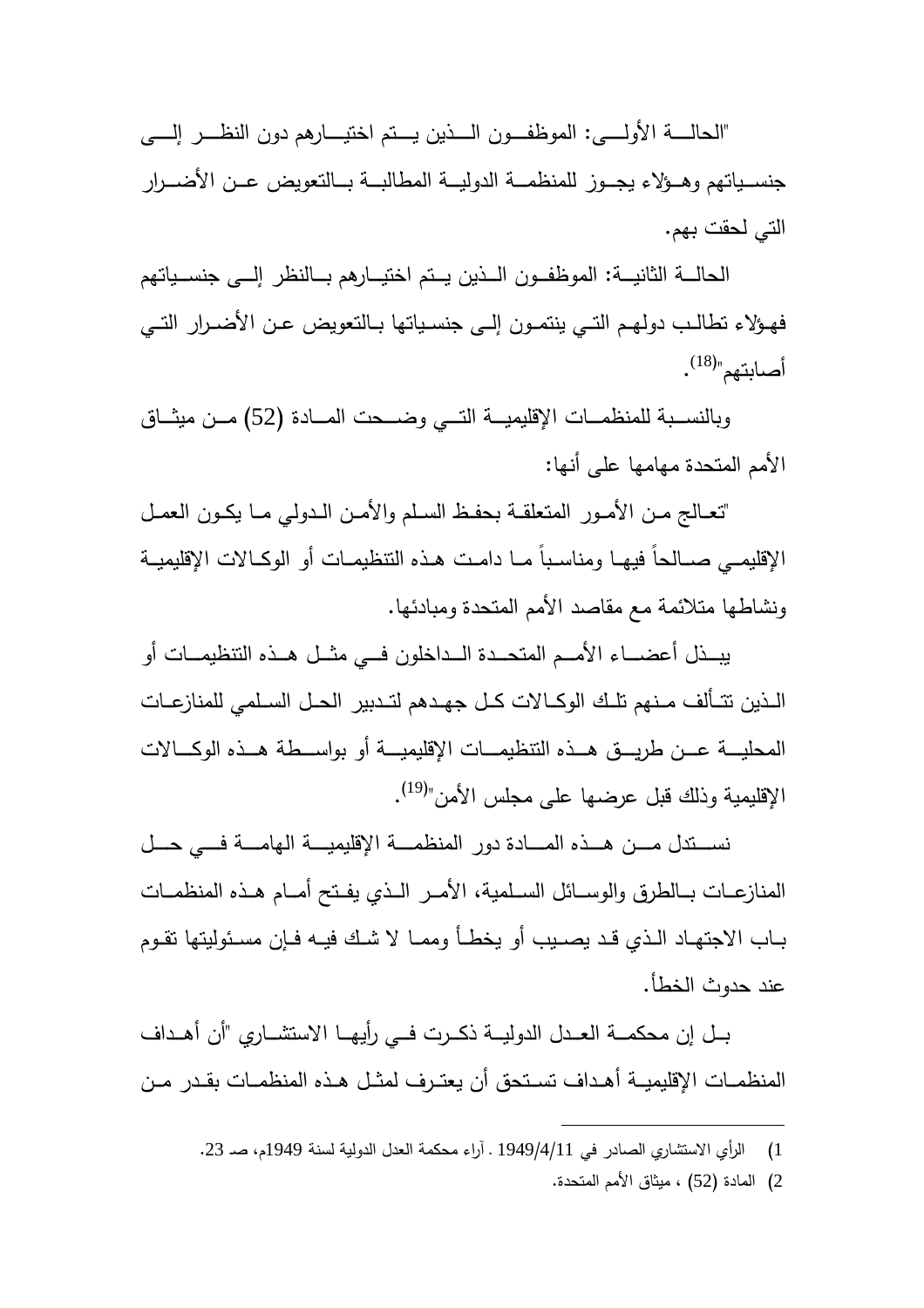الشخصـــية الدوليـــة فـــي نطـــاق المســـئولية الدوليـــة وخاصـــة بعـــد أن دعـــت الجمعيـــة العامـــة للأمـــم المتحـــدة جامعـــة الـــدول العربيـــة لحضـــور دوراتهـــا ممـــا يزيـــد مـــن أهمية دور المنظمات الإقليمية"<sup>(20)</sup>

**الفرع الثالث : مسؤ ولية الدولة**

مفهوم الدولة :

قــال نعــالـي: {مــا أفــاء الله علـــى رســوله مــن أهــل القــرى فللــه والرســول ولــذى القربــى واليتــامي والمســاكين وابــن الســبيل كــي لا يكــون دولــة بــين الأغنيــاء مـنكم"<sup>(21)</sup>، تبـين لنــا الآيــة الكريمــة لفـظ "دولــة التــي وردت بالضــم وتعنــي "الشــئ، المتــداول"<sup>(22)</sup> أي أنـــه قابــل للتــداول والانتقــال مــن شــخص إلـــى آخــر أو جماعــة إلـــى جماعـــة أخــــرى ، فنستشـــف مـــن الشـــئ المتـــداول الـــذي ورد ذكـــره فـــي الآيـــة الكريمـــة وهـــي دولـــة بالضـــم حـــال الدولـــة التـــي قـــد تنتقـــل مـــن قيـــادة علـــى قيـــادة أخرى أو من حاكم إلى حاكم آخر .

 والجـــدير بالـــذكر أن لفـــظ "دولـــة" بالضـــم لـــم يـــرد فـــي القـــرآن الكـــريم غيـــر مــرة واحــدة كمــا يبــين لنــا الشــراح والفقهــاء مــن أهــل العلــم الشــرعي فــي الآيــة آنفــة الــذكر كمــا ذكــروا فــي دراســات عديــدة أن لفــظ "دولــة" بــالفتح لــم يــرد فــي القــرآن الكــريم أبــداً بــل أوضـــحوا أن لفــظ "دولـــة" بـــالفتح اســتخدم بألفــاظ أخــرى تبــين معناهـــا كقولــــه تعـــالـى: {إن الملـــوك إذا دخلـــوا قريـــة أفســـدوها}<sup>(23)</sup> وتبـــين الآيـــة الكريمــة مــا قالتــه ملكــة ســبأ عنــد مــا حــاورت قومهــا والملكــة ســبأ يشــهد المؤرخــون

- 2) سورة الحشر، الآية (7 ).
- 3) المعجم الوسيط، مجمع اللغة العربية، الجزء الأول، الطبعة الثالث، صـ 315 .

 $\overline{a}$ 

4) سورة النحل، الآية (34 ).

<sup>1</sup>) الرأي الاستشاري الصادر في 1949/4/11 ـ مرجع سابق .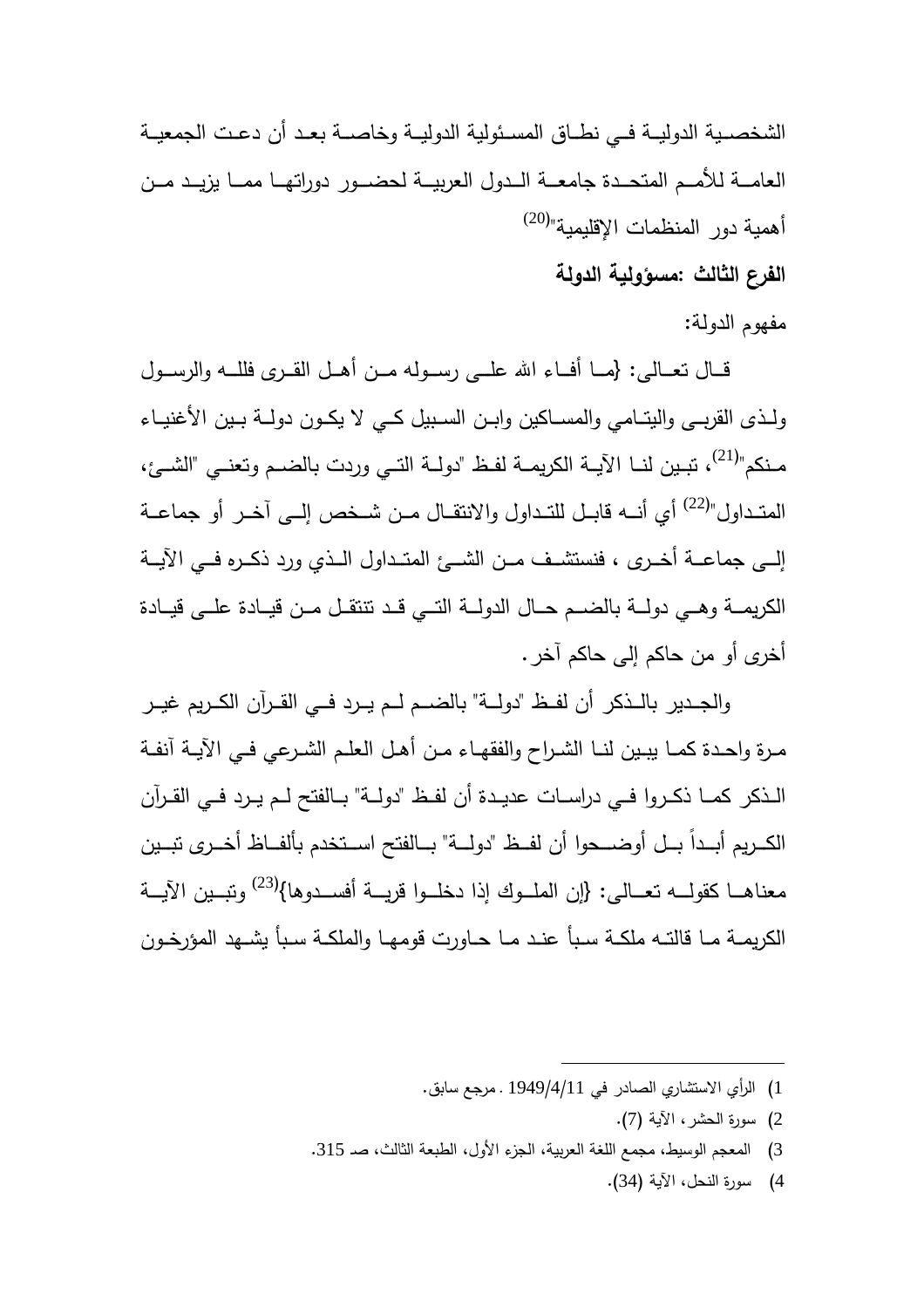بمملكتهــا التــي كانــت تتمتــع بمقومــات الدولــة "كمــا ســنذكرها بعــد قليــل"، وبالتــالي فإن لفظ "القرية" يسير أو يبين لنا لفظ "دولة" بالفتح الدارجة اليوم .

 مـــن خـــلال الآيـــات القرآنيـــة الســـابقة الـــذكر يتضـــح أن القـــرآن الكـــريم قـــد بــــين لنــــا مفهــــوم الدولــــة بضــــرب المثــــال علــــى مملكــــة ســــبأ التــــي كانــــت تتمتــــع بمقومـــات الدولـــة، إلا أن ديننـــا الإســـلامي لـــم يشـــرح لنـــا مفهـــوم الدولـــة بـــالقرآن الكــــريم فقــــط بــــل مــــن خــــلال التــــاريخ الإســــلامي الزاخــــر بالتفاصــــيل والأمثلــــة الواضــــحة علــــى شــــرح مفهــــوم الدولــــة كالمدينــــة المنــــورة عنــــدما هــــاجر إليهــــا المصـــطفى صـــلى االله عليـــه وســـلم وقـــد بنـــى فيهـــا اللبنـــات الأساســـية للدولـــة مـــن مراكــــز عســـكريـة وإجتماعيــــة وثقافيــــة وتـــوافر فيهــــا الشــــعب وهـــم المهــــاجرين والأنصـــار والســلطة التـــي نتمثــل بقيادتــه صــلـي الله عليــه وسـلم ورجــوع المســلمين إليه والإقليم المتمثل بالمدينة المنورة ٌ .

ولا يغيــب عــن أذهاننــا المراحــل التاليــة لحقبــة الرســول صــلى االله عليــه وســلم مــن دولـــة الخلفـــاء الأربعـــة والدولـــة الأمويـــة وتليهـــا العباســـية وحتـــى العثمانيـــة فكلهـــا كانت دول .

إلا أننــا وإن أردنــا التركيــز بشـكل أعمــق أو مفصــل أكثــر فإننــا ننتقـل إلــى اللغـــات الأوروبيـــة وذلـــك لارتبـــاط قوانينـــا "الـــدول العربيـــة" بهـــا ربمـــا لرغبـــة جامعـــة نحــو مواكبـــة العصــر الــذي نعيشــه كمــا كــان ســائد فــي أفكــار تلــك الفتــرة للأســف مـــع إن الشـــريعة الإســـلامية مـــا هـــي إلا شـــريعة خالـــدة متجـــددة يمكـــن اســـتعمالها بسهولة ويسر في كل زمان ومكان .

• مقومات الدولة: "الشعب/ الإقليم/ السلطة ".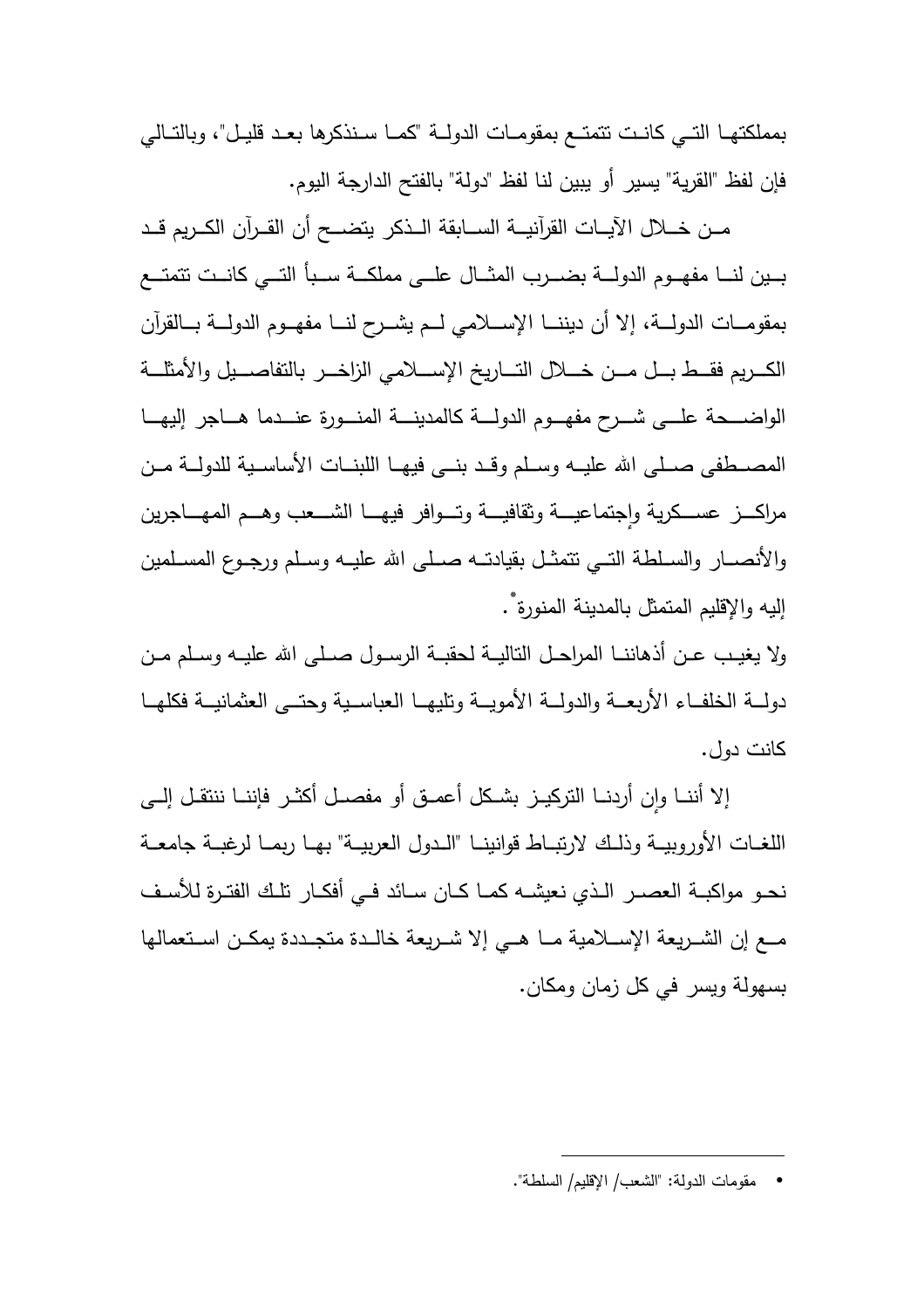نعلــــم أن اللغــــات الأوروبيــــة عديــــدة إلا أنهــــا اشــــتقت مفهــــوم الدولــــة مــــن الكلمــة اللاتينيـــة Status التــي تعنـــي اســـتقرار وضــع مـــا، حتـــى أدخــل اللفـــظ إلـــى لغات أوروبية عديدة. ٌ.

وبالتــالي فــإن اللغــات الأوروبيــة علــى نقـيض اللغــة العربيــة تتمتــع بقواعـد لغويــة مختصــرة كمــا أن علامــات التنــوين وغيرهــا بالكــاد تكتــب بــل هــي قليلــة ولا تشـــترك بهـــا معظـــم لغـــاتهم الأوروبيـــة وعليـــه فـــإن كلمـــة الاســـتقرار فـــي وضـــع مـــا يمكــن حمـــل تفســـيرها إلـــى عــدة معـــاني فهـــي تـــوحي باســتقرار جماعـــة مـــن النـــاس والاســتقرار لابــد وأن يكــون علــي حيــز مـــادي وهــو الإقلــيم "عنــدنا فــي القــانون" أي توافر كل من المقوم الأول والثاني "الشعب والإقليم".

 وكـــذلك يمكـــن أن نســـتوعب بداهـــة الإســـتقرار الـــذي لا يتحقـــق إلا بوجـــود ســلطة والســـلطة هــي التـــي بــدورها تعمــل علــى الموازنـــة بــين الأمــور حتــى تحقـــق لنــــا الاســــتقرار، وبــــذلك "الاســــتقرار فــــي وضــــع مــــا "" Status "قــــد يحملنــــا هــــذه المعاني الثلاثة الشعبة والإقليم والسلطة .

وفــي الحقيقــة عنــد البحـث فــي المراجــع القانونيــة الغربيــة نجــد أن المـــادة الأولـــى مـــن اتفاقيـــة "مونتيفيـــدو" الموقعـــة عـــام 1933م قـــد تعرضـــت إلـــى مفهـــوم الدولـــة حـــين جـــاء فيهـــا "الدولـــة كشـــخص مـــن أشـــخاص القـــانون الـــدولي يجـــب أن يتـوافر لـهــا الأركــان التاليــة: شــعب دائــم وإقلــيم محــدد وحكومــة أهليــة للــدخول فــي  $\frac{1}{2}$ علاقات مع الدول الأخرى".

تتفــق هــذه المــادة مــع مــا ذكرنــاه عــن لفــظ الدولــة فــي اللغــات الأوروبيــة والألفــاظ الدالـــة علـــى مقومـــات الدولـــة فـــي القـــرآن الكـــريم وعليـــه فإنـــه حتـــى نضـــع مفهـــوم

<sup>\*</sup> Prelot (m), Bouloouis (J.), Inst. Pol. Et droit consl, Dalloz 1990, n.. ر : ينظ المعنى حول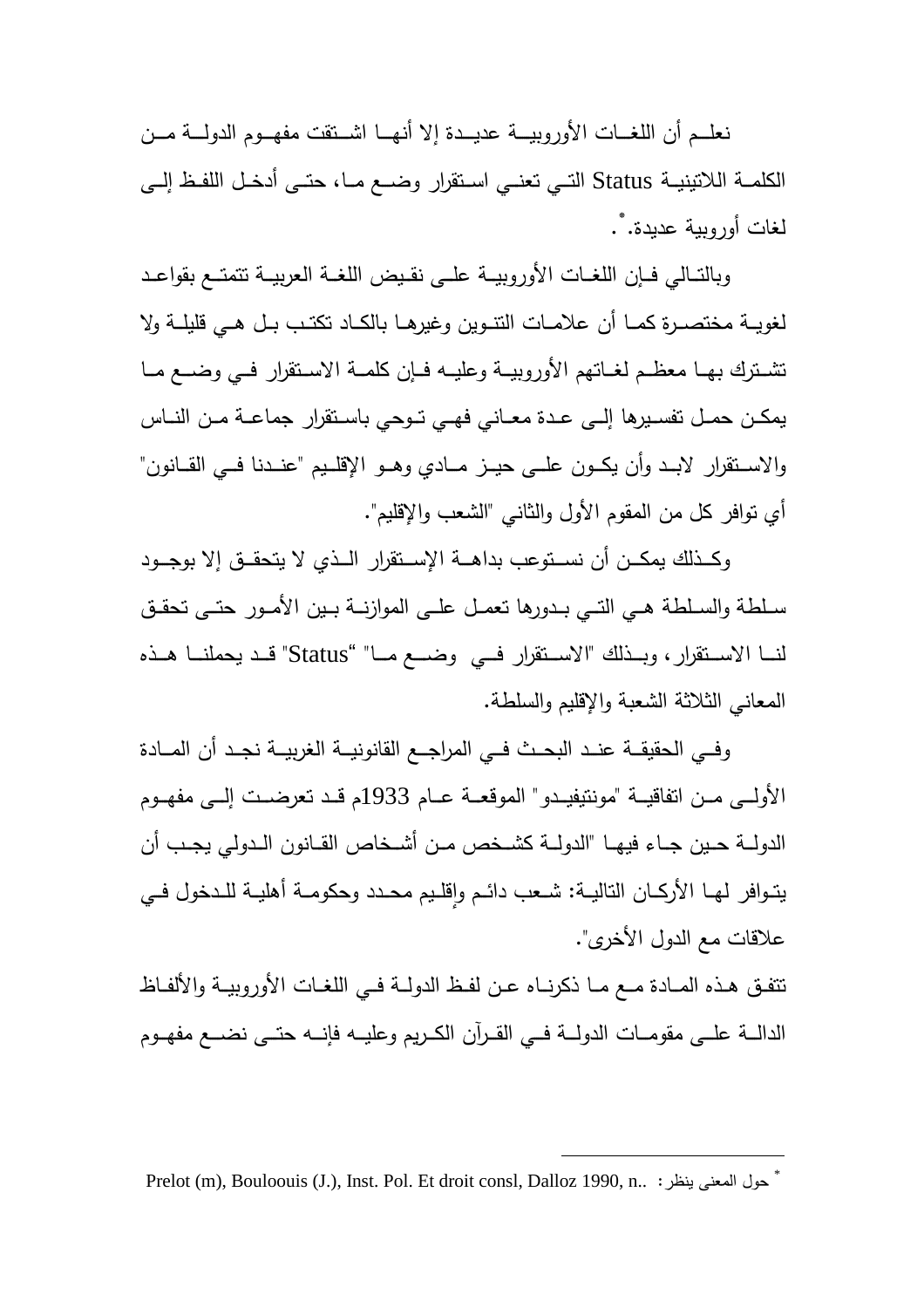واضــح للدولــة فلابـد مــن تــوافر العناصــر الثلاثــة الشــعب والإقلـيم والسـلطة التــي هي في واقع الأمر مقومات أساسية تقوم عليها الدولة . ولذلك ينبغي أن نشرح هذه المقومات حتى نخرج بتعريف واضح للدولة:

1 - المقوم الأول: الشعب :

 ذكـــرت اتفاقيـــة "مونتيفيـــدو" أن الشـــعب "دائـــم" أي متواجـــد ومقـــيم ومســـتقر على الإقليم غير متنقل بل ثابت وليس متحرك . 2 - المقوم الثاني: الإقليم :

وهــو الحيـــز المــــادي أو الـعنصــــر المــــادي وبالتـــالـي فـــإن الإقلـــيم يعتبـــر مكمـــل للشـــعب يســـاعده علـــى تحقيـــق الـــدوام والاســـتقرار عليـــه، ولابـــد للإقلـــيم أن يكون محدد حتى نعرف من خلال التحديد حدود الدولة .

3 - المقوم الثالث: السلطة :

ويقصـــد بالســـلطة التـــي تملــك وظـــائف الـحكــم علـــي الشـــعب فـــي إقلــيم الدولة .

بناءاً على ما تقدم فإن الدولة هي:

 هـــي مجموعـــة مـــن الأفـــراد تعـــيش بشـــكل مســـتقر ودائـــم علـــى إقلـــيم محـــدد تحت ظل سلطة تتولى دفة حكم الأفراد في حدود الإقليم .

 فـــي بدايـــة حـــديثنا عـــن مفهـــوم المســـئولية الدوليـــة قلنـــا بأنهـــا "المســـئولية التــــي تترتــــب قبــــل شــــخص مــــن أشــــخاص القــــانون الــــدولي جــــراء قيامــــه بفعــــل (إيجـــابي أو ســـلبي) غيـــر مشـــروع دوليـــاً مـــن شـــأنه إحـــداث ضـــرر بشـــخص آخـــر ممـــا يحمــل الأول إلتزامـــا بـــالتعويض عــن هــذا الضـــرر شـــريطة أن يكــون الفعــل منسوب إلى الشخص الأول".

من خلال هذا التعريف نستخرج أركان المسئولية الدولية :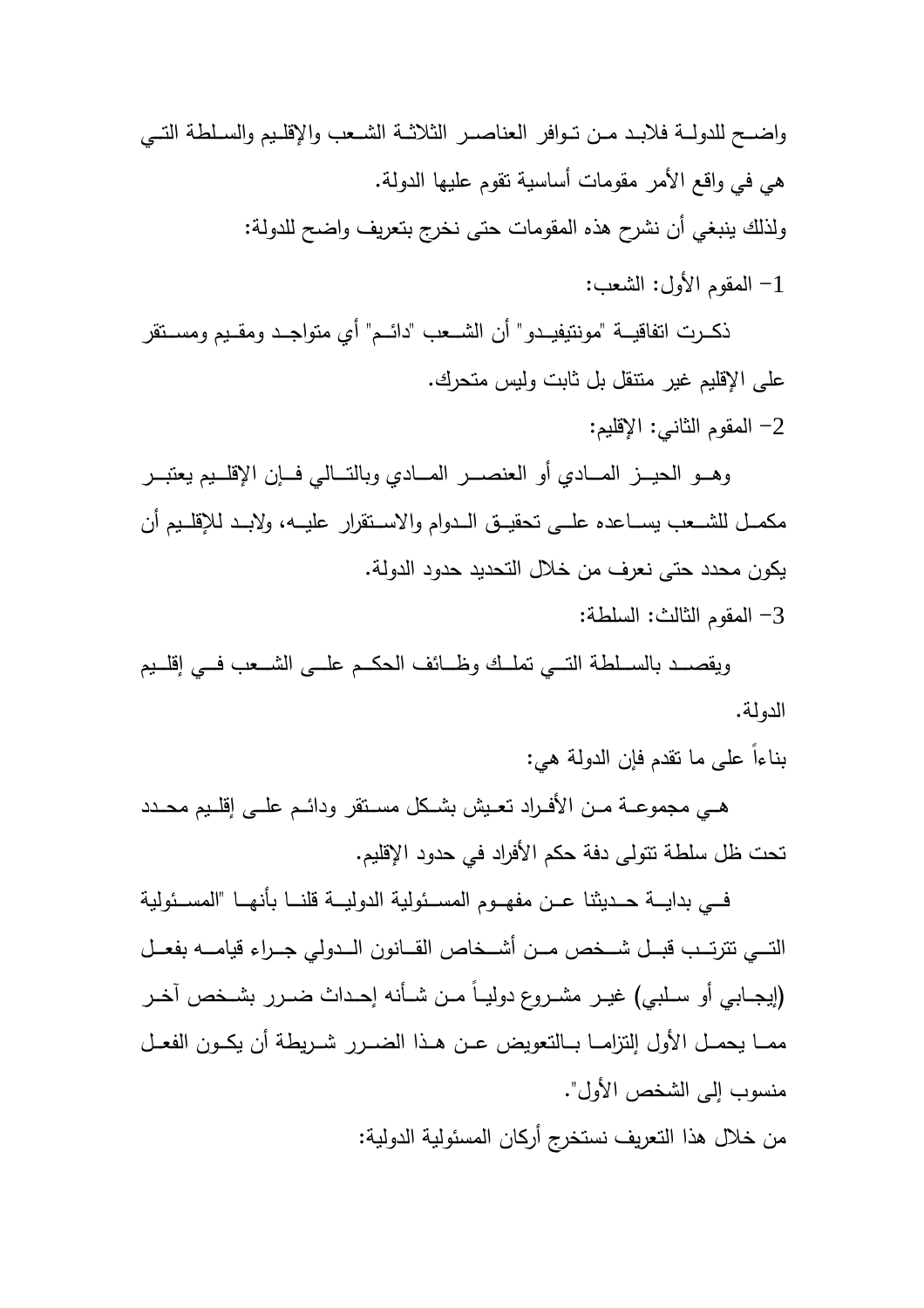- -1 أن يكــون الفعــل المولـــد للمســئولية منســـوباً إلــى شـــخص مــن أشـــخاص القانون الدولي .
	- -2 أن يكون غير مشروع دوليا.ً
	- 3– أن يلحق ضرراً بشخص دولي آخر .

 واستعرضــــنا فــــي المطالــــب الســــابقة مســــئولية كــــل شخصــــية علــــى حــــدى دون التطـــرق إلـــى مســـئولية الدولــــة، وبالتـــالي فـــإن مســــئولية الدولـــة تنقســـم إلــــى قســـمين الأول وهـــو القســـم المتعلـــق بأفعــــال الســـلطات والثــــاني عـــن الأفـــراد العاديين .

 فيمــــا يخــــص القســــم الأول فمــــن المتعــــارف عليــــه أن غالبيــــة دول العــــالم تنقسم سلطاتها إلى ثلاثة سلطات "التنفيذية - التشريعية - القضائية".

 مســــئولية الدولــــة عــــن الأفعــــال التــــي تصــــدر مــــن موظفيهــــا فــــي الســــلطة التتفيذيــة "يقصــد بالأفعــال هنــا تلــك الأفعــال التـــي يخــالف فيهــا الموظــف إلتزامــاً دوليــاً" ففــي هــذه الحالــة تقــوم المســئولية الدوليـــة للدولــة علــى أفعــال موظفيهــا فــي الســلطة النتفيذيـــة مثــل القــرار الإداري الــذي ينفــذ مخالفــاً لمعاهــدة دوليــة فــالقرار غير مشروع من وجهة القانون الدولي ومشروع في نظر القانون الداخلي .

 ومثــــال لمســــئولية الدولـــــة عــــن أفعـــــال الســــلطة القضـــــائية صــــور حكـــــم قضـــائي مخـــالف لإتفاقيـــة دوليـــة التزمـــت بهـــا الدولـــة، وعـــن الســـلطة التشـــريعية فـــإن المســئولية تقــوم بإصـــدار الســلطة لتشـــريع مخـــالف لاتفاقيـــة دوليـــة الدولـــة طــرف فيهــا أو قيــام الســلطة بمنــع تنفيــذ إلتــزام دولــي تلتــزم الدولــة بــه مــن خــلال إتفاقية أو معاهدة .

وعــن القســم الثـــانـي مـــن مســـؤولية الدولـــة الدوليـــة وهــو القســم المتعلـــق بـــالأفراد العـــاديين فـــإن مســـئولية الدولـــة تقـــوم إذا نســـب الفعـــل إليهـــا كـــأن يثبـــت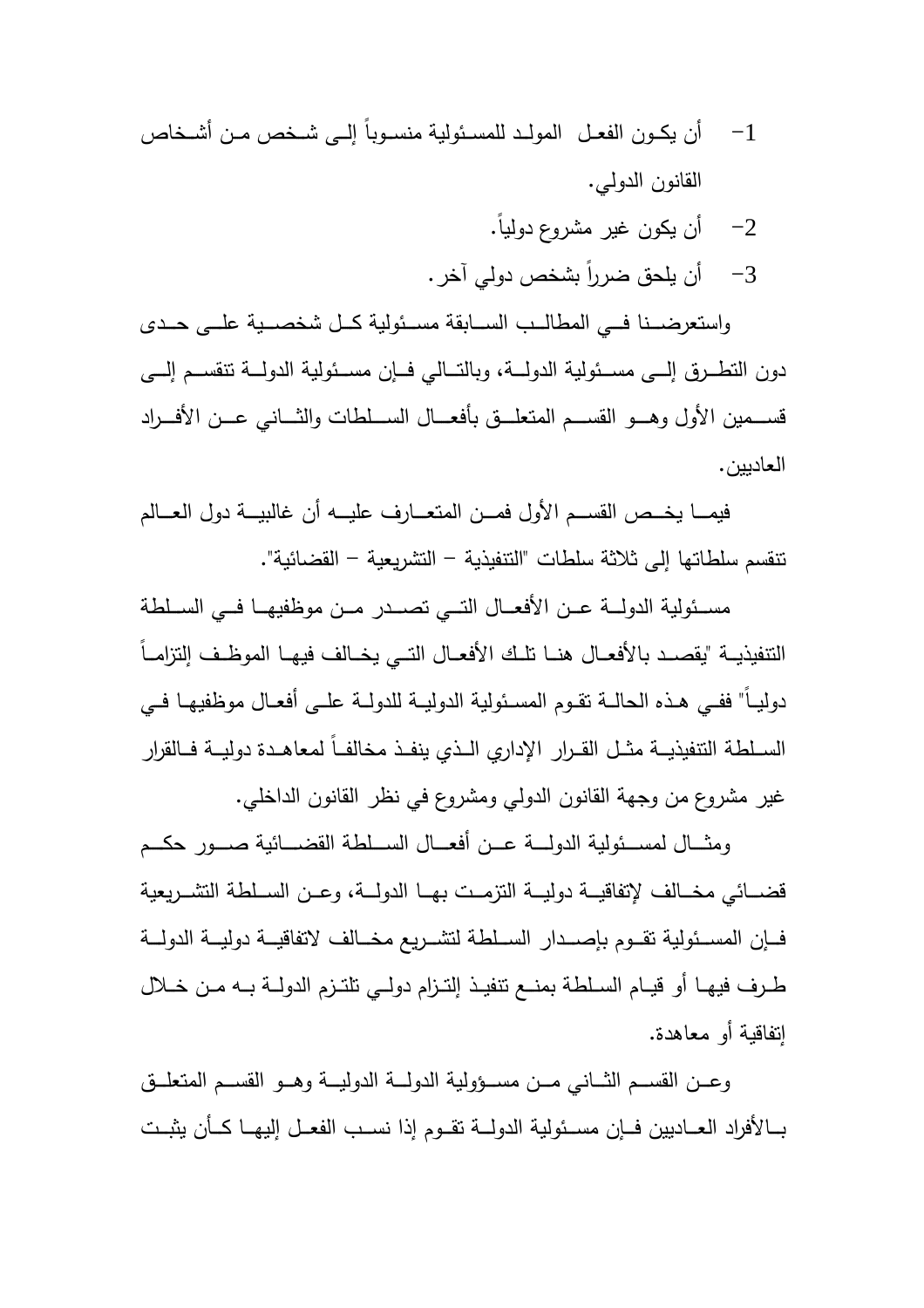إهمـــال الدولـــة فـــي تـــوفير الحمايـــة اللازمـــة لبعثـــة دبلوماســـية تعرضـــت لإعتـــداء من قبل أفراد عاديين .

### **المطلب الثالث**

**المسؤولية الجنائية الدولية**

فـــــي العـــــام 1979م إعترفـــــت لجنـــــة القـــــانون الـــــدولي فـــــي مشـــــروعها الخـــــاص بالمســـئولية الدوليـــة علـــى إمكـــان الأخـــذ بفكـــرة المســـؤ ولية الجزائيـــة للدولـــة، أي مـــن نافلـــة القـــول أن المجتمـــع الـــدولي حـــرص علـــى تبيـــان هـــذا النـــوع مـــن المســـئولية ووضع أنواع لها .

ولا يعنــي إعتــراف اللجنـــة بالمســؤولية الجزائيـــة للدولـــة أنـهـــا وجــدت للتــو بــــل عرفــــت قبــــل ظهـــــور الأمــــم المتحــــدة ، علــــى ســــبيل المثــــال محــــاكم نــــور بميببـــــرج، أو قيـــــام الجـــــيش الأمريكـــــي بمجموعـــــة مـــــن المحاكمـــــات الخاصـــــة بمســــاءلة جنــــوده عــــن جــــرائم يمكــــن تســــميتها بجــــرائم حــــرب فــــي الســــنوات مــــن \* 1899م إلى 1902م .

ســـوف نقســـم المطلـــب إلــــى فـــرعين الأول المســــؤولية الجنائيــــة الدوليــــة للفـــرد الطبيعي و الفرع الثاني المسؤ ولية الجنائية الدولة للدولة وكمايلي .

### **الفرع الاول :المسؤولية الجنائية الدولية للفرد الطبيعي**

ورد فــــي اتفاقيـــــة لاهـــــاي الرابعــــة (1907م) أن الأطـــــراف المتحاربــــة ســــتكون مسـئولة عــن كــل الأعمــال التـــي يرتكبهــا اشــخاص منتمــون إلـــي عضـــوية القــوات المســلحة، أي أن الأفــراد يمكــن مســـائلتهم عــن الجــرائم الدوليـــة، حتـــى أن مــؤتمر

<sup>\*</sup> . Friedman, L, The Law of War. Vol 1. p. 800 : ينظر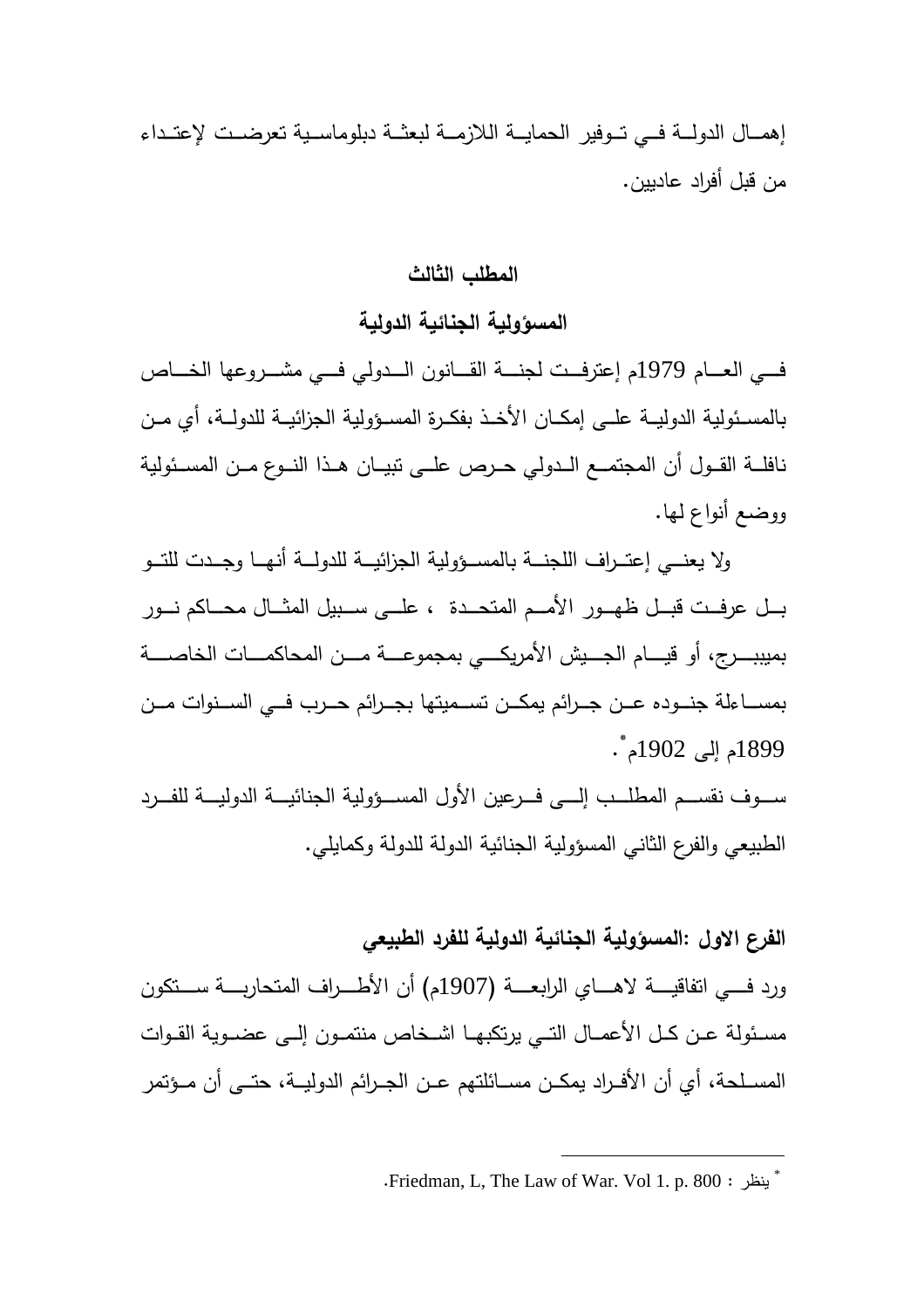القــــرم قــــرر مســــئولية الأفــــراد فــــي عــــام 1945م حيــــث ورد فيــــه "يتعــــرض كــــل مجرموا الحرب للعقوبات العادلة والسريعة"<sup>24</sup>.

نستشــف ممـــا ســـبق أن الفــرد الطبيعـــي الـــذي بتعــرض للمســـائلة إمـــا أن يكون رئيساً أو مرؤوساً في جرائم الحرب كالقادة العسكريين .

 ومــــن الواقــــع العملــــي نجــــد العديــــد مــــن الســــوابق مثــــل محاكمــــة الــــزعيم السياســـــــي لصـــــــرب البوســـــــنة (داروفـــــــان كـــــــارادزيتش) والجنـــــــرال العســـــــكري (راتكـــوملاديتش) عـــام 1955م عـــن جـــرائمهم البشـــعة ضـــد الإنســـانية مـــن تعـــذيب ومــــا يعـــرف بــــالتطهير العرقــــي، اضــــافة الــــي ســـوابق محـــاكم نـــورمبيرج فـــي أربعينات القرن الماضي .

**الفرع الثاني :المسؤ ولية الجنائية الدولية للدولة** 

عنــد الحــديث عــن المســؤولية الجنائيــة الدوليــة للدولــة فإننـــا نقـف أمـــا م مشــكلة ســيادة الدولــة مــن حيــث أن تقريــر مثــل هــذا النــوع مــن المســؤ ولية قــد يمــس ســيادة الدولــة وهيبتهــا الأمــر الـذي دفــع عــددا مــن فقهــاء القــانون إلــى الإخــتلاف وتقريــر كـــل مـــنهم لحججـــه بالأدلـــة والبـــراهين المختلفـــة فمـــنهم مـــن اعتبـــر مســـألة ســـيادة الدولـــة حجــر عثــرة أمـــام المســـؤولية الجنائيـــة الدوليـــة لأنهـــا معدومـــة والـــبعض الآخــر خـــالفهم الـــرأي علـــي أن المســـؤولية تثـــار بــل وموجـــودة ولا تعــد ماســـة لسيادة الدولة .

نظرية عدم مسائلة الدولة الجنائية :

 "تبنـــى هـــذه النظريـــة كـــلاً مـــن الفقيـــه Trainin وبولاســـنكي Polanski حـــين برروهـــا وشـــرحو ها علـــى أن الدولـــة عبـــارة عـــن منظمـــة ذات ســـيادة تســـمو

<sup>1</sup>) بو تسدام ، كتاب وثائقي ، موسكو ، 1967 ، صـ 143 .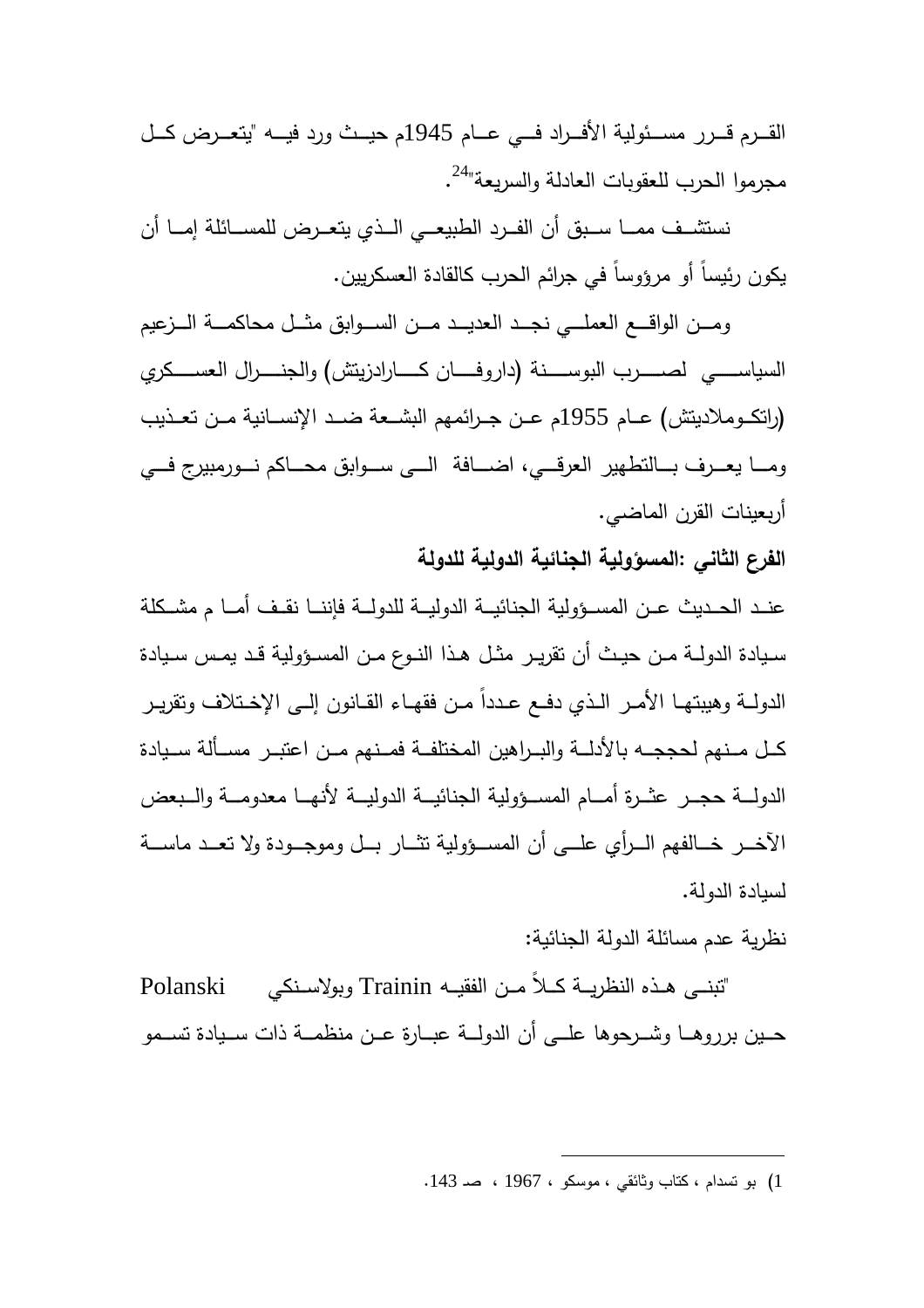وتعلـــو عــــن غيرهـــا مـــن المنظومـــات أو الهيئـــات الأخـــرى لأن هـــذه المنظمـــات أو الهيئات مهما علت فإنها لن تعلو على سيادة الدولة"<sup>25</sup> نظرية مسائلة الدولة الجنائية :

"تبنـــى هـــذه النظريـــة الفقيـــه بلافســـكي الـــذي شـــرحها علـــى أن مســـئولية لدو لـــة تثـــار بــل ولا تتعــارض مــع ســيادة الدولــة، حتــى أن الدولــة فــي مجــال العلاقــات الدوليــة تتنـــازل عـــن جـــزء مـــن ســـيادتها، والجـــدير بالـــذكر أن الفقيـــه بلافســـكي اســـتدل بمـــا قرره الأستاذ نانت في إحدى محاضرته"<sup>26</sup>.

وذكر بلافسكي أن :

"للدولـــة ســيادة ولكنهـــا ســـيادة تعنـــي اســتقلال تصـــرفاتها وكونهــا الســيد الحـــر التصـــرف لصـــالح الأفـــراد أو الـــدول الأقـــل قـــوة منهـــا. ولكـــن إطـــلاق حريـــة التصـــرف أدى حســـبما يطالعنـــا التـــاريخ إلـــى ارتكـــاب الجـــرائم وانتهـــاك الحرمـــات ومثالنــا الواضــح علــى التــدليل علــى ســوء اســتعمال فكــرة الســيادة "الدولــة الألمانيــة النازيــة". ولكــي نتجنــب مــا حــدث فــي الماضــي يجــب ألا نعطــي الدولــة الحــق فــي الظلم أو القهر تجاه الأفراد أو الدول الضعيفة باسم السيادة"<sup>27</sup>. مـــــن خـــــلال عـــــرض آراء الفقهـــــاء يتضـــــح أن مبـــــدأ ســـــيادة الدولـــــة لا يعرقـــــل مســــئوليتها الجنائيــــة الدولــــة بــــل يــــدل مســــألة إقــــرار المســــئولية أن الدولــــة تحتــــرم وجــود هــا فــي المجتمــع الــدولي وتســـاهم فــي إقـــرار العدالــة الدوليــة وتحــافظ علـــى

العلاقات السلمية بينها وبين أقرانها من الدول .

Oppenheim - lauterpacht, international Law, p. 323 ينظر) 1

<sup>2)</sup> Dossier pour la paix, Extraits de texts et discours de sècrétaire General des Nations Unies, U. Thant, sur les grandes questions d'actualities, 1961-1968, Nations – Unies, New York, p. 20.

<sup>3)</sup> V. Pella, La guerre –crime et les criminals de guerre, geneve – Paris, 1948, p. 61.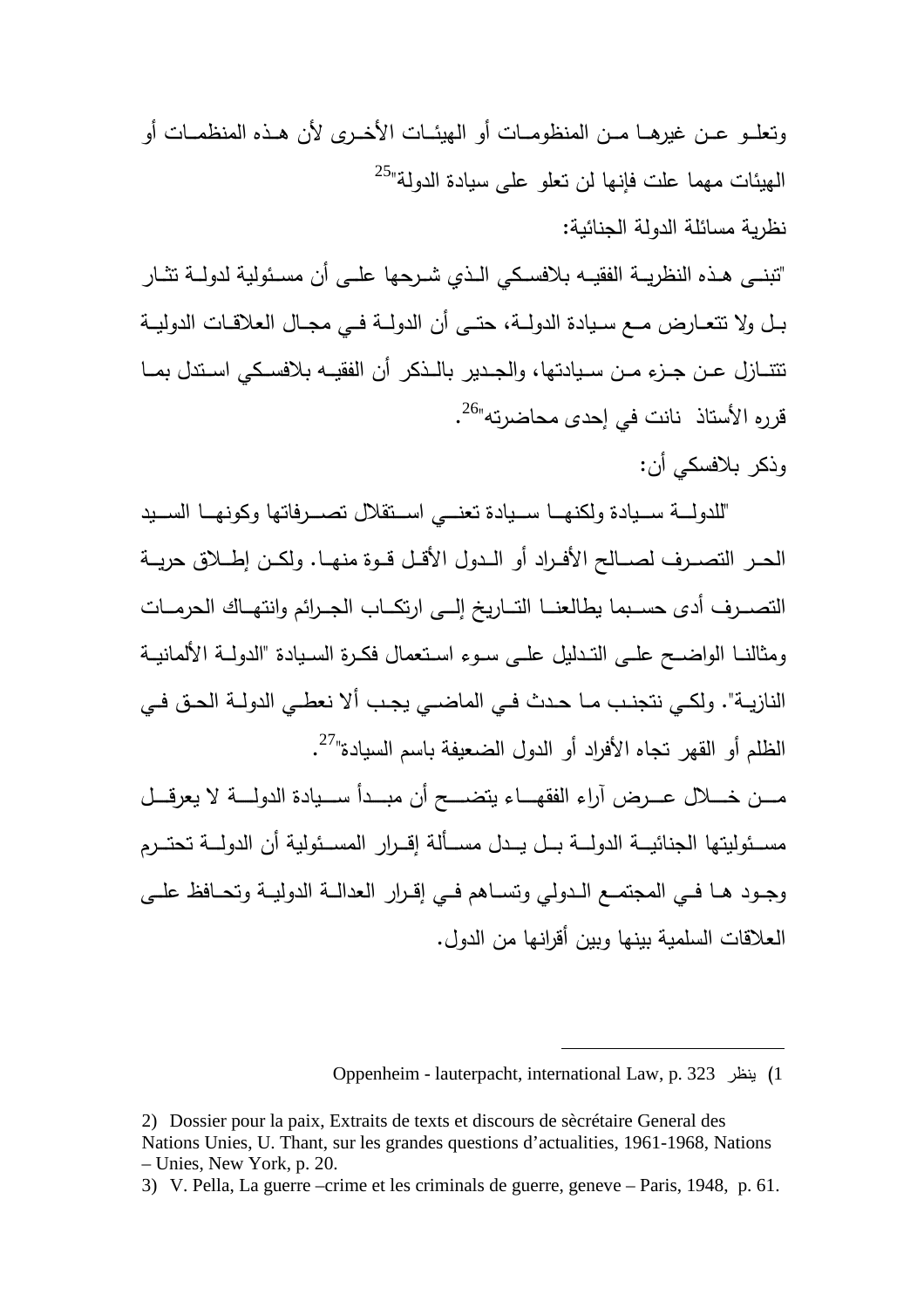### **المبحث الثاني**

### **الأسباب المانعة لقيام المسؤولية الدولية**

قد يكتنف سلوك الدولـة الذي يشكل في حدّ ذاتـه انتهاكـا جنائيـا دوليـا لقواعد القانون الـدولي ظروفـاً وملابسـات تبـرره دوليـاً، طبقـاً لاحكــام هـذا القـانون، ويـدفع المسـؤولية الجنائية عن هذهِ الدولة. وأهم هذهِ الاسباب هي حالة الدفاع الشرعي وحالـة الضرورة والمعاملة بالمثل وسوف نتناولها في المباحث التالية :

### **المطلب الاول**

### **الدفاع الشرعي للدولة**

في القانون الدولي الجنائي-مثله مثل القانون الجنائي الداخلي-يعد الدفاع الشـرعي – الجمـاعي او الفـردي – الـذي تقـوم بـه الدولـة ضـد المعتـدي ،حـق مقـرر بمقتضـى هـذا القانون ولامسؤولية او عقاب على السلوك الذي يقع في حدوده .

وقـــد ورد فـــي اتفاقيـــة لاهـــاي لســـنة 1907 الخاصـــة بحقـــوق وواجبـــات الدولـــة والاشخاص المحايدين وتحديدا في المادة (10)منها بان "لايعد عملا عدائيا كل عمل تقـوم بـه الدولـة المحايـدة لصـد محـاولات النيـل مـن حيادهـا حتـى لـو كـان ذلـك بـالقوة". كذلك نص بروتوكول جنيف لسنة 1924 في المادة (2)منه على هذا الحق .

واذ كان من المسلم بـه وقـت تحريـر ميثـاق بريـان-كيلـوج لسـنة 1928 ان الـدفاع الشــرعي حــق للدولــة، لــذا لــم تكــن هنــاك حاجــة للــنص عليــه صــراحة. الا ان غالبيــة الدول الموقعة عليه قد ذكـرت فـي اجابتهـا الخاصـة بالتصـديق بـان هـذا الميثـاق لايفيـد حق الدفاع الشرعي عن النفس<sup>(28)</sup>.

<sup>1</sup>) محمد محي الدين عوض،المحكمة الجنائية الدولية ، ص318 .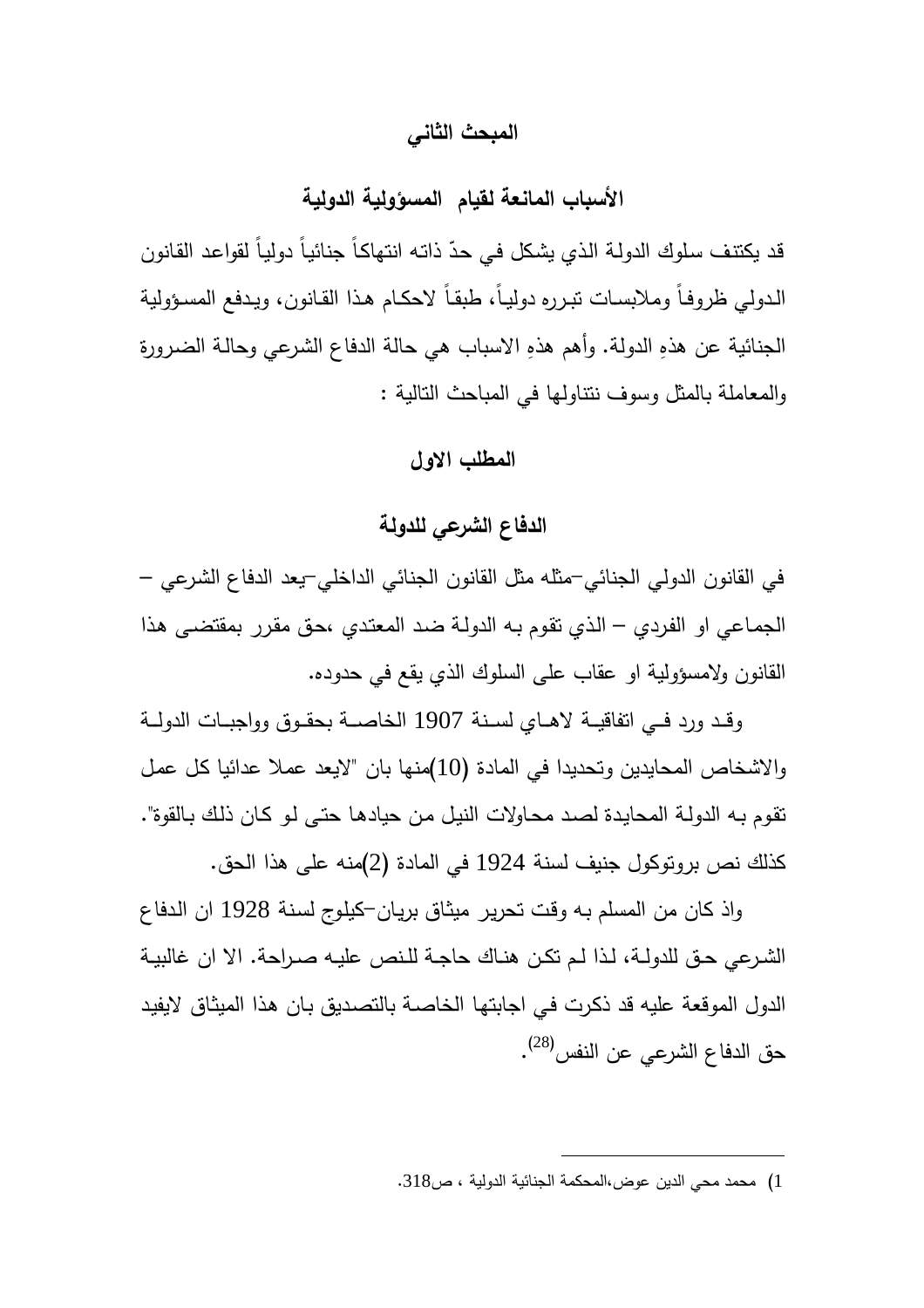كمـا ورد هـذا الحـق فـي ميثـاق الامـم المتحـدة، فقـد نصـت المـادة (4-2) علـى تحـريم اللجوء الى القوة صراحة ولكن المادة (51) منه تـنص علـى "لـيس فـي هـذا الميثـاق مـا يضـعف او يـنقص الحـق الطبيعـي للـدول،فرادى او جماعـات، فـي الـدفاع عـن انفسـهم اذا اعتـدت قـوة مسـلحة علـى احـد اعضـاء الامـم المتحـدة ..."وهـو بـذلك يسـتثني حالـة الدفاع الشرعي من تحريم اللجوء الى القوة<sup>(29)</sup>.

كـذلك ورد ذكـره فـي مشـروع قـانون الجـرائم ضـد امـن وسـلام الانسـانية فـي المـادة (1-2) التـي تـنص علـى "الافعـال التـي تعـد جـرائم ضـد السـلام وامـن الانسـانية هـي: -1كل فعل من افعال العدوان يتضمن استخدام سلطات الدولـة لقواتهـا المسـلحة ضـد اخـرى لاغـراض غيـر الـدفاع الشـرعي الـوطني او الجمـاعي او تنفيـذ القـرار او تطبيقـا لقومية احد الاجهزة المختصة لمنظمة الامم المتحدة"<sup>(30)</sup>.

ويفتـرض الـدفاع الشـرعي دائمـا وجـود خطـر اعتـداء او هجـوم غيـر مشـروع ممـا يتطلــب معــه قيــام فعــل يحــول دون وقــوع الاعتــداء او الهجــوم ولكــي يتحقــق امتنــاع المسؤولية عن الدولة يتعين توافر عدة شروط في كل من فعل الاعتداء وفعل الدفاع .

اذ يشترط في فعل الاعتداء ان يكون ناجما عن عمل غير مشـروع ويهـدد بوقـوع انتهــاك جنــائي دولــي بحيــث تثبــت لــه الصــفة غيــر المشــروعة طبقــا لقواعــد التجــريم الدوليـة (المـادة 10 مـن عهـد عصـبة الامـم والمـادة 4-2 مـن ميثـاق الامـم المتحـدة). كمـا يجـب ان يكـون هــذا الاعتـداء علـى درجــة مـن الجسـامة وســابقاً فـي نشـوئه فعــل الرد، فالقانون الدولي لايعترف بالدفاع الواقي من عدوان مستقبل.فضلا عن انـه يجـب ان لاتكـون هنـاك وسـيلة لـدفع الاعتـداء هـذا الا بـاللجوء الـى القـوة.والمهـم فـي كـل ذلـك

<sup>1</sup>) مونتسكيو، روح الشرائع ، ترجمة عادل زعيتر ج، ،1دار المعارف بمصر ،1953،ص203 .

<sup>2</sup>) المـادة (34)مــن مشــاريع المـواد بشــان مســؤولية الــدول بقولهـا "ينتفــي عــدم المشــروعية عـن فعــل الدولــة غيــر المطــابق لالتــزام دولــي عليهــا اذا كــان الفعــل يشــكل تــدبيرا مشــروعا للــدفاع عــن الــنفس اتخــذ وفقــا لميثــاق الامــم المتحدة ".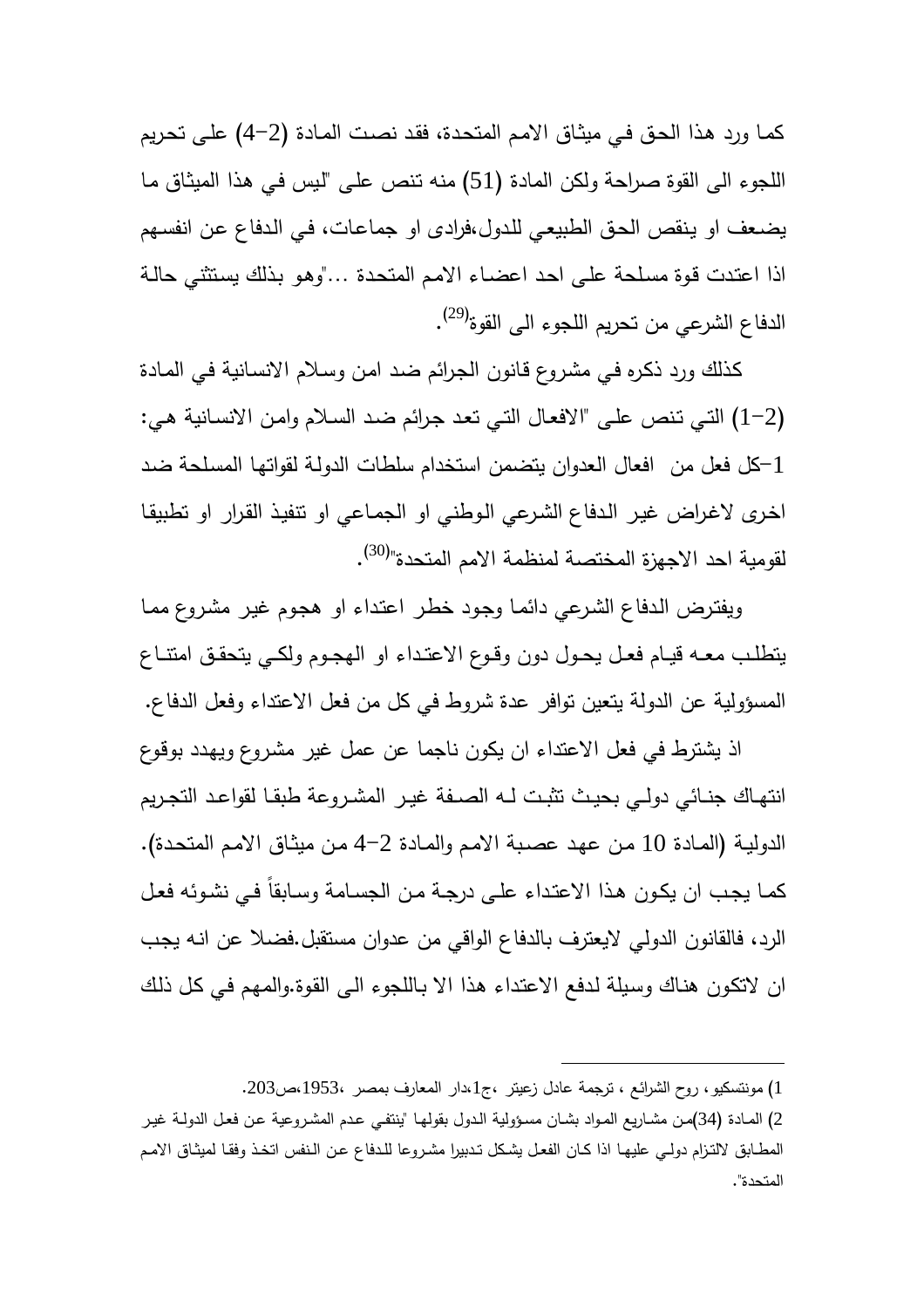ان يكـون هنـاك خطـر وان يكـون هـذا الخطـر حـاّلا.ً وقـد ذهـب راي فـي الفقـه الـى انـه يستوي في ذلك ان لايكون الاعتـداء قـد بـدا بعـد وانمـا هـو علـى وشـك الوقـوع او يكـون قـد بـدا فعـلا ولكنـه لـم ينتـه بعـد.فـي حـين ذهـب راي اخـر الـى ان الاعتـداء يجـب ان يكـون قـد بـدا بالفعـل-علـى العكـس مـن القـانون الجنـائي الـداخلي - ويبـرر هـذا الـراي وجهته استنادا الى طبيعة العلاقات الدولية وخطـورة الافعـال المترتبـة علـى اللجـوء الـى هـذا المبـرر والا فــان مجـرد حيــازة الدولــة لاسـلحة مـدمرة يعـد منطويــا علــى معنــى الاعتداء الذي يبرر حق الدفاع الشرعي ضده<sup>(31)</sup>.

ونحن بدورنا نؤيد هذا الراي لان فعـل الـدفاع، وان كـان مشـروعا، ولكنـه بالتاكيـد ســوف تترتـــب عليـــه خســـائر فـــي ارواح المـــدنيين والممتلكـــات ولايمكـــن تفـــادي هـــذه الخســائر وان حرصــت الدولــة المدافعــة علــى عــدم وقوعهــا، مــن جهــة ثانيــة، حتــى لايكـون هـذا الحـق مبـررا للـدول كـي تعتـدي علـى غيرهـا مـن الـدول وتضـر بهـا بحجـة الدفاع الشرعي .

امـا فعـل الـدفاع فيشـترط فيـه ان تكــون القـوة المبذولـة للـرد موجهـة الـى مصـدر الاعتـداء وان تكـون متناسـبة مـع الاعتـداء الحاصـل وفـي حـدود القـدر الضـروري لـرده وايقافـه عنـد حـدّ معين ً مـع وجـوب مماثلــة فعـل الـدفاع لفعـل الاعتـداء وان توقـف الندابير المتخذة للدفاع بمجرد تدخل مجلس الامن بما يراه مناسبا <sup>(32)</sup>.

كمــا يشــترط فــي فعــل الــدفاع ان يكــون لازمــا بحيــث يكــون الفعــل الــذي ياتيــه المدافع ضروريا، ويجب ان يوجه الى من يصدر عنه الاعتداء<sup>(33)</sup>.

- $73$ ، نفس المصدر، ص $(2)$
- 3) محمد محي الدين عوض،المحكمة الجنائية الدولية، ص320

<sup>1</sup>) محمـــــد محمـــــود خلف،حــــــق الـــــدفاع الشــــــرعي فـــــي القــــــانون الـــــدولي الجنــــــائي ،مكتبـــــة النهضــــــة المصرية ط، ،1973،1ص379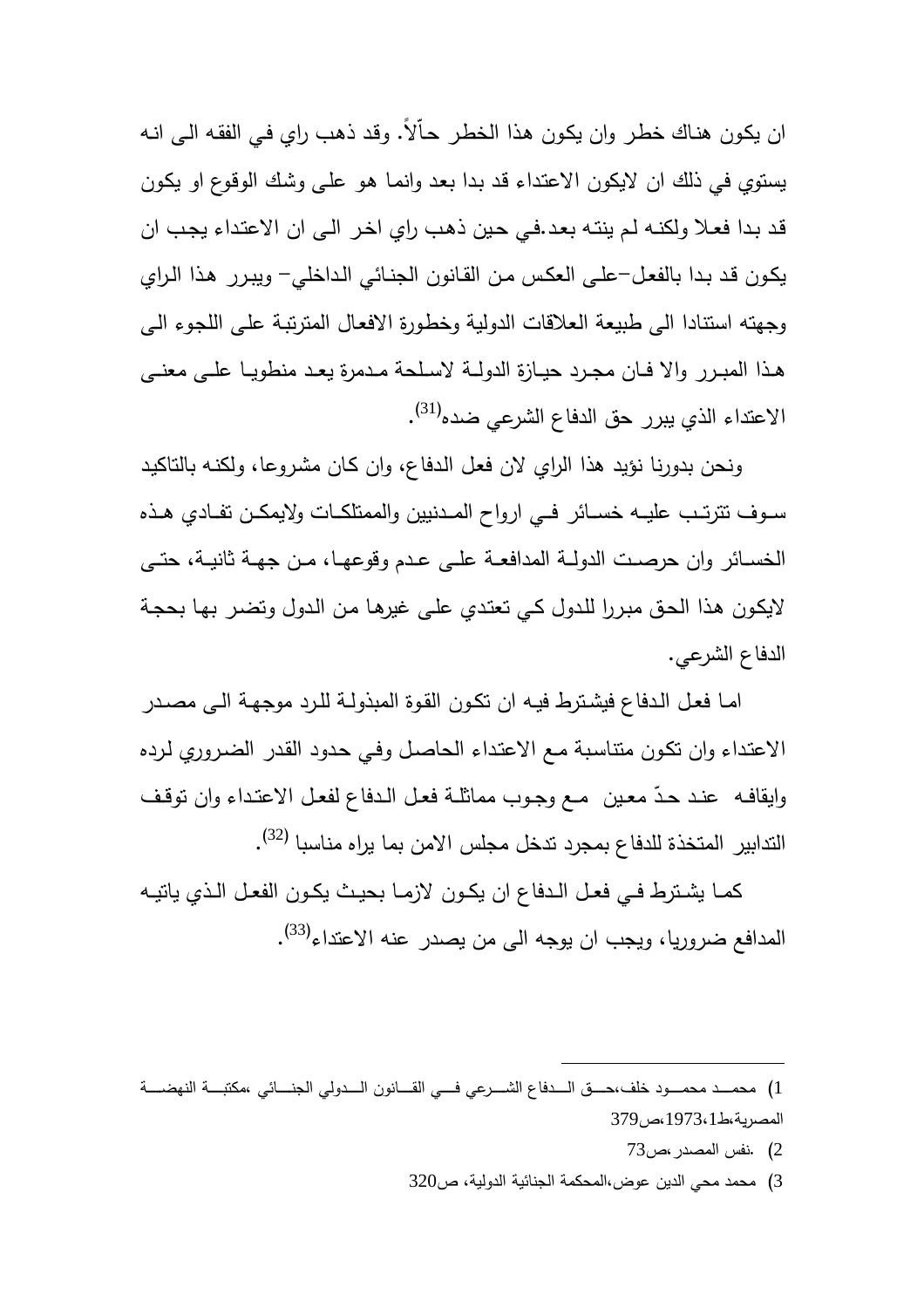ويـرى الفقيـه "جلاسـيه" انـه مـن حـق الدولـة ان تـدافع عـن غيرهـا مـن الـدول المعتـدى عليها فهذا الحق موجود منذ القدم واتخذ شكلاً محسوسـاً منـذ مبـدأ "مـو نرو"سـنة 1823 الذي اعلن فيه انه"سيدفع كل تدخل اوربي في شؤون امريكا "وهذا تطبيق لحـق الـدفاع الشرعي عن غير اذا ما واجهه هجوم ما غير مشروع<sup>(34)</sup>.

كـذلك مـا جـاء فـي عهـد عصـبة الامـم فـي المـادة (1-16)بـان "الدولـة التـي تلجـا الـى الحـرب اخـلالا بالتزاماتهـا فـي العهـد والخاصـة بفـض المنازعـات بـالطرق السـليمة تعــد وكانهــا قامــت بعمــل حربــي ضــد الــدول الاعضــاء فــي العصــبة وعلــى جميــع الاعضـاء واجـب تقـديم المسـاعدة لـدفع العـدوان"امـا المـادة (17) مـن العهـد فقـد جـاءت بنفس المبدء السابق ولكن بخصوص دولة عضو واخرى غير عضو (35) .

كمــا اعتــرف ميثــاق الامــم المتحــدة بحــق الــدفاع الشــرعي عــن الغيــر مــن دون اشــتراط وجــود معاهــدة بــين الدولــة المتدخلــة للــدفاع والدولــة المعتــدى عليهـا تُلِــزم بالمساعدة (المواد 31 وما بعدها وكذلك المادة 51 من الميثاق ).

فضلا عن المعاهدات الثنائيـة والجماعيـة حـول تقـديم المسـاعدات الضـرورية.فـي احوال الاعتداء<sup>(36)</sup>.

2) محمد محمود خلف،حق الدفاع الشرعي في القانون الدولي الجنائي ،ص74 .

 $\overline{a}$ 

3) محمد محي الدين عوض،المحكمة الجنائية الدولية،ص322 .

<sup>1</sup>) محمد محي الدين عوض ، م صدر سابق ، ص321 .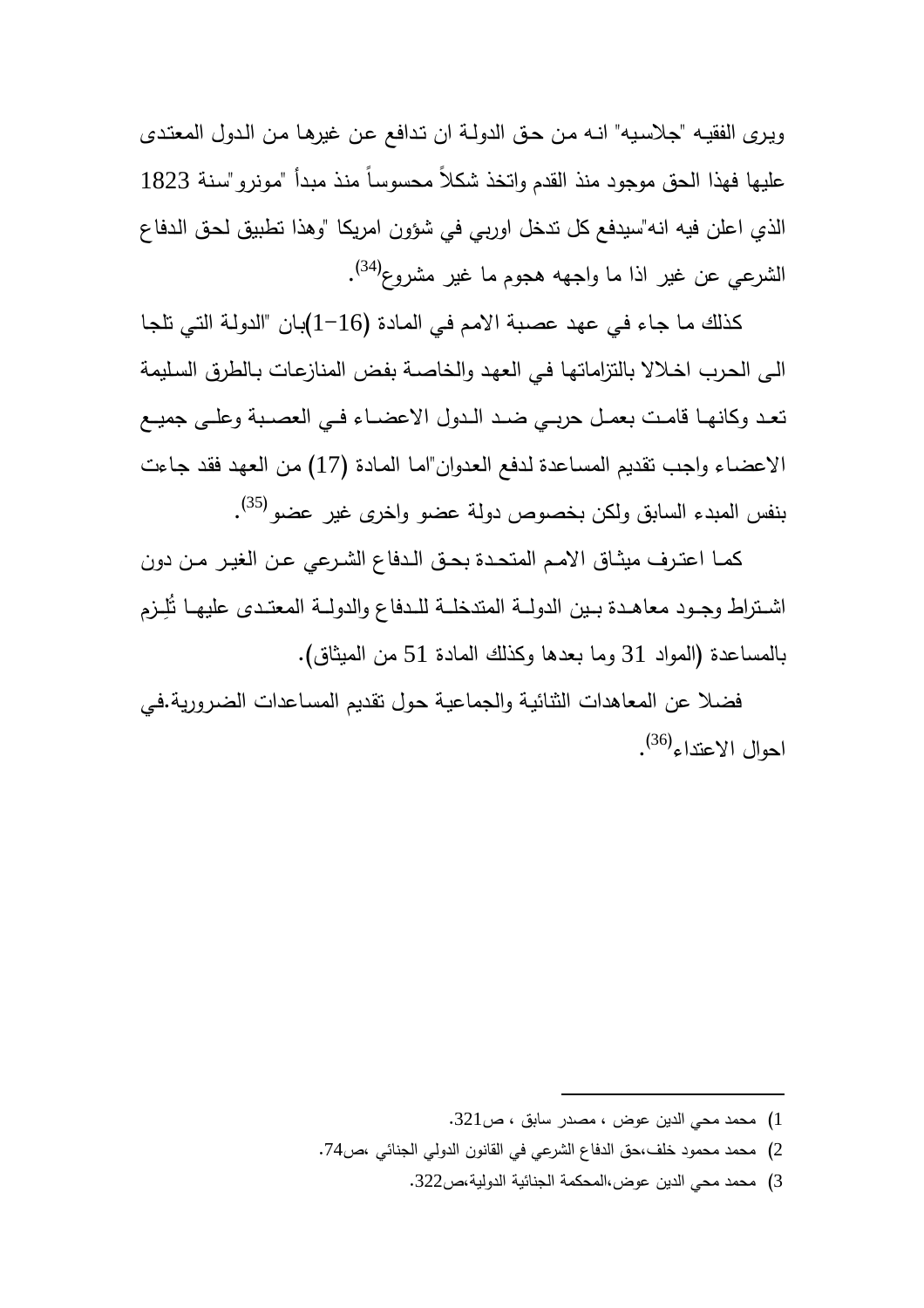#### **المطلب الثاني**

**الحق بالمعاملة بالمثل** 

"وهو الحق الذي يقرره القانون للدول التي تعرضت لاعتداء ذي صفة إجرامية فـي أن ترده بأعتداء مماثل يستهدف به الاجبار على إحترام القانون أو على تعويض الضـرر المترتب علـى مخالفتـه"<sup>(37)</sup>. ويعد نـوع مـن الانتقـام الفـردي أو الـعدالـة الخاصــة التـي يلجأ اليها المعتدى عليه لرد عدوان سابق لحق به<sup>(38)</sup>.

وقـد ورد هـذا الحـق فـي أول وثيقـة دبلوماسـية وهـي "اتفاقيـة الهدنـة المبرمـة فـي Charters " بــين فرنســا وانجلتــرا بتــاريخ 7 / حزيــران / 1360 غــداة التوقيــع علــى إتفاقية السلام بينهما<sup>(39)</sup>.

وأصـبح الفقـه الـدولي الحـديث يـرى هـذا الحـق فـي كـل خـروج للدولـة علـى قاعـدة القانون ، إضرارا بدولة أخرى، ردا على خروج مماثل من جانب الدولة الاخرى.

وقد تبنى معهد القانون الدولي هذا المفهوم وأدلى بتعريف للمعاملـة بالمثـل وذلـك فـي قـرار أصـدره فـي تشـرين الاول سـنة 1934 يقـرر فيـه بـأن هـذا الحـق هـو "تـدابير قهرية .. تنطوي على مخالفة للقواعد المادية لقانون الشعوب تتخـذها دولـة فـي أعقـاب وقوع عـدوان عليهـا يصـيبها بالضـرر مـن جانـب دولــة أخـرى مسـتهدفة بـذلك إجبـار الدولة المعتدية بالكف عن عدوانها والتزام محارم القانون"<sup>(40)</sup>.

وقد أكدت لجنة القانون الـدولي هـذا الحـق فـي تقريرهـا عـن مشـروع تقنـين الجـرائم ضـد سلام وأمن الانسانية بـأن "القصـاص أو المعاملـة بالمثل حق طالمـا إنـه يُبَاشـر وفقـاً

<sup>1</sup>) اتفاقيــات لاهــاي لســنة 1907 المــادة (25) مــن اللائحــة الملحقــة بالاتفاقيــة الرابعــة والمــادة (1) مــن الاتفاقيــة التاسعة )

<sup>2</sup>) عرف البابليون هذا الحق ونـص عليـه تشـريع حمـورابي فـي المـواد (200-196). كمـا عرفـه الاغريـق والقبائـل العربية وأبرموا المعاهدات لتنظيم شكليته محمد محي الدين عوض ،المحكمة الجنائية الدولية، ص298 . 3) حسنين ابراهيم صالح عبيد ، الجريمة الدولية (دراسة تحليلية تطبيقية ،) ص27 .

<sup>4</sup>) المصدر نفسه ، ص30 .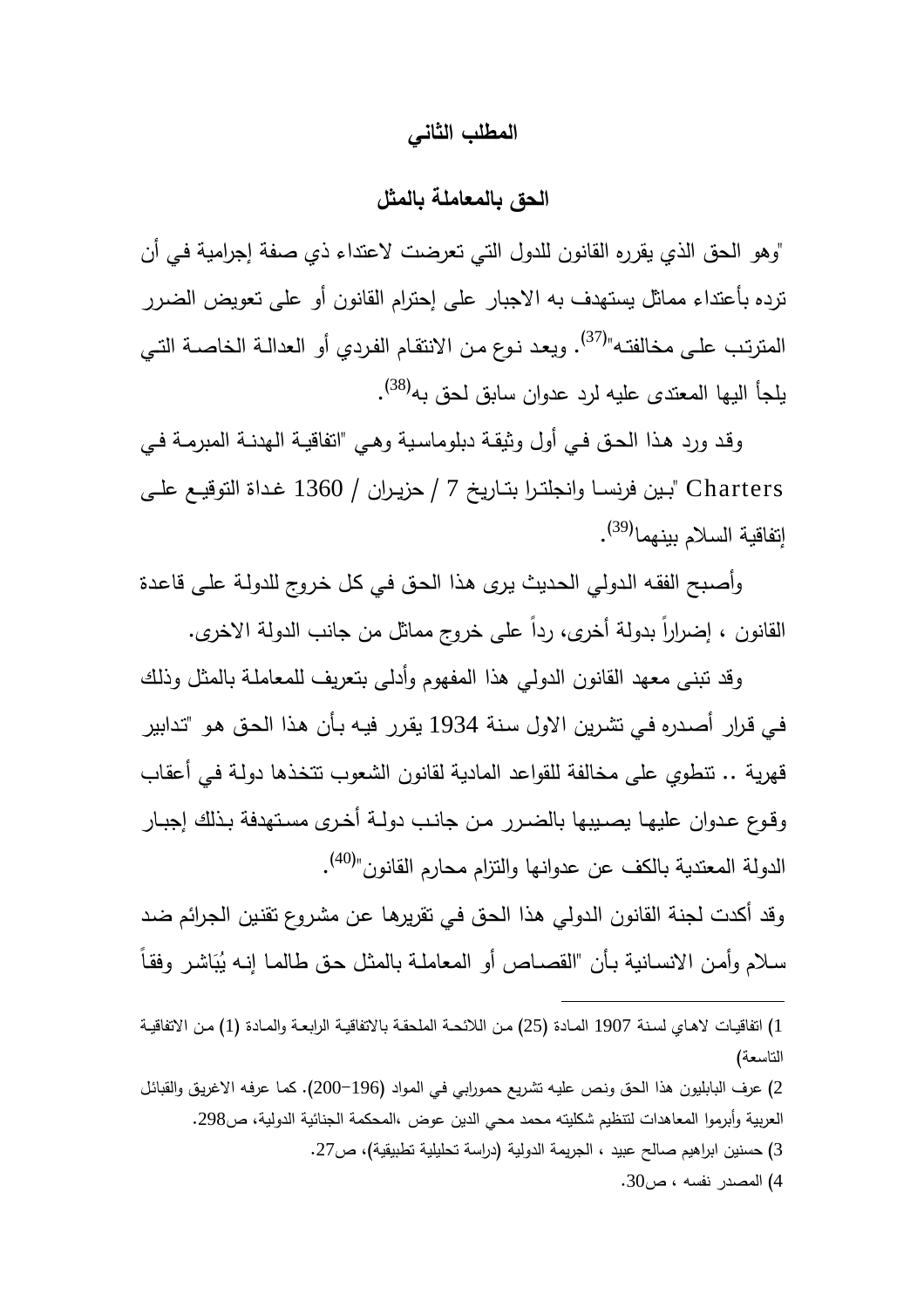لأحكـام القـانون الـدولي وأنـه لا يترتـب علـى أسـتعمال هـذا الحـق تقريـر المسـؤولية عنـه متى التزم حدوده ، وهو حق عرفي دولي" <sup>(41)</sup>.

ويعود السبب في عّد مقابلـة الشـر بالشـر أو المعاملـة بالمثل كسبب من أسباب منــع المســؤولية فــي المجتمــع الــدولي المعاصــر الــى أنعــدام ســلطة عليــا تقــتص مــن المعتدي وتأخذ الحق للمعتدى عليه أو أن تجبـره علـى تعـويض الاضـرار الناجمـة عـن إعتدائــه، فأســاس المعاملــة بالمثــل هــو الضــغط علــى الدولــة المعتديــة لتلتــزم حــدود القانون أو أن تعترف بالحقوق المشروعة للدولة التي تباشر وسائل الاكراه .

ويتفـق حـق المعاملــة بالمثـل مــع حـق الـدفاع الشـرعي فــي أن كلاهمـا يفتـرض إعتداء يخضـع لقواعد التجريم ، وفعل عنف مجرّم فـي الظروف العاديـة يقابل هذا الاعتــداء . ولكنهمــا يختلفــان فــي أن المعاملــة بالمثــل إجــراء انتقــامي يفتــرض إنتهــاء الاعتـداء فعـلاً وتحقـق الاضـرارالتي مـن شـأنه إحـداثها ومـن ثـم يرتكـب المعتـدى عليـه فعـلاً ممـاثلاً لا يسـتهدف منـه الحيلولـة دون وقـوع الاعتـداء أو اسـتمراره وانمـا يسـتهدف ردع المعتدي عن ان يأتي بمثلـه مستقبلا. أمـا الـدفاع الشـرعي فهو يفترض إعتداءً حـالاً لـم يبـدأ بعـد ، ولكنـه علـى وشـك أن يبـدأ أو بـدأ فعـلاً ولكنـه لـم ينتـه بعـد فيرتكـب فعل يستهدف الحيلولة دون البدء بالاعتداء أو دون التمادي فيه<sup>(42)</sup>.

ولكـي ينـتج هـذا الحـق أثـره القـانوني فـي منـع المسـؤولية عـن الدولـة التـي تباشـره فلابد من توافر الشروط الاتية: -

 $\overline{a}$ 

2) نفس المصدر،ص58 .

<sup>1</sup>) محمد محي الدين عوض،المحكمة الجنائية الدولية،، ص60 .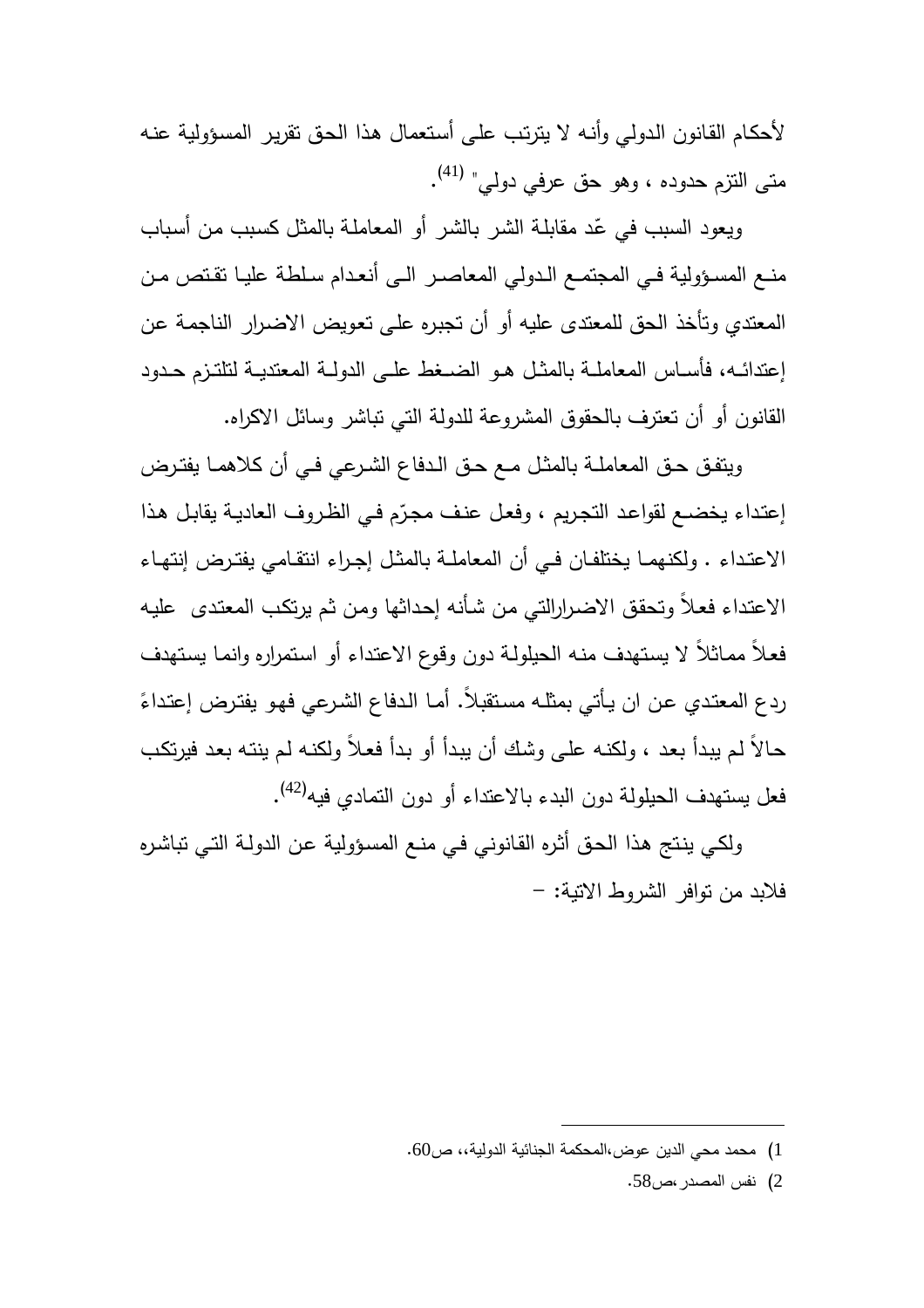- -1 ان يكون فعل الاعتداء جريمة في القانون الدولي. وهو شرط جوهري فـأن لـم تثبـت الصـــفة غيــر المشــروعة للفعــل فــلا يحــق لمــن نالــه ضــرره أن يحــتج بالمعاملــة (43) بالمثل .
	- -2 استنفاذ الوسائل السلمية .
- -3 التناسـب . بـان يكـون هنـاك تناسـباً بـين الاجـراءات المتخـذة علـى أسـاس المعاملـة بالمثـل مـع جسـامة العمـل غيـر المشـروع، أي أن تكـون فـي الحـدود اللازمـة للـدفاع عن حقوق الدولة .
- -4 شــرعية فعــل الــرد بالمثــل. بــان لا يكــون الــرد بالمثــل عــن طريــق أفعــال يقضــي القانون الدولي بعدم جوازها لان تكون وسيلة للرد بالمثل وعدم مشروعية الاسـتعانة بهـا لـرد العـدوان. ومـن أهـم الافعـال التـي اسـتقر العـرف والاتفاقيـات الدوليـة علـى عدم جواز اللجوء اليها هي قتل المدنيين الابرياء أو الاعتـداء علـيهم. فحتـى لـو ان المعتدي استخدم هذه الافعال في إعتـداءه فـلا يجـوز للدولـة المعتـدى عليهـا ان تـرد بالمثل وتلجأ الى سلوك نفس هذه . ِ الافعال في ردها على الاعتداء
	- -5 توافر علاقة السببية بين الاعتداء والرد عليه بالمثل .
- -6 تنظيم وسـائل الـرد بالمثـل . بـان لا يـأمر بهـا الا سـلطات الدولـة أو قائـد الجـيش أو قائد الفرقة وذلك لضمان وجود شخص مسـؤول وعلـى قـدر مـن الدرايـة والعلـم يكفـل ان تظل افعال الرد بالمثل في حدودها القانونية .
- -7 يجـب أن لا تتعـدى اجـراءات المعاملـة بالمثـل الـى المـدنيين بحجـة ان هنـاك مـنهم من أسهم في الحرب<sup>(44)</sup>.

1) المـادة (30) مـن مشـاريع المـواد بشـأن المسـؤولية الدوليـة انـه "ينتفـي عـدم المشـروعية عـن فعـل الدولـة غيـر المطابق لما يتطلبه التزام عليها تجاه دولة اخرى اذا كان ذلك الفعل يمثل تدبيراً مشروعاً بمقتضى القانون الدولي ضد تلك الدولة الاخرى نتيجة لصدور فعل غير مشروع دولياً عنها" /51/332A – ص23 .

1) حسنين ابراهيم صالح عبيد ، الجريمة الدولية ، ص 62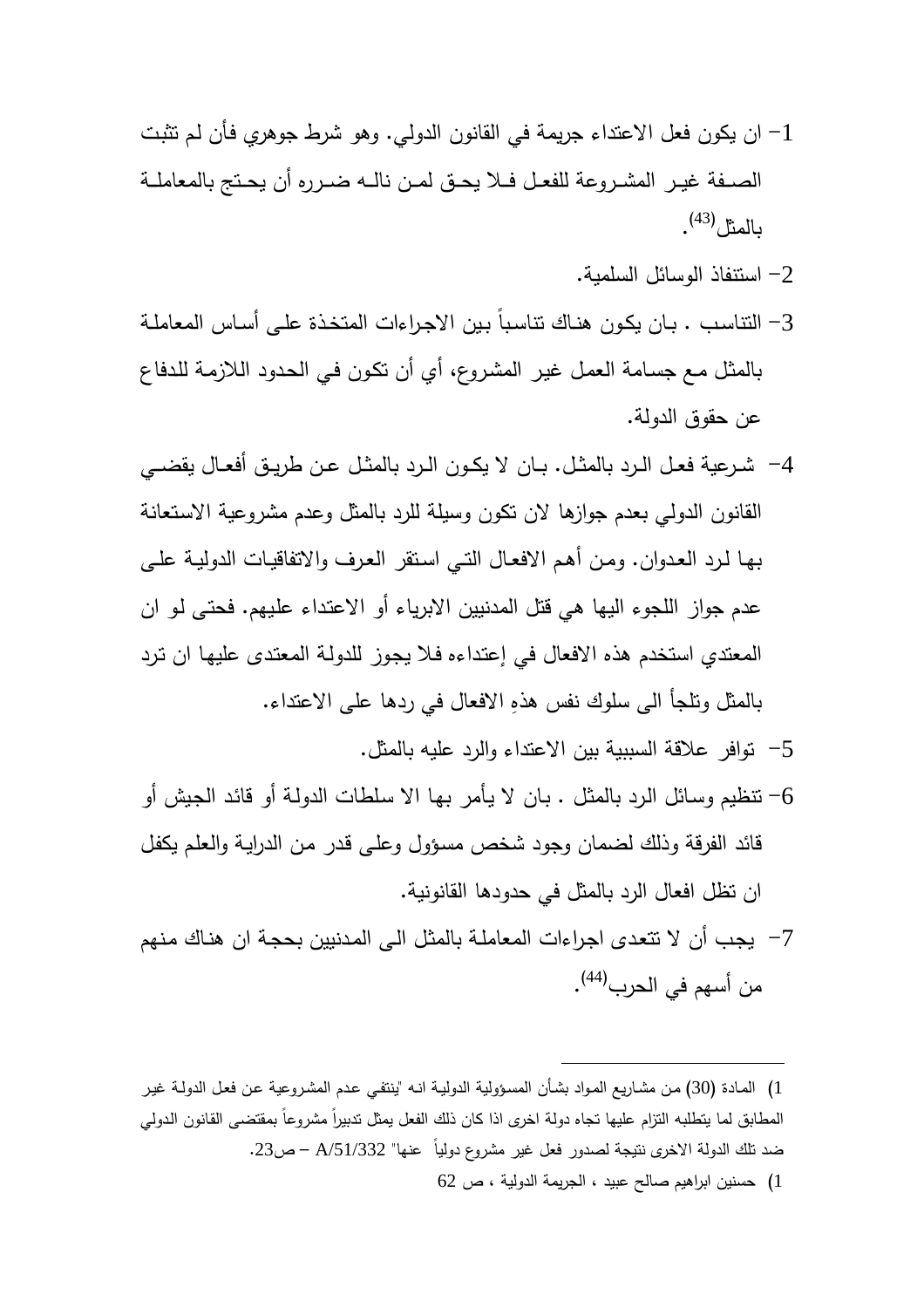وقد طالـب الفقـه بوضــع حـد لمبـدأ المعاملــة بالمثـل فــي الحــالات التــي يكـون الفـرد موضـوعاً لـه . وقـد أسـتجاب مـؤتمر الـدول المنعقـد فـي لاهـاي سـنة 1907 لهـذا الـرأي اذ نصت المادة (50) من لائحة الحـرب البريـة علـى عـدم جـواز توقيـع عقوبـات عامـة ماليـة أو غيـر ماليــة علــى السـكان مـن أجـل جريمــة فرديــة لا يمكـن عـدّهم مسـؤولين (45) عنها جميعاً .

وبموجـب اتفاقيــات جنيـف الانســانية الرابعــة لسـنة 1949 والخاصــة بحمايــة الاشــخاص المــدنيين فــي زمــن الحــرب، حظــرت المــواد (33 (و) 34) أخــذ الرهــائن كوسـيلة للمعاملــة بالمثــل. كمـا لا يجــوز أن تكــون المعاملــة بالمثـل عــن طريــق أفعــال الانتقام ضد الجرحى والمرضى والغرقى والاسرى وضد الاشخاص المدنيين<sup>(46)</sup>.

واذا كانــت القواعــد الســابقة عادلــة ، الا ان التقــدم فــي صــناعة اســلحة الحــرب الحديثـة يجعل مـن هذه القواعد عديمـة الجدوى وغيـر مـؤثرة ، بـل إنـه يستحيل علـى الجيوش المتحاربة ان تضع هذهِ القواعـد موضـع التنفيـذ عنـدما تلجـأ الـى اسـتخدام هـذا الحق .

ان المعاملـة بالمثل هي عمل من اعمـال الاخـذ بالثـأر ومن ثـم تعد إجـراءا شـاذا فـي الحياة الاجتماعية القانونية. الا انها مـع ذلـك معتـرف بهـا فـي القـانون الـدولي كـأجراء يتخــذ ضــد الــدول فــي اثنــاء الحــرب لاجبارهــا علــى الرجــوع الــى النظــام ووضــع حــد

 $64$ المصدر نفسه ، ص $(2)$ 

<sup>3</sup>) المادة (50) من مشـاريع المـواد بشـأن المسـؤولية الدوليـة علـى التـدابير المضـادة (المعاملـة بالمثـل ) المحظـور علـى الدولـة اللجوء اليها "لا يجوز ان تلجأ الدولـة المضـرورة عند اتخـاذ تدابير مضـادة الـى مـا يلـي: (أ) التهديد باستخدام القوة او استخدامها بوجه يحظره ميثاق الامم المتحدة. (ب) الاكراه الاقتصـادي او السياسـي البـالـغ الذي يرمــي الــى تعــريض الســلامة الاقليميــة او الاســتقلال السياســي للدولــة التــي ارتكبــت الفعــل غيــر المشــروع دوليــاً للخطـر .(جــ) أي سـلوك ينتهـك حرمــة المعتمـدين الدبلوماسـبين او القنصــليين والمبــاني والمحفوظـات والوثــائق الدبلوماسية او القنصـلية (د) أي سلوك يخل بحقوق الانسـانية الاساسية ، أو (هـ) أي سلوك أخر يكون مخالفاً لقاعدة قطيعة من قواعد القانون الدولي العام ".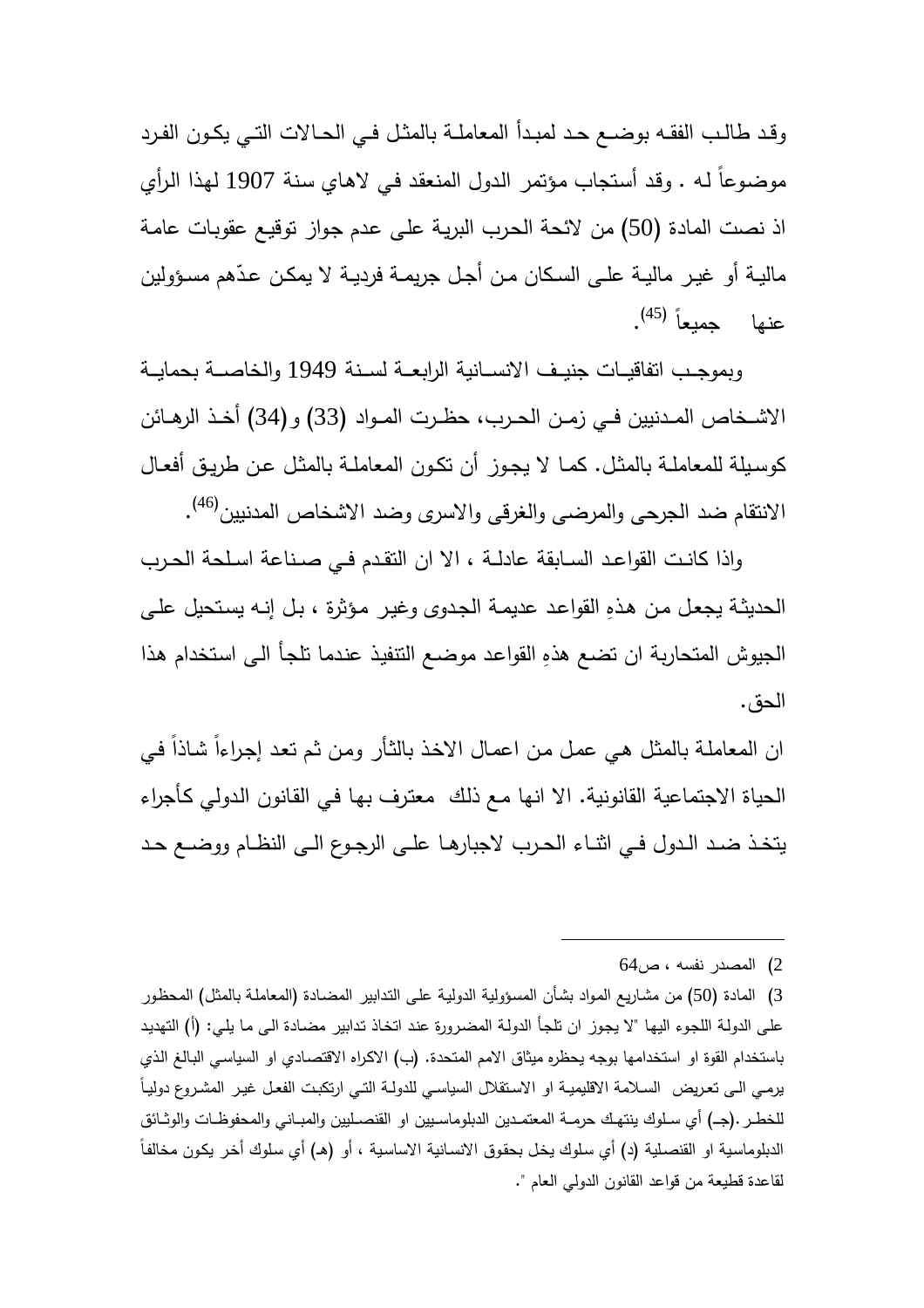لخروجها على القانون . الا ان هذهِ الوسيلة لا يجوز بـاي حـال من الاحوال ان تتخذ ضد رعايا الدولة المعتدية حتى وان كان هناك خرق لاحكام قانون الحرب .

ولا نؤيد عدّ هذا الاجراء سبباً من اسباب الدفع بعدم المسؤولية لنتائجه الوخيمة على الشعوب وعلى الابرياء من جهة ، ولعدم إحترام العديد من الـدول لقواعـد القـانون الدولي من جهة أخرى ، لاسيما الدول المهيمنة .

فطالما لا توجد سلطة عليـا تحمـل الـدول علـى احتـرام قواعـد القـانون الـدولي فـان المعاملــة بالمثـل لـن تختفــي مـن الـحيــاة الدوليــة وستسـتمر الـدول فــي تمسـكها بـهـذهِ الوســيلة لا ســـيما فـــي أزمنـــة النزاعـــات المســـلحة لحمـــل الـــدول المعتديـــة لأن تكـــون تصرفاتها متسقة مع قواعد القانون الدولي .

فســابقا كــان الامـل معقـودا علــى إنشــاء محكمــة جنائيــة دوليــة تخـتص بعقـاب الجـرائم الدوليــة علــى اســاس انـهـا ســوف نقلـل حتمــاً مـن شــأن ومــن مجــال تطبيـق المعاملـة بالمثـل بأعتبـار ان الدولـة المعتـدى عليهـا يمكنهـا ان تلجـأ لمثـل هـذه القضـاء دونمـا حاجـة الـى اللجوء لاجراء الرد بوسـائل الاكـراه . اليوم انشئت هذه المحكمـة ، ولكنهـا جـاءت مخيبـة للآمـال ، فيكفـي ان ننظـر فـي نصـوص موادهـا لنعـرف ذلـك ، فعلى سبيل المثال المادة (16) المعنونة "إرجـاء التحقيـق او المقاضـاة" تـنص علـى "لا يجوز البدء أو المضي في تحقيق أو مقاضاة بموجب هذا النظـام الاساسـي لمـدة اثنـي عشر شـهرا بنـاء علـى طلب مجلس الامن الـى المحكمـة بهذا المعنـى يتضـمنه قرار يصـــدر عــن المجلــس بموجــب الفصــل الســابع مــن ميثــاق الامــم المتحــدة . ويجــوز للمجلــس تجديــد هــذا الطلــب وبالشــروط ذاتهــا". أي ان بأمكــان مجلــس الامــن ارجــاء التحقيق او المقاضـاة لمدة 12 شـهراً قابلـة للتجديد بحسب مصـالح الـدول أعضـائه . وهـذا لا يحقـق السـلطة المرجـوة مـن هـذهِ المحكمـة لتحقيـق العدالـة الدوليـة ضـد الجنـاة والتخلي عن المقابلة بالمثل باعتداء يقابل اعتداء .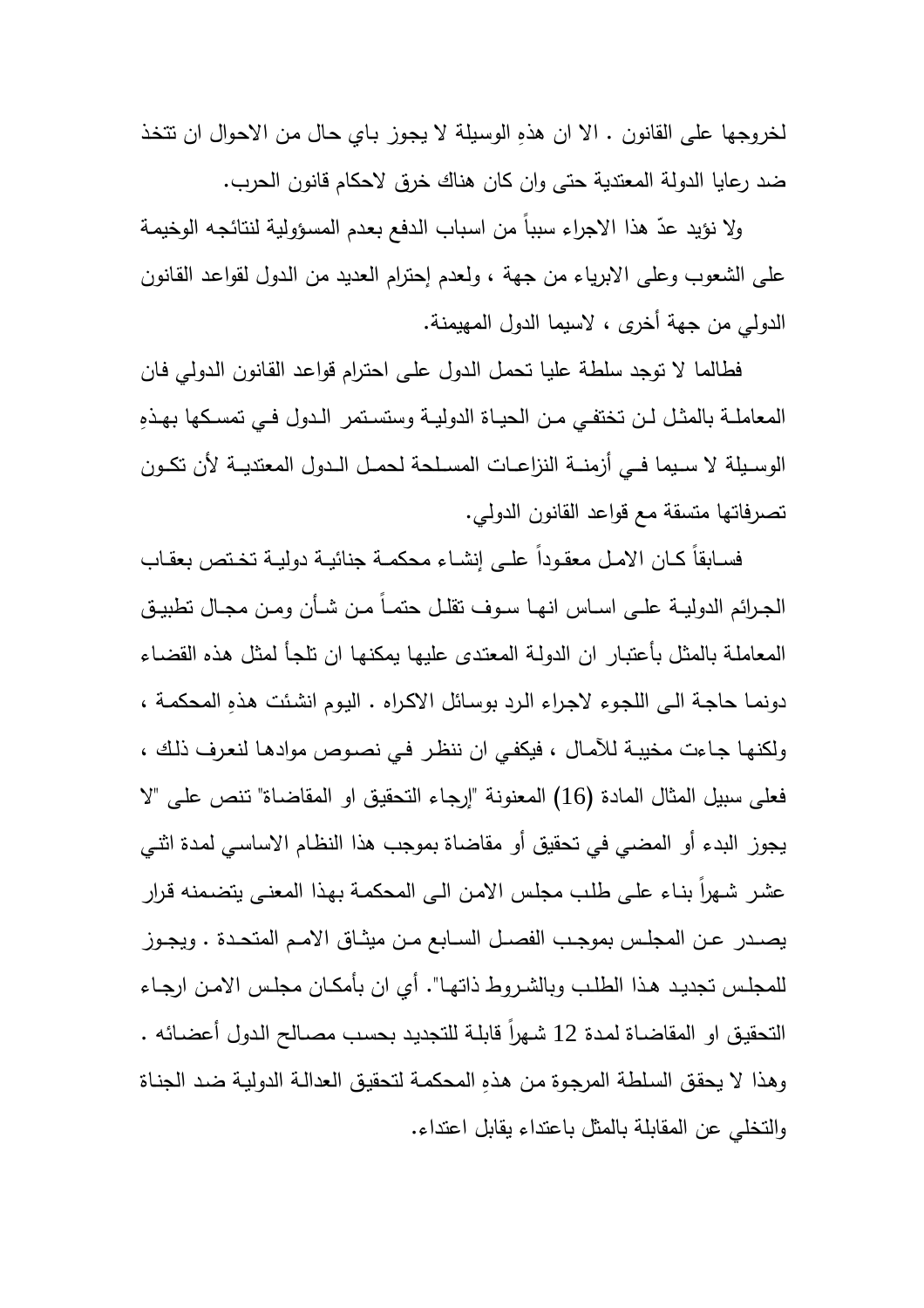كمـا نجـد ان مبـدأ المعاملـة بالمثـل لـيس بحـق بـل هـو وسـيلة لايـذاء الابريـاء لا يجـوز اللجـوء اليـه دون اجـراءات مشـددة يكـون قـرار إتخاذهـا بيـد هيئـة الامـم المتحـدة وبالـذات الجمعيــة الـعامــة للامــم المتحـدة كونـهـا تمثـل كــل الـدول المنضـمّـة للهيئــة ، ويكون ذلك بموجب تصويت للحصـول علـى أغلبيـة نسـبية بالموافقـة علـى لجـوء الدولـة المعتدى عليها .

### **المطلب الثالث**

### **التهديد الجسيم للدولة**

"وهـى الحالــة التــي تكـون فيهـا الدولــة مـهـددة بمقتضــي تقـديرها الموضــوعي للامـور بخطر حال-او وشيك الحلول –جسـيم يهـدد وجودهـا ونظامهـا الاساسـي او شخصـيتها او اسـتقلالها بحيـث لاتسـتطيع تفاديـه الا باهـدار مصـالح اجنبيـة مشـروعة بمقتضـى احكام القانون الدولي" <sup>(47)</sup>.

ألا أن الفقـه الـحديث يعـارض اتخـاذ حالـة الضـرورة عذرا أيـا كـان نوعـه خشـية اتخاذهـا ذريعــة حتــي فــي الأحـوال التــي لا تكـون فيهــا هنــاك ضـرورة ملجئــة حقـاً. فالاسـباب التـي تبـرر بصـورة او بـأخرى قيـام حالـة الضـرورة فـي القـانون الـداخلي تجـاه الافراد، لا يمكن ان تقوم في القانون الدولي فيما أذا أردنا ان نربط العذر المستمد من تلــك الحالــة بمصــالح أو أفعــال الدولــة، فالاســاس مختلــف. اذ أن حالــة الضــرورة فــي القـانون الـداخلي تقوم علـى أساسـين: الاول مبـدأ حـب البقـاء. وهـذا لا يمكـن تطبيقـه علـى الدولـة فـي القـانون الـدولي كونهـا ليسـت لهـا غرائـز كمـا الفـرد. أمـا الثـاني فمبـدأ المصــلحة الراجحــة وهــذا ايضــا لا يمكــن تطبيقــه فــي العلاقــات الدوليــة اذ لــيس مــن وظيفة القـانون الـدولي تقيـيم المصـالح الخاصـة بالـدول ومـن ثـم تقريـر المصـلحة الاقـل  $\overline{a}$ 

<sup>1</sup>) حسنين ابراهيم صالح عبيد، الجريمة الدولية (دراسة تحليلية تطبيقية) ص84 .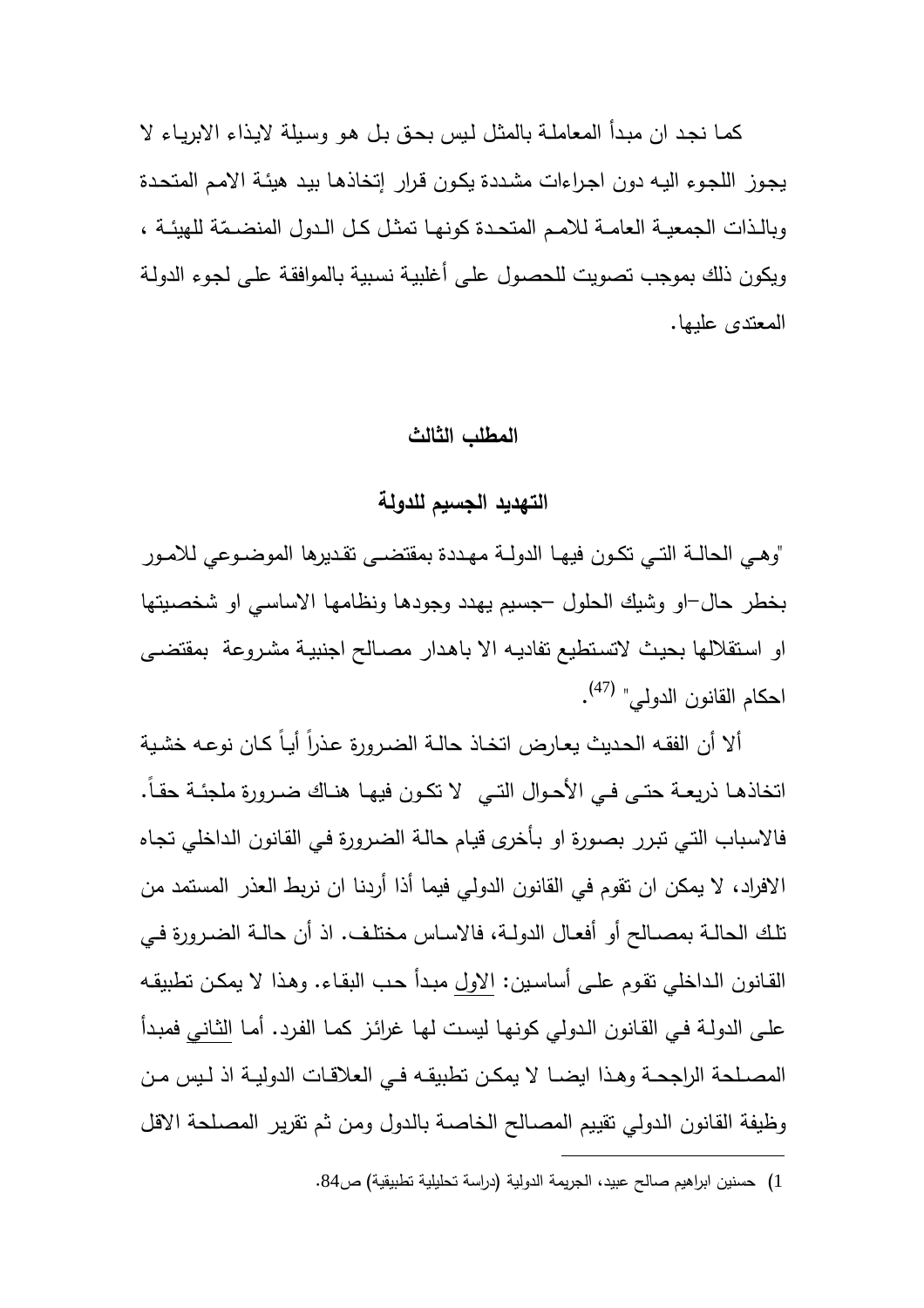اهميــة التــي تســتحق الاهــدار مــن أجــل حمايــة المصــلحة الاكثــر اهميــة فــي ظــروف معينة. اذ لكل دولـة ذاتيتهـا واسـتقلالها فـي تسـيير أمورهـا لا يفيـدها سـوى إشـتراط عـدم تعســفها فــي اســتعمال حقوقهــا علــى نحــو يضــر بمصــالح غيرهــا مــن الــدول. فمهمــة القانون الدولي كفالة التعايش السلمي بين الـدول فـإذا مـا تـم تخويـل الـدول حـق انتهـاك مصـالح وسـيادة غيرهــا مـن الـدول مــن أجـل حمايـة مصــالحها وسـيادتها علـى أســاس المصلحة الراجحة ، فأن ذلك معناه إنكار وجود القانون الدولي<sup>(48)</sup>.

 ومع ذلك نجد أن المـادة (33) مـن مشـاريع المـواد بشـأن مسـؤولية الـدول تـنص على حالة الضرورة ولكن قيدتها بعدم جواز لجوء الدولة اليها الا في حدود معينة هـي "1 - لا يجـوز لدولـة أن تحـتج بحالـة الضـرورة كمبـرر لنفـي عـدم المشـروعية عـن فعـل صادر عنها غير مطابق لالتزام دولي عليها الا في الحالتين التاليتين: (أ) – اذا كـان هذا الفعل هو الوسيلة الوحيدة لصون مصلحة أساسية لهذهِ الدولـة من خطر جسيم ووشيك يتهددها. (ب) – أذا كـان هذا الفعل لـم يؤثر تـأثيرا ضـارا بشدة علـى مصـلحة أساسـية للدولــة التــي كــان الالتــزام قائمــاً تجاههــا. 2– وفــي جميــع الاحــوال لا يجــوز للدولـة أن تحـتج بحالـة الضـرورة كمبـرر لنفـي عـدم المشـروعية -)أ( اذا كـان الالتـزام الـدولي الـذي لا يطابقـه فعـل الدولـة ناشـئاً عـن قاعـدة قطعيـة مـن القواعـد العامـة فـي القـانون الـدولي. أو (ب)– اذا كـان الالتـزام الـدولي الـذي لا يطـابقـه فعـل الدولـة غيـر منصوص عليه في معاهدة تنفي بصـورة صـريحة أو ضـمنية إمكانيـة الاحتجـاج بحالـة الضــرورة بصــدد ذلـك الالتـزام. أو (جـ)– إذا كانـت الدولــة المعنيــة قـد أســهمت فــي حدوث حالة الضرورة ".

 بنــاء علــى كــل مــا تقــدم لا نؤيــد أن تكــون حالــة الضــرورة ســبباً للــدفع بعــدم المسؤولية في القانون الدولي الجنائي لاسيما وأن ميثاق الامم المتحدة لم يقرّ بها كما

<sup>1)</sup> حسنين ابراهيم صالح عبيد، الجريمة الدولية (دراسة تحليلية تطبيقية) ، ص85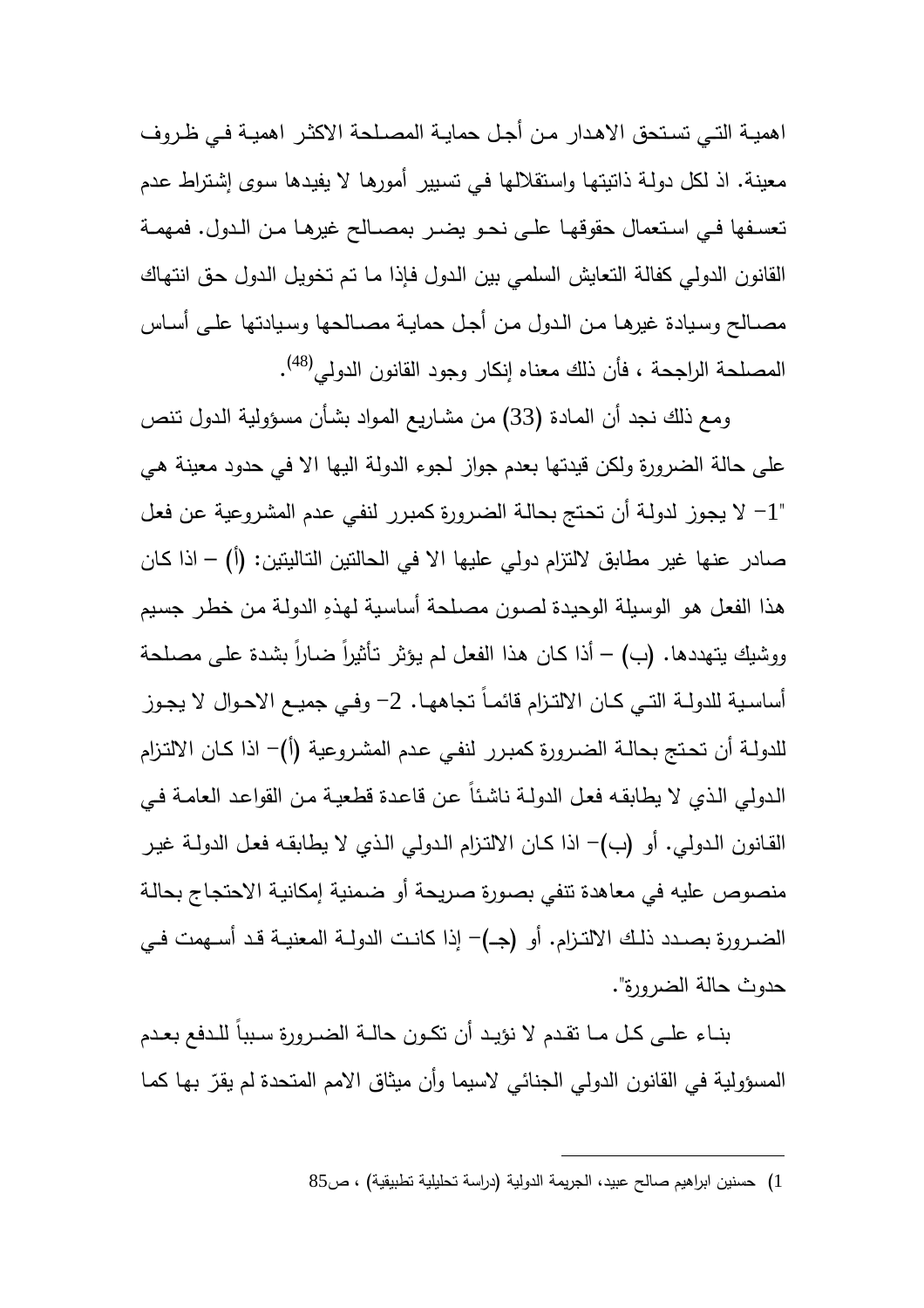حالـة الـدفاع الشـرعي الـذي خصـص لـه المـادة(51). بـل ومـن خـلال منطـوق المـادة (4-2) من الميثاق يمكننا أن نجزم بأن حالـة الضـرورة تعـد مشـمولة بـالمنع العـام عـن اللجوء لإستخدام القوة الذي نصت عليه المادة .

#### **المبحث الثالث**

**الاثار الناتجة عن قيام المسؤولية الدولية** 

أن الاخــذ بمبــدأ المســؤولية الجنائيــة الدوليــة للدولــة، يتبعـد وجــوب فـرض الجــزاء عليها<sup>(49)</sup>، مـع ضـرورة التركيز علـى امكانيـة و فائدة هذا الجزاء . اذ ان الغرض من القــانون الــدولي –هــو تنظــيم الجــزاءات لكــل جريمــة ، فقواعــد القــانون الــدولي قواعــد وضـعية ولهـا الزاميتهـا ويقتـرن بهـا جـزاء عنـد انتهاكهـا ، ومـن المتفـق عليـه فـي الوقـت الحاضــر ان قواعــد هــذا القــانون تنشــأ بطريقــة ســليمة وتحــوي جميــع شــروط وجــود القاعـدة القانونيـة وان اشـخاص هـذا القـانون لاسـيما الـدول لاتنكـر الصـفة الالزاميـة لـه فهي تبرم الاتفاقيـات وتلتـزم بهـا وتسـعى الـدول دائمـاً لايجـاد مبـررات لافعالهـا المخالفـة للقــانون الــدولي العــام لاذعانهــا بالصــفة الالزاميــة لــه. واصــبح مــن الامــور المعتــادة انتهـاك قواعـد القـانون الـدولي لاسـيما فـي زمـن النزاعـات المسـلحة بيـد انـه لـم يحـدث إطلاقـاً ان جـاهرت أي مـن الـدول بانتهاكهـا لـه بـل انهـا تحـاول عنـد الاخـلال باحكـام قاعدة دولية معينة ان تفسر القاعدة موضوع الاخلال تفسيرا يحمي تصرفها من سمة

<sup>1</sup>) محمــد منصــور الصــاوي ، احكــام القــانون الــدولي ، دار المطبوعــات الجامعيــة ، أســكندرية ،مصــر 1984، ،  $120<sub>i</sub>$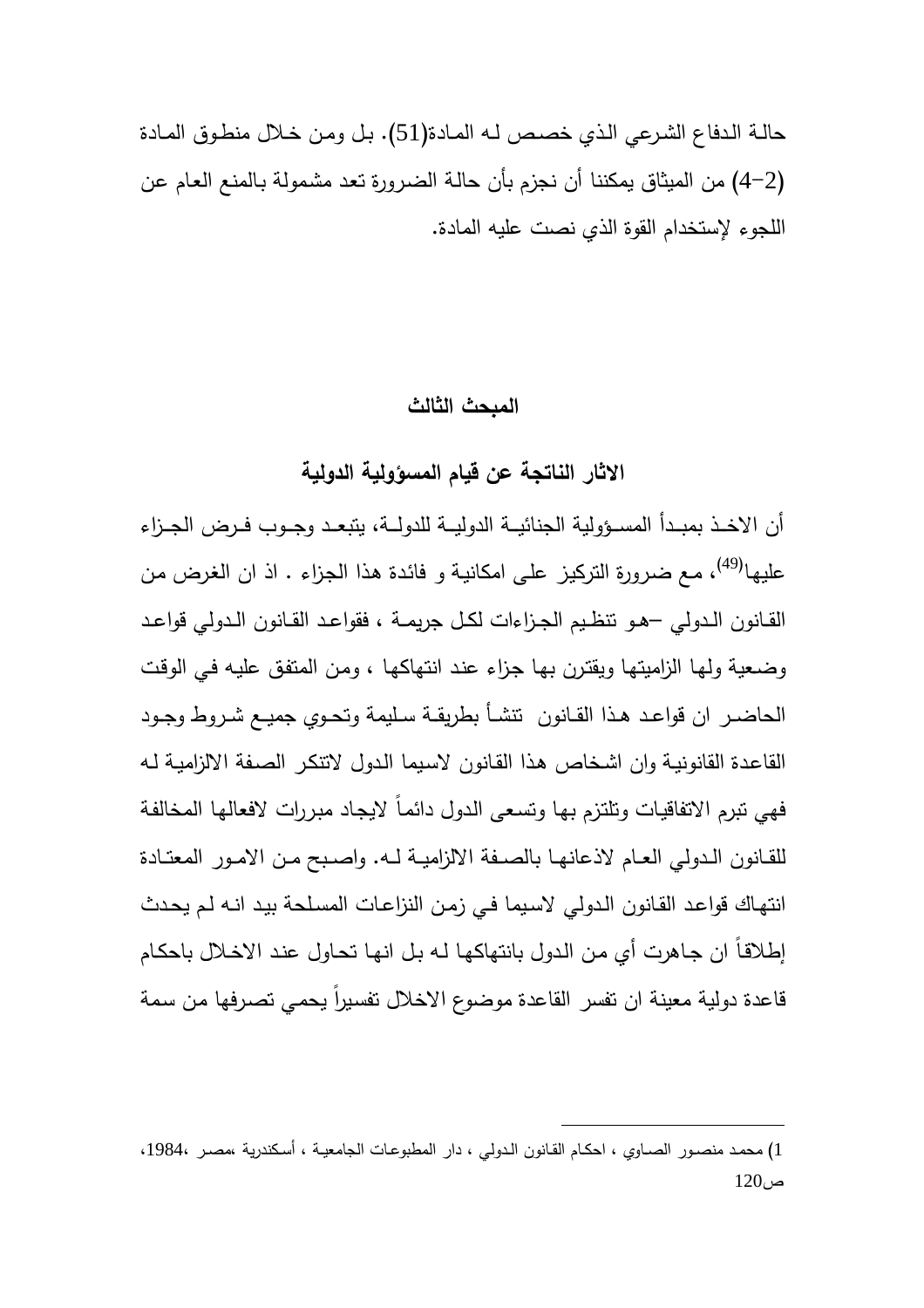الخـروج علـى الشـرعية . ان الجـزاء موجـود وقـائم فـي القـانون الـدولي الجنـائي ويوجـه لمن يخل وينتهك قواعده من أي من اشخاصه<sup>(50)</sup>.

وفيمـا يخـص الدولـة ، يجـب ان تكـون الجـزاءات المفروضـة بشـأنها متناسـبة مـع طبيعتهـا<sup>(51)</sup> . وبعضــها – الجـزاءات – تحمـل صـفة الجـزاء المـدني وبعضــها تحمـل صفة الجزاء الجنائي وفي كل الاحوال تكون على نوعين اما مادية او معنوية .

# **المطلب الاول**

# **العقوبات المادية**

 وهذا النوع من الجزاءات تفرضه الفئة المسيطرة على الجماعة الدولية وبطريقـة مباشـرة علـى المخـل والمنتهـك لقواعـد القـانون الـدولي الجنـائي نتيجـة لتقريـر مسـؤولية الدولة كشخص من أشخاص القانون الدولي<sup>(52)</sup>.

وقـد يحمـل هـذا النـوع مـن الجـزاءات الصـفة المدنيـة كـالحكم بـالتعويض واصـلاح الضـــرر ورد الحقـــوق، وقـــد يحمـــل الصـــفة الجنائيـــة كالغرامـــات وقطـــع الصـــلات الاقتصادية مع الدولة المنتهكة كلياً او جزئياً والى غير ذلك من انواع العقوبات<sup>(53)</sup>.

ومهمــا تنوعــت الجــزاءات الماديــة التــي تفــرض علــى الدولــة المدانــة فــان اكثرهــا تطبيقاً هو التعويض الذي يتخذ احياناً صـفة الغرامـة الباهظـة والمقاطعـات الاقتصـادية

 $\overline{a}$ 

2) محمـد محـي الـدين عـوض ، المحكمـة الجنائيـة الدو ليـة، بحـث منشـور فـي المجلـة العربيـة للدراسـات الامنيـة ،المركـز الغربي للدراسات الامنية والتدريب،الرياض،العدد(9 ،) 1990 ، ص 211

<sup>2</sup>) نفس المصدر ، ص119 .

<sup>3)</sup> يوضـح (ترينين Trainin) ان "الدولـة باعتبارهـا مـن اشـخاص القانون الـدولي يمكـن ان تتحمل مسؤولية دوليـة كمـا يمكن ان تطبق عليها بعض العقوبات لكن هذه العقوبات ليست جنائيـة ذلك ان العقوبات الجنائيـة،بحسب المبدأ الذي يسلم به الجميع،تحددها دوائر القضاء الجنائي نقلا عن .ناظر احمد منديل، ،ص 69

<sup>1</sup>) محمـد منصـور الصـاوي ، احكـام القـانون الـدولي العـام فـي مجـال مكافحـة الجـرائم الدوليـة للمخـدرات وابـادة الاجنـاس واختطاف الطائرات وجرائم اخرى ، ص 128 .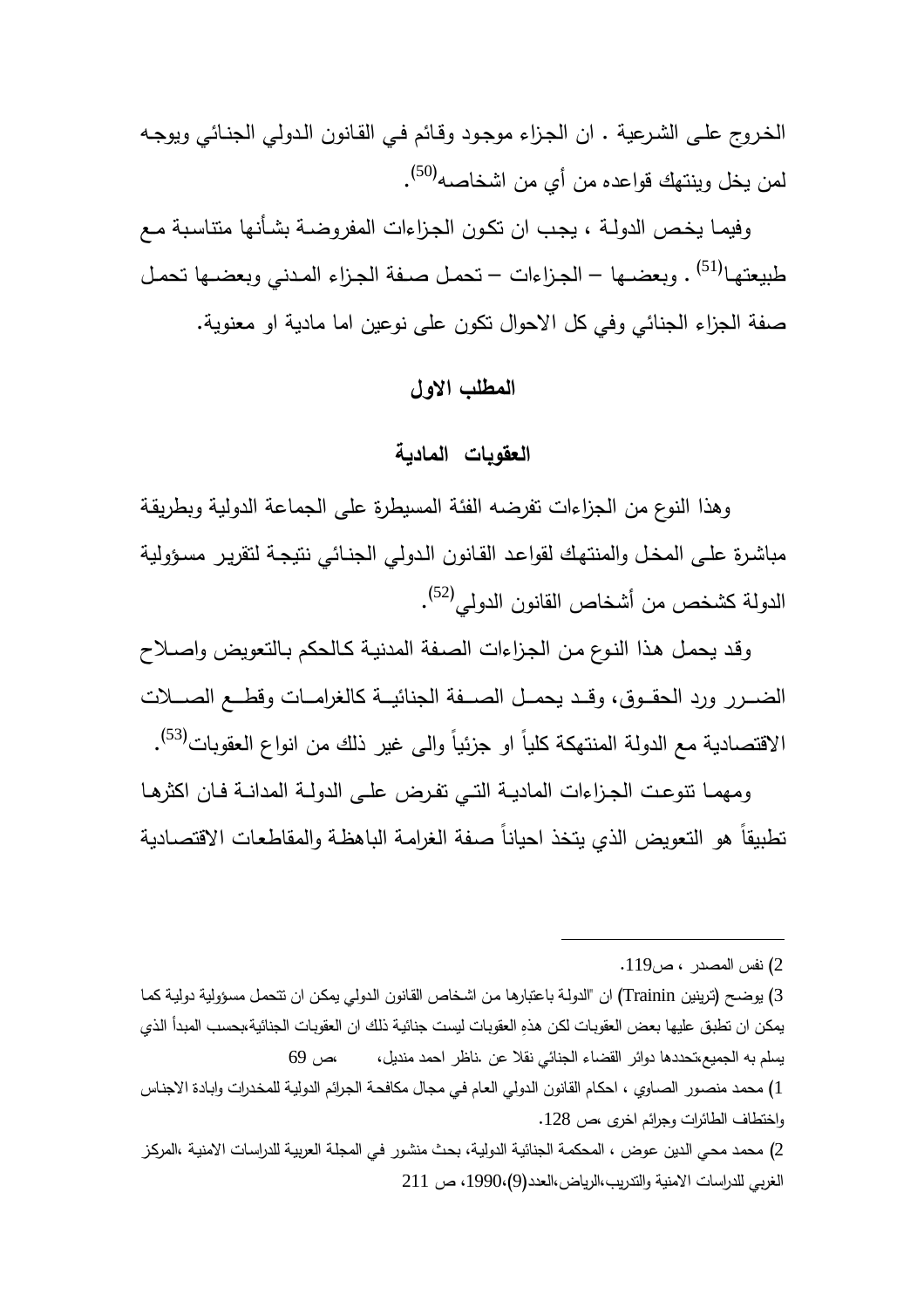والسياسـية وحظـر التعامـل والـرد العسـكري وكــذلك نــزع الاسـلحة المــدمرة ومراقبــة القطاعات والمرافق التابعة للدولة كافة<sup>(54)</sup>.

# **اولا-ًالتعويض**

اذا ثبتت مسؤولية الدولة عـن اتيانهـا اعمـالاً تعـد انتهاكـاً للقـانون الـدولي الجنـائي او قيــام وكلائهــا او ممثليهــا بمــا يعــد انتهاكــاً لهــذا القــانون فــان تحملهــا لتبعــة هــذه المسؤولية يقتضـي الزامها بوقف ارتكاب هذه الانتهاكـات فوراً مـع مطالبتها بتعويض ما احدثته من ضرر <sup>(55)</sup>. ويقع واجب تقديم التعويض على عاتق الدولة وليس حكومة بعينهـا ففـي الحـالات التـي لا تعـود فيهـا الحكومـة التـي وقـع الانتهـاك فيهـا قائمـة يجـب علــى الدولــة او الحكومــة التــي تخلفهــا فــي الســلطة تقــديم تعــويض للضــحايا المجنــى عليهم <sup>(56)</sup>.

فضـلاً عن الاتفاقيـات والاعلانـات الدوليـة التـي اكـدت مبـدأ التعـويض<sup>(57)</sup>، فقد اكدتــه ايضــاً محكمــة العــدل الدوليــة فــي حكمهــا الصــادر بتــاريخ 1927/7/26 ، اذ قررت "من مبادئ القانون الـدولي انـه يترتـب علـى مخالفـة الدولـة لالتزاماتهـا ، التزامهـا بـالتعويض عـن ذلـك بطريقـة كافيـة وان هـذا الالتـزام بـالتعو يض هـو المكمـل الطبيعـي لاي معاهدة دولية بدون الحاجة الى النص عليه"<sup>(58)</sup>.

3) مشـاريع المـواد بشـأن مسـؤولية الـدول وفـي الفصـل الثـاني مـن البـاب الثـاني منـه وفـق المـواد (46-41) حقـوق الدولة المضرورة والتزامات الدول التبي ترتكب فعلاً غير ًمشروع دولياً 1) عامر الزمالي،اليات تنفيذ القانون الدولي الانساني ،دار المستقبل العربي ،القاهرة،2003،ص84 .. 2) المبدأ(11)من اعلان مبادئ العدل الاساسية المتعلقـة بضـحايا الاجـرام والتعسـف فـي اسـتعمال السـلطة رقـم(34/40) لسنة 1985 . 3) الامم المتحدة وقواعدها في مجال منع الجريمة والعدالة الجنائية 1993، . 4) عبــد الواحــد الفــار ،قـــانون حقــوق الانســان فــي الفكــر الوضـــعي والشـــريعة الاســـلامية ،دار النهضـــة

 $\overline{a}$ 

العربية،القاهرة،ص259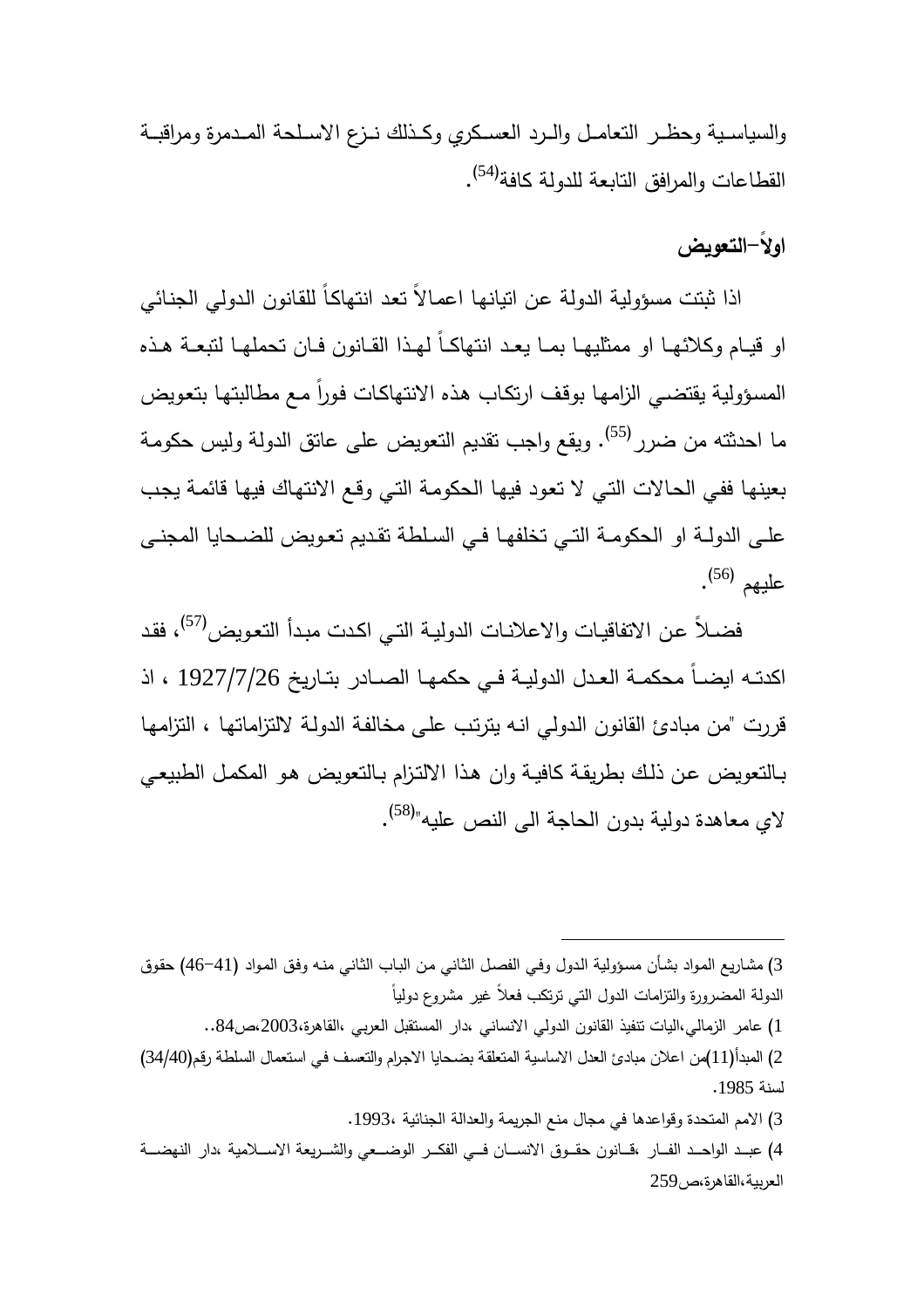ومستحقي التعويض هم إما دولاً او افرادا. فالمبدأ الاساسي في احكام القضـاء الـدولي ً ، وجـوب التعـويض اذا ثبتـت المسـؤولية عـن الضـرر الـذي تسـببت بـه الدولـة الضـارة للدولة المتضررة <sup>(59)</sup>.

وتقـول محكمـة العـدل الدوليـة فـي قضـية "كـورزي" بتـاريخ 1927/7/26 " هنـاك مبدأ في القانون الدولي مآله: خرق الالتزام يستتبع واجب التعويض الكامل "<sup>(60)</sup>. هذا التعـويض – الـذي يجـب ان يكــون موازيــاً للضــرر – يتخــذ اشـكال عـدة فــي ســبيل الوصول الى جبر الضرر المتحقق منها: -

.1 اعـادة الحـال الـى مـا كانـت عليـه متـى كـان ذلـك ممكنـاً وهـو مـا يسـمى بـالتعويض العيني. ويعـد الصـورة الاصـلية لاصـلاح الاضـرار المتحققـة عـن العمـل غيـر المشـروع دولياً .

2. ايداء تعويض مـالـي للدولـة المتضـررة<sup>(61)</sup>. وهو الشكل الغالـب للتعويض ويشمل الاضــرار الماديــة جميعهــا ســواء التــي تلحــق الدولــة بصــورة مباشــرة او التــي تلحــق برعاياهـا او ممثليهـا وكـذلك تشـمل الاضـرار المعنويـة التـي يتعـرض لهـا هـؤلاء الرعايـا (62) والممثلون .

 والتعويض "كجزاء" قد يصدر به قرار من هيئة تحكيم متفق عليهـا بـين اطـراف النزاع او نتيجة لحكم صادر من محكمـة الـعدل الدولي<sup>(63)</sup>. وقد يتم الاتفاق عليـه ف*ي* 

 $\overline{a}$ 

5) (<sup>59</sup>فـاتورة تـعويضــات افريقيــا عـن الـرق 777 تزيلــون دولار ..مـن يدفعـها،اســلام اونـلاين،شــؤون سياسـيـة،تقرير منشور على الانترنيت ضمن الموقع: net.Islamonline.www://http . 6) عمر محمد المحمودي ، ،قضايا معاصرة في القانون الدولي العام،، ص101 . 1) المادة (40) من مشاريع المواد بشأن مسؤولية الدول المقصود بالدولة المضرورة او المتضررة 2) خليل عبد المحسن خليل ، التعويضات في القانون الدولي وتطبيقاتها على العراق ، منشورات بيت الحكمة ، مطبعة الفرات ، بغداد ، 2001 ، ص78 3) محكمة العدل الدولية تقضي بأحقية البوسنة في تعويضـات ماليـة، مفكرة الاسـلام ، شباط 2003 ، منشور على الانترنيت موقع مفكرة الاسلام .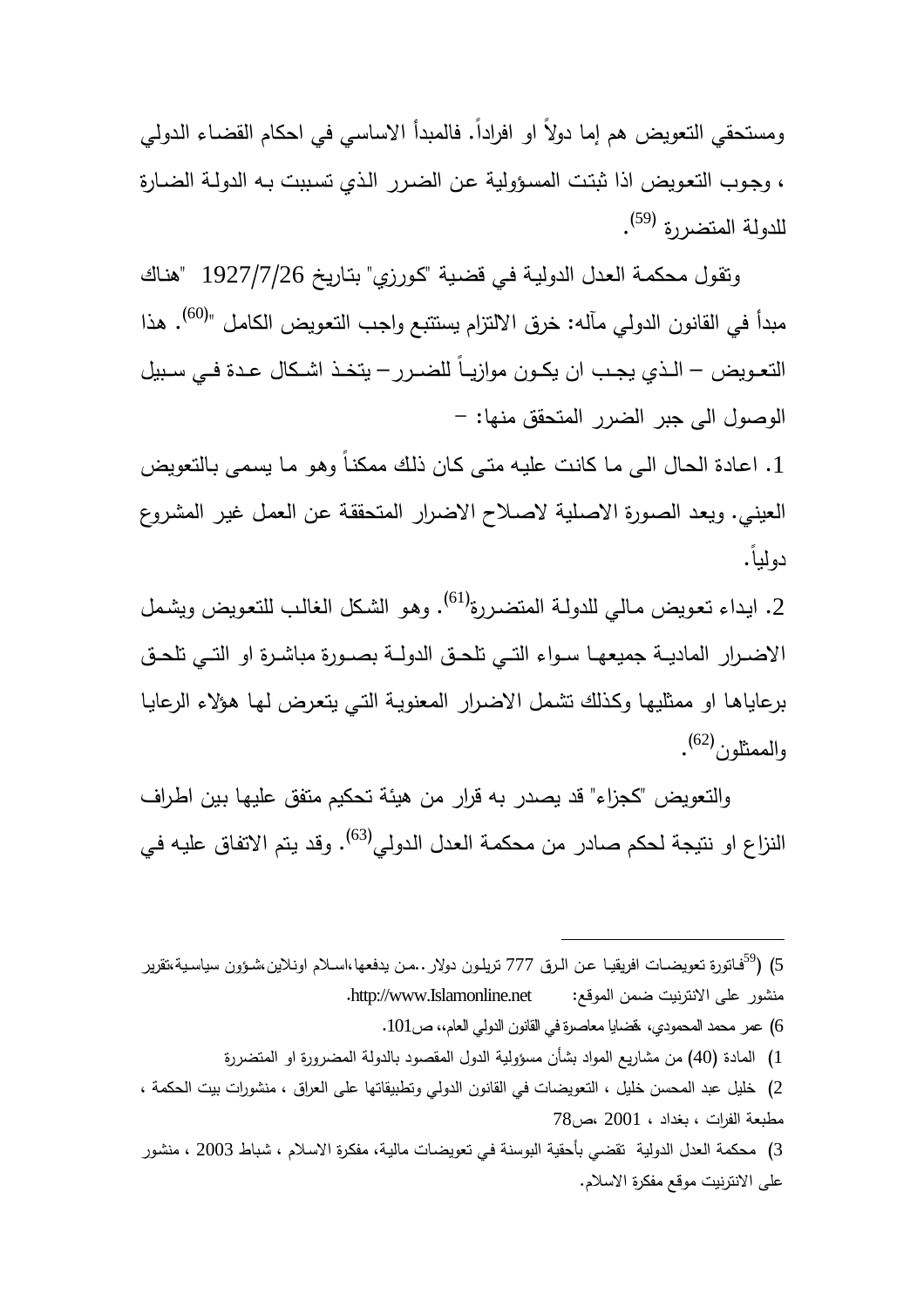معاهدة الصلح<sup>(64)</sup>. وقد يصدر عن قرار من مجلس الامن<sup>(65)</sup>. هذا عن الدول التي تستحق التعويض .

 اما الافراد مسـتحقي التعـويض فيجـب ان يحصـل الضـحايا – بمـن فـيهم اقـارب المجني عليه والمعولون –على انتصاف فعال اذ يحقق لهم : -1رد الحقوق (طلب اعادة الضحية الى وضعها السابق) .

-2التعــويض المــالي (عــن الاذى الجســدي او العقلــي بمــا فــي ذلــك خســارة الفــرص والتشهير وتكاليف المساعدة القانونية ).

3 - التأهيل (ويشمل الرعاية الطبية بما فيها المعالجة النفسية والطبابة النفسـية ). هـذا ما يخص التدابير الفردية .

 امـا التـدابير الجماعيـة فتتضـمن الاقـرار العلنـي مـن جانـب الدولـة بمسـؤوليتها وتــدابير تكفــل عــدم تكــرار الجريمــة وتتضــمن الغــاء التشــريعات التــي تســهل حصــول الانتهاكـات وحـل الجماعـات السياسـية المسـلحة واقالـة كبـار المسـؤولين الضـالعين فـي ارتكاب الانتهاكات الخطيرة من مناصبهم<sup>(66)</sup>.

 وهنـاك عـدة معـايير دوليـة بهـذا الشـأن منهـا مجموعـة المبـادئ المتعلقـة بحمايـة حقوق الانســان وتعزيزهـا عـن طريـق اتخـاذ اجـراءات لمكافحـة ظـاهرة الافـلات مـن العقــاب والمرفقــة بتقريــر عــام 1997 للمقــرر الخــاص للامــين العــام للامــم المتحــدة والمعني بمسائلة الافلات من العقـاب "لـويس جوانيـه" والمعروفـة باسـم (مبـادئ جوانيـه) وتقسم هذه المبادئ حقوق الضحايا المي ثلاث فئات: 1-الحق في المعرفة 2-الحق في الانصاف الذي يتضمن المبادئ المتعلقة بتوزيع الصلاحية القضائية الجنائيـة بـين المحــاكم الوطنيــة والاجنبيــة والدوليــة -3الحــق فــي الحصــول علــى تعــويض الــذي

<sup>4</sup>) عبد الواحد الفار،قانون حقوق الانسان في الفكر الوضعي والشريعة الاسلامية،ص262

<sup>5</sup>) خليل عبد المحسن خليل ، التعويضات في القانون الدولي وتطبيقاتها على العراق ،ص113

UN., Handbook on Justicefor Victims , UN.ODCCP,Newyork , 1999 , P.44 tec (1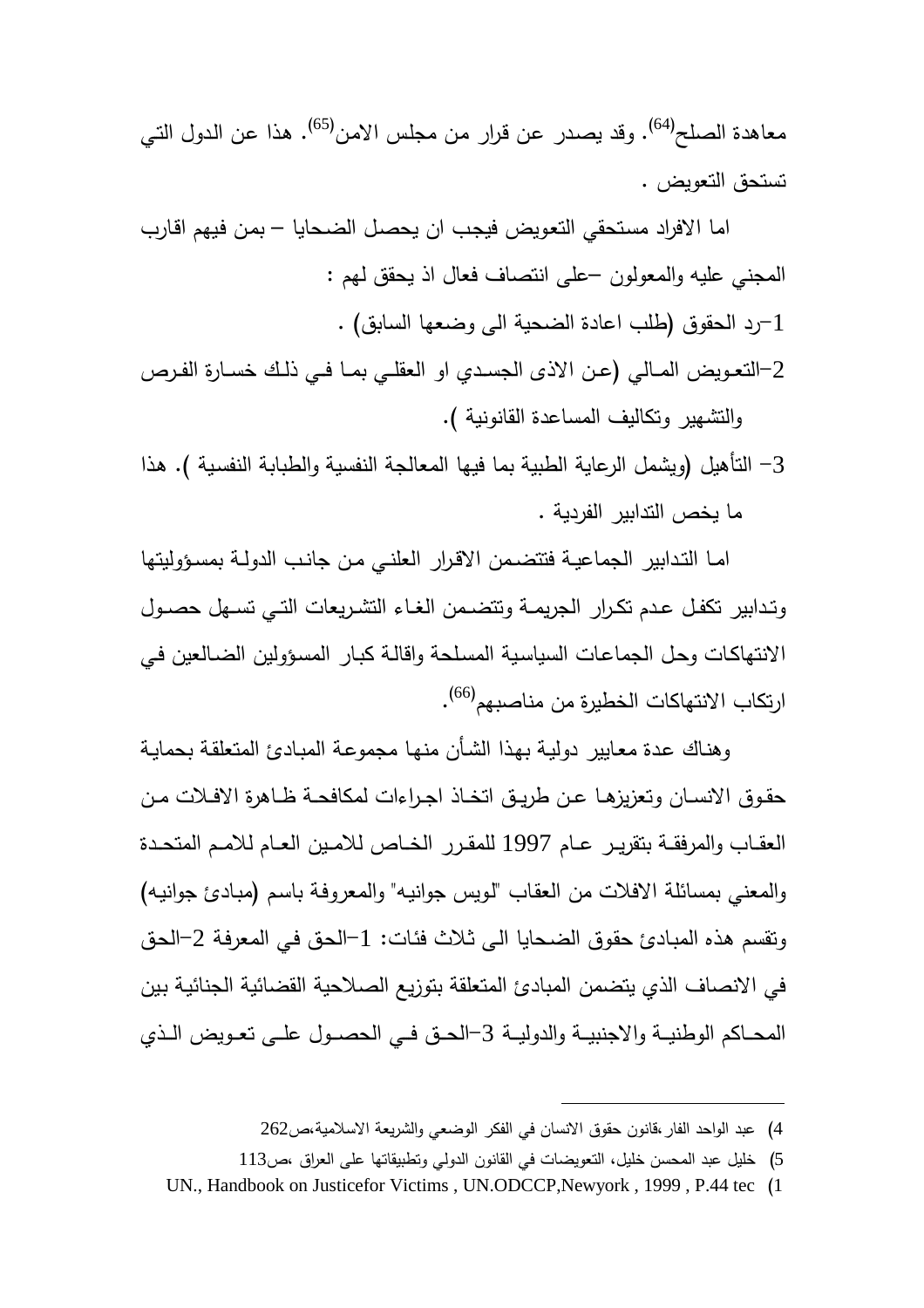يتضـمن مبـادئ حـول اجـراءات التعـويض ونطـاق الحـق فـي الحصـول علـى تعـويض والمبادئ المتعلقة بعدم تكرار الانتهاكات<sup>(67)</sup>.

 كمـا تتضـمن المـادة (75) مـن نظـام رومـا الاساسـي للمحكمـة الجنائيـة الدوليـة فقرات مسهبة حول تقـديم التعويضـات الـى الضـحايا حيـث تضـع المحكمـة مبـادئ فيمـا يتعلــق بجبــر الاضــرار التــي تلحــق بــالمجنى عليــه او فيمــا يخصــهم بمــا فــي ذلــك رد الحقـوق والتعـويض ورد الاعتبـار.ولهـا ان تحـدد نطـاق ومـدى أي ضـرر او خسـارة او اذى يلحـق بـالمجنى علـيهم او فيمـا يخصــهم مــع تبيــان المبــادئ التــي تصـرفت علــي اساسها .

 لقد كان استخدام العقوبـات – او الحظـر او المقاطعـة او الحصـار ومهمـا كـان المصــطلح فالنتيجــة واحــدة، ســمة مشــتركة للصــراع علــى مــر القــرون ، واشــهر مثــال للعقوبــات الاقتصــادية هــو المرســوم الميغــاري فــي اليونــان القديمــة الــذي اصــدره "بيــر كليس" عام 432 ق.م رداً على خطف ثلاث نساء اسبازيات<sup>(68)</sup>.

 وكــان الغــرض الــرئيس للعقوبــات الاقتصــادية هــو تجويــع العــدو وهــو ســمة لصـراعات عسكرية كثيرة عبر العصـور . ونشر الحصـار التقليدي مزيجاً من الضـغط الاقتصـادي والعسـكري كوسـيلة لارغـام العـدو خـلال مـدة زمنيـة، وأصـبح الحصـار فـي وسعه اضعاف مقاومة دول برمتها<sup>(69)</sup>.

وقــد وردت هــذه الصــورة مــن العقوبــات فــي المــادة (16) مــن ميثــاق عصــبة الامم.كذلك وردت في المادة (41) من ميثاق الامم المتحدة -التي تقع ضـمن الفصـل السابع منه – وتـنص علـى "لمجلـس الامـن أن يقـرر مـا يجـب اتخـاذه مـن التـدابير التـي

<sup>2</sup>) بحث منشور على الانترنيت ضمن موقع منظمة العفو الدوليـة . ووثيقـة الامـم المتحـدة ،المجلـس الاقتصـادي  $E/CN.4/Sub.2/1997/20/Rev.1-1997$ ، والاجتماعي،لجنة حقوق الانسان، 1997/20/Rev.1

<sup>1)</sup> جيـــــف ســــــيمونز ،النتكيل بــــــالعراق العقوبــــــات والقـــــانون والعدالــــــة،مركز دراســـــات الوحـــــدة العربية،بيروت،لبنان ط، ،1998،2ص214

<sup>2</sup>) جيف سيمونز،التنكيل بالعراق ا لعقوبات والقانون والعدالة ، ص217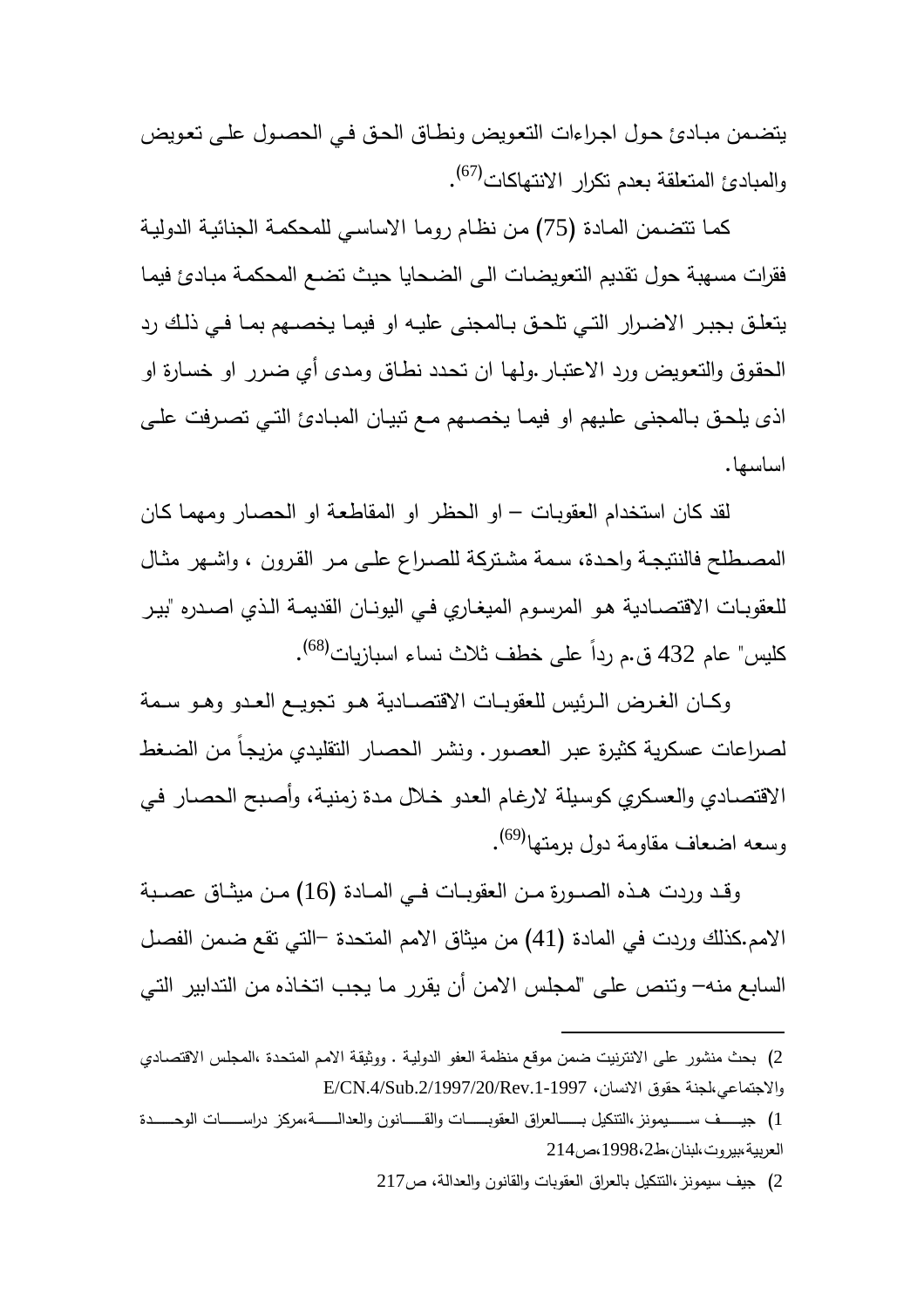لا تتطلـب اسـتخدام القـوات المسـلحة لتنفيـذ قراراتـه ولـه أن يطلـب الـى اعضـاء الامـم المتحــدة تطبيــق هــذه التــدابير <sup>(70)</sup>. ويجــوز ان يكــون مــن بينهــا وقــف الصـــلات الاقتصادية ... وقفاً جزئياً أو كلياً ".

هذا " وتمثّل العقوبات الاقتصادية بوصفها "علاجاً قاتلاً صامتاً " واجراءً شديد الفعالية، مواصلة للحرب ولكن بوسائل غير عنيفة اسميا.ً وفي أطار العلاقـات العامـة فـان العقوبـات أكثـر مـدعاة للاحتـرام مـن الحـرب البيولوجيـة ومقبولـة أخلاقيـا اكثـر مـن القصـف ولا يحتمـل ان تـؤدي الـى مـوت الكثيـرين وبـدلاً مـن ذلـك نشـجع علـى الاعتقـاد بــان العقوبــات الاقتصــادية متمدنــة نســبياً وطريقــة لا تــدحض للضــغط عنــدما تفــرض علــى نحــو مناســب غيــر انهــا طريقــة لا يحتمــل أن تســبب المعانــاة الواســعة المرتبطــة بهجــوم عســكري" وفــي الحقيقــة أن حرمــان بلــد مــن وســائل العــيش والصــحة والمــواد الطبية هو شكل من أشكال الحرب البيولوجية فالعقوبات الاقتصادية اذا فرضت بحـزم واستمرت مدة فانها تؤذي الفئات الاضعف لاسيما الاطفال والنساء<sup>(71)</sup>.

 ان هذا النوع من العقوبـات يمثـل تورطـاً حقيقيـاً لمجلـس الامـن وبأنواعـه الثلاثـة المتجسدة بمشاركة دول متعددة وبمشـاركة أقليميـة مـن دول محـددة تقـع فـي اقلـيم واحـد وبمــا تقرضــه دولــة واحـدة مـن عقوبــات<sup>(72)</sup>. فهـو يخلـق الـعديـد مـن المشــاكل للفقـراء والضـعفاء لا سـيما الاطفـال فـي الوقـت الـذي تتـرك الاهـداف الحقيقيـة التـي مـن اجلهـا فرضت هذه العقوبات على حالها من دون ان تمس<sup>(73)</sup>.

 $\overline{a}$ 

3) تقرير منظمة اليونسيف الصادر في تموز 1999

<sup>3)</sup> اكرم نشأت ابراهيم،القواعد العامة في قانون العقوبات المقارن،مطبعة الفتيان،العراق،ط،1998،1ص297 .

<sup>1</sup>) جيف سيمونز ، التنكيل بالعراق ا لعقوبات والقانون والعدالة ، ص63

<sup>2</sup>) مارك بوسيه ، دراسة قانونية لبعض نماذج انظمة العقوبات الدولية،دراسـة اعـدت بتكليـف مـن اللجنـة الفرعيـة لتعزيــــــــــــــز وحمايــــــــــــــة حقــــــــــــــوق الانســــــــــــــان،وثيقة الامــــــــــــــم المتحــــــــــــــدة،المجلس الاقتصــــــــــــــادي . E/CN.4/SUB.2/2000/33-P.1 والاجتماعي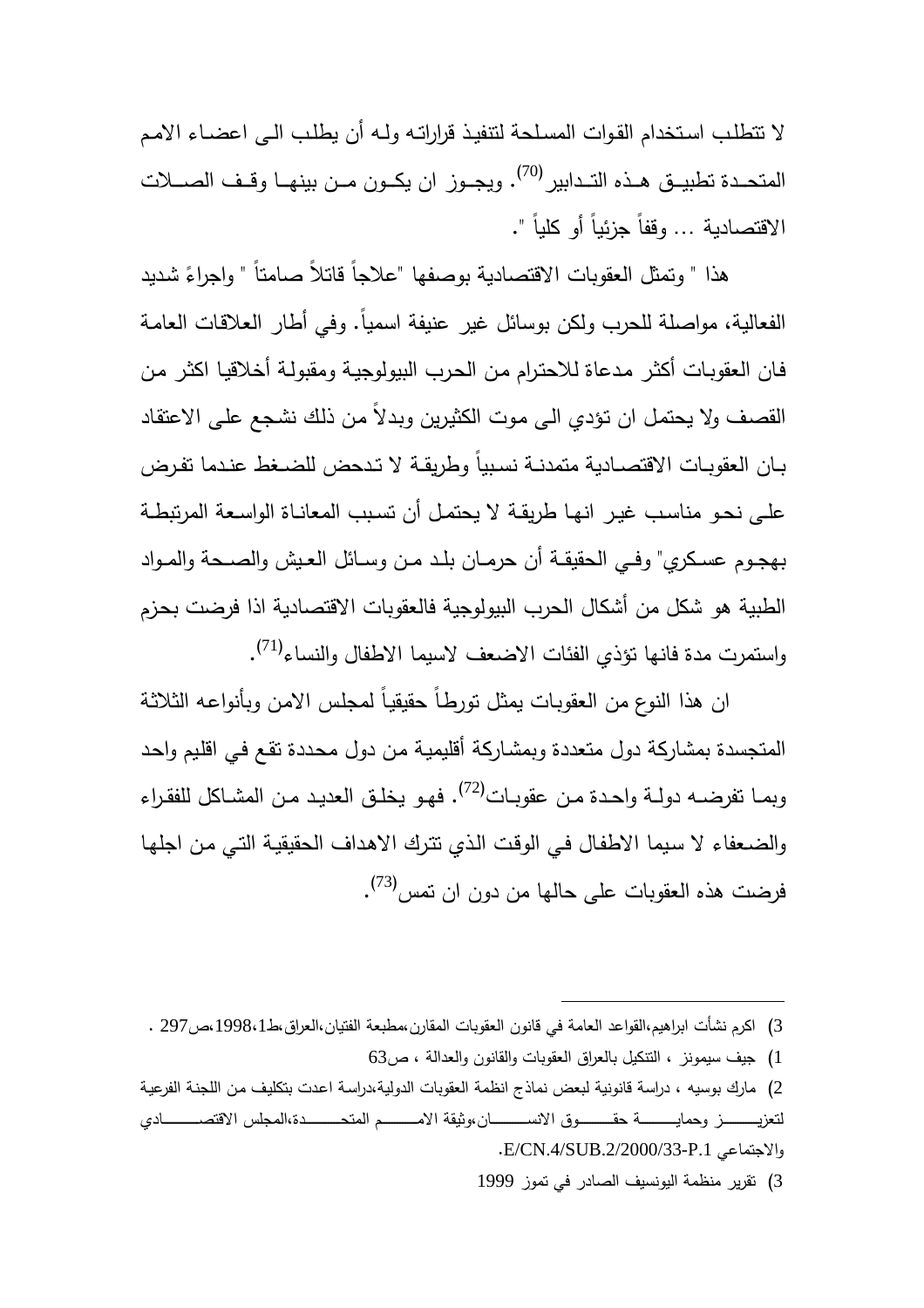فضـلاً عـن ان هـذا النـوع مـن العقوبـات بتاثيراتـه المروعـة فـي السـكان المـدنيين يجعل منـه اجـراء مخالفـا للعديد مـن المواثيـق الدوليـة ومجسدا لجـرائم عدة حظرتهـا العديد من المواثيق الدولية .

فعلـى سـبيل المثـال، عـدت المـادة (2–ج) مـن اتفاقيــة منــع جريمــة الابـادة الجماعيــة والمعاقبــة عليهــا عمليــة اخضــاع الـجماعــة عمـدا لظـروف معيشـيـة يـراد بـهـا تـدميرها المـادي كليـاً أو جزئيـاً فعـلاً من افعـال الابـادة الجماعيـة . وهذا ايضـاً مـا قررتـه المـادة (-6ج) من نظام روما الاساسي للمحكمة الجنائيـة الدوليـة .وكـذلك فـي المـادة (/2-7 ) ب مـــن هـــذا النظـــام، والخاصـــة بـــالجرائم ضـــد الانســـانية ، ان جريمـــة الابـــادة المنصوص عليها في الفقرة (-1ب) من هذه المادة تشمل تعمد فـرض احـوال معيشـية من بينها الحرمان من الحصول على الطعام والدواء بقصد اهلاك جزء من السكان .

كمــا ان هـذا النــوع مـن الـعقوبــات يخــالف الـعديـد مـن المواثيـق الدوليــة كالـعهـد الدولي الخاص بالحقوق الاقتصادية والاجتماعية والثقافية اذ تنص المادة (2-1) منـه ان "لجميـع الشـعوب تحقيقاً لغاياتها الخاصـة ان تتصـرف بحريـة فـي ثروتها ومواردها الطبيعية دون اخلال باي من الالتزامات الناشئة من التعـاون الاقتصـادي الـدولي ، ولا يجوز باي حال من الاحوال حرمان شـعب مـا مـن وسـائله المعيشـية الخاصـة ". كـذلك المـادة (11) مـن هـذا العهـد تـنص علـى "1 - تقـر الـدول الاطـراف فـي العهـد الحـالي بحق كل فرد في مستوى معيشي مناسب لنفسـه ولعائلتـه بمـا فـي ذلـك الغـذاء المناسـب والملـبس والسـكن كـذلك فــي تحسـين احوالــه المعيشـية بصــفة مسـتمرة وتقـوم الـدول الاطـراف باتخـاذ الخطـوات المناسـبة لضـمان تحقيـق هـذا الحـق مـع الاقـرار بالاهميـة الخاصــة للتعاون الدولي القائم على الرضـاء الحر في هذا الشان "<sup>(74)</sup>.

<sup>1</sup>) العهد الدولي الخاص بالحقوق الاقتصادية والاجتماعية والثقافية ، المادة (11 )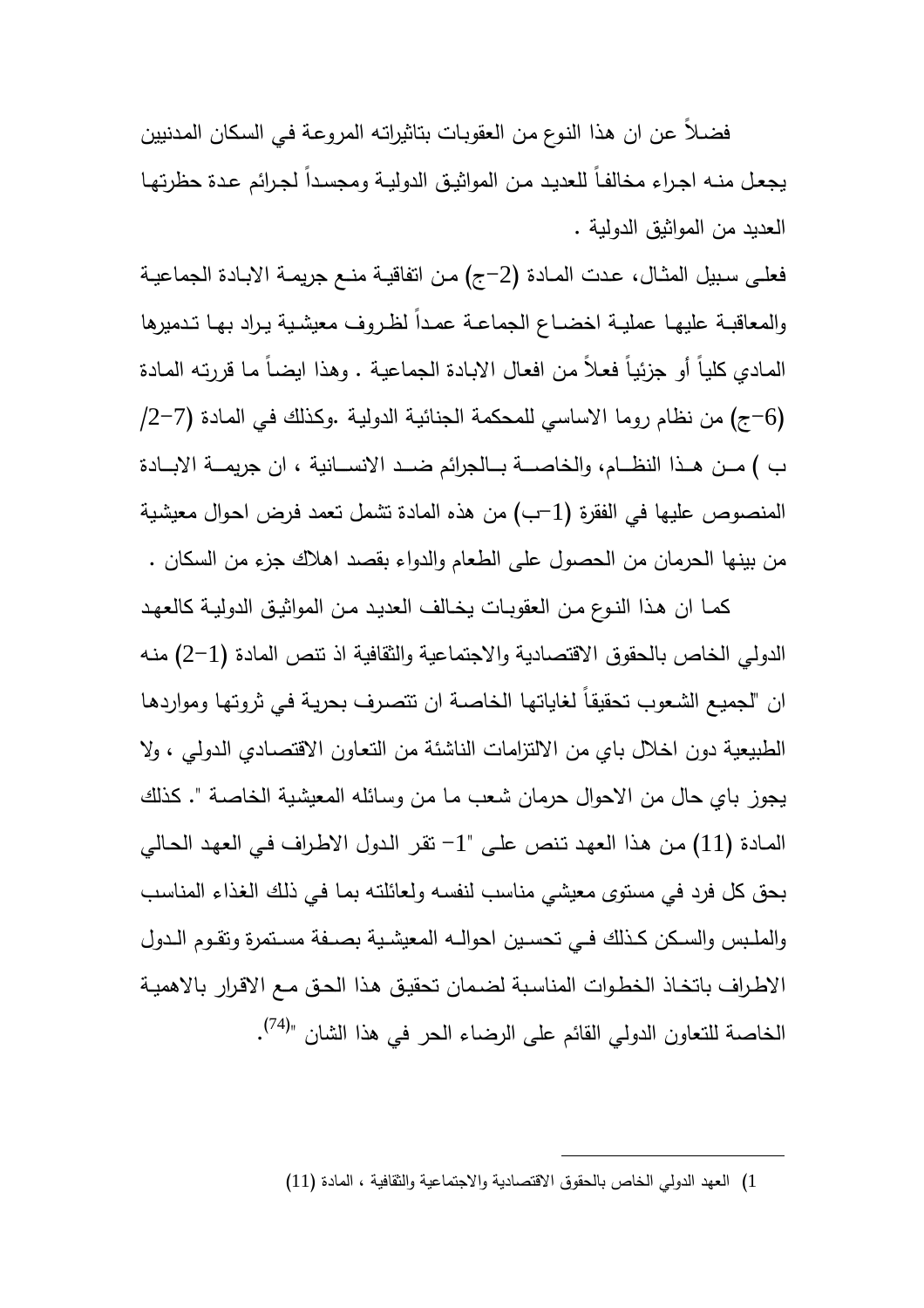وبهــذا الشــان جــاءت المــادة (1) مــن العهــد الــدولي الخــاص بــالحقوق المدنيــة والسياسية كما جاء في المادة (1-5)منه "ليس في العهد الحالي ما يمكـن تفسـيره بانـه يجيز لاية دولة أو جماعة أو شخص أي حـق فـي الاشـتراك بـاي نشـاط أو القيـام بـاي عمـل يسـتهدف القضـاء علـى أي مـن الحقـوق او الحريـات المقـررة فـي هـذا العهـد أو تقييده لدرجة اكبر مما هو منصوص عليه في العهد الحالي".

كمــا نصــت المــادة (33) مــن الاتفاقيــة الرابعــة مــن اتفاقيــات جنيــف لســنة 1949 " لا يجــوز معاقبــة أي شــخص محمــي عــن مخالفــة لــم يقترفهــا هــو شخصــياً . تحظــر العقوبات الجماعيـة وبالمثـل جميـع تـدابير التهديـد والارهـاب ، السـلب محظـور. تحظـر تدابير الاقتصاص من الاشخاص المحميين وممتلكاتهم ".

 وتحظـر المـادة (1-54) مـن البروتوكـول الاول الملحـق باتفاقيـات جنيـف مـن تجويـــع المـــدنيين كاســـلوب مـــن اســـاليب الحـــرب. امـــا المـــادة (2-75 ) د/ مـــن هـــذا البروتوكـول فتنص علـى "تحظـر الافعـال التاليـة حـالاً واسـتقبالاً فـي أي زمـان ومكـان سواء ارتكبها معتمدون مدنيون ام عسكريون -د: العقوبات الجماعية ".

 وقــد كانــت اثــار العقوبــات الاقتصــادية التــي فرضــت علــى العــراق منــذ ســنة 1990 وحتــى ســنة 2003 خيــر مثــال علــى فضــاعة وعــدم مشــروعية هــذا النــوع مــن العقوبـات وعـدم تاثيرهـا علـى الحكومـات بـل علـى الشـعوب الـذين لا ذنـب لهـم باخطـاء الساسـة الـذين يـديرون الـبلاد ويرتكبـون الانتهاكـات الجنائيـة الدوليـة . وقـد كـان الامـين العـام للامـم المتحـدة " كـوفي عنــان " فـي مقدمــة المنتقـدين لـهـذا النـوع مـن الـعقوبــات موجهــاً اتهامــات واضــحة وجديــة ضــد نظــام العقوبــات الاقتصــادية وذلــك فــي تقريــره معلنـاً لمجلـس الامـن فـي /10 اذار / 2000 بموجـب الوثيقـة (/2000/208 S (بعـد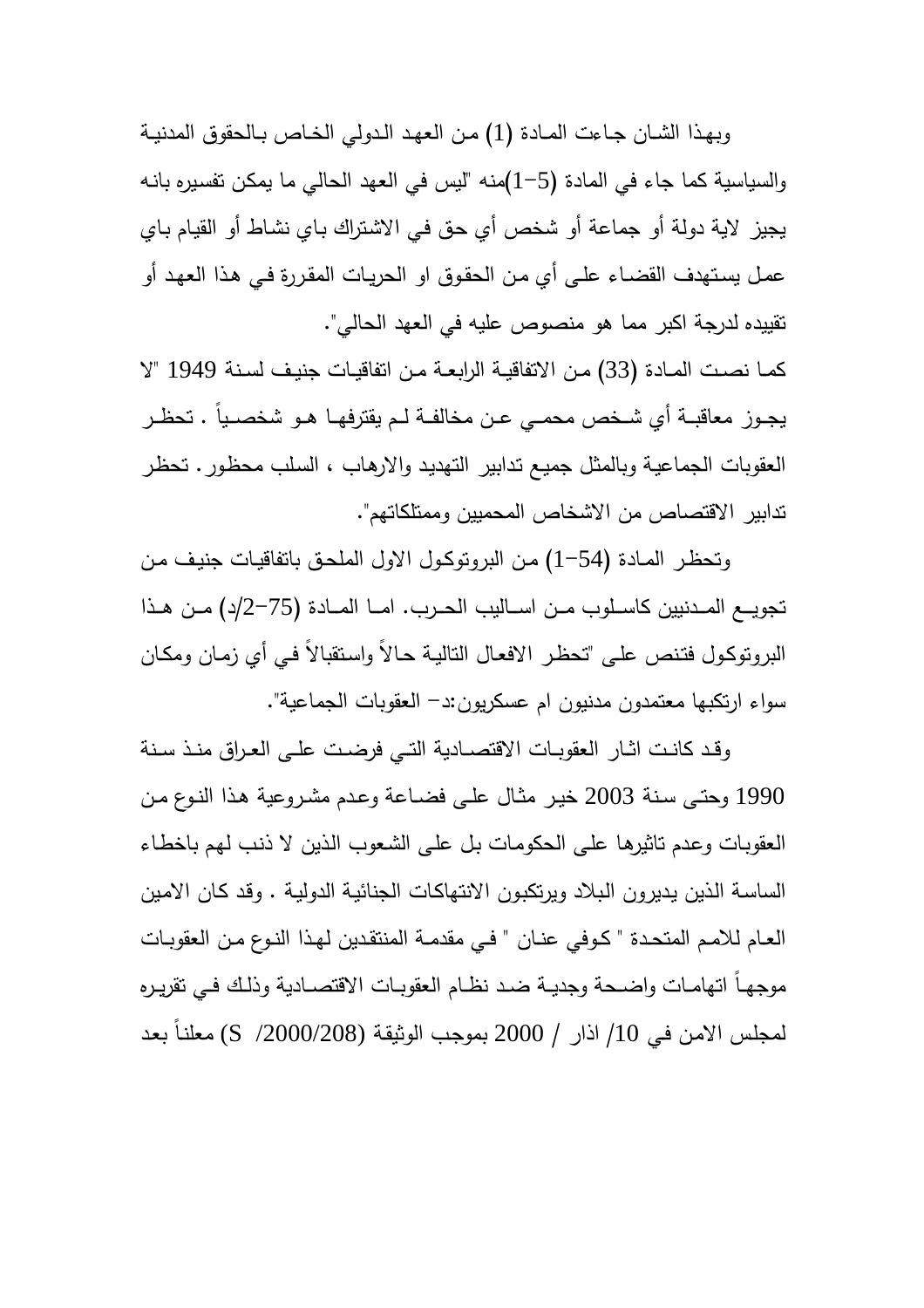اسـبوعين مـن ذلـك التـار يخ "ان علـى مجلـس الامـن ان ينتهـز كـل فرصـة لرفـع معانـاة السكان الذين على اية حال ليسوا الهدف المقصود من العقوبات "<sup>(75)</sup>.

 كـل هـذه المخالفـات والانتهاكـات للمواثيـق الدوليـة التـي يشـكلها هـذا النـوع مـن العقوبـات يجعـل منهـا وسـيلة غيـر قانونيـة لـردع الـدول التـي تثبـت مسـؤوليتها الجنائيـة الدوليـة عـن انتهاكـات المواثيـق الدوليـة ويجعـل مـن امـر اللجـوء اليهـا لـردع مثـل هـذه الدول امرا غير انساني لانها سوف لن تحقق هدفها بل سوف تطال الفئات الاكثر ضعفا من سكان تلك الدول والذين هم بلا شك لا ذنب لهم لكي ينالهم هذا العقاب ." ان الجزاءات الاقتصادية تثير مسالة اخلاقية عما اذا كانت المعاناة التـي تتعـرض لهـا الفئــات الضــعيفة فــي البلــد المســتهدف تعــد وســيلة مشــروعة لممارســة الضــغط علــى الزعماء السياسيين "<sup>(76)</sup>.

 كما ذكر السيد كوفي عنان " الامين العام للامم المتحدة في تقريره عن اعمـال المنظمة للعام 1998 وفي الفقـرة (64) منـه "ينبغـي ان لايخـدع المجتمـع الـدولي نفسـه ذلــك ان اهــداف السياســة هــذه المتعلقــة بالشــؤون الانســانية وحقــوق الانســان يصــعب توفيقهـا مـع اهـداف نظـام الجـزاءات. وغنـي عـن التأكيـد ان الجـزاءات تشـكل اداة انفـاذ وهـي ، كسواها مـن اسـاليب الانفـاذ، لا بـد مـن ان تلحـق ضـرراً ، فينبغـي ابقـاء ذلك ماثلاً في الاذهان لدى اتخاذ القرار بفرضها ولدى تقييم النتائج لاحقاً". <sup>(77)</sup>.

 فعمليـة فـرض العقوبـات علـى الـدول بسـبب الصـراعات والحـروب امـر يتنـاقض مـع حقـوق الانســان ويتعــارض مــع مبــادئ واهـداف الامـم المتحدة المتعلقـة بحمايــة

 $\overline{a}$ 1) مارك بوسيه ، دراسة قانونية لبعض نماذج انظمة العقوبات الدولية ، ص3

<sup>1</sup>) تقرير الامين العام للامم المتحدة المقدم للجمعية العامة ضمن الوثيقة /60 /50A

<sup>2</sup>) تقرير الامين العام للامم المتحدة عن اعمال المنظمة 1998،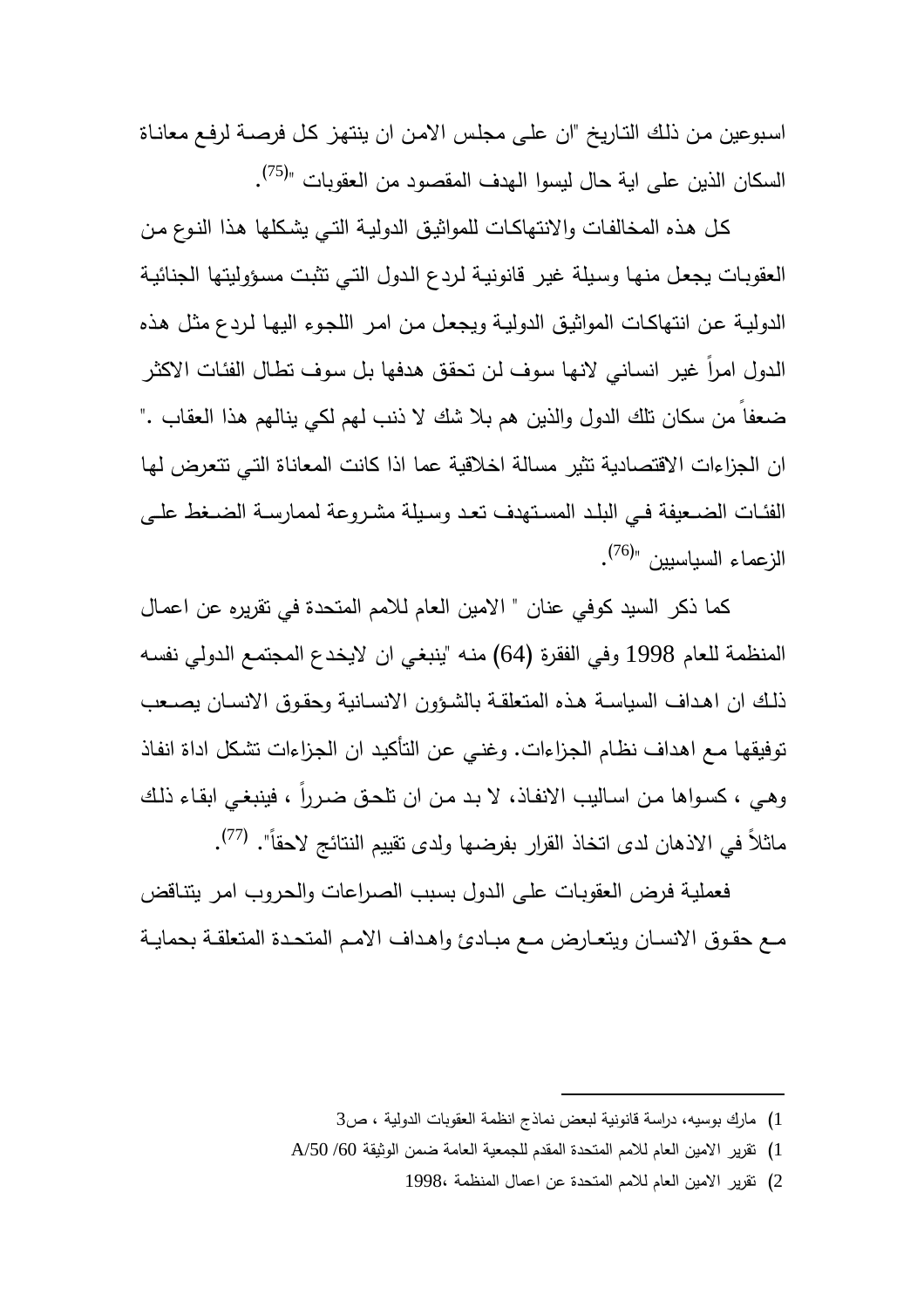الطفولــة وتحسـين اوضــاعـها الامـر الـذي ادى الــى تشـتت حتــى الجـهـود الدوليــة التــى كانت تسعى لتحقيقها<sup>(78)</sup>.

 ولعـل نظـرة علـى كشـف حسـاب سـنوات العقوبـات ضـد العـراق تبـين ان ارباحـاً سياسية زهيـدة تكـاد لا تـذكر قـد تحققـت مقابـل الـثمن البـاهظ الـذي دفعـه بشـكل رئيسـي الشعب

# **المطلب الثاني**

### **العقوبات المعنوية**

وهـــي التـــي لا تحمـــل الطـــابع المـــادي ، وتنقســـم الـــى الجـــزاءات الدبلوماســـية والتعويضات المعنوية والجزاءات التأديبية .

 وتتجسـد بالغـاء القنصـليات والمفوضـيات أو الحرمـان مـن حـق عقـد الاتفاقيـات الدوليـة والـحرمـان مـن مزايـا المعاهدات الدوليـة التـي تنظم مصــالـح عامـة<sup>(79)</sup>. وهذا مـا نصـت عليـه المـادة (41) مـن ميثـاق هيئـة الامـم المتحـدة بقولهـا " لمجلـس الامـن ان يقرر مـا يجب اتخـاذه مـن التدابير التـي لا تتطلب إسـتخدام القـوات المسـلحة لتتفيـذ قراراته وله ان يطلب من اعضاء الامـم المتحـدة تطبيـق هـذهِ التـدابير ويجـوز ان يكـون من بينها ... قطع العلاقات الدبلوماسية ".

وتتخـذ شـكل الترضـية التـي تعـرف بانهـا " وسـيلة الانتصـاف التـي يـتم بموجبهـا إصـلاح الضـرر المعنـوي الـذي قـد يلحــق بأحـد أشـخاص القـانون الـدولي فهـي الاثــر

<sup>3</sup>) تقريــر وطنــي حــول متابعــة القمــة العالميــة مــن اجــل الطفولــة (الخلاصــة ،) ايــار ، 2001 ، اللجنــة الوطنيــة لاعداد التقرير الوطني للقمة العالمية للطفل ،العراق ، ص41 .

<sup>1</sup>) عبـد الحميـد خمـيس ، جـرائم الحـرب والعقـاب عليهـا ،اطروحـة دكتوراه،مكتبـة ومطبعـة مصـطفى البـابي الحلبـي واولاده ، مصر 1995، ، ص235 .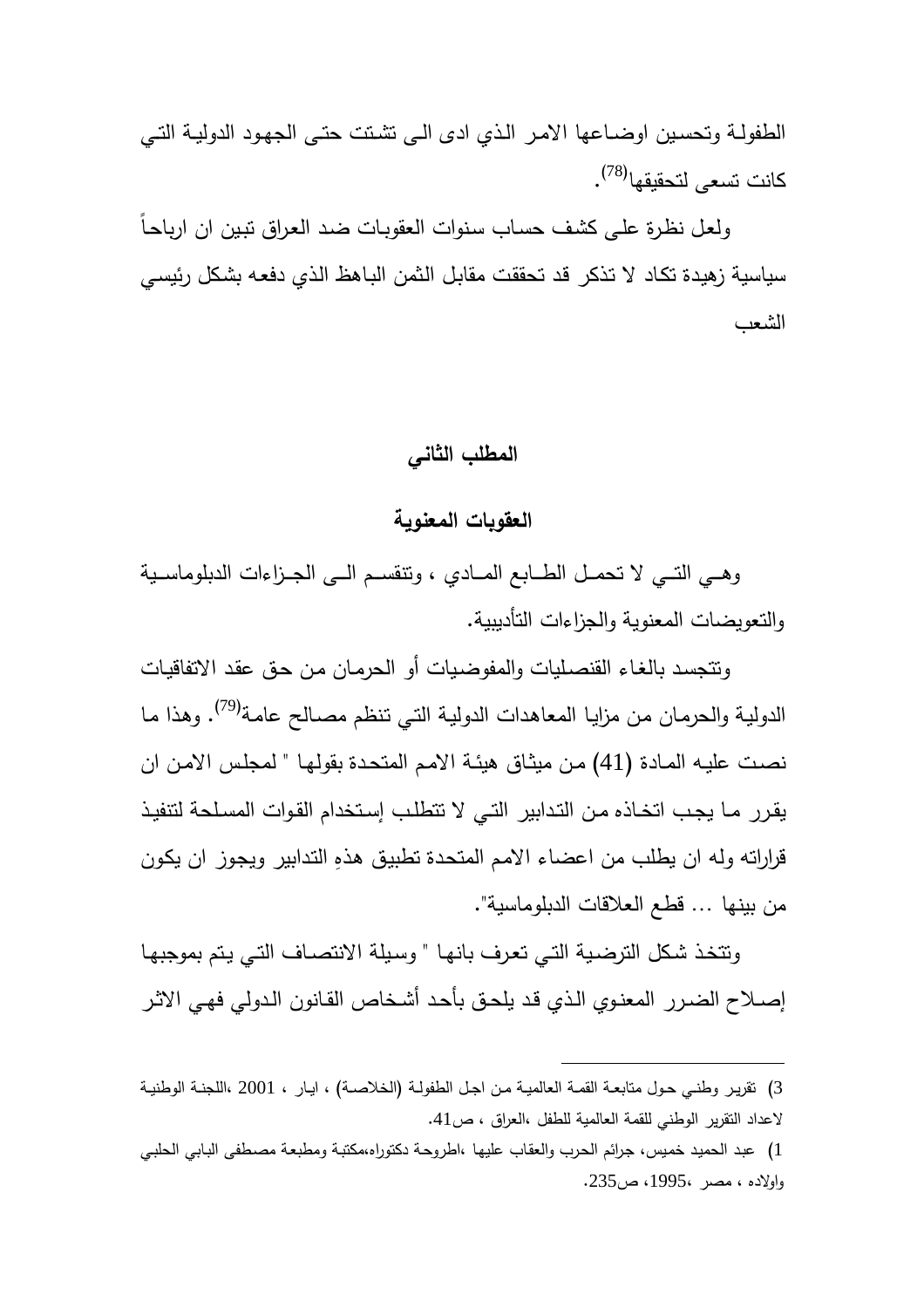القانوني للمسؤولية الدولية عن الاعمال غير المشروعة التي ترتب ضـررا للدولـة أو أحـد مواطنيهـا أو شـركائها أو تمـس شـرف الدولـة وكرامتهـا وهيبتهـا أو الاعمـال التـي ّمـا تعد مجـرد انتهـاك لالتـزام دولـي يشـكل حقـاً قانونيـاً للدولـة المتضـررة بغـض النظـر ع قد ينشأ من هذا الانتهاك من أضرار "<sup>(80)</sup>.

ونتخذ الترضية أشكلا عّدة كقيام الدولة المسؤولة بتحية علم الدولة المتضررة أو بارســال بعثــات رســمية للتعبيــر عــن الاعتــذار او تقــديم إعتــذار رســمي أو معاقبــة الافــراد المــذنبين وكــذلك مــا تصــدره المحــاكم الدوليــة مــن قــرارات عــن عــدم مشــروعية سلوك الدولة المخالفة<sup>(81)</sup>.

 وقد نصت المادة (45) من مشروع المـواد بشـأن مسـؤولية الـدول علـى ان "1 - يحـق للدولـة المضـرورة ان تحصـل مـن الدولـة التـي ارتكبـت فعـلاً غيـر مشـرو ع دوليـاً على ترضية عن الضرر لاسيما الضرر الادبي النـاجم عـن ذلـك الفعـل، اذا كـان ذلـك ضرورياً لتوفير الجبر الكامل وبقدر هذهِ الضرورة. 2– يجوز ان تتخذ الترضية واحداً أو اكثـر مـن الاشـكال التاليـة: (أ) الاعتذار (ب) التعـويض الرمـزي (ج) فـي حــالات الانتهاك الجسيم لحقوق الدولـة المضـرورة ، التعويض المعبّر عن جسـامة الانتهـاك ) د( فـي الحـالات التـي يـنجم فيهـا الفعـل غيـر المشـروع دوليـاً عـن إنحـراف خطيـر فـي سـلوك مـوظفين أو عـن سـلوك إجرامـي مـن قبـل مـوظفين أو أطـراف خاصـة ، مجـازاة المســؤولين عــن ذلــك تأديبيــاً أو معــاقبتهم. 2 - لايبــرر حــق الدولــة المضــرو رة فــي الحصول على ترضية التقدم بأي طلبات تنال مـن كرامـة الدولـة التـي أتـت الفعـل غيـر المشروع دولياً ".

<sup>2</sup>) خليــل عبـــد المحســن خليـــل ،التعويضـــات فــي القـــانون الــدولي وتطبيقاتهـــا علـــى العــراق ،منشـــورات بيـــت الحكمة،مطبعة الفرات،بغداد،ص74 .

<sup>1</sup>) خليل عبد المحسن خليل ، مصدر سابق ، ص 77 .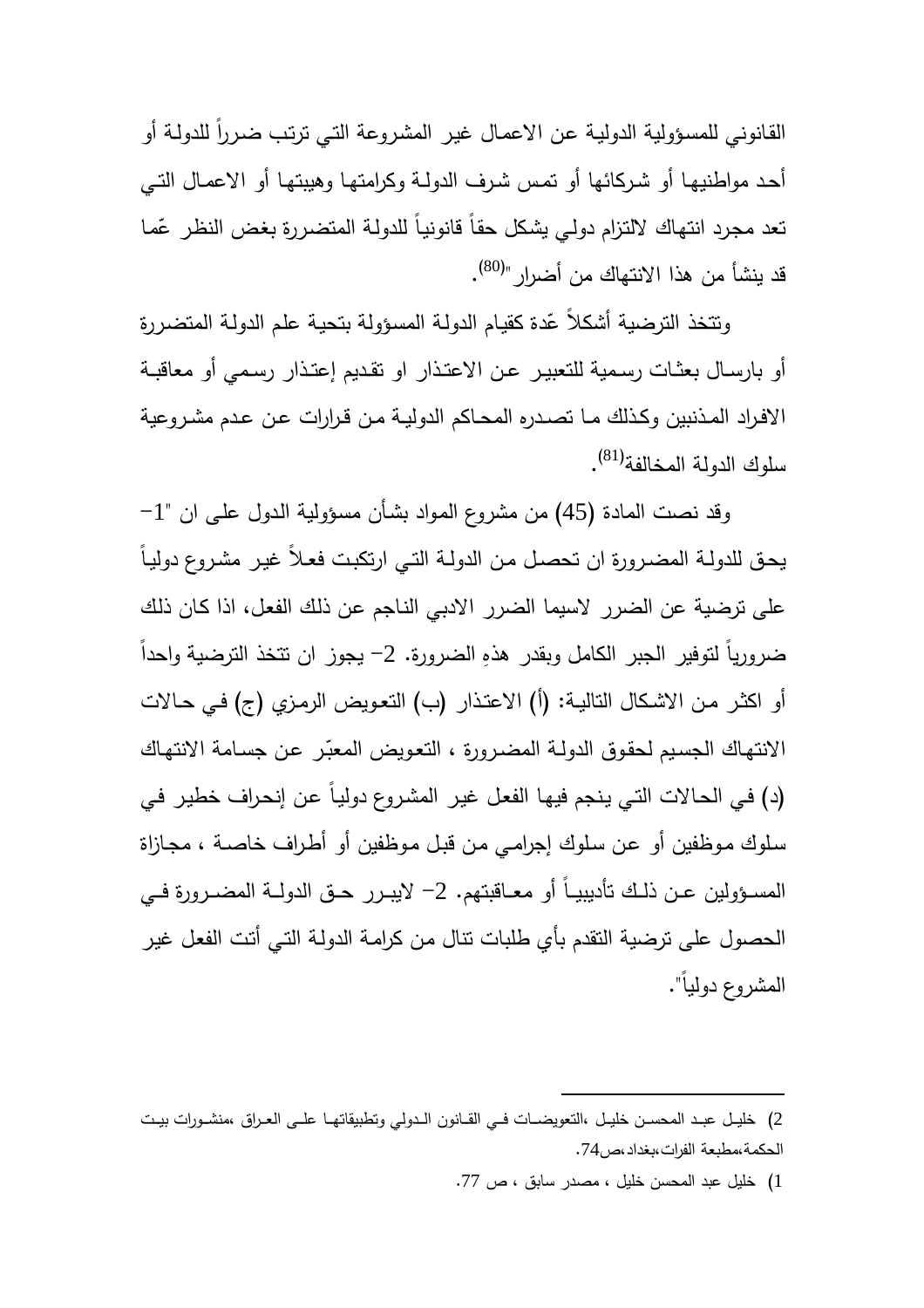"وهي التي تمارسها الجماعة الدولية بصورة سافرة ومباشرة من خلال المنظمـات الدولية الخاضعة لهيمنتها الواقعية"<sup>(82)</sup>.

ويتخذ هذا النوع من العقوبات أشكالاً عّدة كطرد الدولـة المدانـة من عضـويـة منظمــة دوليــة أو حرمانهــا بصــورة مؤقتــة مــن مزايــا العضــوية فــي تلــك المنظمــة أو الاستفادة مـن خـدماتها . ويعد هذا النـوع مـن العقوبـات الاكثـر شـيوعاً وممارسـة مـن جانب الجماعة الدولية ضد الدولة المدانة بانتهاكها قواعد القانون الـدولي. وقـد نصـت على ذلك المادة (4-16) من عهد عصبة الامم بأن "عضو العصبة الـذي ينتهـك أي تعهد من تعهدات العصـبة يجوز أعتبـاره انـه لـم يعد عضـوا فـي العصـبـة بقرار من مجلســها يوافــق عليــه منــدوبوا جميـــع الاعضـــاء الاخــرين فــي العصــبةالممثلين فـــي المجلس". كما جاء بهذا المعنى نص المادة (5) من ميثـاق الامـم المتحـدة بـأن "يجـوز للجمعية العامـة ان توقف أي عضـو إتخذ مجلس الأمن قِبَلَه عمـلاً من أعمـال المنـع أو القمــع ، عــن مباشــرة حقــوق العضــوية ومزاياهــا. ويكــون ذلــك بنــاء علــى توصــية مجلس الامن ، ولمجلس الأمن أن يرد لهذا العضو مباشـرة تلـك الحقـوق والمزايـا". امـا المادة (61) من الميثاق فتنص على "اذا امعن عضو من اعضاء الامم المتحدة فـي انتهـاك مبـادئ الميثـاق يجـاز للجمعيـة العامـة ان تفصـله مـن الهيئـة بنـاء علـى توصـية مجلس الامن ".

هـذا ويتخـذ هـذا النـوع مـن الجـزاءات شـكل توجيـه الانـذار واللـوم للدولـة المدانـة بانتهاكها قواعد القانون الدولي<sup>(83)</sup>.

<sup>2)</sup> محمد منصــور الصــاوي ،أحكـام القـانون الـدولي العـام فـي مجـال مكافحــة الجـرائم الدوليـة للمخـدرات وإبـادة الأجناس واختطاف الطائرات وجرائم اخرى، ص128 .

<sup>1)</sup> Vitit Muntarbhorn – Think Global. Act Local – AHuman Rights Riddle – Bangkok Post – Joly , 27, 1993 –P.4.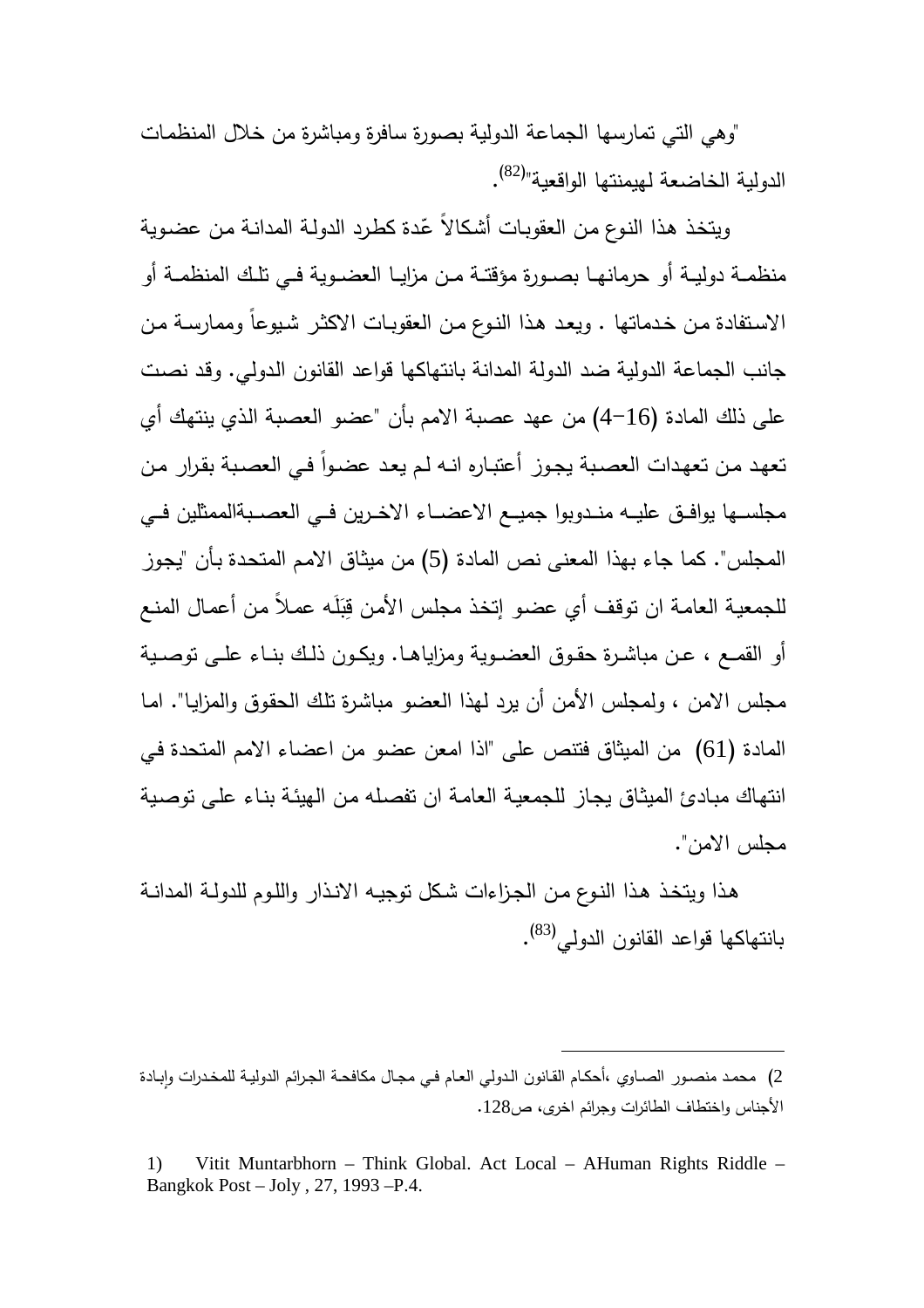ب عد ان تعرفنا الى انواع العقوبات التي يمكن ان تفـرض علـى الدولـة المسـؤولة جنائياً والمدانة بارتكاب انتهاكات للقانون الدولي الجنائي فلا ينبغـي ان يبقـى لـدينا أي شك في وجود الجزاء وفاعليته في وضعية القاعدة والمصالح التي يحميها، فالعبرة في وجـود الجـزاء وفاعليتــه تكمـن فــي إمكانيــة تطبيقــه ولـيس فــي حتميــة فرضــه فــي كـل حالات انتهاك القاعدة التي يحميها. ِ الا ان هذه الجـزاءات ليسـت – فـي غالبهـا – مـن قبيل الجزاءات التي يعرفها القانون الجنائي الـداخلي بـل هـي جـزاءات تتفـق مـع تكـوين المجتمع الدولي ومع درجة النتظيم القانوني فيه<sup>(84)</sup>.

تبقى مسألة وجوب ان يفرض عليها الجزاء قضاء دولي، ونجد ان هيئة الامم المتحـدة ممثلـة بمجلـس الامـن والجمعيـة العامـة ولجـان حقـوق الانسـان تقـوم بهـذا الـدور وان لـم تكن هيئة مكونة من قضاة ولكن محكمة العدل الدولية هـي هيئـة قضـائية ومـن ضـمن أختصاصاتها التـي حـددها الفصـل الثـاني مـن النظـام الاساسـي لمحكمـة العـدل الدوليـة مــا جــاء فــي المــادة (1-34) مــن ان "للــدول وحــدها الحــق فــي ان تكــون أطرافــاً فــي الــدعاوى التــي ترفــع للمحكمــة" أمــا المــادة (36) فقــد نصــت علــى "-1تشــمل ولايــة المحكمـة جميـع القضـايا التـي يعرضـها عليهـا المتقاضـون، كمـا تشـمل جميـع المسـائل المنصــوص عليهــا بصــفة خاصـــة فــي ميثــاق الامــم المتحــدة او فــي المعاهــدات والاتفاقــات المعمــول بهــا. 2 - للــدول التــي هــي أطــراف فــي هــذا النظــام الاساســي ان تصـرح، فـي أي وقـت، بأنهـا بـذات تصـريحها هـذا ومـن دون حاجـة الـى أتفـاق خـاص، تقر للمحكمة بولايتها الجبرية في نظر جميع المنازعات القانونية التي تقـوم بينهـا وبـين دولـة نقبل الالتزام نفسـه، متـى كانت هذه المنازعـات القانونيـة تتعلق بالمسـائل الاتيـة: (أ) تفسير معاهدة من المعاهدات (ب) أيـة مسـألة مـن مسـائل القـانون الـدولي (جـ)

<sup>2)</sup> محمـد منصـور الصـاوي، أحكـام القـانون الـدولي العـام فـي مجـال مكافحـة الجرائم الدوليـة للمخـدرات وإبـادة الأجناس واختطاف الطائرات وجرائم اخرى ،ص 133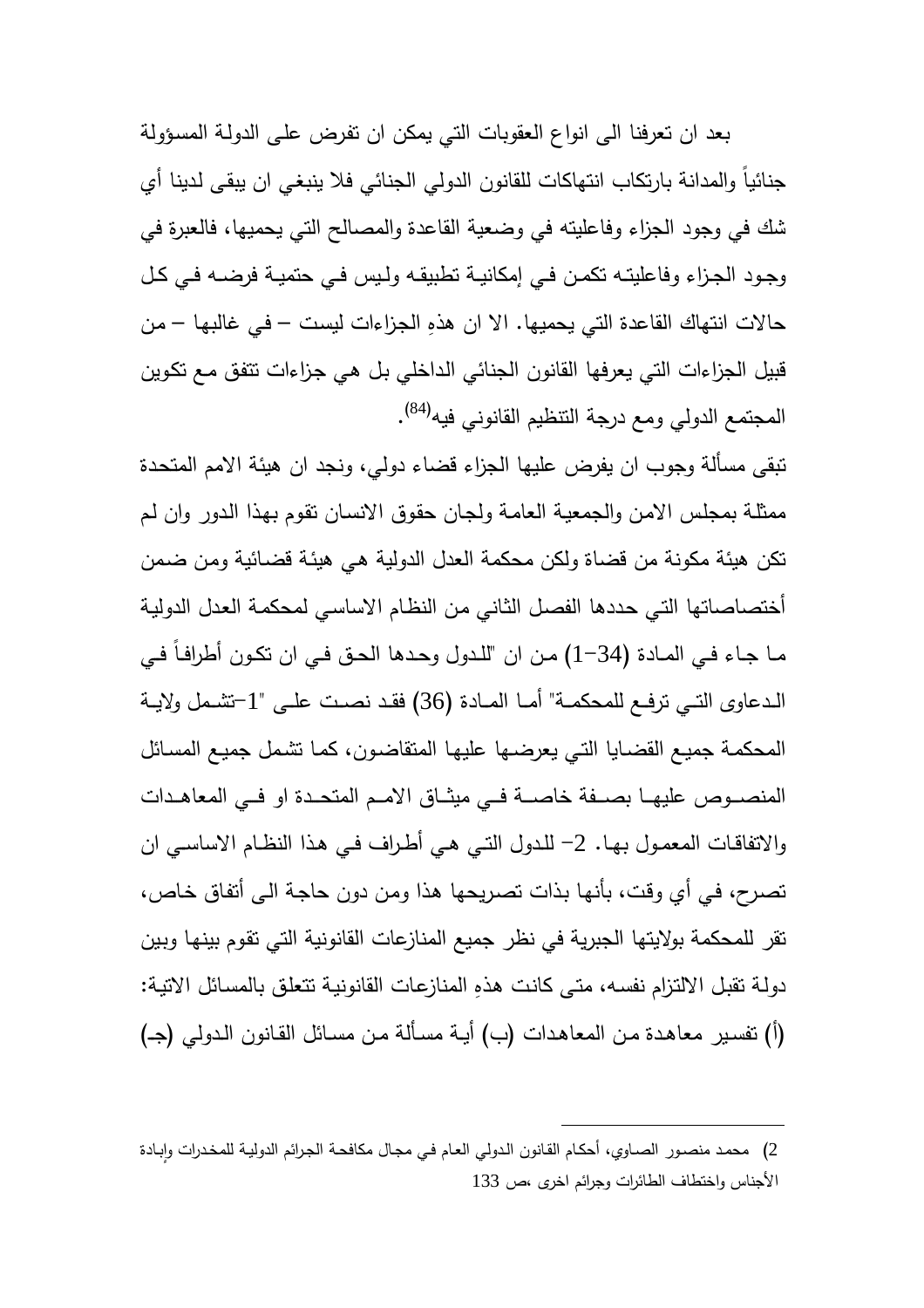تحقيـق واقعـة مـن الوقـائع التـي اذا ثبتـت كانـت خرقـاً لالتـزام دولـي ) د( نـوع التعـويض المترتب على خرق التزام دولة ومدى هذا التعويض ".

 فضـلاً عمـا تـنص عليـه المـادة (9) مـن اتفاقيـة منـع جريمـة الابـادة الجماعيـة والمعاقبــة عليهــا " تعــرض علــى محكمــة العــدل الدوليــة، بنــاء علــى طلــب أي مــن الاطــراف المتنازعــة ، النزاعــات التــي تنشــأ بــين الاطــراف المتعاقــدة بشــأن تفســير أو تطبيق أو تتفيذ هذهِ الاتفاقيـة، بمـا فـي ذلك النزاعـات المتصـلـة بمسـؤوليـة دولـة مـا عن ابادة جماعية أو عن أي من الافعال الاخرى المذكورة في المادة الثالثة"<sup>(85)</sup>. وبالامكــان، تعزيـــزاً لـــدور هــذهِ المحكمـــة، ان يضـــاف الـــى قائمـــة إختصـاصـــاتها أختصاصـها بـالنظر فـي دعـوى الانتهاكـات الجنائيـة الدوليـة التـي تقـع مـن أحـد الـدول الاطراف أو مجموعة منها على دولة أو أكثر من الدول وذلـك لتأكيـد الجهـة القضـائية التــي يقــع عليهــا واجــب الفصــل فــي الــدعاوى التــي مــن هــذا النــوع . وان تحكــم علــى الدولة أو الدول المدانة بالجزاء المناسب .

 وبهـذا نكـون قـد توصـلنا الـى أن للدولـة مسـؤوليتها الجنائيـة الدوليـة التـي تترتـب عليهـا إذا مـا أنتهكــت أحكـام القــانون الـدولي الجنـائي وادينــت بـذلك ممــا يرتـب أثــاره المتجسدة بتوقيع الجزاء المناسب عليها بحسب جسامة الانتهاك الذي أتته الدولة .

### **المطلب الثالث**

### **التدخل العسكري الانساني**

لا تمـارس هـذه العقوبـة الاعلـى مـن يخـل بـالامن والسـلم الـدوليين مـن الـدول . كمـا لا يلجأ مجلس الامن الى هذا النوع من العقوبات الا اذا تبين له ان التـدابير اللاعسـكرية

<sup>1</sup>) من اتفاقية منع جريمة الابادة الجماعية والمعاقبة عليها ؛المادة (9 )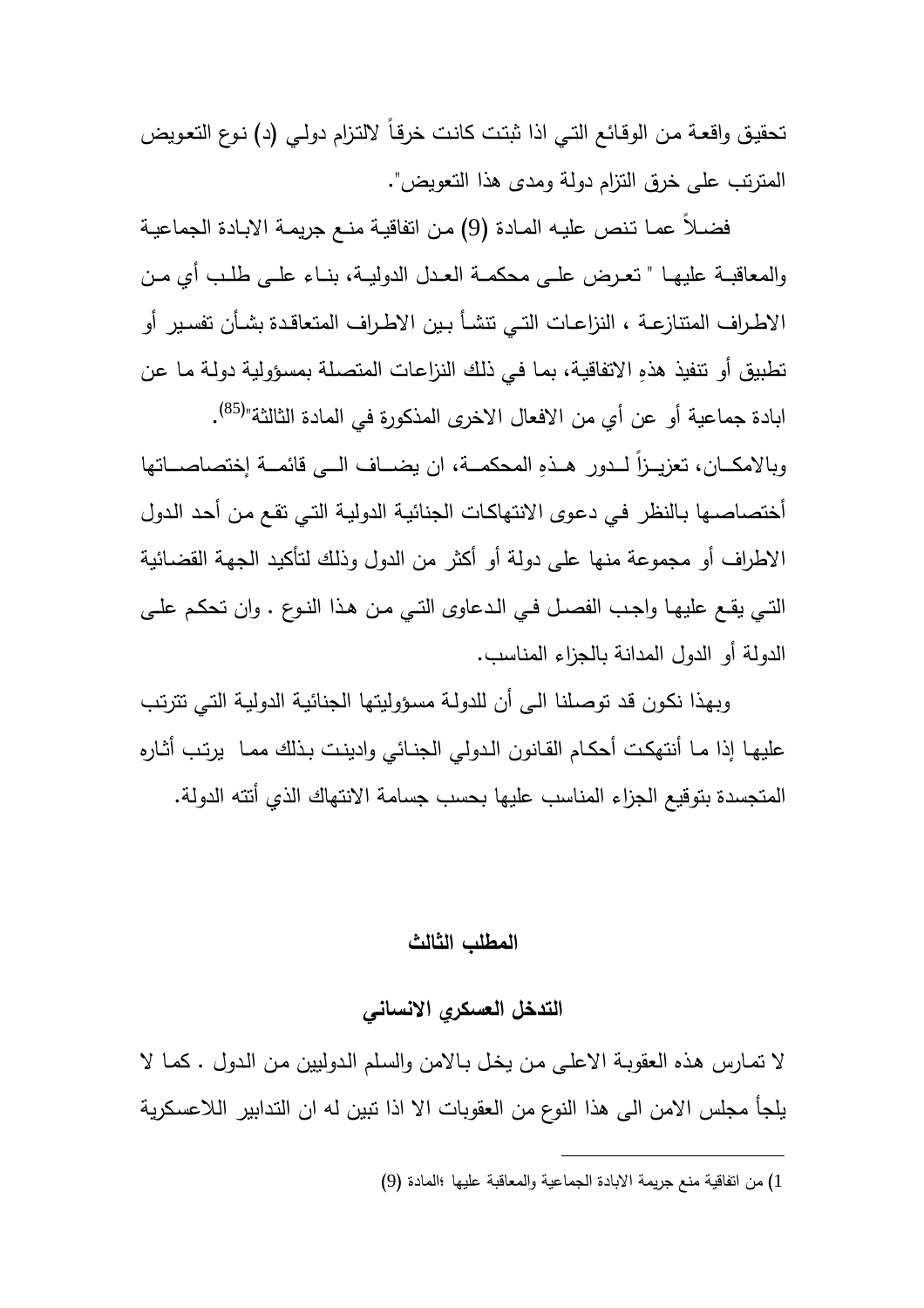غيـر كافيــة للحفـاظ علــي السـلم والامـن الـدوليين (المــادة 41 و 42 مـن ميثـاق الامـم المتحدة ).

و هو ضغط فعلي تمارسه دولة واحدة أو عدة دول على دولة اخرى بقصـد الزامهـا بالقيـام بعمـل أو الامتنـاع عـن عمـل أو بالعـدول عـن تصـرفات تعسـفية تاتيهـا بالنسـبة للافــراد المقيمــين علــى ارضــها ســواء كــانوا مــن رعاياهــا أو رعايــا غيرهــا مــن الــدول الاجنبيـة او مـن الاقليـات الجنسـية أو الدينيـة أو السياسـية أو كانـت تلـك التصـرفات التعسفية موجهة ضد افراد محميين بموجب انفاقيات دولية"<sup>(86)</sup>.

وامثلتـه كثيـرة ومتباينــة فـي صـورها واشــكال ممارسـاتها، فقـد يــتم التـدخل سياسـياً عــن طريــق تقــديم مــذكرات أو طلبــات أو انــذارات. أو يكــون التــدخل حربيــاً أي مصــحوباً باستخدام القوة . وقد يقع من دولة منفردة ، وكذلك قد يقع من دول مجتمعة <sup>(87)</sup>.

 وتعـد الصـورة الغالبـة للتـدخل هـي تلـك التـي تحصـل مـن عـدة دول بخصـوص المســائل التــي تمــس مصــالح المجتمــع أو الجماعــة الدوليــة عامــة. وقــد اشــارت لــذلك المادة (11) مـن عهـد عصـبة الامـم ضـمن الوسـائل الخاصـة بمنـع الحـروب إذ نصـت علـى "حـق العصـبة فـي التـدخل لتقريـر مـا يلـزم عملـه اذا قامـت ظـروف مـن شـأنها أن تـــؤثر فـــي العلاقـــات الدوليـــة وحســـن التفـــاهم بـــين الـــدول، أو تهـــدد بتعكيـــر الســـلم العالمي"<sup>(88)</sup>.

كــذلك المــواد (14و36) مــن ميثــاق الامــم المتحــدة توصــي كــل منهمــا بأتخــاذ المناســب مــن التــدابير لتســوية أي موقــف يضــر بالرفاهيــة العامــة أو يعكــر صــفو العلاقات الودية بين الامم تسوية سلمية .

1) محمد محي الدين عوض،المحكمة الجنائية الدولية،ص307

 $\overline{a}$ 

2) عبد الواحد الفار، قانون حقوق الانسان في الفكر الوضعي والشريعة الاسلامية، ص 343 .

<sup>1</sup>) عبد الواحد الفار،قانون حقوق الانسان في الفكر الوضعي والشريعة الاسلامية ،ص342 .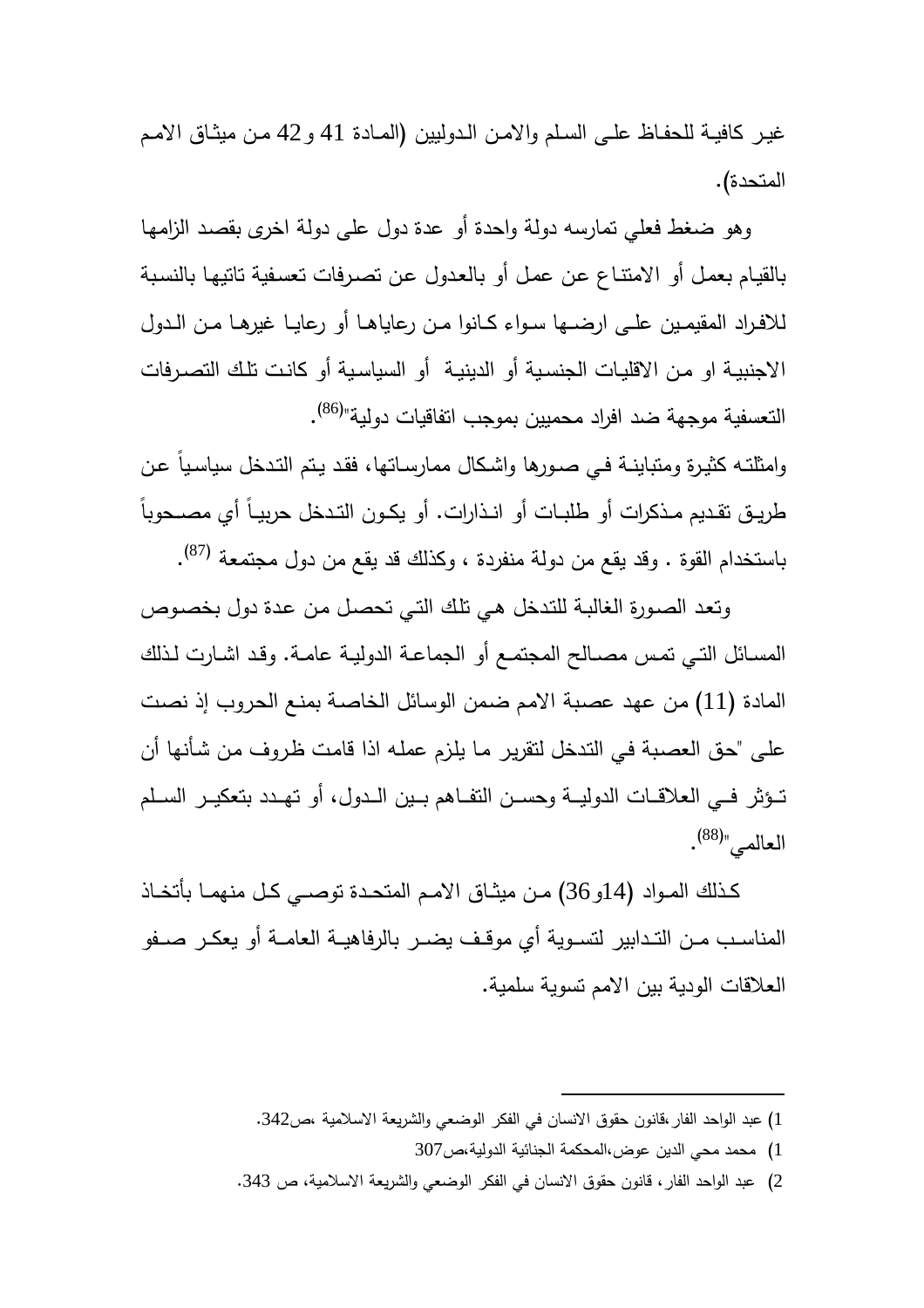الذي يعنينــا هنــا ، الــى أي حدّ يمكـن أن يبـيح التـدخل،بموجب هـذا المنطق،الافعــال التي تعد في أصلها جرائم دولية ؟

 يعـد التـدخل فـي أصـله غيـر مشـروع لانـه يتضـمن عـدواناً علـى حـق الدولـة فـي الاستقلال السياسي بشؤونها الداخلية والخارجية . وهذا الحق مرتبط بالسيادة والتي يعـد الاعتراف بها للدول من بين المبادئ الاساسية التي بقوم عليها القانون الـدولي. وكـون التـدخل عمـلاً غيـر مشـروع ، فأنـه يعـد أساسـاً للمسـؤولية الدوليـة يلـزم الدولـة المتدخلـة بأعادة الحال ال<sub>ى</sub> ما كان عليه وأزالة آثار الندخل<sup>(89)</sup>.

وهذا ما جاء به الاعلان الصادر عن الجمعية العامـة للامـم المتحـدة بشـأن عـدم قبـول التـدخل فـي الشـؤون الداخليـة للـدول وحمايـة إسـتقلالها وسـيادتها وذلـك بموجـب القـرار رقم (2131 ( 20)) في 21 / 12 / 1965 وقـرار الجمعيـة العامـة للامـم المتحـدة رقـم (141/56) فـــي 19 / 12 / 2001 وقـــرار اللجنـــة الفرعيـــة لتعزيـــز وحمايـــة حقـــوق الانسان رقم (1/2002) في 12 / 8 / 2002 .

 وتضـاربت آراء الفقهـاء فـي شـرعية أو عـدم شـرعية التـدخل أذا كـان لمصـلحة الانسـانية. فهنـاك مـن يـرى جـواز هـذا التـدخل لصـالح الانسـانية والـدفاع عـن الجـنس البشــري ولا تحصــل الا فــي أحــوال أضــطهاد دولــة مــا لرعاياهــا أو للأقليــات فيهــا أو لرعايا غيرها من الموجودين على أرضها أو حرمانهم من حقوقهم الاساسية<sup>(90)</sup>.

 وتبريـر ذلـك هـو مـا علـى الـدول مـن واجـب يفـرض عليهـا أن تعمـل متضـامنة لمنع الاخلال بما تقتضي به قواعد القـانون الـدولي ومبـادئ الانسـانية مـن إحتـرام حيـاة الفرد وحريته<sup>(91)</sup>.

1) محمد محي الدين عوض ،المحكمة الجنائية الدولية، ص328 .

 $\overline{a}$ 

2) عبد الواحد الفار ، مصدر سابق، ص 344 .

<sup>3</sup>) المصدر نفسه ، ص 82 .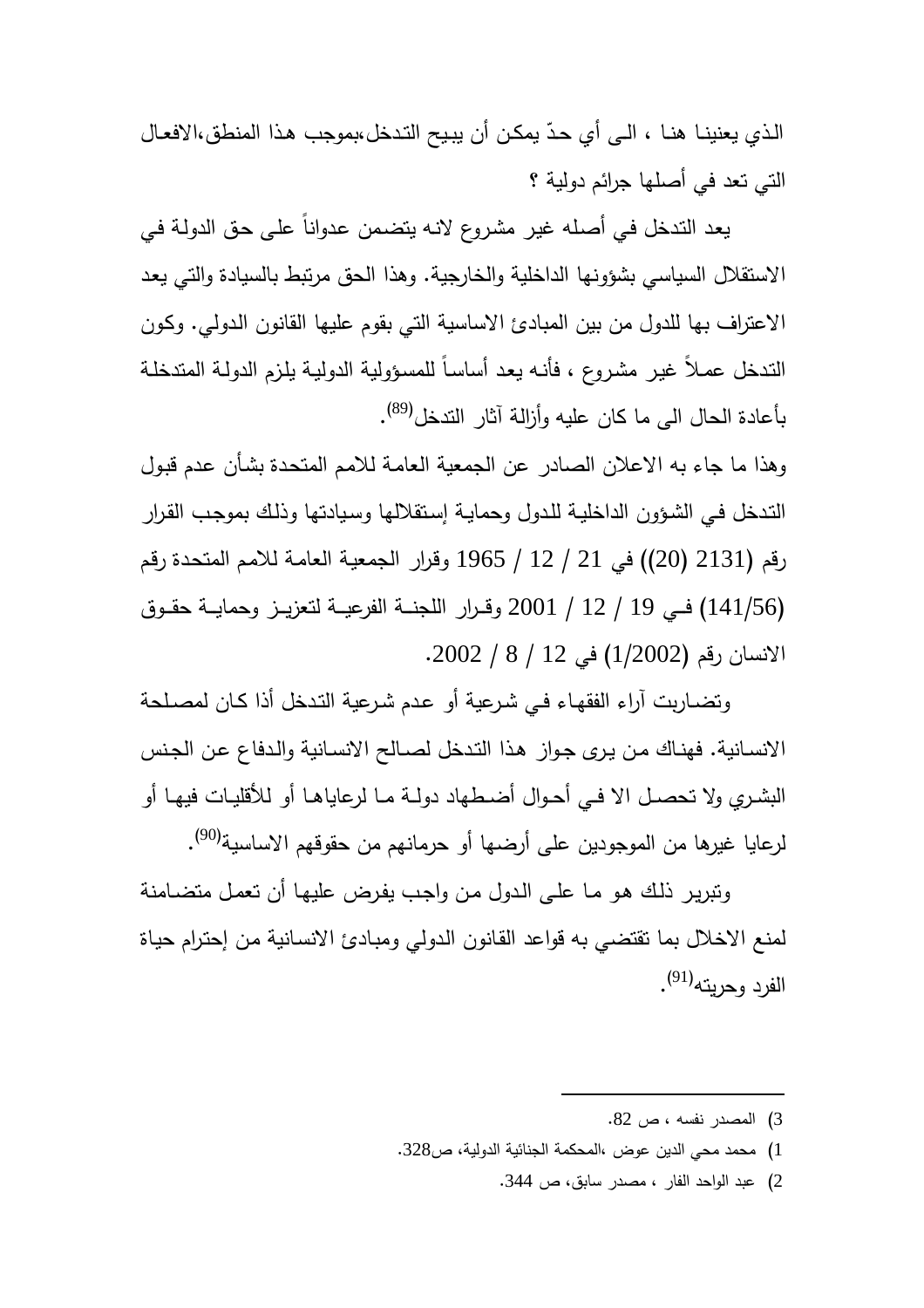ويـرى الـبعض الاخـر مـن الفقهـاء أنـه لا يوجـد مـن بـين قواعـد القـانون الـدولي قاعدة تنص صراحة على إمكان التدخل لحماية الانسانية. وأن تدخلاً مثل هذا يتنـافى وأسـتقلال الدولـة ومـا لهـا مـن حريـة معاملـة رعاياهـا. وأن التسـليم بـه سـوف يفـتح بـاب الندخل للدول في شؤون غيرها من الدول كلما دعت الى ذلك أغراض سياسية<sup>(92)</sup>.

 ان سـيادة الدولـة لـم تعـد مطلقـة وانمـا غـدت فكـرة نسـبية ، وقـد تعـددت القيـود التـي تـرد علـى هـذهِ السـيادة لمصـلحة المجتمـع الـدولي ومـن ثـم لـم يعـد فـي إسـتطاعة الدولة ان تحتمي بفكرة الاختصاص الداخلي المطلـق وتنكـر كـل حـق للمجتمـع الـدولي فـي الرقابـة عليهـا. فضــلا عن أن الدولـة مُلزَمـة – شـأنـها شـأن غيرهـا مـن أشـخاص القـانون الـدولي – بـأحترام حقوق الفرد لأنهـا أصــلاً أُنشِئت لحمايـة الافـراد وصـيانة حقوقهم ، فإذا هي أهدرت هذهِ الحقوق فأنها بذلك تكون قد تخطت الحدود القانونية لوجودها ولم يعد لمها في نظر القانون الدولي قيمـة<sup>(93)</sup>. وان التطورات الحديثـة للقانون الـدولي الجنـائي يجعـل مـن الالتـزام بـأحترام الحقـوق الانسـانية واضـحاً ، ويضـع الجـزاء الجنائي اذا ما أُعتدي عليها<sup>(94)</sup>.

الاً أن إطـلاق مثل هذا القول لا يعد أمـرا مقبولاً لأنـه يؤدي حتمـاً الـى نقيض الاهـداف التـي يسـعى القـانو ن الـدولي الجنـائي الـى تحقيقهـا، فاعطـاء الحـق لكـل دولـة فـي أن تراقـب سـلوك غيرهـا مـن الـدول وتقـدر مـدى أحترامهـا لحقـوق الانسـان ومـن ثـم تتدخل مسـتخدمة العنـف لإكـراه تلـك الدولـة علـى انتهـاج أفعـال معينـة أو الامتنـاع عـن أفعـال معينـة، فـأن ذلـك معنـاه أن تسـود الفوضـى كـل العلاقـات الدوليـة ممـا يزيـد مـن فرص نشوب الحروب، اذ يقابل التـدخل المسـلح غالبـاً بمقاومـة ويفضـي الـى الاشـتباك

<sup>3</sup>) المصدر نفسه ، ص344 .

<sup>1</sup>) ميثــاق الامــم المتحــدة الــذي بموجبــه إعترفــت الــدول بفكــرة إحتــرام وحمايــة حقــوق الانســان كأســاس لدســتورها (الديباجة) بل أن هذهِ الفكرة هي روح الميثاق (المادة 13−1|ب).

<sup>2</sup>) باسيل يوسف،دبلوماسية حقوق الانسان المرجعية القانونية والآليات ، بيت الحكمة ، مطبعـة الزمـان ، بغـداد ، 2002 ، ص 76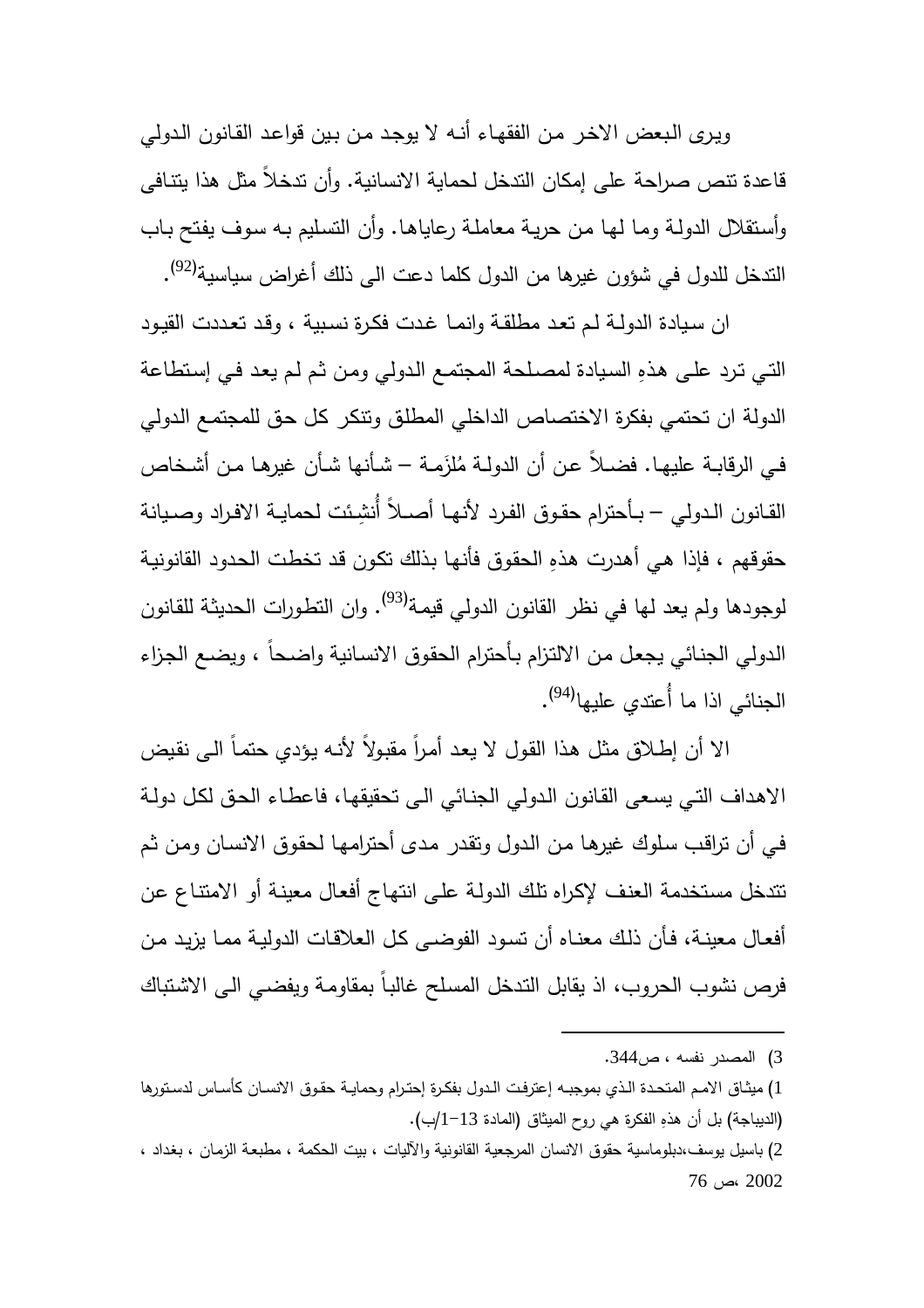الحربــي بـين دولتـين فـأكثر <sup>(95)</sup>. فضــلاً عن أن مثـل هـذا السـماح بالتـدخل قـد يسـاء إستخدامه فيتخذ كوسيلة للقضاء على وجود الدول وإستقلالها ونتذرع بـه الدول الكبرى والقوية لاستبعاد شعوب بأسرها وإصدار الحقوق الانسانية فيها<sup>(96)</sup>.

وتمنع الامـم المتحـدة –فـي بعـض الاحيـان – التـدخل الانفـرادي، ومثـل هـذا المنـع تـم تأكيـده فـي ميثـاق الامـم المتحـدة المـادة (7-2) التـي تـنص علـى أن "لـيس فـي هـذا الميثاق ما يسوغ للامم المتحدة أن تتدخل في الشؤون التي تكـون مـن صـميم السـلطان الداخلي لدولة ما، وليس فيه ما يقتضـي الاعضـاء أن يعرضـوا مثـل هـذهِ المسـائل لأن تخل بحكم هـذا الميثـاق، علـى أن هـذا المبـدأ لا يخـل بتطبيـق تـدابير القمـع الـواردة فـي الفصل السابع ".

 وبذلك يتبين لنا ان التدخل لمصـلحة الانسـانية يسـتند الـى القيمـة القانونيـة التـي يتعـين الاعتـراف بهـا لحقـوق الانسـان وهـذا مـن أهـداف القـانون الـدولي ولكـن يشـترط لمشروعيته: 1– ان يكون انتهاك حقوق الانسـان بالغـاً فـي خطورتـه الـي الحد الـذي يؤدي الى الاخلال بالسلام العالمي وهذا هو النطـاق الـذي إعتـرف فيـه لمجلـس الامـن بســلطة التــدخل. 2 - ان يــتم تنظــيم هــذا الحــق بــأن لا يعهــد بــه الــى الــدول بارادتهــا المنفردة وانما الى هيئة الامم المتحدة ولا يحق للدول منفردة أو جماعة هذا الحق<sup>(97)</sup>.

 ومــن العقوبــات ذات الطــابع العســكري ايضــاً نــزع أســلحة الدولــة المدانــة نزعــاً شـاملاً والحظـر علـى الانتـاج الحربـي أو اسـتيراد الاسـلحة والمعـدات الحربيـة ومصـادرة

1) محمد محمود خلف ، مصدر سابق ، ص 87 .

<sup>3</sup>) المصدر نفسه ، ص85 .

<sup>4</sup>) محمــد محمــود خلــف ،حــق الــدفاع الشــرعي فــي القــانون الــدولي الجنائي،مكتبــة النهضــة المصــرية ،ط1 ،  $.82 \, \text{m}$ ص $.973$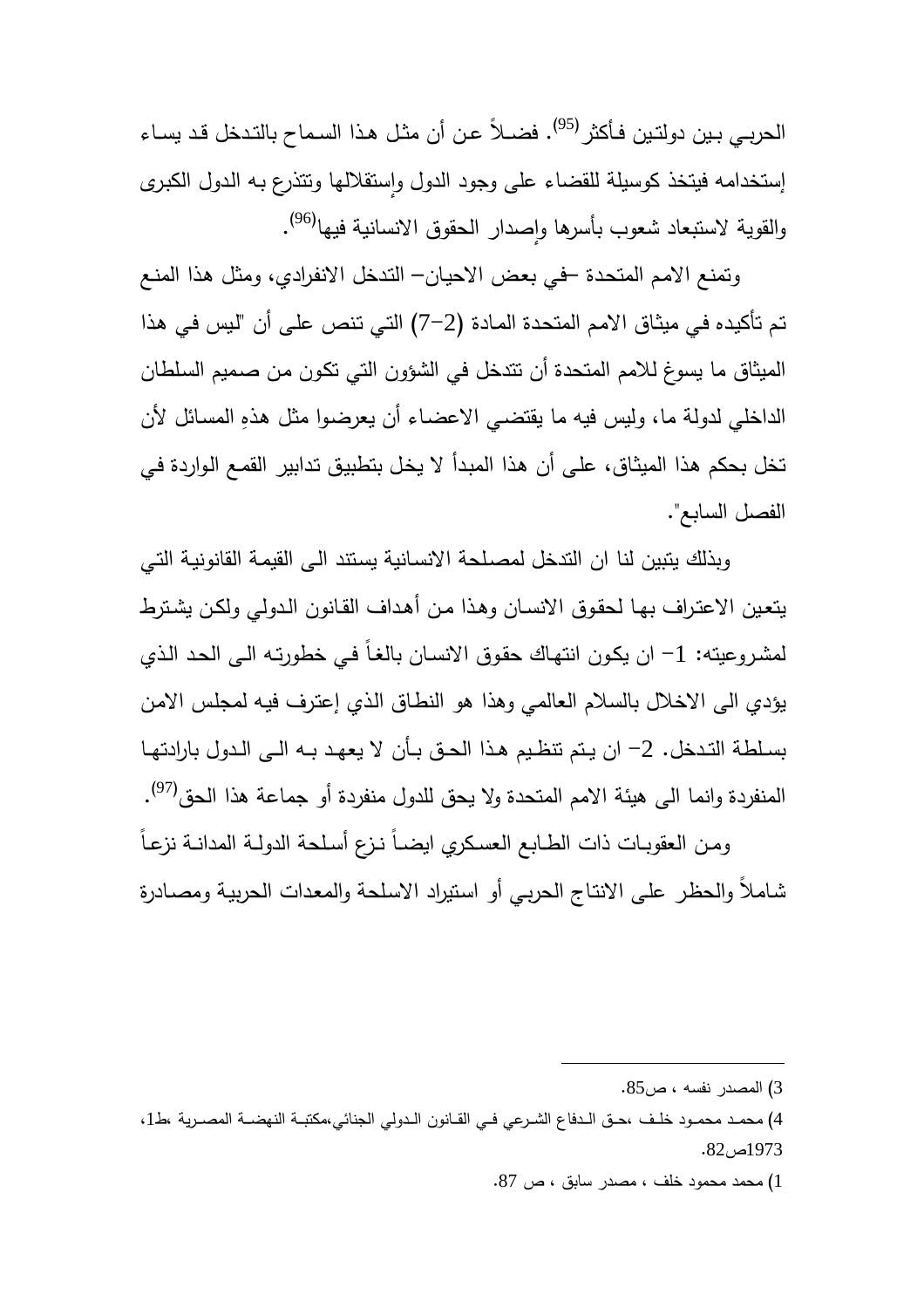المعـدات العسـكرية وتحديـد عـدد قواتهـا المسـلحة وانشـاء منـاطق منزوعـة السـلاح فـي (98) إقليم هذهِ الدولة مع وضع ترتيبات للاشراف عليها .

 من خلال ما تقدم نجد أن العقوبة المادية الانسـب لتفـرض علـى الدولـة المدانـة والتــي تحقـــق عدالــة اكثـــر-وان كانـــت نســبية–ولا تمـــس قـــدر الامكــان وبـــأدنى حـــد ممكن،الشعوب،هي "التعويضات" بشرط ان تكون عادلة وغير مبـالغ بهـا ومناسـبة.وان كان هناك من يرى ان العقوبات الاقتصادية تكون مناسبة لو أنها راعت شروطاً عدّة منها "أ–اتاحـة تطبيق استثناءات لاغراض انسـانية تركـز علـى الاطفال.ويجب وضـع هذه الآليـات مـع مبـادئ توجيهيـة واضـحة للتطبيـق.ب-يتعين إعفـاء بـرامج المسـاعدة الانسانية المقدمـة مـن وكـالات الامـم المتحـدة المتخصصـة والمنظمـات غيـر الحكوميـة مـن الحصـول علـى موافقـة لجنـة الجـزاءات التابعـة لمجلـس الامـن -جــ. يتعـين ان تقـوم لجنة الجزاءات التابعـة لمجلـس الامـن برصـد الاثـار الانسـانية المترتبـة علـى الجـزاءات عن كثب وان تُعدل الجزاءات فوراً "<sup>(99)</sup>.

 ولكـــن – ومـــن خـــلال الواقـــع الـــذي عايشـــناه – نقـــول مـــن يضـــمن ان تلتـــزم حكومـات الـدول المفـروض عليهـا العقوبـات الاقتصـادية برعايـة شـعبها والتخفيـف مـن معاناتـه ؟ مـن يضـمن إنهـا – هذهِ الحكومـات – لـن تلجـأ الـي مفاقمـة هذهِ المعانـاة الناجمــة عــن هــذهِ العقوبــات مــن أجــل الضــغط السياســي علــى المجتمــع الــدولي لرفــع العقوبــات بحجــة ان هــذهِ العقوبــات تــودي بشــعبها الــى الهــلاك ان هــذا النــوع مــن العقوبات مهما حرص المجتمع الدولي على مراعاة الجوانب الانسـانية فيـه فلـن يـتمكن من توخي الحذر من المكر السياسي لمن فرض عليه .

<sup>2</sup>) حنا عيسى ، مسؤولية الاشـخاص الطبيعيـين عـن الجـرائم ضـد السـلام والانسـانية وجـرائم الحـرب ، مجلـة رؤيـة الصادرة عن السلطة الوطنية الفلسطينية ، بحث منشور على الانترنيت موقع المجلة .

<sup>1</sup>) مارك بوسيه ، دراسة قانونية لبعض نماذج انظمة العقوبات الدولية ، ص38 .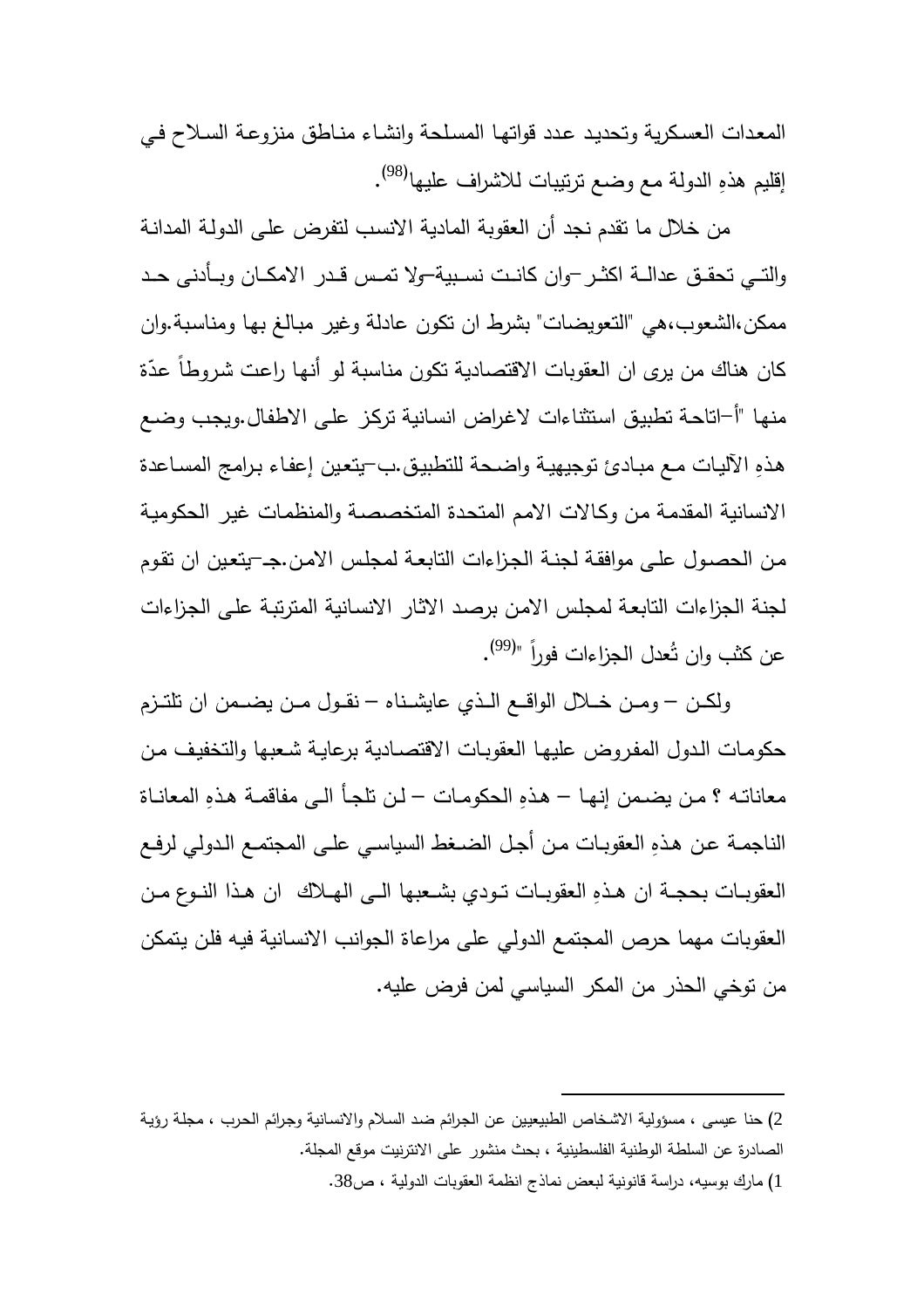#### **الفصل الثاني**

**نشاة وتكوين النظام الأساسي للمحكمة الجنائية الدولية** 

يعد جوستاف موينيه هو من أ عزى إليه منذ (1872) الفضل الأول في اقتراح تأسيس محكمة جنائية دولية نظامية بغية محاكمة مجرمي الحرب وصارت محاولته الإنسانية تلك إلى الإفشال بزعم إغراقها في الخيال وثارت إلى 125 عاماً حتى مؤتمر روما عام (1998 ) م

هذه المحكمة قدرت لها ان تبقى حبر على ورق لحين ارتضاء ستين دولة على الأقل ولا تنصرف في واقع الأمر الى محكمة نظامية بالمفهوم القانوني الدقيق ويمكن تسميتها بالمحكمة الجنائية الدولية "النظامية الخاصة" ومرد ذلك هو ارتضاء شرعي لميثاق روما وعدم انصراف هذه المحكمة إلا استثناءا واذا كان ميثاق روما بنصرف مادة تتعلق تباعاً إلى (138) بضمان القواعد في شأن طبيعه المحكمة والجرائم الأشد خطورة الثابتة وقواعد الاختصاص الشخصي لهذه الأخيرة ونظم الإدعاء أمامها و القواعد الموضوعية والإجرائية في شأن انعقاد ولاية المحكمة ونظم تشكيل المحكمة وقواعد التعاون الدولي مع المحكمة<sup>(100 )</sup> لذا ننتاول موضوعاتها في هذا الفصل وفق المباحث التالية وكما يلي :

<sup>1</sup>) شريف عتلم ، المحكمة الجنائية الدولية ، طبعة (2003) ، ص112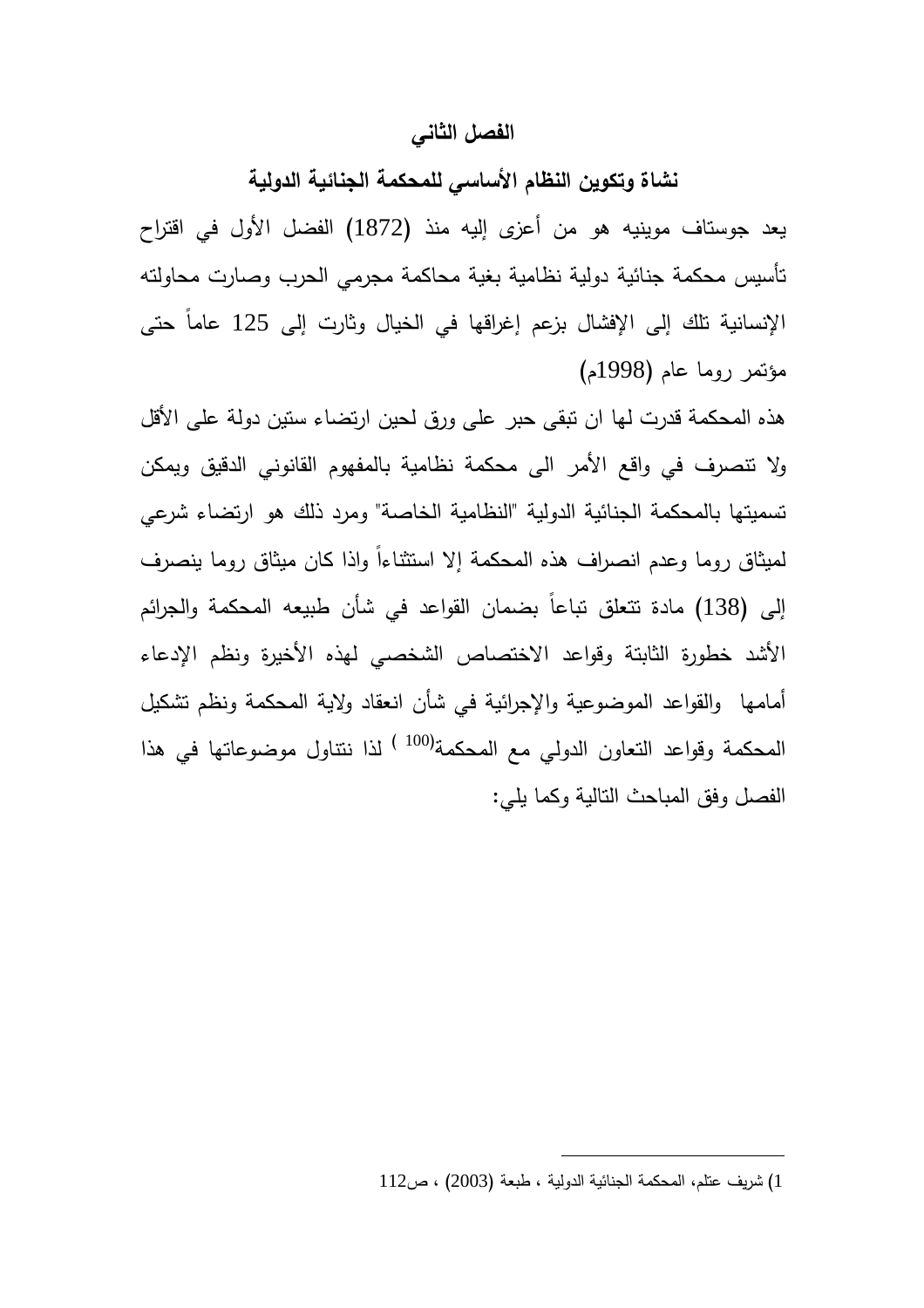### **المبحث الاول**

### **نشأة المحكمة الجنائية الدولية**

لقد جاء إقرار النظام الأساسي لمؤتمر روما لتمثيل خطورة هامة ومتقدمة على طريق خلق أليه دولية دائمة ومحايدة لملاحقة ومساءلة مقترفي الحرب وقد جاء التأسيس للمحكمة الجنائية الدولية تتويجاً لجهود بذلتها مكونات المجتمع الدولي المختلفة وعلى رأسها المنظمات الغير حكومية والجماعات الأهلية العاملة في ميدان القانون والعدالة وحماية حقوق الإنسان من أجل وضع حد للإنتهاكات الجسيمة ومعاقبة مقترفيها وقد تم تقسيم هذا المبحث وفق المطالب التالية :

**المطلب الاول تشكيل المحكمة الجنائية الدولية** 

ان الاهتمـام بإنشـاء أليـة دوليـة قانونيـة جديـدة محايـدة خارجـة عـن السـيطرة السياسـية خصوصـا مـع تزايـد جـرائم الإبـادة الجماعيـة ذات الطـابع العرقـي والـديني فـي مختلـف أركـان المعمـورة وان المنطقـة التـى نعـيش فيهـا حيـث مـا زال الشـعب الفلسـطيني يـرزخ تحت نيران الاحتلال الإسرائيلي البغيض<sup>(101)</sup> .

وإذا كـان الشـخص الطبيعـي قد عرف مسـؤوليته أمـام قضـائه الـوطني حـول إجرامــه فـاليوم أصـبح هـذا الفـرد علـى يقـين بأنـه مسـؤ ول مسـؤ ئولية دوليـة عـن تصـرفاته تجـاه الأشــخاص الطبيعيــة ، ســواء كــانوا وطنيــين أو أجانــب ، وهــذا مــا جعــل اختصــاص القضـاء الـدولي للأشـخاص يكـون للـدول ممـثلاً بمحكمـة العـدل الدوليـة ، واختصـاص القضاء الدولي للأشخاص ومسئوليتهم حول إجرامهم ممثلاً بالمحكمـة الجنائيـة الدوليـة

 $\overline{a}$ 

.

<sup>1</sup>) ابراهيم الرابي ، القانون الدولي العام ، الجزء الثاني 2002م ، ص67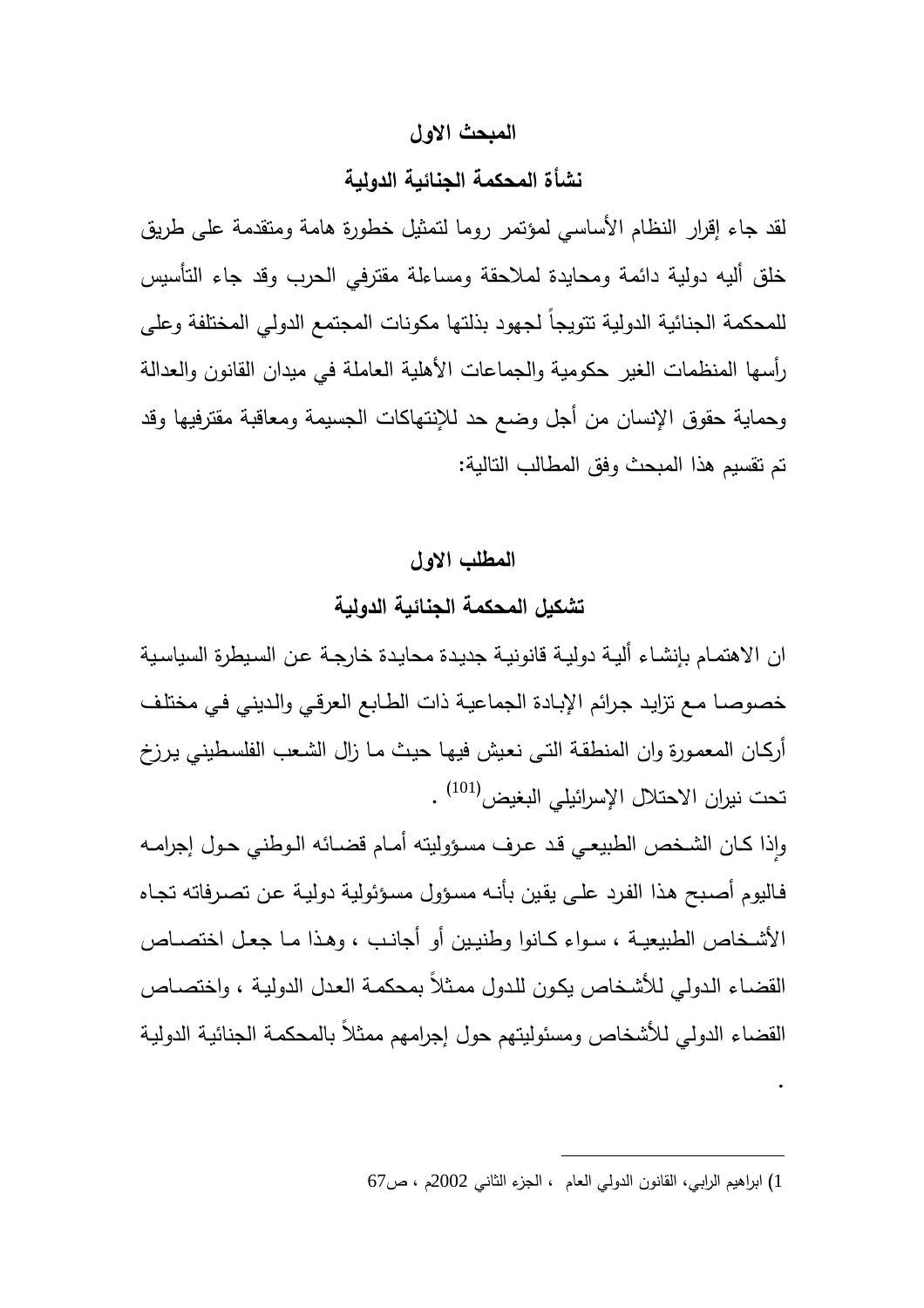ولاشــك أن المحكمــة الجنائيـــة الدوليــة الدائمــة لــن تكــون علاجــاً فعــالاً لكــل مســاوئ الإنسـانية ولـن تقضـي علـى الصـراعات والمنازعـات أو تعيـد المجنـي علـيهم للحيـاة ، ولــن تمــنح ذويهــم الســعادة التــي كــانوا ينعمــون بهــا ، ولــن تطبــق العدالــة علــى كــل المجرمين الدوليين ، ولكن يمكنها أن تجنب وقوع بعض الجـرائم الدوليـة وتقلـيص عـدد الضحايا وإقامة العدالة الجنائية على بعض المحرمين الدوليين ، الأمر الذي سيساعد ٕ (102) في النهاية على بسط السلم والأمن الدوليين في المجتمع الدولي

والتشكيل القضـائـي للمحكمــة حيـث تتكـون مـن ثمانيــة عشـر قـاض يـتم انتخـابهم بواسـطة مجلـس الـدول الأطـراف مـن بـين القضـاة الـذين ترشـحهم الـدول الأعضـاء فـي المحكمـة حيـث ترشـح كـل دولـة قاضـياً واحـد يشـترط فيـه ان يكـون مـن أعلـى الـدرجات القضائية ولا تقل خبرته في ذلك المجال عن خمسة عشـرة عامـاً وتتكـون المحكمـة مـن غـرفتين للشـؤون الابتدائيـة لكـل منهمـا ثلاثـة قضـاة وغرفتـا محاكمـة لكـل منهمـا ثلاثـة قضاة وغرفة استئناف مكونه من خمسة

قضاة ويقوم مجلـس الـدول الأطـراف بـإجراء قرعـة بـين القضـاة لتحديـد مـدة خدمـة كـل منهم حيث تستمر خدمة ثلثهم تسع سـنوات والثلـث الأخـر سـت سـنوات والثلـث الأخيـر ثلاث سنوات .

اما عن رئيس المحكمة والمدعي العام والمسئول عن الإدارة فيتم انتخابهم بواسطة مجلـس الدول الأطراف<sup>(103)</sup>

<sup>1</sup>) ينظر في ذلك .د: عبد القادر صابر جرادة ، جريمة الإبادة الجماعية في ضوء النظام الأساسي للمحكمة الجنائية الدولية ، بحث منشور في مجلة القانون والقضاء ، ديوان الفتوى والتشريع ، وزارة العدل ، العدد الثاني عشر ، يونيو 2003م ، ص95 2) ابراهيم الرابي مصدر سابق ، ص98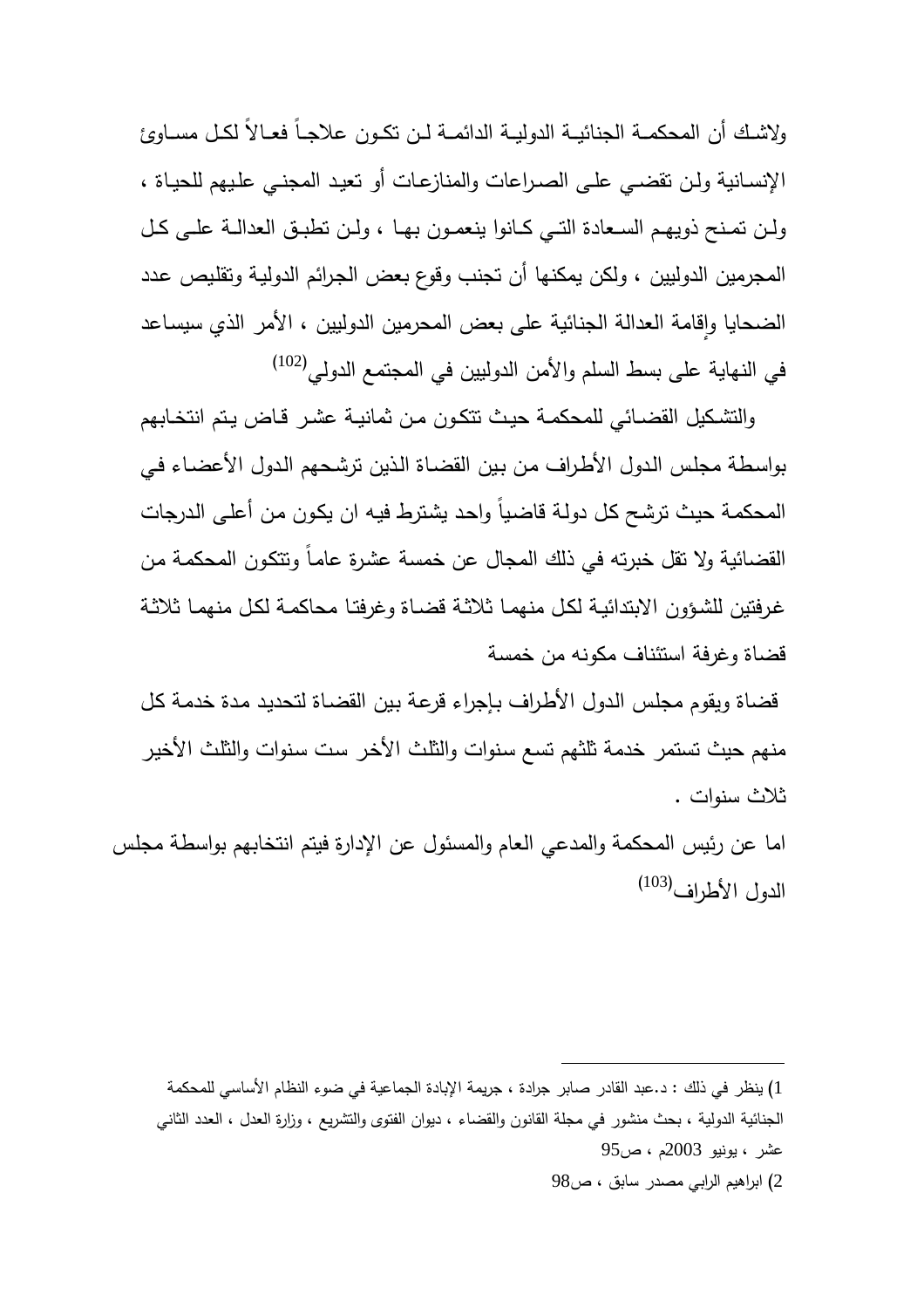اما تكوين المحكمة ، فيتحدد تكوين المحكمة في (128) مادة وهي المبادئ الأساسـية والقواعد القانونيــة لجهـاز قضــائـي سـمي بالمحكمــة الجنائيــة الدوليــة وتكـون المحكمــة هيئة دائمة لها السلطة لممارسة اختصاصها على الأشخاص إزاء أشد الجـرائم خطـورة موضوع الاهتمام الـدولي وتكـون المحكمـة مكملـة للولايـات القضـائية الجنائيـة الوطنيـة ويخضع اختصاص المحكمة وأسلوب عملها لأحكام النظام .

### **المطلب الثاني**

**علاقة المحكمة مع هيئة الأمم المتحدة** 

حــدث صــراع كبيــر داخــل مــؤتمر رومــا بشــأن العلاقــة بــين مجلــس الأمــن والمحكمــة الجنائية الدولية وظهرت ثلاث اتجاهات بالخصوص وتشمل /

**الأول** / اتجــــاه يــــرفض ان يلعــــب مجلــــس الأمــــن أي دور فــــي ممارســــة المحكمــــة لاختصاصـاتها لأن ربـط المحكمـة بـالمجلس معنـاه تسـييس القضـايا المعروضـة عليهـا وإخراجها عن إطارها القانوني السليم .

**الثـــاني /** اتجــاه يــدعو الــى ان يكــون للمجلــس دور كبيــر فــي كــل مــا يعــرض علــى المحكمة وهذا رأي الدول التى تتمتع بسلطات واسعة في المجلس . (104) **الثالث /** اتجاه توفيقي يعطي للمجلس بعض الصلاحيات فقط

لقد كانـت مسـألة علاقـة المحكمـة بهيئـة الأمـم المتحـدة مـن النقـاط الحيويـة التـي أثـارت بعـض الخلافـات إلا انـه قـد بـات جليـاً ان هـذه المحكمـة منشـأة بموجـب تلـك الاتفاقيـة الدوليـة وليسـت جـزء مـن هيئـة الأمـم المتحـدة ولكنهـا سـوف تـرتبط بهـا باتفاقيـة خاصـة ســتبرم بعــد ان تــدخل الاتفاقيــة المنشــأة للمحكمــة حيــز التنفيــذ كمــا كــان مــن ضــمن مقترحات دول عدم الانحيـاز ودول المجموعـة العربيـة ألا يكـون لمجلـس الأمـن سـيطرة

<sup>1</sup>) محمود شريف بسيوني ، تقييم النظام الأساسي للمحكمة الجنائية الدولية ، دراسات في القانون الدولي  $(2001)$  م)، ص $(2001)$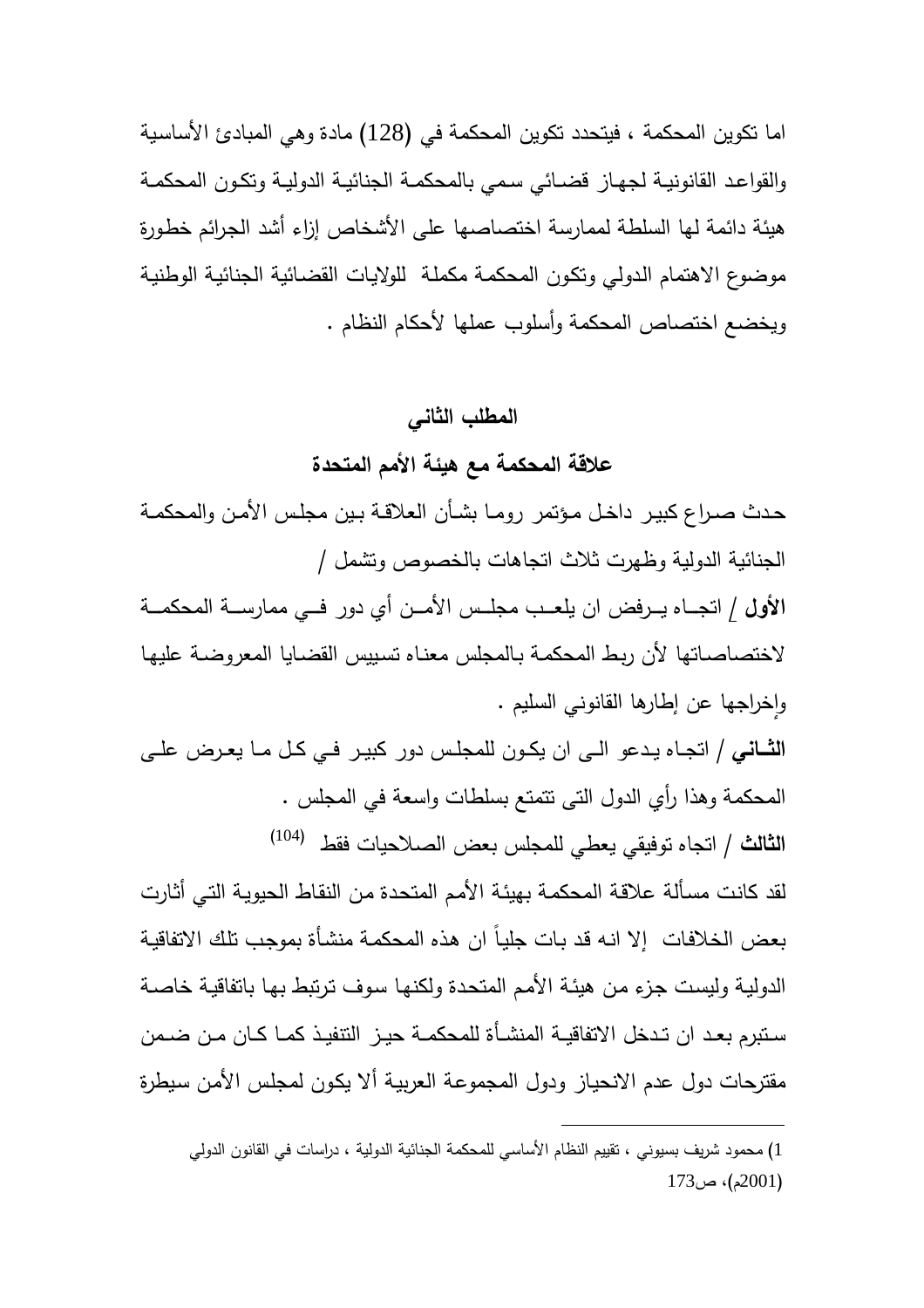علــى المحكمــة وقــد أحــرز ذلــك الموقــف نجاحــاً حينمــا اســتقر الــرأي علــى ان يكــون لمجلس الأمن مجرد صلاحيتين :

**الأولي** : ان يكون له حق تقديم حالة الى المحكمة مثله مثل أي دولة أخرى منضـمة للاتفاقيـة علـى ان تكـون هـذه الحالـة ضـد أشـخاص معنيـي ن أو ظـروف خاصـة ولكـن يكتفي بالإشارة الى حالة ما , أو ما قد يحدث في أي منطقة .

**والثانية** : انه لمجلس الأمن أن يطلب إرجاء نظـر دعـوى مـا إذا كـان مجلـس الأمـن ينظـر فـي موضـوع يعتبـر مخــلأ بالســلام والأمـن الـدولي بموجـب الفصـل السـابع مــن ميثاق هيئة الأمم الذي يعطي للمجلـس هـذه الصـلاحية , وذلـك لمـا ورد بالمـادة الثالثـة من هذا النظام .

وبــالرجوع الــى النظــام الأساســي للمحكمــة : المــواد (,13,16 18) فــإن مــن حــق هــذا المجلـس ان يحيـل أي قضـية يـرى انهـا تـدخل فـي اختصـاص المحكمـة , كمـا انـه لا يجوز البدء أو المضــي فـي التحقيـق أو المحاكمــة بنــاءا علــى طلـب المجلس بقـرار يصـدر عنـه ويجـوز تجديـد هـذا الطلـب وهـذا قيـد علـى عمـل المحكمـة يمكنـه الحـد مـن (105) عملها وجعلها عرضة لتدخل المجلس والأخذ بالاعتبارات والمصالح السياسية. وان الـنص الـوارد فـي الفصـل السـابع مـن الميثـاق يحتـرم اختصاصـات مجلـس الأمـن كما انه لا يعتبر تدخلاً في مجريات العدالة حيث ان هذه الصـلاحية مقرونـة بشـرطين :

**أولهما** : ان يتخذ مجلس الأمن قرارا في هذا الصدد . **وثانيهمـا** : ألا يتجاوز مدة ذلك الإجراء اثنـى عشر شـهراً , بمـا هو مفاده ان مجلس الأمن يتحمل العبء السياسي لمثل هذا القرار .

# **المطلب الثالث**

1) ابراهيم الرابي مصدر سابق ، ص 94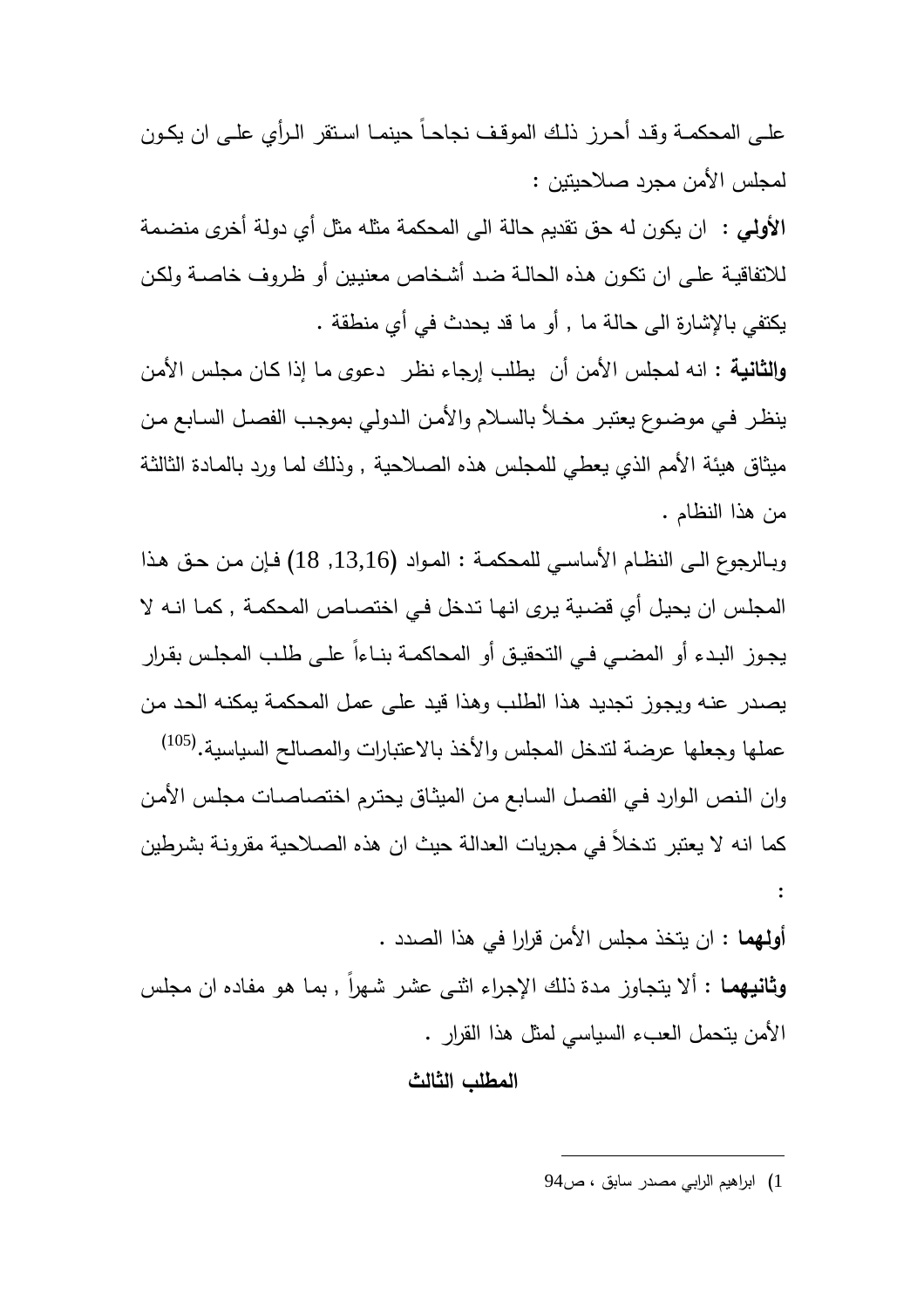### **الفرق بين المحكمة الجنائية الدولية ومحكمة العدل الدولية**

يجب التفريق بـين المحكمـة الجنائيـة الدوليـة ومحكمـة العـدل الدوليـة مـن حيـث الماهيـة والسلطة , فالمحكمـة الجنائيـة الدوليـة ليست جهـازا مـن أجهزة الأمم المتحدة إلا إنـهـا سـتكون بالمسـتقبل صـلة الوصـل الوثيقـة بهـا , مـن خـلال عـدد مـن الاتفاقيـات الرسـمية المتعلقـة بحقـوق الإنسـان بوجـه عـام علـى عكـس محكمـة العـدل الدوليـة والتـي هـي إحـدى الأجهـزة المهمـة للأمـم المتحـدة والتـي تتميـز بسـلطة حـل النزاعـات بـين الـدول بينما تقتصر سلطة المحكمة الجنائية الدولية على الجرائم التي يرتكبها الأفراد <sup>(106)</sup>. **مقر المحكمة**

يكـون مقـر المحكمـة فـي لاهـاي بهولنـدا (الدولـة المضـيفة) وتعقـد المحكمـة مـع الدولـة المضـيفة اتفـاق مقـر تعتمـده جمعيـة الـدول الأطـراف ويبرمـه بعـد ذلـك رئـيس المحكمـة نيابة عنها .

وللمحكمة ان تعقد جلسـاتها فـي مكـان أخـر عنـدما تـرى ذلـك مناسـباً وذلـك علـى النحـو المنصوص عليه. <sup>(107)</sup>

**لغة المحكمة والقانون الواجب التطبيق** 

فرق النظام الأساسي بين : - اللغــات الرســمية / وهــي الانجليزيــة والعربيــة والفرنســية والاســبانية والصــينية والروسية .

- ولغات العمل : وتقتصر على الفرنسية والانجليزيـة , وان كـان يمكـن أن تـنص لائحــة إجــراءات المحكمــة علــى حــالات اســتخدام اللغــات الرســمية الأخــرى  $\left( \begin{matrix} 108 \ 109 \end{matrix} \right)$  كلغات عمل
	- 1) دراسة قانونية للمحامي (عدنان المطيري ) على شبكة الانترنيت .

- 2) المادة (2) النظام الأساسي للمحكمة الجنائية الدولية .
- 1) شريف عتلم ، المحكمة الجنائية الدولية ، مصدر سابق ، ص54 .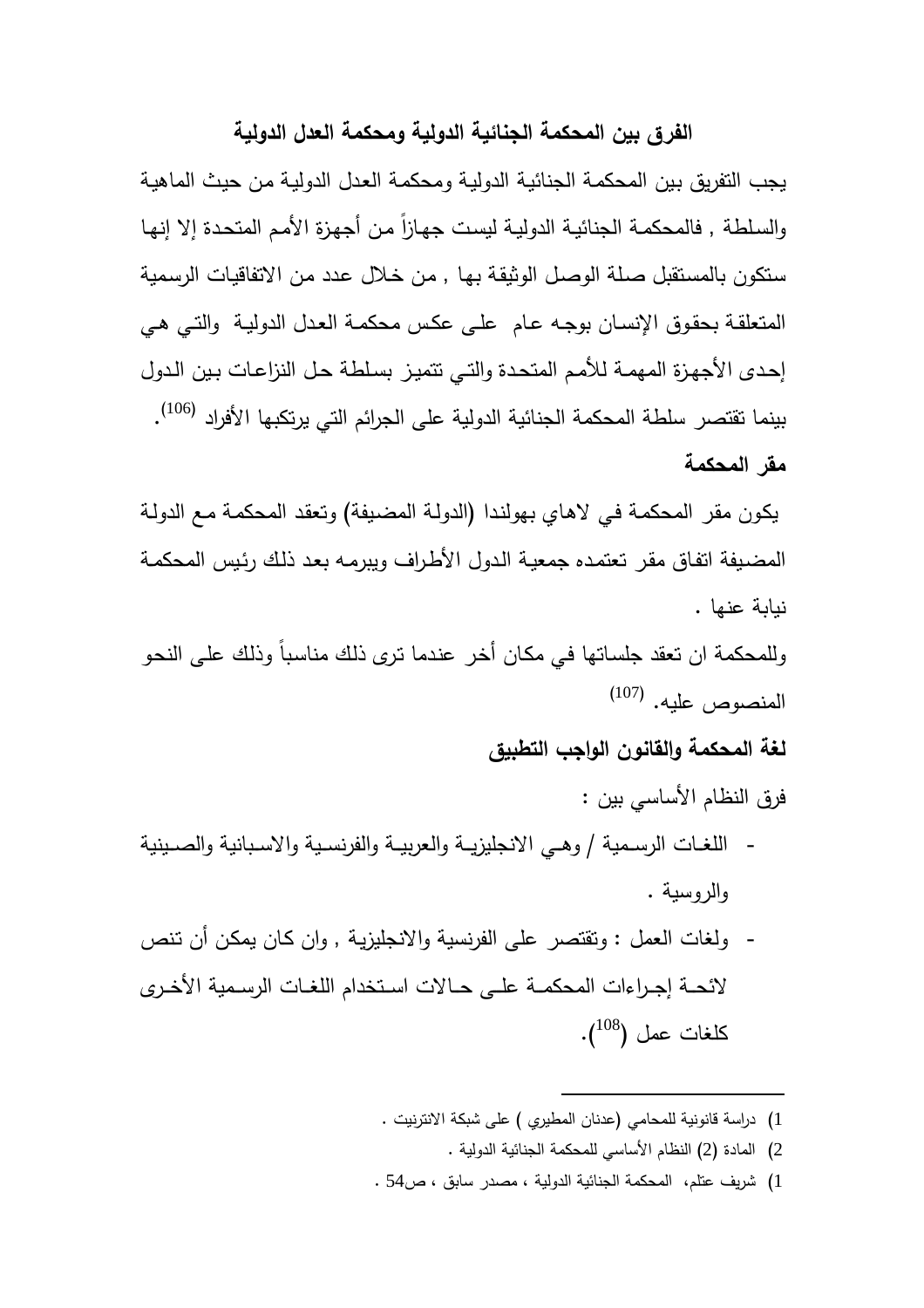**-** أمــا بخصــوص القــانون الواجــب التطبيــق أمـــام المحكمــة الجنائيــة الدوليــة ، فقــد أوضحته المادة (21) من النظام الأساسي للمحكمة وذلك على النحو التالي <sup>(109)</sup> :– -1 عليهــا أن تطبــق علــى مــا يعــرض عليهــا مــن قضــايا مــا جــاء فــي نظامهــا الأساسي وأركان الجرائم والقواعد الإجرائية وقواعـد الإثبـات الخاصـة بالمحكمـة

.

- -2 في المقام الثاني حينما يكون ذلك مناسباً المعاهدات الواجبة التطبيق ومبـادئ القــانون الــدولي وقواعــده ، بمــا فــي ذلــك المبــادئ المقــررة فــي القــانون الــدولي للمنازعات المسلحة.
	- -3المبادئ العامة التي تستقيها المحكمة من القوانين الوطنية للنظم القانونية
- -4يمكـن للمحكمـة تطبيـق المبـادئ والقواعـد القانونيـة التـي أخـذت بهـا فـي قراراتهـا الســابقة ، وهكــذا نجــد فكــرة الســوابق القضــائية مجــالاً للتطبيــق أمــام المحكمــة علـى عكـس الحـال بالنسـبة لمحكمـة العـدل الدوليـة التـي لـم تـنص فـي نظامهـا الأساسي على ذلك صراحة .

<sup>2</sup>) المادة (21) من النظام الأساسي للمحكمة الجنائية الدولية .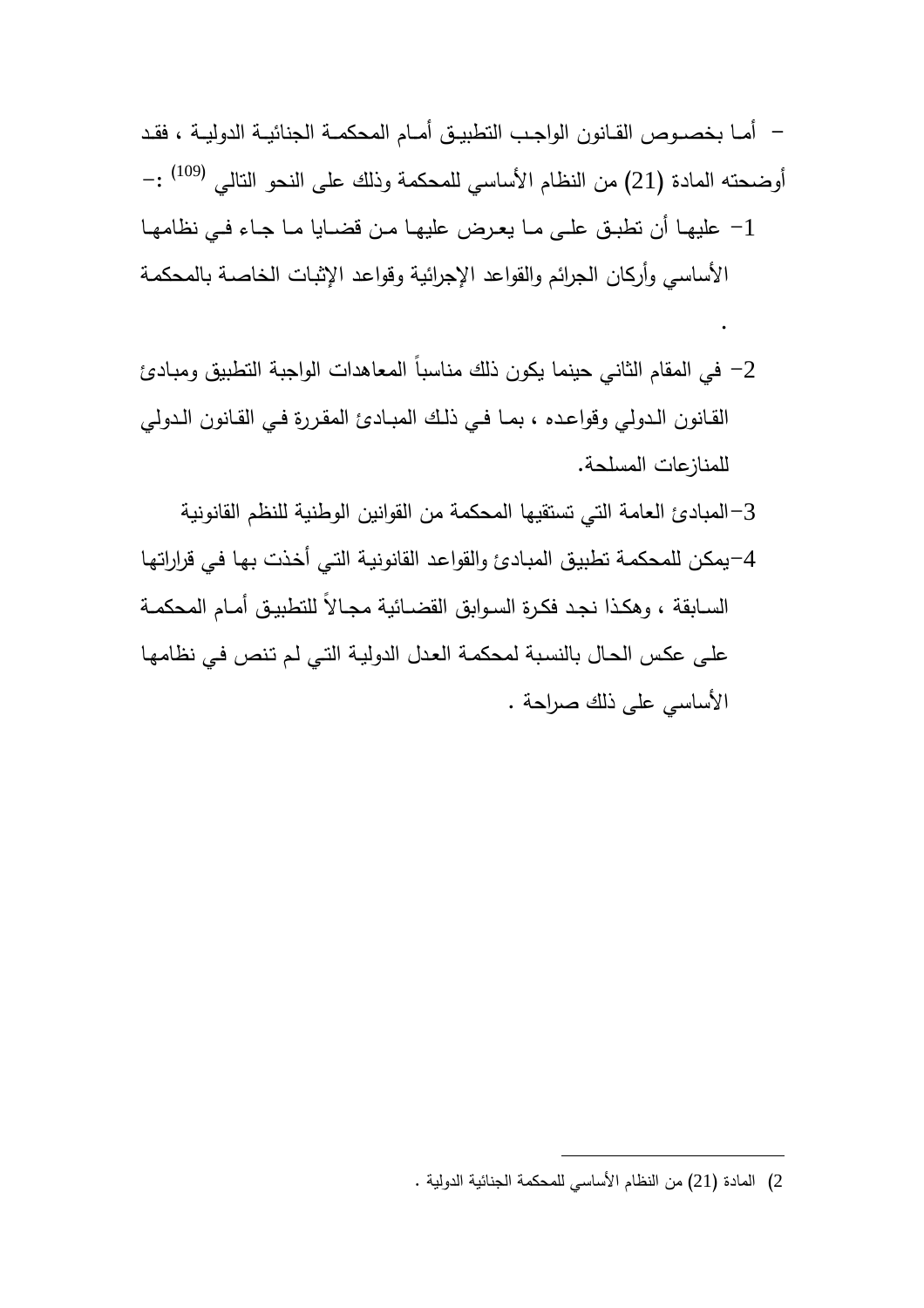# **المطلب الرابع**

**أجهزة المحكمة الجنائية الدولية وأليات عملها** :

- تتكون المحكمة من الأجهزة التالية :

- \* هيئة الرئاسة .
- \* القضاة (شعبة استئناف وشعبة ابتدائية وشعبة تمهيدية .
	- \* مكتب المدعي العام . \* قلم المحكمة (مكاتب الضبط) . **(1) هيئة الرئاسة : (110)**

تتكــون مــن رئــيس ونــائبين , وتكــون هــذه الهيئــة مســئولة عــن إدارة المحكمــة باســتثناء مكتــب المــدعي العــام , ويكلــف بمهــام أخــرى وفقــاً للنظــام الأساســي للمحكمــة وتقــوم بالتنسـيق مـع المــدعي العـام , وتلـتمس الموافقــة بشـأن جميـع المســائل محـل الاهتمــام المتبــادل , ويـتم انتخــاب الـرئيس ونائبيــه الأول والثــاني بـالأغلبيــة المطلقــة للقضــاة , حيــث تتكــون المحكمــة مــن (18) قاضــياً ويجــوز لهيئــة الرئاســة نيابــة عــن المحكمــة اقتـراح زيـادة عـدد القضـاة علـى ان توضـح الأسـباب التـي مـن أجلهـا يعتبـر ذلـك أمـر ضرورياً وتنظـر فـي الاقتـراح جميـع دول الأعضـاء المنصـوص عليهـا فـي النظـام ويـتم اعتماد الاقتراح المـذكور بموافقـة ثلثـي أعضـاء الجمعيـة ويـدخل حيـز النفـاذ فـي الوقـت الـذي تقـرر الجمعيـة وبمجـرد اقتـراح الزيـادة تجـري انتخـاب القضـاة الإضـافيين خـلال الـدورة التاليـة لجمعيـة الأطـراف وفقـاً للمـادة (38) ويجـوز لهيئـة الرئاسـة فـي أي وقـت اعتمـاد الاقتـراح بالزيـادة ودخولـه حيـز التنفيـذ ويجـوز إجـراء تخفـيض فـي عـدد القضـاة

<sup>1</sup>) ينظر المادة (38) من النظام الأساسي للمحكمة الجنائية الدولية ، وتتكون هيئة الرئاسة من القاضي (فيليب كيرش ) وهو الرئيس ، والقاضية (أكوا كوينييها ) نائب أول للرئيس ، والقاضية ( إليزابيت أوديوبينيتو ) نائب ثاني للرئيس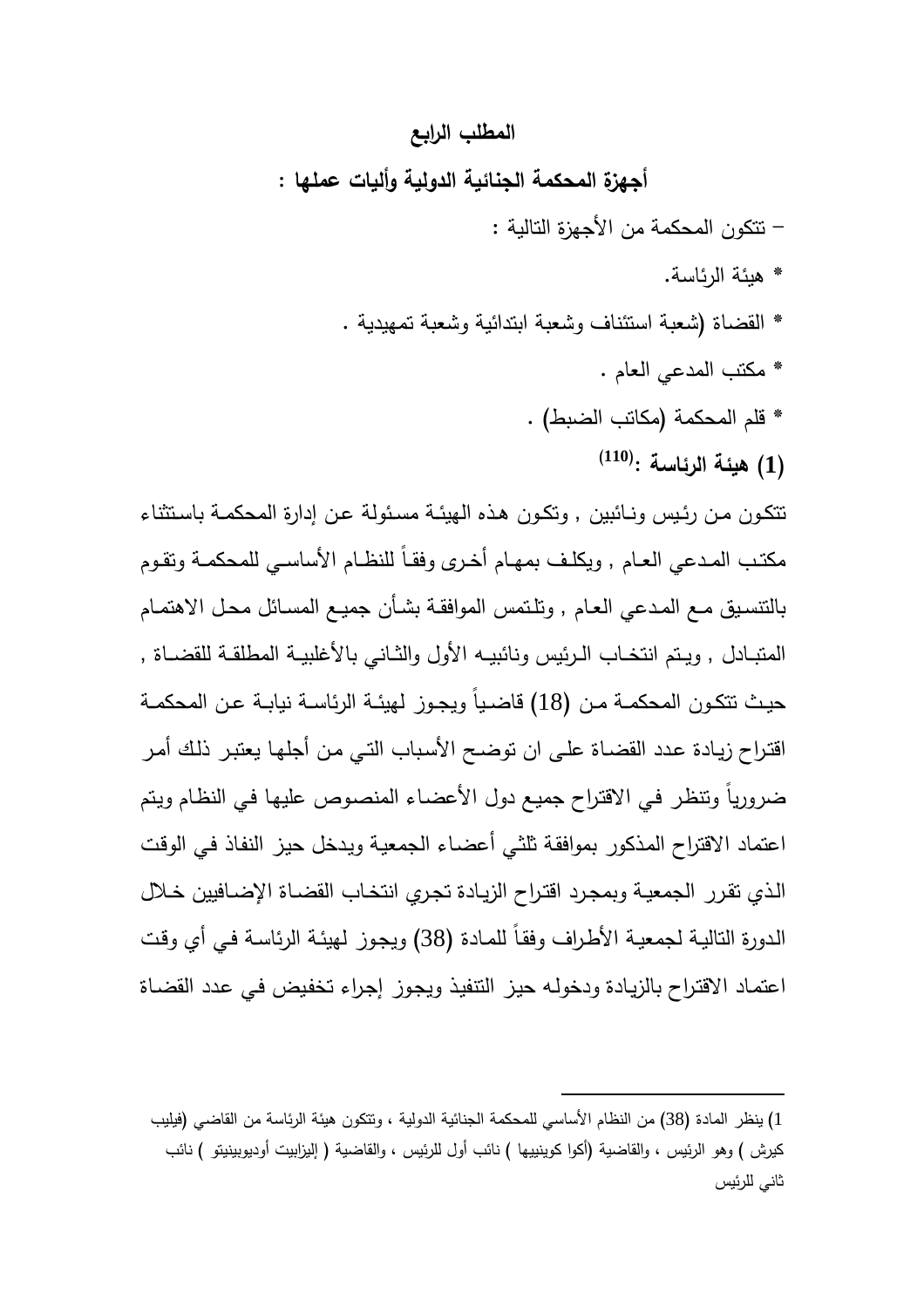إذا كــان عــبء العمــل بالمحكمــة يبــرر ذلــك بشــرط ألا يقــل عــدد القضــاة عــن (18) قاضياً ويتم ذلك بالتدريج .

ويعمــل هــؤلاء لمــدة (3) ســنوات أو لحــين انتهــاء مــدة خــدمتهم كقضــاة أيهمــا أقــرب , ويجوز انتخابهم لمدة واحدة , ويعمل النائل الأول للرئيس بدلاً عنه في حالـة غيابـه أو تنحيته , ويقوم النائب الثاني للرئيس بالعمل بدلاً منه فـي حالـة غيابـه و غيـاب النائـب الأول أيضاً او تتحيتهم <sup>(111)</sup>.

وان النظـام الأساسـي يخـول الـرئيس حـق النظـر فـي تجـريح الوكيـل أو أحـد مسـاعديه فيجرده من صلاحياته , واما الرئيس نفسه يمكن التجـريح فيـه مـن طـرف إحـدى الـدول المعنيـة بالأحـداث المطروحـة علـى المحكمـة ويترتـب علـى ذلـك التجريـد التلقـائي مـن  $\left( 112\right)$  . الصلاحية

ويتمتـع قضـاة المحكمـة والمـدعي العـام والمـدعون المسـاعدون ومسـجل المحكمـة فـي ممارستهم لوظائفهم بالمزايا والحصانات الممنوحة لرؤساء البعثات الدبلوماسية <sup>(113)</sup>

**(2) القضاة وهم ثلاث أنواع**

شعبة استئناف – وشعبة ابتدائية – وشعبة تمهيدية .

وشعبة الاستئناف تتكون من رئيس وأربعة آخرين – الشعبة الابتدائيـة تتكـون مـن عـدد لا يقـل عـن سـتة قضـاة الشـعبة التمهيديـة وتتكـون مـن عـدد لا يقـل عـن سـتة قضـاة , ويكون تعيين القضاة بالشـعب المـذكورة علـى أسـاس المهـام التـي ينبغـي ان تؤديهـا كـل شعبة , ومؤهلات وخبرات القضاة المنتخبة من المحكمة بحيث تضم كل شـعبة مزيجـاً من الخبرات في فروع القانون المختلفة .

1) الطاهر منصور ، مصدر سابق ، ص169

- 2) ابراهيم الرابي ، مصدر سابق ، ص132
	- 3) شريف عتلم ، مصدر سابق ، ص165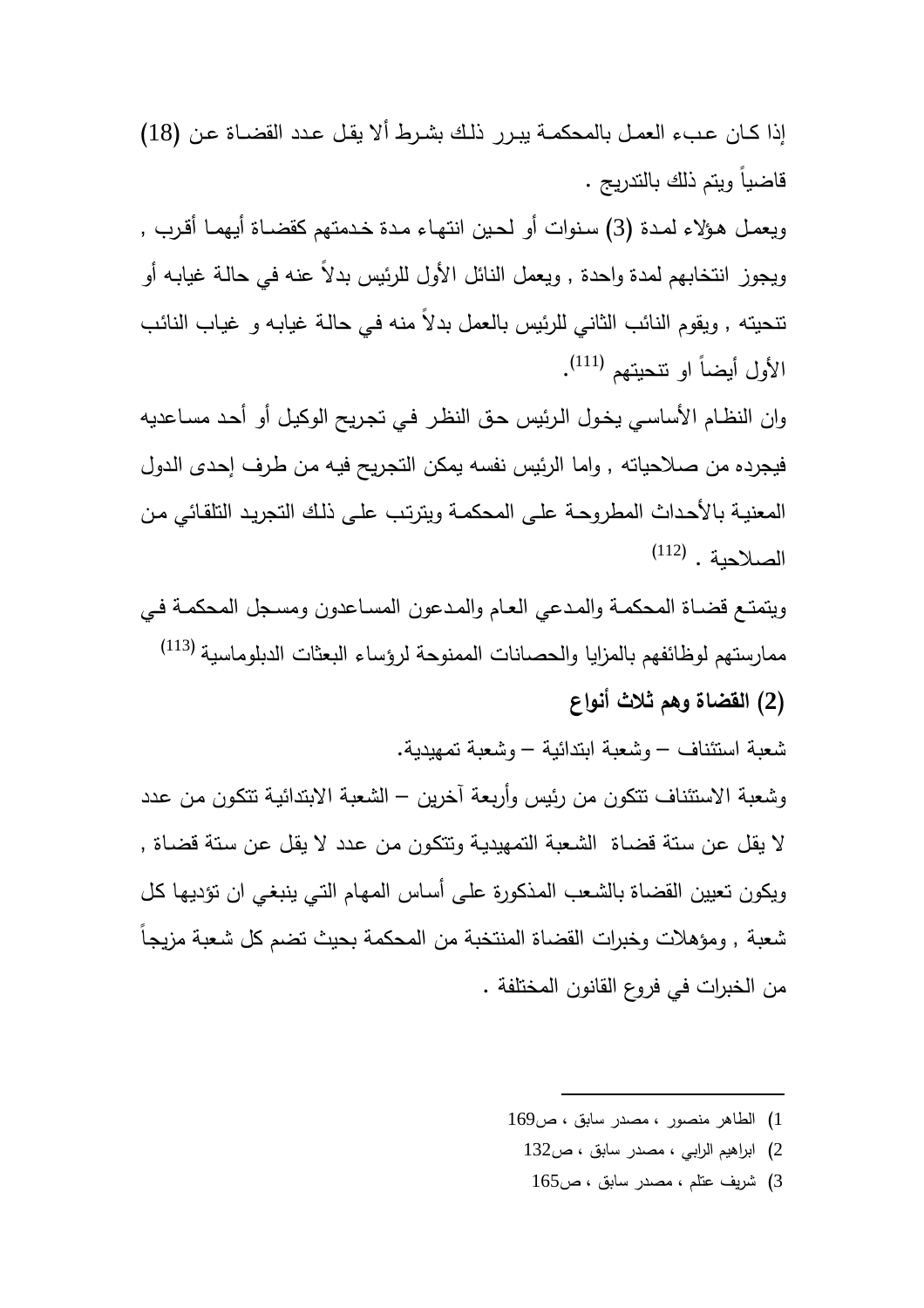**شعبة الاستئناف**

أمـا عـن آليـات عمـل غرفـة الاسـتئناف فهـي تنظـر فـي الاسـتئنافات المرفوعـة إليهـا أمـا مـن طــرف النيابــة العامــة وأمــا مــن طــرف الشــخص المــدان وهــي تتمتــع فــي الواقــع باختصاصات مجلس النقض ينظر في القانون ولكن كذلك كغرفة استئنافية عادية لهـا الحـــق فـــي النظــــر فـــي الوقـــائع والتأكـــد مـــن صـــحتها فهـــي بالتـــالي تتـــوفر علـــى الاختصاصـــات المخولـــة للغرفـــة الابتدائيـــة فيســـمح لهـــا بعـــد إلغـــاء الحكـــم ان تقـــوم بمحاكمـة المـتهم مـن جديـد وامـا بعـد إلغـاء الحكـم ان تـأمر بإعـادة الملـف الـى الغرفـة الابتدائيـة لتبـث فيـه وهـي مشـكلة مـن قضـاة أخـرين كمـا يحـق لهـا إحالـة الملـف علـى نفـس الغرفـة مشـكلة مـن نفـس القضـاة لتعطـي رأيهـا فـي نقطـة محـددة قـد تـؤثر علـى الحكم .

كما تختص غرفة الاستئناف بمراجعـة الأحكـام الصـادرة ضـد المـتهم مـا بطلـب منـه أو بطلب من ذويه بعد وفاتـه إذا حـدث حـادث لاحـق تبـين منـه ظهـور عنصـر مهـم يغيـر مجـرى الحكـم أو تبـين فيمـا بعـد ان أحـد القضـاة كانـت لـه مصـلحة فـي الإدانـة وفـي هذه الحالات تقوم غرفة الاستئناف بإلغاء الحكم وتعين الغرفة السابقة أو غرفة جديـدة لمتابعة الإجراءات .

**الشعبة الابتدائية**

فهـي تقـوم قبـل البـث فـي المنازعـة بتحديـد اللغـة التـي سـتتم بهـا المناقشـة والطلـب مـن الغرفة التمهيدية القيام بكل إجراء تـراه مناسـباً للوصـول الـى الحقيقـة والنظـر فـي قبـول أو رفض الحجج التي تقوم عليها المتابعة ثم بعـد ذلـك تقـوم بتحريـر محضـر يتضـمن موقــف المــتهم مــا إذا كــان يعتبــر نفســه مــذنبا ام لا وفــي حالــه اعترافــه البــث فــي مصــداقية هــذا الاعتــراف ومــدى وعــي المــتهم بعواقــب مــا نســب إليــه وهــل يتصــرف بحريـة كاملـة وهـل هـذا الاعتـراف تسنده الـحجـج الموجـودة فـي الملـف وهـل اعترافـه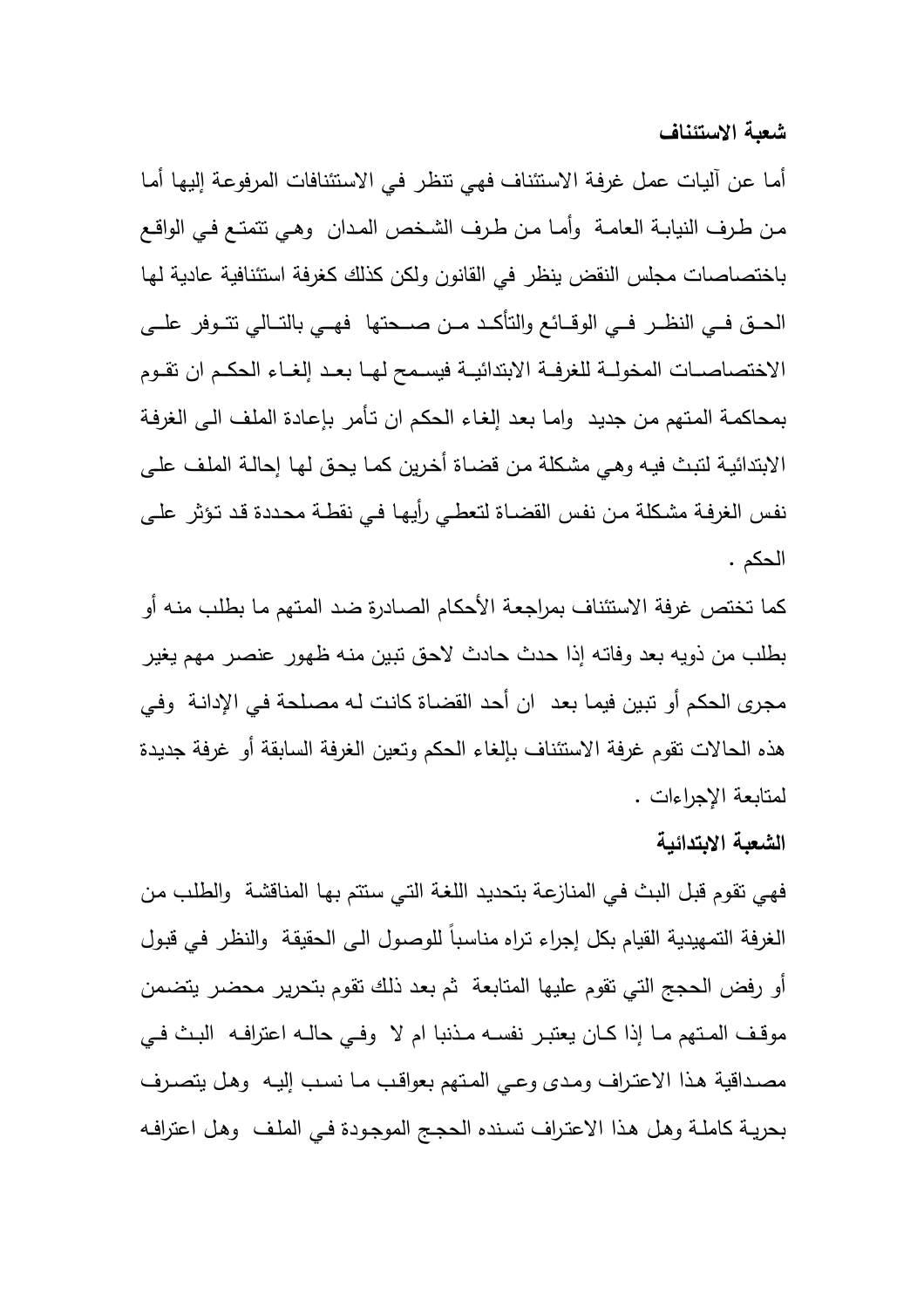يتناســب فعــلا مــع ادعــاءات النيابــة العامــة ووســائل الإثبــات وتصــريحات الشــهود والحجج المقدمة ضده .

ثم بعد ذلك تـدلي الغرفـة الابتدائيـة برأيهـا فـي موضـوع الاعتـراف وإذا رفضـت هـذا الاعتراف فإنها ترفع القضية الى غرفة ابتدائية اخرى للنظر في الملف او بإحالته مـن جديد إلى النيابة العامة لمراجعة وسائل الإثبات .

### **الشعبة التمهيدية**

تقوم بإعـداد الملـف والبـث فـي الحجـج وصـدار الامـر بالاعتقـال لان القـانون الأساسـي لا يخــول هــذا الحــق للنيابــة العامــة ومراقبــة ظــروف التحقيــق ومشــروعيه المتابعــة إذا صـدرت عـن النيابـة العامـة وتكـون مراقبـة سـريان البحـث ومشـروعية المتابعـة مسـتمرة ودائمـة إلـى إن تـأمر الغرفـة بالإحالـة علـى القضـاة الابتـدائيين وبالتـالي تكـون الغرفـة التمهيديـة تتــوفر علــى اختصاصـات غرفــة المتابعــة وغرفــة التحقيـق إضــافة إلــى حــق إصدار الأمر بالاعتقال

# **(3) مكتب المدعي العام**

وهـو جهـاز يعمـل بصـفة اسـتقلالية منفصـلا عـن أجهـزة المحكمـة وهـو المسـئول عـن تلقـي الإحـالات والمعلومـات الموثقـة عـن الجـرائم التـي تـدخل فـي اختصـاص المحكمـة فيتم القيـام بدراسـتها والتحقيـق فيهـا والمقاضــاة عليهـا أمــام المحكمــة ويتـولـى المـدعي العـام رئاسـة المكتب حيث يتمتـع بسلطات كاملـة فـي تتظـيم وإدارة المكتب مـن حيث موظفيــه ومرافقــه ومــوارده ويســاعده نائــب أو أكثــر تنــاط لهــم أي أعمــال تطلــب مــن المدعي العام وفقاً للنظام الأساسي للمحكمة ويكون المدعي العام ونوابه مـن جنسـيات مختلفة ويقومون بوظائفهم على أساس التفرغ ولابد ان تتوافر فـي المـدعي العـام ونوابـه الصفات الحميدة والأخلاق الرفيعة والكفاءة العالية والخبـرة العلميـة والعمليـة فـي مجـال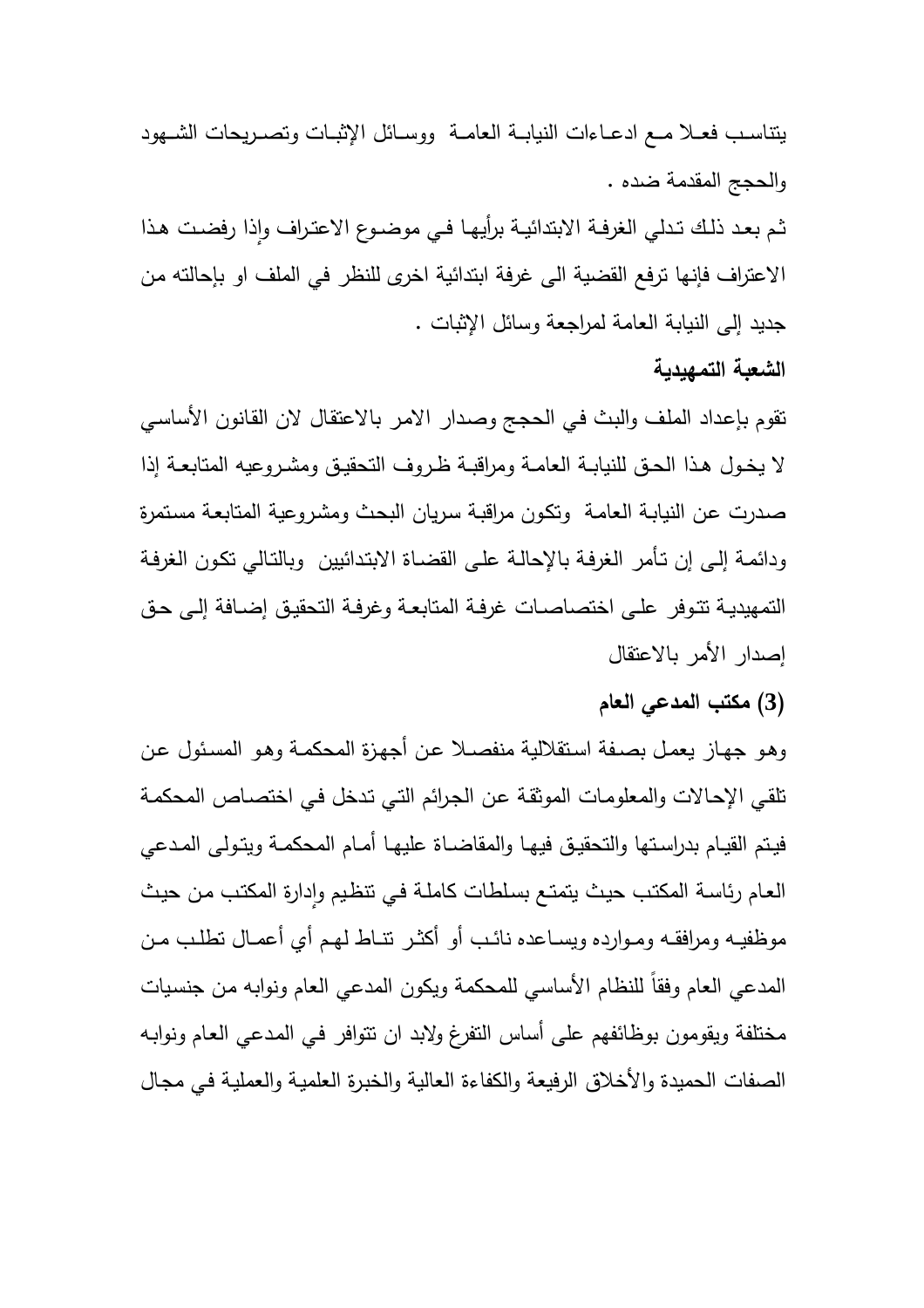الإدعاء والمحاكمـة خاصـة فـي القضـايا الجنائيـة ويجـب ان يكونـوا علـى معرفـة ممتـازة (114) بلغة واحدة أو أكثر من لغات المحكمة .

ويــتم انتخــاب المــدعي العــام بالأغلبيــة المطلقــة مــن أعضــاء جمعيــة الــدول الأطــراف بواسطة الاقتراع السري وكذلك الحال بالنسـبة لنـواب المـدعي العـام حيـث يـتم انتخـابهم من خلال قائمة المرشحين المقدمة من هـذا الأخيـر فيقـوم بتسـمية ثلاثـة مرشـحين لكـل منصب تقرر شغله من نواب المدعي العام .

ويشــغل المــدعي العــام ونــوابهم مناصــبهم لمــدة تســع ســنوات مــا لــم يتقــرر لهــم وقــف انتخـابهم مـدة اقصـر ولا يجـوز إعـادة انتخـابهم مـرة أخـرى ويقـوم المـدعي العـام بتعيـين مستشارين من ذوي الخبـرة القانونيـة فـي مجـالات متعـددة مثـل العنـف الجنسـي والعنـف بـين الجنسـين والعنـف ضــد الأطفـال ولا يـزاول المـدعي العــام أو نوابـه أيـه أعمــال أو نشــاطات يحتمــل ان تتعــارض مــع مهــام الادعــاء او تنــال مــن الثقــة فــي اســتقلاليتهم ونــزاهتم ولا يزاولــون أي عمــل ذي طــابع مهنــي ولا يجــوز ان يشــترك المــدعي العــام ونوابـه فـي أيـه قضـية يمكـن ان يكـون حيـادهم فيهـا موضـوع شك لأي سـبب ويجـب تنحيـتهم عـن أيـة قضـية متصـلة بهـا علـى الصـعيد الـوطني إذا تعلقـت بالشـخص محـل التحقيق أو المحاكمة .

ولهيئـة الرئاســة اعفـاء المدعي العـام ونوابــه بنــاءا علــى طلبـه مـن العمـل فـي قضـيـة معينـة وتفصـل الـدائرة الاسـتئنافية فـي أيـة مسـألة يتعلـق بتنحيـة المـدعي العـام أو أحـد نوابــه ويجــوز لأي شــخص أثنــاء التحقيــق ان يطلــب تنحيــة المــدعي العــام كمــا يجــوز للمدعي العام أو نائبه الحق في تقديم تعليق على المسألة <sup>(115</sup>).

أما بالنسبة لدور المدعي العام وما له من حقوق وسلطات فقد كانت محل خـلاف فقـد حصــل جــدل كبيــر بــين الــدول فــي مــؤتمر رومــا بشــأنه وكــان محــور الخــلاف بشــأن

1) ابراهيم الرابي ، مصدر سابق ، ص92

 $\overline{a}$ 

2) شريف عتلم ، مصدر سابق ، ص185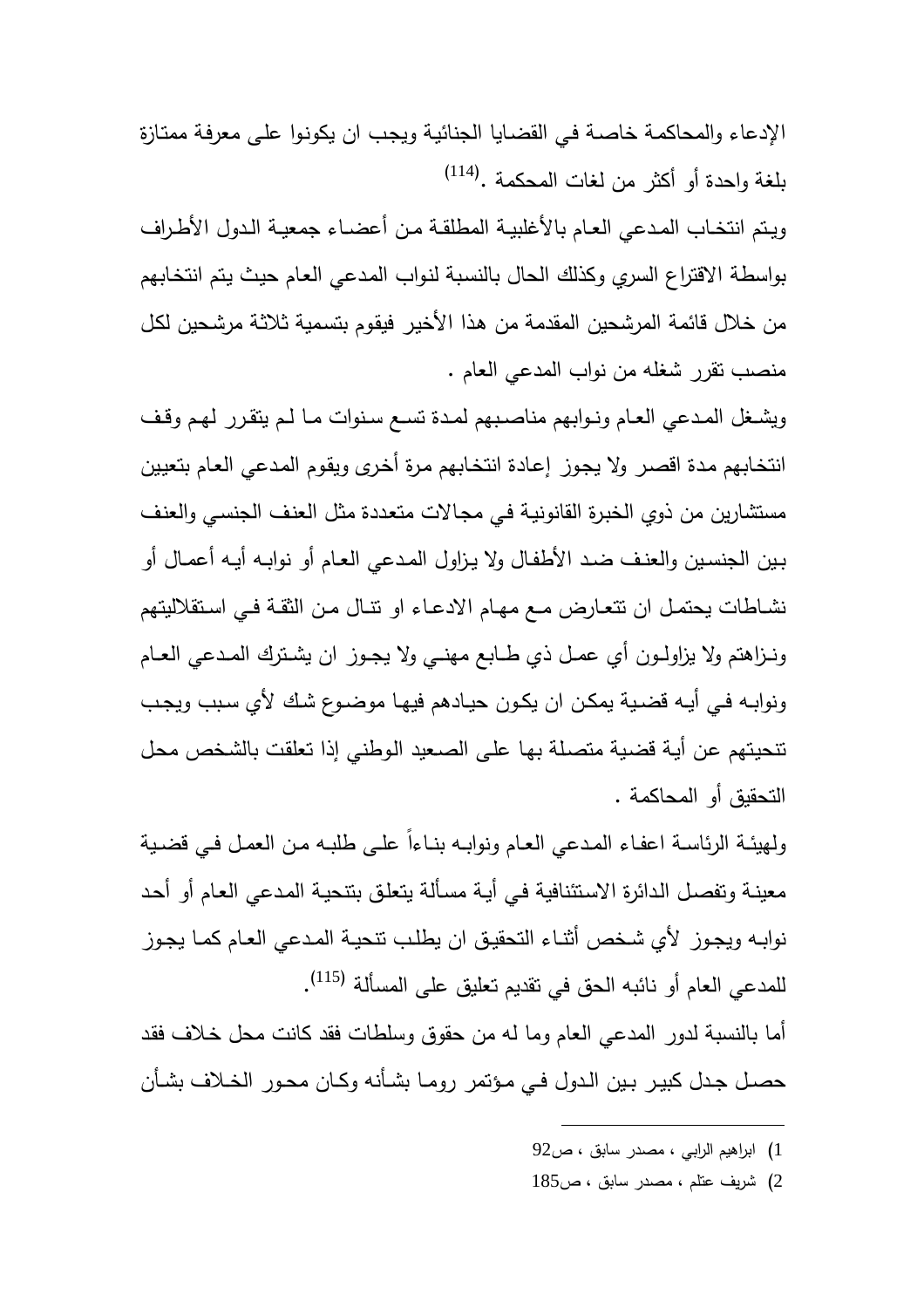إعطـاء دور للمـدعي العـام مـن عدمـه بـل ان بعـض الـدول رفضـت وجـود مـدع عـام أساسـاً ولكـن غالبيـة الـدول كانـت تتجـه إلـى وجـود دور للمـدعي العـام ولكـنهم انقسـموا الى فريقين :

**الأول** : يقيــد المــدعي العــام ولا يجيــز لــه مباشــرة التحقيــق إلا بنــاء علــى طلــب مــن مجلس الأمن أو من الدول الأطراف .

**الثــاني** : ويعطـي للمـدعي العـام دوره بـدون تقيـد بمـا يمكنـه مباشـرة التحقيـق وتحريـك الدعوى من تلقاء نفسه .

وقـد تـم حسـم هـذه المسـألة مـن خـلال المـادة (1/15) مـن النظـام الأساسـي التـى تقـرر بــأن المــدعي العــام مباشــرة التحقيقــات مــن تلقــاء نفســه علــى أســاس المعلومــات التــى تدخل في اختصاص المحكمة .

ولكن بالنسبة لصلاحيات المدعي العام فهي ليست مطلقة حيث ورد عليها قيدان همـا :

\* **القيــد الأول** : ورد فــي المــادة الخامســة عشــر (15) حيــث لا يقــوم المــدعي العــام بمباشرة التحقيق إلا بناءاً على إذن من الدائرة التمهيدية .

\* **القيـد الثـاني** : ورد فـي المـادة الثامنـة عشـر (18) حيـث يجـب علـى المـدعي العـام إشعار الدول الأطراف على ان تتنازل للدولـة الطـرف عـن التحقيـق مـا دامـت مختصـة به ما لم تأذن له الدائرة التمهيدية بغير ذلك .

وبالتـالي فوفقـاً للنظـام الأساســي فـإن للمـدعي العـام واجبــات وسـلطات فيمــا يتصـل بــالتحقيق حيــث يقــوم فــي ســبيل إظهــار الحقيقــة بتوســيع نطــاق التحقيــق ليشــمل كــل الوقـائـع والأدلــة المتصــلـة بوجـود المســؤوليـة الـجنائيــة وعليــه اتـخـاذ التـدابير المناسـبـة لضـمان فعاليـة التحقيـق فـي الجـرائم التـي تـدخل فـي اختصـاص المحكمـة والمحاكمـة عليهــا واحتــرام مصــالح المجنــي عليــه والشــهود وكمــا للمــدعي العــام إمكانيــة إجــراء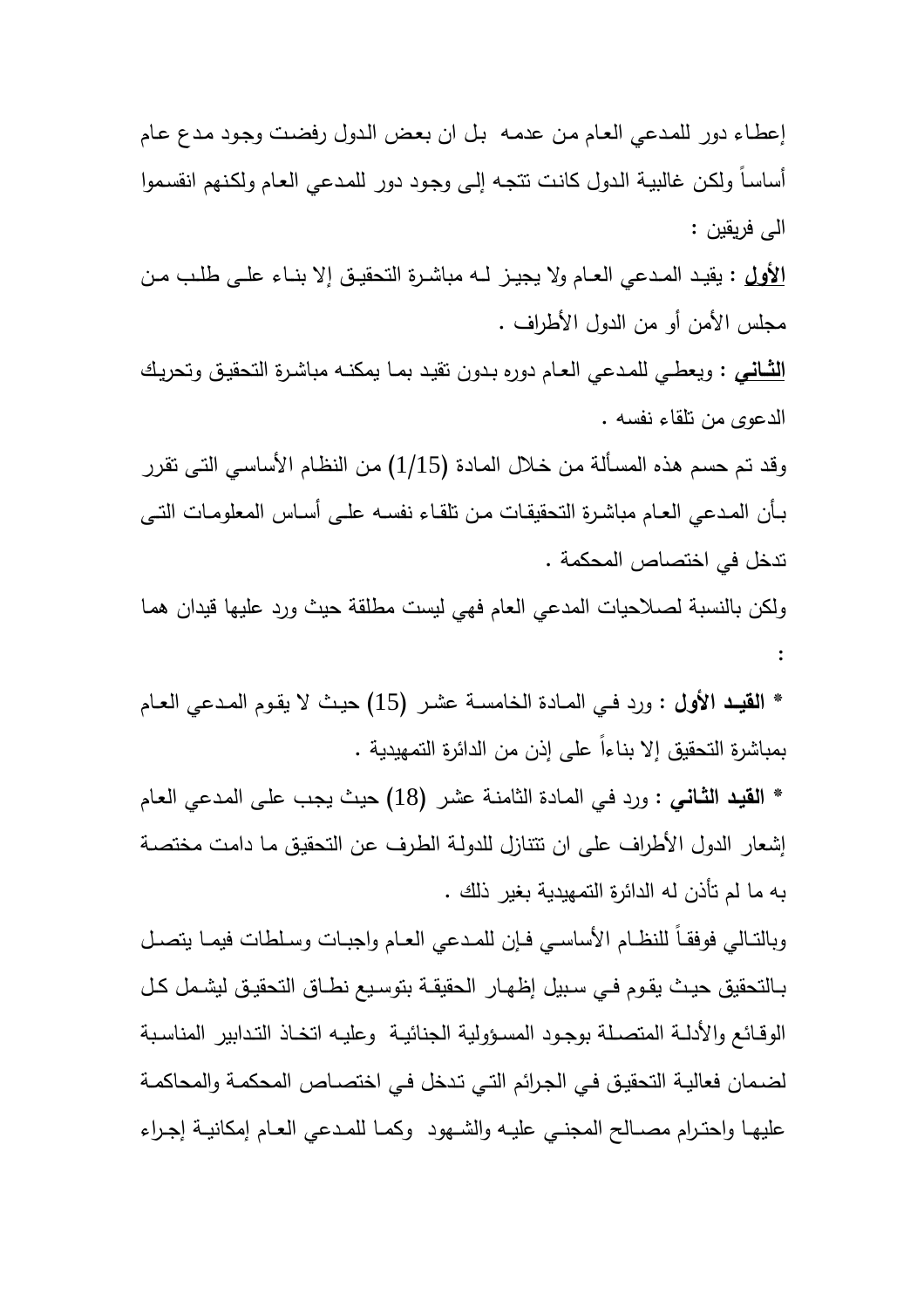التحقيقات في إقليم الدولة وفقاً للقواعد المنصوص عليها بعد إذ ن الهيئة التمهيدية وله أيضا القيام بجمع الأدلة وفحصها وطلب حضور الأشخاص محل التحقيق . وأخيرا للمدعي العـام الموافقـة علـى الكشف فـي مراحـل الإجـراءات القانونيـة المختلفـة علـى المسـتندات والمعلومـات أو الحفـاظ علـى سـريتها واتخـاذ التـدابير اللازمـة لحمايـة (116) وسرية المعلومات أو أدلة وفقاً لأحكام النظام الأساسي .

**(4) قلم المحكمة :**

ويتكـون مـن مسـجل عـام ونائـب لـه، ويتـولى المسـجل رئاسـة قلـم المحكمـة، ويكـون هـو المسئول الإداري لرئيس المحكمـة ويمـارس مهامـه تحـت سـلطة رئـيس المحكمـة وتكـون مسـؤوليته فـي غيـر الجوانـب القضــائية، وتزويـدها بالخـدمات دون المسـاس بوظـائف وسـلطات المـدعي العـام ويشـترط فـي المسـجل العـام ونائبـه أن يكونـا مـن الأشـخاص ذوي الأخــلاق الرفيعــة، والكفــاءة العاليــة وعلــى معرفــة ممتــازة بإحــدى لغــات المحكمــ ة علـى الأقـل، ويـتم انتخـاب المسـجل بطريقـة الاقتـراع السـري بالأغلبيـة المطلقـة للقضـاة مع الأخذ بعـين الاعتبـار أن توصـية تقـدم مـن جميـع الـدول الأطـراف، ويجـوز انتخـاب نائب المسجل بالطريقة ذاتها بناء على توصية المسجل، ويشـتغل هـذا الأخيـر منصـبه لمدة خمس سنوات ويجوز إعادة انتخابه مرة واحدة على أن يعمل على أساس التفـرغ، ويشغل نائبه

منصبه لمدة خمس سنوات أو لمدة أقصر حسبما تقرر الأغلبيـة المطلقـة مـن القضـاة، ويتم انتخابه على أساس اضطلاعه بأية مهام تقتضيها الحاجة (117) .

<sup>1</sup>) الطاهر مختار على سعد منصور ، القانون الدولي الجنائي ، الجزاءات الدولية ، دار الكتاب الجديد المتحدة ، بيروت ، الطبعة الأولى ، 2000م ، ص185

<sup>2</sup>) شريف عتلم ، مصدر سابق ، ص133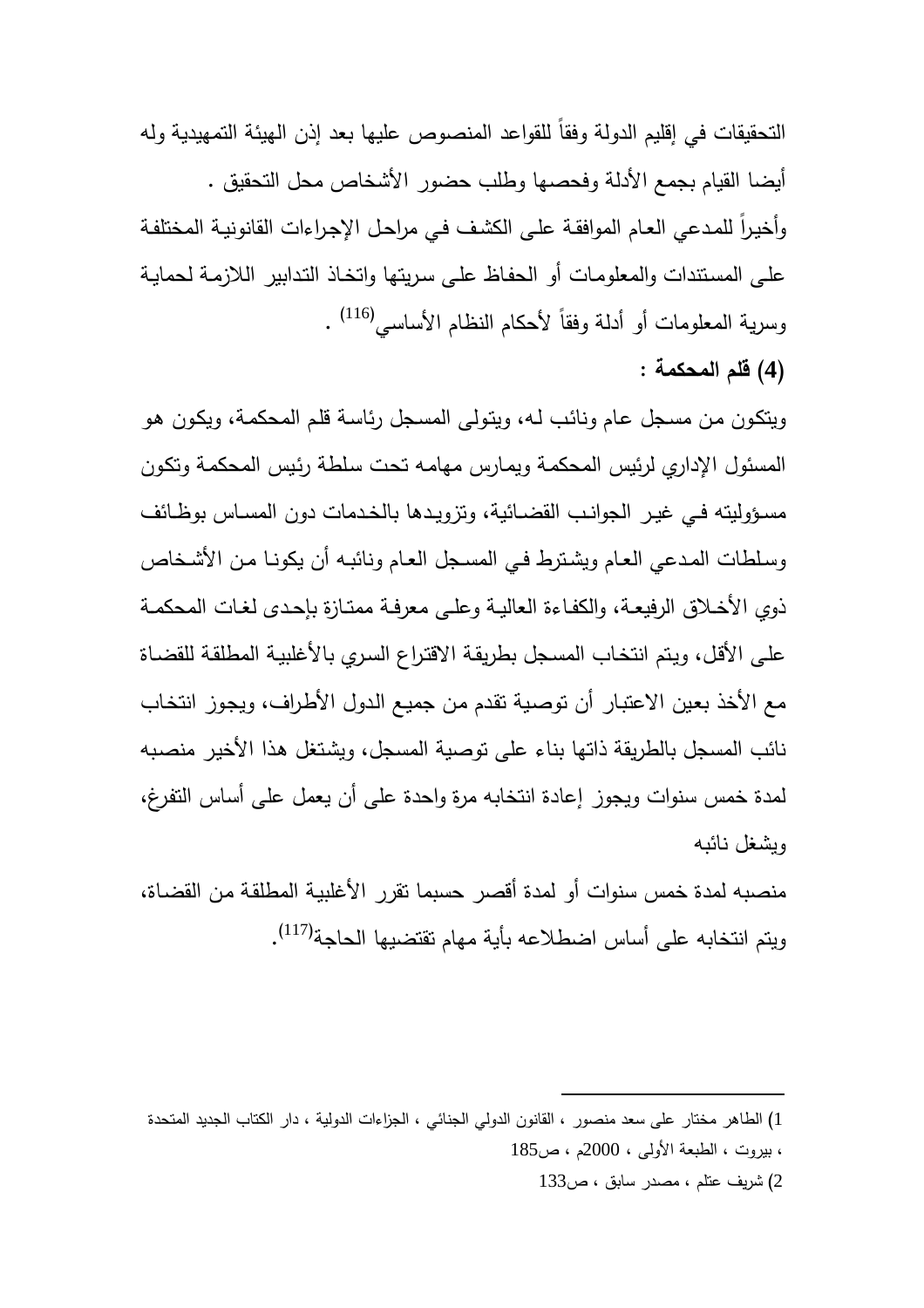يحـق التجديـد للمسـجل مـرة واحـدة ومـا يمكـن إثارتـه هـو أن كتابـة الضـبط تتوقـف علـى قسـم يقـوم بمســاعدة وحمايــة الشــهود والضــحايا إلــى أن يـتم الإدلاء بتصــريحاتهم مـن (118) دون أية مخاطر أو ضغوط

حيـث يقـوم المسـجل بإنشـاء وحـدة للمجنـي علـيهم والشـهود وتقـوم هـذه الوحـدة بالتشـاور مــع مكتــب المــدعي العــام بتــوفير تــدابير الحمايــة وكــذلك الترتيبــات الأمنيــة والمشــورة والمسـاعدة اللازمـة للشـهود والمجنـي علـيهم، الـذين يمثلـون أمـا المحكمـة وغيـر هم مـن الــذين يمكــن أن يتعرضــوا للخطــر وذلــك بســبب إدلائهــم بشــهاداتهم، ويقــوم كــل مــن المــدعي العــام لعــدد مــن المحققــين الــذين يشــترط فــيهم أعلــى معــايير درجــات الكفــاءة والنزاهـة والمقـدرة، كمـا يقـوم المسـجل بـاقتراح النظـام الأساسـي للمـوظفين بموافقـة هيئـة الرئاسة والمدعي العـام مـن خـلال الأحكـام والشـروط التـي يـتم بموجبهـا تعيـين مـوظفين المحكمة ومكافأتهم ونقلهم على أن توافق جمعية الدول الأطراف على ذلك النظام . ويجــوز فــي ظــروف اســتثنائية أن تســتعين المحكمــة بخبــرات مــوظفين تقــدمهم الــدول الأطــراف والمنظمــات الحكوميــة وغيــر الحكوميــة دون مقابــل، للمســاعدة فــي أعمــال

أجهــزة المحكمــة وللمــدعي العــام قبــول أي عــرض فــي هــذا الشــأن نيابــة عــن مكتــب المــدعي العــام ويــتم اســتخدام هــؤلاء المــوظفين دون مقابــل وفقــاً لمبــادئ توجيهيــة مــن جميع الدول<sup>(119)</sup>.

<sup>1</sup>) ابراهيم الرابي ، مصدر سابق ، ص175

<sup>2</sup>) ينظر المادة (43) النظام الأساسي للمحكمة الجنائية الدولية .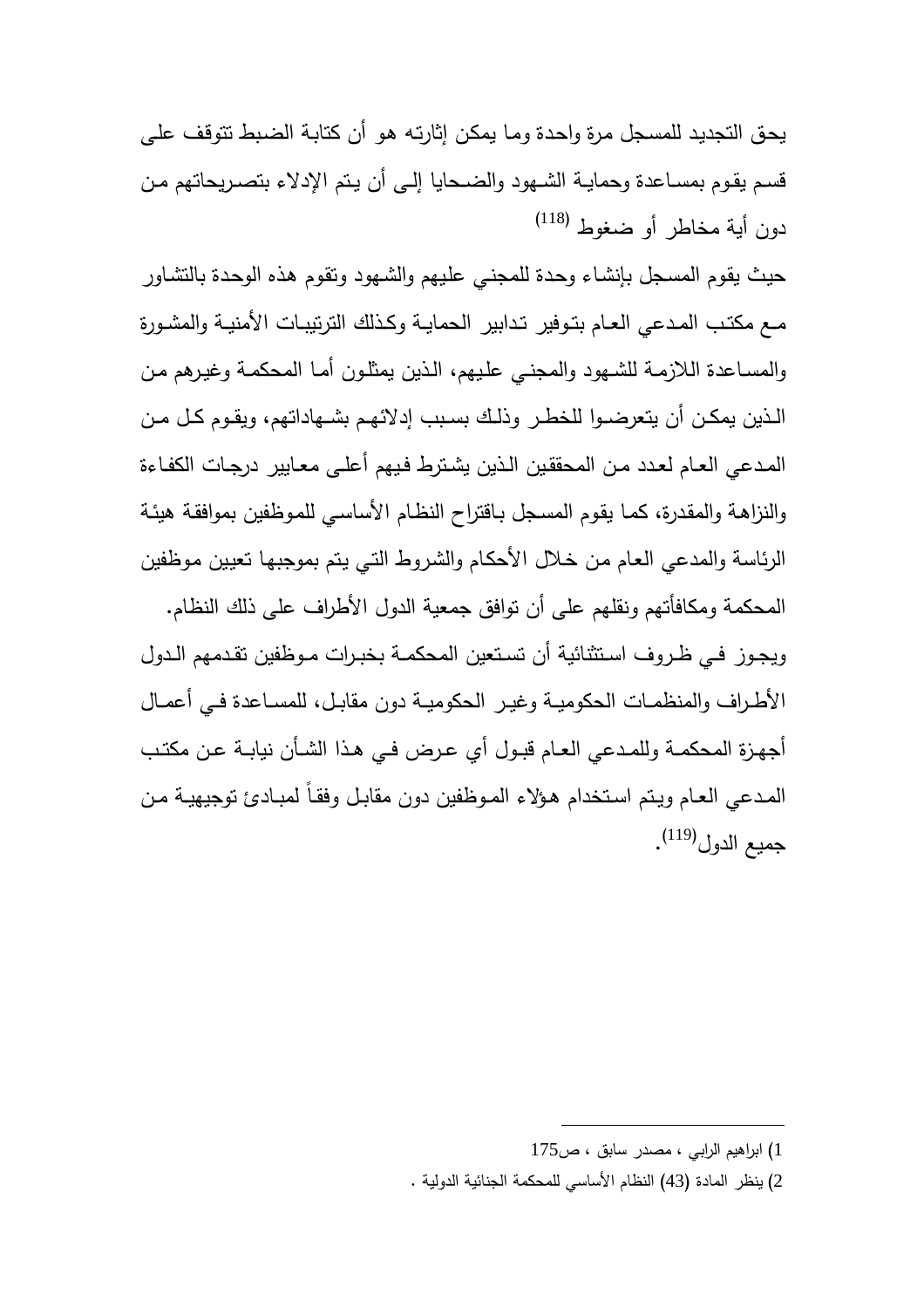#### **المبحث الثاني**

# **ا لخصائص والمبادئ القانونية للمحكمة الجنائية الدولية**

يتميــز النظــام الأساســي للمحكمــة الجنائيــة الدوليــة بعــدة خصــائص ومبــادئ قانونيــة ترعاها عند المحاكمة وسوف نتناولها في المطالب التالية وكما يلي :

# **المطلب الاول**

# **خصائص ا لمحكمة الجنائية الدولية**

نتطرق لهذه الخصائص وفق الفقرات التالية :

**.1 النظام الأساسي للمحكمة هو معاهدة دولية** :

من المعلوم وفقا لاتفاقيتي فيينا لقانون العاهدات الدولية لعامي 1986،1969، ان الاتفاق يعتبر معاهدة دولية أيا كانت تسميته ذلك ان التسمية لا تلعب دورا هاما في ً هذا الخصوص فقد يسـمى اتفاقـاً أو معاهـدة أو برتوكـولاً أو اعلانـاً أو ميثاقـاً أو عهـدا أو صكاً أو نظاماً أساسياً أو تسوية مؤقتة أو تبادلاً للمذكرات أو تبـادلاً للخطابـات أو محضــرا حرفيــا تمـت الموافقــة عليــه ويترتــب علــى هـذه الطبيعــة التعاهديــة للنظــام الأساسي للمحكمة عدة أمور منها :

- ان الدول ليست ملزمة بالارتباط بع رغماً عنها .

 - ان النظام الأساسي هو وليد مفاوضات جرت بشـأنه إلـى ان اتخـذ شـكله ومضـمونه الماثل الأن .

 - ان النظــام الأساســي للمحكمــة تســري عليــه تقريبــاً كــل القواعــد التــى تطبــق علــى المعاهـدات الدوليـة مثـل تلـك الخاصـة بالتفسـير والتطبيـق المكـاني والزمـاني والآثـار وذلك ما لم يتم النص فيه على خلاف ذلك .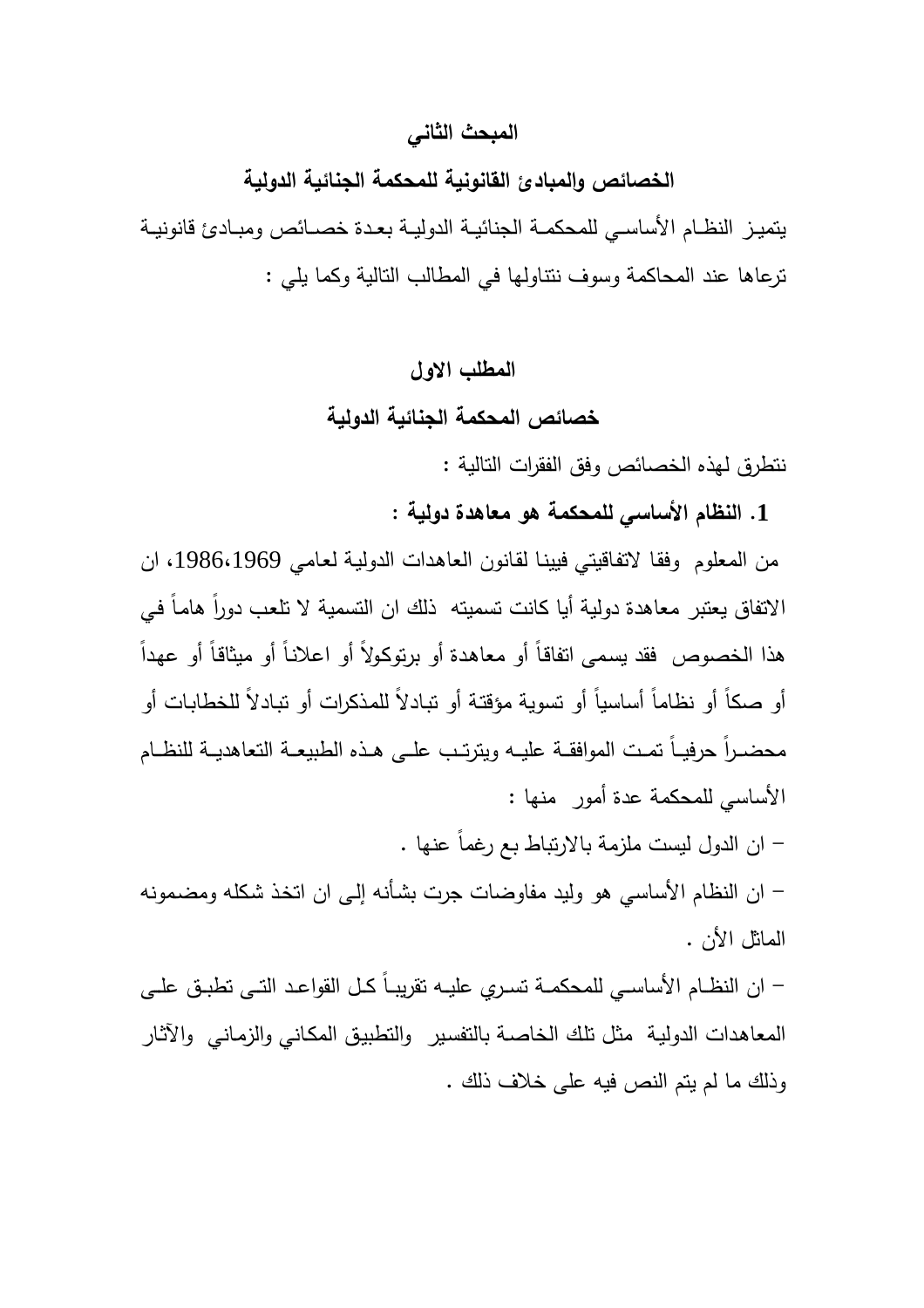**.**2 **النظام الأساسي للمحكمة لا يجوز وضع تحفظات عليه :**

 الـتحفظ هـو إعـلان انفـرادي أيـاً كانـت تسـميته تلحقـه دولـة مـا وقـت توقيعهـا علـى المعاهدة أو وقت إعلانها قبول الالتزام بها (بالانضـمام أو القبـول أو التصـديق .. إلـخ ) والذي بمقتضاه تقصد الدولة ان تستبعد أو ان تعدل الأثر القانوني لبعض نصـوص المعاهدة في تطبيقها عليها .

وعلى ذلك يحكم التحفظ قاعدتان :

 - فمــن ناحيــة يتمثــل الــتحفظ فــي فصــل جــزء مــن المعاهــدة عــن مجموعهــا لتعــديل الأثر القانوني لهذا الجزء سواء بالزيادة أو النقصان أو باستبعاده كلية .

 - ومن ناحية أخرى يجب ان يتم التعبير عن التحفظ وقـت التوقيـع علـى المعاهـدة أو وقت التعبير عن الرضا بالالتزام بها .

وبالطبع يتوقف تحديد نظام التحفظات الخاص بمعاهدة ما وفقاً لما تنص عليه , فـي هذا الخصوص توجد ثلاثة اتجاهات :

**الأول :** تقليــدي ويــذهب الــى التمســك بتكامــل نصــوص المعاهــدة بمعنــى ان نفــس النصوص يجب ان تسري بالنسبة لكـل الأطـراف (وبالتـالي لا يقبـل هـذا الاتجـاه وضـع تحفظات على المعاهدات الدولية) .

**والثـاني** : ينطلـق أساسـاً مـن مبـدأ عالميـة المعاهـدة ممـا يعنـي إمكانيـة وضـع بعـض التعـديلات وقبولهـا عـن طريـق التحفظـات والتـي تسـمح بالحصـول علـى موافقـة أكبـر عدد ممكن من أطراف المعاهدة .

**الثالـث :** هـو إتجـاه تبنتـه اتفاقيـة فيينـا لقـانون المعاهـدات لعـام 1969 ( وكـذلك اتفاقيـة 1986) ويقـرر حريـة وضـع تحفظـات علـى المعاهـدات الدوليـة فيمـا عـدا اسـتثناءات ثلاثة وهي :

.1 ان تنص المعاهدة على منع وضع التحفظ .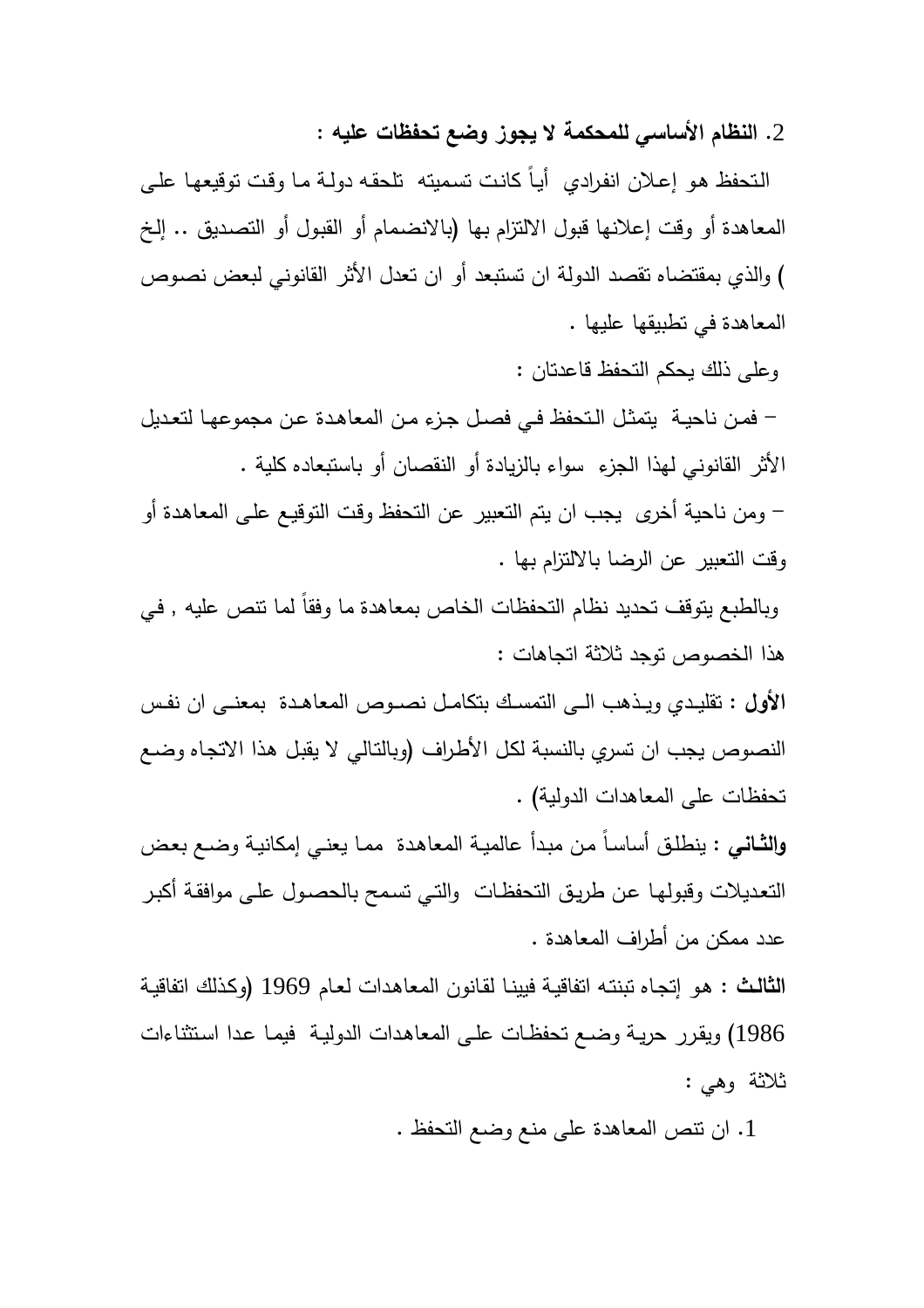- .2 أو تـنص المعاهـدة علـى إمكانيـة وضـع تحفظـات معينـة لا يـدخل فـي نطاقهـا التحفظ محل البحث .
- 3. أو أخيـراً خـارج هـانين الحـالنين أن يكـون الـتحفظ غيـر متفـق مــع موضـوع وغرض المعاهدة .

وبالنسبة للنظام الأساسي للمحكمة الجنائية الدولية فقـد نصـت المـادة (120) علـى عدم جواز وضع أي تحفظ عليه وعلى ذلك فهـو يشـكل كـلاً لا يتجـزأ بمعنـى أنـه يجــب أخــذه كلــه أو طرحــه كلــه معنــى ذلــك ان النظــام الأساســي للمحكمــة أخــذ بالإتجاه التقليدي والذي يفضل تكامل ووحدة نص المعاهدة على أي اعتبـار أخـر

غيـر أنـه اسـتثنى ممـا تقـدم مـا نصـت عليـه المـادة (124) مـن النظـام الأساسـي والتـي قـررت أنـه يجـوز للدولـة عنـدما تصـبح طرفـاً فـي النظـام الأساسـي ان تعلـن عدم قبولهـا لمـدة سـبع سنوات اختصــاص المحكمـة بشـأن الجـرائم المنصــوص عليها في المادة (8) (جرائم الحرب) اذا كانت الجريمـة قـد ارتكبهـا رعاياهـا أو تـم ارتكابها فوق إقليمها <sup>120</sup>.

**.3 تسوية المنازعات الخاصة بالنظام الأساسي :**

.

 لا شـــك أن أيـــة معاهـــدة دوليـــة يمكـــن ان تثيـــر بعـــض المنازعـــات بـــين أطرافهـــا بخصـوص تطبيقهـا أو تفسـيرها ومـن هنـا بــات مـن الضـروري مواجهـة تلـك المســألة وذلـك بـالنص علـى كيفيـة حلهـا وقـد نـص النظـام الأساسـي للمحكمـة (المـادة 119) على عدة طرق لحل المنازعات الخاصة بتطبيقه أو تفسيره وهي :

<sup>1</sup>) المادة (124) من النظام الأساسي للمحكمة الجنائية الدولية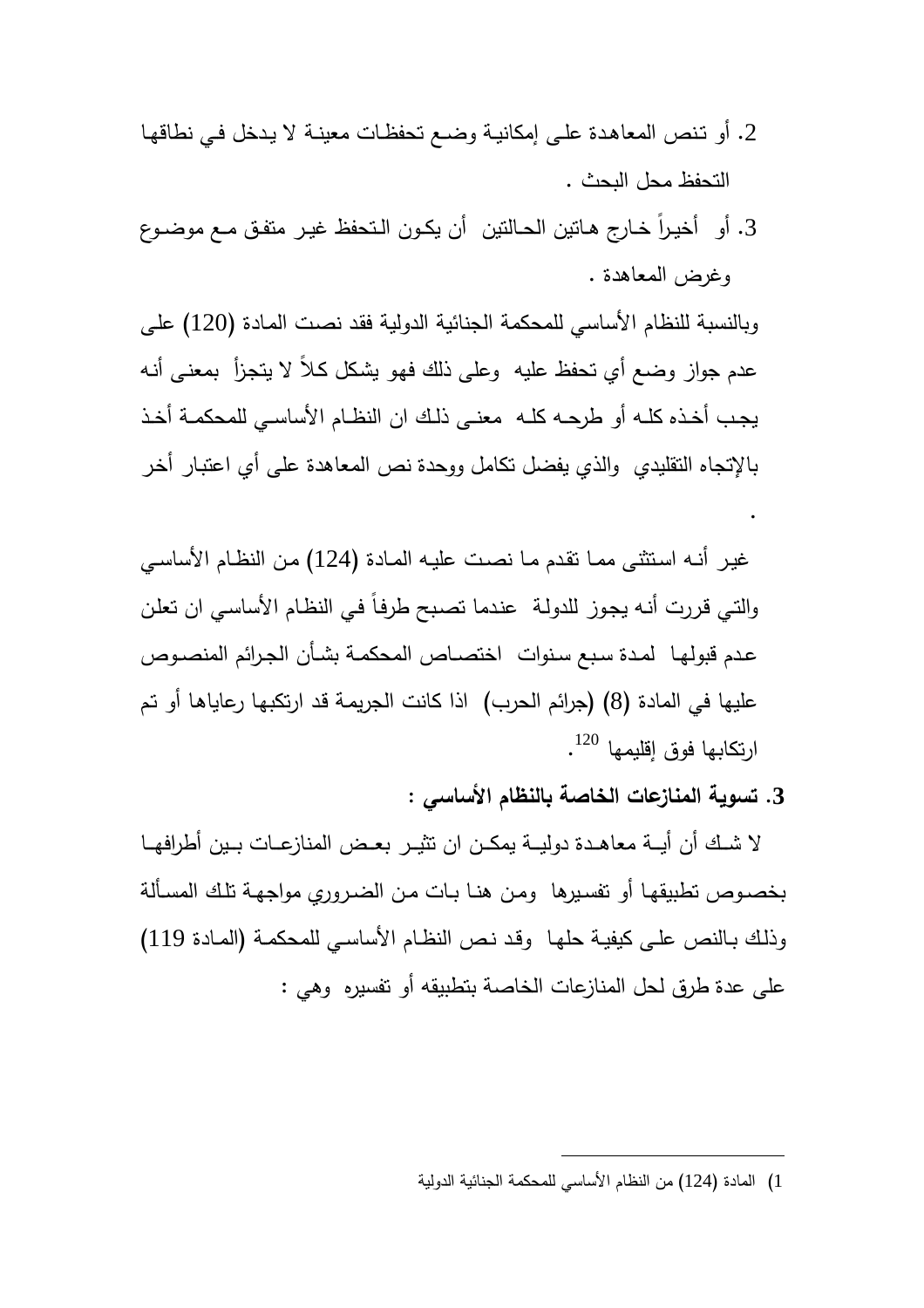- بخصــوص المنازعــات المتعلقــة بالوظــائف القضــائية للمحكمــة , تتــولى المحكمــة نفسـها حلهـا بقـرار يصـدر عنهـا ولاشك ان ذلك تطبيـق لمبـدأ معـروف هـو أن أيــة جهة قضائية أو تحكمية هي سيدة اختصاصها أو أن لها " اختصاص الاختصاص " - بخصـوص المنازعـات المتعلقـة بتطبيـق أو تفسـير النظـام الأساسـي التـي تنشـأ بـين دولتين أو أكثر , يتم حلها :

\* عن طريق المفاوضات بين تلك الدول .

\* فإذا لم يتم التوصل الى حل خلال ثلاثة أشـهر مـن بـدء المفاوضـات يعـرض النـزاع علـى " جمعيـة الـدول الأطـراف " والتـي لهـا ان تسـعى إلـى حلـه ولهـا فـي سـبيل ذلـك اتخـاذ التوصـيات الملائمـة , بمـا فـي ذلـك التوصـية بإحالـة النـزاع الـى محكمـة العـدل الدولية وفقاً للنظام الأساسي لهذه الأخيرة <sup>(121)</sup>

## **المطلب الثاني**

# **المبادئ القانونية للمحكمة**

 على المحكمة عند محاكمتها لشخص ما ان تراعي العيد من المبادئ التـى نوجزهـا فيما يلي :

ً (1) **مبــدأ التكامليــة** : بـدأت تبـزغ الآن قاعـدة ان تـدخل المحكمـة الدوليـة يعتبـر أمـرا مكملاً للمحاكم الوطنية بمعنى ان المحاكمة الدولية لا تتم إذا كان الشـخص قـد تمـت محاكمتـه أمـام المحـاكم الوطنيـة التابعـة لدولتـه وبشـرط ان تكـون هـذه المحـاكم جديـة وتم فيها مراعاة أصول المحاكمات الواجبة . ولا شك ان ذلك يبرره ثلاثة أمور هي :

- المبدأ الأساسي القاضي بعدم جواز المعاقبة عن ذات الفعل مرتين .

<sup>1</sup>) شريف عتلم ، المحكمة الجنائية الدولية ، الموائمات الدستورية والتشريعية (مشروع قانون نموذجي ، ) 2003م  $152<sub>i</sub>$  مر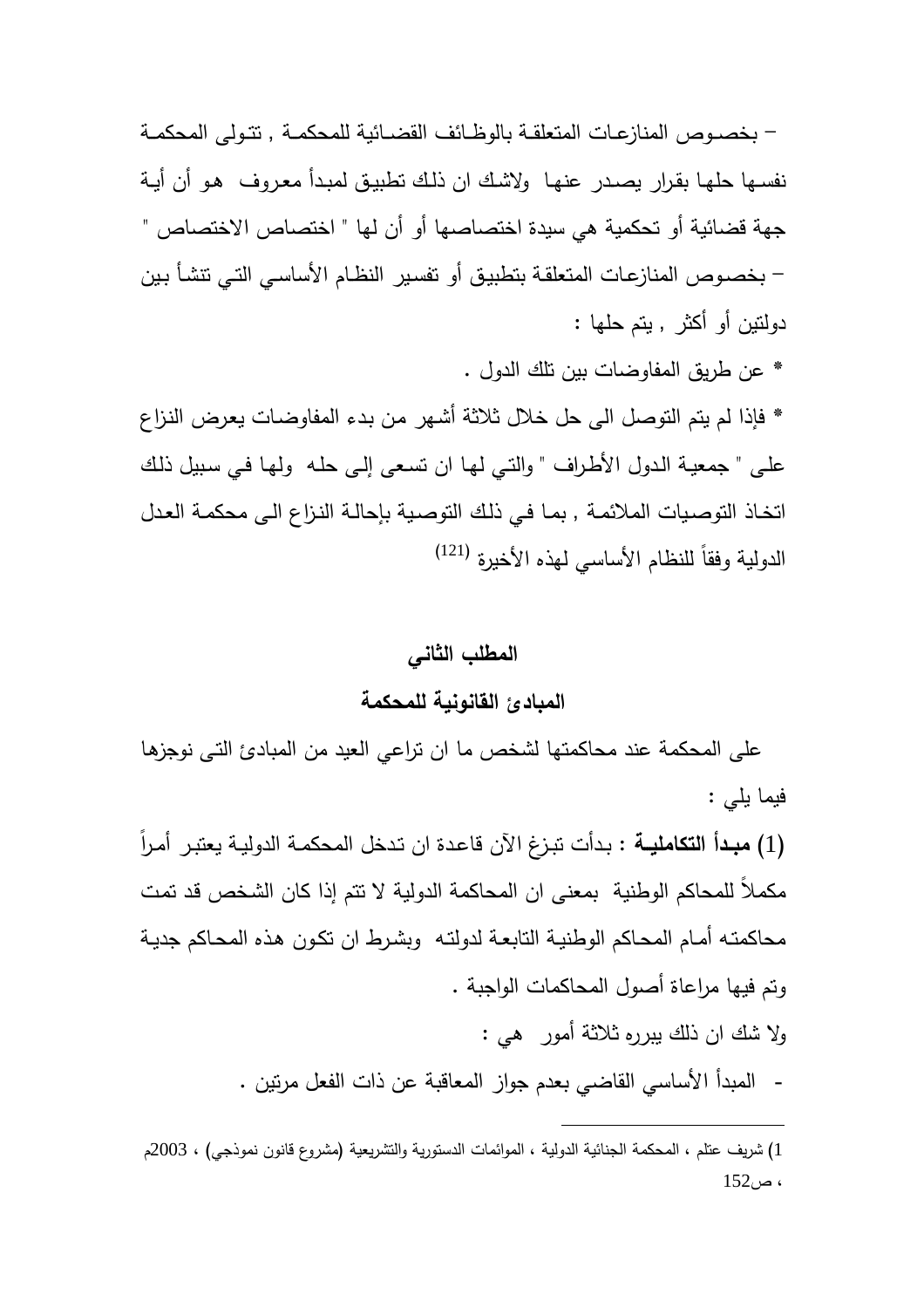- ان الغـرض مـن المحـاكم الدوليـة وهـو عـدم إفـلات الجـاني مـن العقـاب يكـون بـذلك قد تحقق .

- إعطــاء الدولــة المنســوب إليهــا الفعــل غيــر المشــروع فرصــة إصــلاحه ومعالجتــه بنفسها , دون تدخل جهة خارجية عنها .
	- إحترام سيادة الدول واختصاصها الشخصي فوق رعاياها .

معني ذلك انه إذا لم تتم محاكمة الشخص داخليـاً أو تمـت المحاكمـة ولكـن بطريقـة (122) صورية فإن الشخص يظل خاضعاً لاختصاص المحكمة الدولية تجـدر الإشـارة ان مبـدأ التكامليـة لـه تطبيقـات عديـدة فـي القـانون الـدولي المعاصـر وخصوصـاً فـي إطـار نظـام الحمايـة الدبلوماسـية إذ فـي إطـار هـذه الأخيـرة , هنـاك علاقـة بـين طـرق الطعـن الداخليـة والدوليـة تتمثـل فـي أن الأولـى يجـب اللجـوء إليهـا

(123) أولا قبل الثانية

إذ يجـب علـى الفـرد الـذي لحـق بـه الضـرر اسـتنفاد طـرق الطعـن الداخليـة المسـموح بها في الدولة المسئولة عن الفعـل غيـر المشـروع دوليـاً (انتهـاك حقـوق الإنسـان عـن طريـق الجـرائم الدوليـة التـى تـم ارتكابهـا ) قبـل ان تطـرح دولتـه النـزاع علـى الصـعيد الدولي بالتطبيق لنظام الحماية الدبلوماسية أو قبل أن يلجأ هـو الـى الأجهـزة الدوليـة المختصة <sup>(124)</sup>.

ولــم يشــذ النظــام الأساســي للمحكمــة الجنائيــة الدوليــة عمــا قلنــاه إذ تعــد المحكمــة مكملة فقط للقضاء الجنائي الوطني في الدول الأطراف فيه .

2) أحمد ابو الوفا : الحماية الدولية لحقوق الإنسان ، 2000 ، ص 136

 $\overline{a}$ 

3) محكمة العدل الدولية (مجموعة1959) ان قاعدة استنفاد طرق الطعن الداخلية قبل اللجوء إلى أي إجراء دولي هي قاعدة ثابتة في القانون الدولي العرفي .

<sup>1</sup>) أحمد أبو الوفا ، الوسيط في القانون الدولي ، ص 757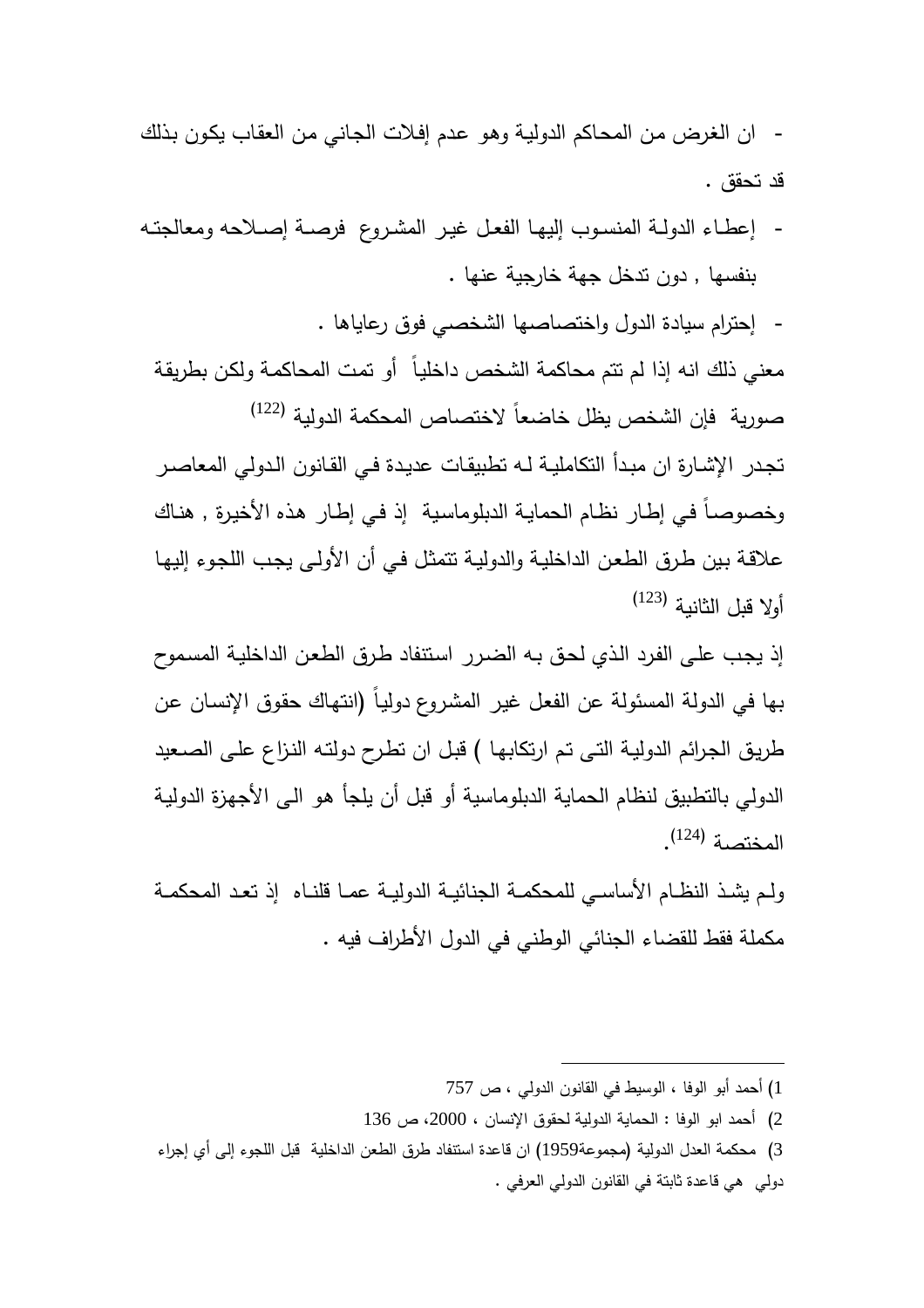وقد ورد النص على ذلك في ديباجة النظام الأساسي للمحكمة , وفـي المـادة الأولـى منه ومما يؤيد ذلك نص المادة (17) والذي يقرر ان على المحكمة ان تحكم بعـدم القبــول فــي أحــوال منهــا ان تكــون القضــية محــل تحقيــق أو محاكمــة فــي دولــة لهــا اختصاص بخصوص الجريمـة , أو ان الشـخص سـبق محاكمتـه عـن ذات الفعـل أو ان الفعل لـيس خطيراً بدرجـة كافيـة , ويمكن للمحكمـة مـن تلقـاء نفسـها , أو بطلب مــن المــتهم أو الدولــة التــي لهــا اختصــاص بخصــوص الجريمــة , ان تفصــل فــي الطعن الخاص بقبول الدعوى .

إلا ان المـادة (3/20) تـنص علـى إمكانيـة قيـام المحكمـة الجنائيـة الدوليـة بمحاكمـة شخص حوكم أمام محكمة أخرى , في حالتين , هما :

 - إذا كانت الإجراءات التي اتخذت قبله كانت فقط بغرض تمكينه من الإفـلات مـن المسئولية الجنائية عن جرائم داخلة في اختصاص المحكمة الجنائية الدولية . - إذا تمت الإجراءات بغير استقلال وحيدة وبما يكذب نية تقديمه للعدالة . (2) **مبدأ التعاون الدولي** 125 :

علــى الــدول أن تتعــاون مــع المحكمــة بطريقــة كاملــة بخصــوص التحقيقــات التــي تجريهـا والمعاقبـة علـى الجـرائم التـي تـدخل فـي إطـار إختصاصــاتها م( 86 م, 93) . كــذلك علــى الــدول ان تســتجيب لأي طلبــات خاصــة بــالقبض علــى شــخص مــا أو تســليمه م( 89) . وقــد ذكــرت المــادة (90) مـــا يجــب إتباعــه عنــد تعــدد الطلبــات بخصوص تسليم شخص : أي طلب المحكمة تسليم شخص قدمت دولـة أخـرى الـى الدولة المطلوب منها التسليم تسليمه إليها أيضـاً ورغبـة فـي رفـع الحرج عن الدولـة المطلـــوب منهـــا المســـاعدة أو التســـليم بخصـــوص أشـــخاص يتمتعـــون بالحصـــانة الدبلوماســـية أو القنصـــلية أو أولئـــك الـــذين يـــؤدي تســـليمهم إلـــى انتهـــاك الدولـــة

1) شريف عتلم ، مصدر سابق ، ص163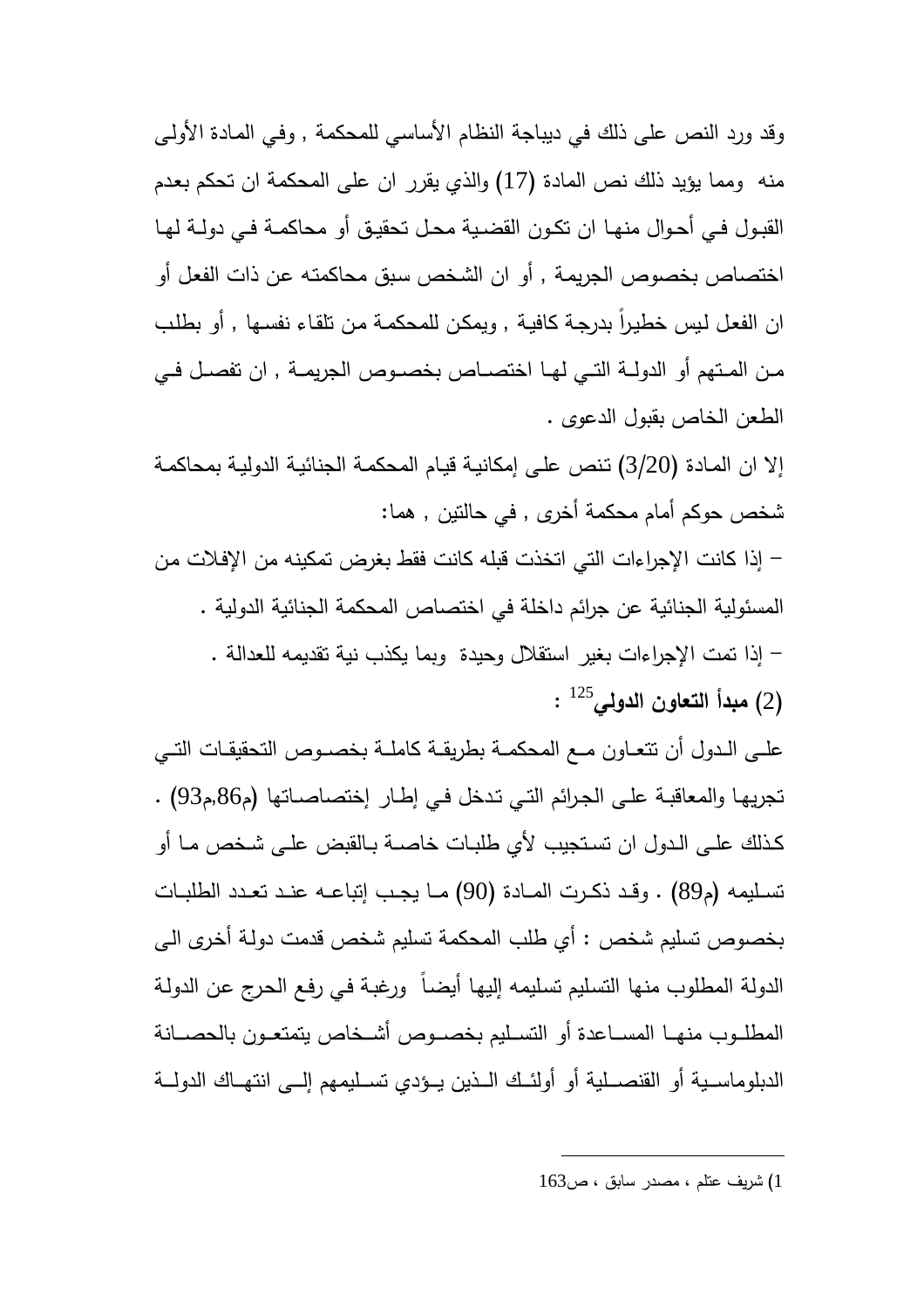لالتزاماتهـا تجـاه دولـة ثالثـة فقـد نصـت المـادة (98) علـى أن تسـعى المحكمـة إلـى الحصول أولاً على موافقة هذه الدولة الأخيرة <sup>(126)</sup>. ولاشـك ان تعقـب واعتقـال وتسـليم مرتكبـي الجـرائم الدوليـة مـن شـأنه ردع كـل مـن تسول له نفسـه أو تحدثـه بانتهـاك حقـوق الآخـرين ذلـك أنـه عـرف أنـه سـيكون دائمـاً محــل بحــث وملاحقــة وأنــه عرضــة للاعتقــال أو التســليم فــي أي وقــت , فــإن ذلــك يجعله يفكر ألف مرة قبل الشروع في انتهاك تلك الحقوق . وقد تكلفت كثير من الوثائق الدولية ببيان ذلك : \* فمــثلا جــاء فــي : " مبــادئ التعــاون الــدولي بشــأن البحــث عــن واعتقــال وتســليم وعقاب الأشخاص مرتكبي جرائم الحرب والجرائم ضد الإنسانية : .1 ضرورة تعاون دولي في تعقب واعتقال ومعاقبة مرتكبي تلك الجرائم . .2 عـــدم مـــنح الـــدول حـــق الملجـــأ لأي شـــخص توجـــد بخصوصـــه أســـباب جديـــة لارتكاب تلك الجرائم . .3 لكل دولة حق معاقبة رعاياها عن جرائم الحرب والجرائم ضد الإنسانية . .4 على الدول ان تتعاون فيما بينها لتسليم مرتكبي تلك الجرائم . \* ونصـت المـادة (8) مـن اتفاقيـة محاربـة التعـذيب وغيـره مـن المعاملـة أو العقوبـة القاسية أو اللاإنسانية أو المهنية (1984) على : - اعتبار تلك الأفعال جرائم قابلة لتسليم مرتكبيهـا فـي أيـة معاهـدة لتسـليم المجـرمين تكون مبرمة بين الدول أو سيتم إبرامها بينها . - بالنسبة للدول التي تجعـل تسـليم المجـرمين مشـروطاً بوجـود معاهـدة دوليـة تقضـي بذلك عليها ان تعتبر الاتفاقية الأساس القانوني لتسليم المجرم .

<sup>1</sup>) ينظر المادة (98) النظام الأساسي للمحكمة الجنائية الدولية .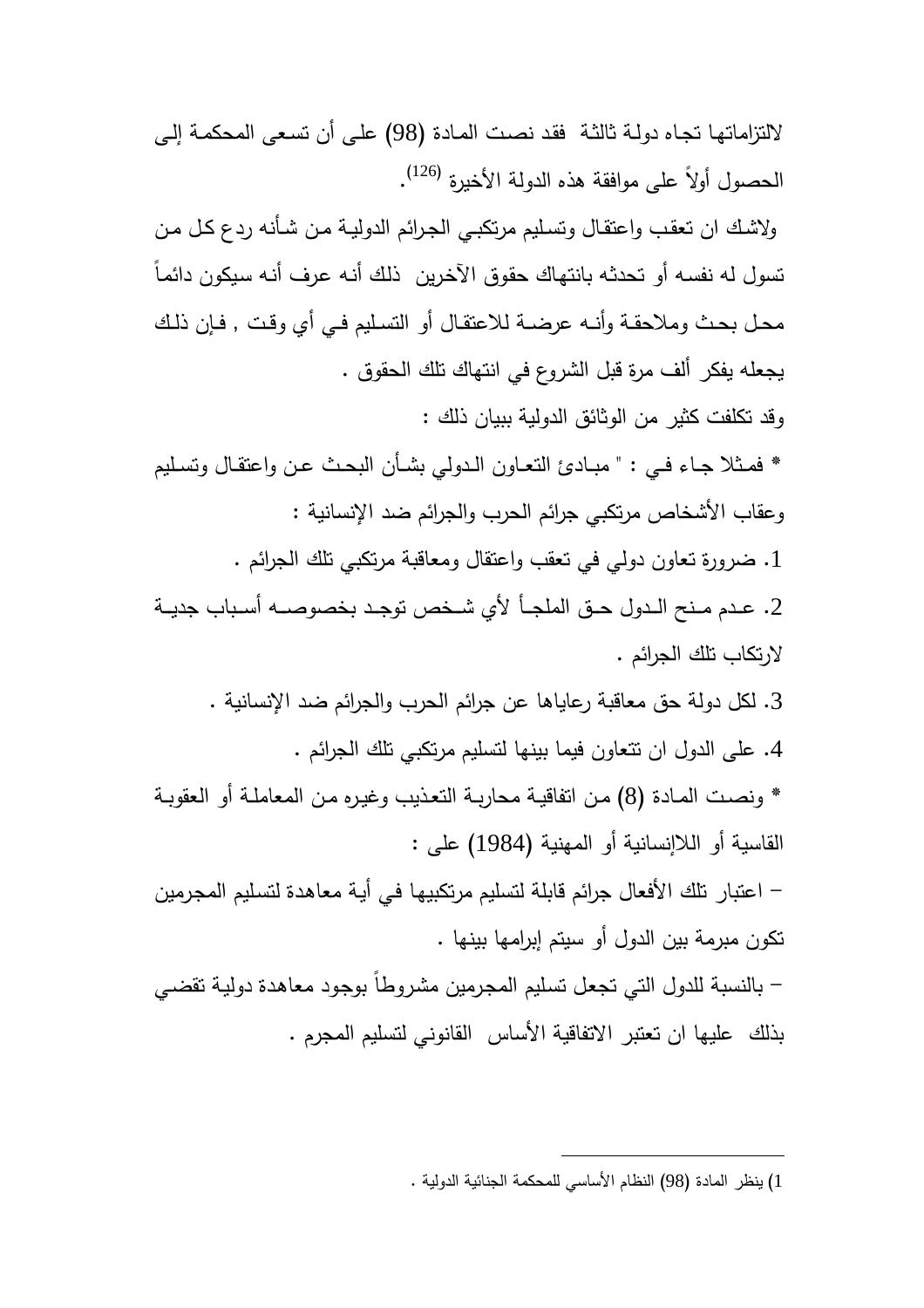- بالنســبة للــدول التــي لا تجعــل تســليم المجــرمين مشــروطا بوجــود معاهــدة دوليــة تقضي بذلك و عليها ان تجعـل الأفعـال المنصـوص عليهـا فـي الاتفاقيـة جـرائم قابلـة لتسليم مجرميها .

**(3) مراعاة مبادئ المحاكمة الواجبة والعادلة :** 

على المحكمة , خصوصا , مراعاة المبادئ العامة التالية : (33-20,22) : - مبدأ عدم جواز المعاقبة عن ذات الفعل مرتين م( 20) . - مبدأ الشرعية أو مبدأ لا جريمة إلا بنص .

معنـى ذلـك أن الشـخص لا يكـون مسـئولا جنائيـاً إلا عـن فعلـه الـذي يشـكل , وقــت إرتكابه جريمة تدخل في اختصاص المحكمة ولمـا كـان ذلـك يتعلـق بجـرائم جنائيـة فـإن تفسـير ذلـك يكـون بطريقـة ضـيقة ومـع اسـتبعاد القيـاس , ومـع مراعـاة تفسـير الغموض لصالح الشخص رهن التحقيق أو الملاحقة أو المحاكمة م( 22 ) - مبدأ لا عقوبة إلا بنص الأمر الذي يعني عدم جواز توقيع غير تلـك المنصـوص

عليها في النظام الأساسي للمحكمة م( 23) .

 - مبــدأ عــدم الرجعيــة الشخصــية (ومقتضــاه لا يســأل الشــخص جنائيــاً عــن ســلوكه السابق على سريان النظام الأساسي للمحكمة ) .

 - عـدم اختصـاص المحكمـة بالنسـبة للأشـخاص الـذين لـم يبلغـوا ثمانيـة عشـر عامــا وقت ارتكاب الجريمة (265).

يشــترط لمســئولية الشــخص أن يتــوافر الــركن المعنــوي للجريمــة لديــه أي ان يرتكــب الفعـل بقصـد وعلـم م( 30) وبالتـالي تنتفـي المسـئولية الجنائيـة فـي أحـوال منهـا : كـون الشـخص مصـابا بمـرض عقلـي أو كونـه تحـت تـأثير سـكر أفقـده القـدرة علـى تقـدير أفعالــه غيــر المشــروعة أو كونــه ارتكــب الفعــل تحــت تــأثير تهديــد حــال بــالموت أو الأذى الجســماني الجســيم م( 31) ويراعــى أن الخطــأ فــي الواقــع أو فــي القــانون لا يؤديان إلى الإعفاء من المسئولية إلا إذا ترتب عليهما نفي الركن المعنوي م( 32 )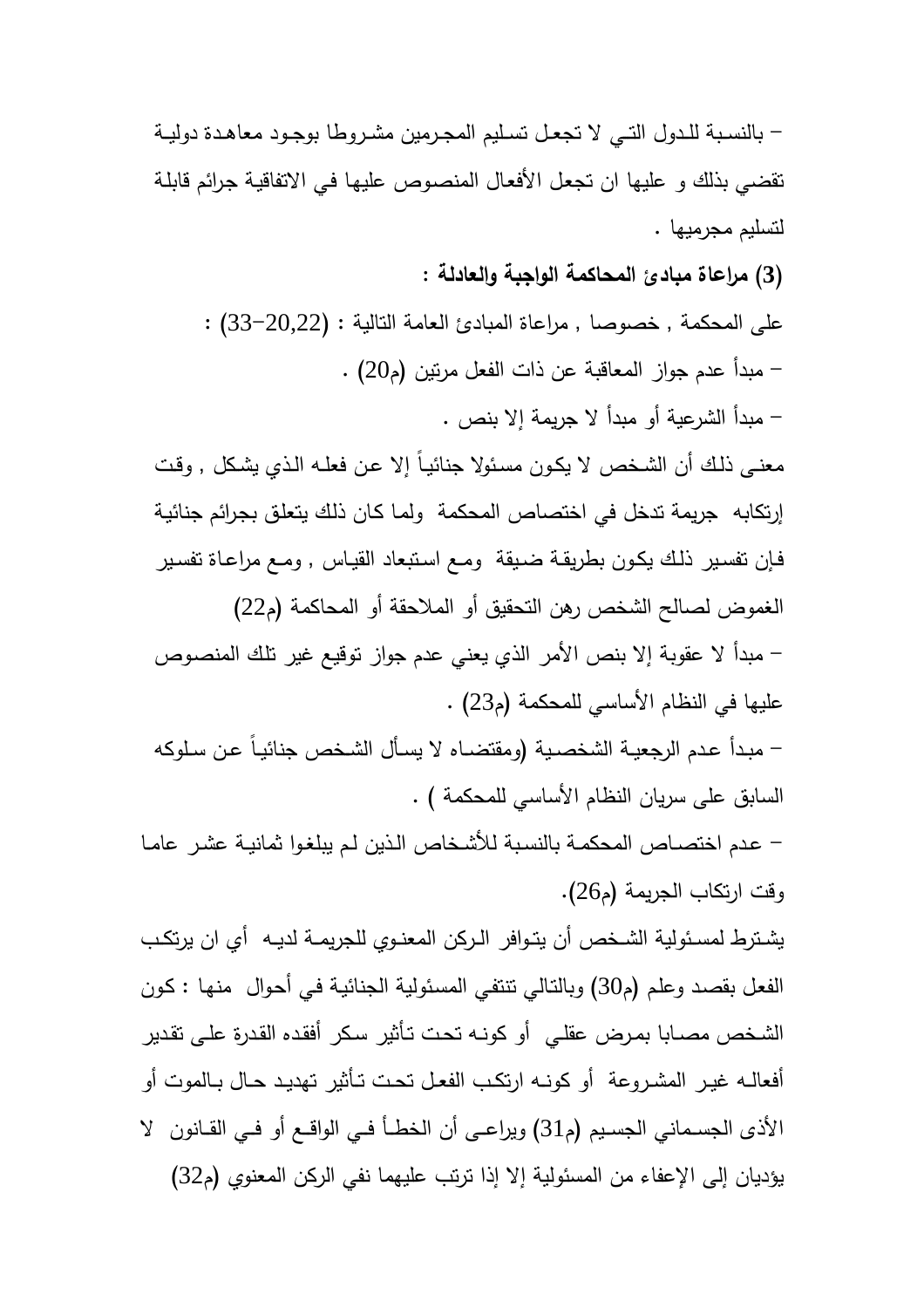- مراعـاة قرينـة البـراءة إذ الأصـل فـي الإنسـان افتـراض براءتـه إلـى أن تثبـت الإدانـة ويقع عبء إثبات إدانة الشخص على المدعي العام ، ولا يجوز للمحكمة إدانـة شـخص ما إلا إذا كانت مقتنعة بالإدانة وبشرط عدم وجود أي شك معقول م( 66) . – مراعـاة حقوق المـتهم ومنـهـا إعلامـه بالتهمـة الموجهـة إليـه وإعطـاؤه الوقت الكـافي لإعـداد دفاعـه ومحاكمتـه دون تـأخير غيـر واجـب ومناقشـته لشـهود الإثبـات وحضـور شـهود النفـي وعـدم إجبـاره علـى أن يشـهد ضـد نفسـه أو أن يعتـرف بأنـه مـذنب .. الـخ  $(67)$ .

**( 4) مبدأ عدم تقادم بعض الجرائم الدولية :**

مـن المعلـوم إن التقـادم يترتـب عليـه انقضـاء الـدعوى الجزائيـة وبحيـث يسـقط حـق الدولة في توقيع العقاب على مرتكب جريمة مـا إلا انـه رغبـة فـي " تضـييق الخنـاق علـى مرتكبـي الجـرائم الدوليـة " فقـد اسـتقرت قاعـدة : " عـدم سـريان أي مـدة تقـادم بخصوص جرائم الحرب والجرائم ضد الإنسانية " .

 والغـرض مـن ذلـك كمـا سـبق القـول هـو منـع إفـلات مرتكبـي تلـك الجـرائم مـن العقاب ذلك أنـه مـن المعـروف أن سـريان التقـادم علـى مثـل هـذه الجـرائم يعنـي منـع ملاحقة ومعاقبة الأشخاص المسئولين عن ارتكابها بعد انقضاء وقت ما . تجــدر الإشــارة إن الجمعيــة العامــة للأمــم المتحــدة تبنــت فــي قرارهــا رقــم (2391) اتفاقية " عدم قابلية تطبيق قواعد التقادم علـى جـرائم الحـرب والجـرائم ضـد الإنسـانية " وذلك لان هذه الجرائم من أخطر الجرائم لذا وجـب معاقبـة مرتكبيهـا دون مراعـاة للمــدة التــي قــد تمضــي دون محــاكمتهم وقــد نصــت الاتفاقيــة علــى اتخــاذ الــدول للإجراءات التشريعية والتنظيمية التي تكفل تحقيق ذلك .. وهو مـا حث عليـه أيضـاً القـرار رقـم (2712) والـذي لاحـظ إن العديـد مـن مجرمـي الحـرب مـا زالـوا مختفـين

دون أن توقـع علـيهم عقوبـة مـا لـذلك نـص القـرار علـى ضـرورة التعـاون بـين الـدول من أجل الكشف عنهم وتوقيع العقاب عليهم .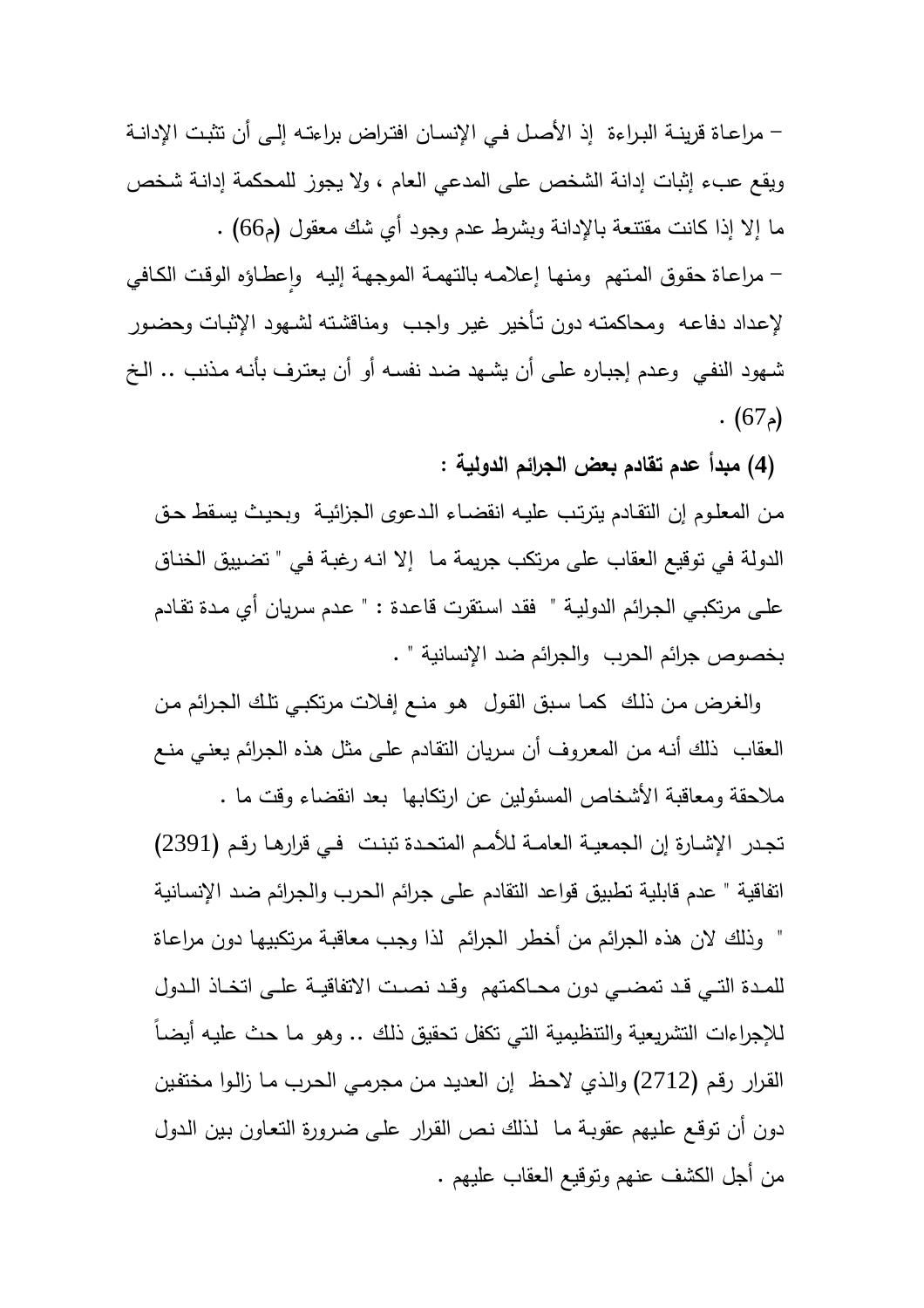وقد نص النظام الأساسـي للمحكمـة الجنائيـة الدوليـة علـى عـدم قابليـة سـريان التقـادم علــي الجــرائم التــي تــدخل فــي اختصـــاص المحكمــة (م29) بــذلك يكــون النظــام الأساســي قــد وســع بالمقارنــة بالاتفــاقيتين الســابقتين بطريقــة كبيــرة نطــاق الجــرائم الدولية الغير قابلة للتقادم .

**(5) مبدأ المسؤولية الفردية لمرتكبي الجرائم الدولية :** 

لا يجوز الدفع بصدور أوامر من سلطة أعلى لنفي مسئولية من قام بانتهاك حقوق الإنسان وهو ما أكدته أجهزة الأمم المتحدة .

ويحكم المسئولية الفردية لمرتكبي الجرائم الدولية قواعد خمس هي :

) أ( أن الصــفة الرســمية للشــخص ( كونــه رئــيس دولــة أو مــن كبــار موظفيهــا) لا تعفيـه مـن العقـاب ولا تعـد سـببا لتخفيـف العقوبـة م( 27 المحكمـة الجنائيـة الدوليـة ) معنى ذلك إن تمتع الشخص بالحصانة دوليا أو داخليا لا يـؤثر علـى مسـئوليته عـن الجرائم الواردة في النظام الأساسي للمحكمة

(ب) أن ارتكـاب أحـد الأشـخاص للفعـل لا يعفـي رئيسـه مـن المسـئولية الجنائيـة إذا علم أو كانت لديه أسباب معقولة أن ذلـك الشـخص يسـتعد لارتكابـه أو ارتكبـه دون أن يتخذ الرئيس الإجراءات الضرورية والمعقولة لمنع ذلـك الفعـل أو لمعاقبـة مرتكبـه م( 28 المحكمة الجنائية الدولية ) .

(ج) النظام الأساسي للمحكمة الجنائية الدولية قد نص (م33) على أن الشخص لا يعفى من الخضوع لاختصاص المحكمة عند تنفيذه لأوامر عليا إلا : - إذا كان تحت وطأة التزام قانوني بتنفيذ تلك الأوامر - وكان لا يعلم إنها غير مشروعة - ولــم يكــن الأمــر غيــر مشــروع بطريقــة واضــحة (وتكــون الأوامــر بإبــادة الجــنس والجرائم ضد الإنسانية غير مشروعة بطريقة واضحة . )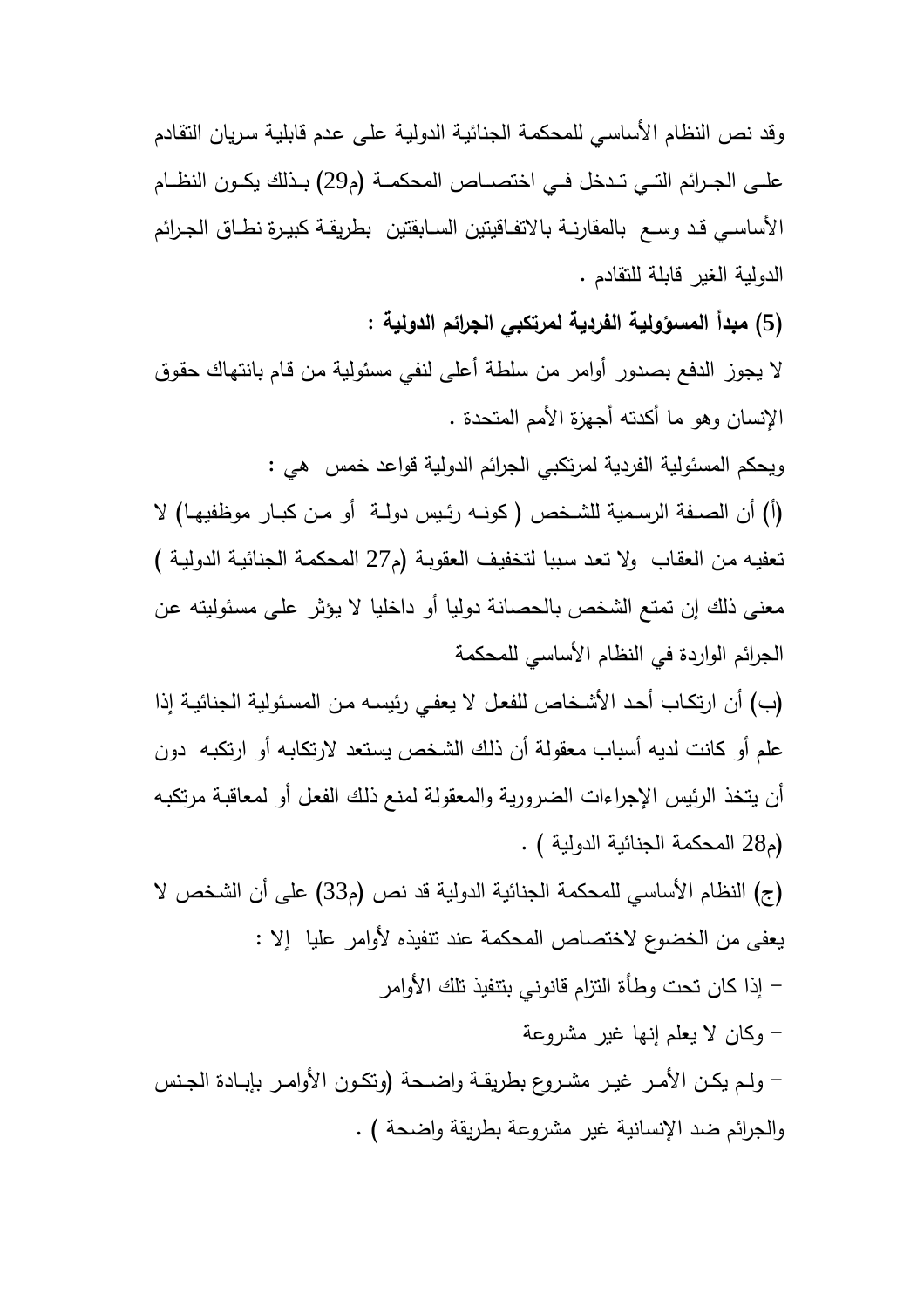) د( ان هنــاك أحــوال للإعفــاء مــن المســئولية م( 31 مــن النظــام الأساســي للمحكمــة الجنائيـة الدوليـة) ومنهـا : كـون الشـخص مصـابا بمـرض عقلـي يمنعـه مـن المقـدرة علـى فهـم الطبيعـة الإجراميـة للفعـل (كـالجنون مـثلا) أو ارتكـاب الفعـل تحـت تـأثير السكر (إلا إذا كان اختياريا وكان يعلـم ان ذلـك قـد يدفعـه الـى ارتكـاب جـرائم دوليـة) أو ارتكب الفعل تحـت تهديـد حالـة المـوت أو باعتـداء خطيـر ومسـتمر علـى سـلامته الجسـدية أو الخطـأ فـي الواقـع أو القـانون إذا ترتـب علـى أي منهمـا غيـاب العنصـر المعنوي للجريمة .

) هـ( ان الشخص يعد مسئولا جنائياً إذا : - كان قد ارتكب الجريمة بمفرده أو بالاشتراك مع آخرين . - أو أمر بها أو حث أو شجع على ارتكابها . \_ أو ساعد أو ساهم في ارتكابها م( 25) . **(6) مبدأ التخصص** : إذ لا يمكن محاكمة الشخص الذي تم تسليمه إلى المحكمة ,وكـذلك معاقبتـه وسـجنه بخصــوص أفعــال ســابقة علــى تســليمه إلا إذا كانــت الأفعــال تشــكل جــرائم تــم مــن أجلها تسليمه غير أنه يمكن للدول بناء على طلب المحكمـة إعطـاء هـذه الأخيـرة استثناء أو خروجا على ذلك (م101) <sup>(127)</sup>.

#### **الفصل الثالث**

**اختصاص المحكمة الجنائية الدولية** 

يحتم تقرير المسؤ ولية الجنائية الدولية للأفراد وجود قضاء دولي جنائي لمحاكمتهم عن الجرائم الدولية التي يرتكبونها ، وهذا يأتي بل يتوقف على التعاون الدولي

<sup>1</sup>) شريف عتلم ، مصدر سابق ، ص176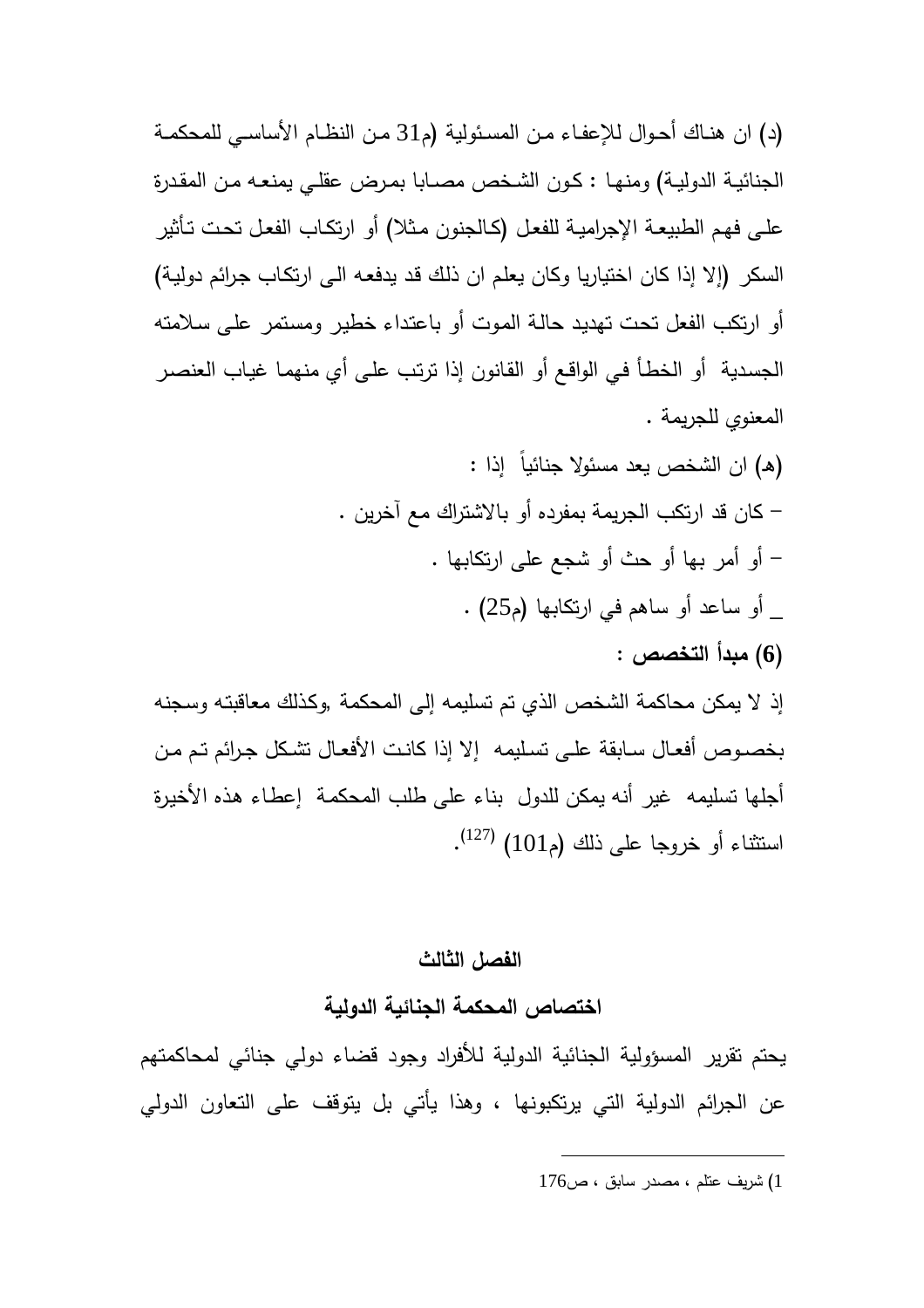للمحكمة الجنائية الدولية ، لأن دول أعضاء الجماعة الدولية من مصلحتها ومصلحة رعاياها ملاحقة ومعاقبة من يرتكبون الجرائم الدولية ، وفي نفس الوقت ردع كل من تسول له نفسه ارتكابها مستقبلاً .

 وكما هو معروف أن الجريمة ظاهرة قديمة ، فمنذ أن خلق االله سبحانه وتعالي البشرية ، ونحن نرى الجريمة شائعة بين الأفراد على اختلاف دياناتهم وألوانهم وأعمارهم وحضاراتهم وصفاتهم ، وسواء كانت الجريمة داخلية بين أفراد العائلة أو الوطن الواحد ، أو كانت جريمة بين أفراد يتبعون دول أخرى .

 ومن هنا إذا قام شخص بارتكاب جرم قانوني يعاقب أمام القضاء الوطني إذا كانت جريمته تمت وفقاً لأحكام قانون العقوبات الوطني ، أما إذا قام بارتكاب جرائم سواء كانت على أشخاص وطنيين أو أجانب ولكن وصلت إلى حد غير معقول وبالتالي أصبحت من الجرائم التي تهدد المجتمع الدولي ، فيترتب على تلك الجريمة أنها توصف بأنها جريمة دولية وترتب المسؤولية الجنائية الفردية الدولية للمجرم ، لاسميا ينعقد اختصاص المحكمة الجنائية الدولية .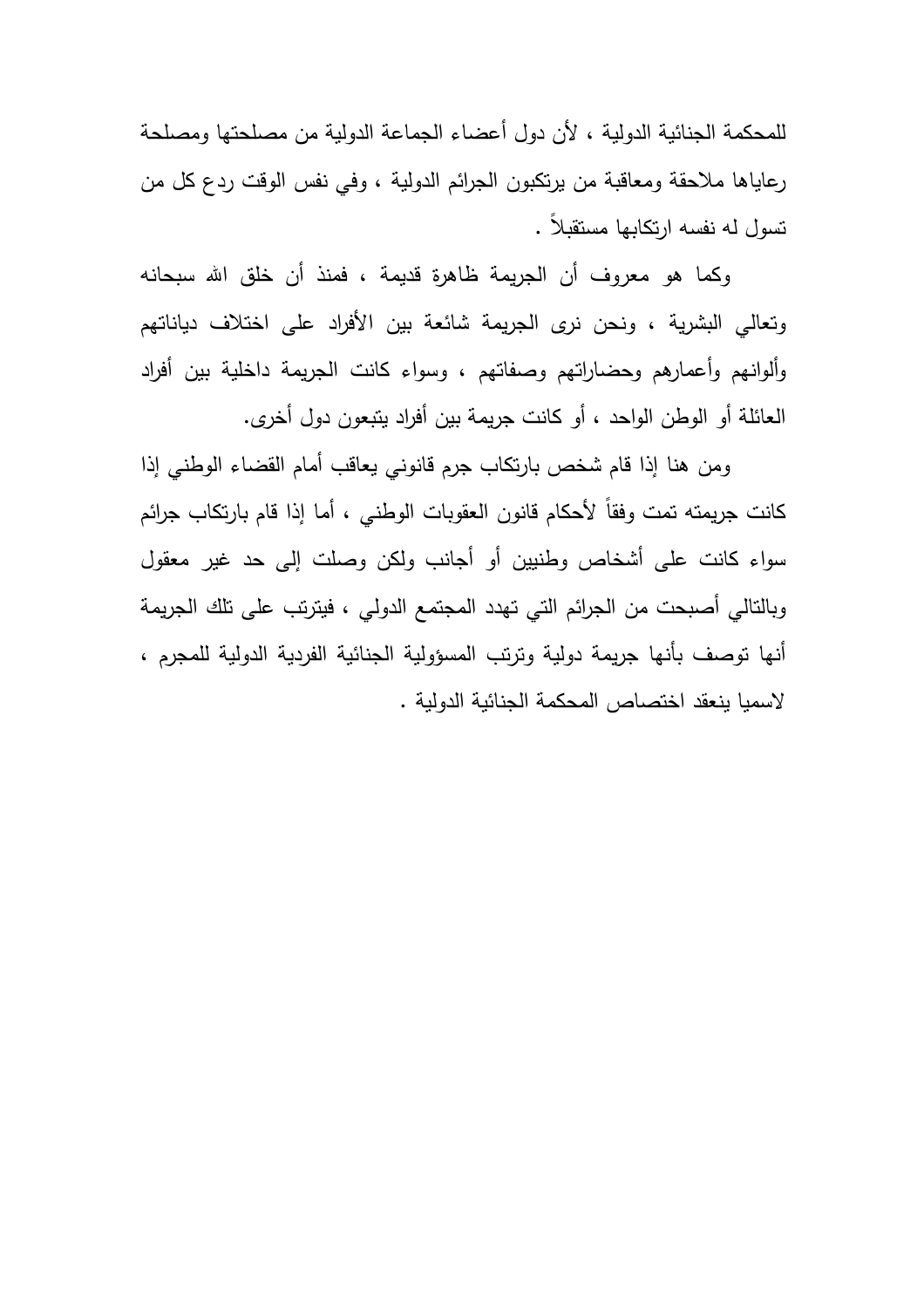# **المبحث الأول**

# **الاختصاص الموضوعي**

لقـد تعـدد التعريفـات حـول الجريمـة الدو ليـة ، فهنـاك مـن عرفهـا : " كـل فعـل أو امتنـاع غير مشروع ينال بالاعتداء حقاً أو مصلحة في نظر القانون الدولي وتكـون لـه عقوبـة توقع من أجله هذا وقد عرفها الفقيه جلاسير بأنها " الفعل الذي يرتكب إخـلالاً بقواعـد القانون الدولي ويكون ضـاراً بالمصـالح التـي يحميها ذلك القانون ، مـع الاعتراف لـه بصفة الجريمة واستحقاق فاعله العقاب .

 وأي كانت التعريفات المتعددة للجريمـة الدوليـة فهـي جريمـة تصـل آثارهـا خـارج حـدود دولـة الجـاني ، وبالتـالي أصـبح لهـا صـدى دولـي ، الأمـر الـذي جعـل القضـاء الجنــائي الــدولي يكــون مختصــاً بهــا ، ومــن هنــا جــاء دور النظــام الأساســي للمحكمــة الجنائية الدوليـة ليحـدد اختصـاص المحكمـة فـي النظـر فـي الجريمـة الدوليـة ، وهـذا مـا وضـحته المـادة الخاصـة حـول الجـرائم التـي تـدخل فـي اختصـاص المحكمـة الجنائيـة الدوليـــة ، والأمــر الــذي يرتــب عليهــا المســئولية الجنائيــة للأشــخاص الطبيعيــة وفقــاً للقانون الدولي<sup>(128)</sup> .

 و مــن هنــا يــرى الباحــث ضــرورة بيــان الجــرائم التــي يترتــب عليهــا المســؤ ولية الجنائية الدولية للفرد وفقـاً لاختصـاص المحكمـة الجنائيـة الدوليـة ، ومـا جـاء فـي نـص المادة الخامسة حول اختصاص المحكمة في الجرائم الآتية :

- 1) جرائم الإبادة الجماعية .
	- 2) الجرائم ضد الإنسانية
		- 3) جرائم الحرب
		- 4) جريمة العدوان

 $\overline{a}$ 1) ي نظر بحث (تامر القاضي) المقدم لنقابة المحامين ، شبكة الانترنيت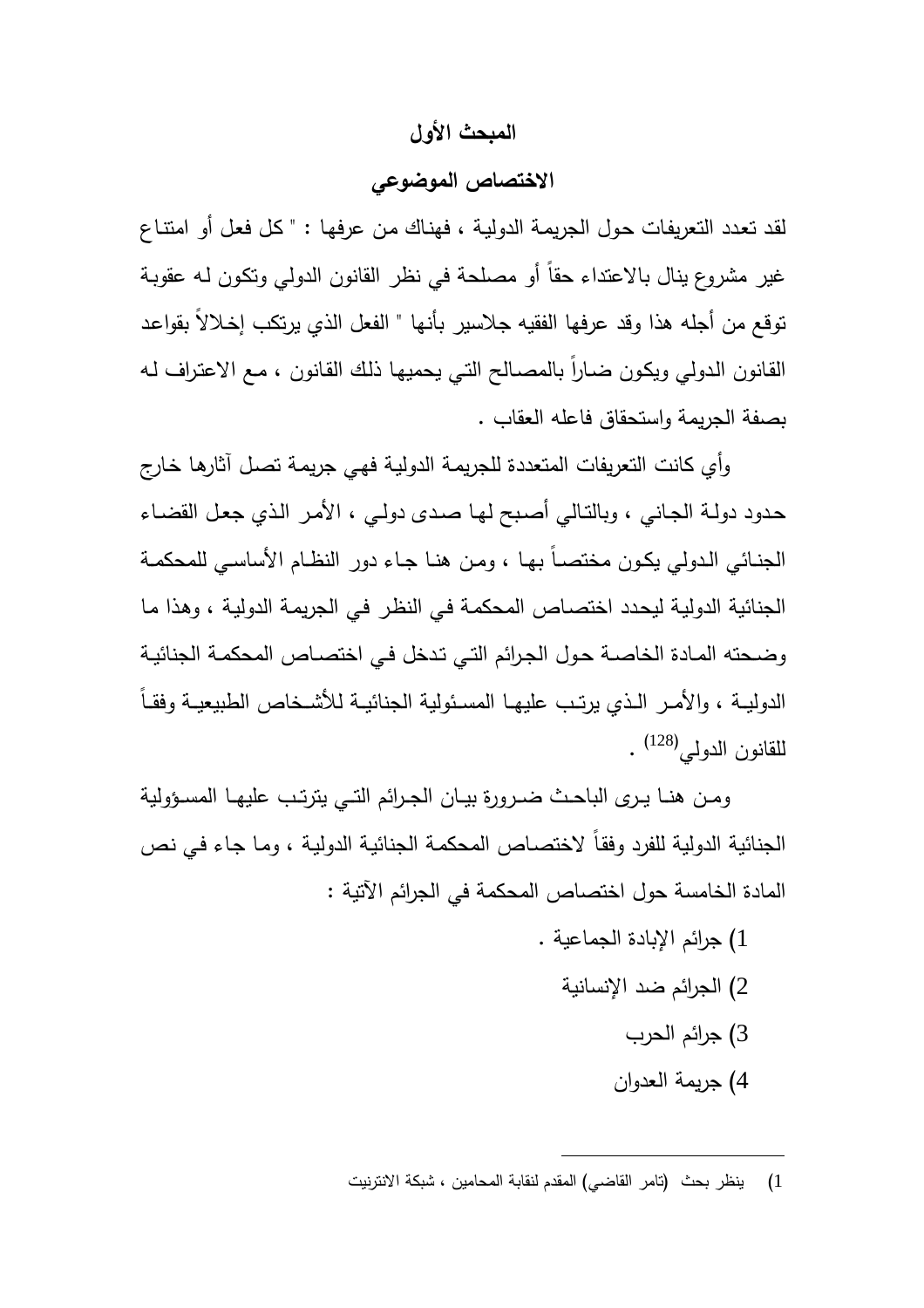## **المطلب الاول**

# **جرائم الإبادة الجماعية (إبادة الجنس )**

فهي معرفة في معاهدة خاصة لعام 1948 ولم يثر بشأنها أي خلاف من أية دولة وتتمثل في ارتكاب أفعال لتدمير مجموعة وطنية أو عرقية او دينيـة معينـة عـن طريـق القتـــل أو إحـــداث أذى جســـماني أو عقلـــي جســـيم لأعضـــاء المجموعـــة أو اتخـــاذ ) <sup>129</sup> إجراءات تمنع تناسلها أو نقل أطفال المجموعة إلى مجموعة أخرى ( وتعتبــر جــرائم الإبــادة الجماعيــة جريمــة مســتقلة قــد تقــع زمــن الســلم أو فــي زمــن النزاعات المسلحة سواء أكانت دولية ام غير دولية .

 وهـي جريمـة الجـرائم جمعـاء وتهـدد الجـنس البشـري فـي وجـوده ذلـك الجـنس الـذي استخلفه الله فـي الأرض لإعمارها ۖ والسـعي فـي مناكبـهـا , وقد فضـلـه الله وكرمـه علـي سـائر المخلوقـات وان النظـام الأساسـي للمحكمـة الجنائيـة الدوليـة الدائمـة قـد تناولتهـا كأول جريمة دولية .

وتكمـن الخطـورة فــي تعـدد الفعـل بقصـد القضــاء علــي جماعـات بشـرية معينــة سـواء أكانــت وطنيــة تلــك الجماعــات أم عرقيــة أم دينيــة وفــي هــذا التعــدد يكمــن شــذوذ مقترفيهـا فالإبـادة الجماعيـة هـي صـورة مـن صـور الشـذوذ يبـرز أخطـر مـا فـي الـنفس الإنسانية من وحشية .

 وقد اهتمت الأمم المتحدة بمنع جرائم الإبادة الجماعيـة والعقـاب عليهـا , فأصـدرت قــرار رقــم (96) فــي 11 ديســمبر عــام 1946م والتــي قــررت فيــه ان إبــادة الجــنس البشـري هـي إنكـار حـق الوجـود لجماعـات بشـرية بأكملهـا لـذا تؤكـد ان إبـادة الأجنـاس جريمـة فـي نظـر القـانون الـدولي يـدينها العـالم المتمـدن ويعاقـب مرتكبيهـا وهكـذا خطـت الجمعية الخطوة الأولى بجعل الإبادة الجامعية جريمة دولية .

1) شريف عتلم ، مصدر سابق ، 117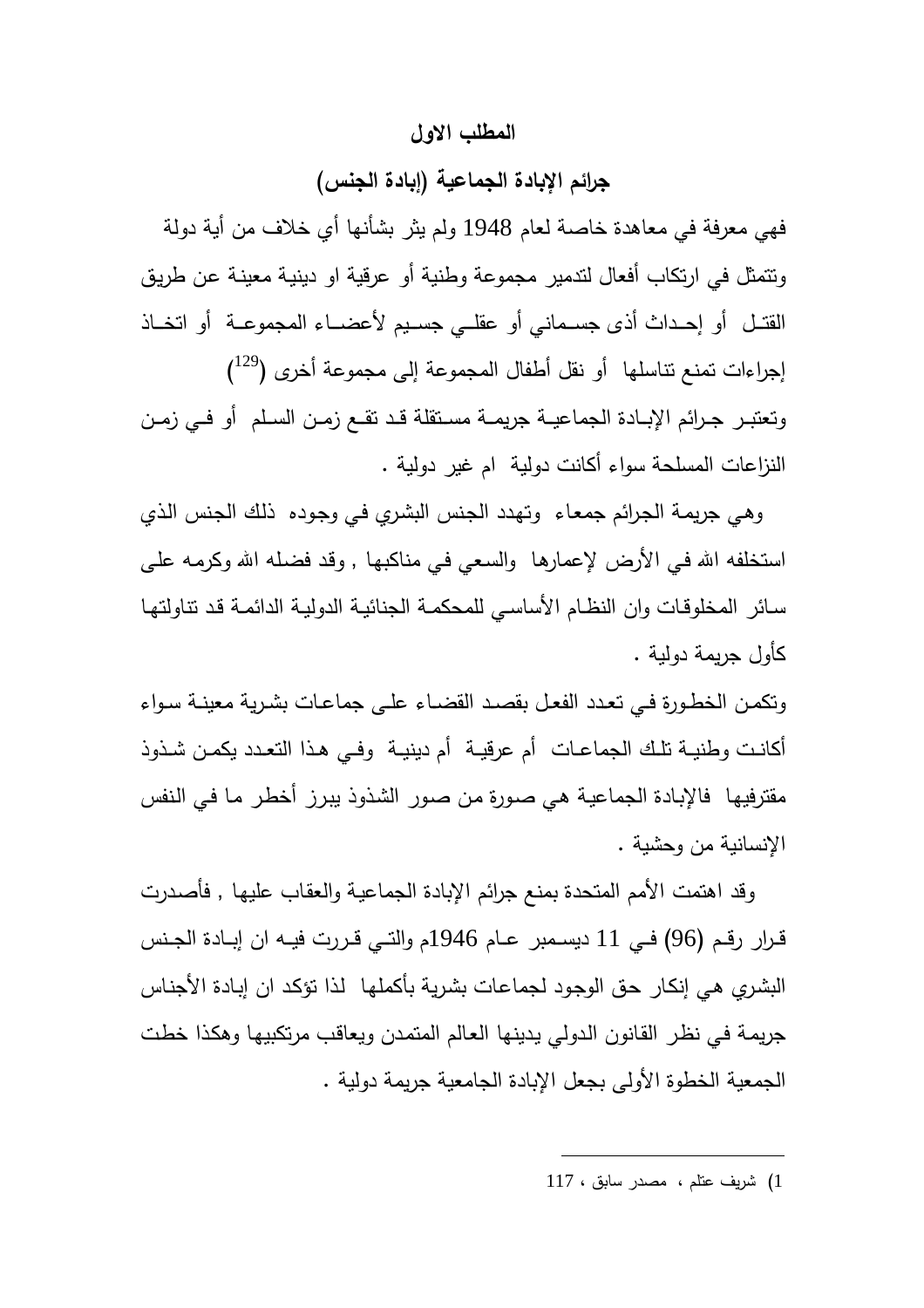ولقد أثير موضوع تعريف جرائم الإبادة الجماعية أمام لجنة الأمم المتحدة المخصصـة لإنشـاء المحكمـة الجنائيـة الدوليـة , حيـث قـدمت عـدة اقتراحـات حـول تعريفهـا , يمكـن ان نلخصها في فريقين :-

**الفريق الأول :** رأي بأن التعريف المعتمد لتلك الجـرائم موجـود فـي اتفاقيـة منـع جريمـة الإبــادة الجماعيــة والمعاقبــة عليهــا لعــام 1948 , واقتــرح استنســاخ ذلــك التعريــف فــي النظـام الأساسـي للمحكمـة الجنائيـة الدوليـة , وذلـك علـى غـرار مـا جـرى عليـه العمـل بالنسـبة للنظـامين الأساسـيين لمحكمتـي : (يوغسـلافيا , وروانـدا , ) بهـدف العمـل علـى توحيد السياسة التشريعية الدولية .

**الفريق الثاني :** رأى توسيع نطاق التعريف ليشمل فئات لم تذكرها اتفاقيـة منـع جريمـة الإبـادة الجماعيـة والمعاقبـة عليهـا لعـام 1948 , م بهـدف سـد بعـض الثغـرات الموجـودة في ذلك النص , ومن تلك الفئات المجموعات :الاجتماعية والسياسية .

إلا ان الفريق الأول عارض إجراء أي تعديل , باعتبار الاتفاقية ملزمة لجميع الـدول , وكونـه قـد تـم إدراج التعريـف فـي تشـريعات كثيـرة مـن الـدول , كمـا ان التعـديل يتجـاوز نطاق أعمال اللجنة .

تلـك الأسـباب وغيرهـا منعـت المشـرع الـدولي مـن تجـاوز المـادة (2) مـن اتفاقيـة عـام (1948) فجاءت جرائم الإبادة الجماعية في المادة (6) من النظام الأساسي للمحكمـة الجنائية الدولية مطابقة للمادة (2) مـن الاتفاقيـة وهـو ذات التعريـف المـدرج فـي المـادة (2/4) مـن النظـام الأساسـي لمحكمـة (يوغسـلافيا السـابقة) والمـادة (2/2) مـن النظـام الأساسي لمحكمة (روندا) .

والجــدير بالــذكر ان التعريــف الــوارد فــي المــادة (6) مــن نظــام (رومــا) قــد دمــج فــي التشريعات الجنائية المحلية للعيد مـن دول العـالم ومنهـا : القـانون الإنجليـزي والكنـدي والبلجيكي .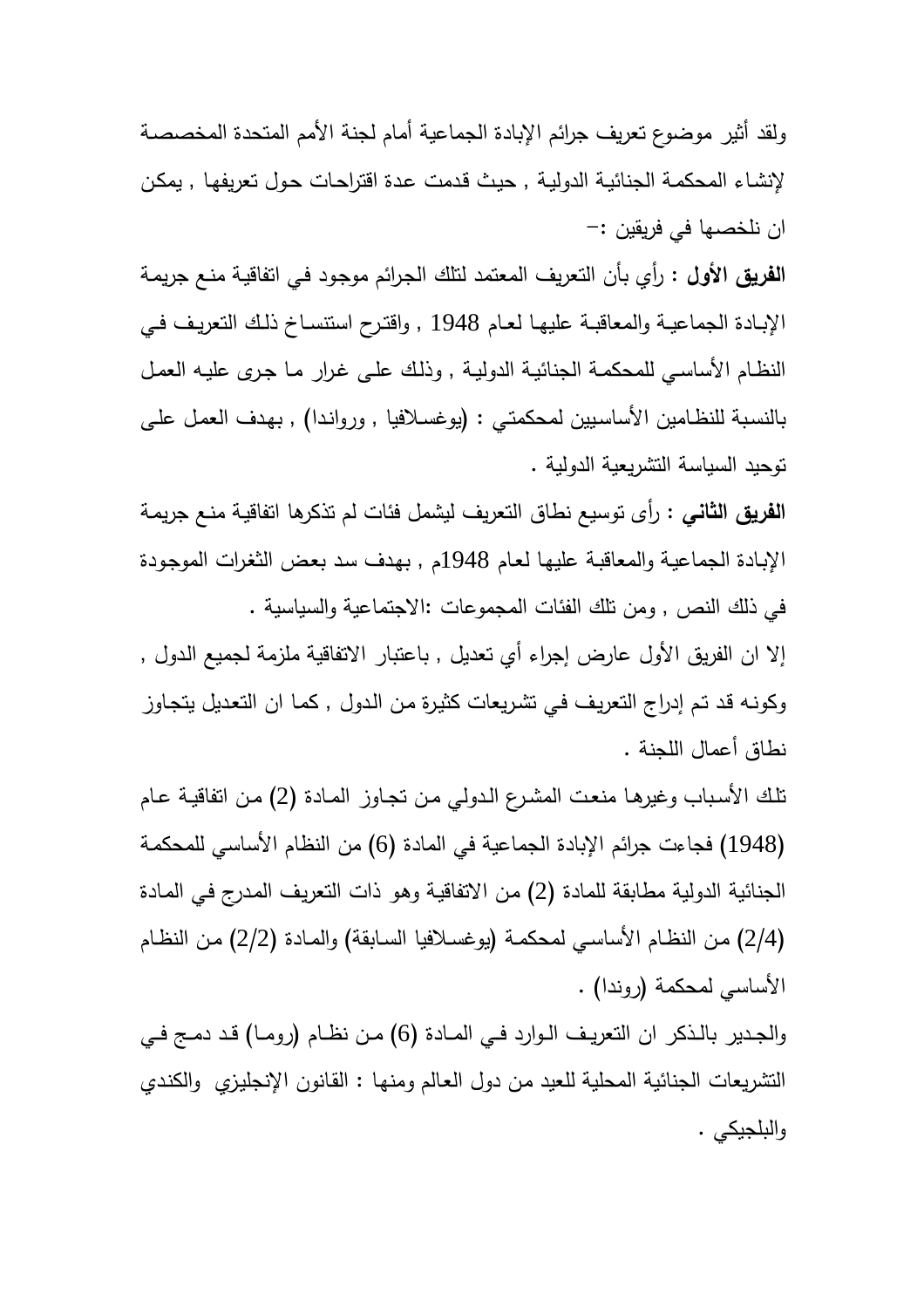والتعريف الوارد فـي المـادة (2) مـن اتفاقيـة منـع جريمـة الإبـادة الجماعيـة , يشـترك مـع المادة (6) من النظام الأساسـي للمحكمـة الجنائيـة الدوليـة فـي وجـود ذات الثغـرات فـي تعريف الفئات المشمولة بالحمايـة , ولـذا فإنـه محـل انتقـاد لأنـه مقيـد بحـالات محـددة : كالقتـل الجمـاعي , فقـد تتطـورت الحـالات بفعـل عامـل الـزمن وتظهـر حـالات جديـدة , خاصة وان التعريف الأول قد مر عليه خمسون عاماً . وقــد أوضــح النظــام الأساســي للمحكمــة الجنائيــة الدوليــة , المقصــود بجــرائم الإبــادة

الجماعية بأنها :أي فعـل مـن الأفعـال التاليـة يرتكـب بقصـد إهـلاك جماعـة ، قوميـة ، أو أثنية ، أو عرقية ، أو دينية بصفتها تلك إهلاكاً كلياً أو جزئياً : . أ قتل أفراد الجماعة .

. ب إلحاق ضرر جسدي , أو عقلي جسيم بأفراد الجماعة . ج . إخضـاع الجماعـة عمـدا لأحـوال معيشـية , يقصـد بـهـا اهلاكـهـا الفعلـي , كليـا أو جزئياً .

. د فرض تدابير تستهدف منع الإنجاب داخل الجماعة .

. هـ نقل أطفال الجماعة عنوة إلى جماعة أخرى .

وبنــاءاً عليــه , تعتبــر جــرائم الإبــادة الجماعيــة أخطــر الجــرائم الدوليــة , لأنهــا تهـدد بــالخطر : حيــاة الإنســان , وصــحته , وكرامتــه , وتظهــر خطورتهــا بصــورة أكبــر إذا علمنـا أنـهـا لا تـهـدد بالإبـادة , فردا واحـدا , أو مجموعـة أفراد , بـل تـهـدد جماعـة , أو جماعات كاملة , لأسباب : قومية , أو أثنية , أو عرقية , أو دينية .

ويعتبـر الجـاني مرتكبـاً لـهـا , حتـي ولـو قـام بقتـل شـخص واحـد مـن أفـراد الجماعـة , طالما كان يعلم بأنه يشترك في خطة أوسع ترمي إلى تدمير الجماعة كلياً , أو جزئيـاً , فلــيس هنــاك معيــار محــدد لعــدد الضــحايا لثبــوت الجريمــة , فــالمهم هــو إتجــاه إرادة الجـاني إلـى إهـلاك أعـداد كبيـرة مـن أفـراد تلـك الجماعـة , ومـن ثـم فـإن عـدد الضـحايا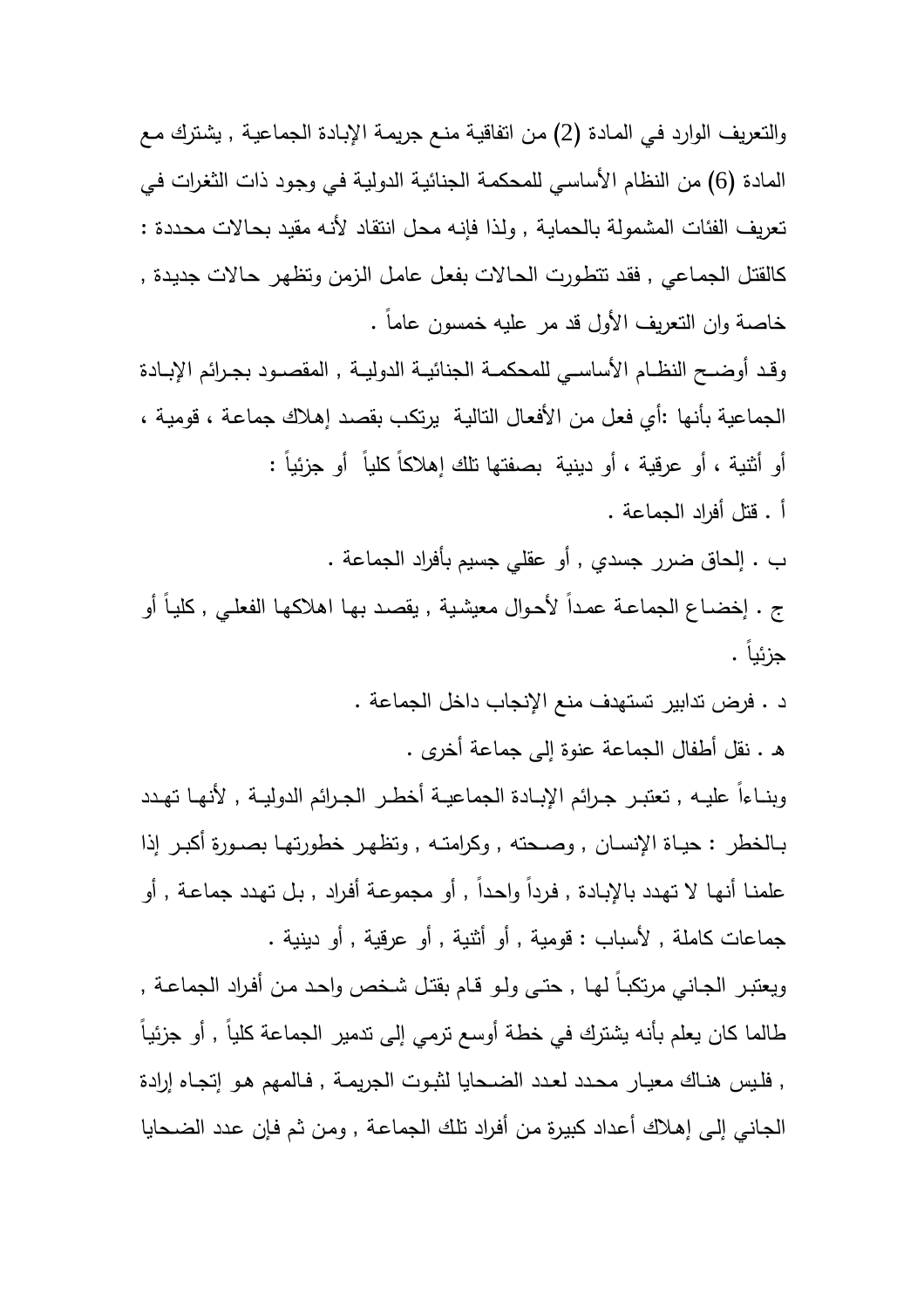يعتبـر قرينـة علـى نيـة الإبـادة , وتملـك المحكمـة سـلطة تقديريـة واسـعة فـي تقيـيم هـذه القرينة .

والملاحظ ان نظام (روما) يحمي جماعات معينة بشكل واضح ومميز وهـي : القوميـة والاثنيــة والعرقيــة والدينيــة ويقصــد بالجماعــات القوميــة ، مجموعــة الأفــراد الــذين تتحـدد هـويتهم المشـتركة بجنسـية بلـد معـين أو بأصـل قـومي مشـترك أمـا الجماعـات الإثنيــة : فهــي مجموعــة مــن الأفــراد تتحــدد هــويتهم بتقاليــد ثقافيــة مشــتركة او لغــة مشتركة ۖ أو تراث مشترك ,أما الجماعات العرقية : فتعنـي مجموعـة من الأفراد تتحدد ۖ هـويتهم بالصـفات الجسـدية أمـا الجماعـات الدينيـة : يقصـد بهـا مجموعـة مـن الأفـراد تتحدد هويتهم بعقيدة دينية مشتركة أو معتقدات أو مـذاهب أو ممارسـات أو شـعائر مشتركة .

 - فقد صدر أول حكم على المستوى الدولي عام 1998م ضد paul-jean لإرتكابـه (130) جرائم إبادة جماعية في (رواندا) ويتضــح مــن النظــام الأساســي للمحكمــة الجنائيــة الدوليــة إنــه قســم جــرائم الإبــادة الجماعية إلى قسمين الأول : الإبادة المادية والأخر الإبادة المعنوية .  **- الإبـادة الماديـة :** القيـام بأفعـال ماديـة تـؤدي إلـى القضـاء علـى الجماعـة البشـرية : كالقتل , أو منع الإنجاب , ومن أمثلتها : المذابح التي ارتكبتها الصهيونية في فلسطين (مذبحة دير ياسين) .  **- الإبـــادة المعنويـــة :** فتعنــي الاستئصــال المعنــوي الــذي يمثــل التــأثير علــى الــنفس البشـريـة واحاسيسـها وشـعورها وإخضـاعها لظـروف معيشـية معينـة : كنقل الأطفـال عنوة من جماعة إلى أخرى .

 $\overline{a}$ 1) عبد القادر جرادة (الجريمة الدولية ) الطبعة الاولى 2005م ، ص154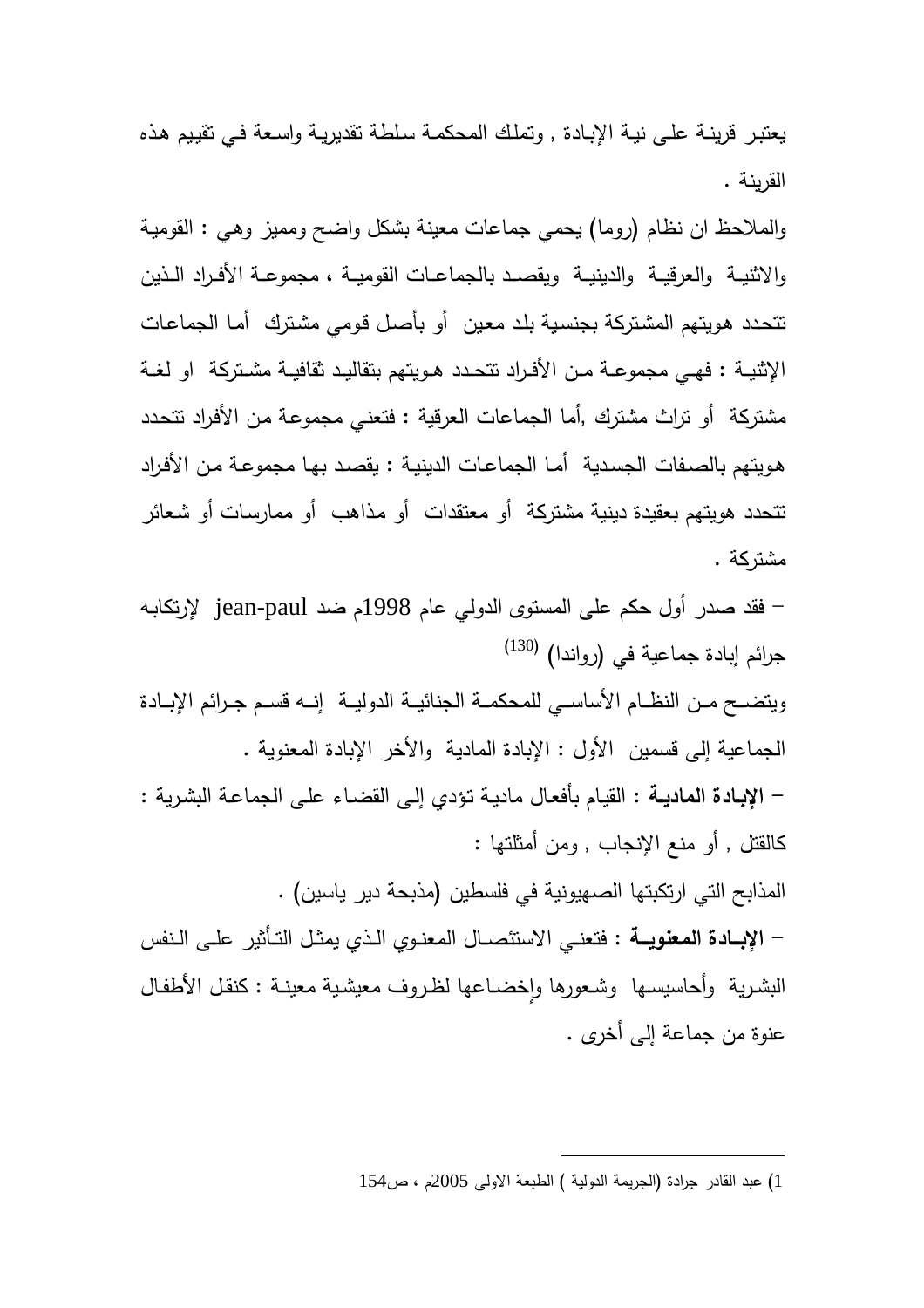وإن كـان نظـام رومـا قـد تكلـم عـن : الاعتـداء النفســي والإخضــاع لظـروف معيشـية معينــة , ونقــل الأطفــال مــن جمــاعتهم الــى جماعــة أخــرى إلا انـــه لــم يتضـــمن الإعتـداءات التـي قـد تـؤدي الـى القضـاء علـى المقومـات اللغويـة والثقافيـة لجماعـات (131) معينة .

ويمكــن بموجــب النظــام الأساســي للمحكمــة الجنائيــة الدوليــة ان تتخــذ جــرائم الإبــادة الجماعية عدة صور على النحو التالي :-

**(1) جريمة الإبادة الجماعية بالقتل :**

 القتل هو إزهاق روح إنسان بدون وجه حق وتعتبر في مقدمـة الأفعـال الخمسـة التـي تشكل جريمة الإبادة الجماعية و أبشعها .

**(2) جريمة الإبادة الجماعية بإلحاق أذي بدني أو معنو ي جسيم :** 

 أن التعـدي الجسـيم علـى السـلامة العضـوية , أو العقليـة لأعضـاء جماعـة معينـة , يشـكل أيضـاً جريمـة إبـادة جماعيـة وان كانـت أقـل وحشـية مـن القتـل ولا تـؤدي الـى الإبادة المطلقة مثال

تعـريض أفـراد الجماعـة للإصـابة بـأمراض معديـة أو ضـربهم ضـرباً مبرحـاً يمكـن ان يفضــي إلــي إحـداث عاهـات مسـتديمة بهـم ويشــترط لقيــام تلـك الجريمــة ان يكـون الشــخص أو الأشــخاص منتمــين إلــى جماعــة قوميــة أو أثنيــة أو عرقيــة أو دينيــة معينة .

**(3) الإبادة الجماعية بفرض أحوال معيشية بقصد الإهلاك الفعلي :** 

من بين الأعمال المنشـئة لجريمـة الإبـادة إخضـاع جماعـة إنسـانية عـن عمـد لظـروف معيشـية قاسـية تكفـي للقضـاء علـيهم عضـوياً بصـورة تامـة أو جزئيـة مثـال ذلــك (

<sup>1</sup>) عبد القادر القهوجي ، القانون الدولي الجنائي ، مصدر سابق ، ص .134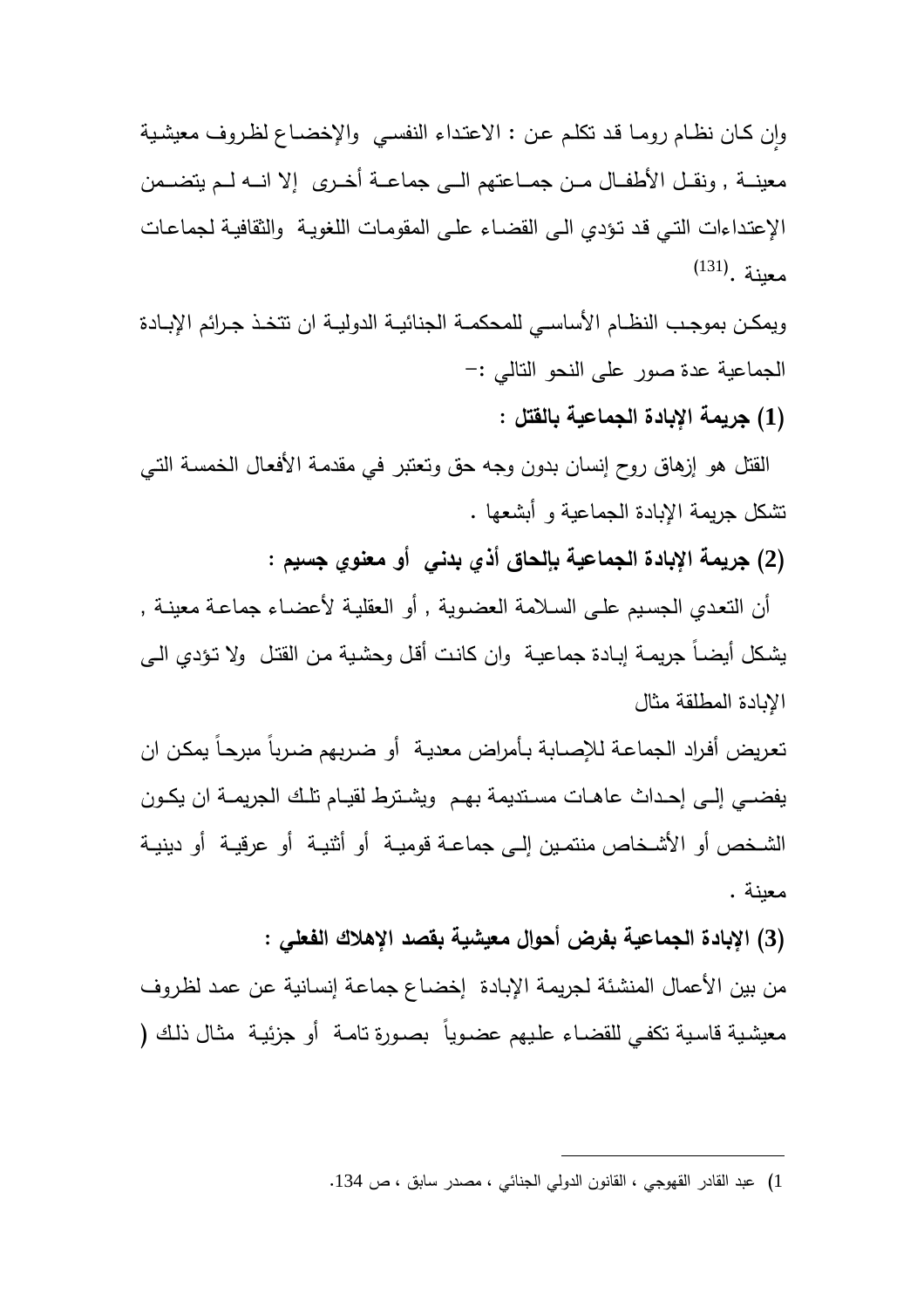إخضــاع جماعــة لنظــام غــذائي رديــئ أو عــزل جماعــة فــي أمــاكن مجدبــة خاليــة مــن مقومات الحياة أو تقييد إقامتهم في مناطق موبوءة بالأمراض .

**(4) الإبادة الجماعية بفرض تدابير تستهدف منع الإنجاب :**

ومنــع الإنجــاب وســيلة تعتمــد علــى أســاليب بيولوجيــة تعيــق نمــو وتكــاثر أعضــاء الجماعة المستهدفة مثل :

تطعيم النسـاء بعقـاقير تـؤدي للعقم أو إكـراه الحوامـل علـى الإجهـاض عنـد تحقيـق الحمــل أو اســتخدام طــرق مــن شــأنها ان تقضــي علــى خصــوبة الــذكور وبتــر أو نشويه الأعضاء النتاسلية وإجراء عمليات التعقيم . ٕ

**(5) الإبادة الجماعية بنقل الأطفال قسراً :** 

ويعتبر نقل الأطفال قسرا إلى جماعة أخرى صورة من صور الإبـادة والذي يفترض أنـه وسـيلة للقضـاء علـى ظـاهرة تعاقـب الأجيـال والحيلولـة دون اكتسـاب الأبنـاء للغـة الأبــاء أو عــاداتهم أو شــعائرهم الدينيــة بحيــث ينشــأون نشــأة أخــرى منقطعــة الصــلة بجـذورهم وان نقـل الأطفــال لـه نتــائج خطيـرة علـى الجماعــة التـي ينتمــي إليهـا ونظــام روما لم يحدد الطفل ويؤخذ بتحديد عمره الذي لم يبلغ (18) كما حددته اتفاقيـة حقـوق  $^{(1)}$ الطفل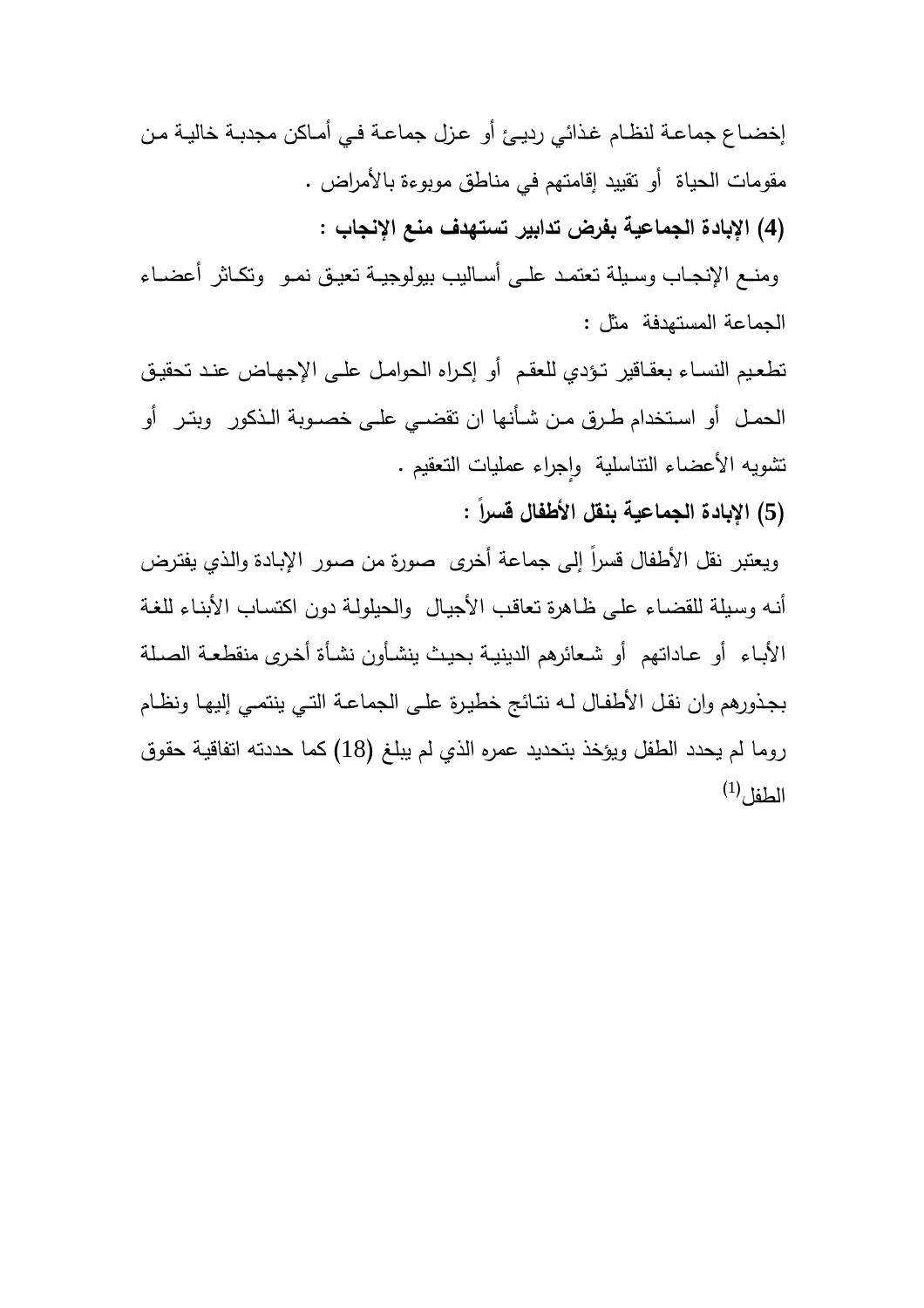#### **المطلب الثاني**

# **جرائم ضد الإنسانية :**

لقد اختلفت الآراء في مؤتمر روما حول الجـرائم ضـد الإنسـانية فهنـاك الـبعض رأي : ان الجــرائم ضــد الإنســانية يمكــن ان تقتــرف وقــت الســلم وفــي إطــار أعمــال منهجيــة كما ترتكب وقت النزاعات المسلحة وهي وجهة نظر الـدول الغربيـة وعـدد مـن الـدول الإفريقية وبعض من الدول العربية التي تتفق معها في حين أن البعض الأخر الذي يشمل غالبية الدول العربية رأي : ان الجرائم التي يجـب إدراجهـا هـي التـي ترتكـب فـي حالة النزاع المسـلحة وليسـت المرتكبـة فـي وقـت السـلم وقـد تقـدمت العديـد مـن الـدول بمقترحات في إطار تلك الجريمة لغرض إدراج بعض الأفعال التي تشكل جريمـة ضـد الإنسـانية : كجريمـة العمـل الإرهـابي والفصـل العنصـري والحظـر الاقتصـادي وقـد أخـذ النظـام الأساسـي فـي تعريفـه للجريمـة ضـد الإنسـانية بـنص يشـمل ارتكابهـا وقـت السلم ووقت النزاعات المسلحة كمـا أدرجـت جريمـة الفصـل العنصـري ضـمن أفعالهـا ولم تؤيد غالبية الدول إدراج العمـل الإرهـابي ضـمن الأفعـال التـي تشـكلها بإعتبـار ان الإرهـاب جريمـة مـن الصـعب إيجـاد تعريـف محـدد لهـا وكـذلك الحـال بالنسـبة للحظـر الاقتصادي فلم يتم إدراجه في النظام الأساسي .

وتعنـي وفقـاً لنظـام رومـا " إن مجموعـة مـن الأفعـال إذا مـا ارتكبـت فـي إطـار هجـوم واسع النطاق أو منهجي موجه ضد مجموعـة مـن السـكان المـدنيين تشـكل جريمـة ضـد الإنسانية وتشمل :

القتل العمد – الإبادة – الاسترقاق – إبعاد السكان أو النقل القسـري لهـم – السـجن أو الحرمان الشديد من الحرية البدنية – التعـذيب – الاغتصـاب أو الاسـتعباد الجنسـي أو الإكــراه علــى البغــاء أو الحمــل القســري أو التعقــيم القســري أو أي شــكل مــن أشــكال العنـف الجنسـي علـى درجـة كبيـرة مـن الخطـورة – اضـطهاد أيـه فئـة أو جماعـة لأيـة أسـباب سياسـية أو عنصـرية وغيرهــا مــن الأسـباب التــي لا يجيزهـا القـانون الــدولي –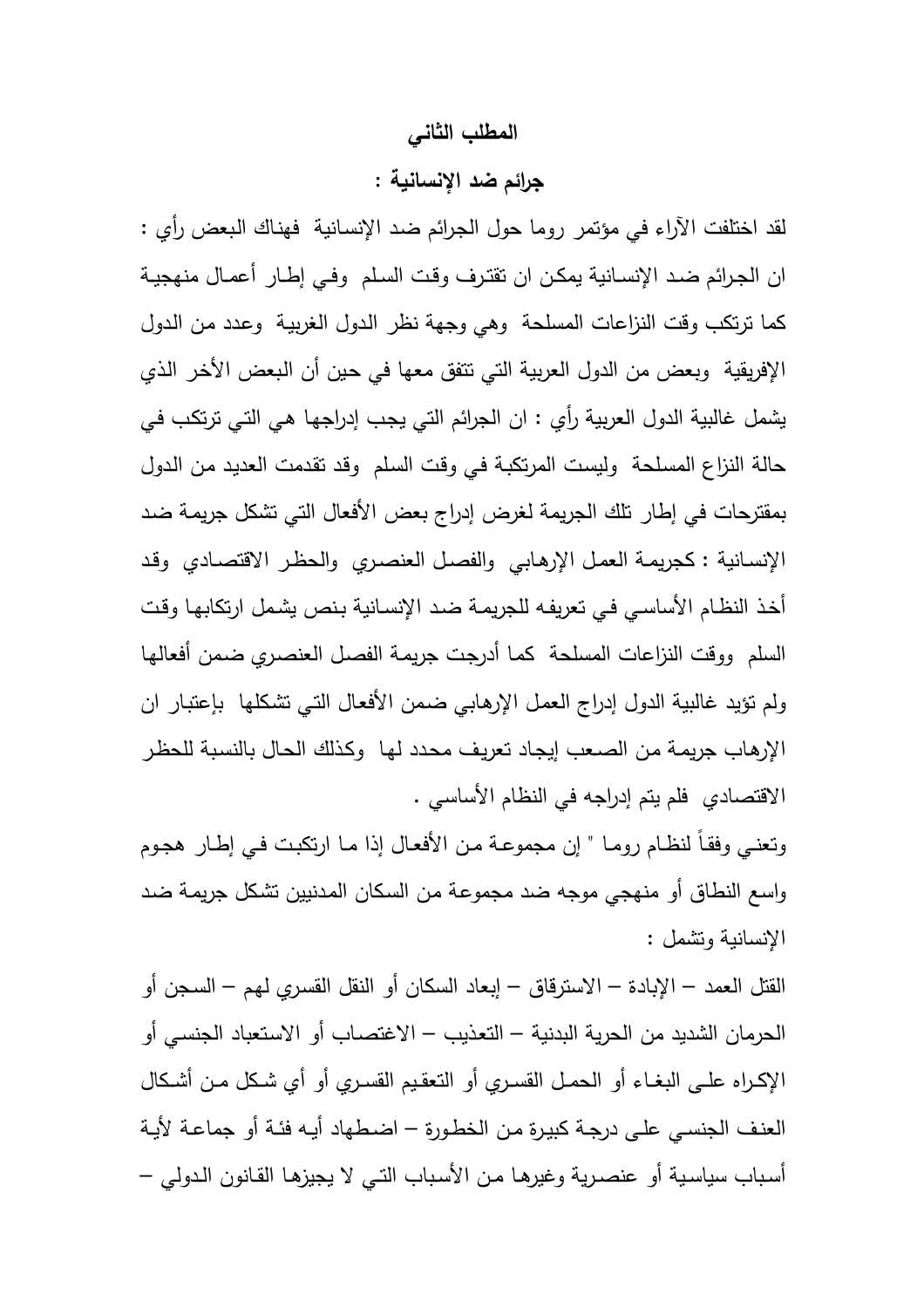الاختفاء القسري للأشخاص – جريمة الفصل العنصري – أية أفعال لا إنسانية أخـرى والتــي تسـبب فــي معانــاة شـديدة أو إصــابات خطيـرة تلحـق بالبـدن أو الصـحة البدنيـة (132) والعقلية وبصورة متعمدة

 وهكـذا تبـين أن أهـم التطـورات التـي طـرأت علـى تعريـف الجـرائم ضـد الإنسـانية فـي مؤتمر روما تتضح فيما يلي :-

1– أن المادة (7) من نظام (روما) تجنبت استلزام اقتران أي تلك الجرائم بوجود نـزاع مســلح فتقــع فــي زمــن الســلم أو الحــرب ومــن ثــم فقــد أعــادت التأكيــد علــى المبــدأ الأساسـي بخصـوص حمايـة السـكان المـدنيين ضـد انتهاكـات وظلـم الـنظم الدكتاتوريـة

الجائرة وإعادة التأكيد على أن تلك الجرائم يمكن أن ترتكب كذلك في وقت السلم 2 - ان التعريـف وضـع معيـارين إذا تحققـا فـإن أي اعتـداء علـى البشـر يعتبـر جريمـة ضد الإنسانية وهو ان يتم اقتراف تلك الجريمة ضد السكان المدنيين وأن تكـون تلـك الاعتداءات جزءاً من اعتداءات واسعة النطاق أو منهجية .

(3) التوسـع كثيراً في قائمـة الجرائم ضـد الإنسـانية أكثـر من التعريفات السـابقة , بمـا يعكــس التطــور الســريع فــي القــانون العرفــي الــدولي , كمــا انــه تــرك المجــال مفتوحــا لإضافة جرائم أخرى .

(4) عــرف الجــرائم ضــد الإنســانية ولــم يقتصــر علــى تعــداد تلــك الجــرائم كمــا فعلــت أنظمة المحاكم السابقة فأوضح المقصود من المصطلحات الواردة فـي الفقرة الأولـي مثل : الإبادة والنقل القسري للسكان والتعذيب وغيرها .

(5) اتسـم بتقـدم ملحـوظ فـي مجـال القـانون الـدولي الإنسـاني بحيـث يشـمل – فضـلاً عــن الأشـــكال التقليديــة للجــرائم ضــد الإنســانية – علــى جــرائم لــم تحتويهــا المواثيــق الأساســية للمحــاكم الســابقة ، الاختفــاء القســري كمــا أرفقــت بعــض الجــرائم المرتبطــة

 $\overline{a}$ 1) الطاهر منصور ، القانون الدولي الجنائي (الجزاءات الدولية ) ، ص157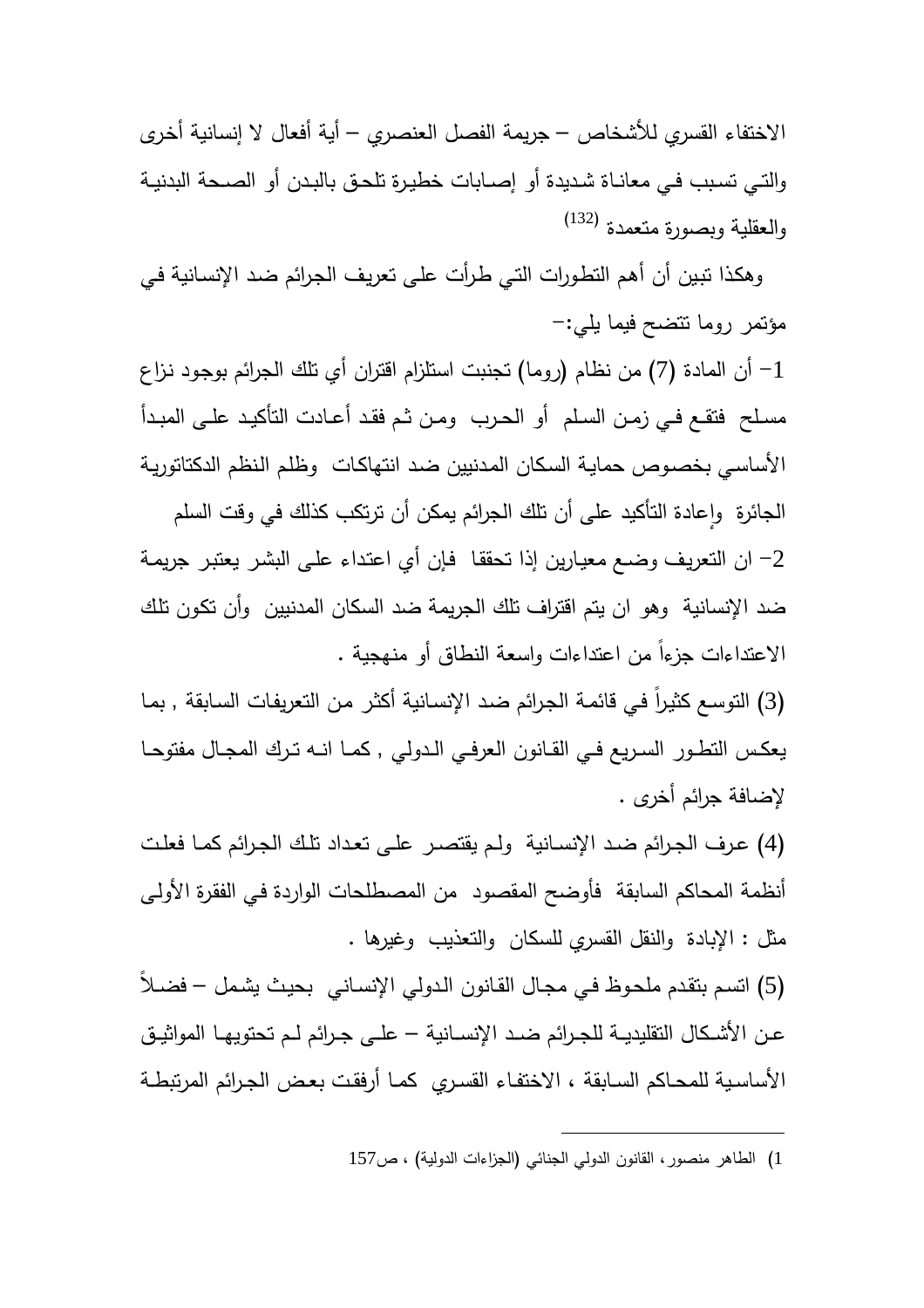بجـرائم أوردتهـا المحـاكم السـابقة مـن قبـل مثـل ، الحمـل الإجبـاري والـدعارة الإجباريـة والاستعباد الجنسي والتعقيم الإجباري للنساء وهـي جـرائم متعلقـة بجريمـة الاغتصـاب  $(133)$ 

**صور الجرائم ضد الإنسانية :** 

تتخــذ الجــرائم ضــد الإنســانية العديــد مــن الصــور التــي وردت فــي النظــام الأساســي للمحكمة الجنائية الدولية على النحو التالي :

.1 **القتل العمد :**

أفعـال موجهـة ضـد شـخص أو أكثـر مـن السـكان المـدنيين تمارسـه الدولـة أو أحـدى العصابات تنفيذاً لسياسة عامة تتتهجها الدولة بحيث نتم عمليات القتل ضمن هجوم منظم وواسع .

ويسـتوي ان تكـون الأعمـال المعاقـب عليهـا ارتكبـت بقصـد القتـل أو نـتج عنهـا القتـل العمـد كنتيجـة حتميـة لتلـك الأفعـال ولـذا يسـتوي اسـتعمال تعبيـر (Killed (أو يتسـبب في موت (death Caused (للتعبير عن هذا المفهوم .

.2 **الإبادة :**

تختلـف هـذه الجريمـة عـن جريمـة الإبـادة الجماعيـة الـواردة فـي المـادة (6) مـن نظـام رومــا لأنهــا تشــمل الحــالات التــي يقتــل فيهــا جماعــة مــن الأفــراد لا تجمعهــم ســمات مشـتركة , ويمكـن ارتكابهــا بوسـائل مختلفــة للقتـل ســواء أكـان بشــكل مباشـر أم غيــر مباشـر وتشـمل أفعـال الإبـادة فـرض أحـوال معيشـية معينـة مـن بينهـا : الحرمـان مـن الحصول على الطعام والدواء بقصد إهلاك جزء من السكان .

.3**الاسترقاق :**

1) عبد القادر جرادة (الجريمة الدولية ) ، مصدر سابق ، ص 285 .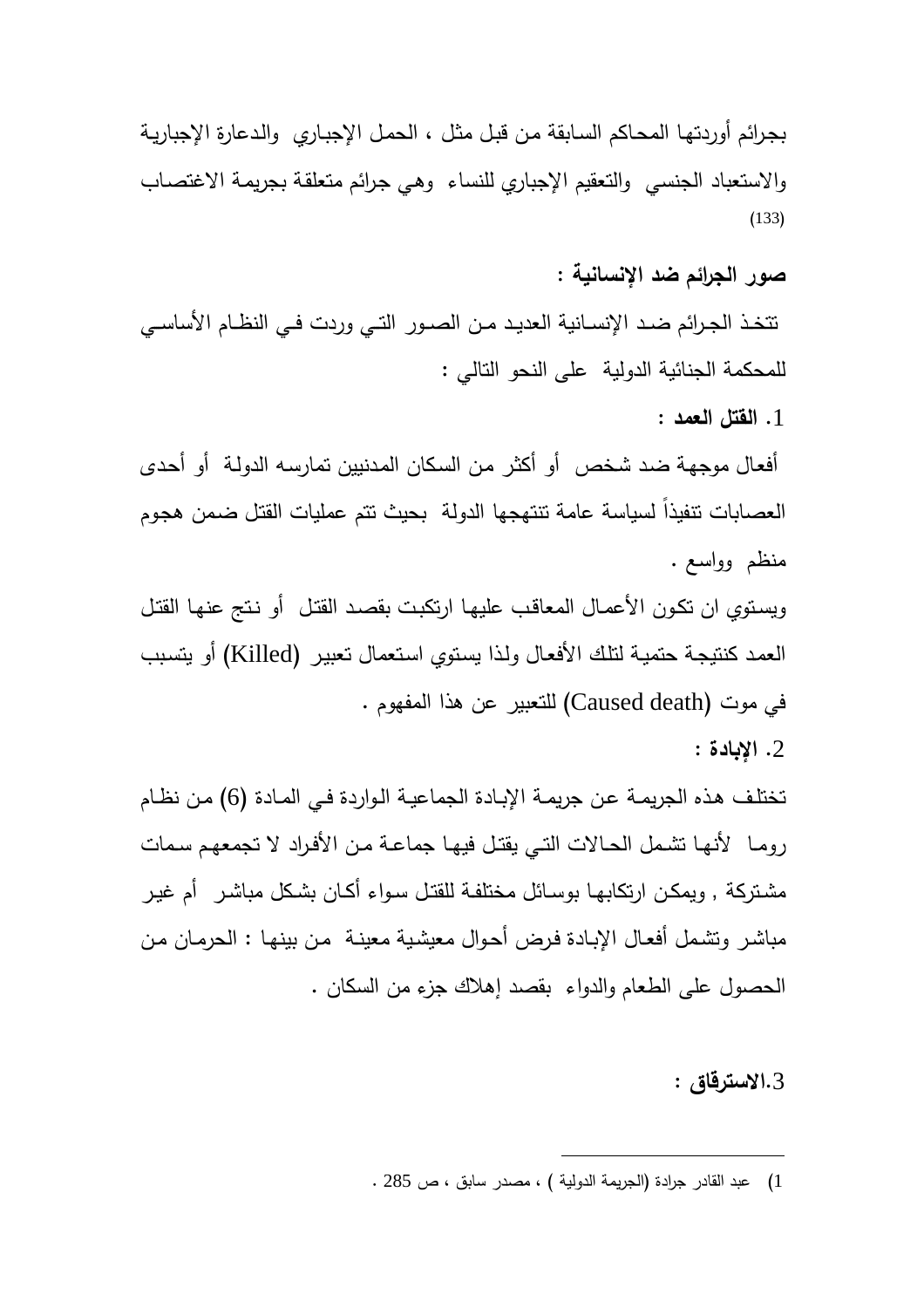ويشترط لقيامها ان يمارس الجـاني أيـاً مـن السـلطات – فيمـا يتصـل بحـق الملكيـة , او تلـــك الســـلطات جميعـــاً – علـــى شـــخص أو أكثـــر مـــن شـــخص ولا ســـيما النســـاء والأطفــال مثــل : شــراء أو بيــع أو إعــارة أو مقايضــة ذلــك الشــخص أو أولئــك الأشخاص أو أن يفرض عليهم حرماناً مماثلاً من التمتع بالحرية .

.4**الإبعاد أو النقل القسري للسكان** :

النقــل القســري أو الإبعــاد للســكان المــدنيين محظــور مطلقــاً , ســواء أكــان مــن داخــل الدولة إلى دولة أخرى ام من مكان إلى أخر في ذات الدولة طالمـا أنـه تم رغمـاً عن إرادة أولئــك الســكان ســواء أرغمــوا علــى ذلــك بــالقوة الماديــة أم عــن طريــق التهديــد باقتراف أفعال إجرامية قبلهم .

.5 **السجن أو غيره من الحرمان الشديد من الحرية البدنية :** 

وهي التي تحقق إيلامها عن طريق حرمان المحكـوم عليـه مـن حقـه فـي التمتـع بحريتـه اذ تسلبه العقوبة ذلك الحـق أمـا نهائيـاً : كمـا فـي السـجن مـدى الحيـاة وأمـا ان يكـون الحرمان لأجل معلوم .

ومن ثم فـلا يتصـور قيامهـا إن تمت تنفيذا لحكم قضـائي من محكمـة مختصـة عن جريمة ارتكبها المحكوم عليه .

ولم يعرف النظام الأساسي ذلك الفعل , وذلك بإعتبار ان كل دولة تلجأ إلى السـجن , ولتفـادي التفسـير الضـيق علـى نحـو غيـر ملائـم لإصـطلاح (السـجن) أضـافت المـادة (1/7 ) هــ/ إليـه فعـل (الحرمـان الشـديد علـى نحـو أخـر مـن الحريـة البدنيـة , ) بحيـث يصبح ذلك الفعل مشمولاً بالحماية .

.6 **التعذيب:**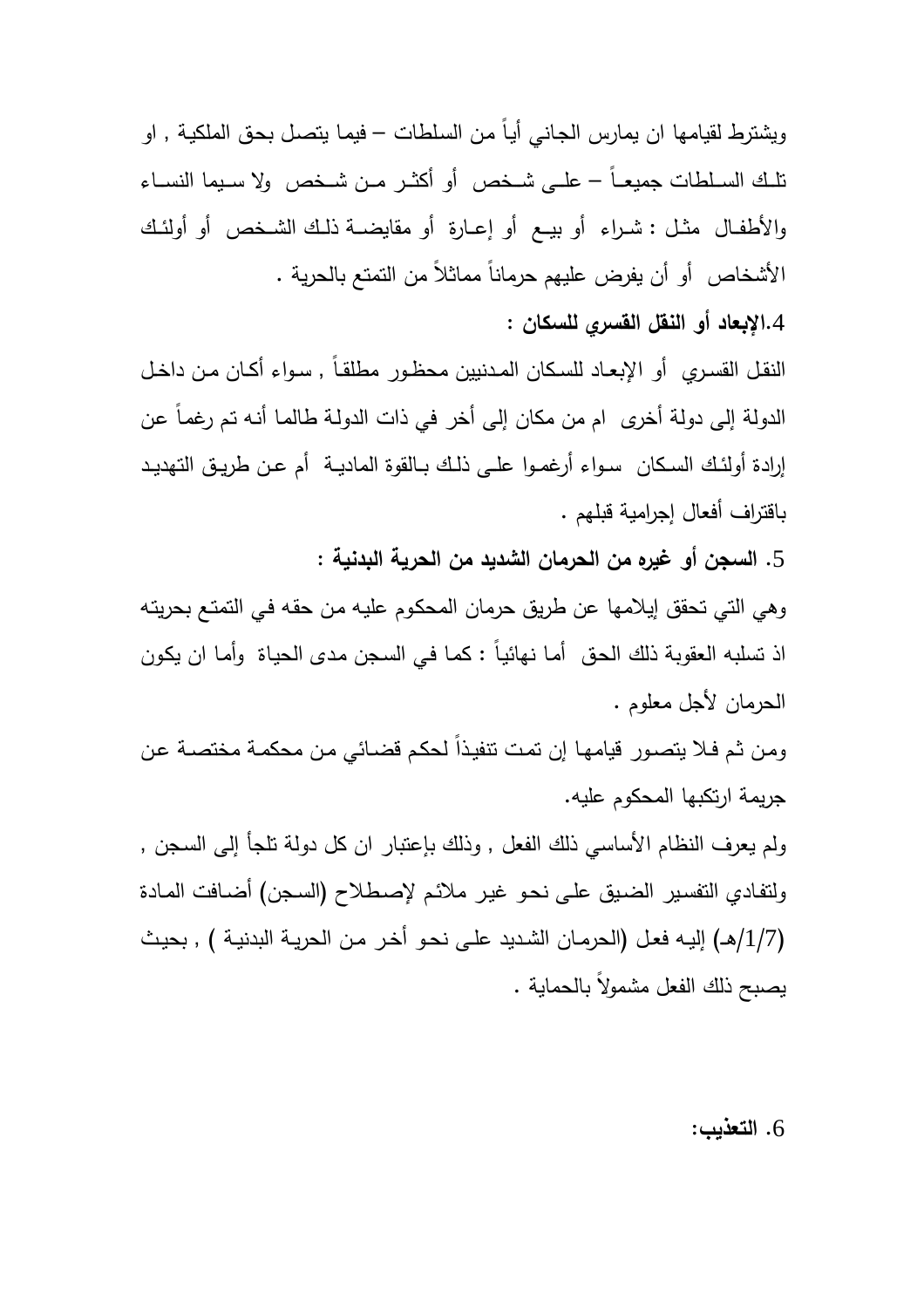هو تعمـد إلحـاق ألـم شـديد أو معانـاة شـديدة – سـواء أكـان بـدنياً أم عقليـاً – بشـخص موجـود تحـت إشـراف المـتهم أو سـيطرته ولكنـه لا يشـمل أي ألـم أو معانـاة ينجمـان فحسب عن عقوبات قانونية أو يكونان جزءا . ً منها أو نتيجة لها

ولا يشـترط فـي التعـذيب هنـا ان يقـع علـى أيـدي أفـراد يتصـرفون بصـفتهم الرسـمية أو بعلم الجهات الرسمية كما هو الحال في اتفاقية مناهضة التعذيب وغيره مـن ضـروب المعاملـة أو العقوبـة القاسـية أو اللاإنســانية ولا يشـترط فيـه غايـة معينـة مثـل جمـع المعلومات : كما هو الحال في التعذيب المشمول في اتفاقية مناهضة التعذيب .

وتسـتبعد عبـارة (شـخص موجـو د تحـت إشـراف الجـاني أو سـيطرته ) إمكانيـة ملاحقـة شـخص يشــارك أو يحضـر جلسـات التعـذيب بالصـدفة وإن كــان يمكـن ملاحقتــه كشريك كما أنها تستبعد إمكانية التعذيب المعنوي إذا كان المجني علـيهم ليسـوا تحـت إشراف الجاني أو سيطرته .

وفي ذات الوقت يمثل تعريف جريمـة التعذيب في نظـام رومـا تغييرا جوهريـا للمفهوم التقليــدي لجريمــة التعــذيب حيــث لا يشــترط ارتكــاب التعــذيب علــى أيــدي مــوظفين الرسـميين ومـن ثـم يمكـن ان ينـدرج فـي مفهومـه الأفعـال المرتكبـة مـن قبـل الوحـدات الخاصـة , أو جماعـات أو منظمـات إرهابيـة أو إجراميـة مـا دامـت ترتكـب فـي إطـار هجوم واسع النطاق او منهجي .

.7 **الإغتصاب :**

جـاء النظـام الأساسـي للمحكمـة الجنائيـة الدوليـة مؤكدا بـأن الإغتصـاب يشكل انتهاكـا جسيماً لاتفاقيات جنيف ويمثل جريمـة ضـد الإنسـانيـة وذلك الأمـر يمثل تطـورا مـهمـا فــي مجــال الــدفاع عــن النســاء بشــأن الجــرائم الجنســية التــي ترتكــب ضــدهن أثنــاء النزاعات المسلحة .

والواضـح ان الاغتصـاب فـي مفهـوم نظـام (رومـا) يتحقـق عنـدما يجبـر المجنـي عليـه علـى إيـلاج عضـوه التناسـلي فـي جسـد الفاعـل بنـاء علـى تهديـد ذلـك الجـاني : كـأن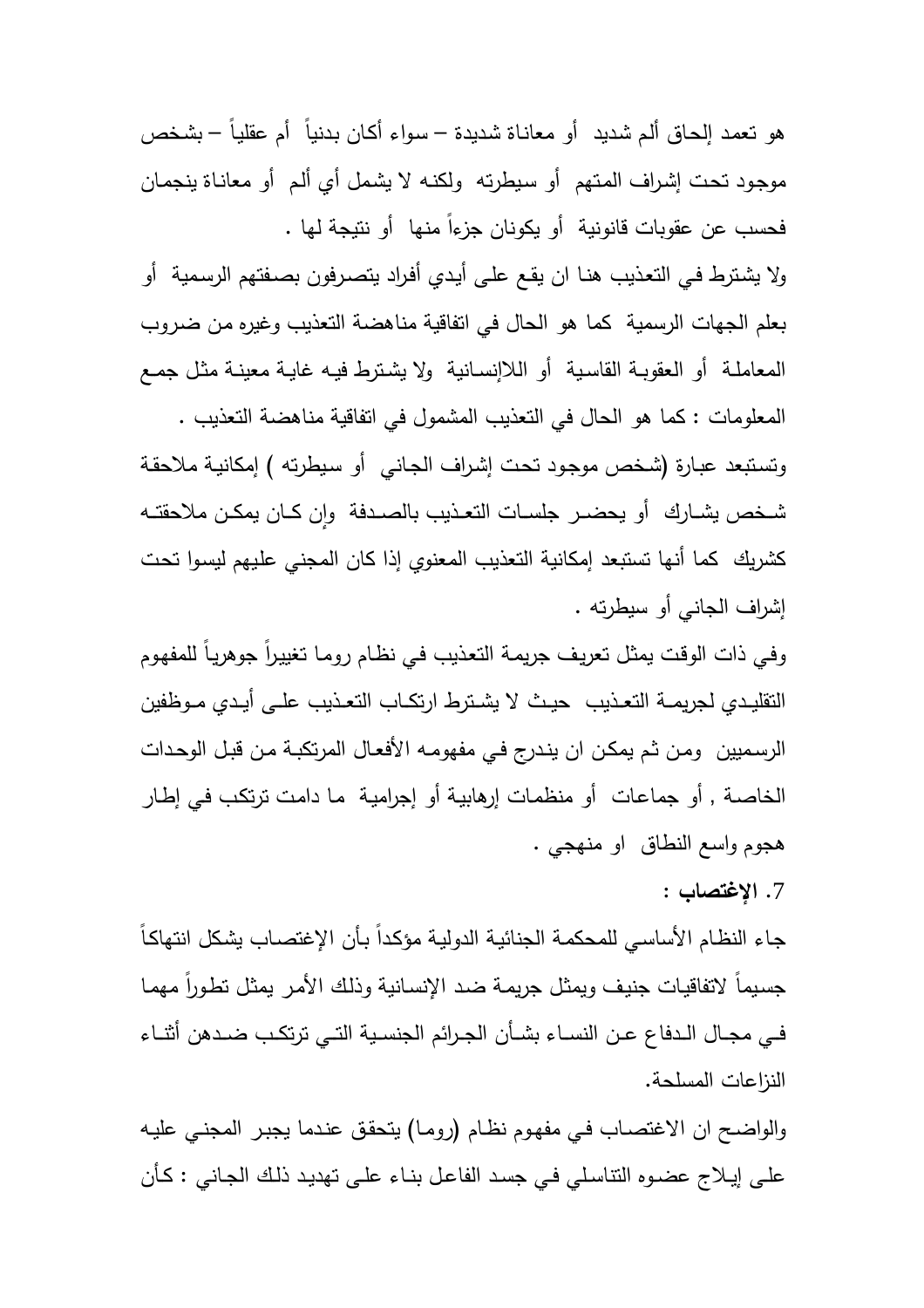تجبـر امـرأة أحـدا علــى مواقعتهـا رغمــا عـن ارداتــه ۖ وكـذلك لــو قـام الـجـانـي بإجبــار المجني عليه على ممارسة فعل لواط معه . كما يعد إغتصـاباً ان يقوم الـجـانـي بإدخـال جسم غريب – وهو بـالقطـع ليس جزءا من جسم الجاني – أو ان يدخل أي جزء من جسمه : كإصبع يده في شـرج المجنـي عليـه رجلاُ كان أم امرأة أو ان يدخله في فتحة الجهاز التناسلي للمجني عليها . ويعتبــر هـذا تطـوراً هامــاً وخروجـاً عـن المفهـوم التقليـدي لـجريمــة الإغتصــاب الـذي يقتضــي ان تكـون المجنــي عليهـا انشّـى ان يكـون الاتصــال مقصــورا علــى الأعضــاء التناسلية .

**.8 الاستعباد الجنسي :** 

لقد اهتم المجتمع الدولي بتحريم تجارة الرقيق الأبيض , واستغلال دعـارة الغيـر حيـث أبرمت العديد من الاتفاقات الدولية , والتي كان مـن أهمهـا اتفاقيـة الأمـم المتحـدة التـي أقرتها الجمعية العامة بقرارها رقم (317 /د/ 4) فـي الثـاني مـن ديسـمبر 1949م والتـي حاربــت جريمــة الــدعارة ومــا يصــاحبها مــن افــة الاتجــار فــي الأشــخاص لأغــراض الدعارة وما لتلك الجريمة من أثر يتعدى الفرد إلى المساس بمصلحة الجـنس البشـري كلـه ولـذلك اعتبـرت الاتفاقيـة الاتجـار فـي الأشـخاص واسـتغلال دعـارة الغيـر جريمـة دولية .

وبسبب الطبيعة المعقدة لتلك الجريمة , فلا يتصور وقوعهـا علـى شـخص واحـد وأنمـا على مجموعة أشخاص من السكان المدنيين وذلك ضمن الهـدف الإجرامـي المشـترك فيها .

**.9 التعقيم القسري :**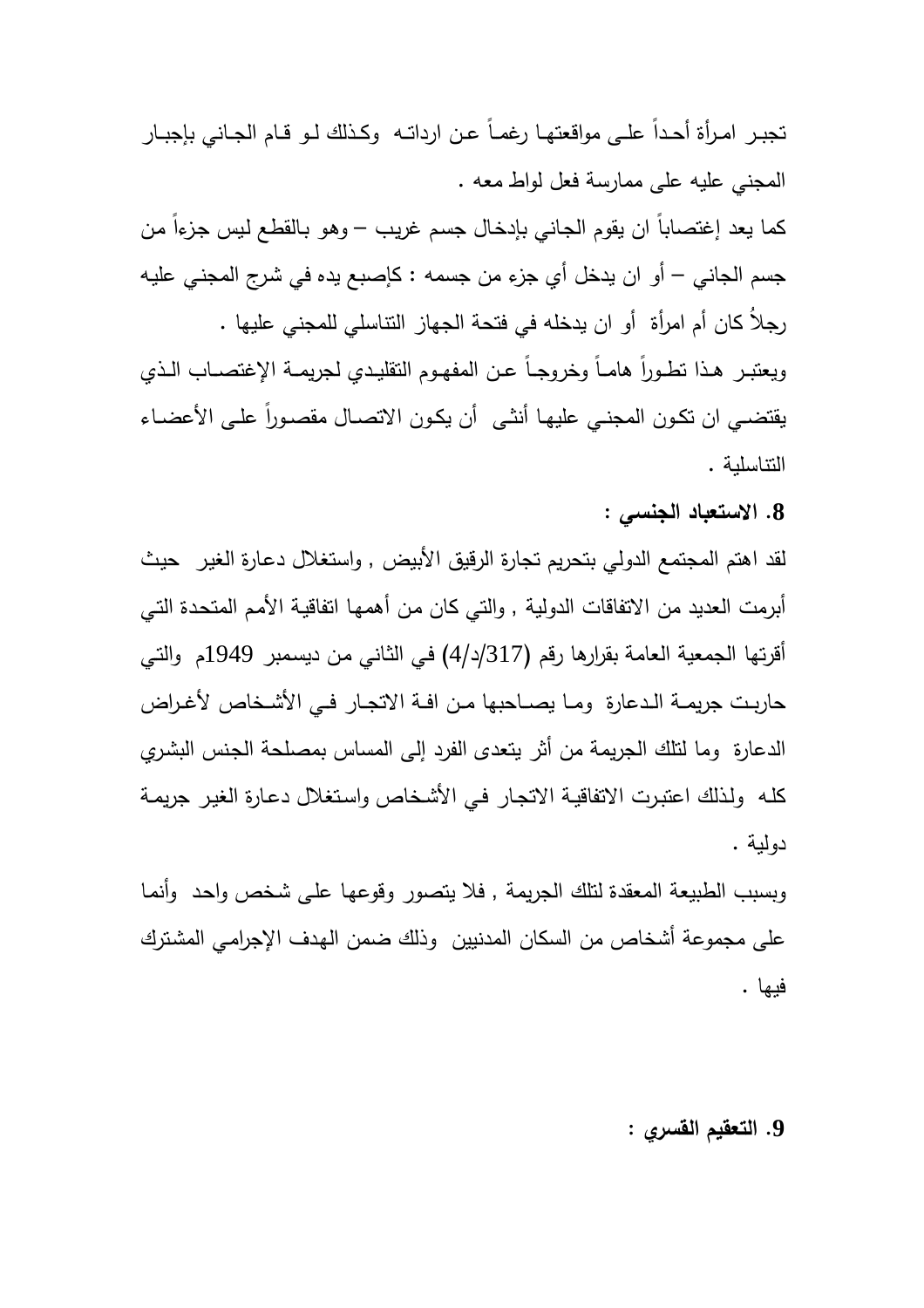التعقيم هو أية وسيلة هدفها جعـل إنسـان غيـر صـالح للتناسـل ويـتم بطـرق شـتى منهـا : ربـط المبيضـين لـدى المـرأة وعـن طريــق قطـع الأقنيـة التـى تخـرج منهـا الحيوانـات المنوية القادمة من خصيتي الرجل .

والحقيقــة أن القضــاء علــى القــدرة الإنجابيــة لــدى الإنســان هــي جريمــة دوليــة خطيــرة وهي أشد خطورة من إحداث أي عاهات بعضو من أعضاء جسده .

وبالتالي فهي اعتداء صـارخ علـى الحـق فـي سـلامة الجسـد , حتـى ولـو كـان المقصـود منها مصلحة المجتمع , ويضر بمصلحة مؤكدة هي : الحق فـي الإنجـاب وذلـك لأن الأطفال هم امتداد الطبيعي لحياة الأباء والأجداد .

## **.10 الاضطهاد :**

لعـل الاضـطهاد مـن الجـرائم ضـد الإنسـانية التـى يلـزم لقيامهـا ان يتسـبب الجـاني فـي حرمان جماعة من السكان أو مجموعة السكان حرمانـا متعمدا وشديدا من الحقوق الأساسية بما يخالف القانون الدولي وأن يسـتهدف الجـاني أي مـنهم , بسـبب انتمـائهم لفئـة أو جماعـة محـددة وأن يرتكـب التصـرف فيمـا يتصـل بـأي فعـل مشـار إليـه فـي الفقـرة الأولـى مـن المـادة (7) مـن نظـام (رومـا) أو بأيـة جريمـة تقـع ضـمن اختصـاص المحكمة .

والركن الأخير يمثل تراجعاُ هاماً بالقياس إلى نظامي محكمتـي : (يوفسـلافيا ، وروانـدا ) اللتين لم تشترطا الصلة بين الاضطهاد وأية جريمة أخرى .

# **.11 الفصل العنصري :**

لقـد تبنـت الجمعيــة العامــة للأمـم المتحـدة فـي الحــادي والعشـرين مـن ديسـمبر عـام ً بالاجماع دعت فيه الدول إلى التوقيع والتصديق على الاتفاقيـة الخاصـة 1965م قرارا بنبذ كافة أشكال التمييز العنصري ودخلت حيز النفاذ في الرابع من يناير 1969 . م وتعني جريمة الفصل العنصري أية أفعال لاإنسانية تماثل في طابعهـا الأفعـال المشـار إليهــا فــي الفقــرة الأولــى مــن المــادة (7) مــن نظــام (رومــا) وترتكــب فــي ســياق نظــام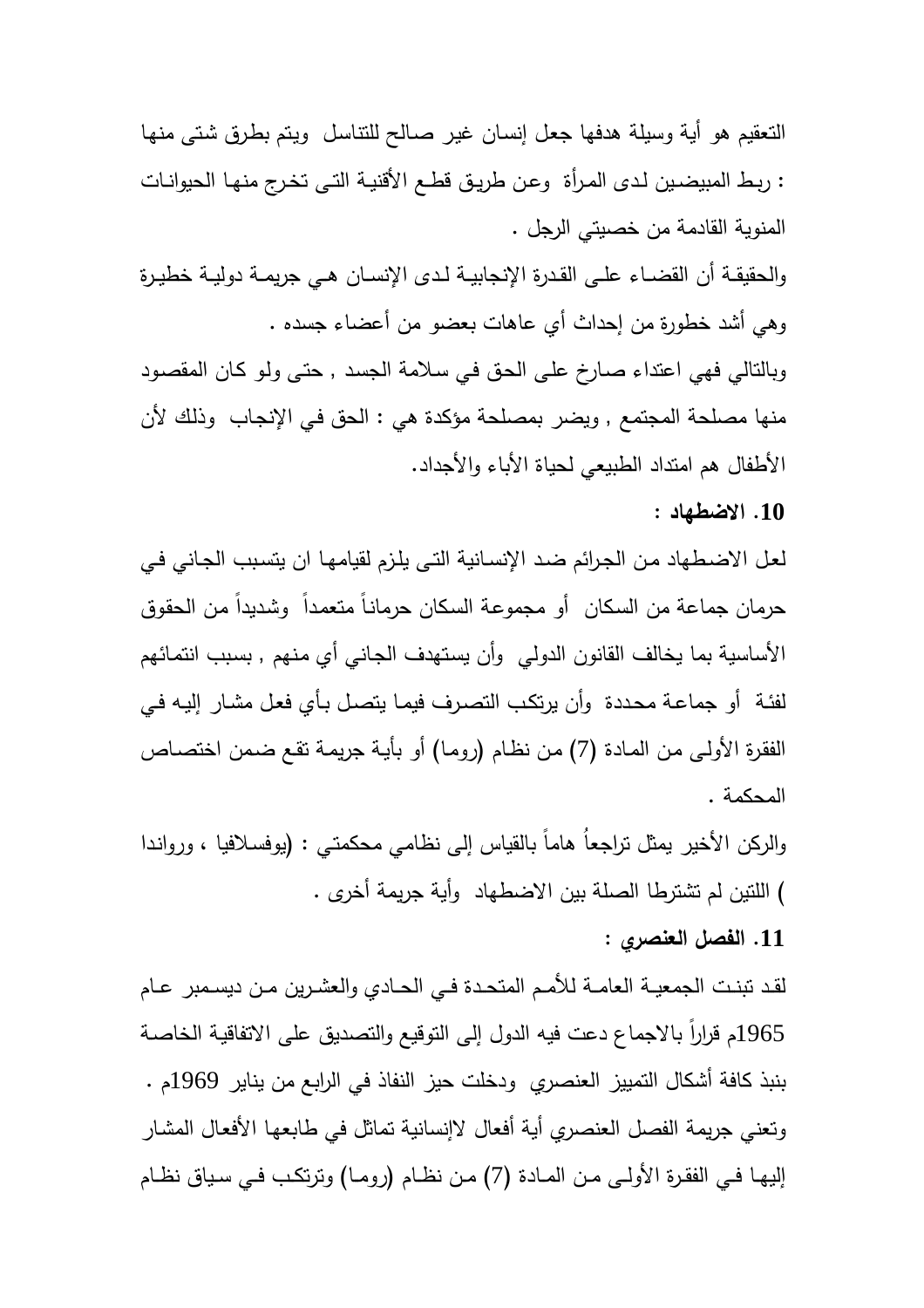مؤسســي قوامــه الاضــطهاد المنهجــي والســيطرة المنهجيــة مــن جانــب جماعــة عرقيــة واحــدة إزاء أيــة جماعــة أو جماعــات عرقيــة أخــرى وترتكــب بنيــة الإبقــاء علــى ذلــك النظام .

وفـــي الوقـــت الحاضـــر تمـــارس (إســـرائيل) سياســـة الفصـــل العنصـــري ضـــد الشـــعب الفلسطيني في كافة مجالات الحياة وقد وصل بها الحد الى بناء جـدار الضـم والعـزل في الضفة الغربية إمعاناً في سياسية الفصل العنصري .

**.12 الأفعال اللاإنسانية :** 

هنالـك أفعـال أخـرى تشـكل جريمـة ضـد الإنسـانية تتطلـب لقيامهـا أن يلحـق الجـاني – بارتكابـه فعـلاً لاإنسـانياً – معانـاة شديدة ۖ أو ضـررا بالغـا بالـجسم ۖ أو بالصـحة الـعقليـة أو البدنية وان يكون مرتكـب الجريمـة علـى علـم بـالظروف الواقعيـة التـي تثبـت طبيعـة الفعل

وتلـك الفئـة مـن الجـرائم ضـد الإنسـانية تتسـم بـالغموض ولكنـه قـد اتفـق علـى الحفـاظ عليها ضـمن النظـام الأساسـي للمحكمـة الجنائيـة الدوليـة بسـبب أنهـا ظهـرت فـي كافـة الأنظمــة القضــائية الجنائيــة الدوليــة الســابقة والتــي اكتفــت بــذكرها دون تعريفهــا فــي حـين عرفهـا نظـام (رومـا) بأنهـا : ( ذات طـابع ممائـل لأي فعـل مشـار إليـه فـي الفقـرة الأولى من المادة (7) من النظام الأساسي) .

وهذه العبـارة لهـا أهميتهـا لأنهـا تسـمح للمحكمـة عنـد الاقتضـاء أن تبسـط اختصاصـها علــي جــرائم ضــد الانســانية غيــر واردة فــي النظــام الأساســي ولكنهــا قــد تظهــر مستقبلاً<sup>134</sup>

> المطلب الثالث **جرائم الحرب**

<sup>1</sup>) عبد القادر جرادة (الجريمة الدولية ) مصدر سابق ، ص186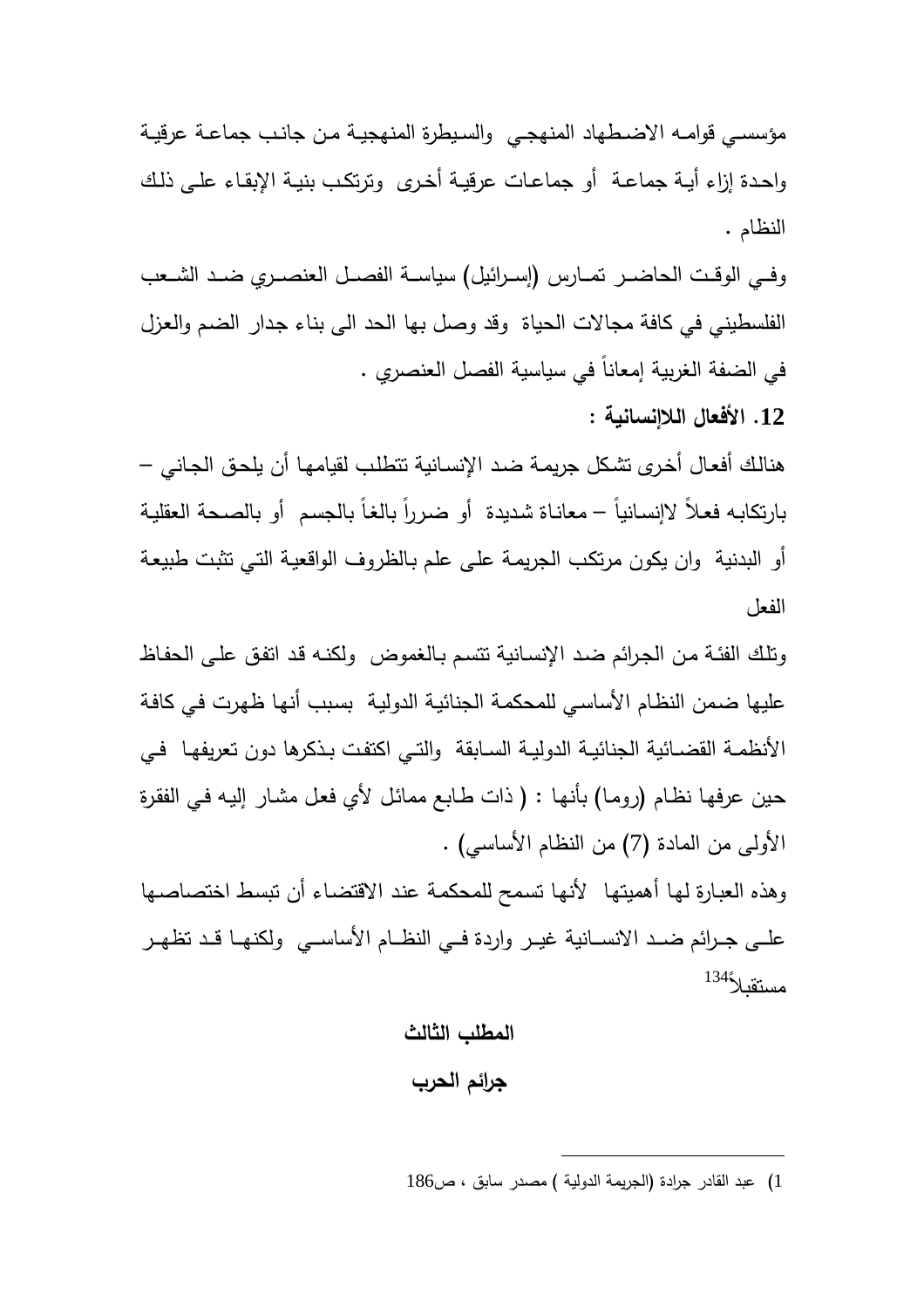يلاحـظ أن مشــروع التقنــين الخــاص بــالجرائم ضــد ســلام وأمــن الإنســانية الــذي أعدتــه لجنــة القــانون لــدولي عــرف جــرائم الحــرب فــي المــادة (12/2) منــه بأنهــا " الأفعــال المرتكبة إخلالاً بقوانين وعادات الحرب " دون أن يضيف أي بيان أخر لهـذا التعريـف .

ولم يقف نظام (روما) عند مجرد وضـع تعريف قانوني عام (لجرائم الحرب) , وترك الممارسـات الدوليـة تحـدد أي الأفعـال التـي ينطبـق عليهـا وصـف جريمـة الحـرب مـن عدمه بل نهج منهجا حميدا حينما عدد نلك الأفعال والجرائم بحيث يصبح القادة والجنـود فـي ميـدان القتـال وكـذا القضـاة والادعـاء العـام والـدفاع علـى درايـة كاملـة بـأنواع عديـدة مـن الأفعـال والسـلوكيات التـي تعـد جـرائم حـرب بحيـث يصـبح كـل مـن يرتكب عملاً من تلك الأعمال مجرماً دولياً يستحق الجزاء .

# **صور جرائم الحرب :**

لقد عددت المـادة (8) من نظـام (رومـا) تعداداً هـائلاً للأفعـال والتصـرفات التـى تعد جـرائم حـرب وتسـتوجب الجـزاء والمسـئولية بحيـث اسـتندت إلـى أربعـة معـايير لتقسـيم جرائم الحرب وذلك على نحو ما هو تالي :-

**أولاً :** الانتهاكات الجسيمة لاتفاقيات (جنيف) .

**ثانياً :** الانتهاكات الخطيرة الأخرى للقوانين والأعراف السارية على المنازعـات الدوليـة المسلحة .

**ثالثاً :** جرائم الحرب المتعلقة بالانتهاكات الجسـيمة لاتفاقيـات (جنيـف) فـي حالـة وقـوع نزاع مسلح غير دولي .

**رابعــاً :** الجـرائم المتعلقـة بالانتهاكـات الخطيـرة الأخـرى والقـوانين والأعـراف السـارية على المنازعات المسلحة غير ذات الطابع الدولي .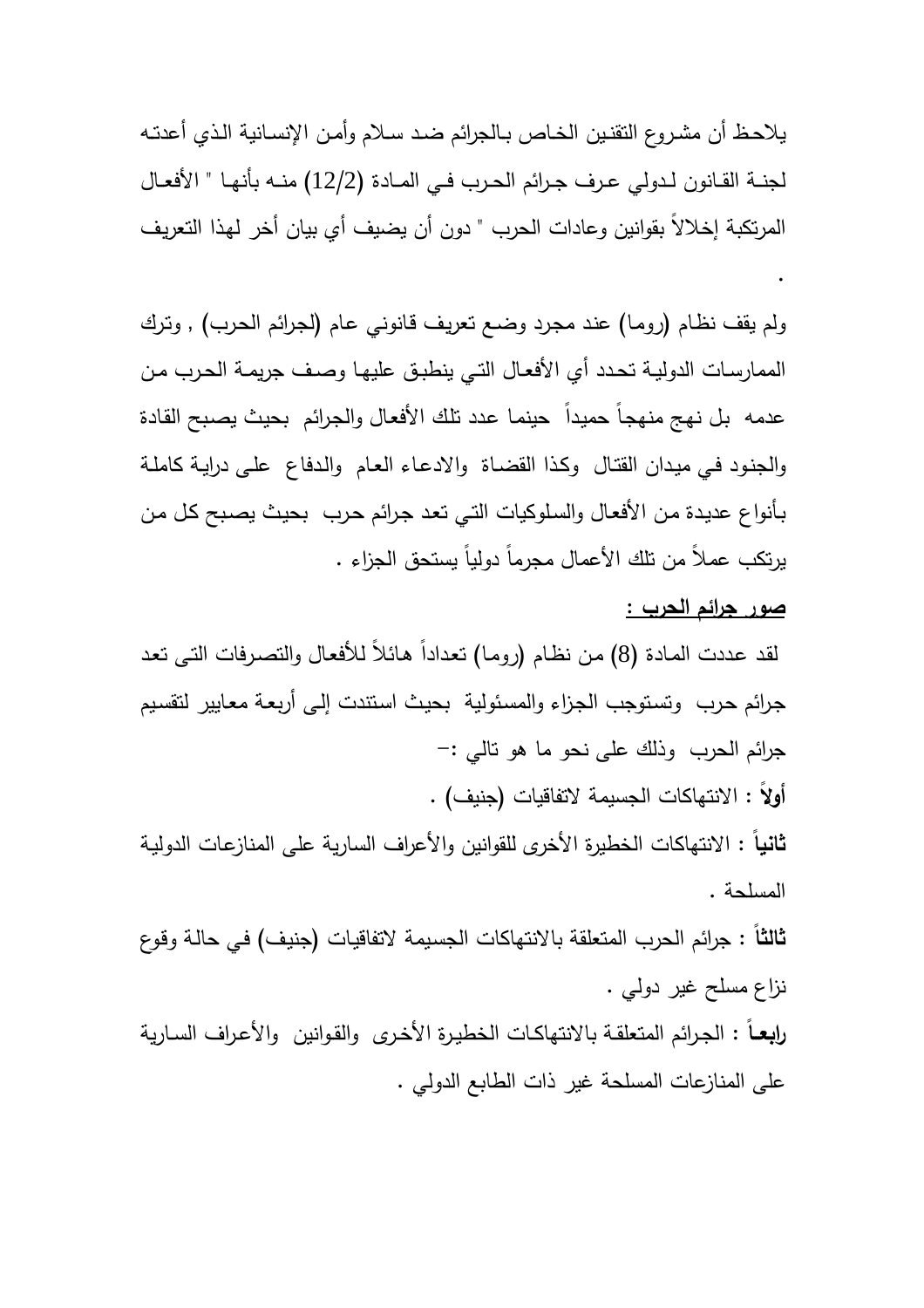هـذا فقـد أوردت تحـت تلـك المعـايير تعـداد كثيـر للأفعـال التـي تشـكل جريمـة حـرب , وحددت أركانها للمساعدة في الخروج من نفق النص القانوني (لا جريمة ولا جزاءً جنائياً إلا بناء على نص قانوني ) .

ومن خلال دراستنا يتضح ان جميعها تشترك في ركنين أساسيين هما :

.1 أن يصدر السلوك في سياق نزاع مسلح , ويكون مقترناً به .

بعكس كافة الجرائم الدولية يتميز الركن المادي لجرائم الحرب بخاصـية متميـزة وهـي أنـه لكـي نكـون بصـدد جريمـة حـرب يجــب ان يكـون السـلوك الإجرامـي قـد تـم أثنــاء الحرب أو النزاع المسلح وأن يكون مقترناً به .

وقد أكدت ذلك الأمر المحكمة الجنائية الدولية ( ليوغسلافيا السابقة) حيث قررت في حكمهــا أن " وجــود نــزاع مســلح أو احــتلال وســريان القــانون الــدولي الإنســاني علــى المنطقـة لا يكفـي فـي حـد ذاتـه لخلـق ولايـة قضـائية بصـدد جريمـة خطيـرة تـم ارتكابهـا فــوق أراضــي (يوغســلافيا الســابقة) فالأجــل ان تقــع جريمــة دوليــة مــن اختصــاص المحكمة يجـب أن يثبـت وجـود علاقـة كافيـة بـين الفعـل الجنـائي المزعـوم وبـين النـزاع المسلح الذي اقتضى سريان القانون الدولي الإنساني .

وتعتبـر الحـرب قائمـة مـن الناحيـة القانونيـة بمجـرد إعـلان دولـة مـا الحـرب علـى دولـة أخرى .

أمـا مـن الناحيـة الواقعيـة فـإن الحـرب تعتبـر قائمـة بمجـرد بـدء العمليـات الحربيـة مـن قبل أحد الطرفين المتحاربين ولو لم يسبقها إعلان وهو ما جـرى عليـه العـرف الـدولي

.

.2 أن يكون الجاني على علم بالظروف الواقعية التي تثبت وجود نزاع مسلح . ولا يشترط فـي الجـاني ان يكـون مـن رجـال الجـيش , فتقـع الجريمـة سـواء أكـان الجـاني مدنياً أم عسكرياً .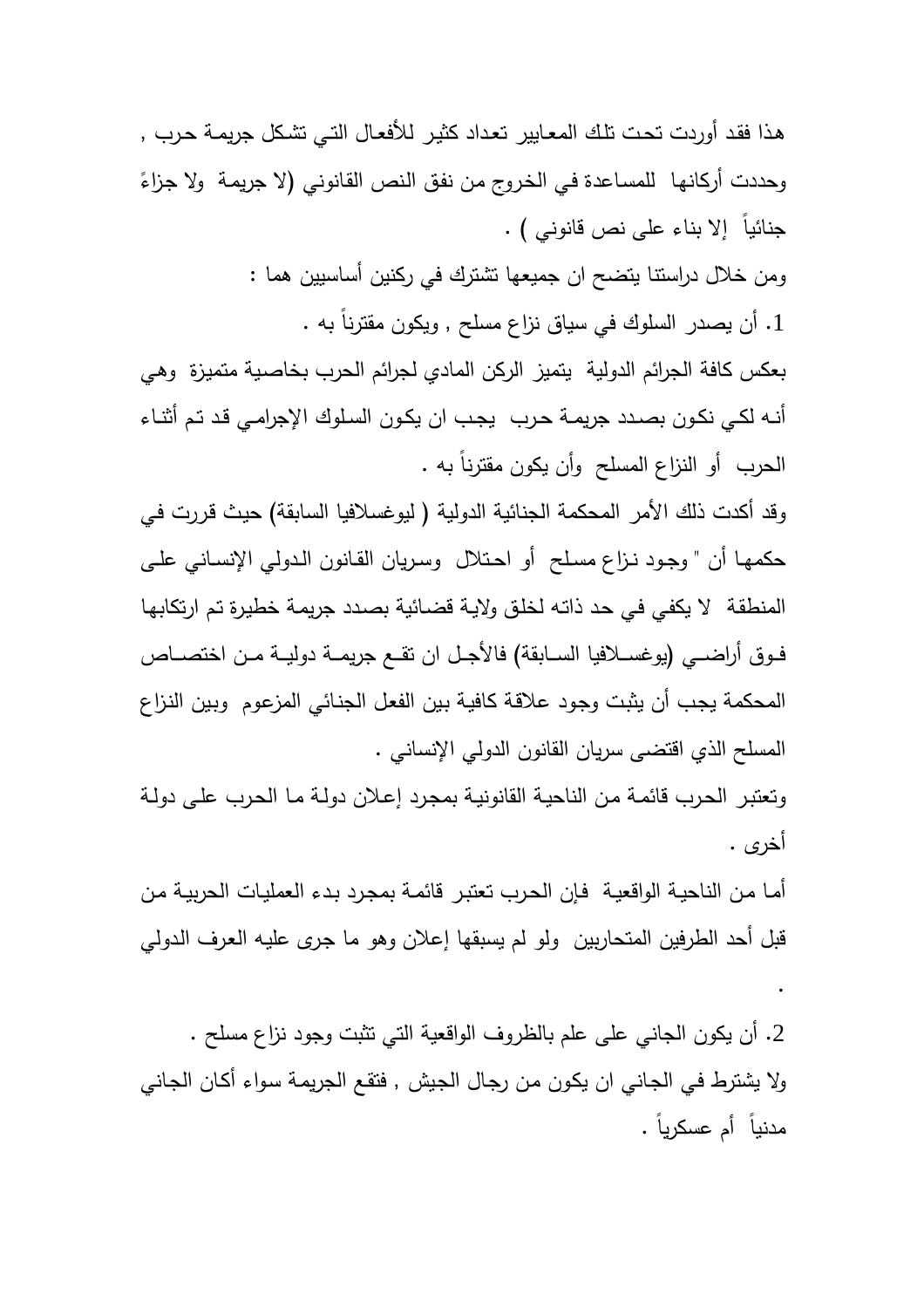ولكـن يشـترط ان يعلـم الجـاني بـالظروف الواقعيـة التـي تثبـت وجـود نـزاع مسـلح يـدخل في عـداد عناصـر العلـم بوصـفه ركنـاً مـن ركنـي القصـد الجنـائي العـام , الـذي تقـوم بـه جريمة الحرب والذي يتكون من عنصري : العلـم والإرادة فـالعلم فـي تلـك الجريمـة لا بد أن يشمل علم الجاني بحقيقة النزاع المسلح .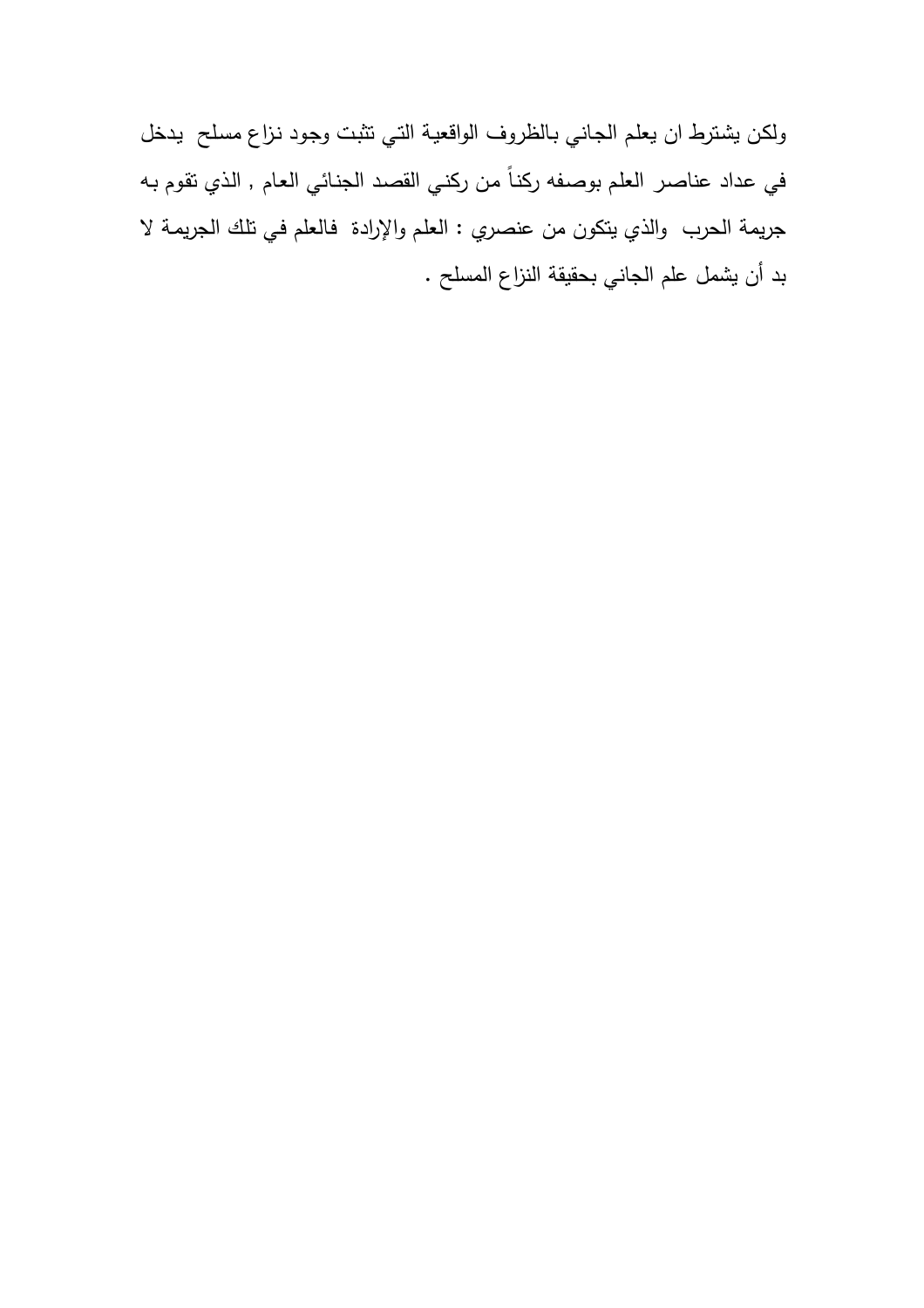# **المبحث الثاني**

## **الانتهاكات الجسيمة للقوانين والاتفاقيات الدولية**

# **المطلب الاول الإنتهاكات الجسيمة لاتفاقيات جنيف**

**.1 القتل العمد :**

تقـوم جريمـة القتـل العمـد : كجريمـة حـرب متـى وقعـت أفعـال القتـل علـى أي شـخص مــن الأشــخاص المشــمولين بحمايــة اتفاقيــة أو أكثــر مــن الاتفاقيــات المــذكورة وقــت العمليات الحربية .

ويستوي في القتل العمد أن يقع بسلوك إيجابي أم سـلبي ولا سـما أن السـلوك السـلبي أو الامتناع في الإجرام الدولي أكثر وقوعاً وأقبح .

والحقيقـة إن جريمـة القتـل العمـد : كجريمـة حــرب تقـع منـذ القـدم وحتـى الآن ولكــن التاريخ يحمل لنا حقباً منه وقعت فيه أحداث مأسـاوية تتعلـق بـه ومنهـا عمليـة اغتيـال الشيخ أحمد ياسين .

**.2 التعذيب :** 

ويقصد بالتعذيب بوصفه جريمة حرب بأنه إخضـاع الشـخص لآلام جسـدية أو نفسـية بقصــد الحصــول منــه علــى اعترافــات أو معلومــات عــن جيشــه أو معلومــات تــدخل ضمن الأسرار التي تحرص عليها دولته .

وجــاء تحريمــه فــي أكثــر مــن موضــوع فــي المواثيــق الدوليــة ومــن أهمهــا : الإعــلان العالمي لحقوق الإنسان في المادة (5 ).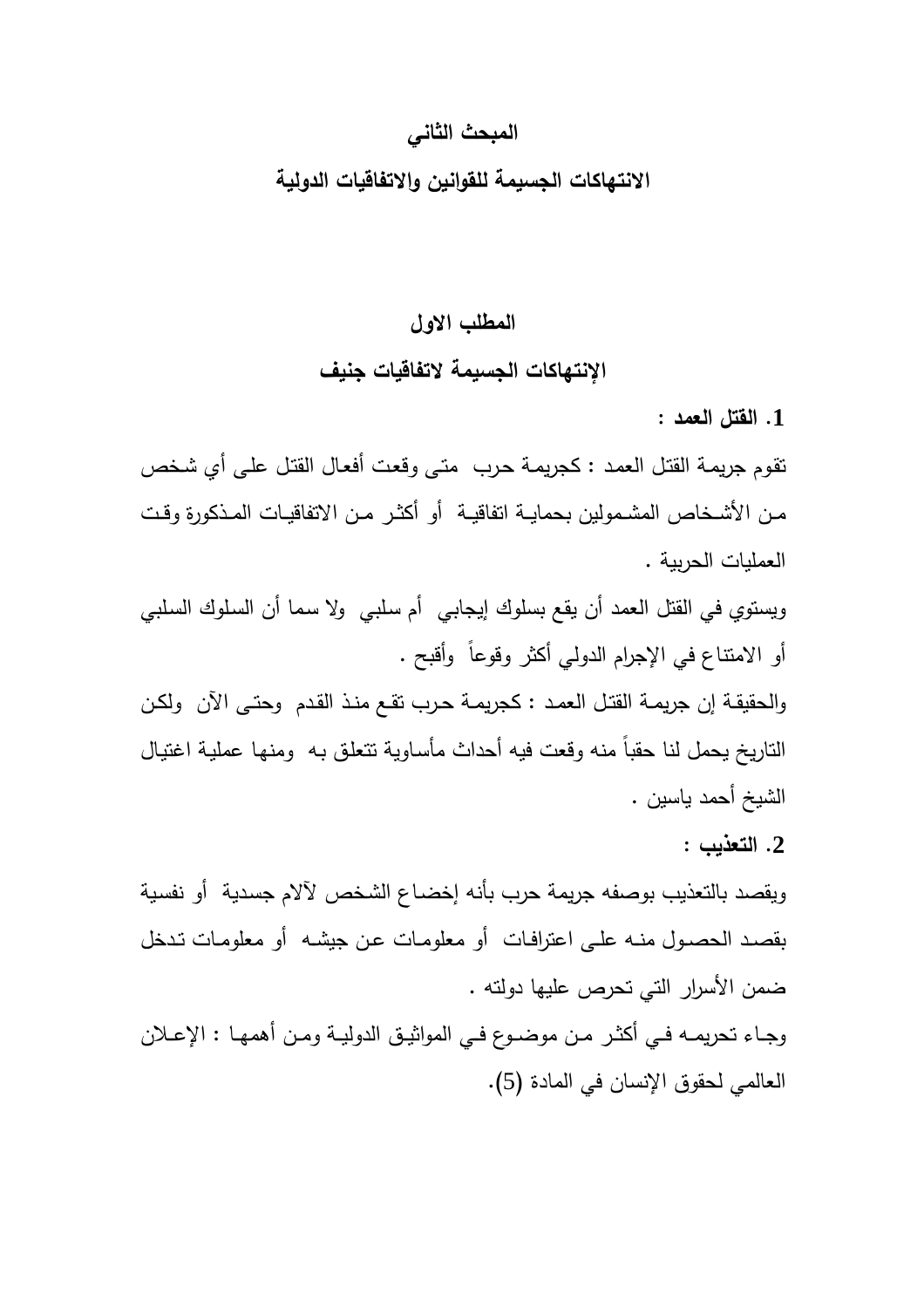ولقــد شــهد الصــراع الــدائر فــوق الأراضــي الفلســطينية انتهاكــات جســيمة مــن قبــل الاحــتلال الصــهيوني لكافــة القواعــد المتعــارف عليهــا وتتعــدد أســاليب التعــذيب التــي مارسـتها سـلطات الاحـتلال وترجـع كلهـا أمـا إلـى إحـداث إيـذاء بـدني أو ألـم نفسـي ويترتب على الأول إصابات جسدية بجسم المجنـي عليـه وربمـا تـؤدي إلـى وفاتـه وأمـا النــوع الأخــر : فيفضــي إلــى ألام ومعانــاة نفســية وأمــراض قــد تســتمر مــع الشــخص مدى الحياة وقد تؤدي إلى الجنون .

**.3 تدمير الممتلكات والاستيلاء عليها :** 

دأبـت إسـرائيل منـذ احـتلال فلسـطين علـى هـدم منـازل السـكان المـدنيين فـي الأراضـي المحتلـة علـى نطـاق واسـع فقـد قامـت بإزالـة الكثيـر مـن المسـاكن مسـتخدمة فـي ذلـك (المتفجرات والجرافات ) وقد امتد التدمير إلى المزارع والحظائر والحدائق .

وهـو يـتم عـادة لـيلاً وبشـكل مفـاجئ وتتنـوع أفعـال تـدمير الممتلكـات والاسـتيلاء غيـر المشـروع عليهـا ممـا يتعـذر معـه حصـرها ولكـن مـن المسـتقر عليـه اعتبـار الأفعـال التاليــة جــرائم حــرب وهــي : أفعــال النهــب ومصــادرة الأمــوال وتحصــيل الضــرائب وإِتلاف الأموال على نطاق واسع .

**.4 الإبعاد :**

إن الإبعــاد يعتبــر عمــلاً منافيــاً لحريــة الســكان وكــرامتهم المكفولــة بموجــب القواعــد والأعراف الدولية .

ولقد تضـمنت المـادة (49) مـن اتفاقيـة جنيف حظـراً كـاملاً لترحيل السكان المـدنيين سواء أكان ذلك الترحيل فردياً أم جماعياً .

وهـذا مـا تميـزت بـه الاتفاقيـة والتـي لـم تفـرق بـين الإبعـاد الـذي يـتم فـي إطـار الدولـة المحتلة أو أي جهة أخرى .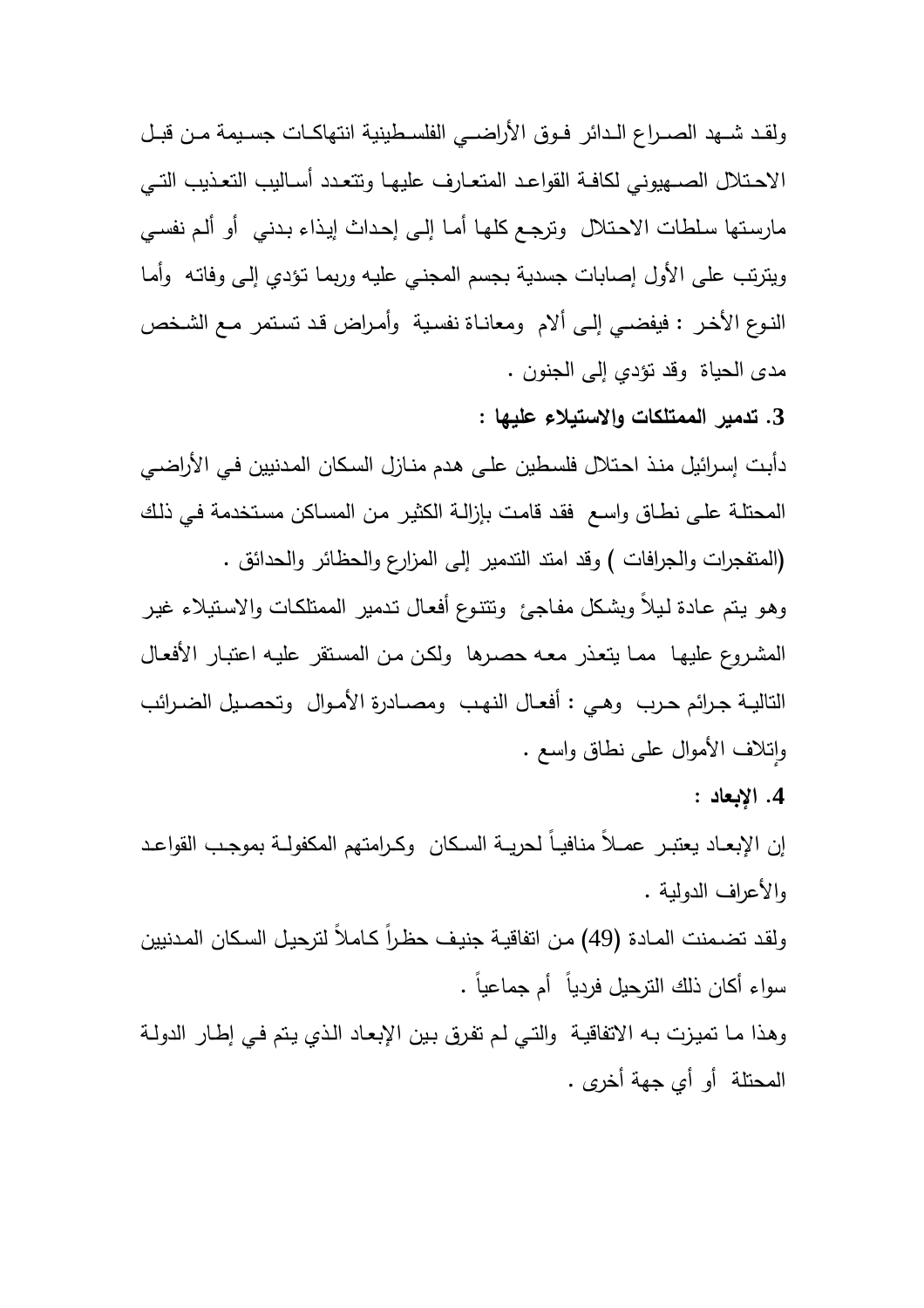ولقد قامـت إسـرائيل خــلال الصــراع الفلسـطيني الصــهيوني بإبعــاد أعـداد كبيـرة مـن الفلسطينيين فـي ظروف بالغـة القسوة أدت إلـى وفـاة الآلاف منـهم ومـا زالت تمـارس ذلك الأمر باعتباره سياسة عامة تنتهجها .

**.5 أخذ الرهائن :** 

يعتبر أخذ الرهائن وسيلة كانت تلجـأ إليهـا الـدول فـي الماضـي أكثـر منـه فـي الحاضـر لانهـا كانـت تعمـد فـي بعـض الأحيـان إلـى حجـز بعـض الشخصـيات البـارزة مـن رعايـا العدو ممن تجدهم على إقليمهـا أو ممـن توفـق إلـى وضـع يـدها علـيهم وتبقـيهم تحـت سيطرتها لتحقيق مأربها .

ولم يكن اخذ الرهائن محظورا في القانون الدولي في الماضـي وانمـا كـان المحظور هو فعل الإجهاز على الرهائن وحده .

وجاء نص المادة (34) من اتفاقية جنيـف الرابعـة لعـام 1949 : كأقصـر نـص يقررهـا بقولـه : إن (أخذ الرهـائن محظـور ) وذلك يعتبـر تجديـدا فـي القـانون الـدولي بحيث وضعت هـذه المـادة حـداص لممارسـة تتسـم بـالقبح والجـبن طالمـا تكـررت فـي الحـروب العالمية<sup>135</sup> .

<sup>1</sup>) المادة (34) من اتفاقية جنيف الرابعة لعام 1949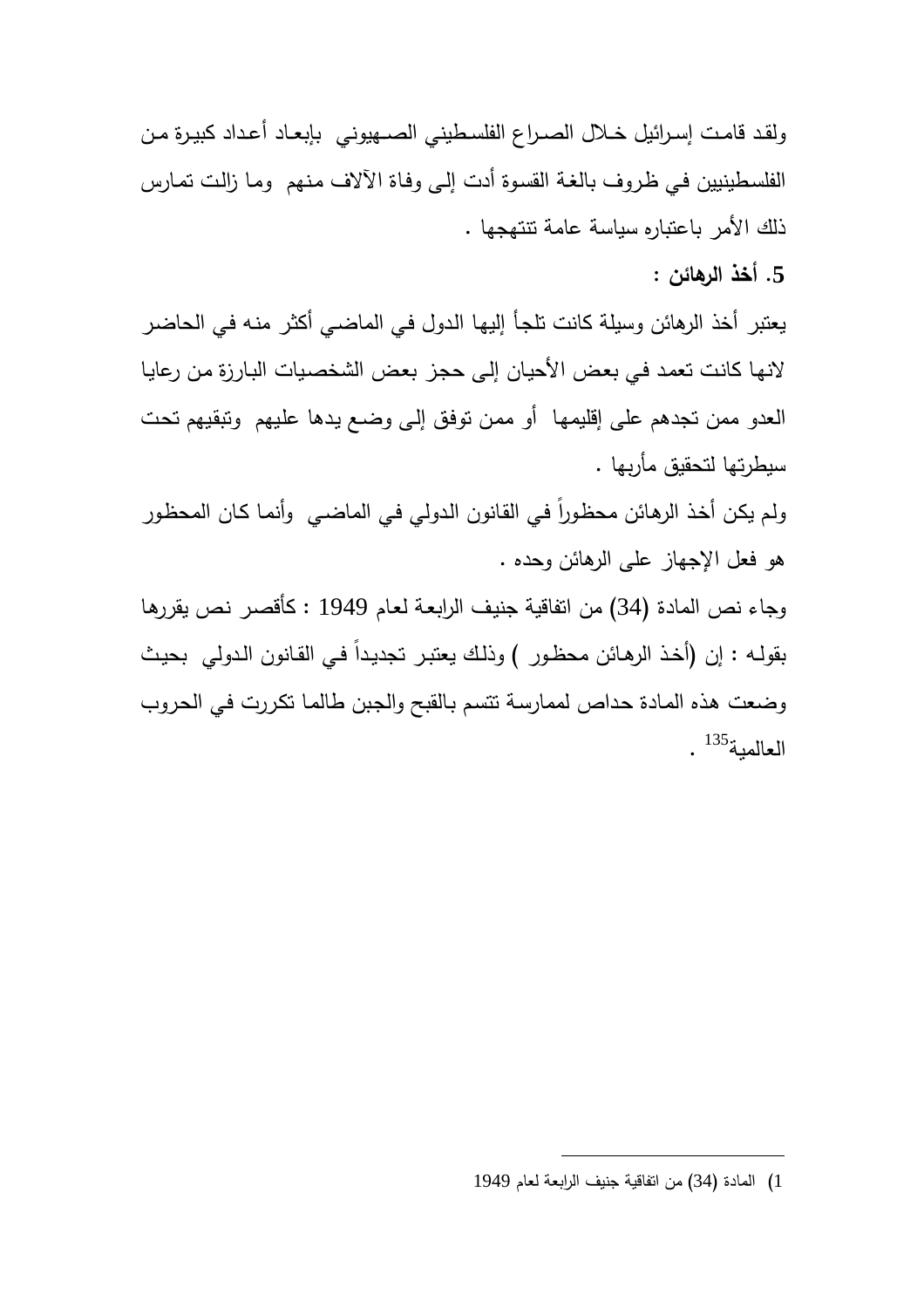# **المطلب الثاني**

**الإنتهاكات الخطيرة الأخرى للقوانين والأعراف السارية على المنازعات الدولية** 

#### **المسلحة**

إن الجـرائم المنصـوص عليهـا فـي الفقـرة (/2ب) مـن المـادة (8) مـن النظـام الأساسـي للمحكمـة الجنائيـة الدوليـة هـي جـرائم حـرب حسـب الفقـرة (2 ) أ/ مـن ذات المـادة ولكـن الأخيـرة تمثـل انتهاكـاً جسـيماً لاتفاقيـات (جنيـف الرابعـة ) ولكـن المنصـوص عليهـا فـي الفقرة (2/ب) تمثل انتهاكـاً لقواعد أخرى فـي القـانون الدولـي للنزاعـات المسلحة التـي يكون مصدرها معاهدة دولية أو عرف دولـي أسـتقر فـي القـانون الـدولي ولكنـه خـارج نطاق معاهدات جنيف .

وقـد عـدد المشـرع الـدولي سـتاً وعشـرين صـورة مـن صـور السـلوك الإجرامـي كجريمـة حرب ضـمن الفقرة (2/ب) المـذكورة وسـنعرض لاحقـاً لبعضــها مـن التفصـيل وتلك الجرائم هي $^{136}$  :

.1 تعمد توجيه هجمـات ضـد السـكان المـدنيين بصـفتهم تلـك أو ضـد أفـراد مـدنيين لا يشاركون مباشرة في الأعمال الحربية .

.2 تعنــد توجيــه هجمـــات ضــد مواقـــع مدنيــة أي : المواقــع التـــي لا تشــكل أهـــدافاً عسكرية

.3 تعمــد شــن هجمــات ضــد مــوظفين مســتخدمين أو منشــات أو مــواد أو وحــدات تستخدم في قوات حفظ السلام أو المساعدات الإنسانية .

4. تكبيـد الخســائر العرضـيـة فــي الأرواح والإصـــابات وإلحــاق الأضــرار بصــورة مفرطة

> $\overline{a}$ 1) الفقرة (2 ) ب/ من المادة (8) من النظام الأساسي للمحكمة الجنائية الدولية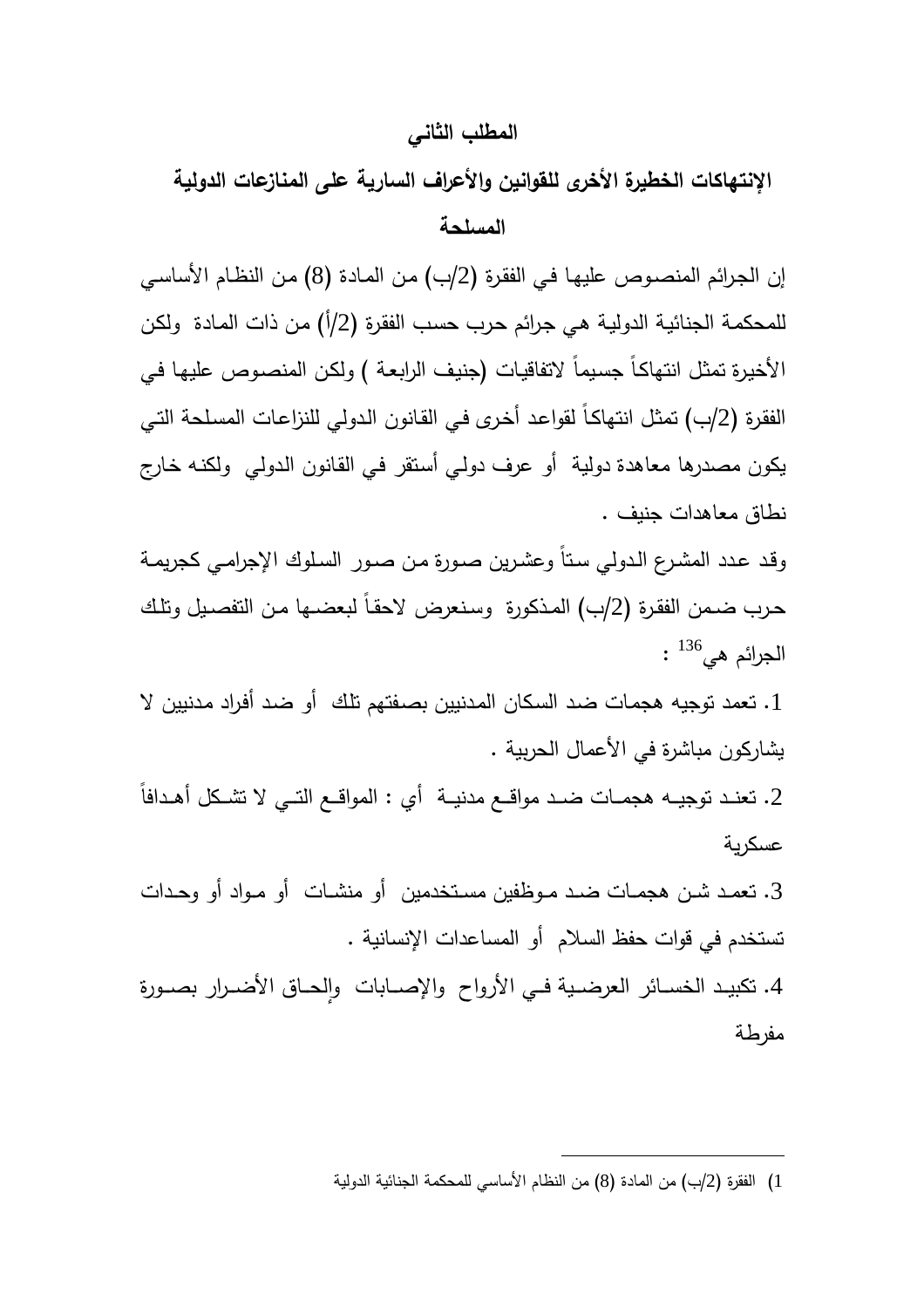.5 مهاجمة أو قصف المدن أو القرى أو المساكن أو المباني العـزلاء التـي ليسـت أهدافاً عسكرية بأي وسيلة كانت . 6. قتل أو جرح مقاتل استسلم مختاراً يكون قد ألقى سـلاحه أو لـم تعد لديـه وسـيلة دفاع . .7 إساءة استعمال علم الهدنـة أو علـم العـدو أو شـارته العسـكرية أو زيـه العسـكري أو علم الأمم المتحدة أو شاراتها أو أزياتها العسكرية . .8 قيــام دولــة الاحــتلال علــى نحــو مباشــر او غيــر مباشــر بنقــل بعــض مــن ســكانها المــدنيين إلــى الأرض التــى تحتلهــا أو بإبعــاد أو نقــل كــل أو بعــض ســكان الأرض المحتلة داخل تلك الأرض أو خارجها. .9 تعمـد توجيـه هجمـات ضـد المبـاني المخصصـة للأغـراض الدينيـة أو التعليميـة أو الفنيـة أو العلميـة او الخيريــة والآثـار التاريخيــة والمشـافي وأمــاكن تجمـع المرضــى والجرحى . .10 إخضــاع الأشــخاص الموجــودين تحــت ســلطة طــرف معــاد للتشــويه البــدني او للتجارب الطبية أو العلمية التي لا تبررها المعالجة الطبية . . ً .11 قتل أفراد منتمين إلى دولة معادية او جيش معاد او إصابتهم غدرا .12 إعلان أنه لن يبقى أحد على قيد الحياة . .13 تدمير ممتلكات العدو أو الاستيلاء عليها ما لم يكن ذلك التـدمير أو الاسـتيلاء مما تحتمه ضرورات الحرب . .14 إعـلان أن حقـوق ودعـاوي رعايـا الطـرف المعـادي ملغـاة او معلقـة أو لـن تكـون مقبولة في أية محكمة . .15 إجبار رعايا الطرف المعادي على الاشتراك في عمليات حربية موجهة ضد بلـدهم . 16. نهب أي بلدة أو مكان حتى وإن تم الاستيلاء عليه عنوة .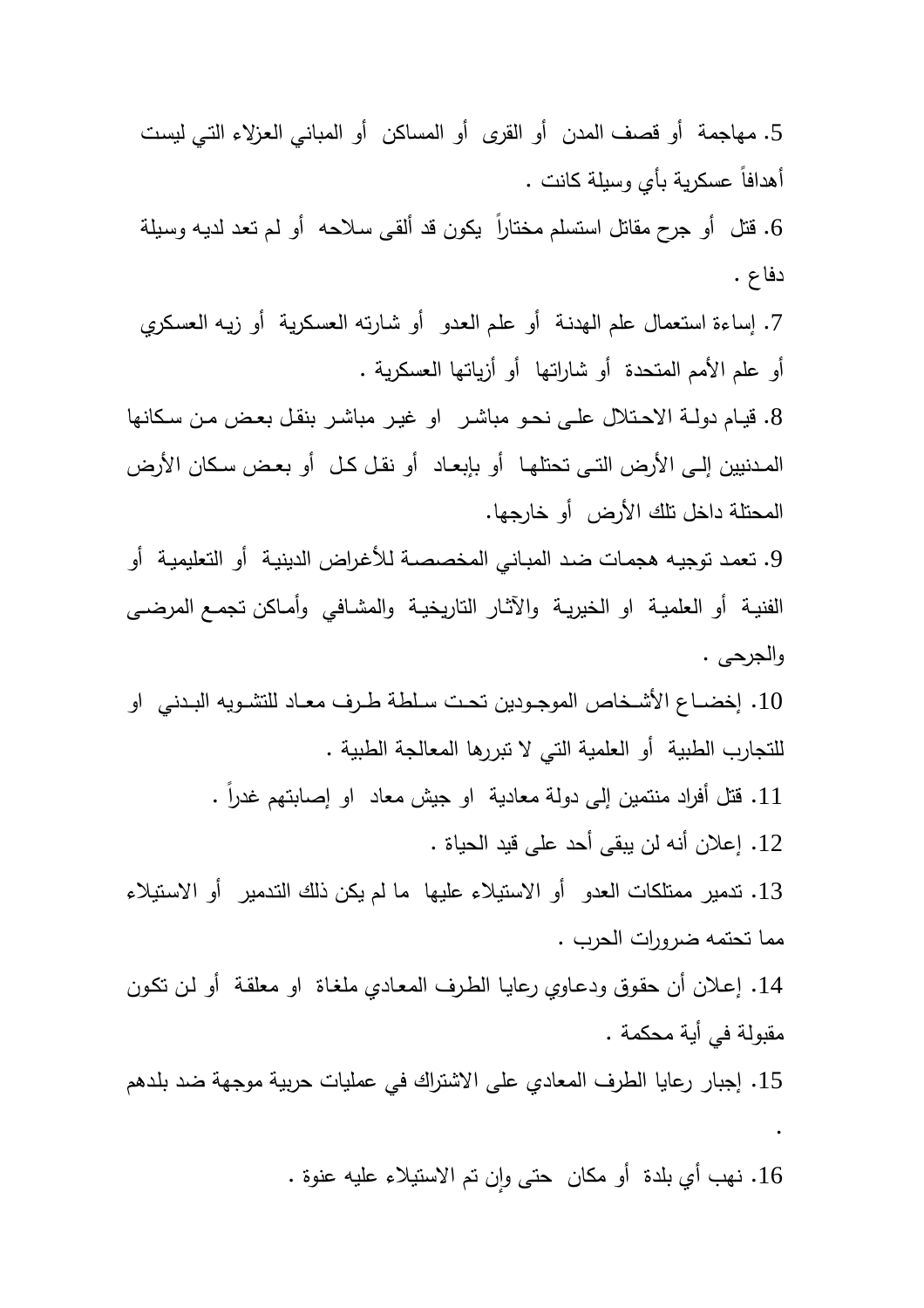.17 استخدام السموم او الأسلحة المسممة .

.18 اســتخدام الغــازات الخانقــة أو الســامة او غيرهــا مــن الغــازات وجميــع مــا فــي حكمها من السوائل أو المواد أو الأجهزة المحظورة .

.19 اسـتخدام الرصاصـات التـي تتمـدد أو تتسـطح بسـهولة فـي الجسـم البشـري مثـل : الرصاصــــات ذات الأغلفــــة الصــــلبة التــــي لا تغطــــي كامــــل جســــم الرصاصــــة أو الرصاصات المحرزة الغلاف .

ً .20 اسـتخدام أسـلحة أو قـذائف أو مـواد أو أسـاليب حربيـة تسـبب بطبيعتهـا أضـرارا زائـدة أو ألامـاً لا لـزوم لـهـا أو أن تكـون عشـوائيـة بطبيعتهـا بالمخالفـة للقـانون الـدولـي للنزاعات المسلحة بشرط أن تكون تلك الأسلحة والقذائف والمواد والأساليب الحربية موضـع حظـر شـامل وأن تـدرج فـي مرفـق للنظـام الأساسـي للمحكمـة الجنائيـة الدوليـة

عنه طريق تعديل يتفق والأحكام ذات الصلة الواردة في المادتين (121 و 123) .21 الاعتداء على كرامة الشخص , وبخاصة المعاملة المهينة والحاطة بالكرامة . .22 الاغتصاب أو الاستعباد الجنسي أو الإكراه علـى البغـاء أو الحمـل القسـري أو التعقيم القسـري أو أي شـكل مـن أشـكال العنـف الـجنســي يشـكل أيضــا انتهاكـا خطيـراً لاتفاقيات (جنيف) .

.23 اســتغلال وجــود شــخص مــدني أو أشــخاص أخــرين متمتعــين بحمايــة لإضــفاء الحصانة من العمليات العسكرية على نطاق أو مناطق او قوات عسكرية معينة . .24 تعمــد توجيــه هجمــات ضــد المبــاني والمــواد والوحــدات الطبيــة ووســائل النقــل والأفراد من مستعملي الشعارات المميزة في اتفاقيات (جنيف) طبقاً للقانون الدولي . .25 تعمد تجويع المدنيين : كأسـلوب مـن أسـاليب الحـرب بحرمـانهم مـن المـواد التـي لا غنى عنها لبقائهم بما في ذلك تعمـد عرقلـة الإمـدادات الغوثيـة علـى النحـو المنصـوص عليه في اتفاقية (جنيف) .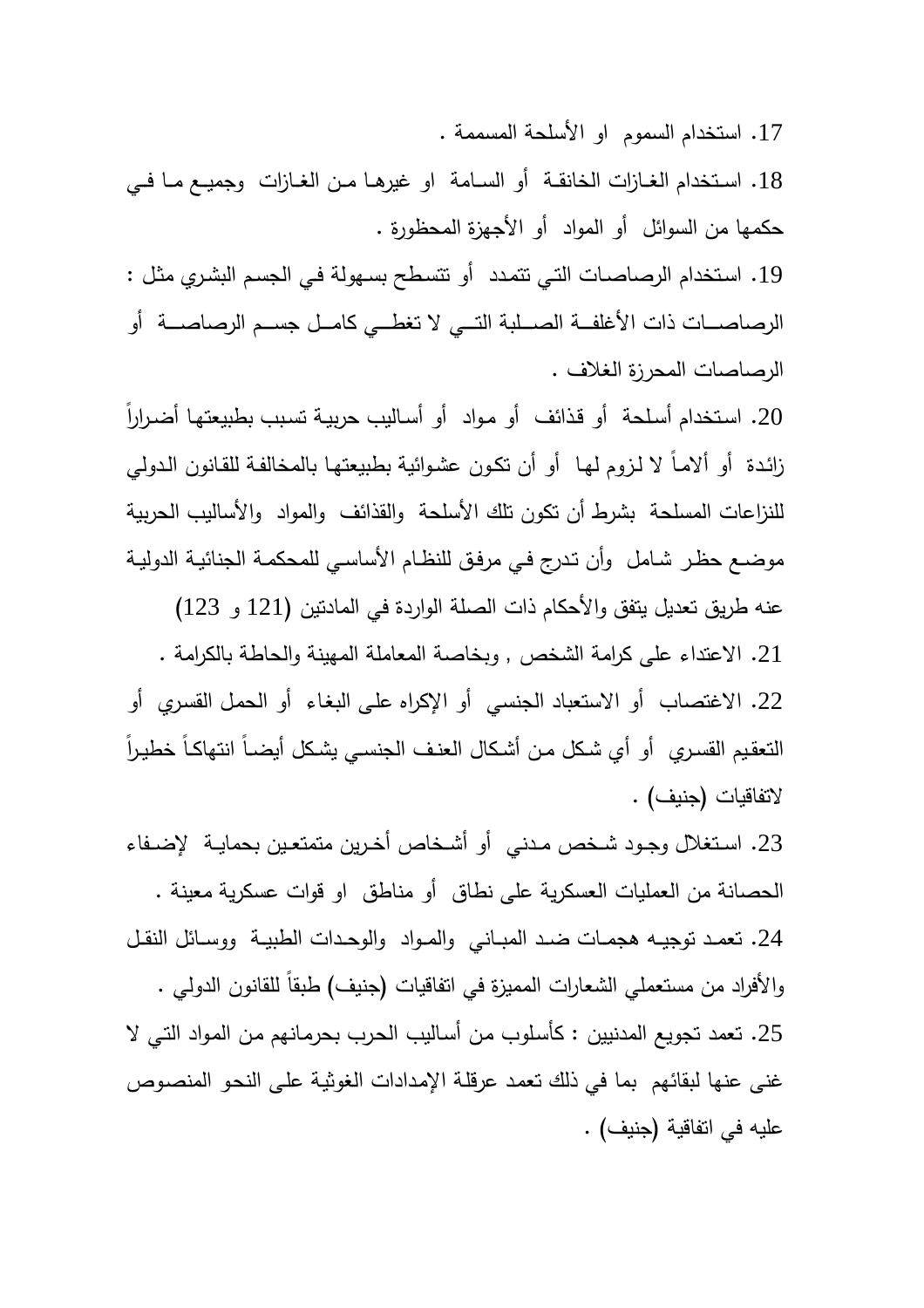.26 تجنيــد الأطفــال دون الخامســة عشــر مــن العمــر إلزاميــاً أو طوعيــاً فــي القــوات المسلحة الوطنية أو استخدامهم فعلياً في الأعمال الحربية .

جـرائم الحـرب المتعلقـة بالانتهاكـات الجســيمة لاتفاقيـات جنيـف حالـة وقـوع نـزاع مسـلح غير دولي :

- .1 اســـتعمال العنـــف ضـــد الحيـــاة والأشـــخاص وبخاصـــة القتـــل بجميـــع أنواعـــه والتشويه والمعاملة القاسية والتعذيب .
	- .2 الاعتداء على كرامة الشخص وبخاصة المعاملة المهينة والحاطة بالكرامة
		- .3 أخذ الرهائن .
- .4 إصدار أحكام وتنفيذ إعدامات دون وجود حكم سابق صادر عـن محكمـة مشـكلة تشكيلاً نظامياً تكفل جميع الضمانات القضائية المعترف بها .

الجرائم المتعلقة بالانتهاكات الخطيرة الأخرى للقوانين والاعراف السارية على المنازعات المسلحة غير ذات الطابع الدولي :

ان الفئـة الرابعـة هـي الجـرائم التـى تقـع فـي نـزاع مسـلح غيـر ذات طـابع دولـي علـى أي مجموعــة مــن الأشــخاص المنصــوص عليهــا فــي الفئــة الثالثــة وذلـك فــي حــالات الاضطرابات والتوترات الداخلية وهي :

- 1. تعمد توجيـه هجمـات ضـد السكان المـدنيين بصــفتهم تلك أو افـراداً مـدنيين لا يشاركون مباشرة في الأعمال الحربية .
- .2 تعمد توجيه هجمات ضد المباني والمواد والوحدات الطبية ووسائل النقـل والأفـراد من مستعملي الشعارات المبينة في اتفاقيات جنيف طبقاً للقانون الدولي .
- .3 تعمـد شـن هجمـات ضـد مـوظفين مسـتخدمين أو منشـات أو مـواد او وحـدات أو مركبات مستخدمة في مهمة من مهام المساعدة الإنسـانية او حفـظ السـلام عمـلا بميثاق الأمم المتحدة ما دموا يستحقون الحماية التى توفر للمدنين .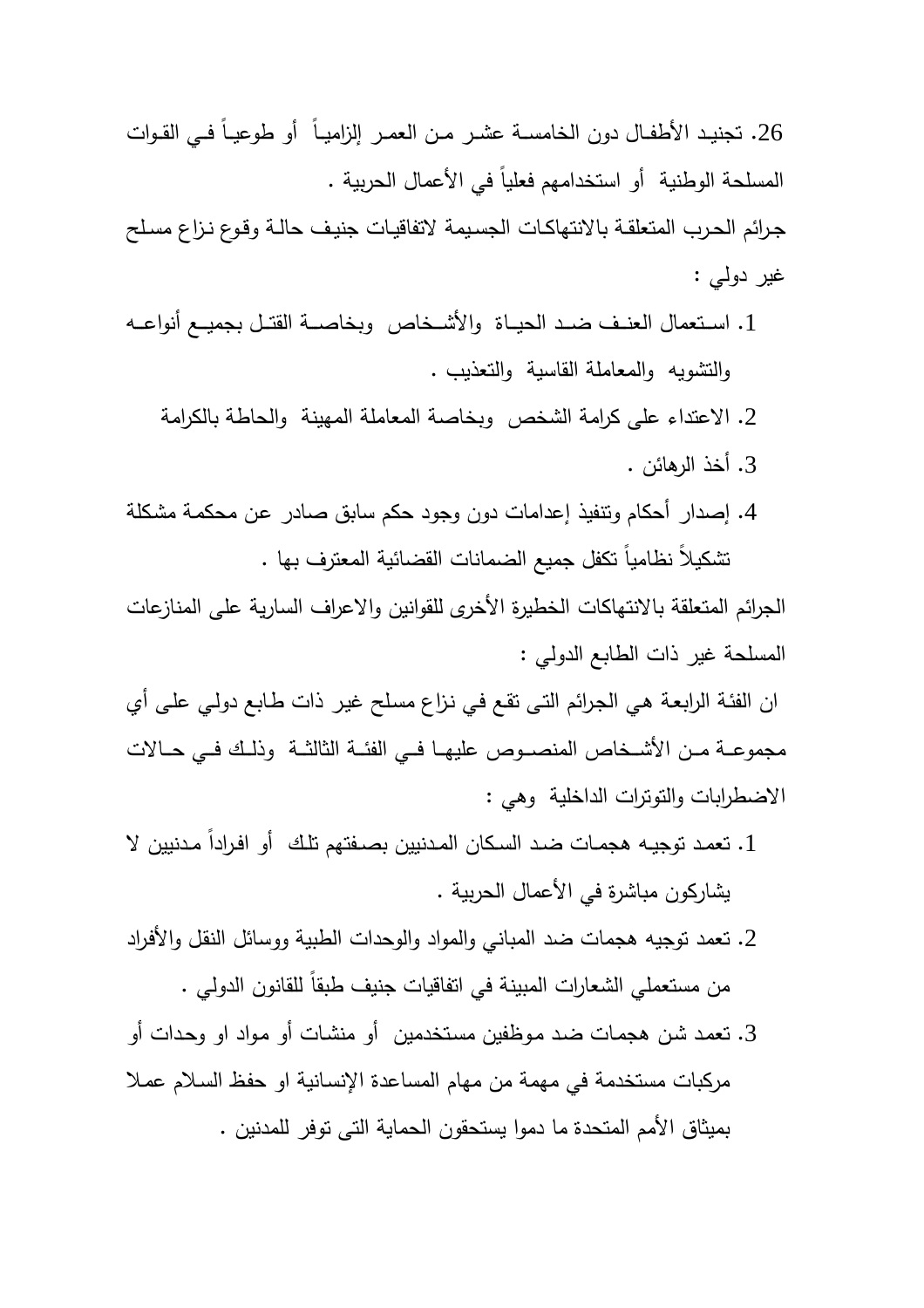- .4 تعمـد توجيـه هجمـات ضـد المبـاني المخصصـة للأغـراض : الدينيـة أو الفنيـة أو العلميـة أو الخيريـة والأثـار التاريخيـة والمستشـفيات وأمـاكن تجمـع المرضـى والجرحى شريطة ألا تكون أهدافاً عسكرية .
- .5 الاغتصـاب أو الاسـتعباد الجنسـي أو الإكـراه علـى البغـاء أو الحمـل القسـري أو التعقيم القسري أو أي شـكل مـن أشـكال العنـف الجنسـي يشـكل أيضـاً انتهاكـاً خطيراً لاتفاقيات (جنيف) .
- .6 تجنيــد الأطفــال دون الخامســة عشــر مــن العمــر إلزاميــاً أو طوعيــاً فــي القــوات المسلحة الوطنية أو استخدامهم فعلياً في الأعمال الحربية .
- 7. تـدمير ممتلكــات العـدو أو الاســتيلاء عليهــا مــا لــم يكــن ذلـك التــدمير أو ــــــــــــــــــــــ الاستيلاء مما تحتمه ضرورات الحرب .
	- .8 إعلان أنه لن يبقى أحد على قيد الحياة .
	- . ً .9 قتل أحد مقاتلي العدو او إصابتهم غدرا
- .10 إصـدار أوامـر بتشـريد السـكان المـدنيين لأسـباب تتصـل بـالنزاع مـا لـم يكـن (137) ذلك بداع امن المدنيين.

<sup>1</sup>) عبد القادر جرادة (الجريمة الدولية ،) مصدر سابق ، ص121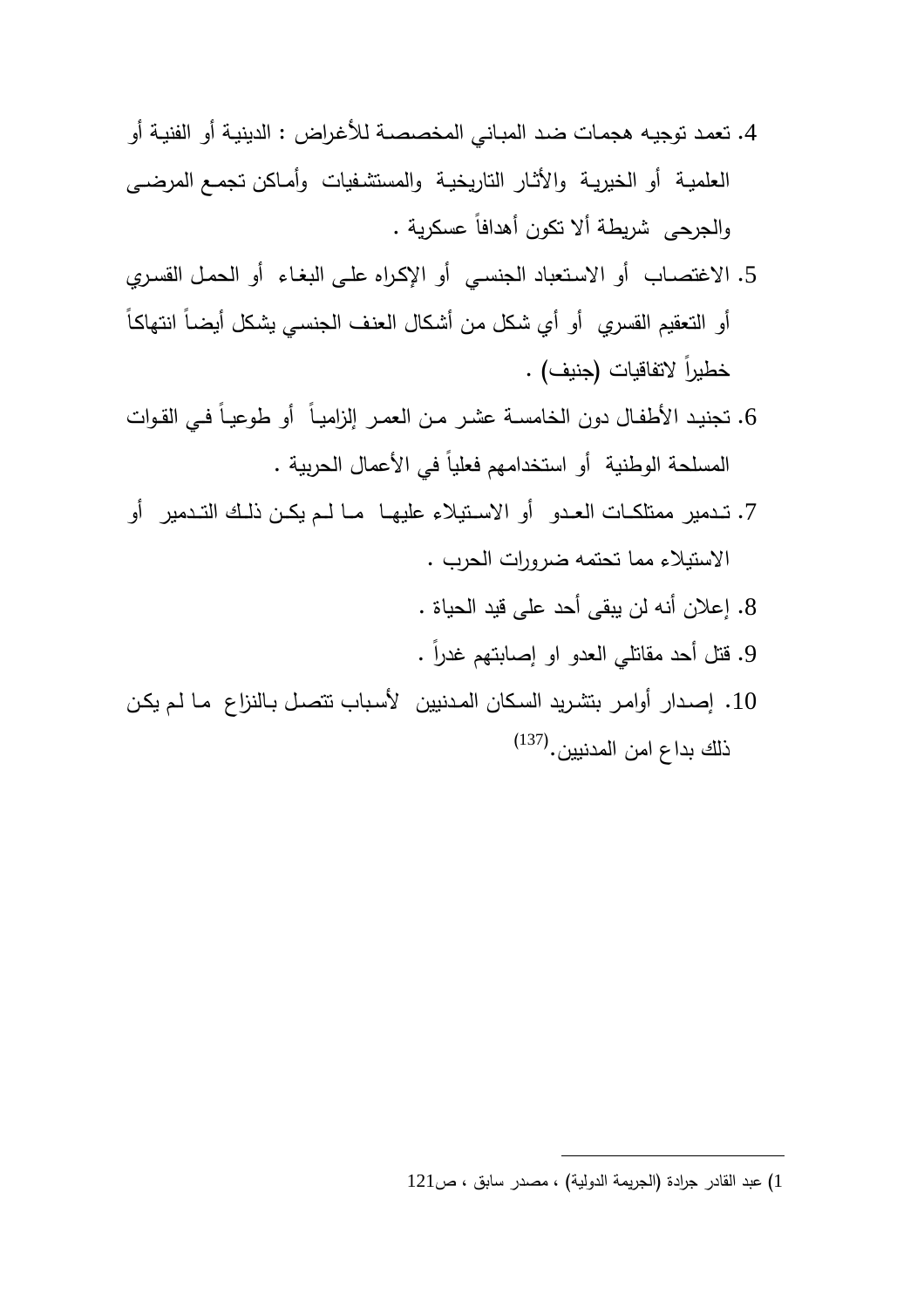#### **المطلب الثالث**

**جريمة العدوان** 

للأسف الشديد لم يتم التحديد النهائي لمضمون وأركـان جريمـة العـدوان، وتـراوغ بعـض الــدول فــي تحديــد هــذا المفهــوم. وكــان مــن المفتــرض ان تنــاقش الــدورة التحضــيرية الثامنــة، التــي عقــدت فــي ســبتمبر ،2001 جريمــة العــدوان( بعــد ان تــم تشــكيل لجنــة لمناقشته) وقد آثرت أحداث 11 سبتمبر في الولايات المتحـدة علـى الموضـوع وعطلـت حسم مسـألة العـدوان واشـتملت الاقتراحـات علـى وجـود دور لمحكمـة العـدل الدوليـة فـي تحديـد مفهومـه ، ووجـود دور لمجلـس الأمـن أو الجمعيـة العامـة للأمـم المتحـدة بطلـب فتوى من محكمة العدل الدولية. وملخص الجدال يتركز في عـدم تحديـد قـاطع لجريمـة العدوان، والاعتماد على التحديد الإجرائي لها والتعريفات السابقة في القانون الدولي .

ولم يضـع نظـام (رومـا) تعريفا محددا لجريمـة العدوان بـل إن نلك المسـألـة كانت محل نقـاش مسـتفيض , وكانـت مـن ضـمن أهـم النقـاط التـى عرقلـت المحـاولات المتعـددة التـى بـذلت لإنشـاء المحكمـة الجنائيـة الدوليـة فقـد تـذرعت الولايـات المتحـدة الامريكيـة ودول أخـرى مـرارا بحجـة عـدم وجـود مفهـوم واضـح لجريمـة العـدوان : كـأهم سـلاح للـدفاع عـن موقفها الرافض لإنشائها .

وبالتأكيد فإن واقعة إخراج جريمة العدوان من نطاق اختصاص المحكمة الجنائية الدولية - على غرار جريمة العدوان المتكررة الذي ترتكبه إسرائيل ضد الدول العربية والعدوان الأنجلوأمريكي على العراق – تؤدي إلى غل يد المحكمة ولو إلى حين – غير أن ذلك لا يثل وجه الصورة فقط , فالعدوان يمر غالباً – ان لم يكن دائما –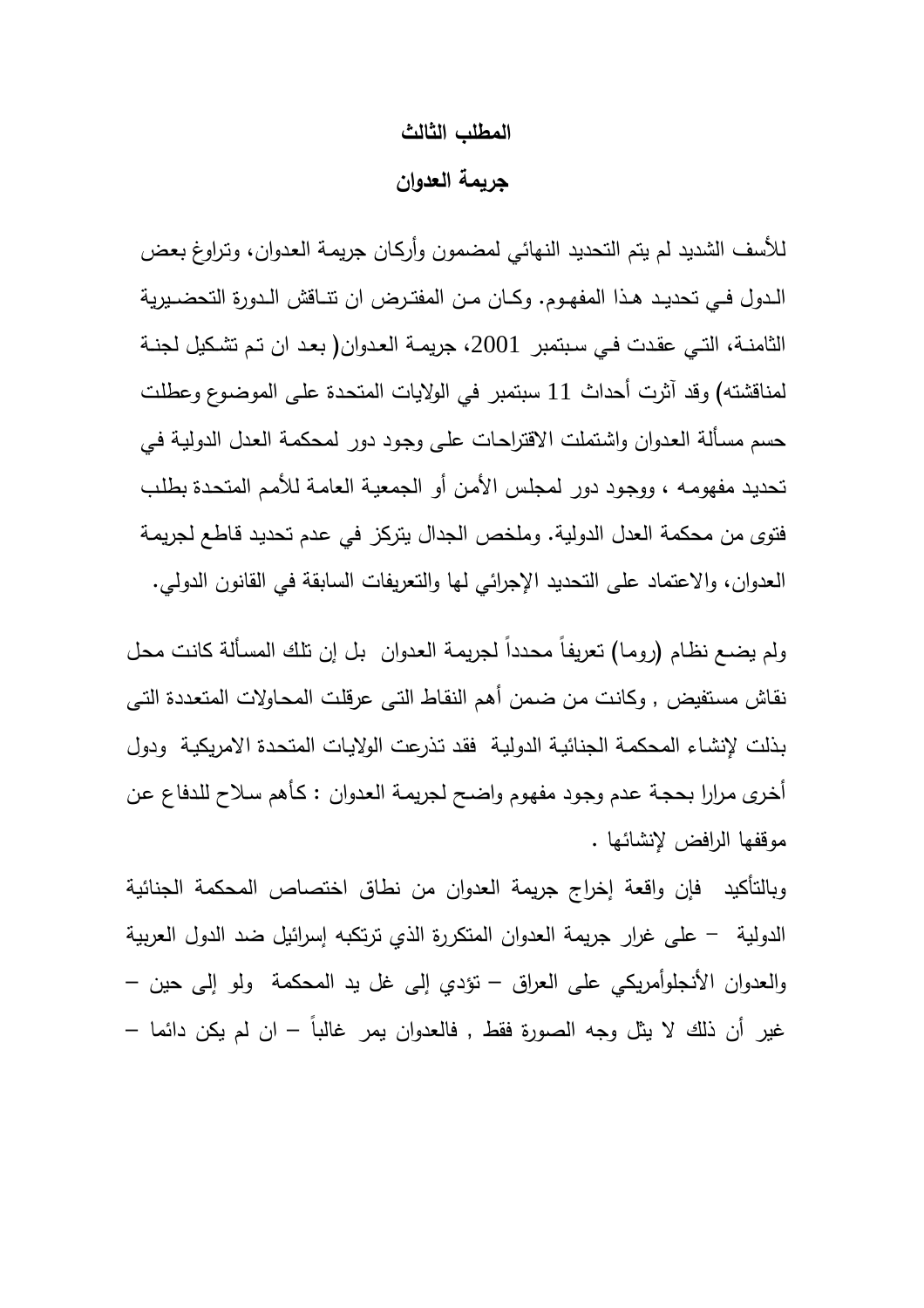بطريق الفظائع , وجرائم الإبادة الجماعية التي يشملها بالتعريف اختصاص المحكمة (138) على شاكلة مجزرة (قانا) ومذبحة (صبرا وشاتيلا)

ورغم أنها تشكل أخطر الجرائم الدولية فقد باتت المحكمة الجنائية الدولية تمارس الاختصاص على جريمة العدوان متى اعتمد حكم بهذا الشأن وفقاً للمادتين (121 و 123) يعرف جريمة العدوان ويضع الشروط التي بموجبها تمارس المحكمة اختصاصها فيما يتعلق بها ويجب ان يكون ذلك الحكم متسقاً مع الأحكام ذات الصلة من ميثاق الامم المتحدة والتى تقرر أنه بعد انقضاء سبع سنوات من بدء نفاذ النظام الأساسي يقوم الأمين لعام للأمم المتحدة لعقد مؤتمر استعراضي للدول الأطراف وفيه ينبغي أن يتم الموافقة على تعريف العدوان إما بإجماع الدول الأطراف أو بأغلبية ثلثي تلك الدول وبالرغم من ذلك فإن تلك الجريمة سوف تصبح بعد تعريفها والموافقة عليها من قبل جمعية الدول الأطراف , قابلة للتطبيق على الدول الأطراف التى قامت بالتصديق على التعديل بعد عام من إيداع مستندات التصديق ولن تصبح جريمة العدوان قابلة للتطبيق بالرغم من ذلك بالنسبة للدول التي لم توافق على التعديل وذلك يعني : أنه إذا أمكن التوصل إلى تعريف للعدوان فلن تستطيع المحكمة ممارسة اختصاصها بالنسبة لتلك الجريمة قبل إنقضاء ثماني سنوات – على الأقل – من بدء دخول النظام الأساسي حيز النفاذ وتلك بلا شك فترة ليست قصيرة سينعم خلالها المعتدون بالطمأنينة والأمان من أي إمكانية لملاحقتهم على الصعيد الدولي <sup>(139)</sup> كما أن نظام (روما) تضمن ثغرات ومفارقات بالنسبة لجريمة العدوان على وجه التحديد

أذ إن المواد سالفة البيان تمنح ميزة للدول الأطراف للإفلات من الملاحقة عن جريمة العدوان وذلك فيما إذا كانت الدولة الطرف قد رفضت قبول تعريف جريمة العدوان فعندئذ ليس للمحكمة ممارسة اختصاصها بالنسبة لتلك الجريمة في مواجهتها في حين

- 1) ابراهيم الرابي ، مصدر سابق ، ص124
- 2) عبد القادر جرادة ، الجريمة الدولية ، مصدر سابق ، ص155 .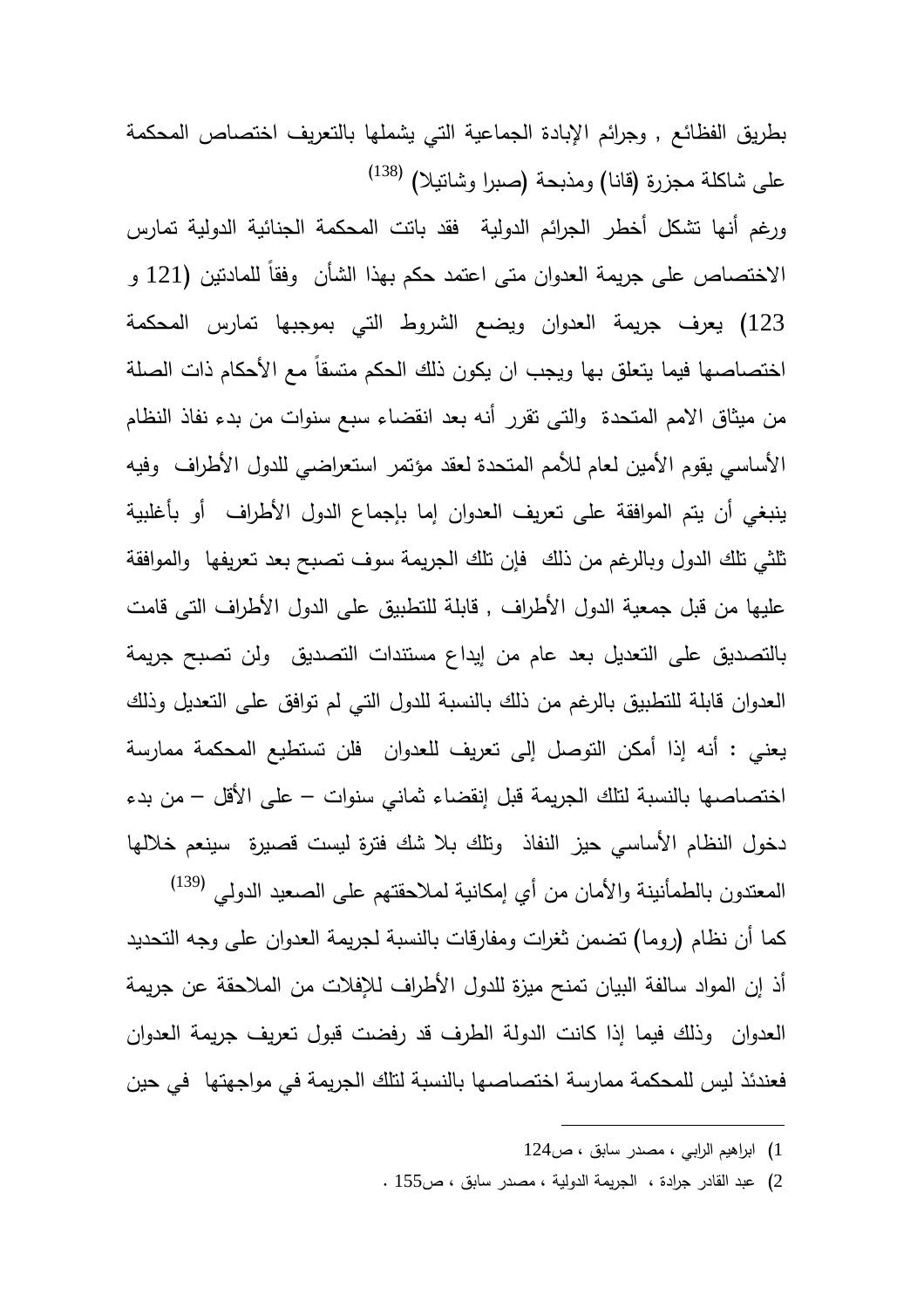إن الدولة التي ستنضم له بعد اعتماد التعريف ستكون عندئذ ملزمة به ولن يكون بوسعها التهرب من اختصاص المحكمة بالنسبة لجريمة لعدوان .

 ولا شك إن تلك الميزة غير مبررة وغير مفهومة إلا إذا كان الهدف منها تشجيع الدول على التصديق والانضمام إلى النظام الأساسي مع منحها ميزة التهرب من الملاحقة عن جريمة العدوان إن هي رفضت التعريف المقترح وهو ما يتنافى مع الهدف والغاية من إقامة العدالة الجنائية الدولية .

 و حالات العدوان التي شملها قرار تعريف العـدوان وتمييزهـا عـن سـواها مـن الأفعـال التــى خرجــت مــن نطــاق التجــريم بمقتضــى قــرار الجمعيــة العامــة رقــم (3314) لعــام 1974م الخــاص بتعريــف العــدوان إذ أشــار إلــى ان العــدوان هــو :- اســتخدام القــوة المسلحة .. " فحدد بذلك الفعل مناط التجريم بأنه العدوان المسلح .

والعدوان المسلح المباشر هـو اسـتخدام دولـة لقواتهـا المسـلحة بصـورة لا تتفـق , ومقاصـد ومبــادئ ميثــاق الأمــم المتحــدة ضــد دولــة أخــرى فهــو يمثــل –بهــذا المعنــى – الحــرب بمفهومهـــا التقليـــدي , باعتبارهـــا وســـيلة مـــن وســـائل العنـــف تتطلـــب اســـتعمال القـــوات المسلحة للدولة ضد إقلـيم دولـة أخـرى أو سـفنها أو طائراتهـا أو قوتهـا أيـاً كانـت نـوع الأسـلحة المسـتعملة فيهـا وذلـك لإخضـاعها والتسـلط عليهـا بقـوة السـلاح مـع الاشـتباك العسكري بين قوات الطرفين المتحاربين .

أما العدوان المسلح غير المباشر , فهو يشمل تقديم الدعم والتأييد للجماعات المسلحة غيـر المنتظمـة والتـى تسـتخدم القـوة العسـكرية فـي مواجهـة نظـام الحكـم القـائم فـي أي دولة حيث ان المعتدي هنا يسعى عـن طريـق عمـلاء مـن الأجانـب أو الـوطنيين الـذي يعملون لحسابه إلى هدم الكيان السياسي لدولة أخرى وذلك باستخدام القوة .

وقـد حظـر ذلـك القـرار العـدوان المسـلح بجميـع صـوره وأشـكاله فبعـد أن حظـر العـدوان المسـلح المباشـر فـي المـادة (1) عـاد ليؤكـد بشـكل صـريح علـى حظـر العـدوان المسـلح غيـر المباشـر وذلـك فـي المـادة (3) منـه والتـى اعتبـرت مـن قبيـل العـدوان ( .. إرسـال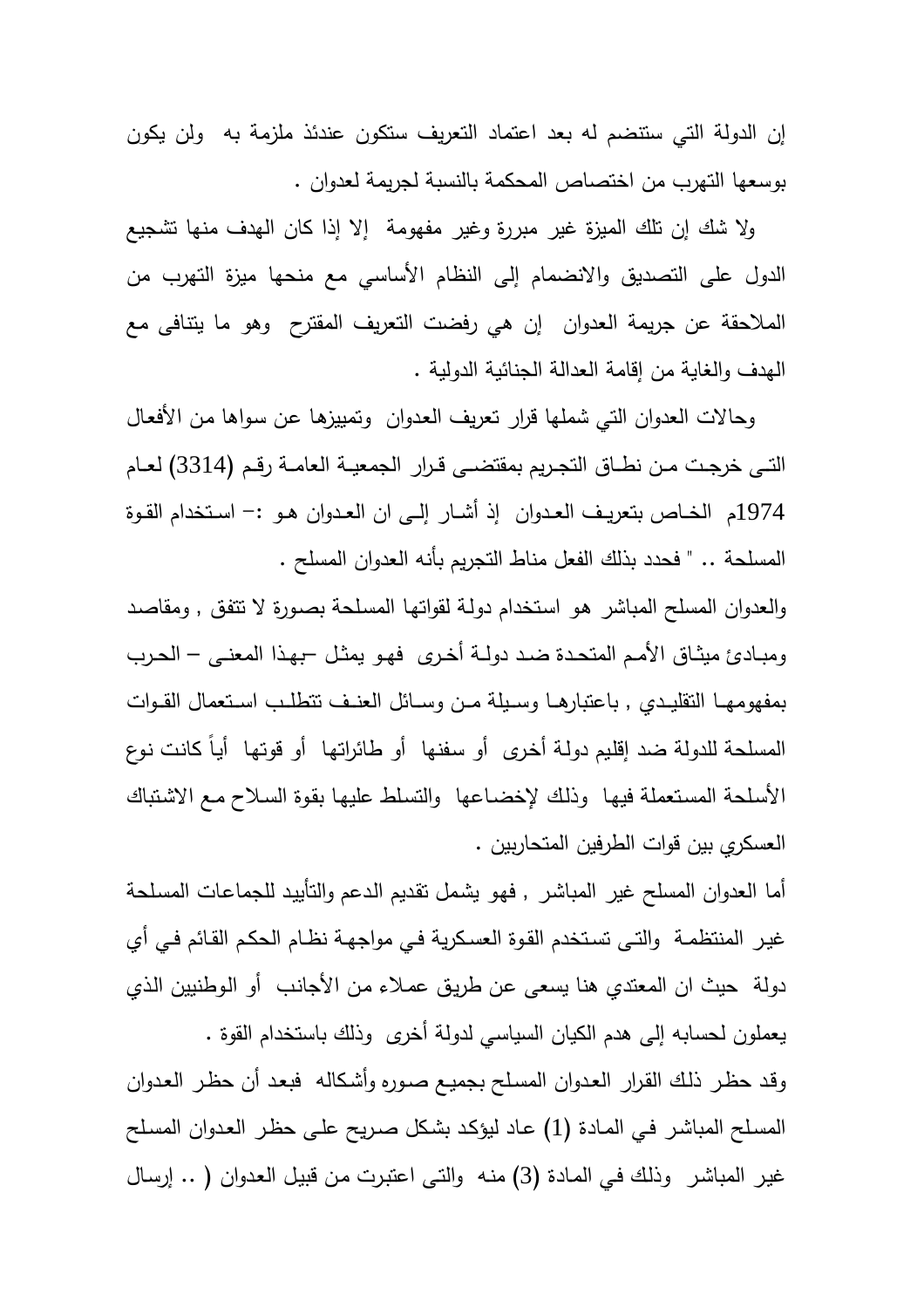عصـابات مسـلحة أو مجـاميع أو قـوات غيـر نظاميـة أو مرتزقـة مـن قبـل الدولـة أو باسمها لارتكاب أعمال بالقوة المسلحة ضد دولة أخرى ) .

ولا شــك إن قصــور التعريــف العــدوان علــى حــالات العــدوان المســلح دون ســواه مــن الأشكال والنمــاذج الأخـرى إنمــا يرجـع إلـى أن مفهـوم العـدوان قـد ارتـبط لفتـرة طويلـة بالنواحي العسكرية وحدها إلا أنه تحول فيما بعـد مـن مفهـوم عسـكري بحـت إلـى مفهـوم  $(140)$ . قانوني متعدد الجوانب

 تمـارس المحكمـة – وفقـاً للمـادة (11) اختصاصـها فقـط بخصـوص الجـرائم التـي يـتم ارتكابهـا بعـد دخـول النظـام الأساسـي حيـز النفـاذ (مبـدأ عـدم الرجعيـة الموضـوعية ) وقـد نص النظام الأساسي على دخوله حيز النفاذ في اليوم الأول للشهر التالي لمرور سـتين يومـا علـى إيـداع وثيقـة التصـديق (او القبـول أو الموافقـة أو الانضـمام ) لـدى السـكرتير العام للأمم المتحدة وقد تم ذلك فعلا في الأول من يوليو عام 2002 .م

 تمارس المحكمة اختصاصها فقط تجاه الأشـخاص الـذين يرتكبـون جـرائم بعـد دخـول النظـام الأساسـي حيـز النفـاذ وبالتـالي لا يمكـن محاكمـة أي شـخص عـن جـرائم ارتكبهـا  $($ أبل ذلك . $($ 

<sup>1</sup>) عبد القادر جرادة (الجر يمة الدولية ) مصدر سابق ، ص78 .

<sup>2</sup>) شريف عتلم ، المحكمة الجنائية الدولية، مصدر سابق ، ص198 .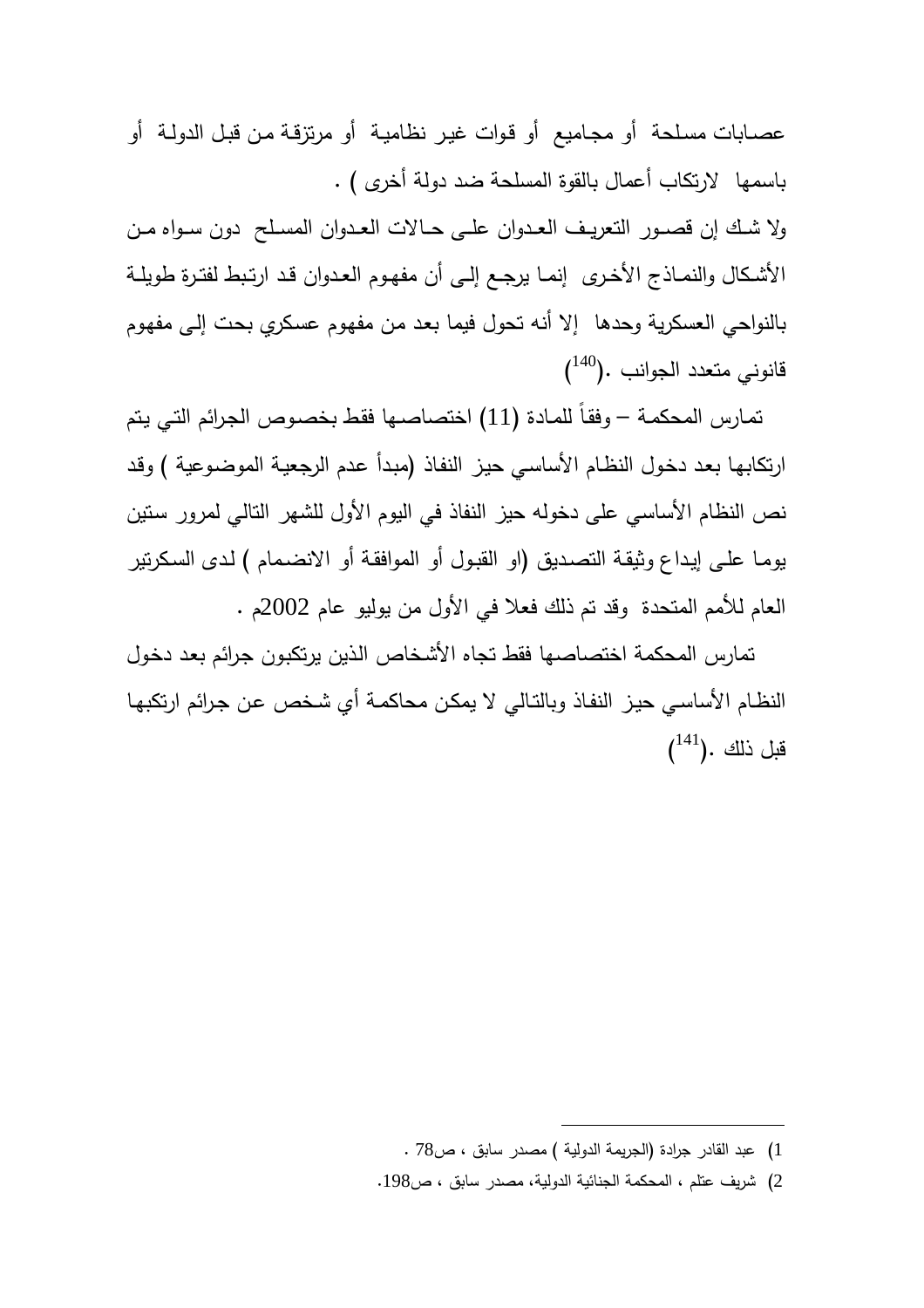#### **المبحث الثالث**

**العلاقة بين النظام الأساسي للمحكمة والقوانين والتشريعات الوطنية** تقتضينا دراسة هذه المسألة أن نشير أولا إلى أهم المسائل القانونية التي تثيرها بصفة عامة لنذكر بعد ذلك هذه المسألة بخصوص النظام الأساسي للمحكمة الجنائية الدولية في علاقته بالقوانين والتشريعات الوطنية حيث تم تقسيم هذا المبحث الى المطالب التالية

## **المطلب الأول**

# **المسائل العامة التي تثيرها العلاقة بين النظام الأساسي للمحكمة والقوانين والتشريعات الوطنية**

تثيـــر مشـــكلة العلاقـــة بـــين النظـــام الأساســـي للمحكمـــة الجنائيـــة الدوليـــة والقـــوانين والتشريعات الوطنية ثلاثة أمور أساسية معروفة في فقه القانون الدولي وهي : **.**1 **العلاقة بين القانون الدولي والقانون الداخلي :**  يتنــازع تحديــد العلاقــة بــين القــانون الــدولي والقــانون الــداخلي نظريتــان : نظريــة ثنائيــة

القانون ونظرية وحدة القانون .

**نظرية ثنائية القانون :** 

يـرى أنصـار هـذه النظريـة ان كـلا مـن القـانون الـدولي والقـانون الـداخلي يعتبـران نظـامين قانونيين مستقلين ومتساويين ومنفصلين أحدهما عن الأخر وعلـى ذلـك فـلا يجـوز دمـج أحدهما في الأخر أو إقامة نوع من علاقات الخضوع بينهما .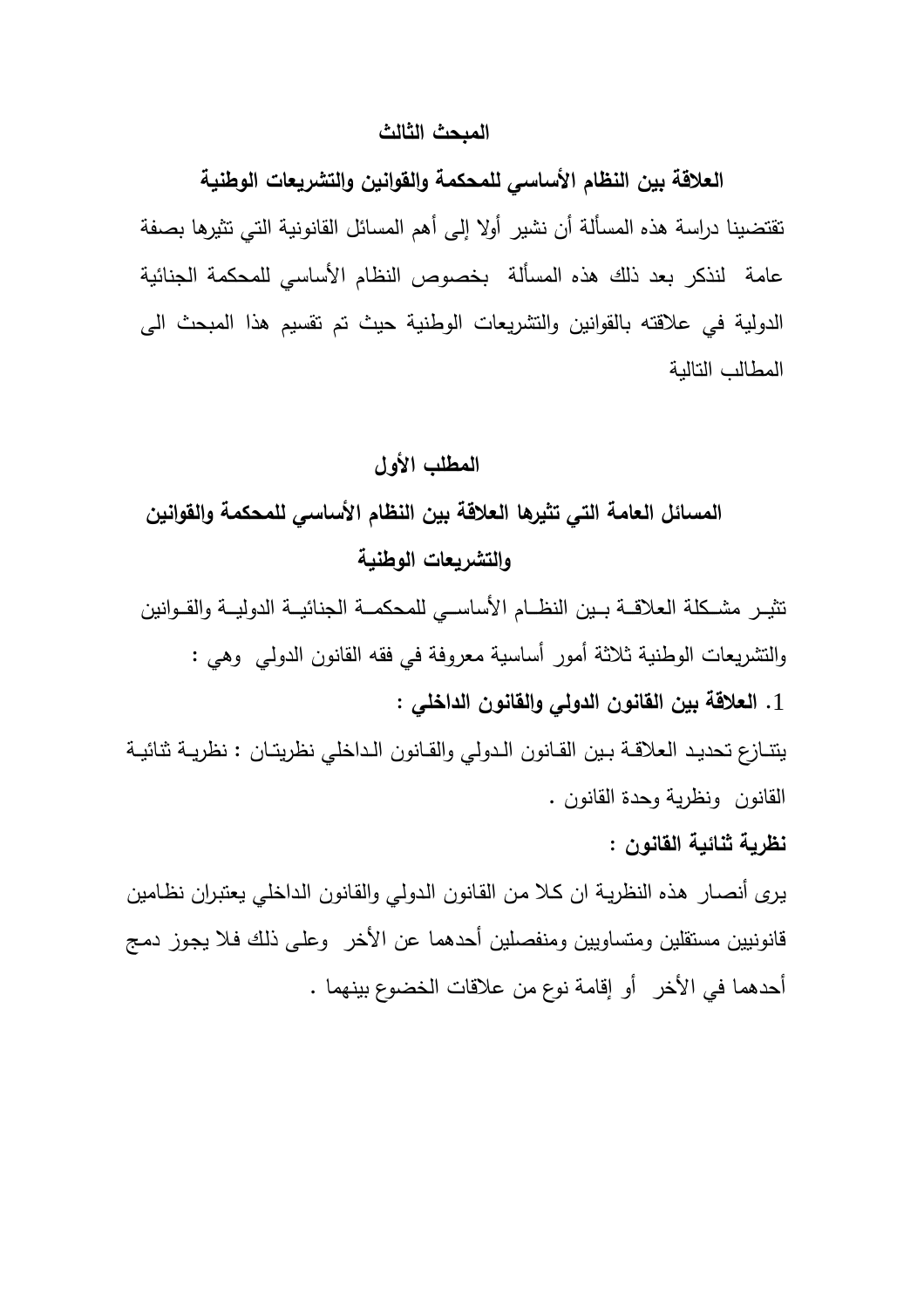**نظرية وحدة القانون :**

يــرى أنصــار هــذه النظريــة علــى خــلاف النظريــة الســابقة أن هنــاك وحــدة منطقيــة أو طبيعية بين القانون الدولي والداخلي أي أن قواعـد كـل مـن القـانونين تنتميـان إلـى نظـام قانوني واحد .

 - وقد اختلف أنصار هذه النظرية حول إعطاء الأولويـة لأي مـن القـانونين علـى الأخـر إلى اتجاهين :

**الاتجاه الأول** : الأولوية للقانون الداخلي :

يذهب أنصار هذا الاتجاه إلى إعطـاء الأولويـة أو السـموم لقواعـد القـانون الـداخلي علـى قواعـد القـانون الـدولي عنـد وجـود تعـارض بينهمـا أو عنـد بحـث الأسـاس القـانوني لكـل منهما

**الاتجاه الثاني** : الأولوية للقانون الدولي :

مقتضى هذا الإتجاه إن القانون الدولي هـو الأصـل أو الأسـاس باعتبـار انـه هـو الـذي يحدد اختصـاصـات الدولـة لذلك فانـه عند التعـارض بينـه وبـين القانون الداخلي تكون الغلبة للأول وما على التاني الإ الخضوع لما يقرره .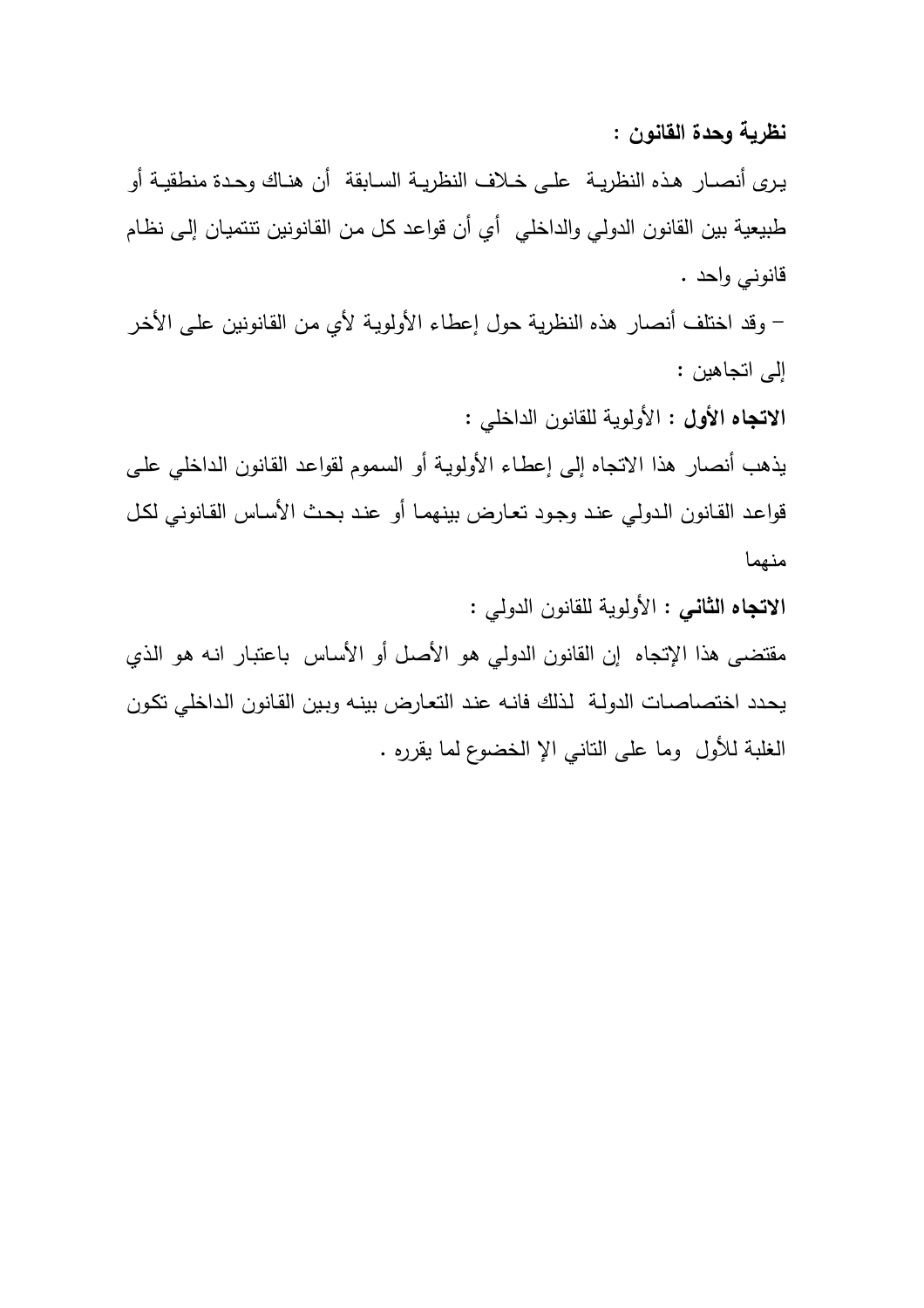#### **المطلب الثاني**

## **عدم التعارضه مع القوانين والتشريعات الوطنية**

يتضح ذلك من أمرين أساسيين الاول مبدأ التكاملية حيث لاشـك ان المبـدأ المـذكور هـو علاقـة حيـة علـى حـرص النظـام الأساسـي للمحكمـة علـى تأكيـد التـواؤم فـي العلاقـة بينـه وبين القوانين والتشريعات الوطنية .

 وقد سـبق ذكـر مبـدأ التكامليـة بشـي مـن التفصـيل فـي هـذا البحـث وهـو مبـدأ يتضـح منـــه أن ممارســـة الاختصـــاص الـــدولي للمحكمـــة يـــأتي فـــي حالـــة عـــدم ممارســـة الاختصاص القضائي الوطني بطريقة سليمة وواجبة أو خالية من أية صورة . دليـل ذلـك يبـدو أيضـاً واضـحاً مـن نـص الفقـرة 6 مـن ديباجـة النظـام الأساسـي للمحكمـة والذي يقرر أن من واجب كل دولة :

" أن تمارس اختصاصها الجنائي على أولئك المسئولين عن الجرائم الدولية " 142 - تأكيد النظام الأساسي للمحكمة عدم تعارضه مع القـوانين والتشـريعات الوطنيـة للـدول ويبدو ذلك على سبيل المثال من نص المادة 80 التي تقرر بخصوص البـاب 7 مـن النظام الأساسي (الخاص بالعقوبات التي توقعها المحكمة ) أنه ليس هناك :

" مـا يمنـع الـدول مـن توقيـع العقويـات المنصـوص عليهـا فـي قوانينهـا الوطنيـة أو يحـول دون تطبيق قوانين الدول التي لا تنص على العقوبات المحددة في هذا الباب " . ويعني ذلك , في رأينا ثلاثة أمور :

الأول / أن وجــود عقوبــة فــي قــانون دولــة مــا , ليســت موجــودة فــي النظــام الاساســي للمحكمة , أو عدم وجود عقوبة في قانون دولة ما موجودة فـي ذلـك النظـام الأساسـي , لا يشكل تعارضا بين هذا والأخير والقانون الوطني .

**)1** الفقرة 6 من ديباجة النظام الأساسي للمحكمة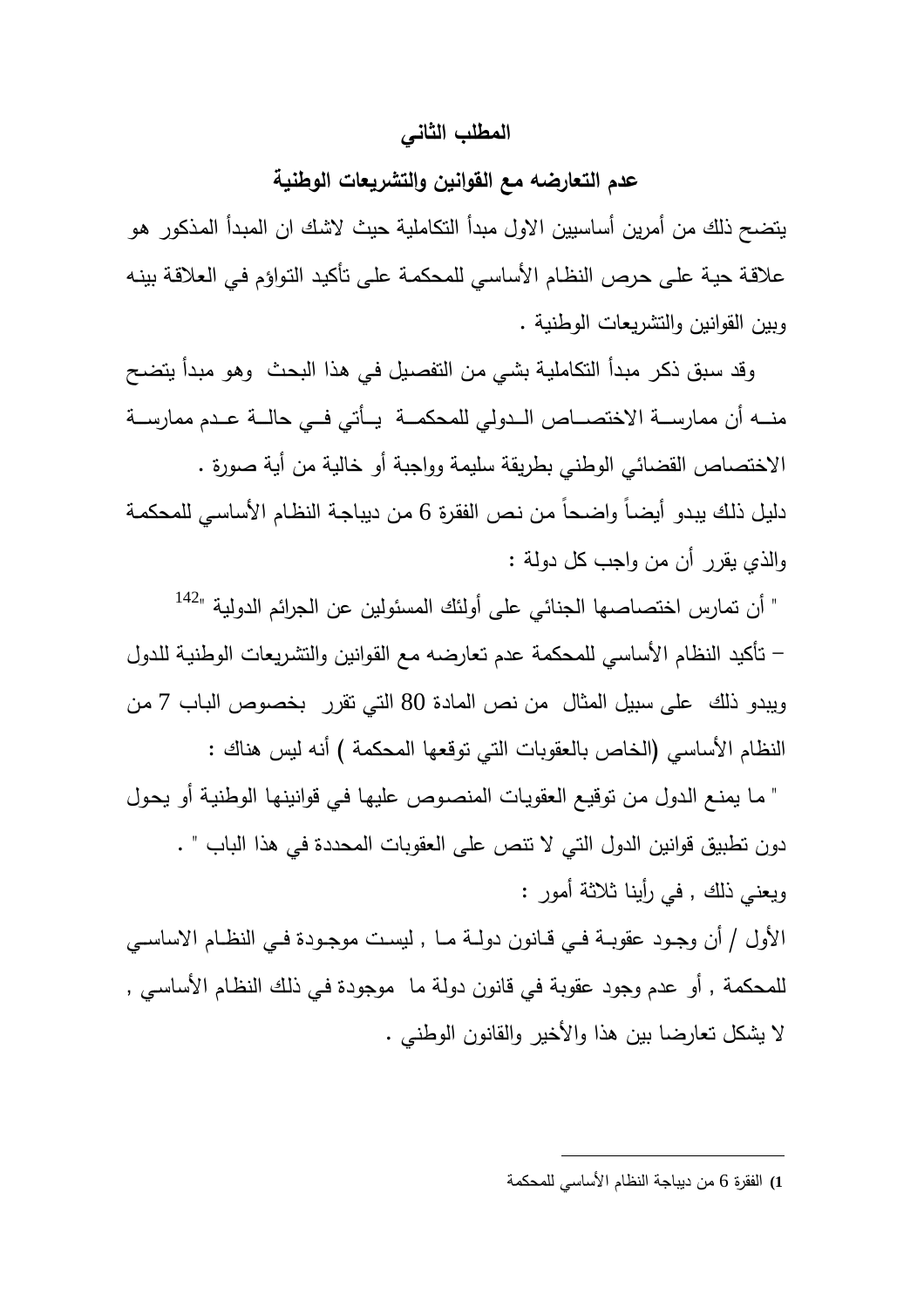وثانيـــا أن الدولـــة اذا حاكمــت الشــخص وفقــا لقانونهــا الــوطني ( بــالتطبيق لمبــدأ التكامليـة ومبـدأ الإقليميـة ) يمكنهـا ان تطبـق عقوبـات غيـر تلـك المنصـوص عليهـا فـي النظـام الأساسـي للمحكمـة : كعقوبـة الإعـدام مـثلا أو محاكمـة الأطفـال أقـل مـن ثمانيـة عشر عاما ( إذ وفقا للمادة 26 من النظام الأساسي للمحكمة لا تملك هـذه الأخيـرة هـذا الإختصاص ) .

الثالــث / ان المــتهم لا يمكنــه – اذا حــوكم أمــام القضــاء الــوطني – أن يطلــب تطبيــق قاعـــدة " القـــانون الأصـــلح للمـــتهم " اســـتنادا إلـــى ان الدولـــة بتصـــديقها علـــى النظـــام الأساسي للمحكمة الجنائية الدولية قـد أصـبح هـذا النظـام الأساسـي للمحكمـة قانونـا مـن قوانينها .

## **المطلب الثالث**

## **موقف المحكمة الجنائية الدولية من سيادة الدول**

 - أهـم نصـوص النظـام الأساسـي للمحكمـة الجنائيـة الدوليـة التـى قـد تبـدو لأول وهلـة متعارضة مع سيادة الدولة :

احتـوى النظـام الأساسـي للمحكمـة الجنائيـة الدوليـة علـى بعـض النصـوص التـى قـد يفهـم منهــا – لأول وهلــة \_ أنهــا تشــكل افتئاتــا علـــى الســيادة الوطنيــة للــدول , خصوصــا اختصاصـــها المــانـع فــوق إقليمهــا , وانفرادهــا بممارســة الســلطـة القضــائية داخلــه , واختصاصـــها الشخصـــي تجـــاه الأشـــخاص الخاضـــعين لســـلطاتها ولولايتهـــا , وكـــذا اختصاصها المادي على الأشياء المتواجدة في حدود إقليمها . من ذلك :/نص لمادة 3/3 الذي يقرر أن : " للمحكمة اذا ارتأت ضرورة ذلك أن تعقد جلساتها خارج مقرها "<sup>143</sup>

<sup>1</sup>) النظام الأساسي للمحكمة الجنائية الدولية ، لمادة 3/3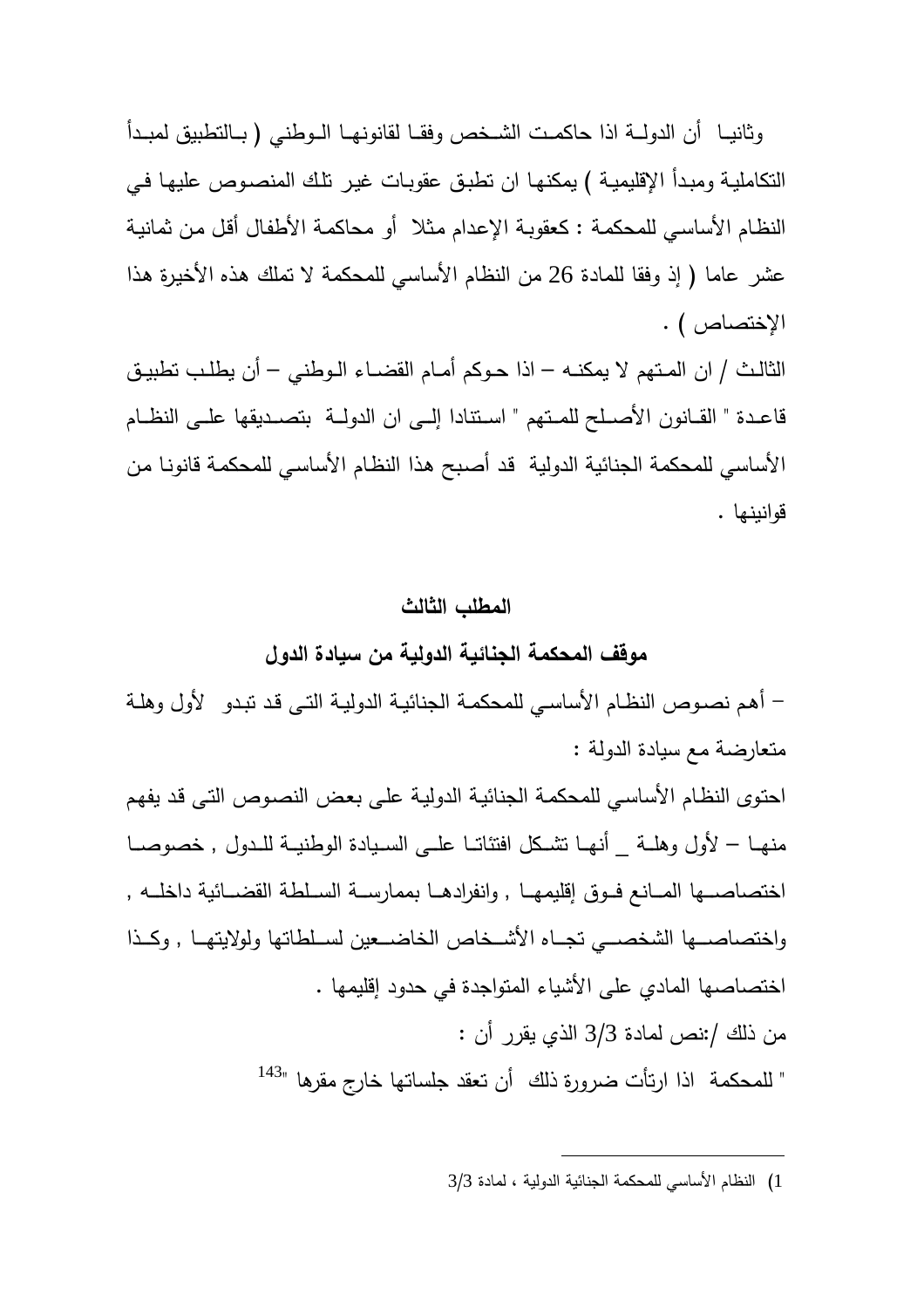نص المادة 2/4 :

" يمكـن للمحكمـة ان تمـارس وظائفهـا وسـلطاتها , كمـا هـم منصـوص عليـه فـي النظـام الأساسي في إقليم أية دولة طرف , وبمقتضى اتفاق يبرم لهذا الغرض . نـص المـادة 59: مـن أن تقوم الدولـة الطـرف التـي تتلقـى طلبـاُ بـالقبض الاحتيـاطي أو طلبا بالضبط والإحضار باتخاذ خطوات على الفور للقبض على الشخص المعني . نـص المـادة 3/89 ان علــى الدولـة ان تسـمح بنقـل المقبـوض علـيهم عبـر إقليمهـا ليـتم تسليمهم الى المحكمة بواسطة دولة أخرى .

نص المادة 106 : ان يكون تنفيذ حكم السجن خاضعاً لرقابة المحكمة الجنائيـة الدوليـة ومتفقاً مع المعايير التى تنظم معاملة السجناء والمقررة بمعاهدات دولية .

نـص المـادة 110 : علـى ان للمحكمـة الجنائيـة الدوليـة وحـدها حـق تقليـل مـدة العقوبـة , وعلى انه لا يجوز لدولة التنفيذ ان تطلق سراح الشخص قبل انقضاء المدة التى قررتهـا المحكمة

 - لا جـرم ان كـل مــا تقـدم لا يشـكل اعتــداء علـى سـيادة الـدول , لسـبب بسـيط هــو ان المحكمـة الجنائيـة الدوليـة أنشئت بمقتضـى اتفـاق دولـي يسنتد الـى تراضـي الدول ولبس هناك ما يجبر أي دولة الارتباط به إذ هي ارتضت الالتزام بأحكامه<sup>144</sup> .

# **الفصل الرابع**

**التطبيق الفعلي لقواعد المسؤولية الجنائية** 

يعتبر القضاء الدولي من أهم وسائل القانون الدولي الجنائي لحماية حقوق الإنسان ويضم المحكمتين الدوليتين الجنائيتين الخاصتين بيوغسلافيا ورواندا والمحكمة الدولية

<sup>1</sup>) النظام الأساسي للمحكمة الجنائية الدولية ، المواد (4 - 59 - 89 - 106 - 110)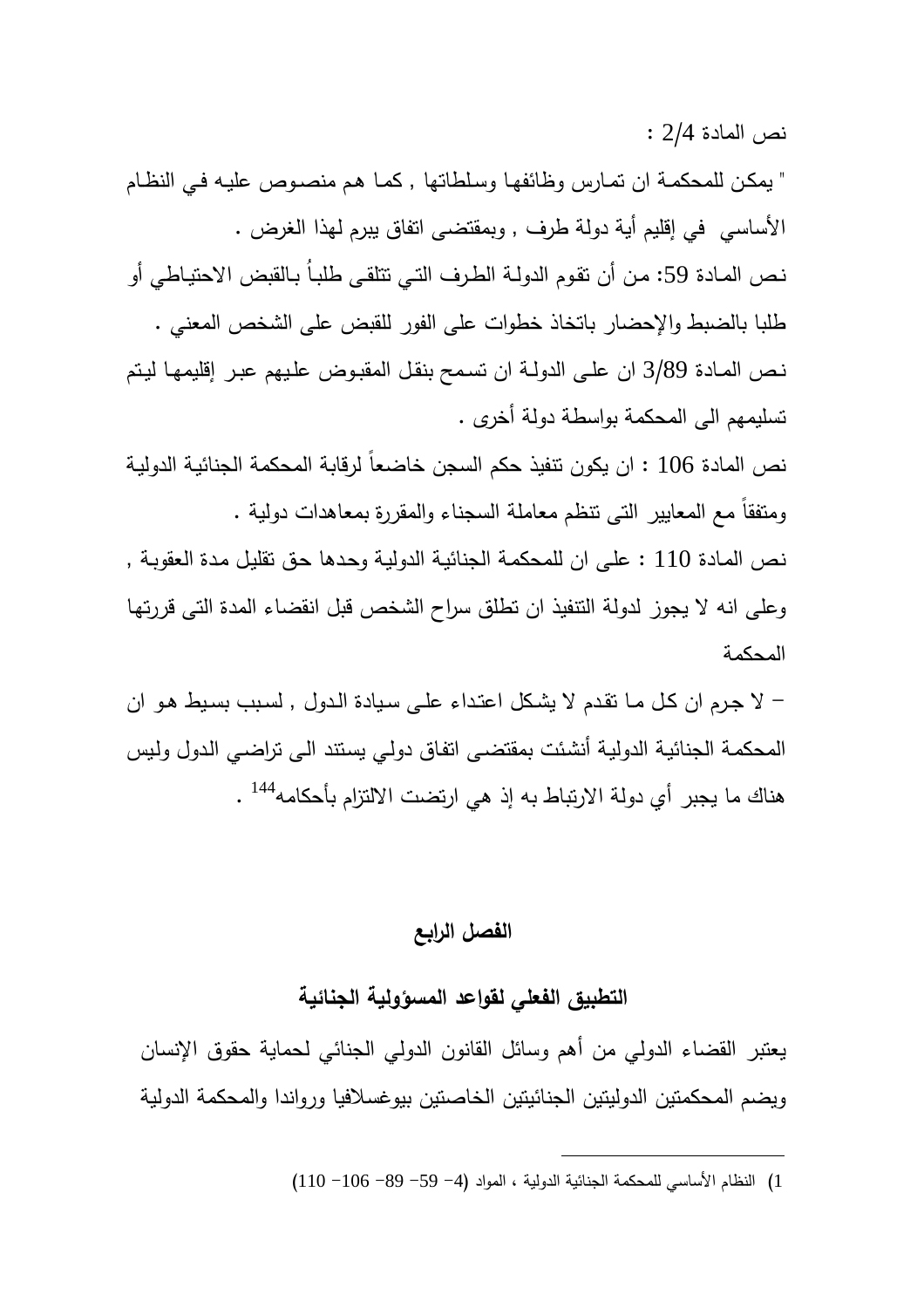الجنائية الدائمة وكذالك المحاكم الجنائية المدوّلة وللوقوف في حدود المسؤولية الجنائية لمعاقبة مرتكبي الجرائم الدولية تم تقسيم الفصل الى مبحثين وكمايلي

### **المبحث الاول**

## **المحاكم الدولية الجنائية الخاصة والدائمة**

للتكلم عن المحاكم سوف نقسم هذا المبحث إلى مطلبين المطلب الأول المحكمتين الدوليتين الجنائيتين الخاصتين بيوغسلافيا ورواندا و المطلب الثاني المحكمة الدولية الجنائية الدائمة .

# **المطلب الأول**

## **المحاكم الدولية الجنائية الخاصة**

 يقصد بالمحاكم الدولية الجنائية الخاصة المحاكم المنشأة لمعاقبة مرتكبي انتهاكات حقوق الإنسان ، وينحصر نطاق اختصاصها بإقليم دولة معينة ولفترة زمنية محددة ،وابرز مثال لهذا النوع من المحاكم ، المحكمتان الدوليتان الجنائيتان ليوغسلافيا وروندا .

 أما بالنسبة لمحكمتي نورمبرغ وطوكيو اللتين أنشأهما الحلفاء بعد الحرب العالمية الثانية ، انتهينا إلى القول بأنة لا تنطبق عليهما وصف المحاكم الدولية الجنائية لأنهما لم يتم إنشاؤهما بإرادة دولية ولم تطبق قواعد تعبر عن الإرادة الدولية وان كان لهما دور في تكوين سوابق قضائية بعد ما قامت لجنة القانون الدولي معبرة عن إرادة المجتمع الدولي في صياغة مبادئ محكمة نورمبرغ ، ولتجعلها منسجمة مع تحقيق العدالة الدولية الجنائية إذا ما طبقت في المستقبل .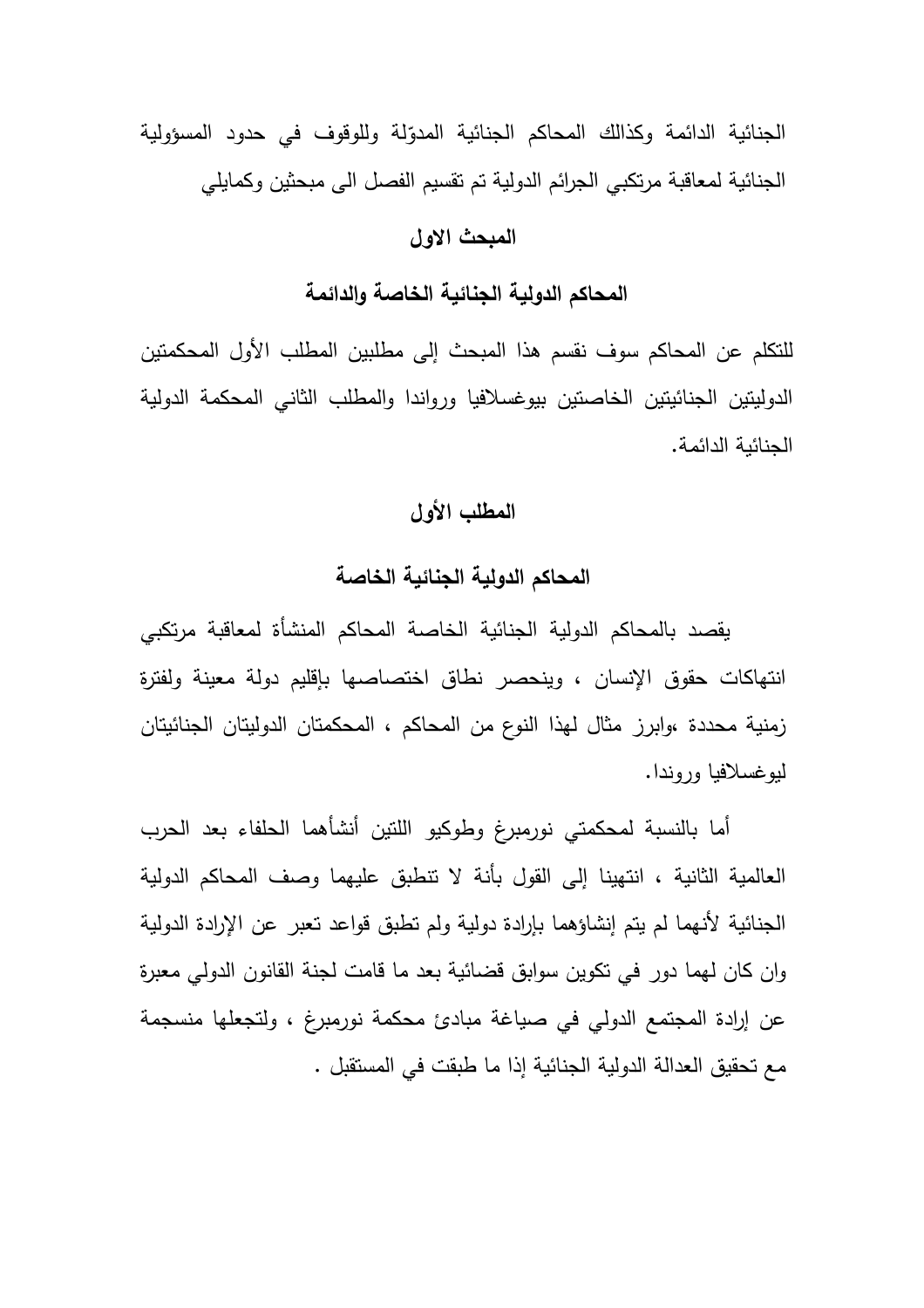لذلك لا يمكن اعتبار المحكمتين من وسائل القانون الدولي الجنائي،إذ إن دور المحكمتين لم يصل إلى مرحلة المساهمة الكاملة في بناء صرح القانون الدولي الجنائي لذلك سنكتفي بما شرحناه 0

أما بخصوص المحكمتين الدوليتين الجنائيتين ليوغسلافيا عام 1993 وروندا عام 1994 ، فانهما تعبير عن إرادة المجتمع الدولي ، وليس إرادة المنتصر كما هو الحال في محكمتي نورمبرغ وطوكيو <sup>(145)</sup>.

 إذ كان إنشاء محكمتي يوغسلافيا وروندا تمثيلاً لإرادة المجتمع الدولي بمعاقبة منتهكي حقوق الإنسان ، وخطوة حقيقية لإكمال صرح القانون الدولي الجنائي ، حيث اقتضى الالتزام بدعم حقوق الإنسان أن تقوم الدول فضلاً عن إنشاء قواعد موضوعية تتضمن تجريم انتهاكات حقوق الإنسان باعتبارها جرائم دولية كونها تناهض ما تذهب إليه المواثيق الدولية لحقوق الإنسان ، أن تقوم بإنشاء قواعد إجرائية يتم من خلالها ملاحقة مرتكبي تلك الجرائم ومقاضاتهم

فحتى يكون للقواعد الدولية التجريمية حظ في التطبيق الفعلي ، لابد من أن يوجد إلى جانبها قواعد إجرائية تحدد الجهة القضائية الدولية التي تتولى تطبيقها وتنقلها من حالة النظرية إلى حالة التطبيق الفعلي .

وبالتأكيد فان إنشاء المحكمتين الدوليتين الجنائيتين ليوغسلافيا السابقة وروندا ، كان تطبيقاً منتهكي حقوق الإنسان وقواعد القانون الدولي الإنساني . فعلياً للقواعد التجريمية الدولية ، إذ تم بواسطتهما معاقبة منتهكي حقوق الإنسان وقواعد القانون الدولي الإنساني .

ولن أخوض هنا في تفاصيل الأسباب المباشرة لإنشاء المحكمتين وما اتخذه مجلس الأمن من قرارات بمناسبة النزاع الذي كان دائرا في كل من بوغسلافيا وروندا ولا في

**<sup>1</sup>) محمــود شــريف بســيوني،الوثائق الدوليــة المعنيــة بحقــوق الانســان،مطبعة نــادي القضــاة،القاهرة 2002، ص84 .**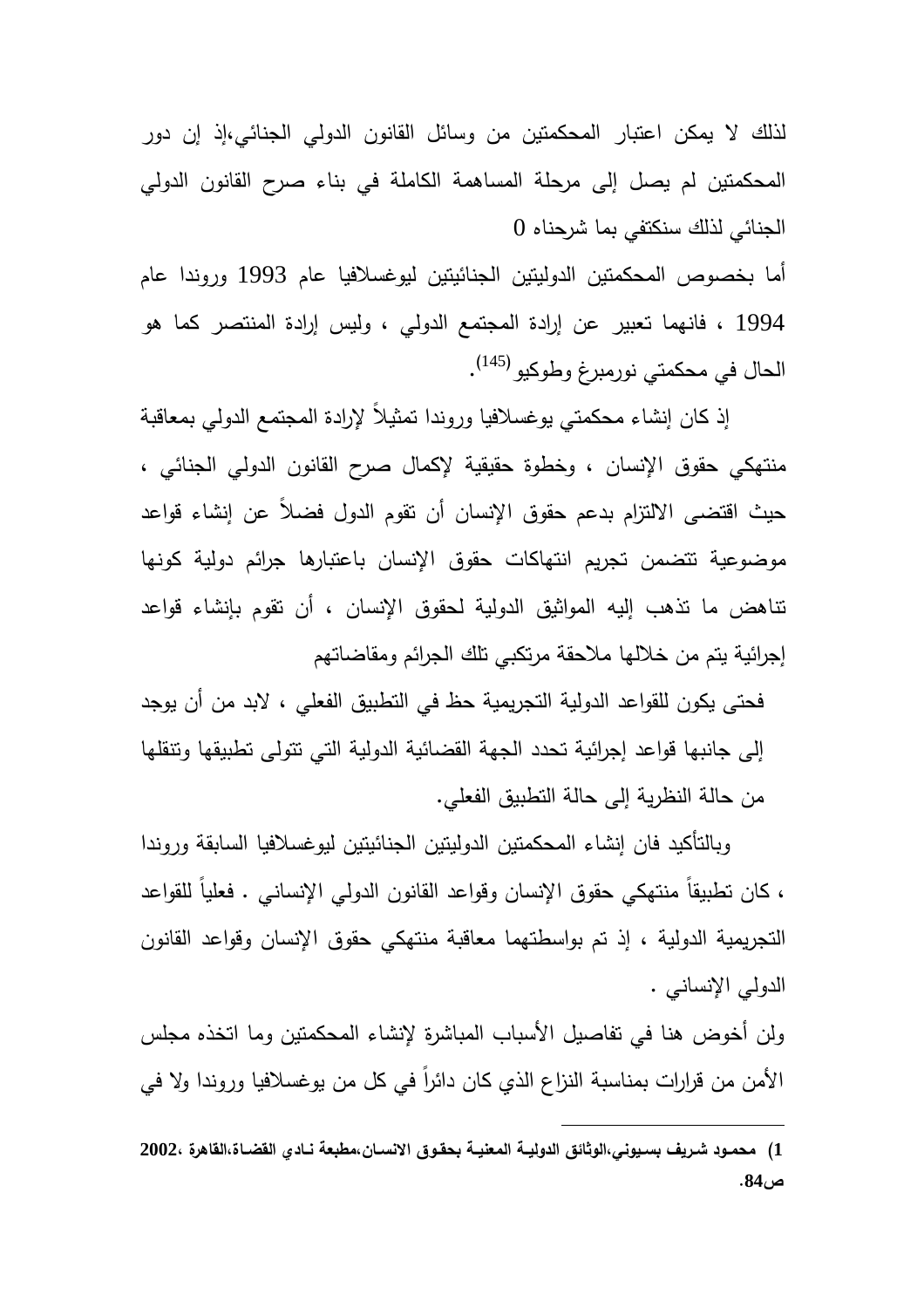تكوين واختصاص المحكمتين التي تتشابه إلى حد كبير، إذ إن الدخول في هذه المسائل يحتاج إلى شرح طويل قد يخرج من نطاق الموضوع الرئيس . فضلاً عن أن مؤلفات الفقهاء والكتاب قد احتوى التفصيل الكامل لوقائع الأزمة التي كانت دائرة في أراضي يوغسلافيا السابقة وروندا والتي أدت إلى إنشاء المحكمتين ، وفصلت هذه المؤلفات تكوين المحكمتين واختصاصهما<sup>(146)</sup>.

ولكني سأركز هنا على ثلاثة مسائل فيما يتعلق بهاتين المحكمتين الأولى ، حول أسلوب إنشاء المحكمتين إذ إن إنشاء مجلس الأمن لهما أثار جدلاً واسعاً حول مدى صلاحية مجلس الأمن في إنشاء محكمة دولية جنائية .

والثانية حول دور المحكمتين في تو سيع الحماية الدولية الجنائية لحقوق الإنسان من خلال توسيع نطاق المسؤولية الدولية الجنائية ليمتد إلى جرائم الحرب في النزاعات الداخلية ، والثالثة حول اوجه الاختلاف بين المحكمتين وبصورة خاصة في ممارستهما لاختصاصهما فيما يتعلق بالجرائم الدولية .

لفترة طويلة من الزمن كان ينظر إلى جرائم الحرب على إنها الانتهاكات الجسيمة لاتفاقيات جنيف 1949 والبروتوكول الإضافي الأول لعام 1977 التي ترتكب أثناء النزاعات الدولية المسلحة فقط ، لذلك فان الانتهاكات الجسيمة فقط كان يتولد عنها مسؤولية جنائية تقع على عاتق الدول معاقبة مرتكبيها وممارسة الاختصاص العالمي الشامل عليها .

وقد كانت هذه النظرة الضيقة لجرائم الحرب سببها غموض نص المادة (3) المشتركة من اتفاقيات جنيف لعام 1949 التي هي المادة الوحيدة التي تطرقت إلى التزامات أطراف النزاع في احترام حقوق الفئات المحمية في النزاعات المسلحة

**<sup>1</sup>) محمد أمين الميداني ، المحكمة الجنائية الدولية ليوغسلافيا السابقة على شبكة الانترنيت .** 

**Http://www.aihr.org.th/arabic/majalla/pdf/revuezok/3-2552.1996, p.25-54. (2**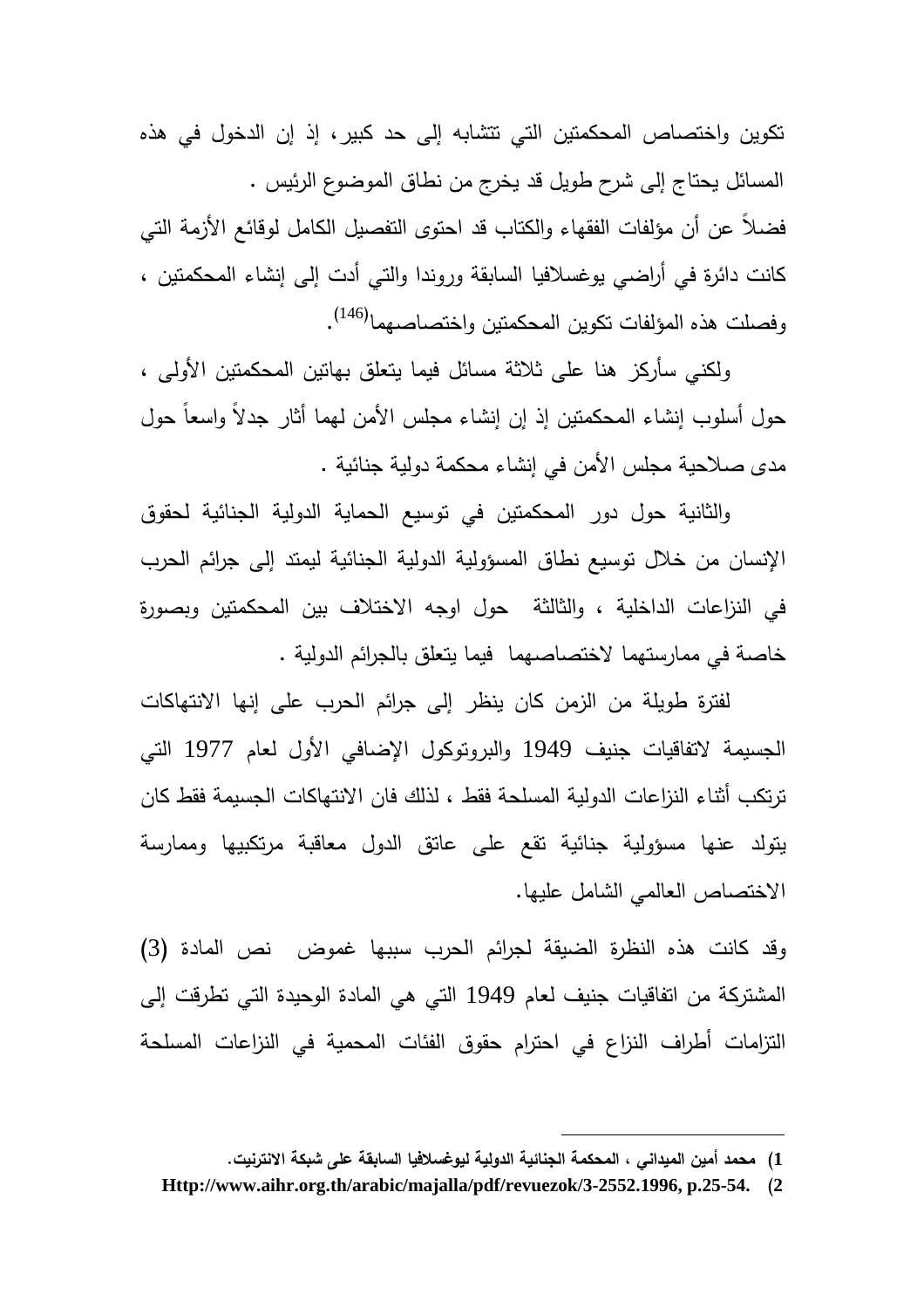الداخلية ، ثم جاء البروتوكول الثاني لعام 1977 لينظم أيضاً أحكام النزاعات المسلحة والنزامات الأطراف وليكون امتداداً للمادة (3) المشتركة.

إذ يلاحظ على المادة (3) والبروتوكول الإضافي الثاني لعام 1977 أن كلاهما يتضمنان قواعد اقل شمولية من القواعد الخاصة بالمنازعات الدولية ، وخلافاً للنصوص الخاصة باتفاقات جنيف الأربع واللحق الإضافي الأول التي تعالج الانتهاكات الجسيمة ، فان كلاً من المادة الثالثة المشتركة واللحق الثاني لم يتضمنا أي نص صريح يتعلق بإثارة المسؤولية الجزائية عند الإخلال بهما أو انتهاكهما، ولا تخضعان إلى الالتزام بممارسة الاختصاص الشامل كما في حالة الانتهاكات الجسيمة ، لذلك فان المدارس الفكرية القانونية التي تهتم بالمنازعات المسلحة الداخلية كانت قد تضمنت وجهات نظر مفادها أن حالات الانتهاك أو الإخلال بالمادة الثالثة واللحق الثاني ، لا تعد جرائم بموجب القانون الدولي وبالتالي فإنها لا تستلزم نهوض المسؤولية الجنائية الفردية<sup>(147)</sup>.

 ولكن لما كانت النزاعات الداخلية ومازالت تمثل نوعاً من أنواع النزاعات الأكثر شيوعاً ووحشية على مدى الخمسين سنة السابقة ، كما إنها كانت ولا تزال تمثل مسرحاً لارتكاب الانتهاكات الأخطر والأفظع والأكثر انتشارا لحقوق الإنسان ، حيث يترتب عليها عواقب وتبعات مأساوية<sup>(148)</sup>.

 فضلاً عن أن الأحداث المأساوية التي شهدتها كل من يوغسلافيا السابقة وروندا خلال العقد الأخير من القرن العشرين ، كل ذلك يتطلب ضرورة تغيير النظرة إلى مفهوم جرائم الحرب ، وضرو رة امتدادها إلى إطار النزاعات المسلحة غير الدولية لتشمل كل الأفعال المرتكبة خلال هذه النزاعات انتهاكاً لأحكام للمادة (3)

- **1) : Mary Friffin , Op. Cit., p. 6.**
- **2) Ibid., p.3.**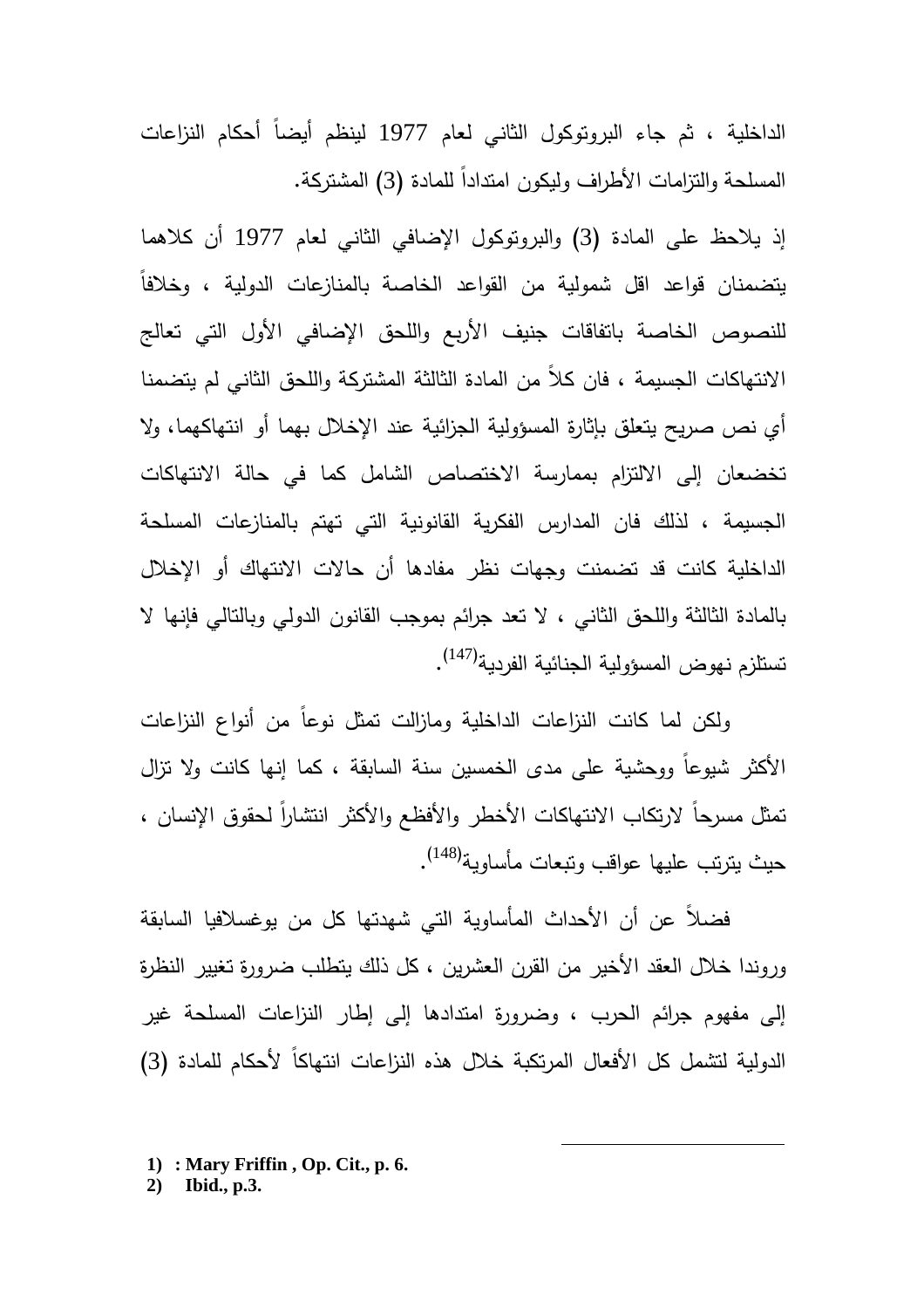المشتركة والبروتوكول الثاني ، ولكن متى تحقق ذلك؟ وما هي طبيعة دور المحكمتين في هذا الإطار؟

 يمكن القول إن إنشاء المحكمتين كان تطبيق فعلي لقواعد المسؤولية الجنائية الفردية على الأفعال المرتكبة في النزاعات الداخلية إخلالا بالمادة (3) والبروتوكول الإضافي الثاني .

فبالنسبة لمحكمة يوغسلافيا ، فان هيئة الاستئناف في قضية (tadic (التي يعتبر الحكم الصادر فيها أول حكم من محكمة دولية يؤكد بصورة لا لبس فيها الصفة الجنائية لجرائم الحرب التي ترتكب في النزاعات الداخلية<sup>(149</sup>).

 فقد وسعت هيئة الاستئناف من مفهوم المسؤولية الجنائية لتمتد إلى المنازعات الداخلية، إذ توصلت إلى استنتاج مفاده :

 (أن القانون العرفي يفرض المسؤولية الجنائية على الانتهاكات الخطيرة للمادة (3) المشتركة التي تكملها المبادئ والقواعد العامة الأخرى المتعلقة بحماية ضحايا النزاع المسلح الداخلي والإخلال بالمبادئ والقواعد الجوهرية المتعلقة بوسائل وأساليب القتال في البروتوكول الثاني ، وفي الواقع إن القواعد العرفية التي تتضمن أو تشكل الأساس لمعظم نصوص قانون لاهاي ونصوص اتفاقيات جنيف ، فان هذه القواعد كانت قد تطورت لتحكم النزاعات الداخلية، وعليه فان الجرائم التي تملك المحكمة الدولية الجنائية الاختصاص عليها ، تتمثل بالانتهاكات والمخالفات الجسيمة لاتفاقيات جنيف 1949 وبروتوكولها الأول ، وكذلك المادة الثالثة المشتركة ، فضلاً عن الانتهاكات الأخرى الخطيرة لقوانين وأعراف الحرب الواجبة التطبيق على النزاعات المسلحة الداخلية والدولية ، وذلك ضمن الإطار القانوني الراسخ أو المعترف به للقانون الدولي) ، إذًا هذا الرأي لهيئة الاستئناف تشير إلى الانتهاكات

 $\overline{a}$ 

**1) : Jelha Pijic, Op. Cit., p.186.**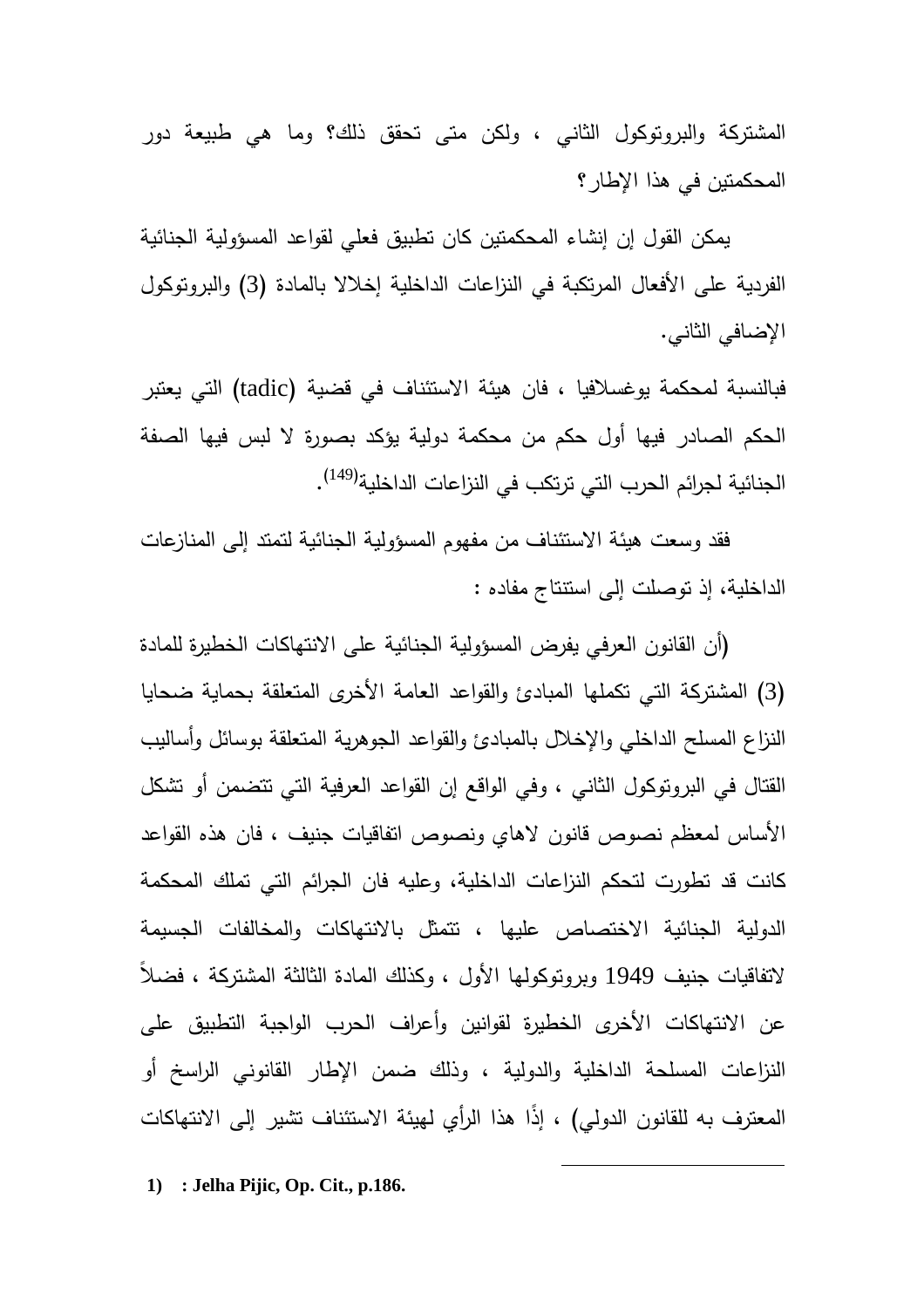الموجهة لقو انين وأعراف الحرب في المنازعات المسلحة الداخلية والدولية ، والمخالفات والانتهاكات الخطيرة للمادة (3) المشتركة فهي بذلك تعد بمثابة جرائم حرب يحق للمحكمة النظر فيها وفرض المسؤولية الجنائية على المسؤولين عنها في ظل القانون الدولي العرفي<sup>(150)</sup>.

 أما محكمة راوندا فإنها جاءت بنص صريح في نظامها الأساسي ، مفاده أن الانتهاكات التي تحصل لأحكام المادة (3) المشتركة والبروتوكول الإضافي الثاني لعام 1977 تشكل جرائم حرب تخضع لاختصاص المحكمة<sup>(151)</sup>.

وبذلك فان المحكمتين كان لهما دور كبير في توسيع نطاق الحماية الدولية الجنائية لحقوق الإنسان في النزاعات الداخلية ، حيث إن مفهوم المسؤولية الدولية الجنائية عن جرائم الحرب قد اخذ أبعادا جديدة من خلال نظام محكمة راوندا واتجاه الأحكام القضائية لمحكمة يوغسلافيا .

 كما أن القانون الدولي الإنساني الواجب التطبيق على النزاعات المسلحة قد تطور أيضاً نتيجة لذلك ، حيث إن إقرار المسؤولية الدولية الجنائية عن انتهاكات المادة (3) والبروتوكول الإضافي الثاني لعام 1977 بمثل تطوراً كبيراً لان القانون الدولي الإنساني كان يقصر مفهوم (جرائم الحرب) على الانتهاكات الجسيمة في النزاعات الدولية فقط<sup>(152)</sup>.

واستمر هذا التوسع في الحماية الدولية الجنائية لحقوق الإنسان إلى أن كان لاتجاه المحكمتين أثره في النقاشات التي دارت في اللجنة التحضيرية لإنشاء المحكمة الدولية الجنائية ، والتي تأثرت بمسلك المحكمتين وتم إدراج انتهاكات المادة (3)

 **: Mary Griffin, Op. Cit., p.7 (1**

**2) النظام الأساسي لمحكمة روندا ، المادة (4 )**

 $\overline{a}$ 

**3) : Ameur Zemmali, Op. Cit., p.110.**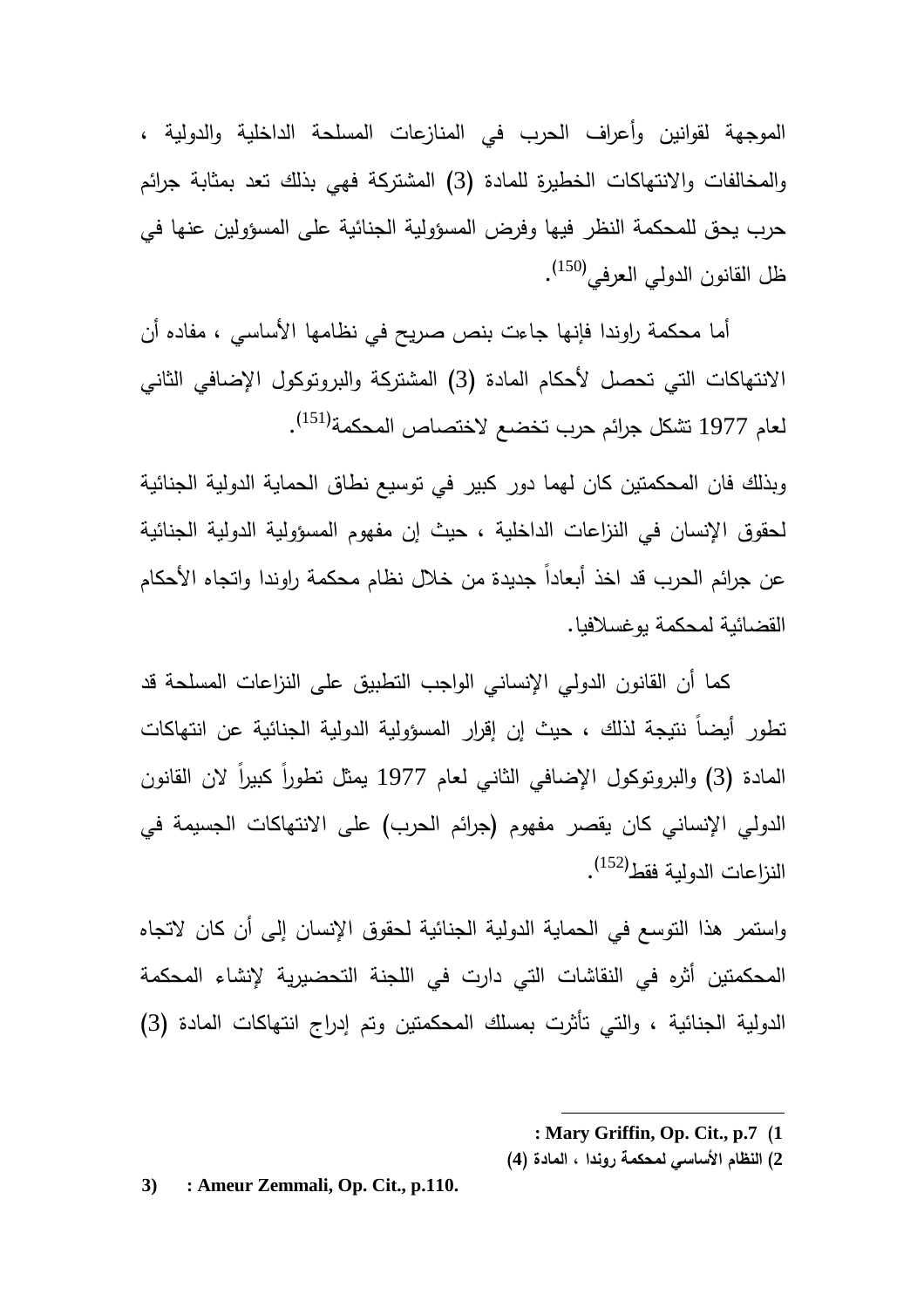المشتركة والبروتوكول الثاني إلى جانب الانتهاكات الجسيمة التي تشكل جرائم الحرب الخاضعة لاختصاص المحكمة<sup>(153)</sup>.

## **المطلب الثاني**

## **المحكمة الدولية الجنائية الدائمة**

إن المحاكم الدولية الجنائية الخاصة ما يعيبها إنها ذات اختصاص محدود من حيث الزمان والمكان مما يعني عدم اختصاصها بالنظر في الجرائم التي ترتكب في أماكن غير ذلك التي يحددها نظامها الأساسي أو في غير الفترة التي يحددها ذلك النظام .

 وكذلك الصعوبات التي تواجه إنشاء المحاكم الخاصة ، حيث إن قرار إنشاء تلك المحاكم يستغرق وقتاً طويلاً لإقراره مما قد يؤدي إلى صعوبة الحصول على أدلة الجرائم وتبدد الرغبة السياسية لإجراء تلك المحاكمات وعلاوة على ذلك سوف يعاد فتح باب المناقشات حول بنود النظام الأساسي وتشخيص من يتولى الادعاء ومن يتولى المحاكمة ولاشك أن مثل تلك الأمور سوف تجعل المحاكم الخاصة عرضة للأهواء الشخصية<sup>(154)</sup>.

 لذلك كانت هناك حاجة لمحكمة دولية جنائية دائمة تحل محل هذه المحاكم ويشمل اختصاصها الجرائم الخطيرة التي تهز الضمير العالمي وتنتهك القيم العليا وحقوق الإنسان .

وقد ظل مشروع إنشاء محكمة دولية جنائية دائمة يراوح مكانه لمدة (50) سنة ما بين اتفاقية الإبادة الجماعية 1948 وحتى التوقيع على نظام روما الأساسي عام

**<sup>1</sup>) النظام الأساسي للمحكمة الدولية الجنائية الدائمة ، المادة (8 ).** 

**<sup>2</sup>) محمو د شريف بسيوني ، الوثائق الدولية المعنية بحقوق الانسان ، ص85 .**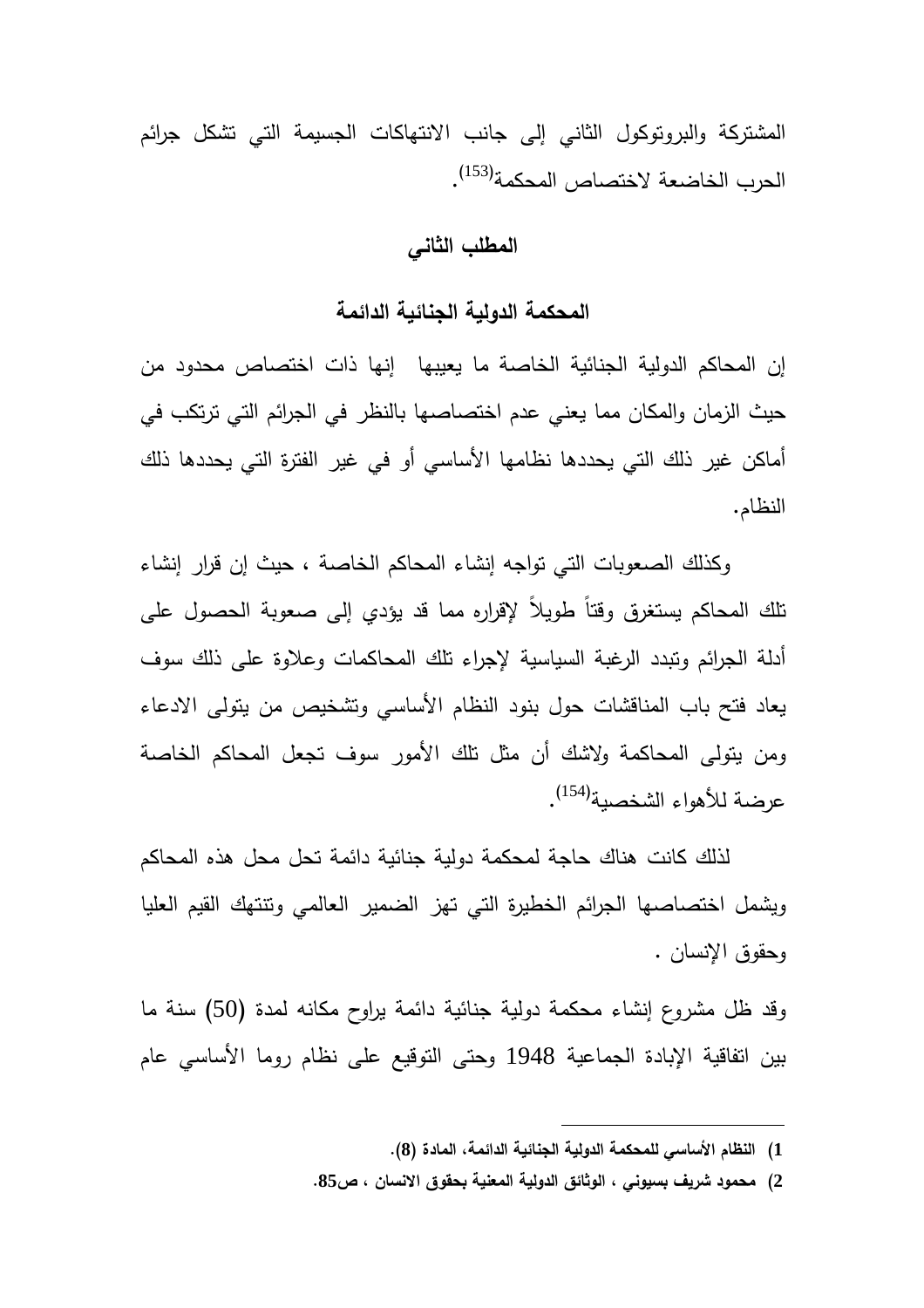1998 ، وذلك بسبب الخلاف بين المؤيدين لإنشائها والمعارضين ، وقد كان لكل اتجاه حججه فالاتجاه المؤيد لإنشاء المحكمة الدولية الجنائية الدائمة أورد الحجج الآتية :

- 1. أن الفرد اصبح من أشخاص القانون الدولي أصبحت مسئوليته امراً مبتوتاً فيه.
- .2 من الأفضل أن يحاكم المجرم أمام محكمة قائمة لا أمام محكمة تنشأ لهذا الغرض خصيصاً لان الأولى ابعد عن روح الانتقام والثأر .
- .3 إن إنشاء هذه المحكمة يجعل أمر المعاقبة لاشك فيه ، ولهذا يكون لها دور مانع ورادع يساهم في نشر السلام العالمي .
- .4 إن إنشاء هذه المحكمة يلبي الرغبة المنصوص عليها في عدة اتفاقيات نصت على إنشاء هذه المحكمة .

**أما الاتجاه المعارض فقد أورد الحجج الآتية :** 

- .1 أن القضاء الجنائي مظهر من مظاهر سيادة الدولة ووجود هذه المحكمة يمس السيادة
- .2 إن إنشاء المحكمة يتعارض مع مبدأ الاختصاص المكاني وفقاً لتصريح موسكو 1943 وتصريح لندن 1945 ولا يتفق مع مبادئ نورمبرغ .
- .3 إن إنشاء المحكمة في ظل تلك الظروف غير مجد ، كما إن ما قدم من مشاريع يعتبر ناقصاً ولا يحوي أية التزامات واضحة على الدول .
	- .4 إن وجود هذه المحكمة مرهون بقيام الحروب .
- .5 إن المحاكم المؤقتة التي تنشأ في ظروف معينة ولغاية محدودة اكثر حسماً واشد هيبة .
- .6 إن القضاء الوطني يستطيع القيام بأعباء مثل هذه المحاكمات في غالبية الأحكام .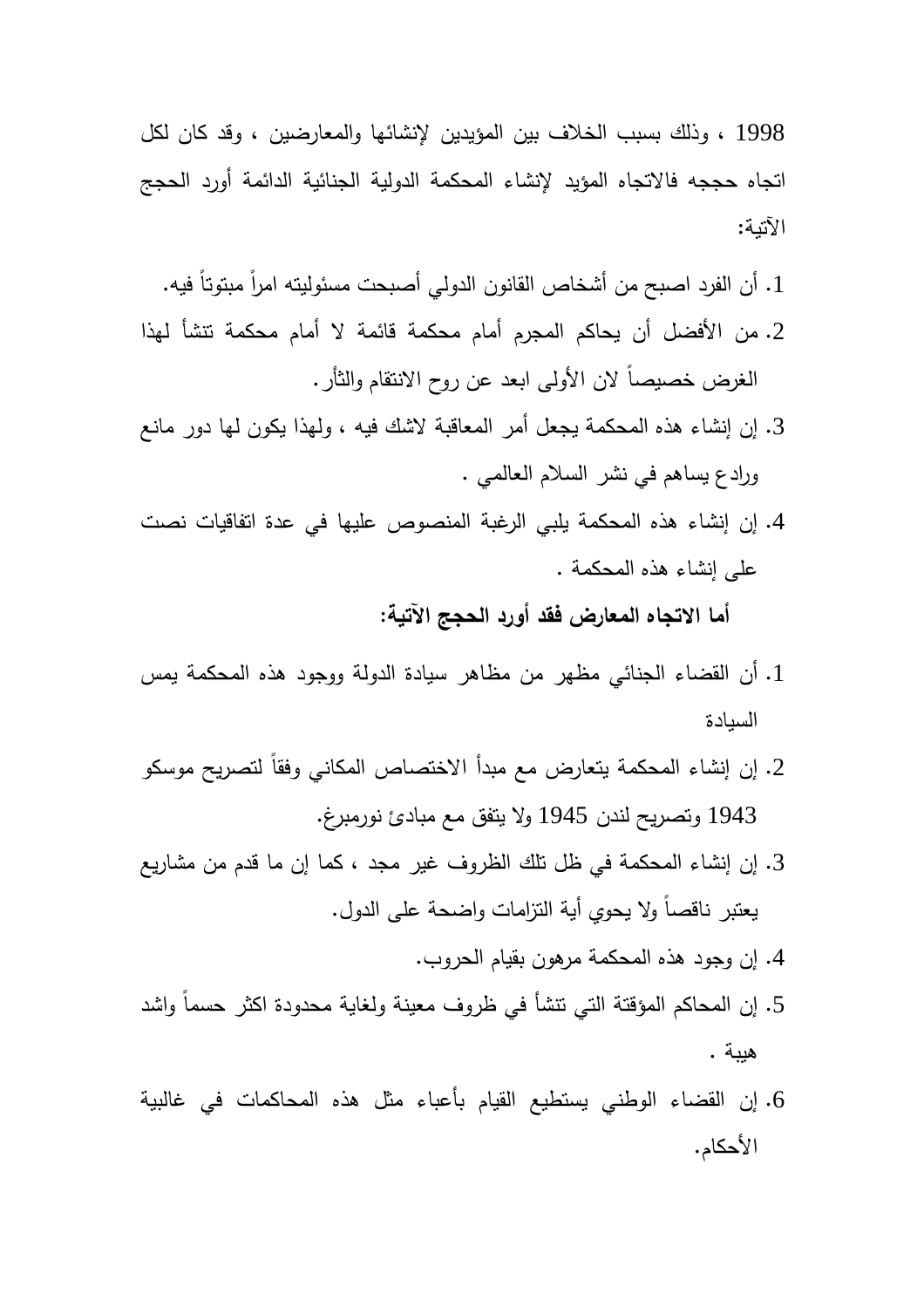ومعنى ذلك أن الفريق الأول وهم المؤيدون يذهبون إلى حتمية إيجاد محكمة دولية جنائية ، وهذا الرأي أساسه : أن وضع قانون للجرائم والجزاءات الدولية دون وجود محكمة دولية جنائية دائمة تطبقه لا قيمة له ، في حين إن الفريق الثاني وهم المعارضون يذهبون إلىي القول بصعوبة إنشاء المحكمة للاعتبارات السابقة<sup>(155)</sup>.

ويجمع فقهاء القانون الدولي العام والدولي الجنائي على أهمية وجود محكمة دولية جنائية دائمة،لأنها ستقي المجتمع الدولي من أنواع جسيمة من السلوك حيث أن الدول مع وجود تلك المحكمة لابد من أن تقدر عواقب هذا السلوك قبل الأقدام علية .

وفي الحقيقة يمكن القول إن وجود المحكمة الدولية الجنائية الدائمة سوف تخدم الأغراض التالية :

.1سوف تردع كل شخص تسول له نفسه إرتكاب الجرائم الخطيرة المؤثمة في القانون الدولي الجنائي.

.2سوف تدفع السلطات القضائية الوطنية إلى ملاحقة المسؤولين عن تلك الجرائم باعتبار إن هذه السلطات هي المسؤول الأول عن مقاضاة هؤلاء الأشخاص .

.3ستمثل المحكمة فرصة كبيرة لضحايا الجرائم الدولية لكي يحصلوا على العدالة ويعرفوا الحقيقة

.4ستكون المحكمة خطوة كبرى نحو إنهاء ظاهرة الإفلات من العقاب .

وقد أحست الدول بضرورة وجود نظام قضائي دولي يتولى مهمة النظر في الجرائم الدولية الخطيرة ومعاقبة مرتكبيها ،فكانت هناك جهود دولية كثيرة في هذا الصدد،

**1) محمود شريف بسيوني ،الوثائق الجنائية المعنية بحقوق الانسان، ص143**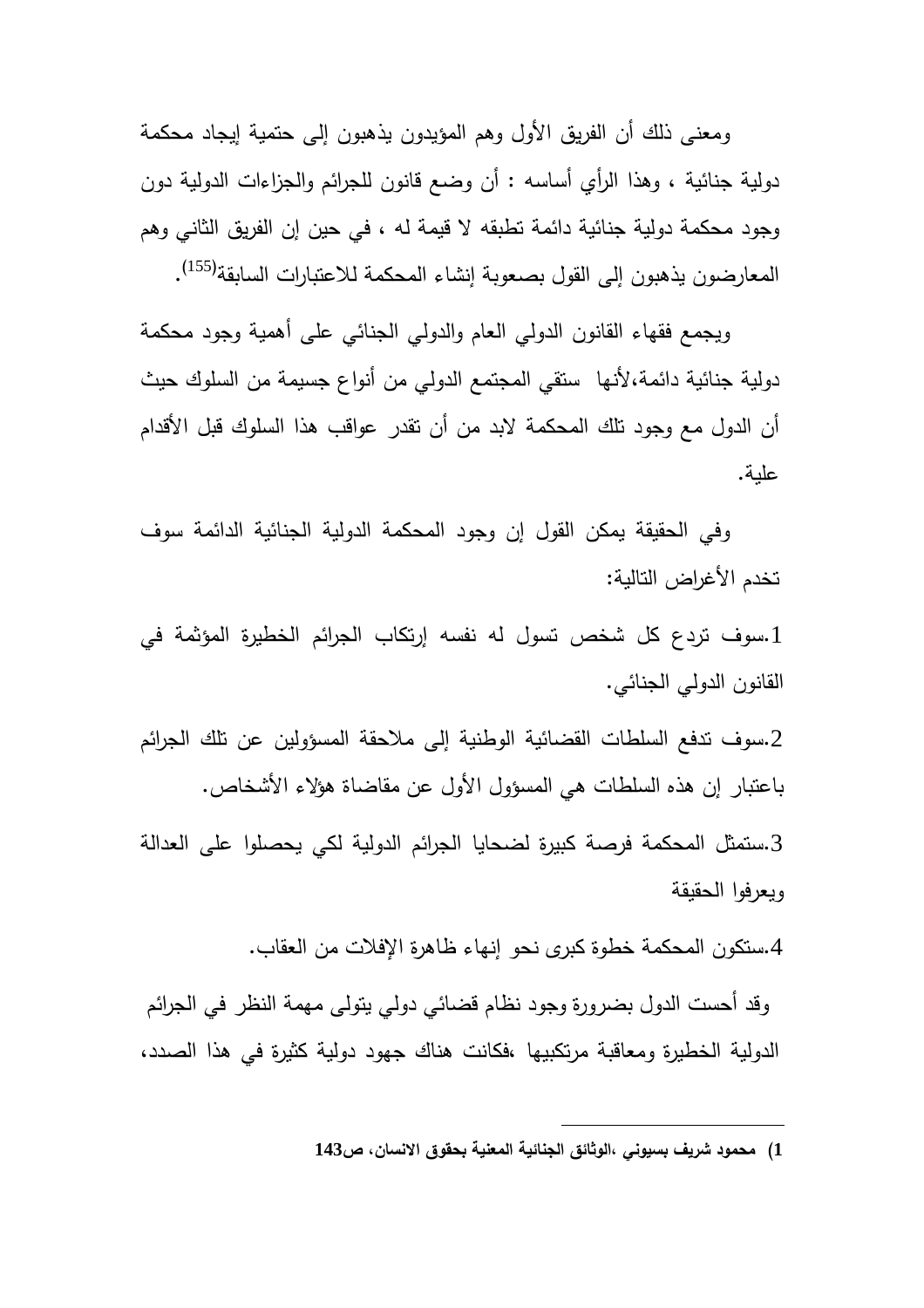وقد مرت هذه الجهود بمراحل متعددة لحين إقرار النظام الأساسي للمحكمة الدولية الجنائية في مؤتمر روما 1998 ، ولن نتطرق إلى التطور التاريخي لإنشاء المحكمة الدولية الجنائية الدائمة لأننا سبق أن تطرقنا إلى ذلك عند شرح مراحل تطور القانون الدولي الجنائي في الفصل الأول لذلك سوف نكتفي هنا بشرح الهيكل التنظيمي للمحكمة الدولية الجنائية الدائمة والملامح الرئيسة لنظامها الأساسي وبصورة مختصرة<sup>(156)</sup>.

الملامح الرئيسة للنظام الأساسي للمحكمة الدولية الجنائية الدائمة :

من الملامح الرئيسية للنظام الأساسي للمحكمة الدولية الجنائية إن المحكمة تقوم على مبدأ التكامل مع النظم الوطنية ، وان لها اختصاصاً موضوعياً في جرائم معينة ولها اختصاص شخصي وزماني ، وهناك جهات محددة تقوم بإحالة الدعوى أمام المحكمة وان لها علاقة بمنظمة الامم المتحدة ، كما أن النظام الأساسي هو عبارة عن معاهدة دولية .

.1 النظام الأساسي هو معاهدة دولية :

افتقد المجتمع الدولي إلى أسلوب إنشاء محكمة دولية جنائية لفترة طويلة عن طريق معاهدة دولية سواء في الفترة الأولى لمحاولات إنشاء هذه المحكمة بعد الحرب العالمية الثانية حتى مطلع التسعينات أو حتى بعد ذلك عندما تم تشكيل المحكمتين الدوليتين الجنائيتين ليوغسلافيا وروندا ، وبذلك يعتبر إنشاء المحكمة الحالية أول سابقة لإنشاء قضاء دولي جنائي بموجب معاهدة دولية، وقد كانت عدة مقترحات مقدمة إلى الفريق المعني بوضع نظام أساسي للمحكمة الجنائية الدولية وهي<sup>(157)</sup> :

**<sup>1</sup>) محمود شريف بسيوني ،الوثائق الجنائية المعنية بحقوق الانسان، ص143** 

**<sup>1</sup>) علـي عبــد القــادر القهـوجي ،القــانون الــدولي الجنـائي اهــم الجــرائم الدو ليـة والمحــاكم الجنائيــة منشــورات الحلبي بيروت ،2001 ص212 .**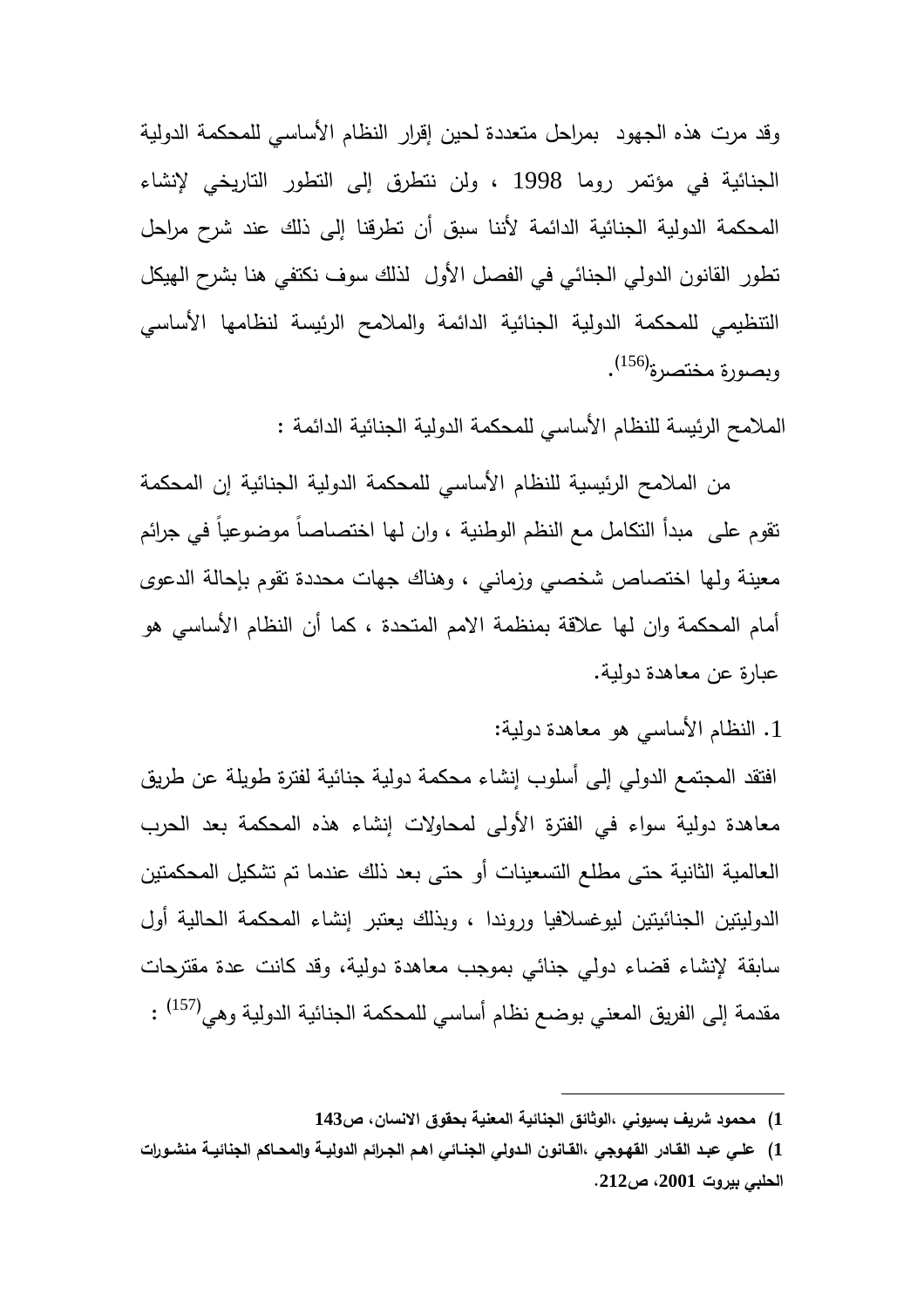- .1 أن تنشأ المحكمة وتكون هيئة مساعدة للأمم المتحدة بناء على توصية تصدرها الجمعية العامة استنادا إلى الفقرة الثانية من المادة السابعة ، وكذلك المادة (22) ً من الميثاق لتكون إلى جانب الفروع الرئيسة الأخرى .
- .2 أن تنشأ بتعديل الميثاق بموجب المادة (92) المتعلقة بمحكمة العدل الدولية لتكون دائرة جنائية تابعة لها .
- .3 أن تنشا بطريقة مختلطة بتوصية من الجمعية العامة وعقد اتفاق بين الدول يمنحها الاختصاص بنظر الجرائم .
- .4 أن تنشأ عن طريق اتفاقية دولية جماعية من خلال مؤتمر دبلوماسي تحت رعاية الامم المتحدة .

وهذه الطريقة الأخيرة هي التي تم اتباعها في إنشاء المحكمة ، حيث أوصت اللجنة أن يتم إنشاء المحكمة بموجب معاهدة متعددة الأطراف وملزمة للدول التي ترتضي أن تصبح أطرافا فيها ، وتم ذلك من خلال مؤتمر دبلوماسي تحت رعاية الامم المتحدة في مدينة (روما) عندما اعتمد النظام الأساسي للمحكمة وهذه المعاهدة الدولية ملزمة للدول التي تصبح أطرافا فيها بالتوقيع والتصديق أو القبول أو الانضمام لهذه المعاهدة بالشروط التي حددتها المادة (125) من النظام الأساسي ، وقد اعتبر هذا النهج القائم على الموافقة الصريحة للدول متفقاً مع مبدأ السيادة وعدم التدخل في الشؤون الداخلية ومتفقاً مع النظام الأساسي سوف سيرتب وتنظم علاقة المحكمة مع الامم المتحدة والدول<sup>(158)</sup>.

.2 مبدأ التكامل في النظام الأساسي للمحكمة :

**<sup>2</sup>) احمد الحميدي ،القانون الدولي الانساني ، ص121 .**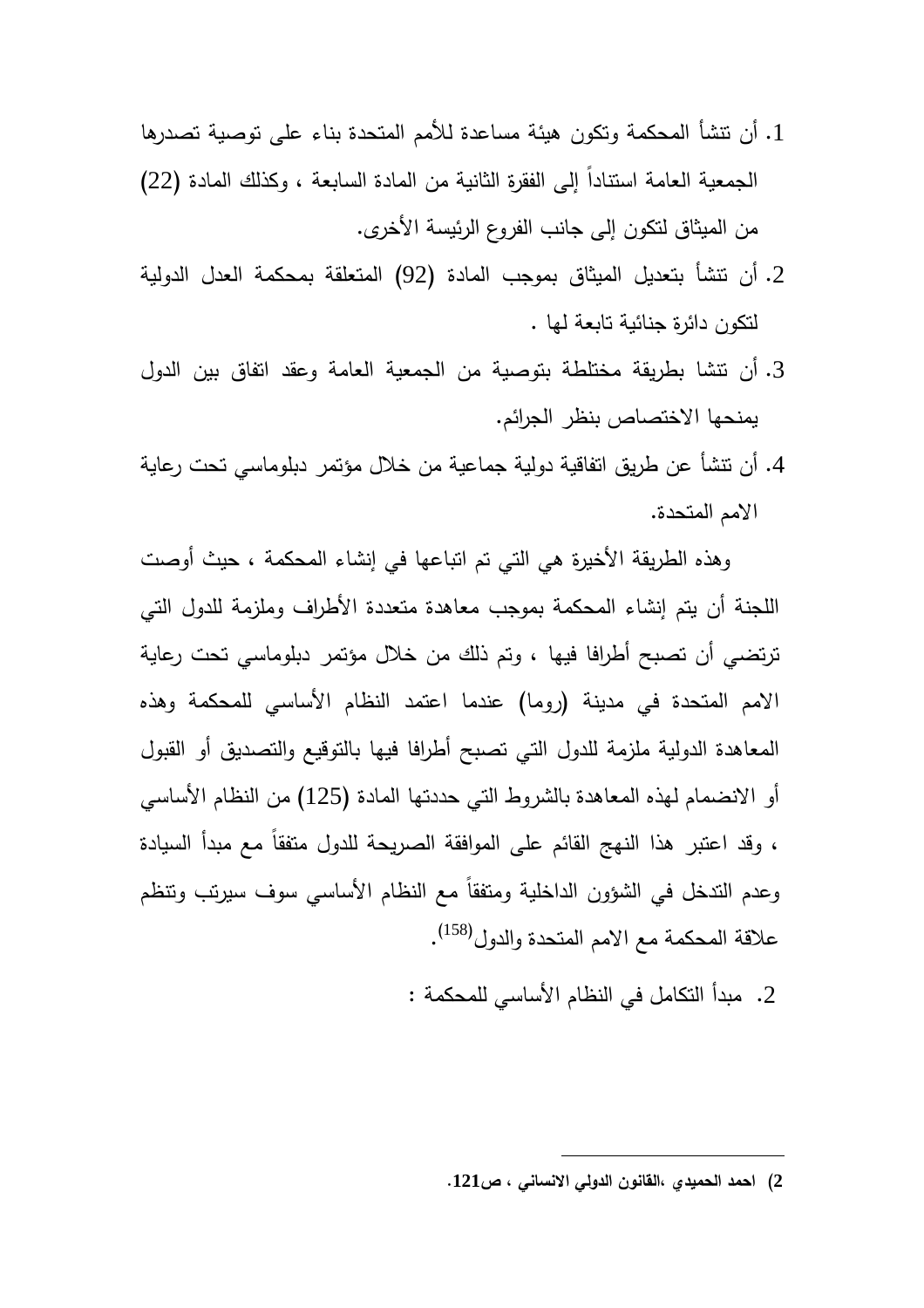لقد أدت تجارب المحكمتين الدوليتين ليوغسلافيا وروندا إلى مزيد من التطورات فيما يتعلق بفكرة الاختصاص القضائي ، حيث أثارت الأسبقية الممنوحة لهاتين المحكمتين قدرا كبيرا من الجدل ، إذ شعرت الدول بانتقاص سيادتها .

وكانت هناك حاجة إلى نمط جديد للعلاقة من اجل الحفاظ على سيادة الدول دون الإخلال بهدف تقليل الحصانة والإفلات من العقوبة ، ومن ثم كان هناك تفكير في أن تكون المحكمة الدولية مكملة للمحاكم الوطنية بدلاً من أن تكون لها أسبقية عليها وألا تتدخل إلاّ في حالة عدم توافر الاختصاص الجنائي الوطني أو عدم (159) قدرته على أداء مهامه .

والمقصود بمبدأ الاختصاص التكميلي ، أن الاختصاص بنظر الجرائم الدولية المعاقب عليها إنما ينعقد أولا للقضاء الوطني فإذا لم يباشر هذا القضاء اختصاصه بسبب عدم الرغبة في إجراء هذه المحاكمة أو عدم القدرة عليها يصبح اختصاص المحكمة منعقداً لمحاكمة المتهمين $^{(160)}.$ 

وهذا يعني أن المحاكمة الدولية لا تتم إذا كان الشخص قد تمت محاكمته أمام المحاكم الوطنية لدولته وبشرط أن تكون المحاكمة جدية وتم فيها مراعاة أصول المحاكمات الواجبة ، ولاشك أن ذلك يبرره ثلاثة أمور :

- .1 المبدأ الأساسي القاضي بعدم جواز المعاقبة على ذات الفعل مرتين .
- .2 أن الغرض من المحاكمة الدولية هو عدم إفلات الجاني من العقاب يكون بذلك قد تحقق .

**Oscar Solera, Complementany jurisdichion and international criminal (1 justice, Op. Cit., p.168.** 

**<sup>2</sup>) ضاري محمود خليل ، مبدأ التكامل في النظام الأساسي للمحكمة الجنائية الدولية ص27**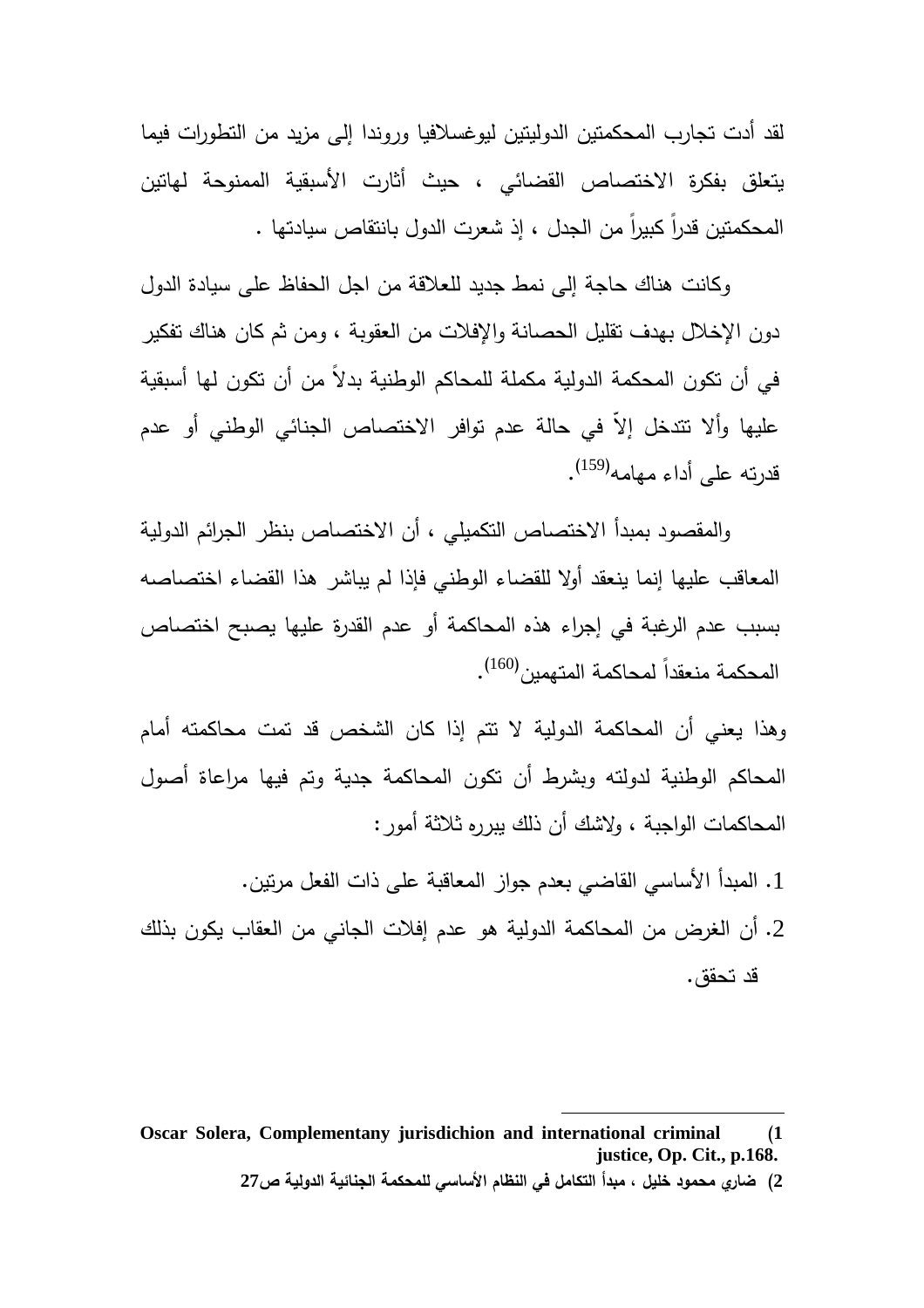.3 إعطاء الفرصة للدولة المنسوب إليها الفعل غير المشروع فرصة إصلاحه دون (161) تدخل جهة خارجية عنها .

وقد تم تأكيد مبدأ التكامل في ديباجة النظام الأساسي (أن الدول الأطراف في النظام الأساسي، وإذ نؤكد أن المحكمة الجنائية المنشأة بموجب هذا النظام ستكون مكملة للاختصاصات القضائية الجنائية الوطنية)<sup>(162)</sup>.

والمادة الأولى (تكون المحكمة مكملة للاختصاصات الجنائية الوطنية )

ولكن اختصاص المحكمة الدولية الجنائية ينعقد بنظر إحدى الجرائم المنصوص عليها في المادة الخامسة النظام الأساسي إذا تبين لها أن سلطات الوطنية غير راغبة أو غير قادرة على الاضطلاع بإجراءات التحقيق والاتهام أو إذا قررت الدولة صاحبة الاختصاص عدم محاكمة الشخص المعني وكانت قرارها هذا ناتجاً عن عدم رغبة الدولة أو عدم قدرتها حقاً على المحاكمة<sup>(163)</sup>.

.3 الاختصاص الموضوعي للمحكمة الدولية الجنائية الدولية

 كان هناك خلاف حول كيفية إسناد الاختصاص الموضوعي للمحكمة في الجرائم الدولية ، إذ أن مختلف التقارير والمشاريع المقدمة كانت توسع من نطاق ذلك الاختصاص ليشمل جميع الجرائم ذات الطابع الدولي .

وطُرح أسلوبين لإسناد الاختصاص الموضوعي للمحكمة، الأسلوب الأول يتم بموجبه إسناد الاختصاص من حيث الموضوع إلى معاهدات دولية قائمة ومحددة منشأة لجرائم دولية بما في ذلك مدونة الجرائم المخلة بسلم الإنسانية أمنها بعد اعتمادها ودخولها حيز التنفيذ .

- $\overline{a}$ **1) احمد أبو الوفا ، الملامح الأساسية للمحكمة الجنائية الدولية ، ص67 .**
	- **2) فقرة (10) من ديباجة النظام الأساسي للمحكمة .**
	- **3) البندين (أ ، ب) من الفقرة (1) من المادة (17) من النظام الأساسي .**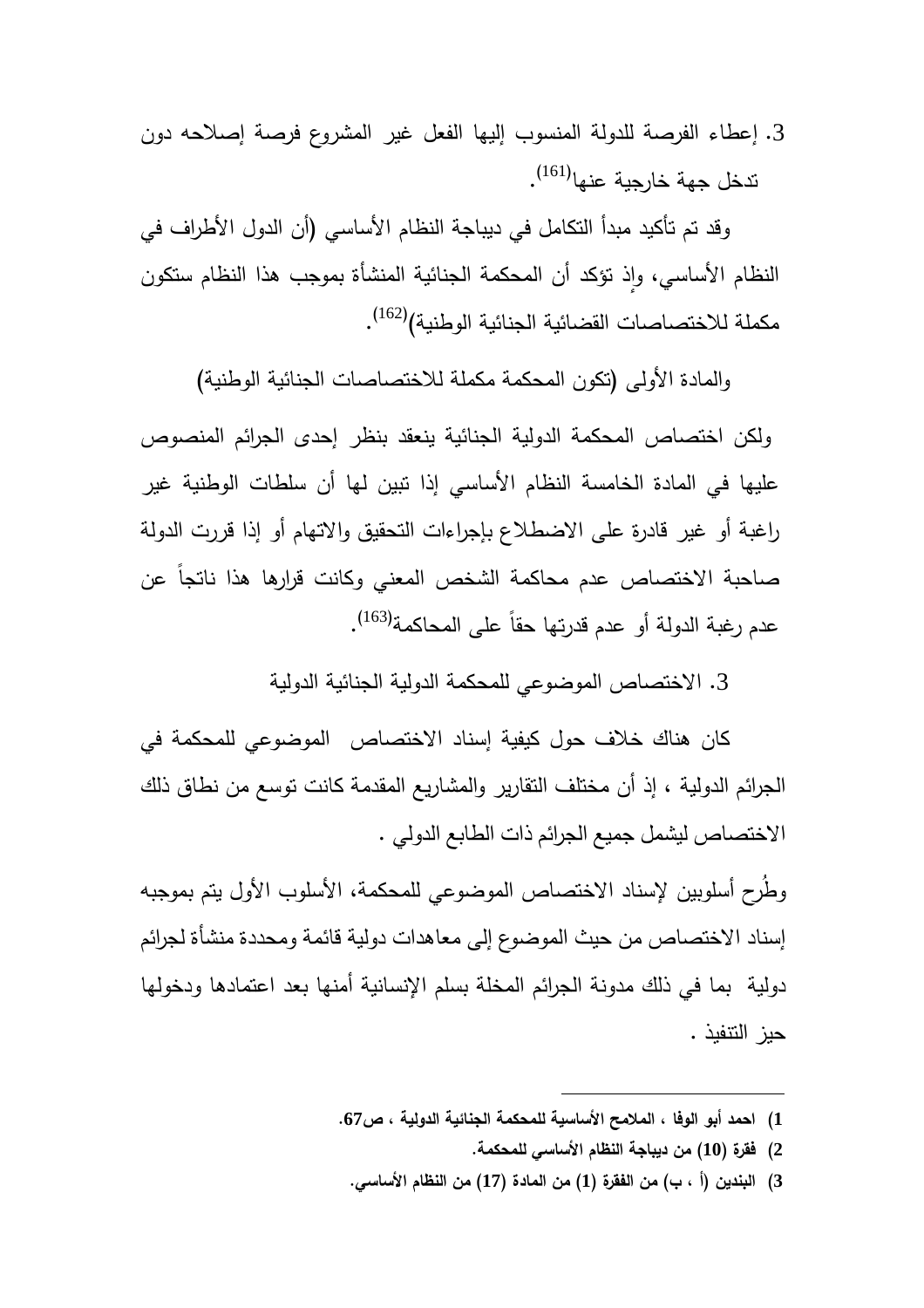والأسلوب الثاني في الإسناد هو خلق نطاق معين من الاختصاص الدولي المشترك بحيث يقتصر اختصاص المحكمة على جرائم يتوفر حولها إجماع دولي لخطورتها<sup>(164)</sup>.

.1 إسناد الاختصاص إلى المحكمة بموجب معاهدات قائمة :

وكان المشروع المقترح والمقدم من قبل لجنة القانون الدولي بناء على توصية الجمعية العامة المرقمة 36/47 متضمناً إطارين من الاختصاص يرتكزان بالأساس على إسناد اختصاص المحكمة من حيث الموضوع إلى معاهدات دولية وذلك على النحو الآتي :

. أ إسناد الاختصاص إلى المحكمة بموجب معاهدات تعرف الجنايات باعتبارها جرائم دولية :

ويشمل المعاهدات الدولية التي تعرف الجنايات الدولية بموجب القانون الدولي العام ، وهذه الجنايات تدخل ضمن اختصاص المحكمة دون الحاجة إلى التوصل لاتفاق بشأن القائمة الدقيقة لمعاهدات القانون الدولي الجنائي ، وتشمل تلك المعاهدات جرائم الحرب الجسيمة واتفاقية منع جريمة الإبادة الجماعية والاتفاقية الدولية لقمع جريمة الفصل العنصري والجرائم التي تضمنتها المادة (22) من المشروع المقترح<sup>(165)</sup>.

. ب إسناد الاختصاص بموجب معاهدات لا تنص إلاّ على قمع اوجه سلوك غير مرغوب فيه :

ويشمل المعاهدات التي لا تنص إلا على قمع اوجه سلوك غير مرغوب فيه وتعتبر جناية بموجب القانون الوطني وهذه الجرائم المتضمنة في هذه المعاهدات لا

 $\overline{a}$ 

**2) المصدر نفسه ، ص144** 

**<sup>1</sup>) احمد الحميدي ،القانون الدولي الانساني ، ص143**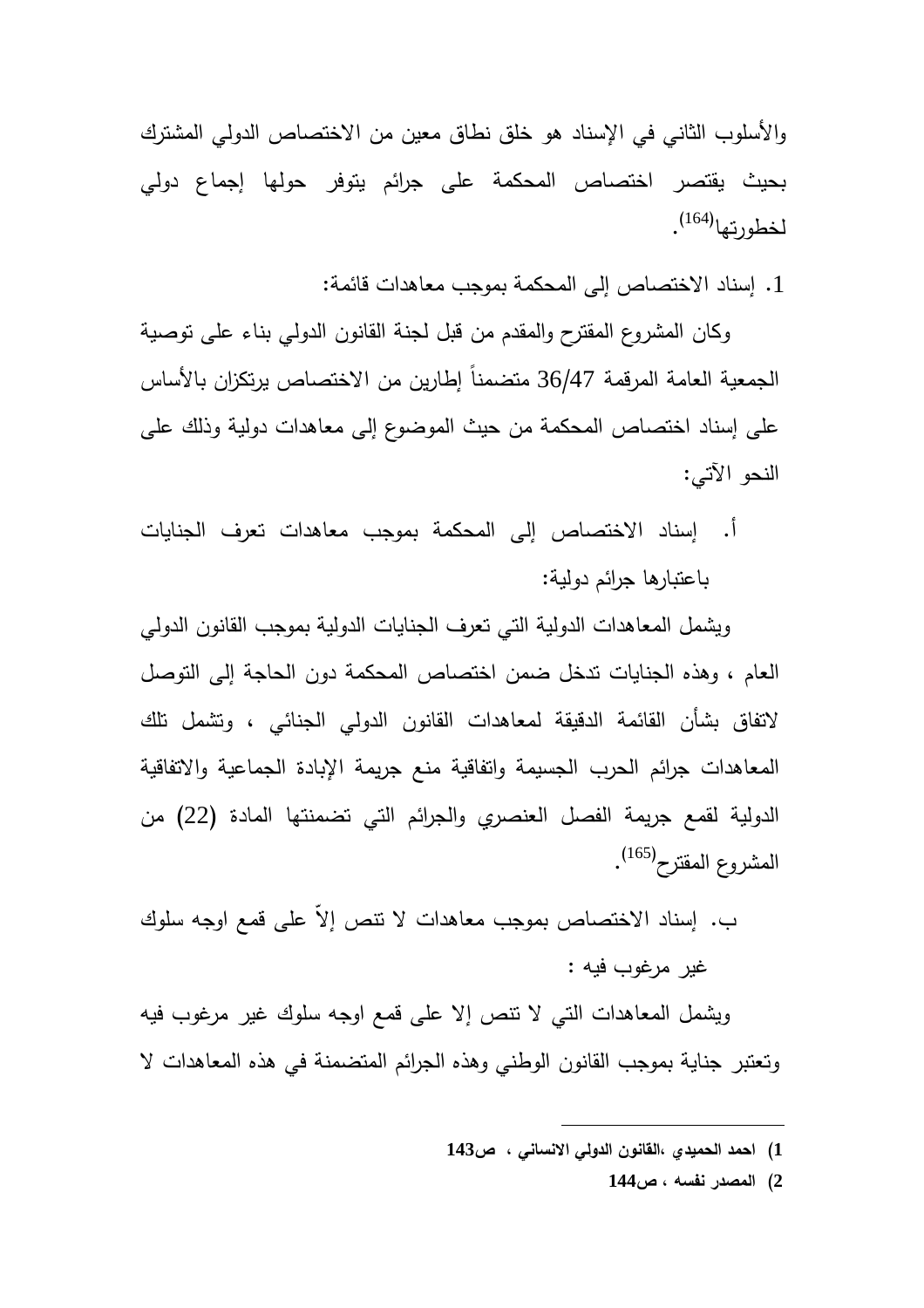تدخل مباشرة ضمن اختصاص المحكمة ولكي تصبح كذلك يتطلب ممارسة الاختصاص عليها قبولاً خاصاً عبر إبلاغ المحكمة بهذا القبول من قبل الدول التي حدثت تلك الجريمة أو الجرائم موضوع التحقيق في إقليمها سواء بالفعل أو بالامتناع .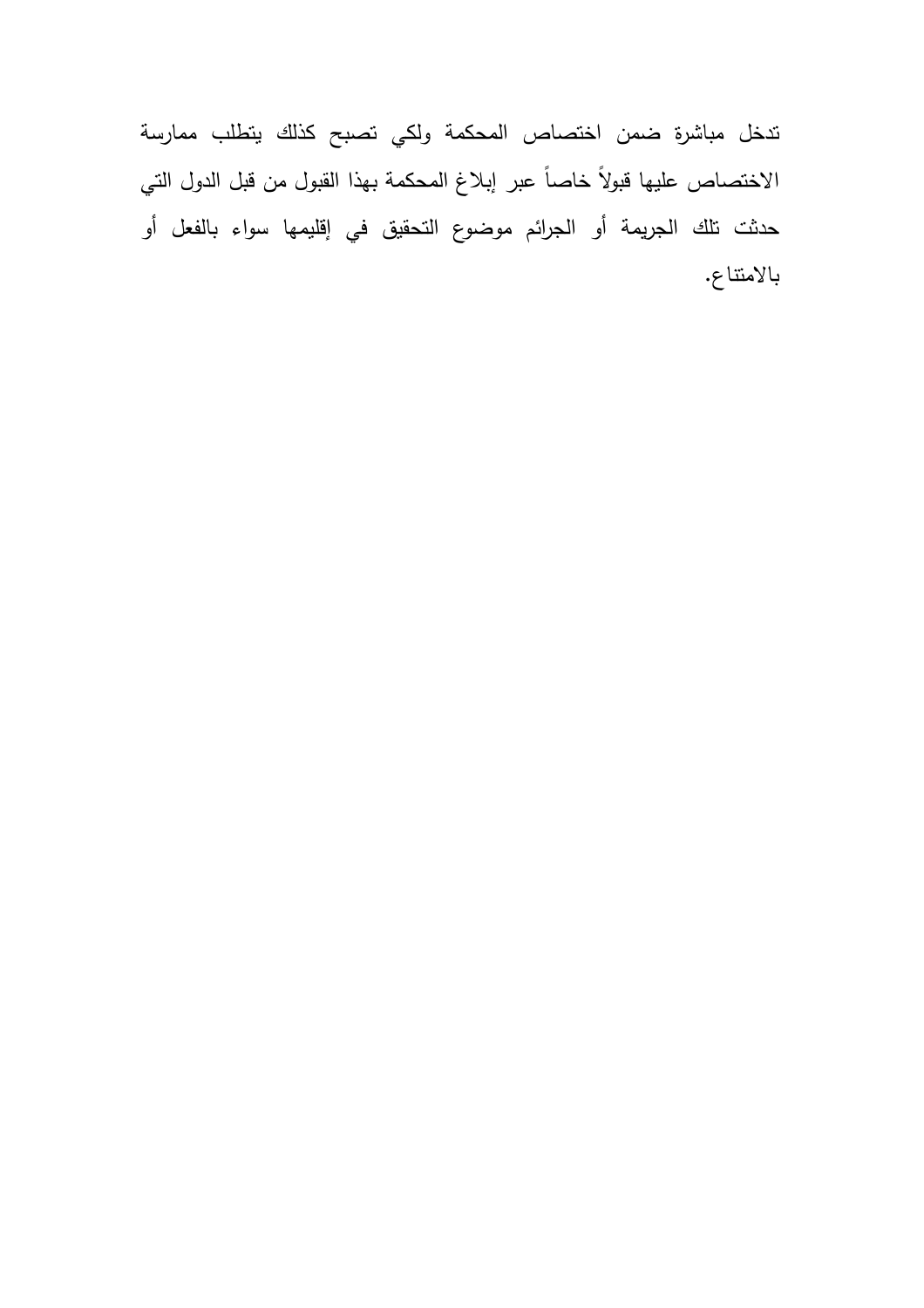#### **المبحث الثاني**

# **لة ّ المحاكم الجنائية المدو**

من الوسائل الحديثة للقانون الدولي الجنائي لحماية حقوق الإنسان من الانتهاكات الخطيرة التي لا تقل أهمية عن الوسيلة الأولى هي المحاكم الجنائية المدوّلة.

والمقصود بالمحاكم الجنائية المدوّلة : هي المحاكم المنشأة بموجب معاهدة دولية بين منظمة الامم المتحدة وحكومة الدولة التي ارتكبت فيها الجرائم الدولية وتتكون من هيئات مشتركة (مختلطة) من القضاة المحليين والدوليين ويتمتعون بسلطة قضائية داخل الدولة التي حصلت فيها انتهاكات خطيرة لحقوق الإنسان والقانون الدولي الإنساني وبموجب هذه السلطة لهم الحق في محاكمة مرتكبي الجرائم الخطيرة مثل الإبادة الجماعية والجرائم ضد الإنسانية وجرائم الحرب .

فالمحاكم المدوّلة هي محاكم (هجينه) أو (مطعمّة) في تركيبتها ، حيث تتضمن عناصر من المقاضاة الداخلية والإجراء الدولي<sup>(166)</sup>.

– أهمية المحاكم الجنائية المدوّلة :

لاشك أن للمحاكم المدوّلة أهمية لا يمكن إنكارها وهي:

- .1 أن جلوس القضاة المحليين والدوليين معاً كهيئة للنظر في الجرائم الدولية تمثل طريقة جديدة للمجتمع الدولي لمواجهة سياسة الإفلات من العقاب .
- 2. إن مفهوم المحاكم المدوّلة يعني تطبيق المعايير الدولية للمحاكمة العادلة ومراعاة حقوق المتهم والمجني عليه والشهود .

**<sup>1)</sup> Suzannah linton: combodia, East timor and sierra leone: Experiments in international justice. http://www.jsmp. Mini bub. Org./report/linton crim law.pdf, 2000,pp.185 and see jelena pejic.op.cit.p 188**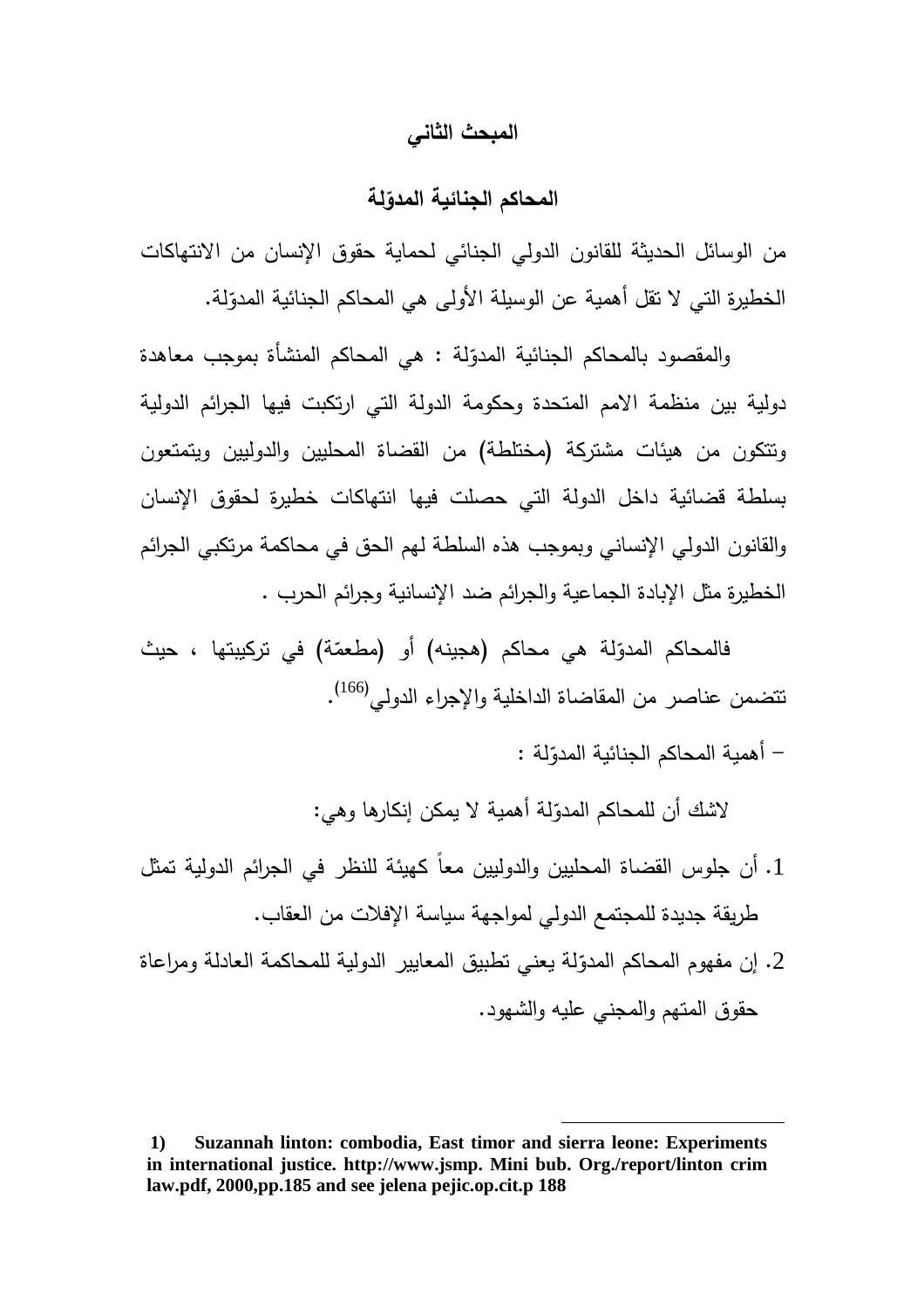- 3. من خلال المحاكم المدوّلة سيكون هناك نقل للخبرة الدولية القضائية والجنائية للقضاة والمدعيين العامين الدوليين إلى داخل الدول ولاشك أن هناك من الدول التي هي بحاجة فعلاً إلى هذه الخبرة
- 4. المحاكم المدوّلة تقلل من مخاطر عدم الحيادية (الانحياز) والتي تظهر بوضوح عندها يكون تشكيل المحكمة التي نتظر في الجرائم الخطيرة مقتصرا على القضاة المحليين الذين يكونون جزءاً من السكان المتضريين<sup>(167)</sup>.

وقد تم إنشاء ثلاث محاكم جنائية مدولة بهذه الطريقة في سير اليون وكمبوديا لمحاكمة (الخمير الحمر) وتيمور الشرقية وسنتكلم عنها في ثلاث مطالب .

# **المطلب الأول**

# **لة في سيراليون ّ المحكمة الجنائية المدو**

منذ عام 1991 كان هناك حرب أهلية اندلعت في سيراليون بين حكومتها وجبهة الوحدة الثورية (RUF (واستمرت هذه الحرب إلى 1999/5/22 عندما وقع أطراف النزاع على اتفاقية (لومي) للسلام الذي وقع بأشراف الامم المتحدة<sup>(168)</sup>.

 وعلى اثر ذلك قامت الامم المتحدة بإنشاء بعثة الامم المتحدة إلى سيراليون من اجل المساعدة على نتفيذ انفاقية (لومي) ومساعدة نزع السلاح وإزالة حالة الطوارئ (التعبئة العامة) .

إلاّ ان انفاقية السلام ووقف إطلاق النار لم يحترم ۖ إذ اندلع القتال مجدداً بين الحكومة وقوات التمرد وقد أدت هجمات (RUF (على قوات حفظ السلام التابعة للأمم المتحدة واختطاف (500) منهم إلى زيادة المطالب الدولية لإعادة قاعدة القانون في سيراليون من خلال وسائل وطرق القضاء الجنائي .

 $\overline{a}$ 

**1) Ibid., p. 186.** 

**<sup>2</sup>) وثيقة الامم المتحدة (5/1999/777 )**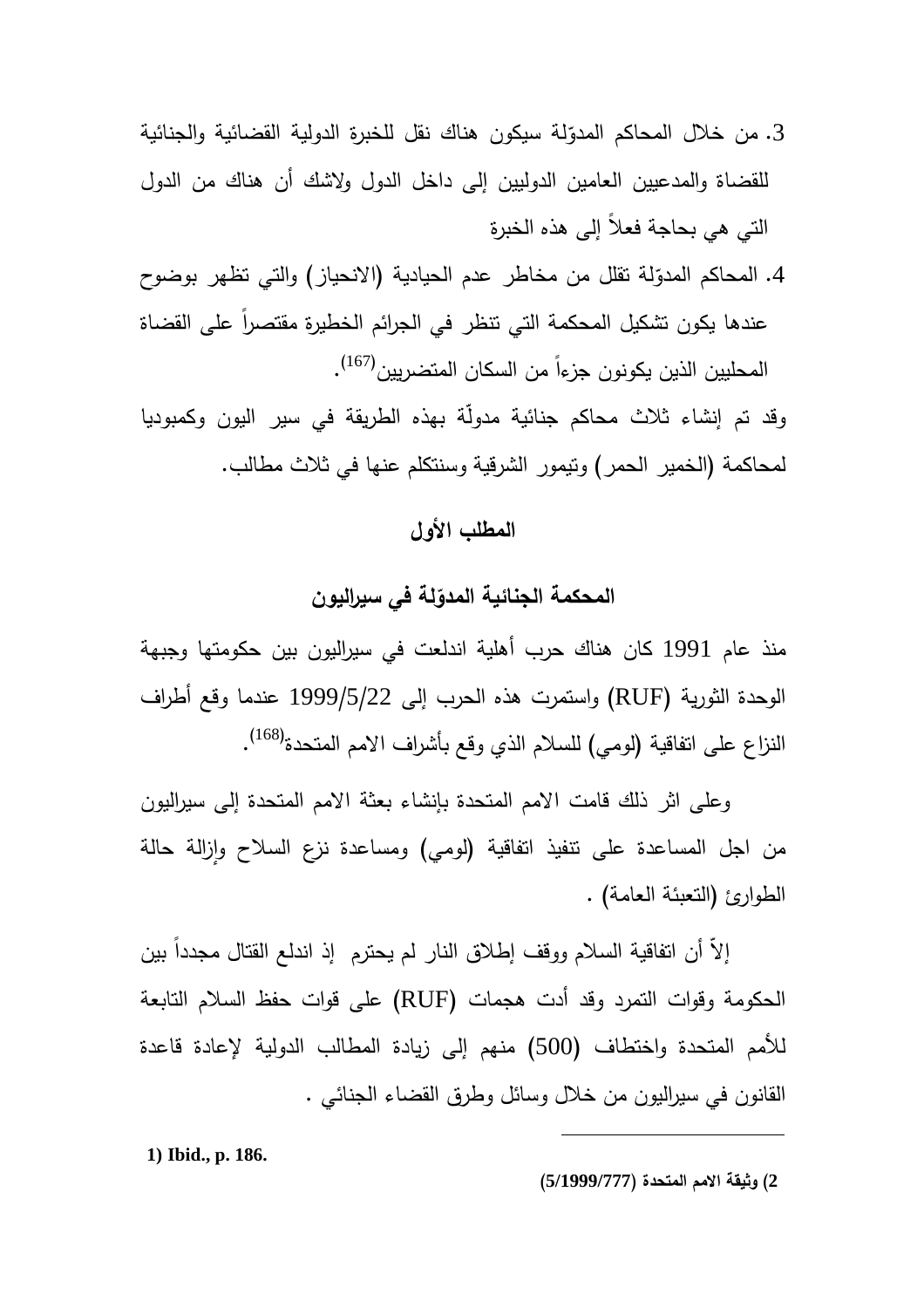وعلى اثر ذلك طلبت حكومة سيراليون من مجلس الأمن المساعدة في مقاضاة المسؤولين عن انتهاكات حقوق الإنسان والقانون الدولي الإنساني ، واستجاب مجلس الأمن لهذا الطلب بتفويض الأمين العام للتفاوض على إبرام اتفاق مع حكومة سيراليون بشان إنشاء محكمة خاصة مستقلة ،كما طالبته بتقديم تقرير عن مطلب الحكومة<sup>(169)</sup>.

وكان السبب وراء طلب المساعدة هو أن هذا البلد (سيراليون) بعد عقد من النزاع المسلح الدائم لم يكن قادرا من الناحية المالية على إقامة نظام جديد يمثل هذه المحاكمات وتنفيذه طبقاً للمعايير الدولية .

وهكذا غدت الحاجة إلى المساعدة الدولية مطلباً مهماً لضمان صحة ومصداقية أية محاكمات قضائية ، واصبح المجتمع الدولي راغباً في إنشاء محكمة دولية أخرى<sup>(170)</sup>.

وفي 2000/10/4 قدم الأمين العام تقريراً إلى مجلس الأمن حول مفاوضاته مع حكومة سيراليون وقدم مع التقرير مسودة النظام الأساسي للمحكمة وللاتفاقية مع حكومة سيراليون<sup>(171)</sup>.

 وذكر الأمين العام في تقريره أن هذه المحكمة الفريدة الناتجة عن معاهدة والتي تضم اختصاصات مختلطة وتشكيلاً مختلطاً سوف تكون لها حق مقاضاة الأشخاص المسؤولين عن الانتهاكات الخطيرة للقانون الدولي الإنساني وقانون سيراليون منذ 1996/11/30 .

 $\overline{a}$ **1) وثيقة الامم المتحدة (/1315RES/S) (2000 (الفقرات (1،6،14 ).** 

**<sup>2)</sup> : Suzannah Linton, Op.Cit., p. 232. 3) الوثيقة (/2000/915s (تقرير الأمين العام المقدم إلى مجلس الأمن .**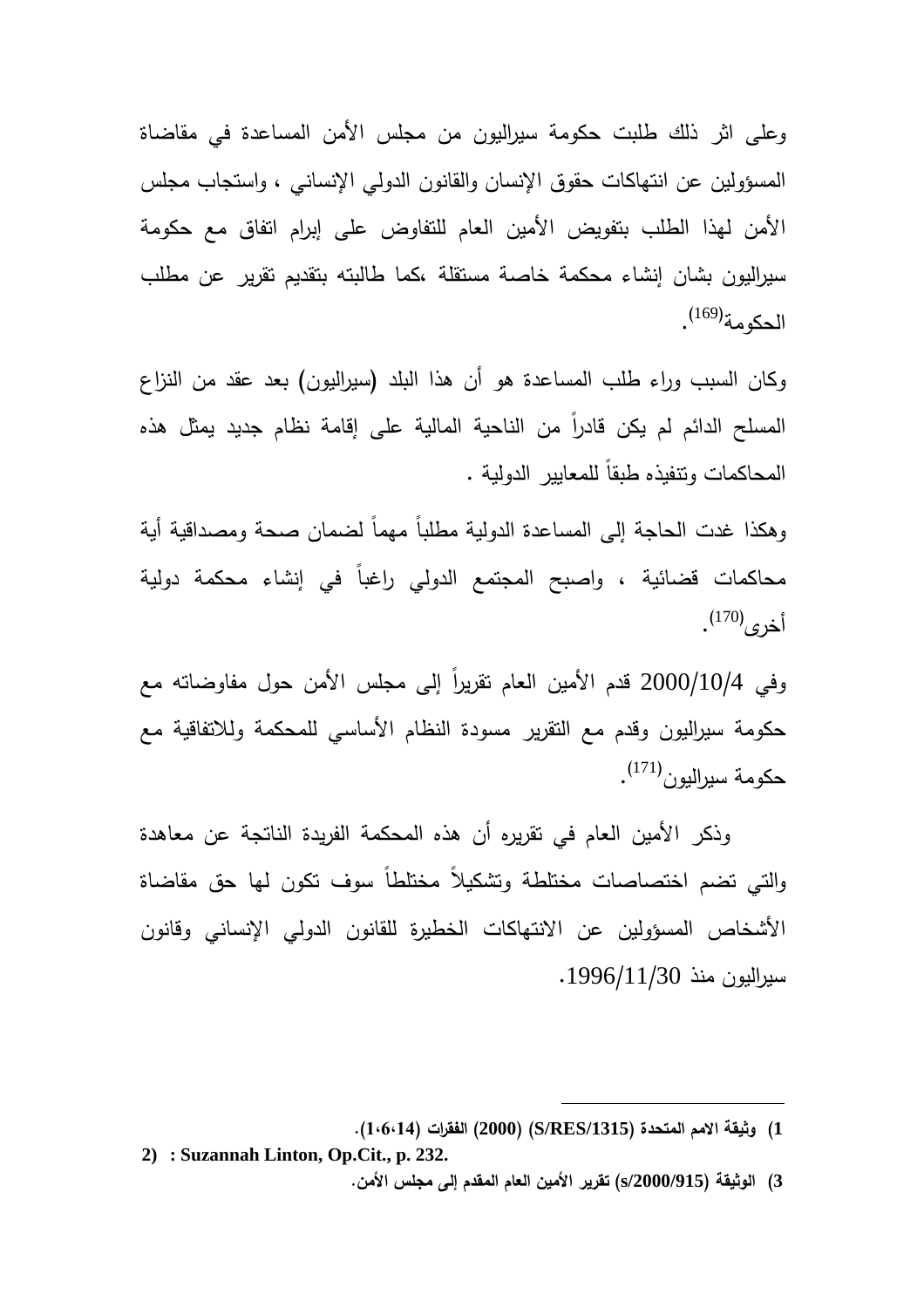وقد أوضح الأمين العام في تقريره طبيعة المحكمة وتكوينها وقد وافق مجلس الأمن على معظم المقترحات التي قدمها الأمين العام ومع ذلك كان هناك مفاوضات طويلة بين مجلس الأمن والأمين العام حول بعض الأمور من أهمها الاختصاص الشخصي للمحكمة وخاصة الولاية القضائية للمحكمة على الأطفال ، وكذلك تمويل المحكمة في المستقبل ، وقد تم تبادل الرسائل بين الأمين العام والمجلس بهذا الخصوص<sup>(172)</sup>.

وقد أسفرت الآراء التبادلية إلى أن تكون الرؤية الأخيرة للمحكمة تتمحور في محكمة داخلية (مدوّلة) منفصلة عن النظام القضائي الجنائي السيراليوني تتم أدارتها من قبل الامم المتحدة وسيراليون وبموجب النظام الأساسي يكون للمحكمة مقاضاة أولئك الذين يتحملون المسؤولية الكبرى وخاصة أولئك القادة عن ارتكاب الجرائم وهددوا إقامة ونتفيذ عملية السلام في سيراليون<sup>(173)</sup>.

ملامح النظام الأساسي للمحكمة المدولّة :

 يتكون النظام الأساسي لهذه المحكمة من (25) مادة وضمت تكوين المحكمة واختصاصاتها (الشخصي والموضوعي والزماني) وأحكام المسؤولية الفردية وإصدار الأحكام والعقوبات وتتفيذها ، حيث تتكون المحكمة من ثلاث هيئات : <sup>(174)</sup>.

> . آ الغرف وتتكون من غرفة أو اكثر وغرفة للاستئناف . ب. مكتب المدعي العام . . جـ التسجيل .

- **2) Suzahhan Linton, Op. Cit., p.232.**
- **3) المادة (11) من النظام الأساسي .**

**<sup>1</sup>) رســالة رئــيس مجلــس الأمــن إلــى الأمــين العــام فــي2000/12/22 الوثيقــة (/2000/234S ( ؛ والرســالة الموجهــة مــن الأمــين إلــى رئــيس مجلــس الأمــن فــي 2001/1/12 الوثيقــة (/2001/40S (؛ ورســالة رئــيس مجلس الأمن إلى الأمين العام 2001/1/31 الوثيقة (/2001/95S ( .**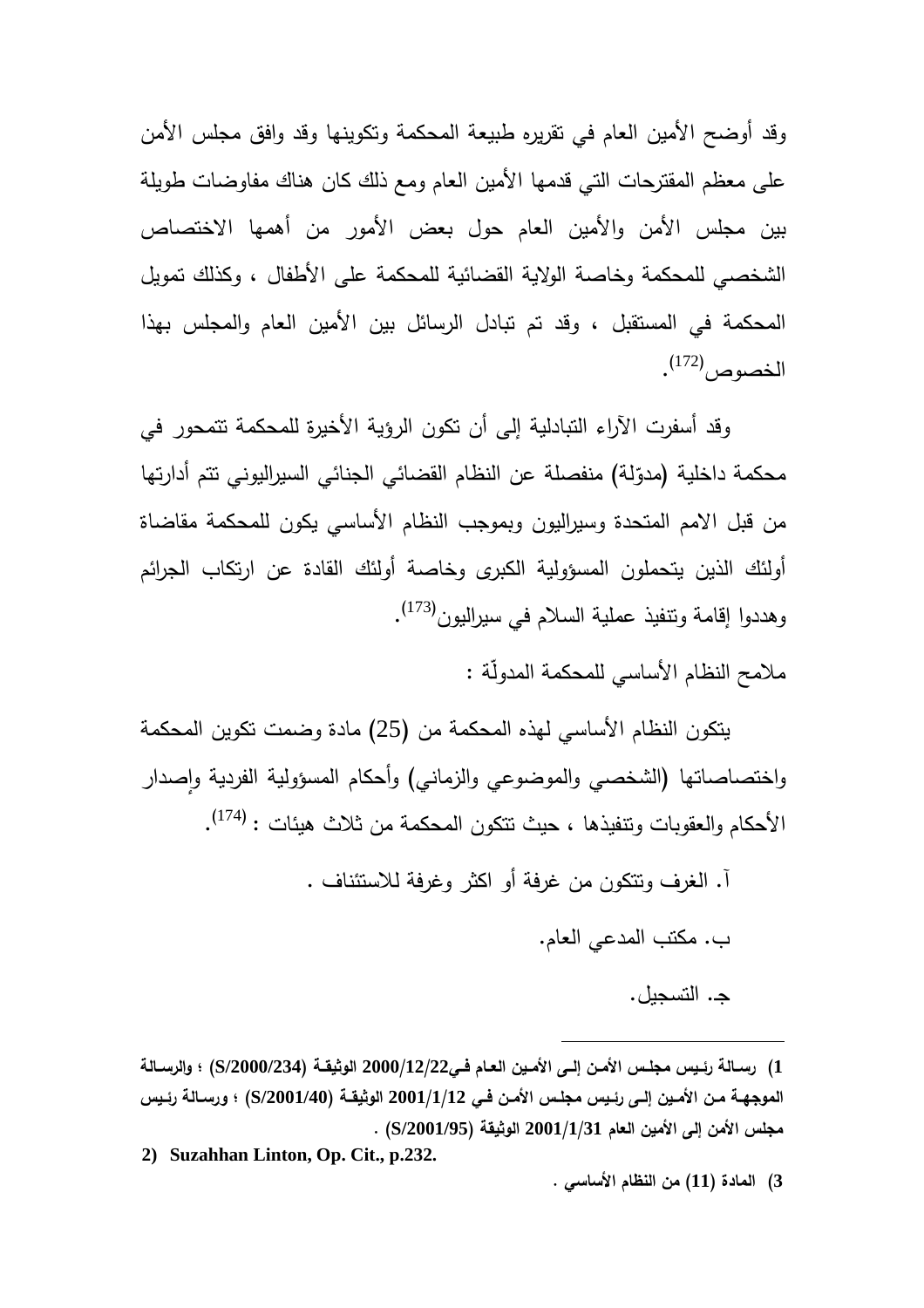وتتكون الغرف من عدد من القضاة لا يقل عددهم عن (8) ولا يزيد عن (11) ويكون توزيعهم كالآتي :

- 1. ثلاثة قضاة في غرفة المحاكمة تعين حكومة سيراليون واحداً منهم وقاضيان يتم تعينهم من قبل الأمين العام للأمم المتحدة .
- .2 خمسة قضاة في غرفة الاستئناف تعين حكومة سيراليون اثنين منهم وثلاثة قضاة يتم تعينهم من قبل الأمين العام .

ويقوم قضاة غرفة المحاكمة وغرفة الاستئناف باختيار رئيس يتولى إدارة الغرفة ويكون رئيس غرفة الاستئناف رئيساً للمحكمة المدولّة<sup>(175)</sup>.

ويجب أن تتوافر في القضاة المؤهلات المطلوبة لشغل هذا المنصب من حيث الخبرة في مجال القانون الدولي الجنائي والقانون الدولي لحقوق الإنسان والقانون الدولي الإنساني ومدة تعينهم هي ثلاث سنوات قابلة للتجديد<sup>(176)</sup>.

أما المدعي العام فانه يتصرف كهيئة مستقلة للمحكمة الخاصة ولا يجوز أن يتسلم تعليمات من أية حكومة أو مصدر ويتم تعينه من قبل الأمين العام للأمم المتحدة (177) ومده ولايته (ثلاث سنوات) قابلة للتجديد له ، ويكون له نائب يساعده في أداء وظائفه<sup>(178)</sup>.

أما التسجيل فيتولى الشؤون الإدارية للمحكمة ويتكون من المسجل وعدد كاف من الموظفين ويتم تعيين المسجل من قبل الأمين العام بعد التشاور مع رئيس المحكمة الخاصــة لمدة (3 سنوات) قابلـة للتجديد<sup>(179)</sup>.

**1) المادة (12) الفقرات من النظام الأساسي الفقرات (1،2،3 ).** 

- **2) المادة (13) فقرة (1و3) من النظام الأساسي .**
- **3) المادة (15) فقرة (1و3) من النظام الأساسي .** 
	- **4) المادة (15) فقرة (4) من النظام الأساسي .**
- **1) المادة (16) الفقرات (1،2،3) من النظام الأساسي .**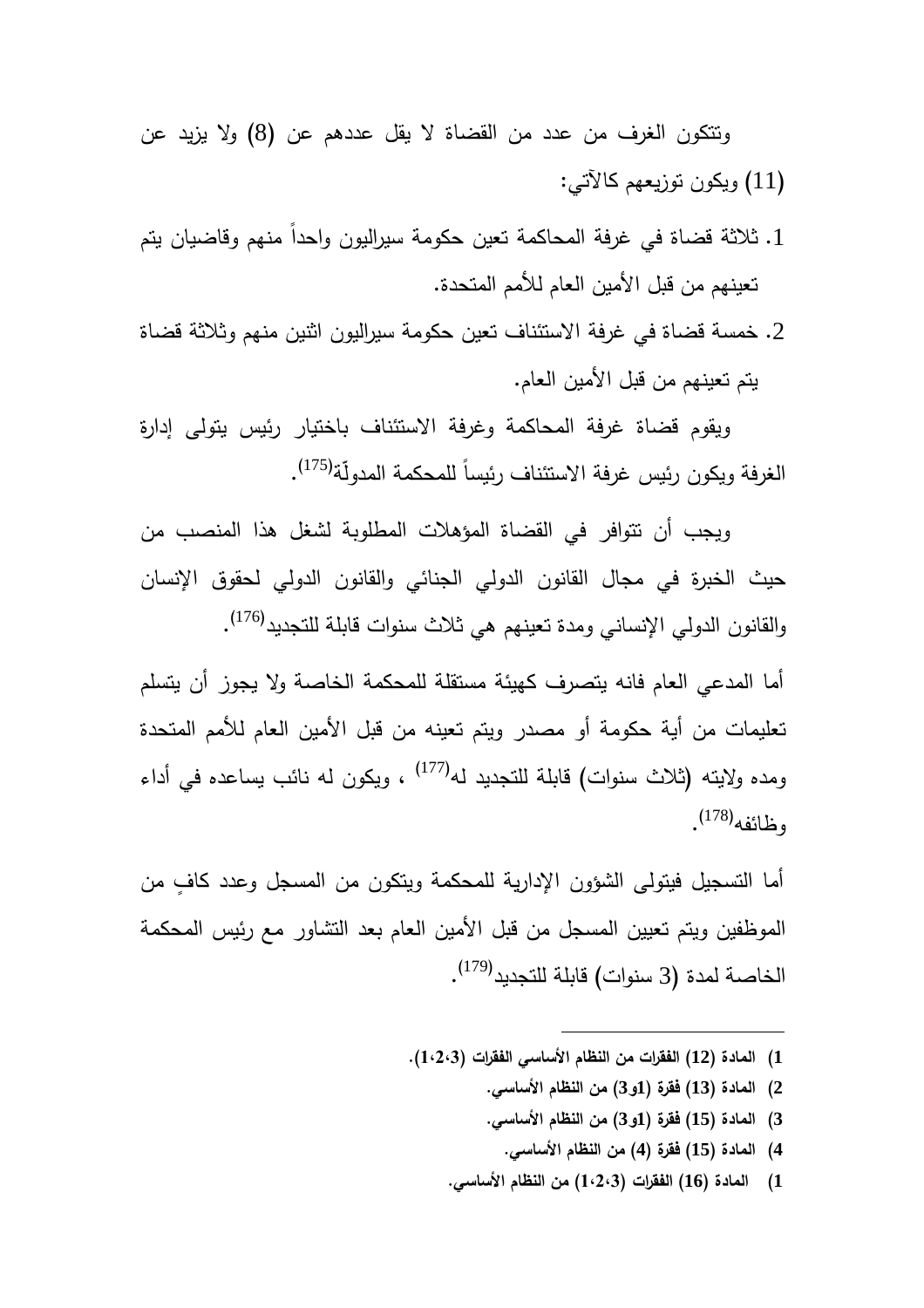أما اختصاص المحكمة فلها ثلاثة أنواع من الاختصاصات الموضوعي والشخصي والزماني :

فالاختصاص الموضوعي للمحكمة: فهو النظر في انتهاكات القانون الدولي الإنساني وقانون سيراليون<sup>(180)</sup>. وبذلك يخضع لاختصاص المحكمة الجرائم ضد الإنسانية (181) . وانتهاكات المادة الثالثة المشتركة لاتفاقيات جنيف لعام 1949 وبروتوكولها الإضافي الثاني لعام 1977<sup>(182)</sup>. والانتهاكات الخطيرة الأخرى للقانون الدولي الإنساني كالهجوم العمدي على المدنيين والمنشآت وبعثات حفظ السلام وتجنيد الأطفال دون (15) سنة للمشاركة في الأعمال العدائية<sup>(183)</sup>. أما بخصوص قانون سيراليون فالمحكمة يجوز لها مقاضاة الأشخاص الذين ارتكبوا الجرائم الآتية بموجب القانون السيراليوني :

. آ الجرائم المتعلقة بإساءة استخدام (البنات) بموجب قانون منع استخدام القسوة ضد الأطفال (1926) .

ب. الجرائم المتعلقة بتدمير الممتلكات بموجب قانون الضرر لسنة (1861) <sup>(184)</sup>. أما الاختصاص الشخصي : فالمحكمة لها مقاضاة الأشخاص الطبيعيين فقط ، والمسؤولين عن الانتهاكات الخطيرة للقانون الدولي الإنساني ومن ضمنهم القادة الذين ارتكبوا هذه الجرائم والذين هددوا إقامة ونتفيذ عملية السلام في سيراليون<sup>(185)</sup>.

 وفي تطور جديد سيكون للمحكمة سلطة قضائية (على أي تجاوز من قبل المكلفين بحفظ السلام والكادر ذوي العلاقة في سيراليون عندما لا تكون الدولة

**2) المادة (1) من النظام الأساسي ، الفقرة (1 ).**

- **3) المادة (2) من النظام الأساسي .**
- **4) المادة (3) من النظام الأساسي .**
- **5) المادة (4) من النظام الأساسي .**
- **6) المادة (5) من النظام الأساسي .**
- **1) المادة (1) فقرة (1) من النظام الأساسي .**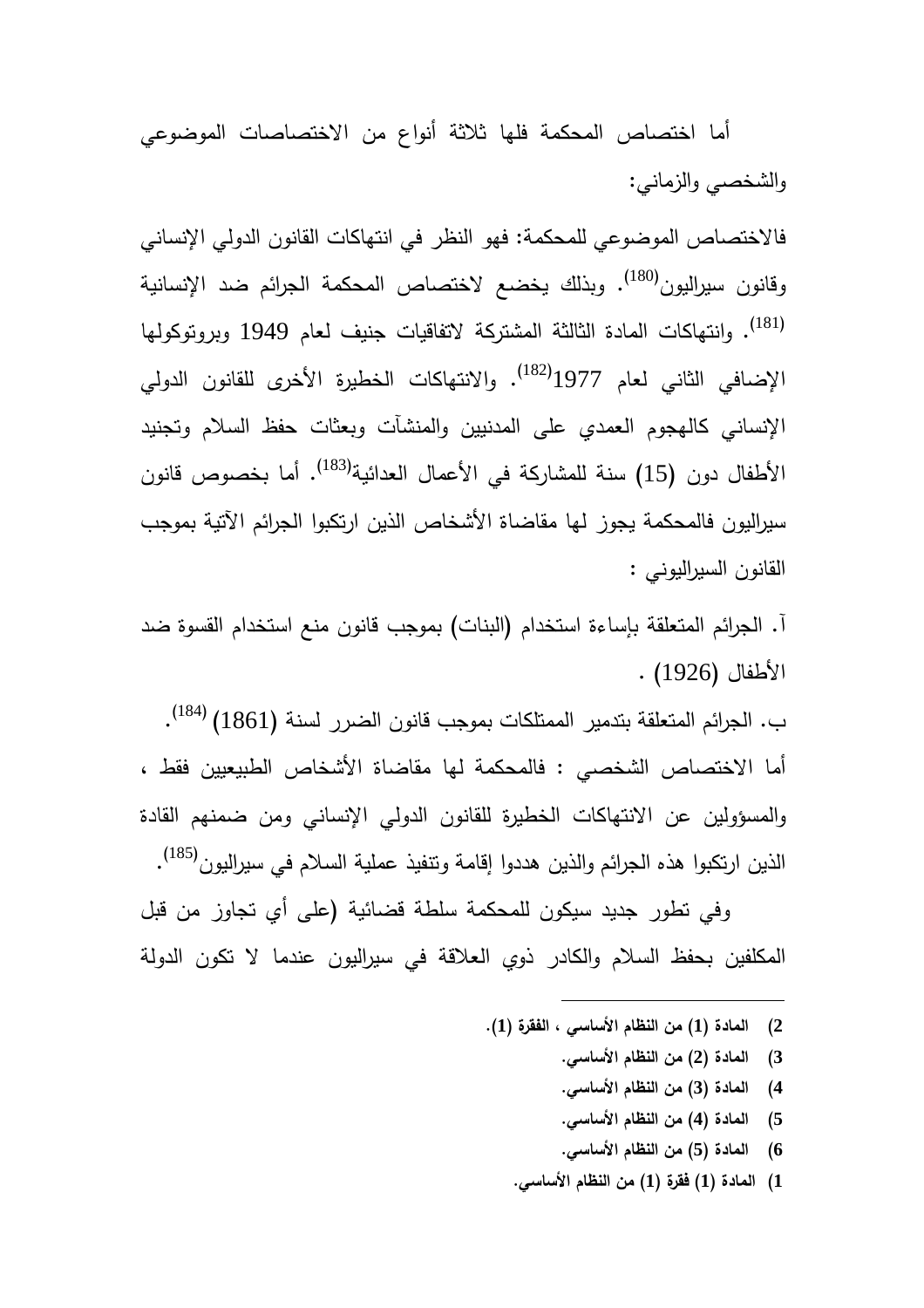المرسلة راغبة أو قادرة على المحاكمة ، إذ الأولوية للدول المرسلة لتهذيب قطعاتها المكلفة بحفظ السلام وعند عدم قيامها بذلك تمارس المحكمة سلطتها القضائية على هؤلاء الأشخاص إذا ما تم تخويلها من مجلس الأمن وبناء على اقتراح إحدى الدول<sup>(186)</sup>.

 أما الاختصاص الزماني: فيشمل الجرائم المرتكبة في سيراليون منذ1/30!1996/ ولم يتم تحديد تاريخ لانتهاء اختصاص المحكمة ، حيث كان النزاع مستمراً عند إنشاء المحكمة<sup>(187)</sup>.

أما بشأن المسؤولية الجنائية الفردية فان ما يميز المحكمة المدولة في سيراليون أنها سلطة قضائية لمقاضاة الأشخاص الذين تبلغ أعمارهم (15) فما فوق مع الأخذ بنظر الاعتبار عند محاكمة الأشخاص الذين تتراوح أعمارهم بين -15 18 سنة إمكانية إعادة تأهيلهم وفق معايير حقوق الإنسان وبصورة خاصة حقوق الطفل<sup>(188</sup>). وأحكام المسؤولية الجنائية الفردية هي نفسها بالنسبة للمحاكم الدولية الجنائية ، إذ كل شخص خطط أو شارك أوامر أو ارتكب جريمة مشار إليها في المواد (2–4) سوف يكون مسؤولاً بصورة فردية ولا يعفي المنصب الرسمي للشخص من تحمل المسؤولية الجنائية ولا يخفف من العقوبة المفروضة علية . فضلاً عن مسؤولية الرئيس الأعلى وكذلك أوامر الرئيس الأعلى لا يعفي من المسؤولية ويمكن أن تكون سبباً للتخفيف<sup>(189)</sup>.

**2) المادة (1) الفقرتين (2،3) من النظام الأساسي .**

- **3) المادة (1) فقرة (1) من النظام الأساسي .**
	- **4) المادة (7) من النظام الأساسي .**
	- **1) المادة (6) ، فقرات (1و2و3و4 ) .**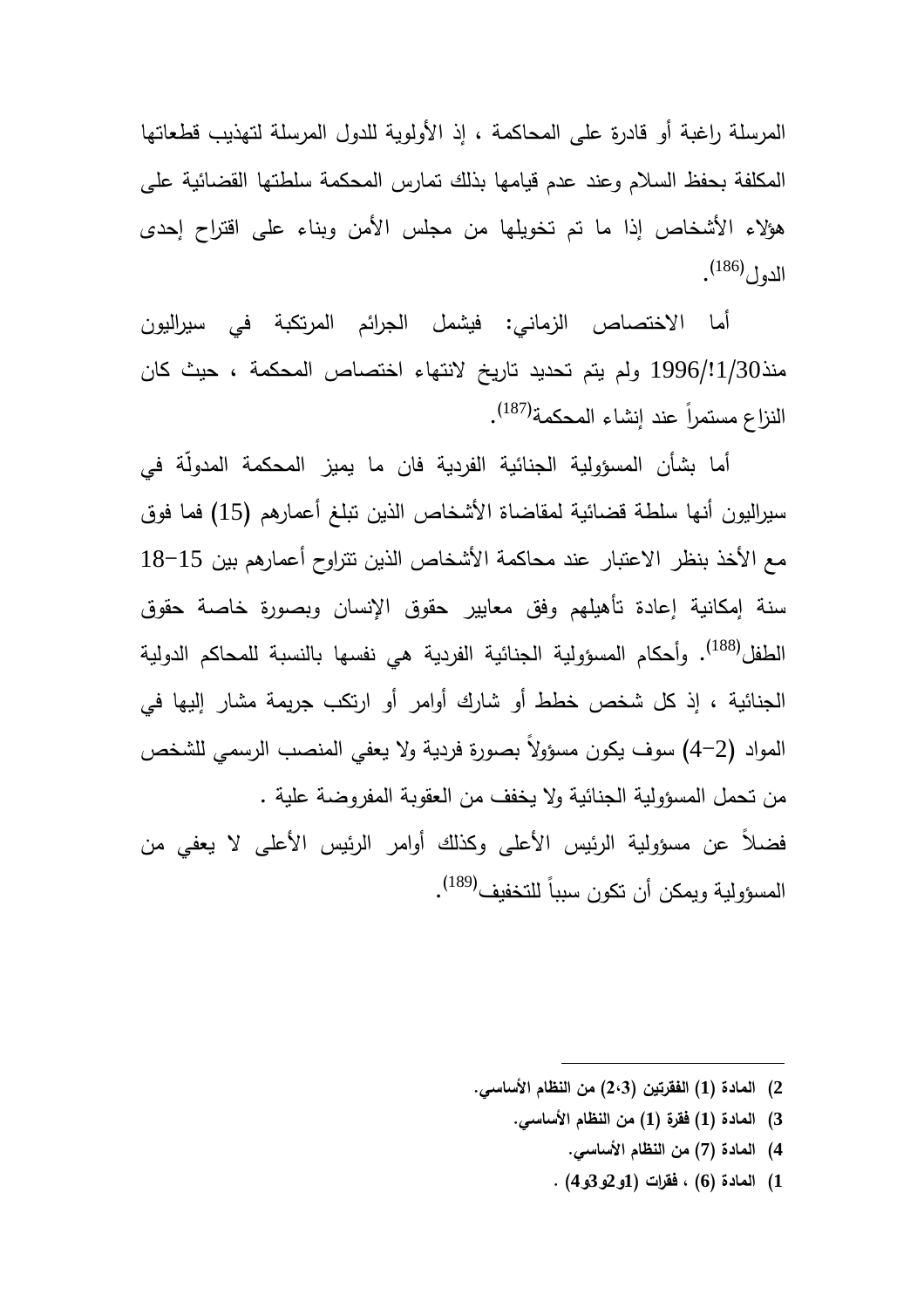وبخصوص العلاقة بين المحكمة المدولة والمحاكم الوطنية ، فالمحكمة لها أسبقية على المحاكم الوطنية ويجوز أن تطلب في أي مرحلة من مراحل الدعوى إحالة القضية إليها من قبل المحاكم الوطنية<sup>(190)</sup>.

 وقد نص النظام الأساسي أيضاً على مراعاة معايير المحكمة العادلة للمتهم<sup>(191</sup>). فضلا عن مبدأ عدم جواز محاكمة الشخص مرتين عن جريمة واحدة إلاّ إذا وصفت الجريمة التي حوكم عليها الشخص بأنها جريمة عادية أو أن إجراءات المحكمة الوطنية لم نتسم بالنزاهة والحيادية<sup>(192)</sup>.

 كما أن منح (العفو) لأي شخص ارتكب إحدى الجرائم المشار إليها في المواد (4-2) لا يكون عقبة أمام المقاضاة (193) .

 أما بشان قواعد الإجراءات والإثبات أمام المحكمة فان القواعد الخاصة (194) بالإثبات والإجراءات لمحكمة روندا سوف تكون واجبة التطبيق .

 وبخصوص الأحكام فتصدر بأغلبية أصوات القضاة في غرفة المحاكمة أو غرفة الاستئناف ويصدر بصورة علنية وبموجب قرار مدوّن مع ذكر الأراء المستقلة<sup>(195</sup>). ويكون للمحكمة إيقاع عقوبة السجن كأقصىي عقوبة ولا يجوز أن تحكم بالإعدام .

كما يجوز لها أن تحكم بمصادرة الممتلكات والأموال التي تم الحصول عليها بصورة غير شرعية وإعادتها إلى مالكها الشرعي أو إلى دولة سيراليون<sup>(196)</sup>.

**2) المادة (8) من النظام الأساسي .**

- **3) المادة (17) من النظام الأساسي .**
- **4) المادة (9) من النظام الأساسي .**
- **5) المادة (10) من النظام الأساسي .**
- **6) المادة (14) من النظام الأساسي .**
- **1) المادة (18) من النظام الأساسي .**
- **2) المادة (19) من النظام الأساسي .**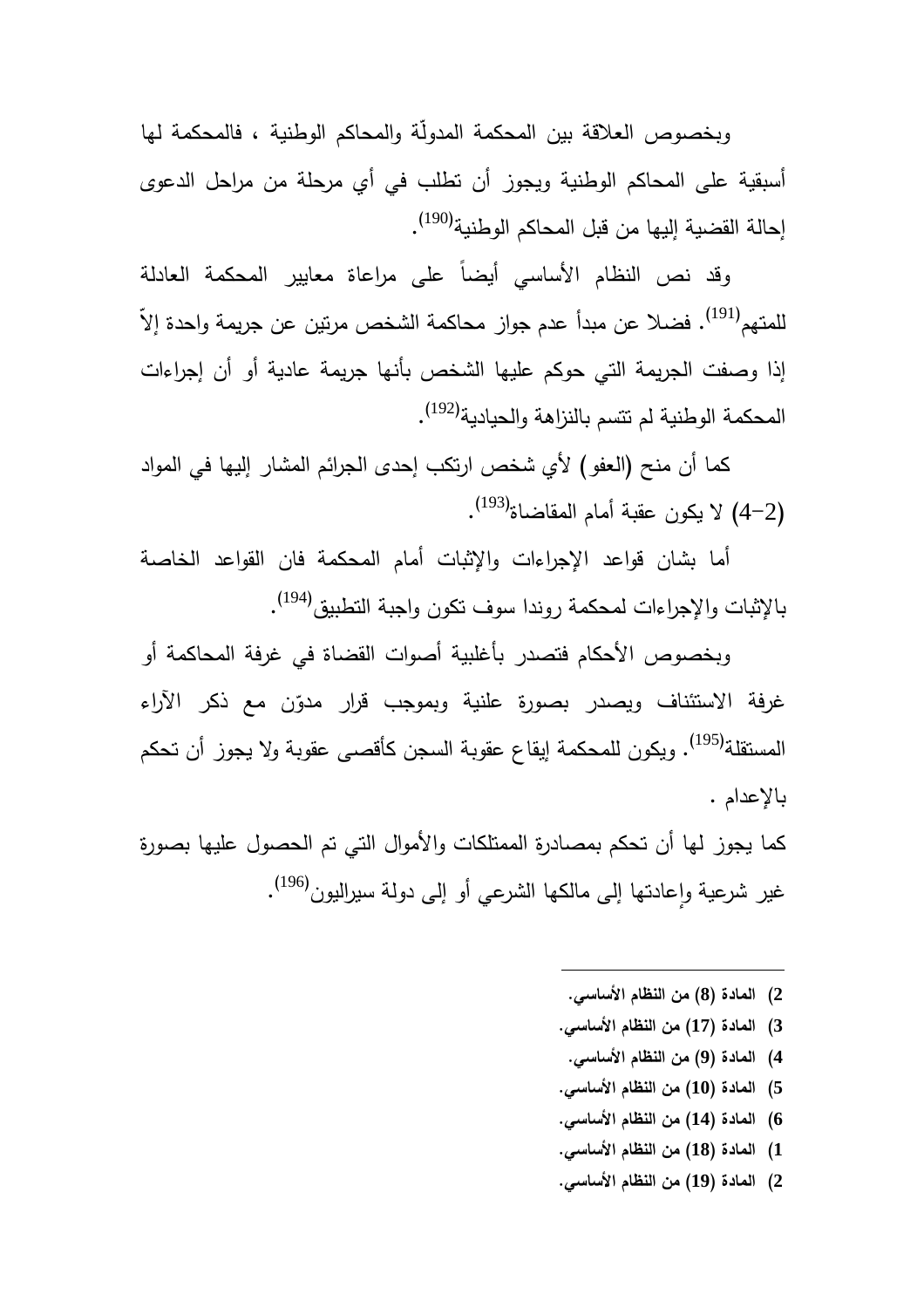ويجوز استئناف حكم المحكمة أمام غرفة الاستئناف التي يجوز لها أن تعدل أو تلغي القرارات الصادرة عن غرفة المحكمة، كما يجوز طلب إعادة النظر في الحكم من قبل المدعي العام أو المتهم لاكتشاف أدلة جديدة<sup>(197)</sup>.

وفيما يتعلق بتنفيذ الأحكام فيكون في سيراليون وإذا تطلبت الظروف فيكون تنفيذ العقوبة في البلدان التي أبرمت اتفاقية مع المحكمتين الدولتين الجنائيتين ليوغسلافيا وروندا اتفاقية من اجل تنفيذ أحكامها، أوفي الدول التي أعلنت لمسجل المحكمة المدولّة عن استعدادها لتتفيذ الأحكام ويجوز أن تبرم المحكمة اتفاقيات مماثلة مع دول أخرى .

 ويكون تنفيذ عقوبة السجن خاضعاً لقانون دولة التنفيذ ورقابة المحكمة المدولّة<sup>(198</sup>). وإذا كان قانون دولة التتفيذ يسمح بالعفو وتخفيف الحكم فعلى الدولة إبلاغ المحكمة بذلك ويجوز تطبيق العفو وتخفيف الحكم إذا قرر رئيس المحكمة المدولّة ذلك بعد التشاور مع القضاة<sup>(199)</sup>.

واخيراً فان لغة العمل في المحكمة هي اللغة الإنكليزية<sup>(200)</sup> ، وعلى رئيس المحكمة رفع تقرير سنوي عن أعمال المحكمة إلى الأمين العام وحكومة سيرالي*ون*<sup>(201)</sup>.

### **المطلب الثاني**

# المحكمة الجنائية المدوّلة ف*ي* تيمور الشرقية

**3) المادتين (20 (و ) 21) من النظام الأساسي .**

- **4) المادة (22) من النظام الأساسي .**
- **5) المادة (23) من النظام الأساسي .**
- **1) المادة (24) من النظام الأساسي .**
- **2) المادة (25) من النظام الأساسي .**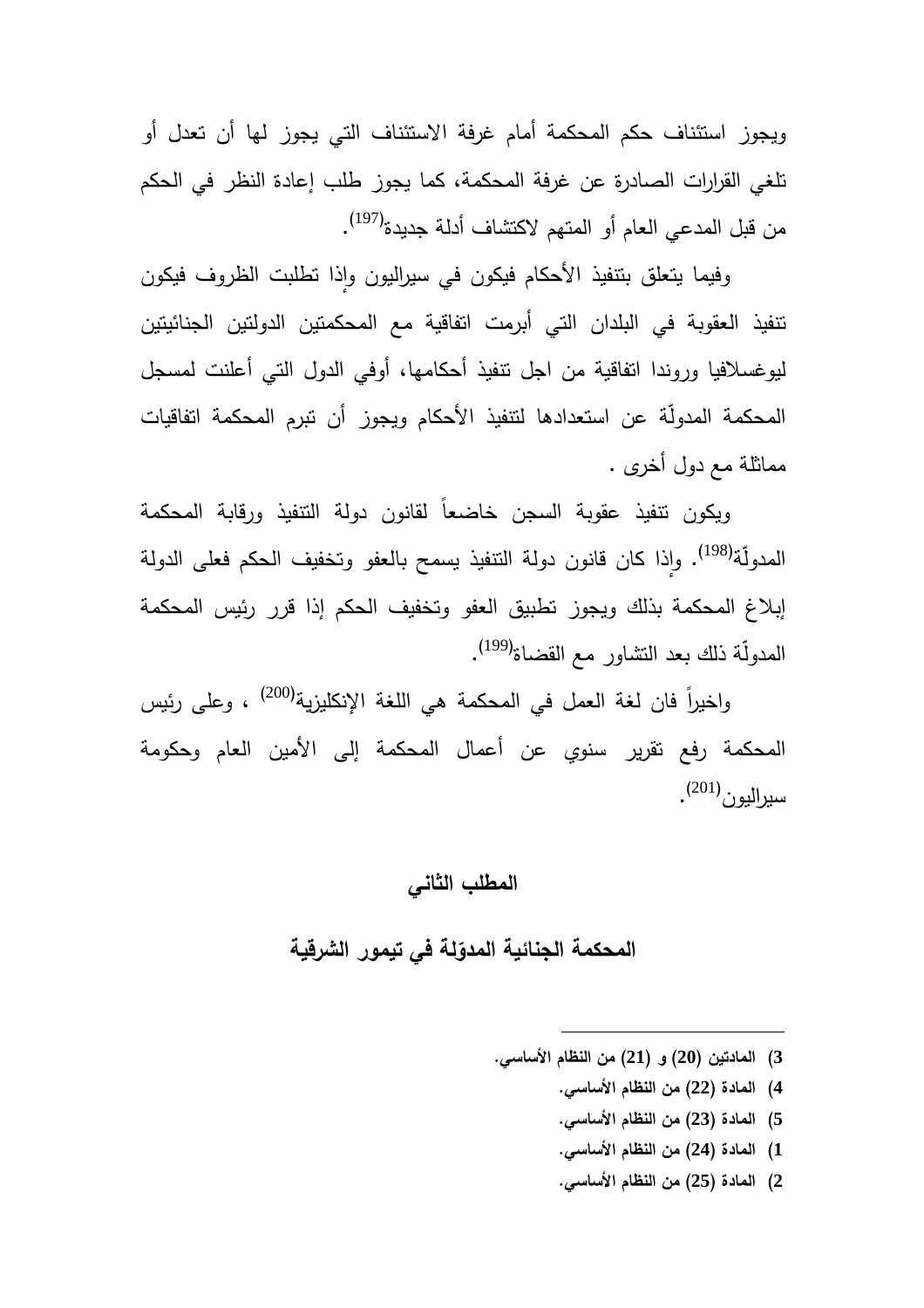كانت تيمور الشرقية مستعمرة برتغالية لمئات السنين، وأصبحت منذ عام (1960) إقليما لا يتمتع بالحكم الذاتي تحت الإدارة البرتغالية وبإشراف الامم المتحدة وفي عام (1975) تم غزوها من قبل إندونيسيا وتم إعلان إن تيمور الشرقية هي المحافظة (27 (لـ ) إندونيسيا) في 1976/7/17 ومع المطالبات العديدة من قبل الامم المتحدة لانسحاب إندونيسيا منها واحترام حق تقرير المصير إلا أن ذلك لم يتم ، وفي عام 1999 وبعد تغير نظام الحكم في إندونيسيا وافقت على إجراء استفتاء عام بإشراف الامم المتحدة يسمح للشعب التيموري الحق في تقرير مصيره ومستقبله وفي 1999/8/30 صوت (%78.5) من التيموريين الشرقيين ضد البقاء مع إندونيسيا فاندلعت على إثر ذلك أعمال العنف بصورة مأساوية في كل أنحاء تيمور الشرقية من قبل معارضي الانفصال وبدعم من الحكومة الاندونوسية وارتكبت أعمال القتل والاختطاف والاغتصاب وتدمير الممتلكات وسرقة المساكن وحرق المراكز العسكرية ً والمساكن المدنية بهدف التهجير القسري ،على اثر ذلك اتخذ مجلس الأمن قرارا بإرسال قوة دولية إلى هناك وصلت في 1999/9/20 وفي 1999/10/25 تم تشكيل( إدارة انتقالية ) للأمم المتحدة (UNTAET (وتولت إدارة الأمور هناك ممارسة السلطة التشريعية والتنفيذية ، وبعد استقرار الأمور كان لا بد من التفكير بطريقة للتعامل مع البشاعات المرتكبة فكان هناك دعوات من المنظمات غير الحكومية ولجنة تقصي الحقائق الذي شكلها الأمين العام و قرار من المجلس الاستشاري الوطني أيضاً في تيمور الشرقية في حزيران عام (2000) تطالب كلها بإنشاء محكمة دولية<sup>(202)</sup>.

 بدأت (UNTAET (باستشارة المجلس الاستشاري الوطني باتخاذ الخطوات الفعلية لإنشاء نظام لمقاضاة الجرائم الدولية في تيمور الشرقية فأصدرت عدة لوائح

**<sup>1)</sup> . http:// www. murdoch. Edu. Au/ elaw/ indices/ autinor/ html. p.3.**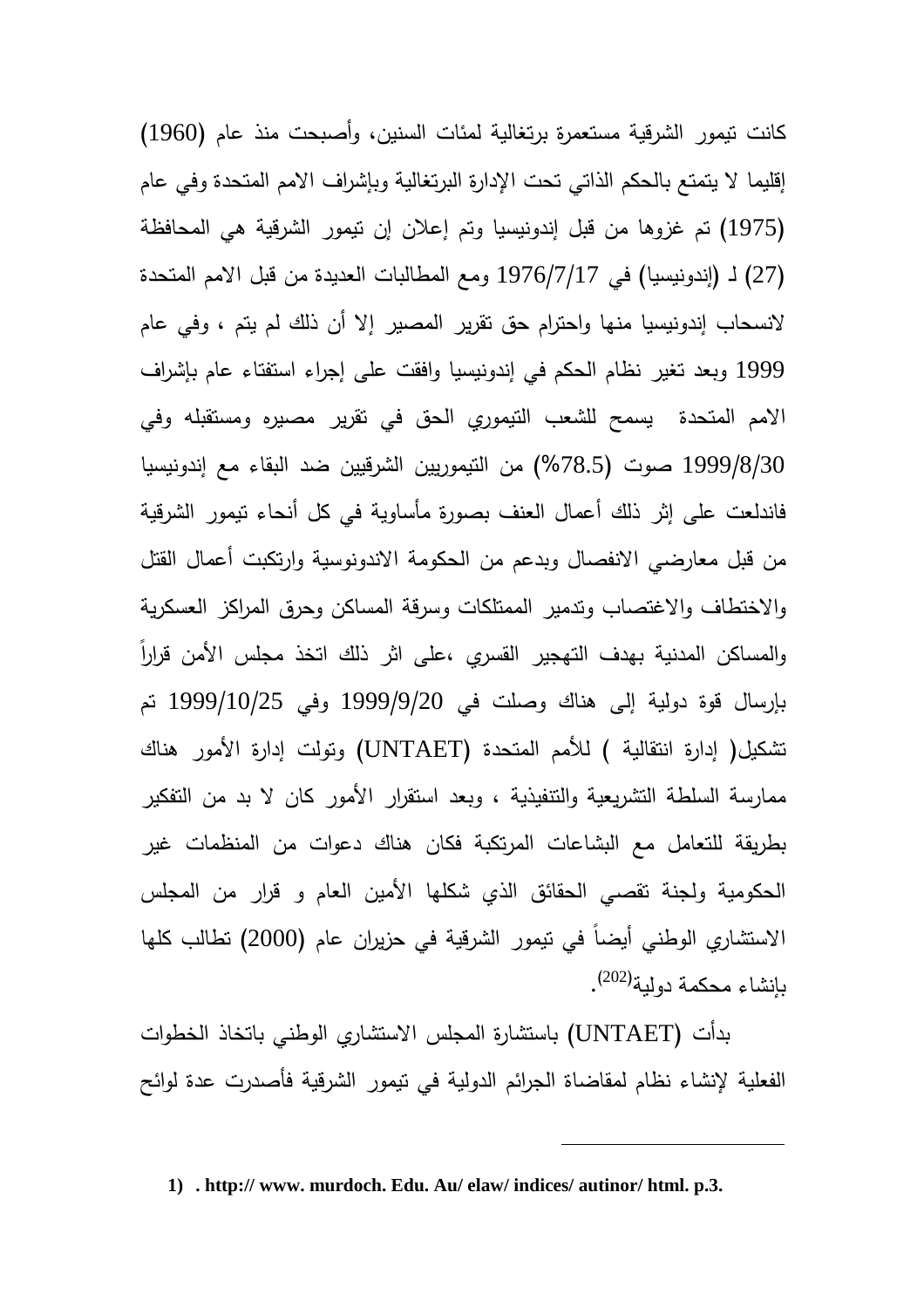منها اللائحة (1991/1) (و 1999/3) ثم اللائحة التنظيمية رقم (2000/11) وهي الخاصة بتنظيم عمل المحاكم في تيمور الشرقية<sup>(203)</sup> إذ أشار القسم العاشر من هذه اللائحة إلى إنشاء هيئة قضائية مدوّلة نكون نابعة لمحكمة مقاطعة ديلي ويكون لمها سلطة قضائية في النظر بالجرائم الخطيرة المرتكبة في تيمور الشرقية قبل 1999/10/25 وعلى اثر ذلك قامت (UNTAET (بإصدار اللائحة التنظيمية الخاصة بتنظيم المحكمة الجنائية المدّولة للنظر في الجرائم الخطيرة المرقمة  $\cdot^{(204)}$ (2000/15)

– تكوين المحكمة الجنائية المدوّلة واختصاصاتها :

بموجب اللائحة التنظيمية رقم (2000/15) فان هذه المحكمة المدوّلة التي أدخلت ضمن محكمة مقاطعة ديلي هي محكمة مختلطة أي تتشكل من قضاة دوليين وتيموريين شرقيين ، حيث تتكون من قاضيين دوليين وقاض واحد من تيمور الشرقية ، ولكن في الحالات الخاصة والمهمة تتكون المحكمة من (خمسة قضاة) ثلاثة دوليين واثنين تيموريين<sup>(205)</sup>، اما طريقة اختيارهم وتقسيمهم فيكون بموجب اللائحة التنظيمية (1999/3) واللائحة (2000/11) القسم العاشر ، حيث يتم التقسيم من قبل المدير الانتقالي بعد توصية مقدمة من لجنة الخدمات القضائية<sup>(206)</sup>. أما اختصاصات المحكمة الجنائية المدوّلة :

فبموجب اللائحة (2000/15) فان لها اختصاص موضوعياً وشخصياً وزمانياً :

**1) المادة (22) الفقرتي (ن 1و2) من لائحة 2000/15 .** 

 $\overline{a}$ 

**2) المادة (23) من لائحة 2000/15 .** 

**<sup>2)</sup> United Nations Transnational administration in East timor / Regulation, No. 2000/11, on the organization of courts in East Tiomr, 6 March, 2000.** 

**<sup>3)</sup> Regulation, No. 2000/15, on the establishment of panels with exclusive jurisdiction over serious criminal offences .**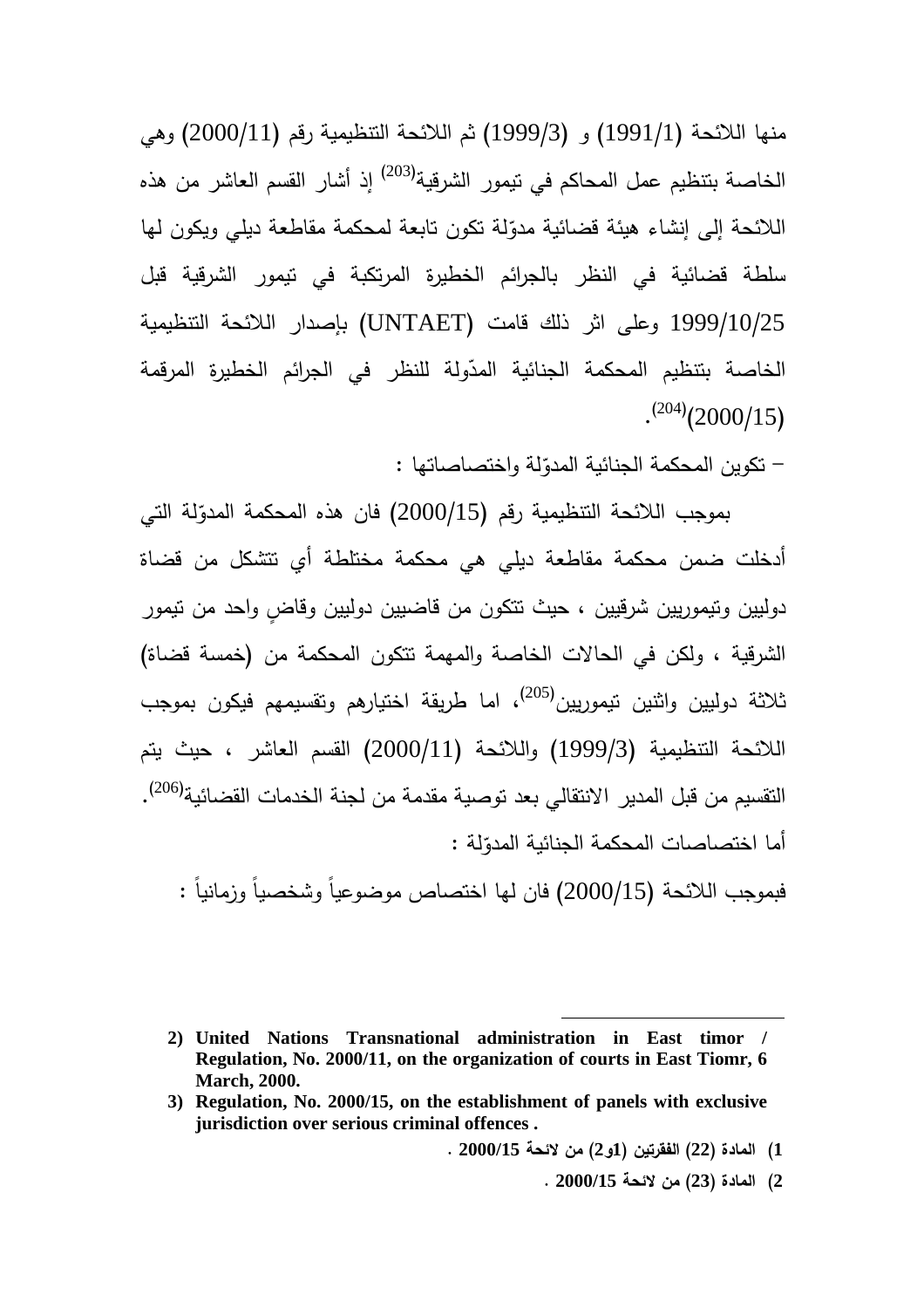أما الاختصاص الموضوعي ،فقد أشار القسم العاشر من اللائحة التنظيمية المرقم (2000/11) إلى إنشاء هيئة قضائية للنظر في الجرائم الخطيرة (أ–الإبادة . ب - جرائم الحرب والجرائم ضد الإنسانية -د. القتل -هـ. الجرائم الجنسية - د. التعذيب) ، وقد جاءت اللائحة (2000/15) لتؤكد هذا الاختصاص فقد نصت على اختصاص المحكمة المدوّلة بالنظر في جرائم الإبادة الجماعية وفقا لتعريف هذه الجريمة في اتفاقية عام 1948 $^{(207)}$ والجرائم ضد الإنسانية التي اشترطت اللائحة أن تكون الأفعال المكونة لهذه الجرائم جزء من هجوم واسع النطاق ومنهجي مع وجود عنصر السياسة ويبدو اشتراط هذا العنصر هو لإثبات مسؤولية الحكومة الاندوسية التي تدخلت لدعم الميليشيات التي كانت وراء أعمال العنف عام (1999) والتي كانت ترفض الانفصال.<sup>(208)</sup>

 كما إن المحكمة تنظر في جرائم الحرب وقد جاءت بأربع طوائف من جرائم الحرب (الانتهاكات الخطيرة لاتفاقيات جنيف ، الانتهاكات لأعراف والقوانين الواجبة التطبيق في النزاع الدولي وانتهاكات المادة الثالثة المشتركة واخيرا انتهاك القوانين والأعراف الواجب تطبيقها في النزاعات المسلحة غير الدولية)<sup>(209)</sup> ويبدو إن هذه الشمولية لجرائم الحرب بكل صورها هو بسبب طبيعة النزاع في تيمور الشرقية إذ كانت ذات طبيعة مختلطة إذ إن غزو القوات الاندونوسية لتيمور الشرقية ذات الإدارة البرتغالية عام (1975) اعتبر نزاعاً دولياً لانتهاكها ميثاق الامم المتحدة والقانون العرفي ، ثم بعد ذلك في فترة الاستفتاء عام 1999 كان النزاع داخلياً بين الميليشيات

**3) القسم الرابع من لائحة 2000/15 .** 

- **4) القسم الخامس من لائحة 2000/15 .**
- **1) القسم السادس من لائحة 2000/15 .**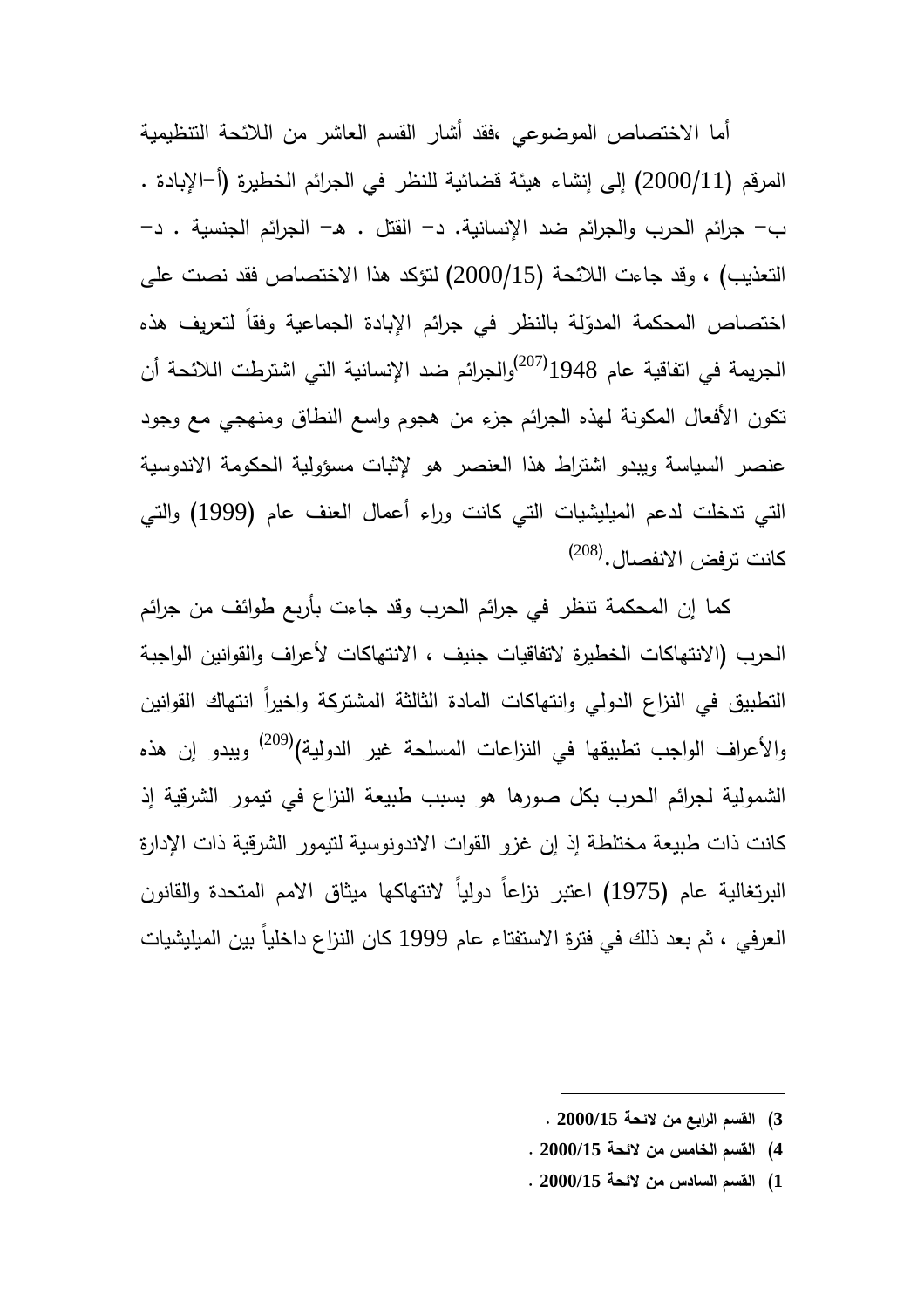المؤيدة والمعارضة للانفصال عن إندونيسيا) ،كما إن للمحكمة اختصاص النظر في جرائم النعذيب<sup>(210)</sup> والقتل<sup>(211)</sup> والجرائم الجنسية<sup>(212)</sup> . إما الاختصاص الشخصي للمحكمة :

فهو يسري على الأشخاص المسؤولين عن الجرائم الخطيرة التي ارتكبت في تيمور الشرقية قبل 1999/10/25 وهذا يعني أن كل الأشخاص المسؤولين عن هذه البشاعات يجب أن يتحملوا المسؤولية الجنائية وان كان الرأي السائد أن المحكمة سوف تنتهج نهج محكمة كمبوديا في التركيز على القادة وجعلهم الهدف الرئيس<sup>(213)</sup>. إما الاختصاص الزماني للمحكمة فقد ميزت اللائحة التنظيمية (2000/15) بين الجرائم من حيث الاختصاص الزمني فبالنسبة للجرائم الثلاث الأولى (الإبادة – وضد الإنسانية وجرائم الحرب) فان اختصاص المحكمة يكون بأثر رجعي إلى ما قبل 1999/10/25 أي منذ عام 1975 عند احتلال تيمور الشرقية أما بالنسبة لجرائم (التعذيب والقتل والجرائم الجنسية) فان اللائحة حددت اختصاص المحكمة في الفترة بين 1999/1/1 إلى 1999/10/25 .

وتطبق المحكمة القانون التيموري المنظم بموجب القسم الثاني والثالث من اللائحة التنظيمية (1999/1) وكذلك المعاهدات والأعراف الدولية ومبادئ القانون الدولي العامة ومبادئ القانون الدولي التي تنظم النزاعات المسلحة .

 ومن المبادئ الواجب تطبيقها من قبل المحكمة مبدأ (عدم جواز محاكمة الشخص عن ذات الجريمة مرتين) ومبدأ المسؤولية الجنائية الفردية ومبدأ عدم تقادم

**2) القسم السابع من لائحة 2000/15 .** 

- **3) القسم الثامن من لائحة 2000/15 .**
- **4) القسم التاسع من لائحة 2000/15 .** 
	- **5) القسم الأول من لائحة 2000/15.**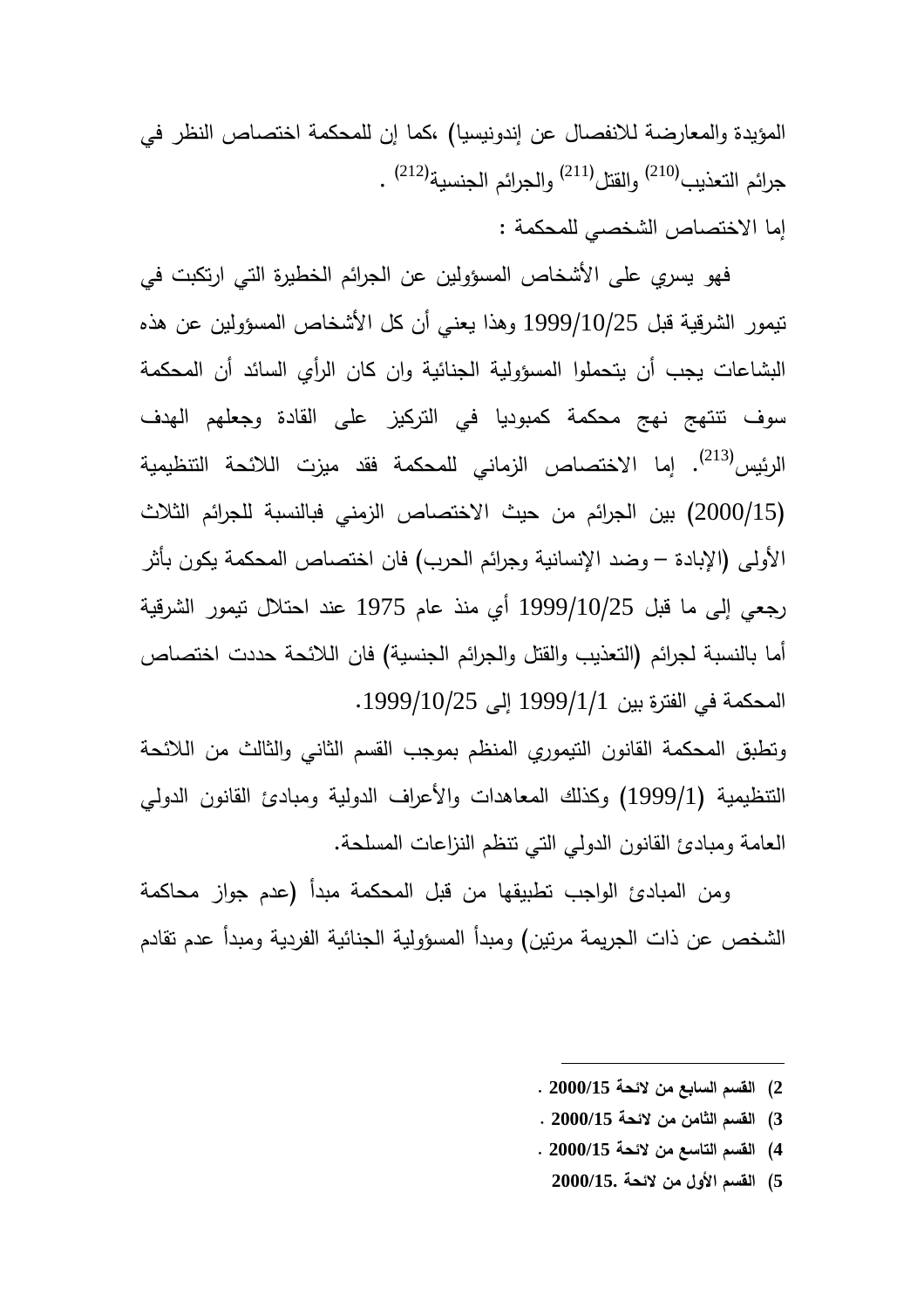الجرائم المنصوص عليها في اللائحة (2000/15) وأفردت اللائحة قسماً خاصاً لمسؤولية الرؤساء وعدم الاحتجاج بالأوامر العليا للتهرب من المسؤولية الجنائية <sup>(214)</sup> وقد لجأت الدول الثلاث وبمعاونة الامم المتحدة إلى هذا النوع من المحاكم مع أن هناك المحكمة الجنائية الدولية الدائمة التي تنظر في الجرائم الدولية حيث إن هذا الأجراء طبق لسببين :

- .1إن المحكمة الجنائية الدولية اختصاصه لا يمتد إلى الماضي ولا يسري بأثر رجعي وإنما من تاريخ نفاذ النظام الأساسي ولو لجات هذه الدول إلى المحكمة الجنائية فهذا يعني عدم جواز مقاضاة مرتكبي هذه الجرائم ، لذلك فعن طريق هذه المحاكم يمكن تطبيق الأثر الرجعي على هذه الجرائم لأنه كما معروف الجرائم الدولية لا تسقط بالتقادم .
- .2 إما السبب الثاني فأنة يتمثل في افتقار الدول الثلاثة إلى الموارد المالية اللازمة لإنشاء هذه المحاكم وتحمل نفقاتها الضخمة،لذلك فان الامم المتحدة ستساهم في جزء من هذه النفقات ، مما يعني تخفيف بعض العبء على الحكومات الوطنية في هذه الدول .

**<sup>1</sup>) المحكمة الجنائية المدولة في تيمور الشرقية ،لائحة 2000/15 .**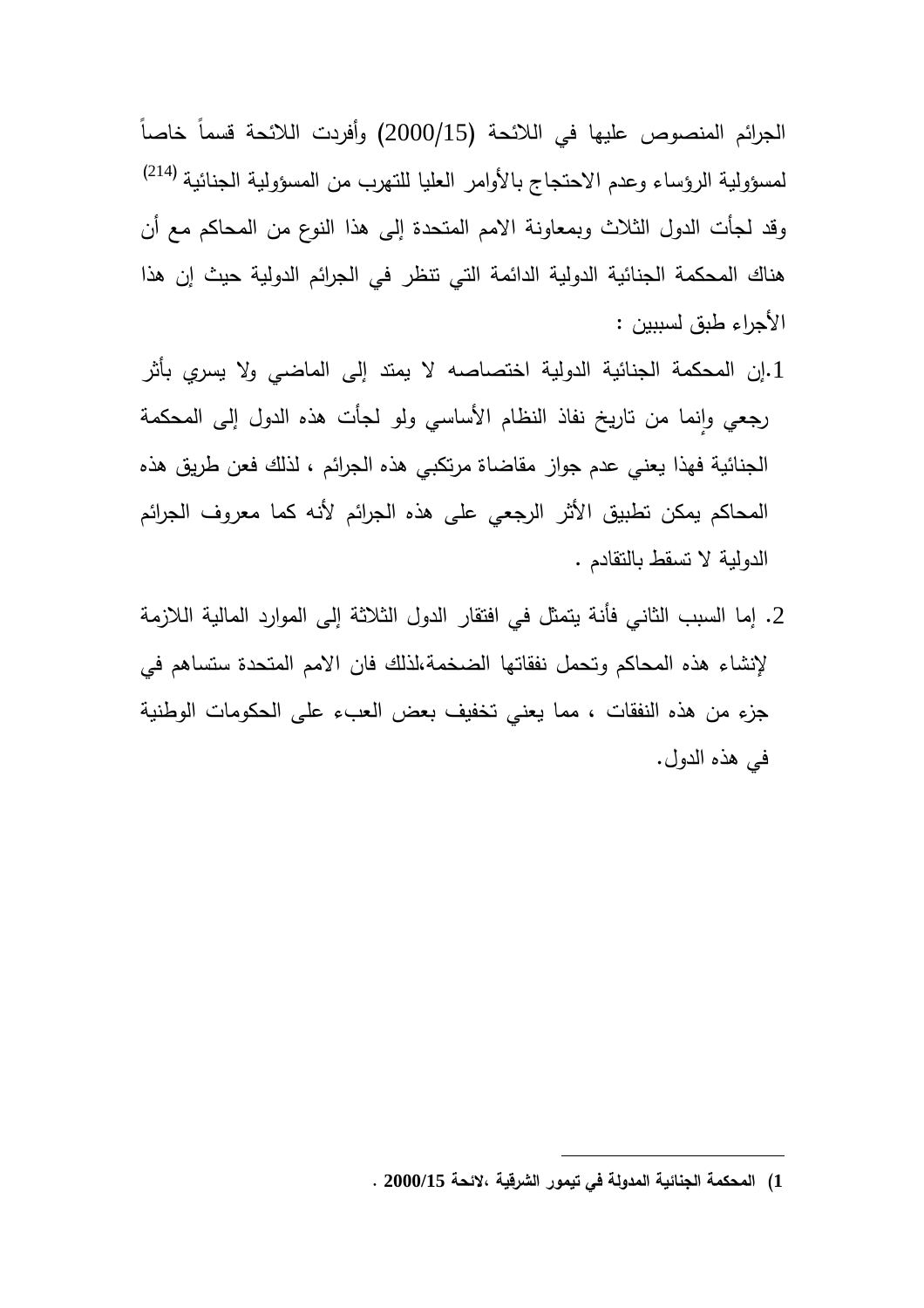### **المطلب الثالث**

# **لة في كمبوديا ّ المحكمة الجنائية المدو**

ارتكب (الخمير الحمر) في فترة حكم كمبوجيا الديمقراطية ابشع الجرائم الدولية وانتهاكات القانون الدولي لحقوق الإنسان والقانون الدولي الإنساني ما بين الفترة من . 1975/4/17

 ولم يكن هناك أي محاكمة لهؤلاء الأشخاص المسؤولين عن هذه الفضاعات حيث كان للخمير الحمر السيطرة التامة على مقاليد الحكم في هذه الفترة ، وبعد سقوط نظام (بول بوت) زعيم الخمير الحمر عام 1979 وذلك بعد غزو القوات الفيتنامية لم تتم محاكمة هؤلاء الأشخاص بسبب اعتبارات دولية وداخلية .

 فالاعتبارات الدولية (الحرب الباردة كما أوضحنا سابقاً) كانت وراء عدم تحرك المجتمع الدولي لتقديم هؤلاء إلى المقاضاة الدولية بل استمرت الامم المتحدة بالاعتراف بحكومة المنفى لكمبوجيا الديمقراطية كممثل شرعي لشعب كمبوديا وسمحت لها باحتلال موقعها أي مقعد كمبوديا في الجمعية العامة .

 أما الاعتبارات الداخلية فالسياسة الحكومية الغامضة والمتناقضة التي قامت بمحاكمة قادة الخمير الحمر (بول بوت واينج ساري) غيابياُ بتهمة قتل ثلاثة ملايين نسمة وتدمير الديانة والاقتصاد ، ثم بعد ذلك منح عفو وحصانة من المقاضاة (المحاكمة) وذلك باسم المصالحة الوطنية مما أدى إلى تمتع أولئك المسؤولين عن الجرائم بالحصانة والإفلات من العقاب<sup>(215)</sup>.

- التحريك نحو محاكمة الخمير الحمر :

 $\overline{a}$ 

 في 1997/6/21 وبعد اكثر من عشرين عاماً من الشلل الدولي بوجه الحصانة (الإفلات من العقاب) طلبت الحكومة الكمبودية المساعدة من الامم

**1) : Suzannah Liton, Op.Cit., p. 87.**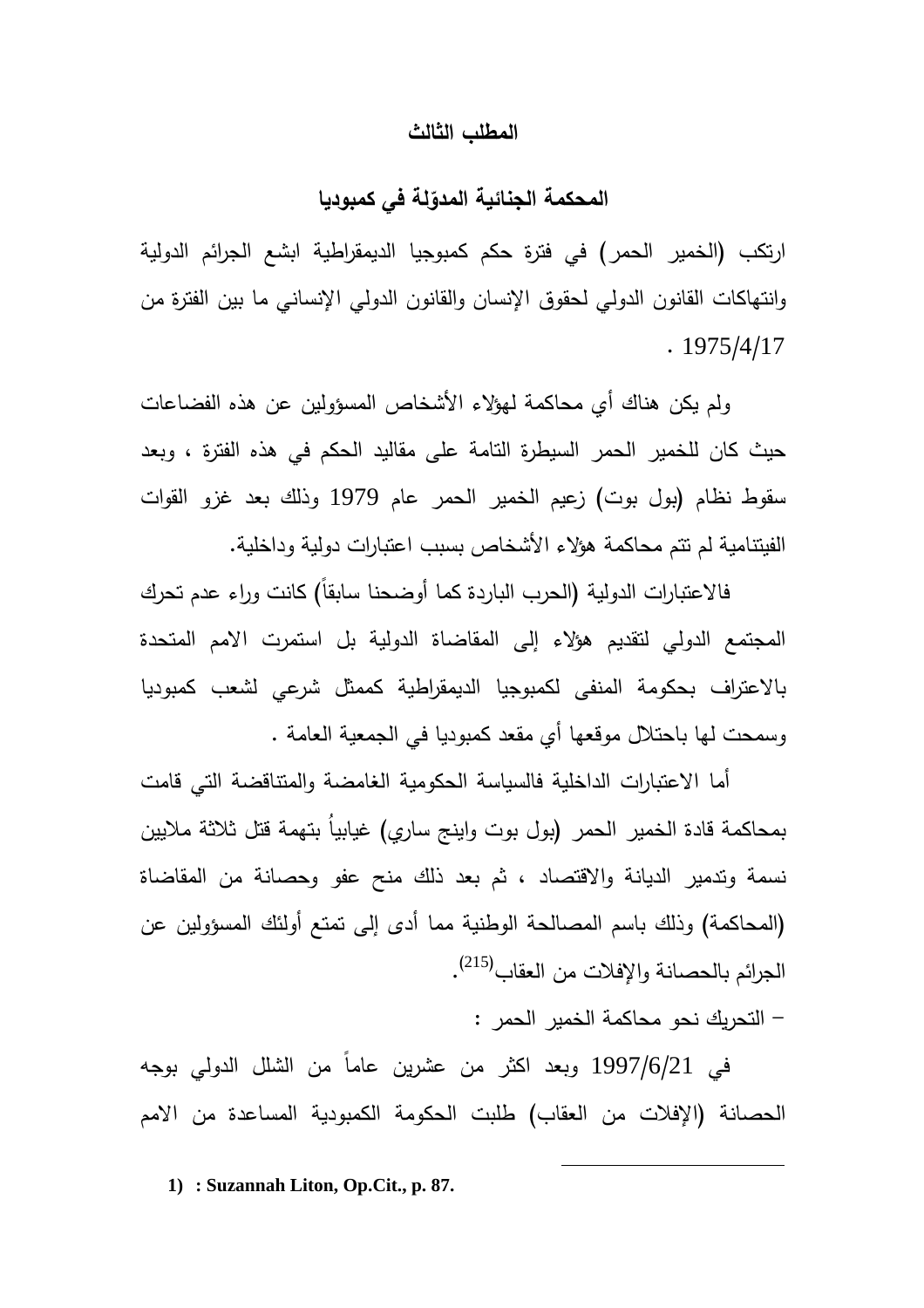المتحدة في محاكمة المسؤولين عن الانتهاكات الخطيرة خلال فترة عهد الخمير الحمر من 1979/1/6-1975/4/17 وقد اتخذت الجمعية العامة على اثر ذلك القرار (52/132) الخاص بإنشاء لجنة خبراء برئاسة (السير نيينام ستيفن) من استراليا لجمع الأدلة وتحديد طبيعة الجرائم المرتكبة والأشخاص المسؤولين عنها ومدى إمكانية محاكمتهم أمام سلطة قضائية دولية أو أمام سلطة قضائية داخلية دولية تحت رقابة دولية .

 وعند دراسة الخيارات القانونية والأسلوب الأنسب لمحاكمة المتهمين فضلت اللجنة الخيار الأول وهو إنشاء محكمة دولية<sup>(216)</sup>.

 ولم تؤيد اللجنة التوصية الخاصة بإنشاء محكمة داخلية دولية تحت رقابة دولية إذ استنتجت اللجنة بان تفشي الفساد والتأثير السياسي على القضاء وافتقار القضاء الكمبودي إلى المعايير الدولية للقضاء الجنائي التي نصت عليها الاتفاقية الدولية للحقوق المدنية والسياسية،إضافة إلى تأثير القوى السياسية في كمبوديا على القضاء تحول دون إنشاء المحكمة بهذه الطريقة<sup>(217)</sup>.

لكن الحكومة الكمبودية لم تتفق مع توصيات اللجنة حول إنشاء محكمة دولية،وقد وجهت رسالة إلى الأمين العام في 1999/3/3 أكدت فيه ضرورة التعامل مع قضية محاكمة الخمير الحمر بصورة دقيقة وجيدة وخاصة إن كمبوديا بحاجة إلى السلام والمصالحة الوطنية وان إنشاء محكمة دولية لمحاكمة قادة الخمير الحمر سوف يشير الذعر بين الضباط السابقين منهم وربما يؤدي ذلك إلى نشوب حرب أهلية وحرب العصابات .

 ومن هنا بدأت حلقة أخرى من المفاوضات بين الامم المتحدة وكمبوديا حول بعض المسائل خلال الفترة من (-1999 2000) ومن أهم العقبات التي أدت إلى

 $\overline{a}$ 

**2) تقرير لجنة الخبراء الفقرة (137 ).**

**<sup>1</sup>) تقرير لجنة الخبراء المشكلة بموجب قرار الجمعية العامة .**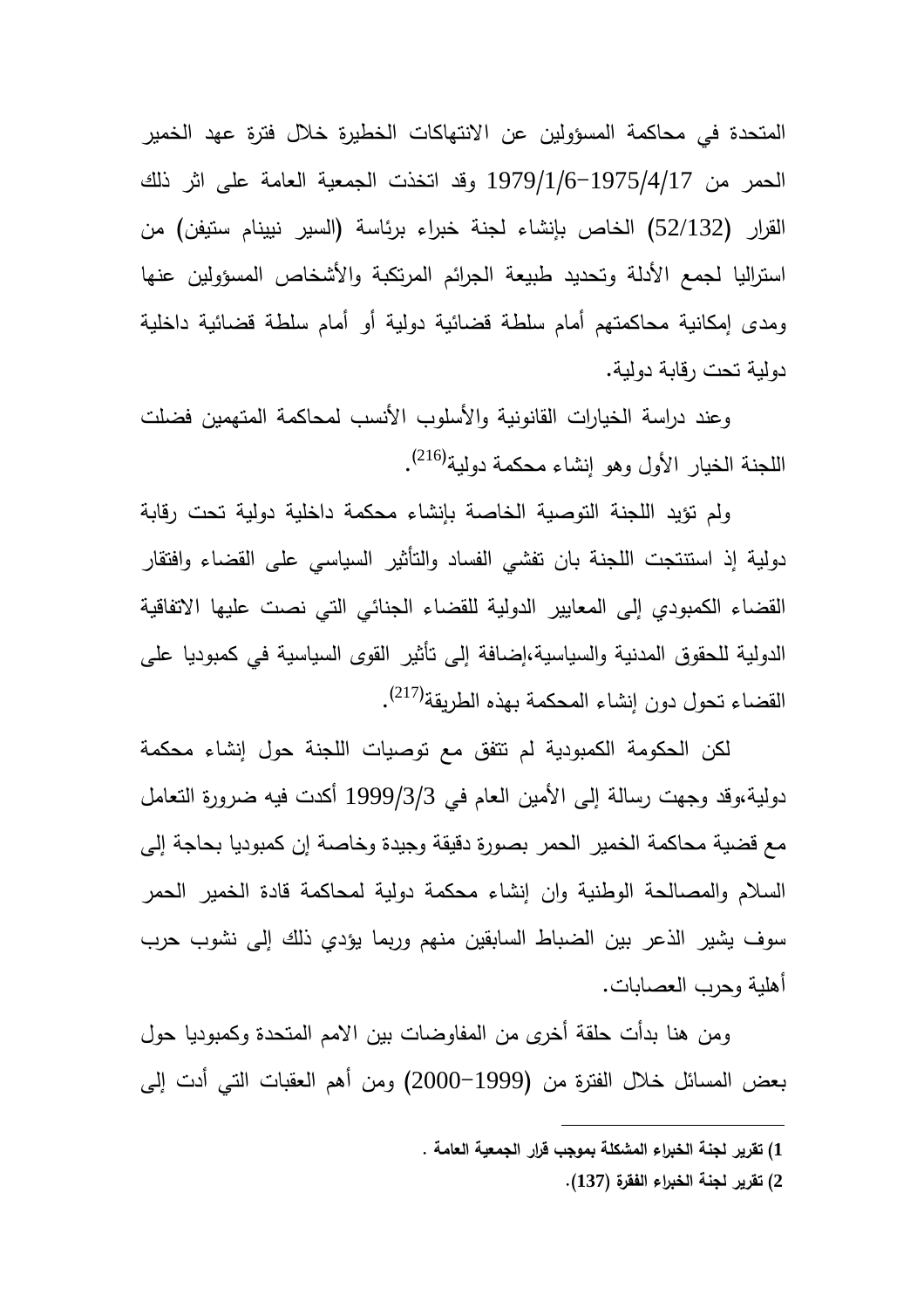تعثر المفاوضات إجراءات إصدار لوائح الاتهام والتوصل إلى الأحكام ،وقرارات العفو والقرارات الخاصة بمحامي الدفاع الأجانب والقواعد الإجرائية ،واخيرا اللغة الرسمية التي تستخدم في المحكمة<sup>(218)</sup>.

 ولكن المشكلة الرئيسية كانت حول طريقة إنشاء المحكمة ، حيث تمسكت كمبوديا بسلطة تعيين القضاة وان القضاة الكمبوديين لابد أن يكونوا الأغلبية وان ً من النظام القانوني يكون هناك إنشاء لغرف غير عادية (خاصة) تعتبر جزءا الكمبودي .

وفي مقابل ذلك أكدت الامم المتحدة أهمية ضمان الإجراءات التي تجلب الأشخاص المسؤولية إلى القضاء ، وهذا يشكل أحد المعايير الدولية للقضاء والعدالة وهو ما لا يمكن إنجازه إلاّ من خلال محكمة دولية فضلاً عن ضرورة وجود ضمانات حول إلقاء القبض على المتهمين وعدم وجود عفو مع تعيين مدعيين عاميين دوليين وتعيين قضاة أجانب ، ولكن عندما لاحظت الامم المتحدة إصرار كمبوديا على رفض المحكمة الدولية وافقت اخيرا على إنشاء محكمة (مدولة) ضمن النظام القانوني الكمبودي بمشاركة كمبودية ودولية<sup>(219)</sup> وكخطوة أولى لإنشاء هذه المحكمة تم التوصل إلى مذكرة تفاهم بين الأمين العام والحكومة الكمبودية في تموز (2000) بيتضمن مسودة مذكرة التفاهم مشروعاً لصبيغة أو شكل المحكمة المدولّة ثم تصبح هذه المسودة على شكل اتفاقية نهائية بين الامم المتحدة والحكومة الكمبودية بعد أن يكون هناك سن لقانون الغرف غير العادية والمصادقة عليه وفقاً للإجراءات الدستورية الكمبودية .

وعلى اثر ذلك قامت الجمعية الوطنية في كمبوديا بسن القانون الخاص بالغرف غير العادية والموافقة عليه في 2001/1/2 في الجلسة التشريعية الثانية

**<sup>1)</sup> : Jelena Pejic, Op. Cit., p.189.**

**<sup>2)</sup> : Suzannah Linton, Op. Cit., p. 190.**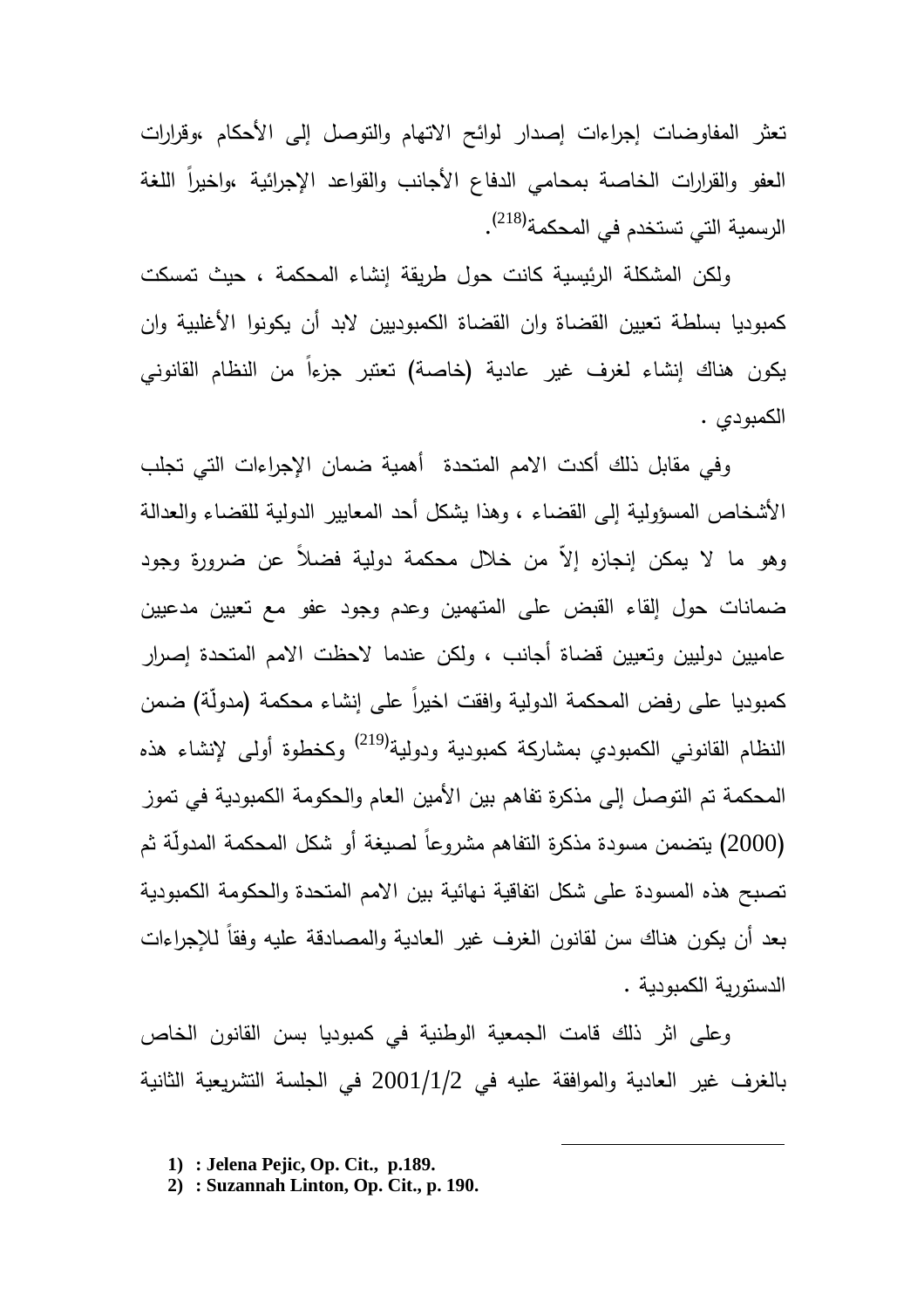والمصادق عليها بدون تحفظ من مجلس الشيوخ في 2001/1/15 ثم أحيل إلى المجلس الدستوري للمصادقة عليه فكان اقتراحه هو تعديل عقوبة الإعدام (بالسجن مدى الحياة) وعلى اثر ذلك قامت الجمعية الوطنية بتعديل المادة الثالثة من القانون الجنائي لعام 1956 التي تنص على عقوبة الإعدام في الجلسة التشريعية السادسة في 2001/7/11 المصادق عليها من مجلس الشيوخ في 2001/7/23 وتم المصادقة النهائية من المجلس الدستوري على القانون في 2001/8/7 وتمت إحالة القانون إلى الملك (سيهانوك) للمصادقة عليه وبالفعل تم ذلك في 2001/8/10 .

ويتكون قانون المحكمة المدولّة من (48) مادة موزعة على (17) فصل،ويحمل رقم (KNS/RKM/0801/12) .

**<sup>1</sup>) قـــــــــــــــــــــــــانون انشـــــــــــــــــــــــــاء المحكمـــــــــــــــــــــــــة علـــــــــــــــــــــــــى الموقـــــــــــــــــــــــــع :http //www.Yale.edu/cqp/KR\_Law\_trans.06.09.2001.htm**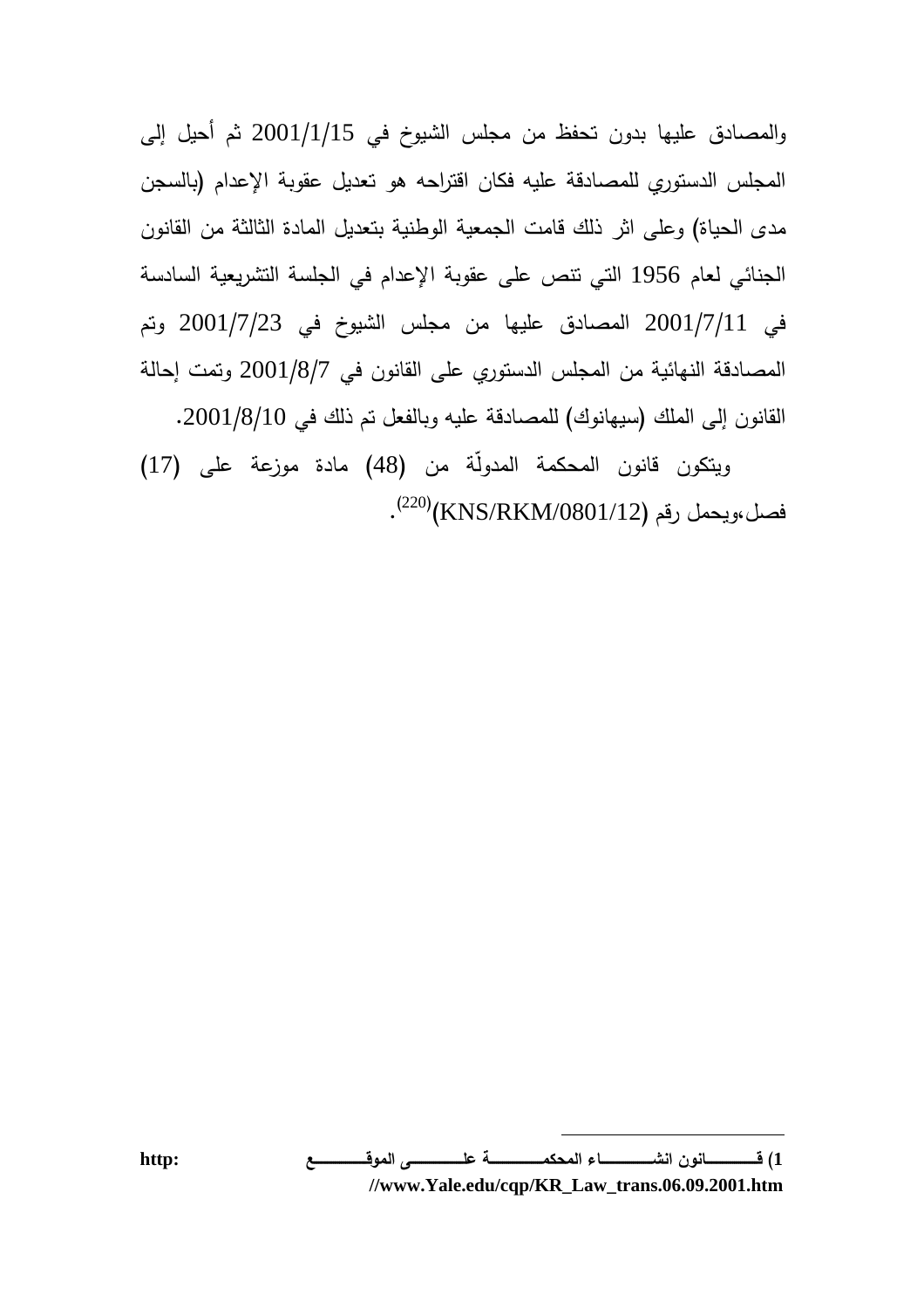### **الخاتمة**

بعد التوفيق مـن االله تعـالى الـذي أعاننـا علـى كتابـة هـذه الاطروحـة التـي جـاءت لتؤكـد علــى أهــم موضــوعاتها تحديــد المســؤولية الجنائيــة الدوليــة ومبــررات إنشــاء المحكمــة الجنائية ، تم التوصل الى أهم النتائج والتوصيات وكما يلي:

**أولاً : النتائج** 

-1 تسأل الدولة عن كل فعل أو امتناع يتنافى مـع التزاماتهـا الدوليـة أيـاً كانـت سـلطة الدولة التي أتته تأسيسية كانت أو قضائية أو تنفيذية

-2 يشـترط فـي فعـل الاعتـداء ان يكـون ناجمـا عـن عمـل غيـر مشـروع ويهـدد بوقـوع انتهــاك جنــائي دولــي بحيــث تثبــت لــه الصــفة غيــر المشــروعة طبقــا لقواعــد التجــريم الدولية

-3 تعتبـر المحكمـة الجنائيـة الدوليـة محكمـة قضـاء دولـي تـم إنشـائها بموجـب اتفـاق دولـي عـام 1998 لكـي تكـون ذات اختصـاص شخصـي للأشـخاص الطبيعيـة ، متـى تــوافرت المســؤولية الجنائيــة الفرديــة بحقهــم ، كــذلك ذات اختصــاص زمــاني بحيــث تحاكم الأشخاص عن جـرائم حـدثت بعـد نفـاذ النظـام بـلا رجعيـة فـي ذلـك ، ومـا تتميـز بــه مــن اختصــاص موضــوعي بحيــث تحــاكم أشــخاص عــن ارتكــابهم جــرائم محــددة جـاءت بهـا المـادة الخامسـة وهـي جـرائم الحـرب ، وجـرائم الإبـادة الجماعيـة ، وجريمـة العــدوان، والجــرائم الموجهــة ضــد الإنســانية ، ويمتــد اختصاصــها فقــط علــى الــدول الأطراف في الاتفاق أو من انضمت أو قبلت بهذا النظام .

-4 ان الغــرض مــن القــانون الــدولي –هــو تنظــيم الجــزاءات لكــل جريمــة ، فقواعــد القانون الدولي قواعد وضعية ولها الزاميتها ويقترن بها جزاء عند انتهاكها -5 أصـــبح القـــانون الجنـــائي الـــدولي هـــو القـــانون الواجـــب التطبيـــق علـــى جـــرائم الأشخاص الطبيعية حيال ارتكابهم جرائم ذات طـابع دولـي ، وبالتـالي أصـبح الفـرد لـه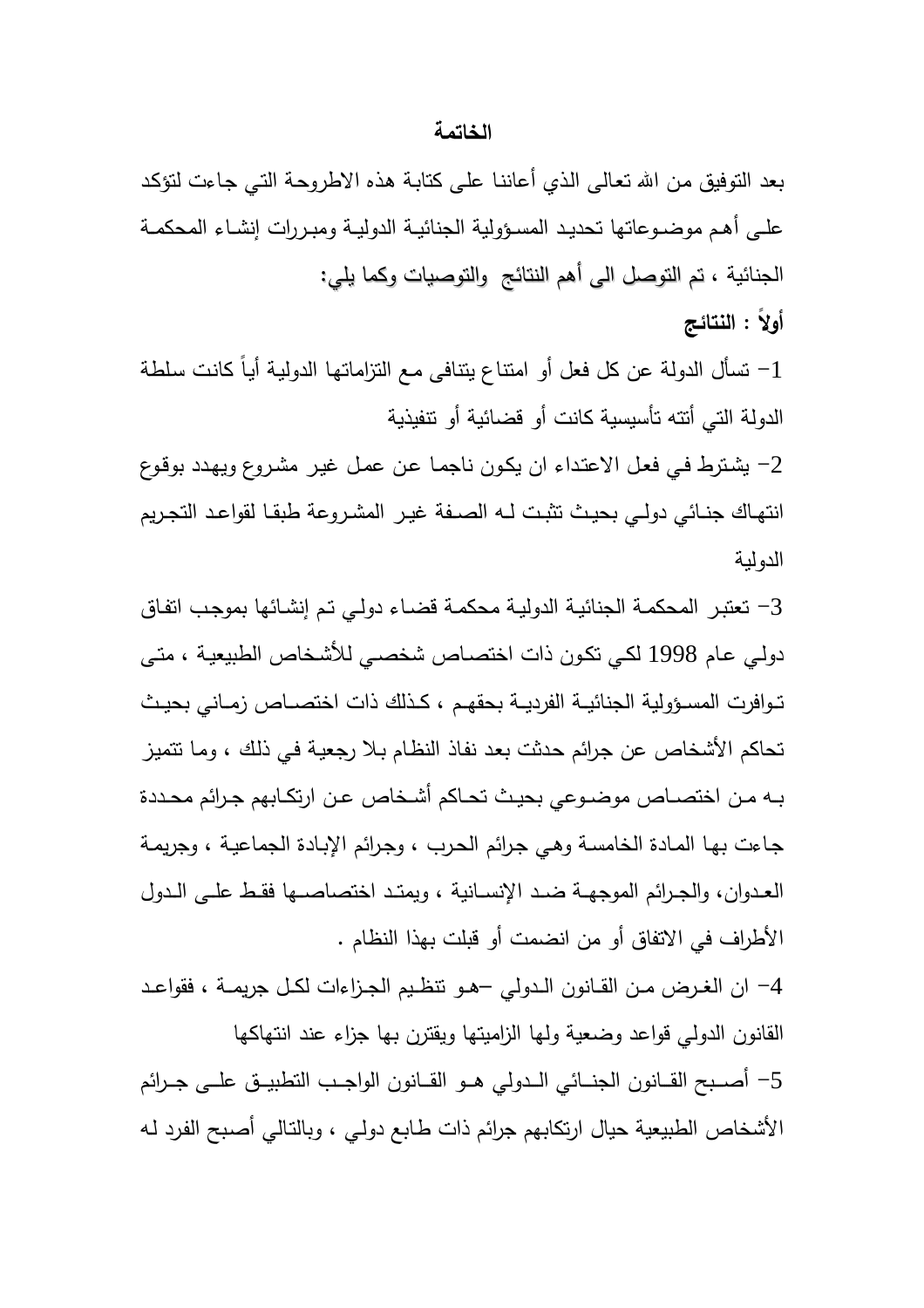مكانـة فــي ظــل هـذا القــانون ، ولعــل هــذا مـا يعتبــر تطــور هائـل فــي المجــال الــدولي بحيث أصبح للفرد مكانة .

-6 العبــرة فــي وجــود الجــزاء وفاعليتــه تكمــن فــي إمكانيــة تطبيقــه ولــيس فــي حتميــة فرضـه في كل حـالات انتهاك القاعدة التي يحميها ، الا ان هذهِ الجزاءات ليست – فــي غالبهــا – مــن قبيــل الجــزاءات التــي يعرفهــا القــانون الجنــائي الــداخلي بــل هــي جزاءات تتفق مع تكوين المجتمع الدولي ومع درجة التنظيم القانوني فيه.

**ثانياً : التوصيات** 

 من خـلال دراسـتنا يتبـين لنـا مجموعـة مـن التوصـيات التـي لابـد مـن مراعاتهـا لكـي نصل إلى هدفنا المنشود وهي :-

-1ضرورة تواصل الجهود الدولية من منظمات حقوق الإنسان والنقابـات والمؤسسـات فـي رصـد الجـرائم الدوليـة وتجهيـز كـادر قـانوني دولـي مـن مستشـارين ومحـامين فـي مجـال القـانون الـدولي العـام للإعـداد فـي تحديـد المسـؤولية لمحاكمـة المجـرمين الـذين يرتكبون الجرائم

-2ضرورة خلق وعـي جمـاهيري عـن طريـق بـرامج التعلـيم والتوعيـة ليقـف الـرأي العـام على أهمية إمكانية ملاحقة ومجازاة المجرمين الدوليين

-3الاســتعانة بــالخبرات العالميــة فــي إعــداد الــدعاوي والملفــات ضــد مرتكبــي الجــرائم وإيجاد الية فنية نستطيع من خلالها التعاون مع المحكمة وصولاً للمراد . ٕ -4 نقتـرح أن لا يقتصـر اختصـاص المحكمـة علـى الجـرائم الدوليـة الأربـع الـواردة فـي النظام الأساسي ، بل يتعين أن تشمل جرائم أخرى

**المصادر**

**القران الكريم**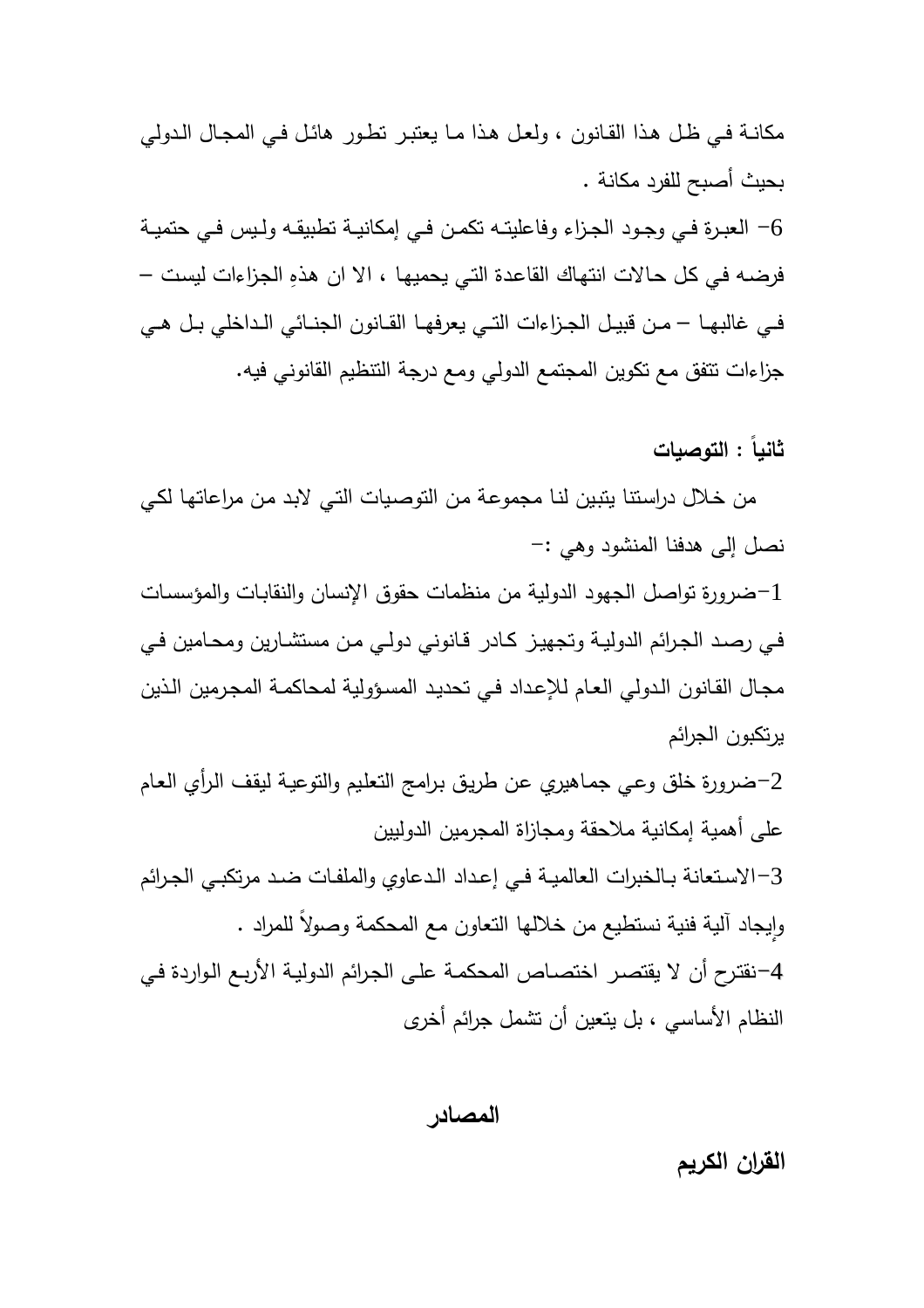- .1 ابراهيم الرابي ، القانون الدولي العام ، الجزء الثاني ، 2002
- .2 أحمد ابو الوفا ، الحماية الدولية لحقوق الإنسان ، القاهرة ، 2000
- .3 اكــــرم نشــــأت ابــــراهيم ، القواعــــد العامــــة فــــي قــــانون العقوبــــات المقارن،مطبعــــة الفتيان،العراق، 1998 .
	- .4 الامم المتحدة وقواعدها في مجال منع الجريمة والعدالة الجنائية 1993، .
- .5 باسيل يوسف،دبلوماسية حقوق الانسان المرجعية القانونية والآليات ، بيـت الحكمـة ، مطبعة الزمان ، بغداد ، 2002
	- .6 بو تسدام ، كتاب وثائقي ، موسكو ، 1967 .
- .7 جيــف ســيمونز،التنكيل بــالعراق العقوبــات والقــانون والعدالــة،مركز دراســات الوحــدة العربية،بيروت،لبنان، 1998
	- .8 حامد سلطان، لقانون الدولي العام وقت السلم ، غير مشار ولمكان الطبعة ، . 1965
	- .9 الرأي الاستشاري الصادر في 1949/4/11 ـ آراء محكمة العدل الدولية لسنة . 1949
	- .10 شريف عتلم ، المحكمة الجنائية الدولية ، الموائمات الدستورية والتشريعية (مشروع قانون نموذجي ، ) 2003
		- .11 شريف عتلم ، المحكمة الجنائية الدولية ، طبعة الثانية ، 2003
	- .12 ضاري محمود خليل ، مبدأ التكامل في النظام الأساسي للمحكمة الجنائية الدولية
	- .13 الطاهر مختار على سعد منصور ، القانون الدولي الجنائي ، الجزاءات الدولية ،

دار الكتاب الجديد المتحدة ، بيروت ، الطبعة الأولى ، 2000

.14 عــامر الزمــالي ، اليــات تنفيــذ القــانون الــدولي الانســاني ، دار المســتقبل العربــي ، القاهرة ، 2003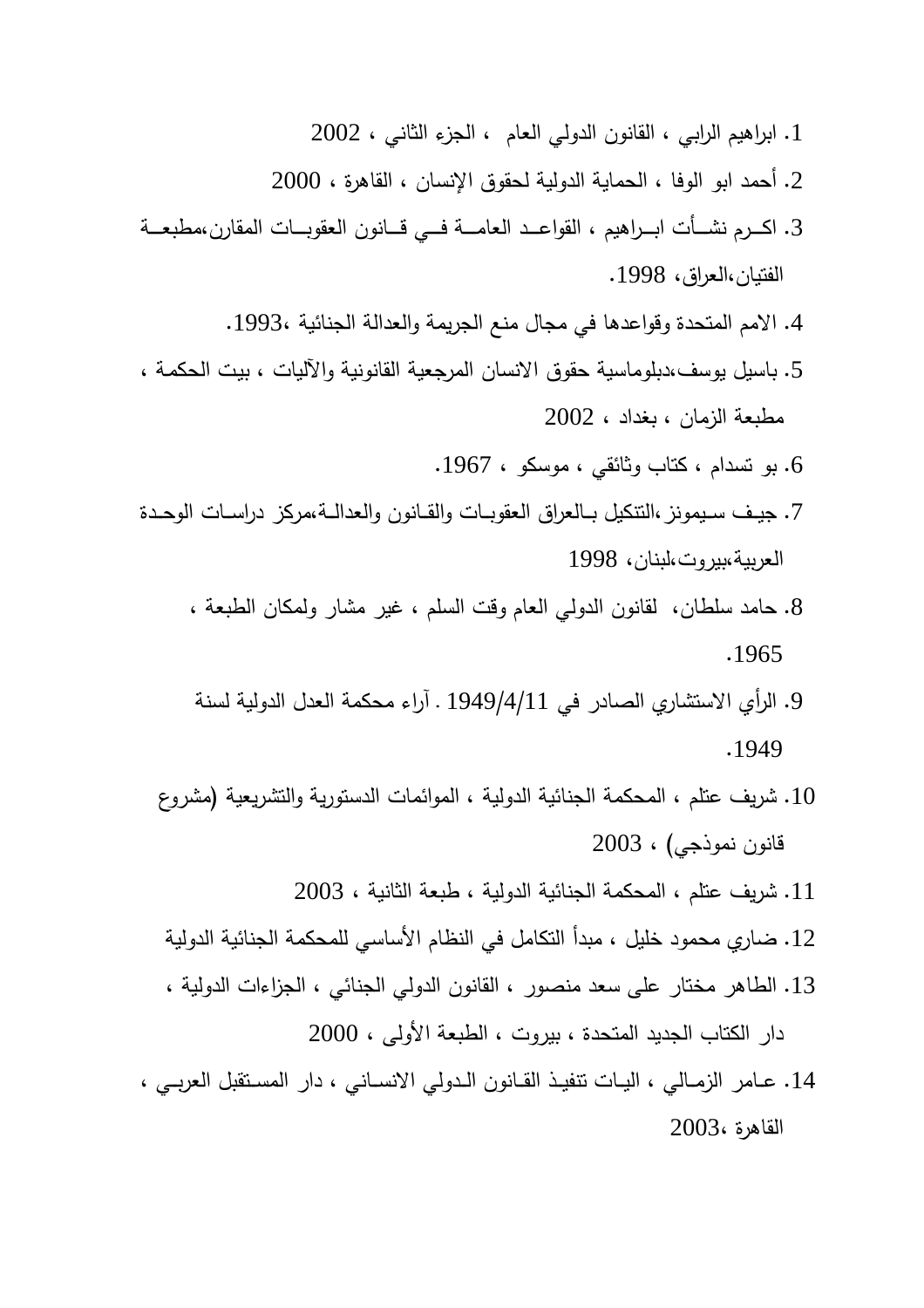.15 عبد العزيز سرحان ، مساهمة القاضي عبد الحميد بدوي في فقه القانون الدولي ، غير مشار لسنة الطبعة ، غير مشار لمكان الطبعة .

.16 عبد القادر جرادة (الجريمة الدولية ) الطبعة الاولى 2005

- .17 عبـد الواحـد الفـار ،قـانون حقـوق الانسـان فـي الفكـر الوضـعي والشـريعة الاسـلامية ، دار النهضة العربية، القاهرة ، 1989
- .18 علــي عبــد القــادر القهــوجي ،القــانون الــدولي الجنــائي اهــم الجــرائم الدوليــة والمحــاكم الجنائية منشورات الحلبي بيروت 2001 .
	- .19 عمر محمد المحمود ي ، قضايا معاصرة في القانون الدولي العام ، د ت
- .20 مـارك بوسـيه ، دراسـة قانونيـة لـبعض نمـاذج انظمـة العقوبـات الدولية،دراسـة اعـدت بتكليــف مــن اللجنــة الفرعيــة لتعزيــز وحمايــة حقــوق الانســان، وثيقــة الامــم المتحــدة ، المجلس الاقتصادي والاجتماعي.2/2000/33-SUB.4/CN/E.
- .21 محمــد أمــين الميــداني ، المحكمــة الجنائيــة الدوليــة ليوغســلافيا الســابقة علــى شــبكة الانترنيت .
	- .22 محمد حافظ غانم ، المسؤولية الدولية ، غير مشار لمكان الطبعة ، 1962
- .23 محمد محمود خلف ، حق الدفاع الشرعي في القانون الدولي الجنائي،مكتبـة النهضـة المصرية ، 1973 .
- .24 محمـــد منصـــور الصـــاوي ، احكـــام القـــانون الـــدولي ، دار المطبوعـــات الجامعيـــة ، أسكندرية ، مصر ، 1984
	- .25 محمود سامي جنينه ، القانون الدولي العام ، غير مشار لعدد الطبعة والسنة
	- .26 محمود شريف بسيوني ، تقييم النظام الأساسي للمحكمة الجنائية الدولية ، دراسات في القانون الدولي 2001،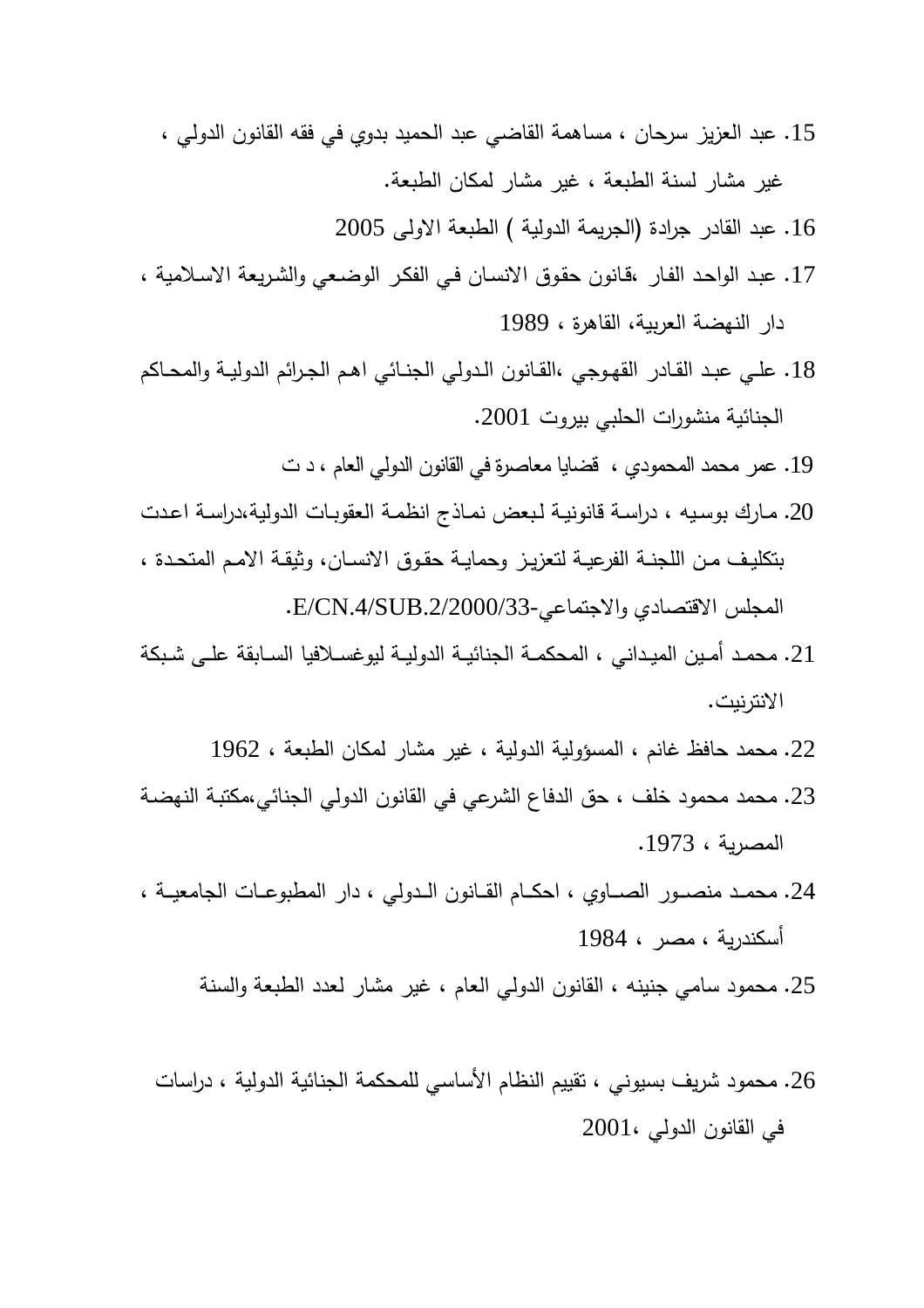- .27 محمـــود شـــريف بســـيوني،الوثائق الدوليـــة المعنيـــة بحقـــوق الانســـان،مطبعة نـــادي القضاة،القاهرة 2002، .
	- .28 المعجم الوسيط، مجمع اللغة العربية، الجزء الأول، الطبعة الثالث
	- .29 مفيد شهاب ، المنظمات الدولية ، غير مشار لعدد الطبعة ، 1974 .
	- 30. مونتسكيو، روح الشرائع ، ترجمة عادل زعيتر ، ج1، دار المعارف بمصر ،1953

## **الرسائل والاطاريح الجامعية**

- .31 عبـد الحميـد خمـيس، جـرائم الحـرب والعقـاب عليهـا ،اطروحـة دكتوراه،مكتبـة ومطبعـة مصطفى البابي الحلبي واولاده ، مصر .1995،
- .32 خليل عبد المحسن خليل ، التعويضات في القانون الـدولي وتطبيقاتهـا علـى العـراق ، منشورات بيت الحكمة ، مطبعة الفرات ، بغداد ، 2001

# **البحوث والدراسات**  .33 بحث (تامر القاضي) المقدم لنقابة المحامين ، شبكة الانترنيت .34 بحــث منشــور علــى الانترنيــت ضــمن موقــع منظمــة العفــو الدوليــة . ووثيقــة الامــم

- المتحـــــــــدة ،المجلـــــــــس الاقتصـــــــــادي والاجتماعي،لجنـــــــــة حقـــــــــوق الانســـــــــان، E/CN.4/Sub.2/1997/20/Rev.1-1997
- .35 محمد محي الـدين عـوض ، المحكمـة الجنائيـة الدوليـة، بحـث منشـور فـي المجلـة العربيـة للدراســات الامنيــة ، المركــز الغربــي للدراســـات الامنيــة والتــدريب ، الريــاض، العــدد(9) 1990،
- .36 عبــد القــادر صــابر جــرادة ، جريمــة الإبــادة الجماعيــة فــي ضــوء النظــام الأساســي للمحكمـة الجنائيـة الدوليـة ، بحـث منشـور فـي مجلـة القـانون والقضـاء ، ديـوان الفتـوى والتشريع ، وزارة العدل ، العدد الثاني عشر ، يونيو 2003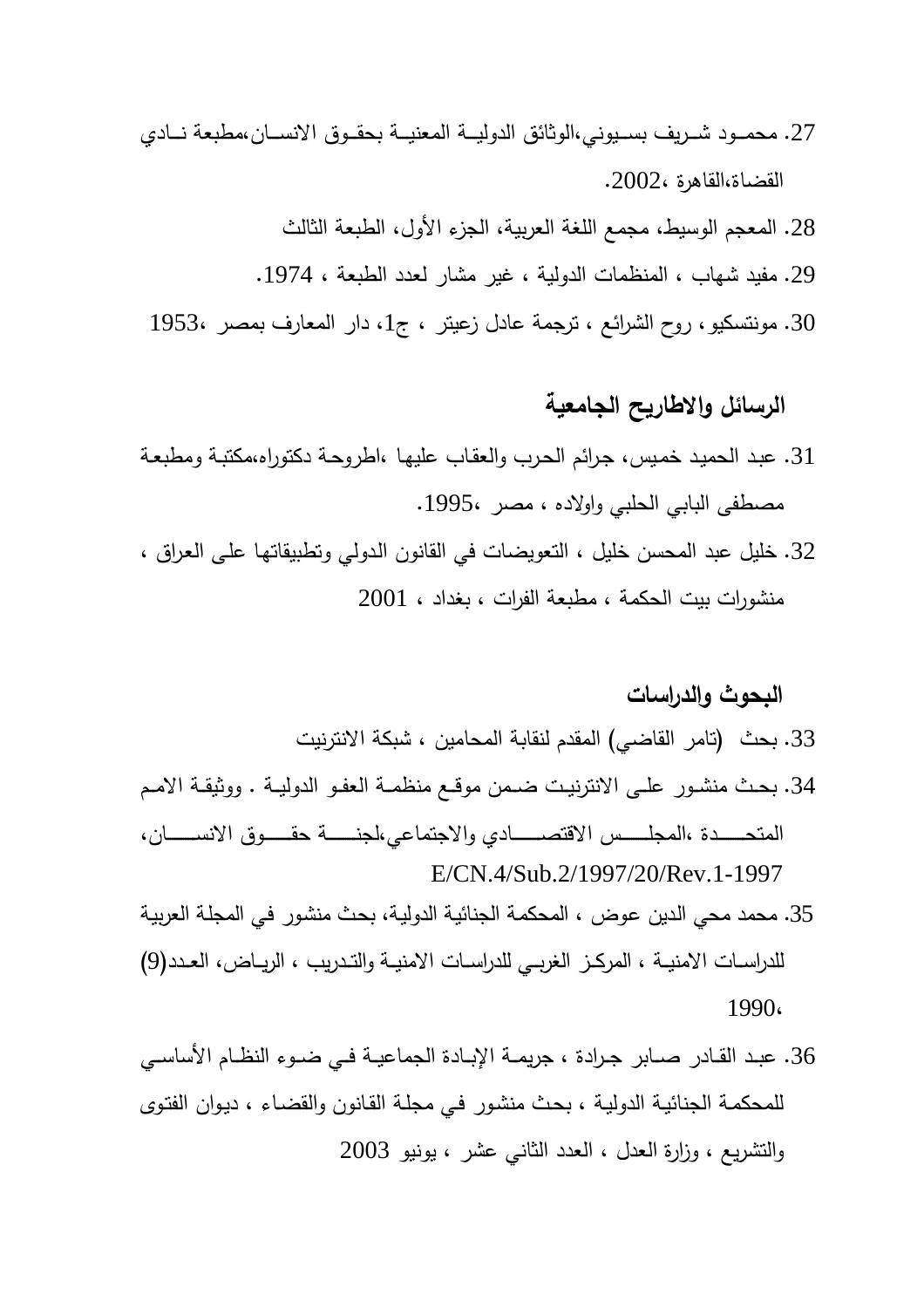.37 دراسة قانونية للمحامي (عدنان المطيري ) على شبكة الانترنيت . .38 حنــا عيســى ، مســؤولية الاشــخاص الطبيعيــين عــن الجــرائم ضــد الســلام والانســانية وجرائم الحرب ، مجلة رؤية الصادرة عـن السـلطة الوطنيـة الفلسـطينية ، بحـث منشـور على الانترنيت موقع المجلة.

39. حسنين ابراهيم صالح عبيد ، الجريمة الدولية (دراسة تحليلية تطبيقية)،

### **الاتفاقيات والمواثيق الدولية**

.40اتفاقيــات لاهــاي لســنة 1907 المــادة (25) مــن اللائحــة الملحقــة بالاتفاقيــة الرابعــة والمادة (1) من الاتفاقية التاسعة .41اتفاقية لاهاي ـ 1907م ينظر شبكة الانترنيت .42اتفاقية منع جريمة الابادة الجماعية .43العهد الدولي الخاص بالحقوق الاقتصادية والاجتماعية والثقافية .44قــــــــــــانون انشــــــــــــاء المحكمــــــــــــة علــــــــــــى الموقــــــــــــع :http //www.Yale.edu/cqp/KR\_Law\_trans.06.09.2001.htm .45المادة (22) الفقرتين (1و2) من لائحة 2000/15 . .46المادة (34 ) من مشاريع المواد بشان مسؤولية الدول . .47المبــدأ(11)مــن اعــلان مبــادئ العــدل الاساســية المتعلقــة بضــحايا الاجــرام والتعســف فــي استعمال السلطة رقم(34/40) لسنة 1985 . .48المحكمة الجنائية المدولة في تيمور الشرقية ،لائحة 2000/15 . .49محكمة العـدل الدوليـة تقضـي بأحقيـة البوسـنة فـي تعويضـات ماليـة، مفكـرة الاسـلام ، شباط 2003 ، منشور على الانترنيت موقع مفكرة الاسلام . .50محكمة العدل الدولية (مجموعة1959 ). .51ميثاق الامم المتحدة .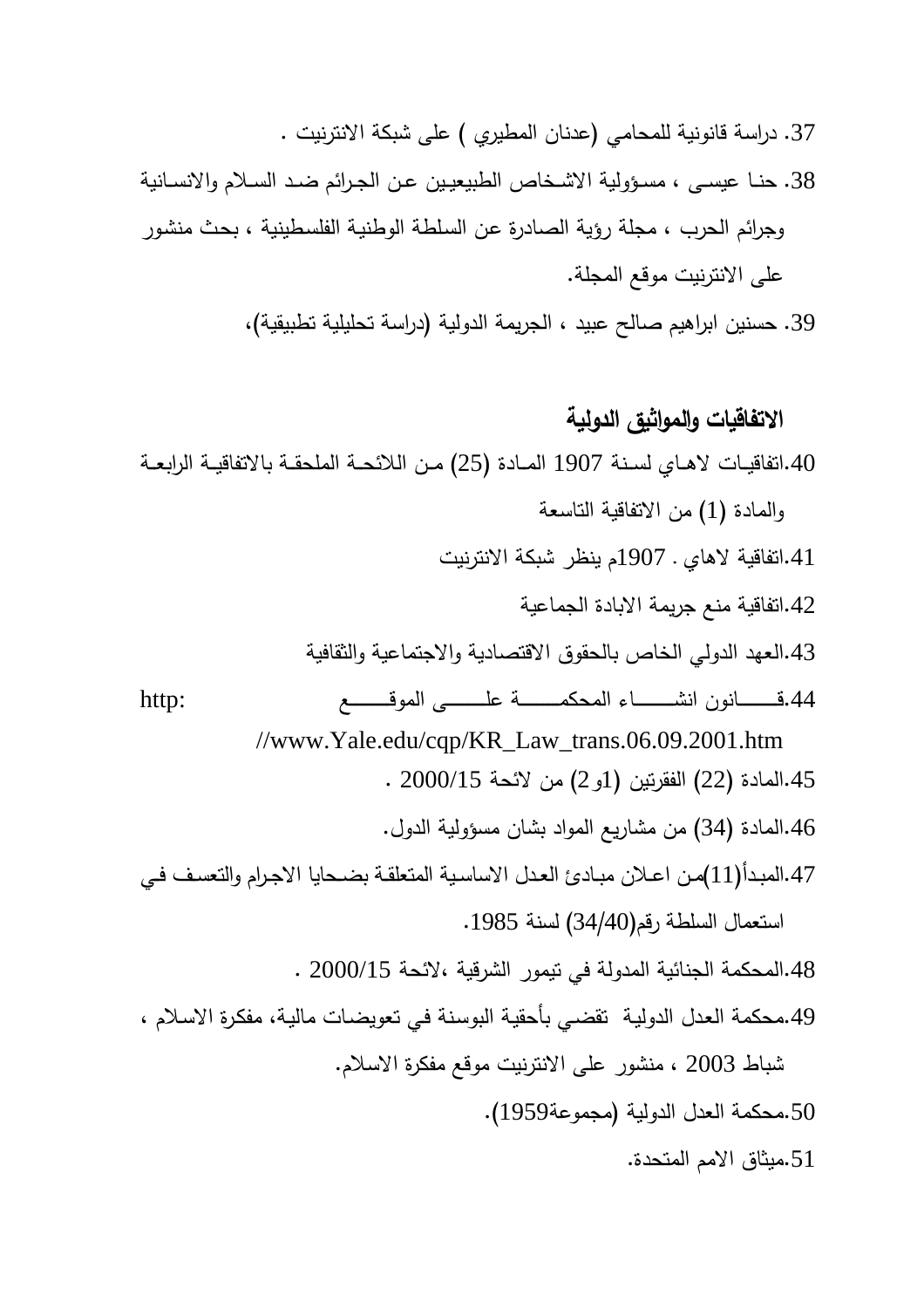- .52النظام الأساسي للمحكمة الجنائية الدولية .
- .53النظام الأساسي للمحكمة الدولية الجنائية الدائمة .
	- .54النظام الأساسي لمحكمة روندا
- 55.الوثيقة (s/2000/915) تقرير الأمين العام المقدم إلى مجلس الأمن.
	- .56وثيقة الامم المتحدة (5/1999/777 )
- .57وثيقة الامم المتحدة (/1315RES/S) (2000 (الفقرات (1،6،14).
- .58 تقرير الامين العام للامم المتحدة المقدم للجمعية العامة ضمن الوثيقة /60 /50A
	- .59 تقرير الامين العام للامم المتحدة عن اعمال المنظمة 1998،
		- .60 تقرير منظمة اليونسيف الصادر في تموز 1999
- .61 تقريــر وطنــي حــول متابعــة القمــة العالميــة مــن اجــل الطفولــة (الخلاصــة) ، ايــار ، 2001 ،اللجنة الوطنية لاعداد التقرير الوطني للقمة العالمية للطفل ،العراق
- .62 اســـلام اونلايـــن ، شـــؤون سياســـية،تقرير منشـــور علـــى الانترنيـــت ضـــمن المو قـــع: http://www.Islamonline.net
- .63 رســــالة رئــــيس مجلــــس الأمــــن إلــــى الأمــــين العــــام فــــي2000/12/22 الوثيقــــة (/2000/234S (؛ والرســالة الموجهــة مـــن الأمـــين إلـــى رئــيس مجلـــس الأمــن فـــي 2001/1/12 الوثيقة (/2001/40S (؛ ورسالة رئيس مجلس الأمن إلى الأمين العـام  $\cdot$  (S/2001/95) الوثيقة (S/2001/95)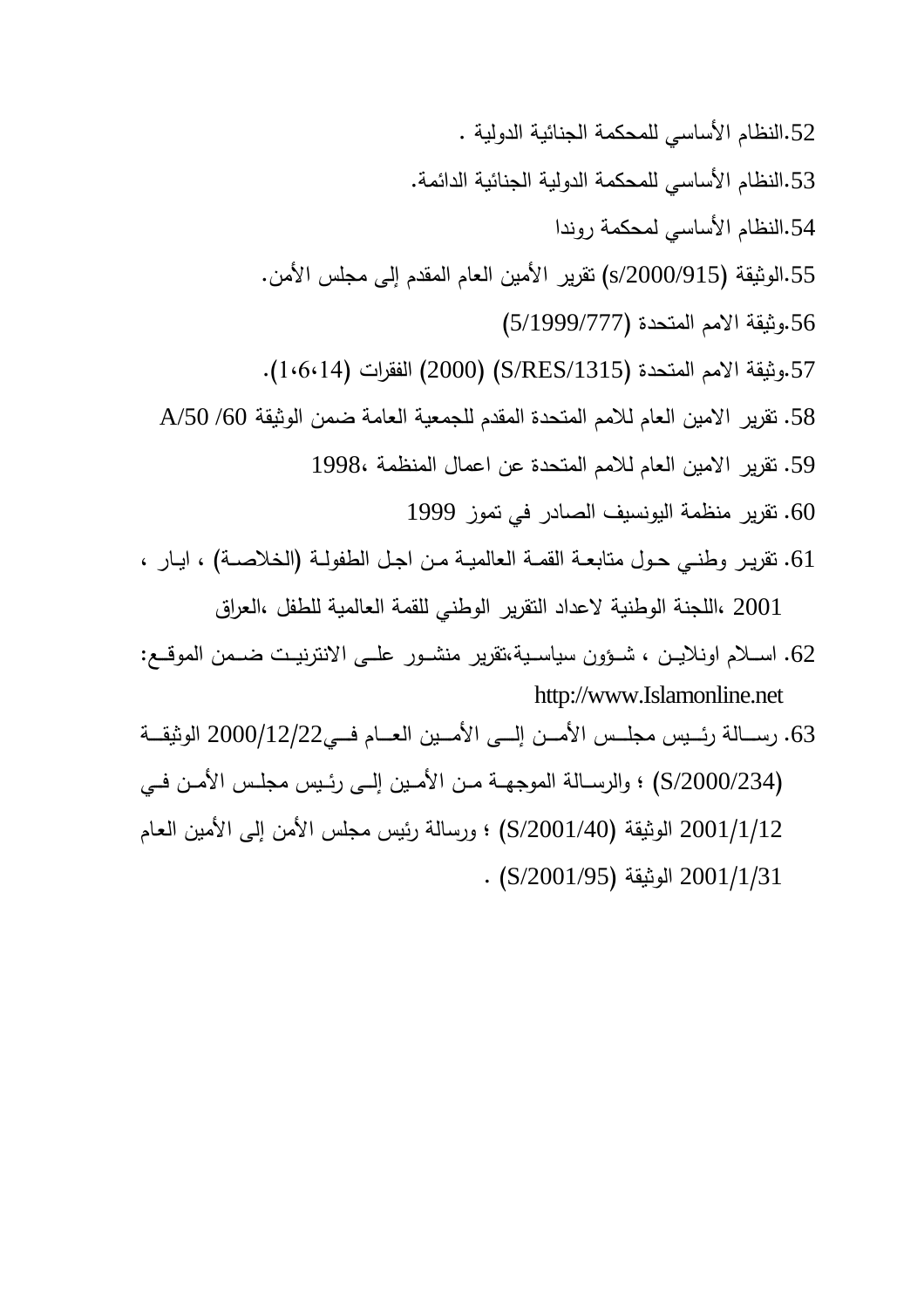- 1. http:// www. murdoch. Edu. Au/ elaw/ indices/ autinor/ html.. Strupp. K. Elements de droit
- 2. : international public universed eurupoeen et American Paris. 1930.
- 3. Ch. Devisscher Denialof Justice in international Law. 1952.
- 4. Dossier pour la paix, Extraits de texts et discours de sècrétaire General des Nations Unies, U. Thant, sur les grandes questions d'actualities, 1961-1968, Nations – Unies, New York.
- 5. Http://www.aihr.org.th/arabic/majalla/pdf/revuezok/3- 2552.1996
- 6. International. Law association, report 34conference. 1926
- 7. Oppenheim lauterpacht, international Law
- 8. Prelot (m), Bouloouis (J.), Inst. Pol. Et droit consl, Dalloz 1990
- 9. Regulation, No. 2000/15, on the establishment of panels with exclusive jurisdiction over serious criminal offences.
- 10. Rousseau (Ch.) : La responsabilié internationale, cours de droit international public de la faculté de droit, Paris, 1959, 1960
- 11. Y.B.I.L.C. 1967, Vol. II. P. 153 and see, intern American juridical committee contribution of the American continent to the principles of international Law that govern the responsibility of the state document C.I.J. 61, in OAS official records, OEA, Ser. 1 V1.2 (Washington D.C. pan American union 1962
- 12. Y.B.I.L.C. 1969, Vol. II.
- 13. Suzannah linton: combodia, East timor and sierra leone: Experiments in international justice. http://www.jsmp. Mini bub. Org./report/linton crim law.pdf, 2000,
- 14. UN., Handbook on Justicefor Victims , UN.ODCCP,Newyork , 1999
- 15. United Nations Transnational administration in East timor / Regulation, No. 2000/11, on the organization of courts in East Tiomr, 6 March, 2000.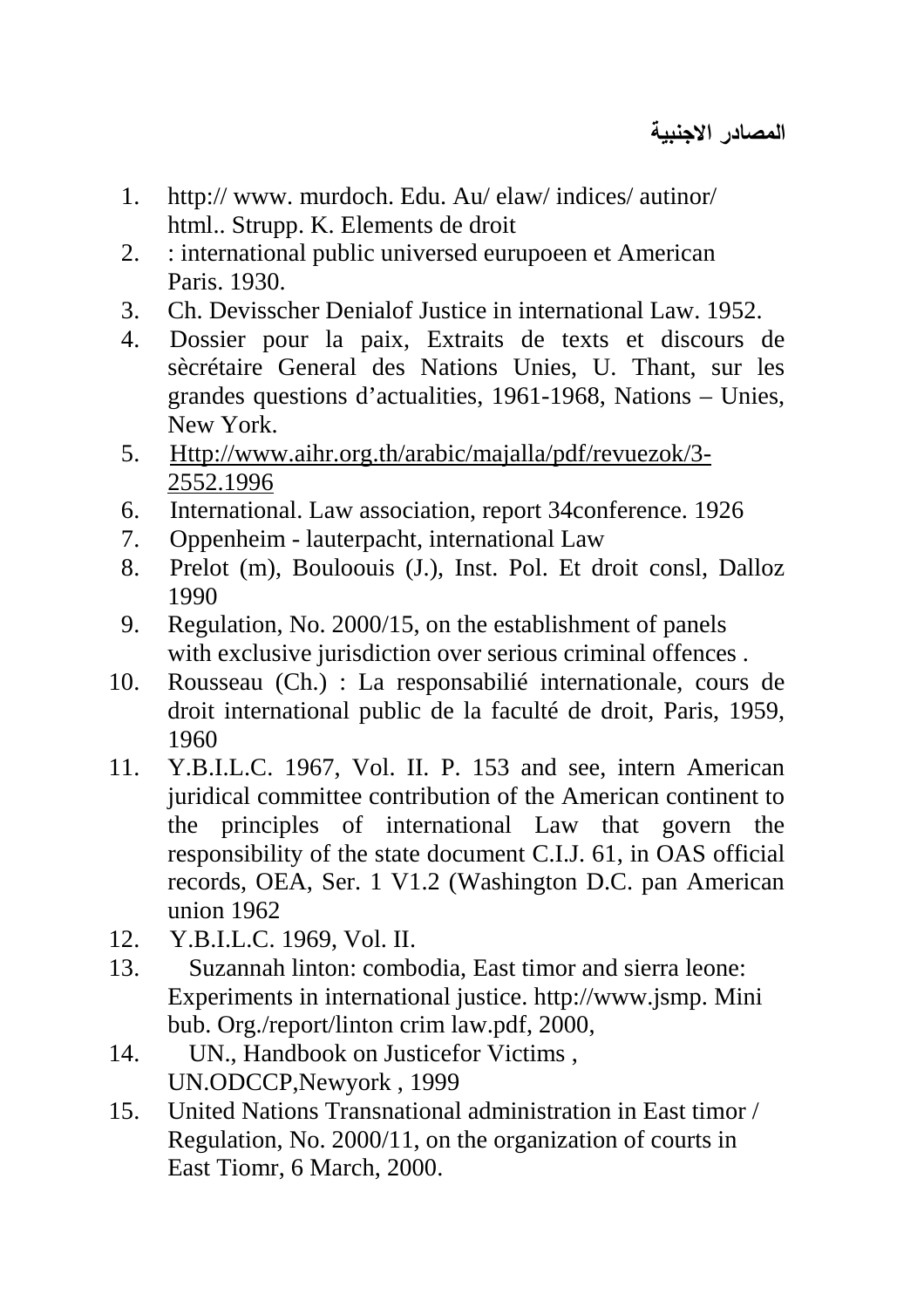- 16. V. Pella, La guerre –crime et les criminals de guerre, geneve – Paris, 1948.
- 17. Vitit Muntarbhorn Think Global. Act Local AHuman Rights Riddle – Bangkok Post – Joly , 27, 1993
- 18. Prelot (m), Bouloouis (J.), Inst. Pol. Et droit consl, Dalloz 1990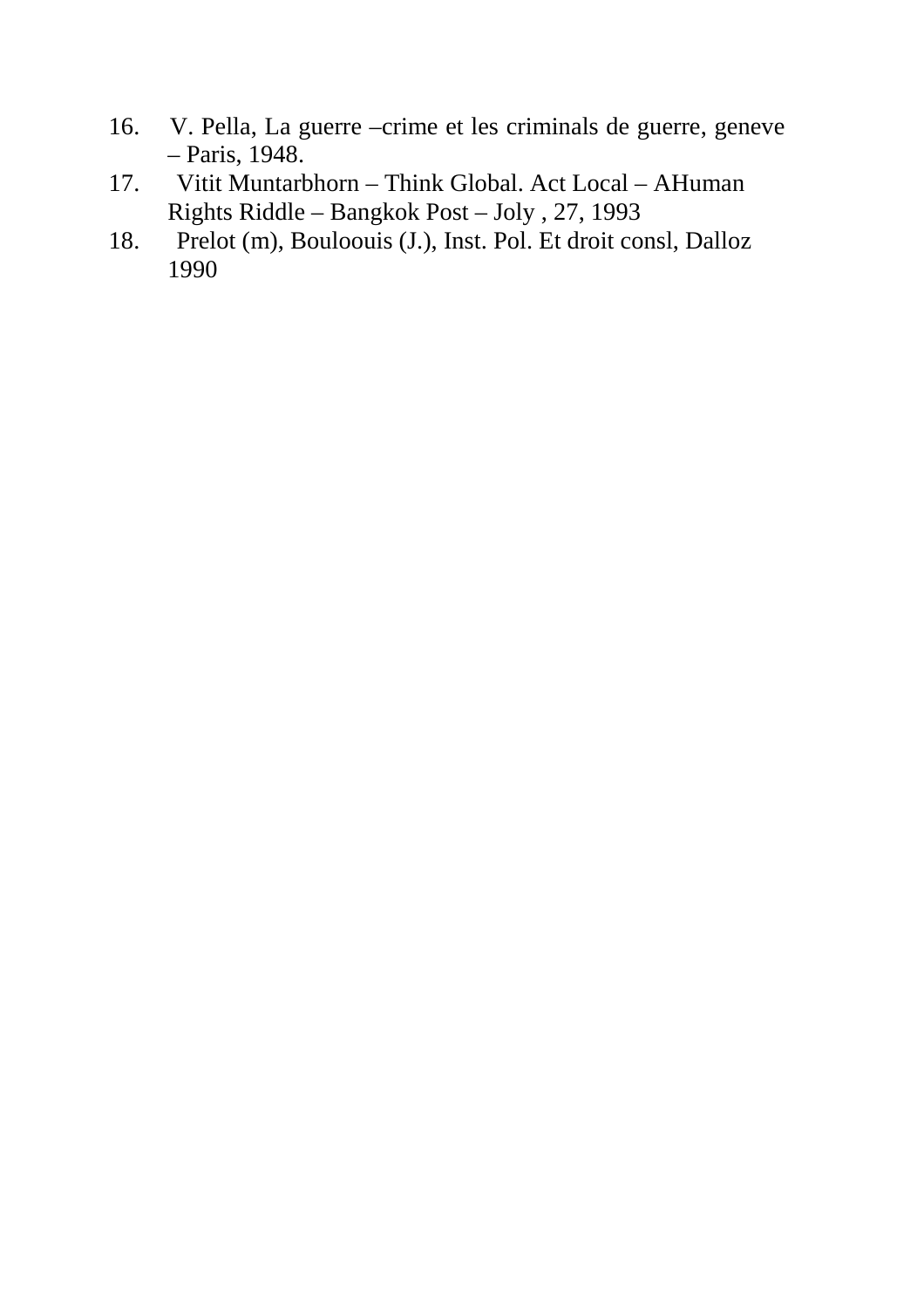### **النقاط الستة**

**دكتوراه قانون جنائي**

**اسم الطالب : علاء هاشم حسين - دكتوراه قانون جنائي 0110AC عنـوان الاطروحـة : تحديـد المسـؤولية الجنائيـة الدوليـة ودورهـا فـي إنشـاء المحكمـة الجنائيـة الدولية** 

**اسم المشرف : الأستاذ المساعد الدكتور نزار كريم جواد** 

**الملخص :** 

اتفاقيـــة لاهـــاي : هـــي مـــؤتمر ســـلام انعقـــد فـــي لاهـــاي بهولنـــدا , وتعتبـــر مـــن اول النصوص الرسمية المنظمة لقوانين الحرب , وجرائم الحرب في القانون الدولي ان التــاريخ البشــري حافــل بالشــواهد علــى الحــروب التــي عصــفت بالبشــرية علــى مــر العصـور وقـد تنبـه الانسـان مـؤخرا بـان عليـه الحـد مـن هـذه الظـاهرة وقـد تبنـت الـدول الحديثـة تحديـد المسـؤولية ومحاسـبة مسـببي الحـروب والمخـالفين لكـل القـيم والاعـراف والقوانين الدولية ومعاقبة القائمين علـى كـل الانتهاكـات ضـد البشـرية وقوانينهـا السـارية وقـد شـهد العـالم مـؤخرا عـدة محاكمـات ويبـدو ان الرغبـة موجـودة فـي انشـاء المحـاكم الدولية لمحاسبة المجرمين**.**

يتم تعريف المسئولية الدولية علـى أنها: تلك المسؤولية التـي تترتب علـى شخص من أشـخاص القانون الدولـي جراء قيامـه بفعل (إيجـابـي أو سلبـي) غير مشروع دولياً من شأنه إحداث ضرر بشخص آخر مما يحمـل الأول إلتـزام بـالتعويض عـن هـذا الضـرر شريطة أن يكون الفعل منسوب إلى الشخص الأول

وقــد قســمت **المســــؤ ولية الدوليــــة** إلــى ثلاثــة فــروع : مســؤ ولية الأفــراد الطبيعيــين و مسؤولية المنظمات الدولية والإقليمية و مسؤولية الدولة **أهميته البحث**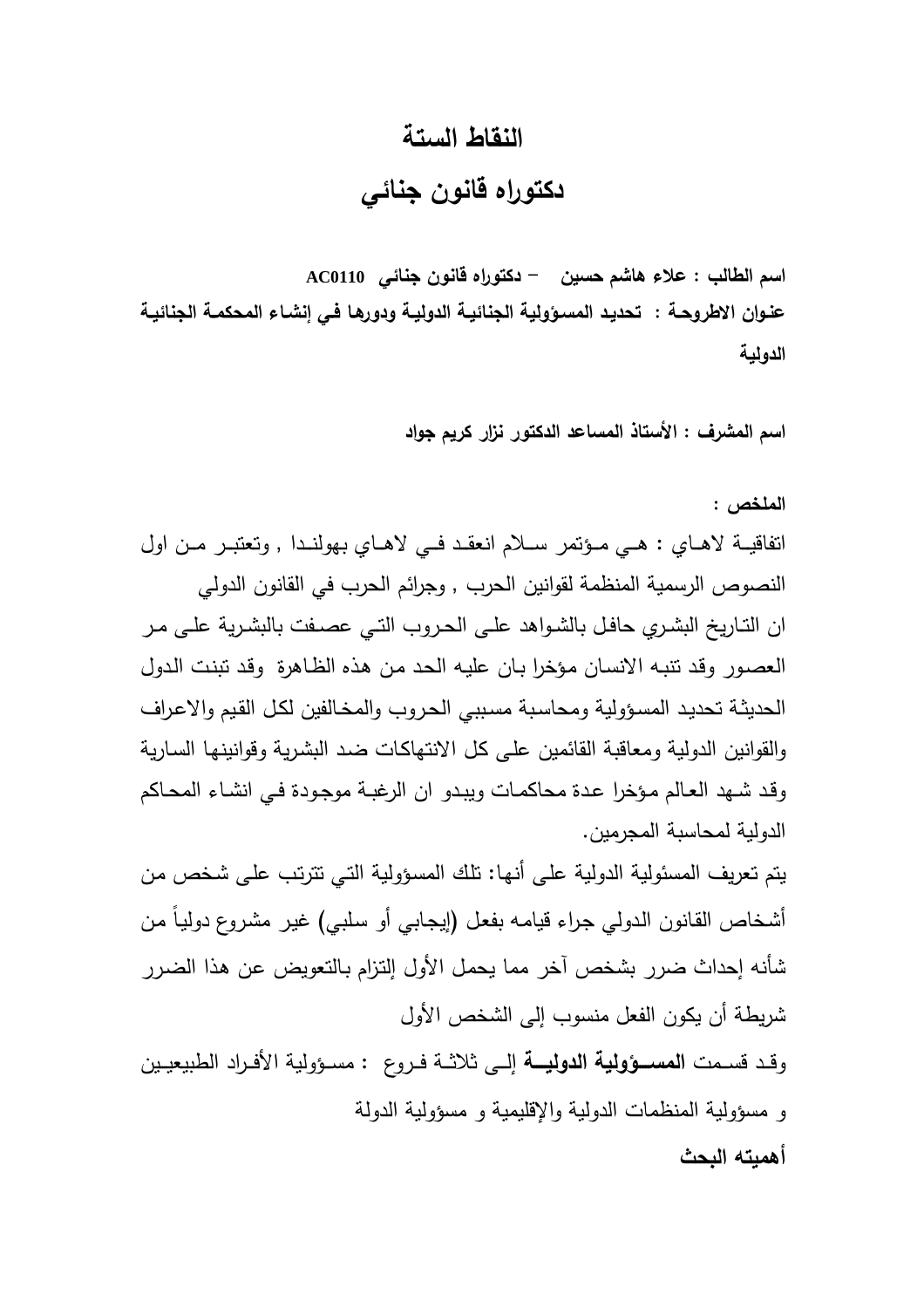لقد تظافرت الجهود الدولية في إرسـاء السـلام العـالمي وأصـبحت هـدف منشـود لغالبيـة الـدول ، وذلـك مـن خـلال التقليـل مـن حجـم الجريمـة الدوليـة ومعاقبـة وتسـليم المجـرمين للعدالة الدولية ، فكـان تحديـد المسـؤولية الجنائيـة الدوليـة وتأسـيس قضـاء جنـائي دولـي يعمـل علـى الفصـل فـي القضـايا المتعلقـة باتهامـات لأشـخاص طبيعيـة وأفـراد بصـفتهم المستقلة عن دولهم ومعاقبتهم حـال إثبـات قيـامهم بارتكـاب جـرائم حـرب أو جـرائم ضـد الـجنس البشري ، وتأتـى أهمية هذه الدراسة لأنـها تتتـاول موضـوعاً حـديثاً وأثـارت جدلاً واسعاً بين دول العالم في تحديد المسـؤولية الجنائيـة ومبـررات إنشـاء المحكمـة الجنائيـة الدولية وأيضاً التركيز الدولي عليها في ظل تصاعد جرائم الحرب في العالم , لاسيما الاستعدادات الدولية والعربية لرفع دعاوي قضائية على مرتكبي هذه الجرائم كذلك تكمن الأهمية العملية لهذا البحث في أنه جـاء فـي ظـل وجـود جـرائم دوليـة تهـدد السـلم العـالمي ، الأمـر الـذي يجعـل البـاب مفتوحـاً أمـام البـاحثين للبحـث والكتابـة فـي

هكذا موضوعات .

تعريف لجنة التحكيم في قضية نير :

د) "تتحمـــل الدولـــة المســـؤولية الدوليـــة إذا فشـــل أحــد أعضــــاء هيئاتهـــا فـــي ً تنفيـــــذ الالتزامـــــات الدوليـــــة الملقـــــاة علـــــى عـــــاتق الدولـــــة وســـــبب ضـــــررا لأشخاص وأموال الأجانب في أقليمها".

المسؤ ولية الدولية تعني الواجب في أداء التعويض الذي ينـتج عـن الفشـل فـي الاذعـان للالتزامات الدولية. تسـأل الدولـة عنـدما يقـع علـى عاتقهـا واجـب فـي التعـويض لصـالح دولة أخرى عن ضرر تحملته الأخيرة نتيجة لضرر أصاب أحد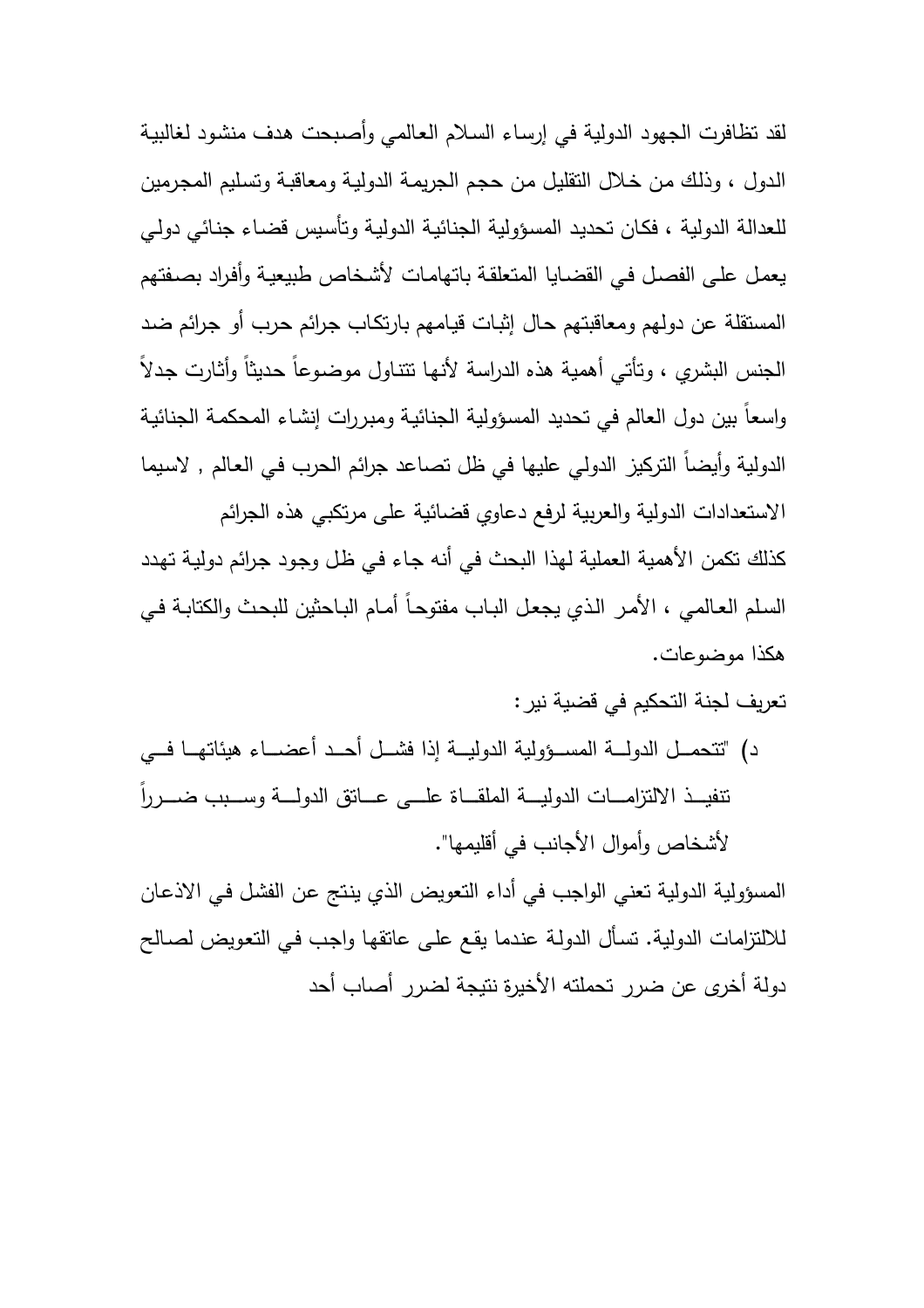**مشكلة البحث** 

لاشـك أن المجتمـع الـدولي يتكـون مـن مجموعـة مـن الـدول المسـتقلة تسـوده العلاقـات الثنائيـة أو الجماعيـة ، وإبـرام المعاهدات الدوليـة وذلك بـهدف رسم السياسـة القانونيـة والسياسـية الدوليـة ، وهـذا مـا جـاء جليـاً فـي مبـادئ القـانون الـدولي العـام ، ممـا فـرض على المجتمع الدولي أن يتخذ قواعد لتنظيم هذه العلاقات ، ليس في وقـت السـلم فقـط ، بـل فـي وقـت الحـرب ، وذلـك بتحـريم اسـتخدام الأسـلحة الفتاكـة (المحرمـة دوليـاً) أو أي جريمة دولية وذلـك للمحافظـة علـى الجـنس البشـري فـي الوجـود حيـث كـان ذلـك سـبباً فـي تحديـد المسـؤولية الجنائيـة الدوليـة الهادفـة لمعاقبـة مرتكبـي جـرائم الحـرب ، ولكــن فــي ظــل غيــاب القضــاء الــدولي لمحاكمــة مرتكبــي المجــازر ضــد الإنســانية والعــدوان ، جــاءت فكــرة مــن عــدة دول لإنشــاء تنظــيم قضــائي جنــائي دولــي يحــاكم أشـخاص طبيعيـين سـولت لهـم أنفسـهم بارتكـاب مجـازر وجـرائم ضـد الأشـخاص سـواء كانوا الوطنيين أو الأجانب .

**منهجية البحث**  انسـجاماً مـع موضـوع البحـث والأمانـة العلميـة فـي إتبـاع المـنهج العلمـي الصـحيح تـم إتباع المنهج الوصفي في ضوء التطرق في موضوعات هذا البحث .

### **هيكلية البحث**

كــان لابــد مــن إتبــاع خطــة تفصــيلية لجزيئــات هــذا البحــث ، وذلــك عبــر الفصــول ، لإظهـار الموضـوع وتحقيـق الهـدف المنشـود مـن وراء هـذه الدراسـة ولهـذا سـوف نبـين خطة البحث على النحو التالي :-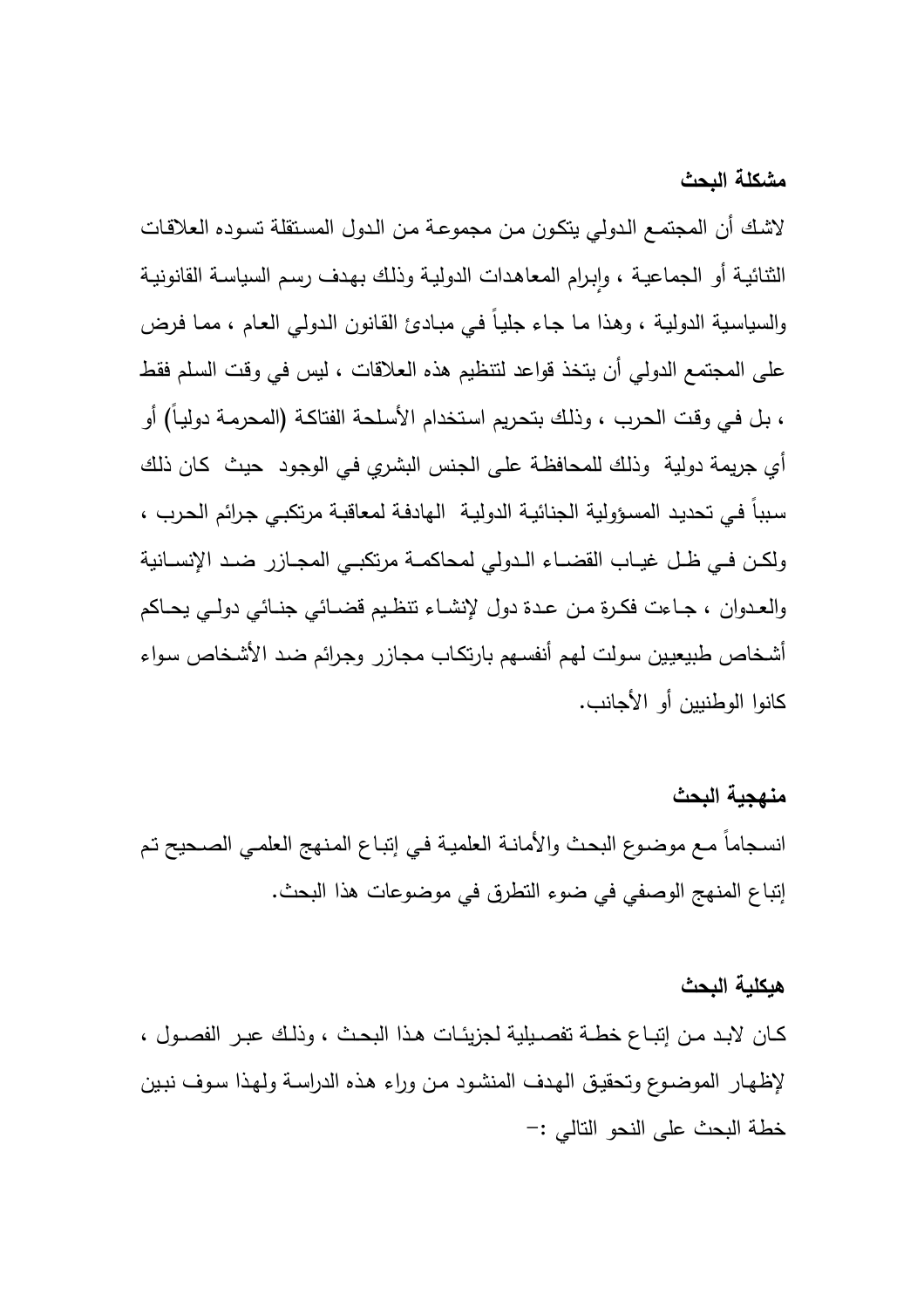### **المقدمة**

### **الفصل الأول/ماهية المسؤولية الدولية**

- المبحث الأول/فكرة المسؤولية الدولية
- المبحث الثاني/الأسباب المانعة لقيام المسؤولية الدولية
- المبحث الثالث/الآثار الناتجة عن قيام المسؤولية الدولية

الفصل الثان*ي |* نشأة وتكوين النظام الأساس*ي* للمحكمة الجنائية الدولية .

- المبحث الأول / نشأة المحكمة الجنائية الدولية .
- المبحث الثاني / الخصائص و المبادئ القانونية للمحكمة الجنائية الدولية.

**الفصل الثالث / اختصاص المحكمة الجنائية الدولية .**

- المبحث الأول / الاختصاص الموضوعي .
- المبحث الثاني / الانتهاكات الجسيمة للقوانين والاتفاقيات الدولية .
- المبحــث الثالــث / العلاقــة بــين النظــام الأساســي للمحكمــة الجنائيــة الدوليــة والقو انين والتشريعات الوطنية .

**الفصل الرابع / التطبيق الفعلي لقواعد المسؤولية الجنائية**

• المبحث الأول / المحاكم الدولية الجنائية الخاصة والدائمة

• المبحث الثاني / المحاكم الجنائية المدولة

### **الخاتمة / الاستنتاجات والمقترحات**

بعد التوفيق مـن االله تعـالى الـذي أعاننـا علـى كتابـة هـذه الاطروحـة التـي جـاءت لتؤكـد علــى أهــم موضــوعاتها تحديــد المســؤولية الجنائيــة الدوليــة ومبــررات إنشــاء المحكمــة الجنائية ، تم التوصل الى أهم النتائج والتوصيات وكما يلي: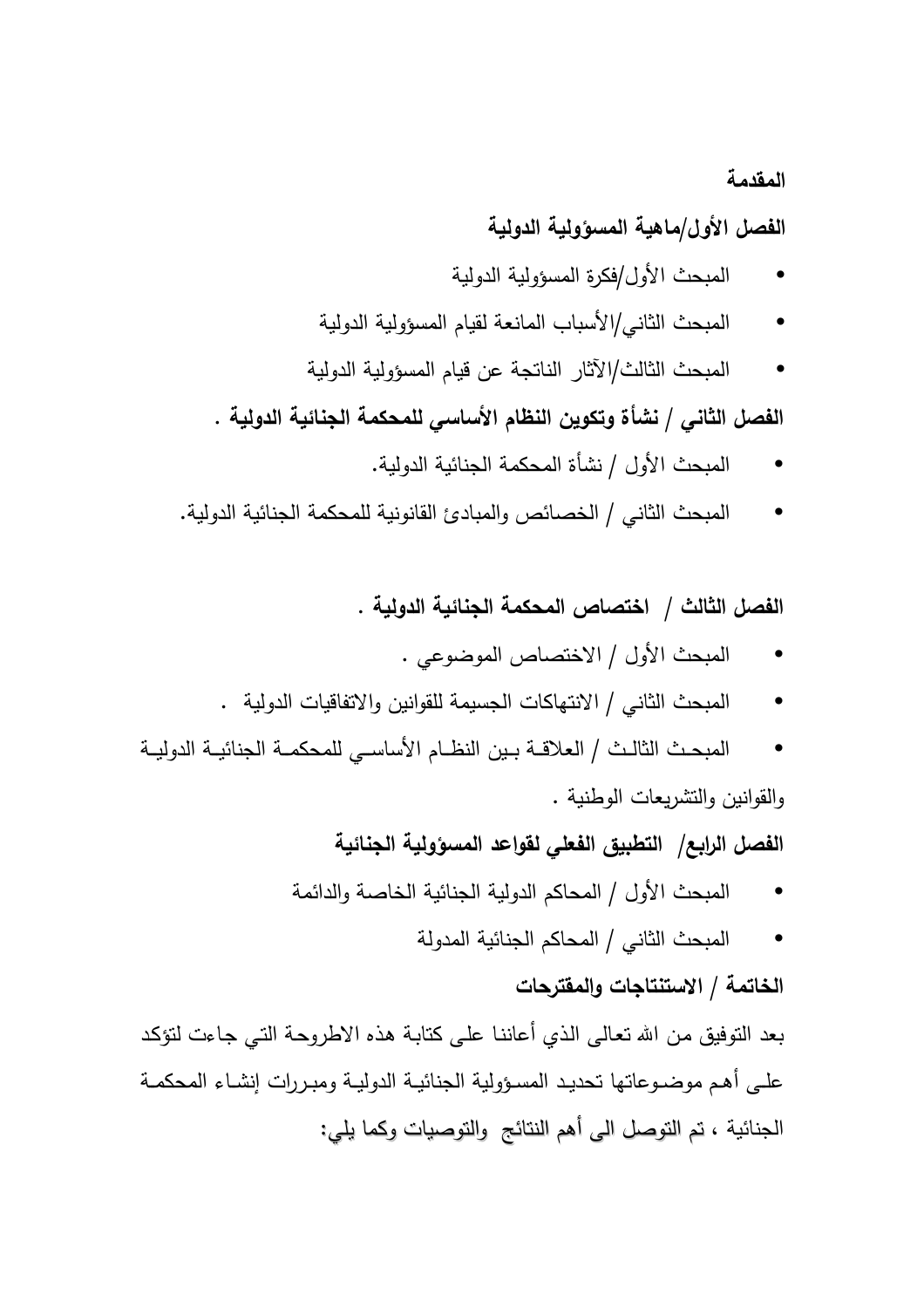**أولاً : النتائج** 

-7 تسأل الدولة عن كل فعل أو امتناع يتنافى مـع التزاماتهـا الدوليـة أيـاً كانـت سـلطة الدولة التي أتته تأسيسية كانت أو قضائية أو تنفيذية

-8 يشـترط فـي فعـل الاعتـداء ان يكـون ناجمـا عـن عمـل غيـر مشـروع ويهـدد بوقـوع انتهــاك جنــائي دولــي بحيــث تثبــت لــه الصــفة غيــر المشــروعة طبقــا لقواعــد التجــريم الدولية

-9 تعتبـر المحكمـة الجنائيـة الدوليـة محكمـة قضـاء دولـي تـم إنشـائها بموجـب اتفـاق دولـي عـام 1998 لكـي تكـون ذات اختصـاص شخصـي للأشـخاص الطبيعيـة ، متـى تــوافرت المســؤولية الجنائيــة الفرديــة بحقهــم ، كــذلك ذات اختصــاص زمــاني بحيــث تحاكم الأشخاص عن جـرائم حـدثت بعـد نفـاذ النظـام بـلا رجعيـة فـي ذلـك ، ومـا تتميـز بــه مــن اختصــاص موضــوعي بحيــث تحــاكم أشــخاص عــن ار تكــابهم جــرائم محــددة جـاءت بهـا المـادة الخامسـة وهـي جـرائم الحـرب ، وجـرائم الإبـادة الجماعيـة ، وجريمـة العــدوان، والجــرائم الموجهــة ضــد الإنســانية ، ويمتــد اختصاصــها فقــط علــى الــدول الأطراف في الاتفاق أو من انضمت أو قبلت بهذا النظام .

-10 ان الغــرض مــن القــانون الــدولي –هــو تنظــيم الجــزاءات لكــل جريمــة ، فقواعــد القانون الدولي قواعد وضعية ولها الزاميتها ويقترن بها جزاء عند انتهاكها -11 أصــبح القــانون الجنــائي الــدولي هــو القــانون الواجــب التطبيــق علــى جــرائم الأشخاص الطبيعية حيال ارتكابهم جرائم ذات طـابع دولـي ، وبالتـالي أصـبح الفـرد لـه مكانـة فــي ظــل هـذا القــانون ، ولعــل هــذا مـا يعتبــر تطــور هائـل فــي المجــال الــدولي بحيث أصبح للفرد مكانة .

-12 العبـرة فـي وجـود الجـزاء وفاعليتـه تكمـن فـي إمكانيـة تطبيقـه ولـيس فـي حتميـة فرضـه في كل حـالات انتهاك القاعدة التي يحميها ، الا ان هذهِ الجزاءات ليست –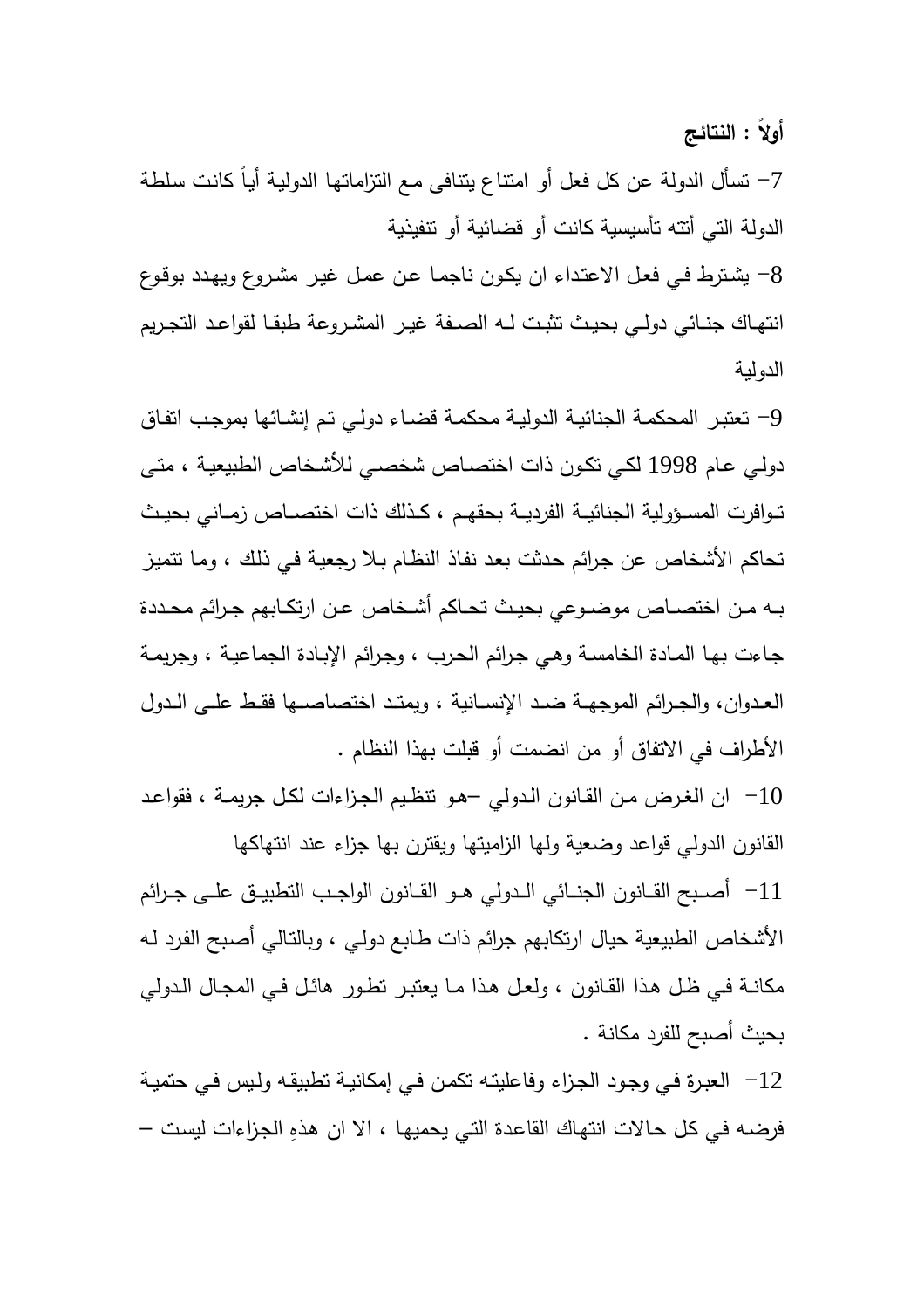فــي غالبهــا – مــن قبيــل الجــزاءات التــي يعرفهــا القــانون الجنــائي الــداخلي بــل هــي جزاءات تتفق مع تكوين المجتمع الدولي ومع درجة التنظيم القانوني فيه.

**ثانياً : التوصيات** 

 من خـلال دراسـتنا يتبـين لنـا مجموعـة مـن التوصـيات التـي لابـد مـن مراعاتهـا لكـي نصل إلى هدفنا المنشود وهي :-

-5ضرورة تواصل الجهود الدولية من منظمات حقوق الإنسان والنقابـات والمؤسسـات فـي رصـد الجـرائم الدوليـة وتجهيـز كـادر قـانوني دولـي مـن مستشـارين ومحـامين فـي مجـال القـانون الـدولي العـام للإعـداد فـي تحديـد المسـؤولية لمحاكمـة المجـرمين الـذين يرتكبون الجرائم

-6ضرورة خلق وعـي جمـاهيري عـن طريـق بـرامج التعلـيم والتوعيـة ليقـف الـرأي العـام على أهمية إمكانية ملاحقة ومجازاة المجرمين الدوليين -7الاســتعانة بــالخبرات العالميــة فــي إعــداد الــدعاوي والملفــات ضــد مرتكبــي الجــرائم

وإيجاد الية فنية نستطيع من خلالها التعاون مع المحكمة وصولاً للمراد .  $\frac{1}{2}$ -8 نقتـرح أن لا يقتصـر اختصـاص المحكمـة علـى الجـرائم الدوليـة الأربـع الـواردة فـي النظام الأساسي ، بل يتعين أن تشمل جرائم أخرى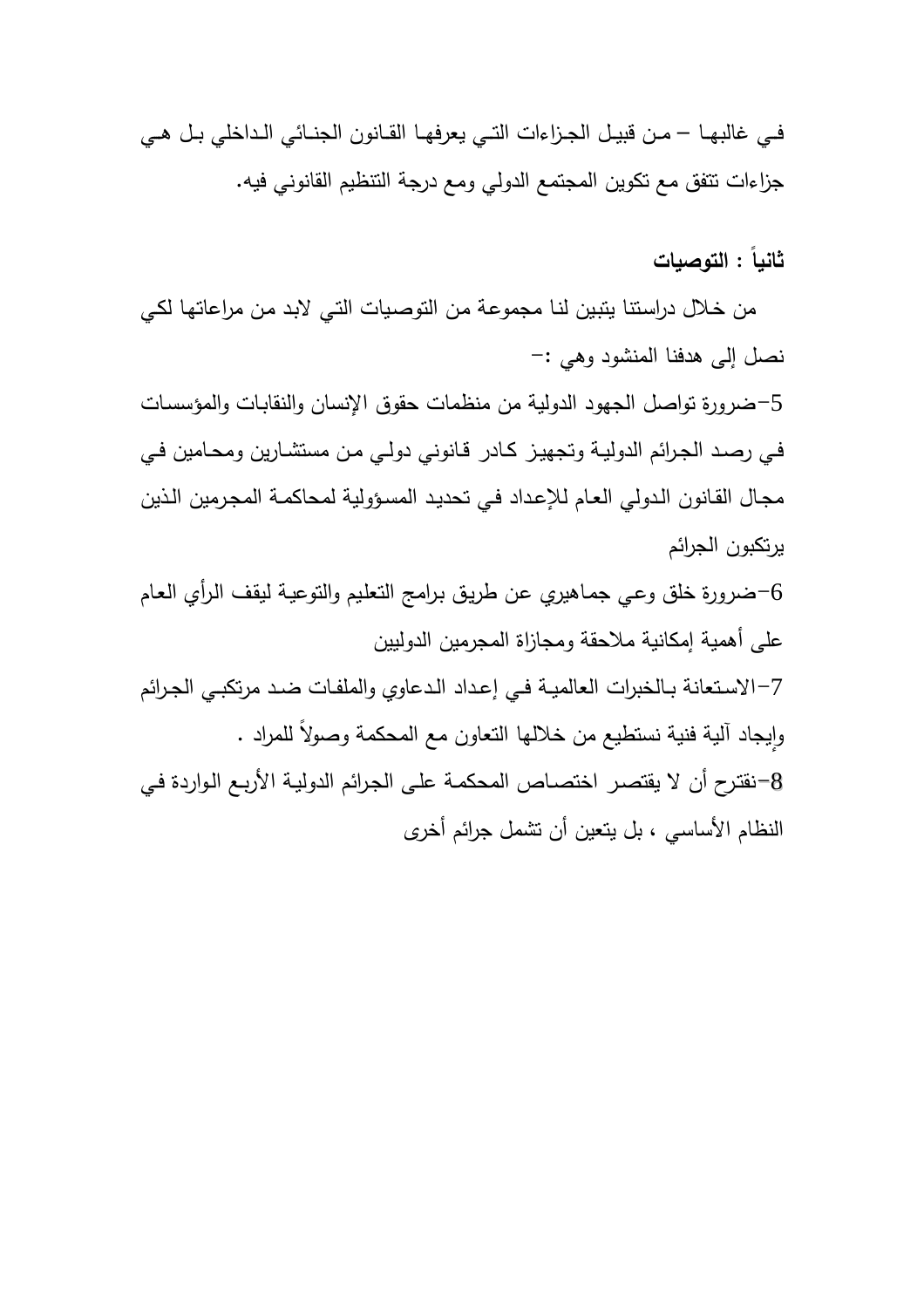# Π

[**+َ آََ'َ ِ1ِ/ّ +ِ ِ0َْ1 إِ/َِ إ,-ِ ْ+َ أُآْ'َ%ِ**  .<br>وَقَلْبُهُ مُطْمَئِنٌّ بِالإِيمَانِ وَلَـكِنِ مَّن شَرَحَ بِالْكُفْرِ صَدْرًا فَعَلَيْهِمْ غَضَبَّ مِّنَ اللَّهِ وَلَهُمْ عَ**َد**ُابٌ عَظِيمٌ]

ω

**رة اL/اN) 106(**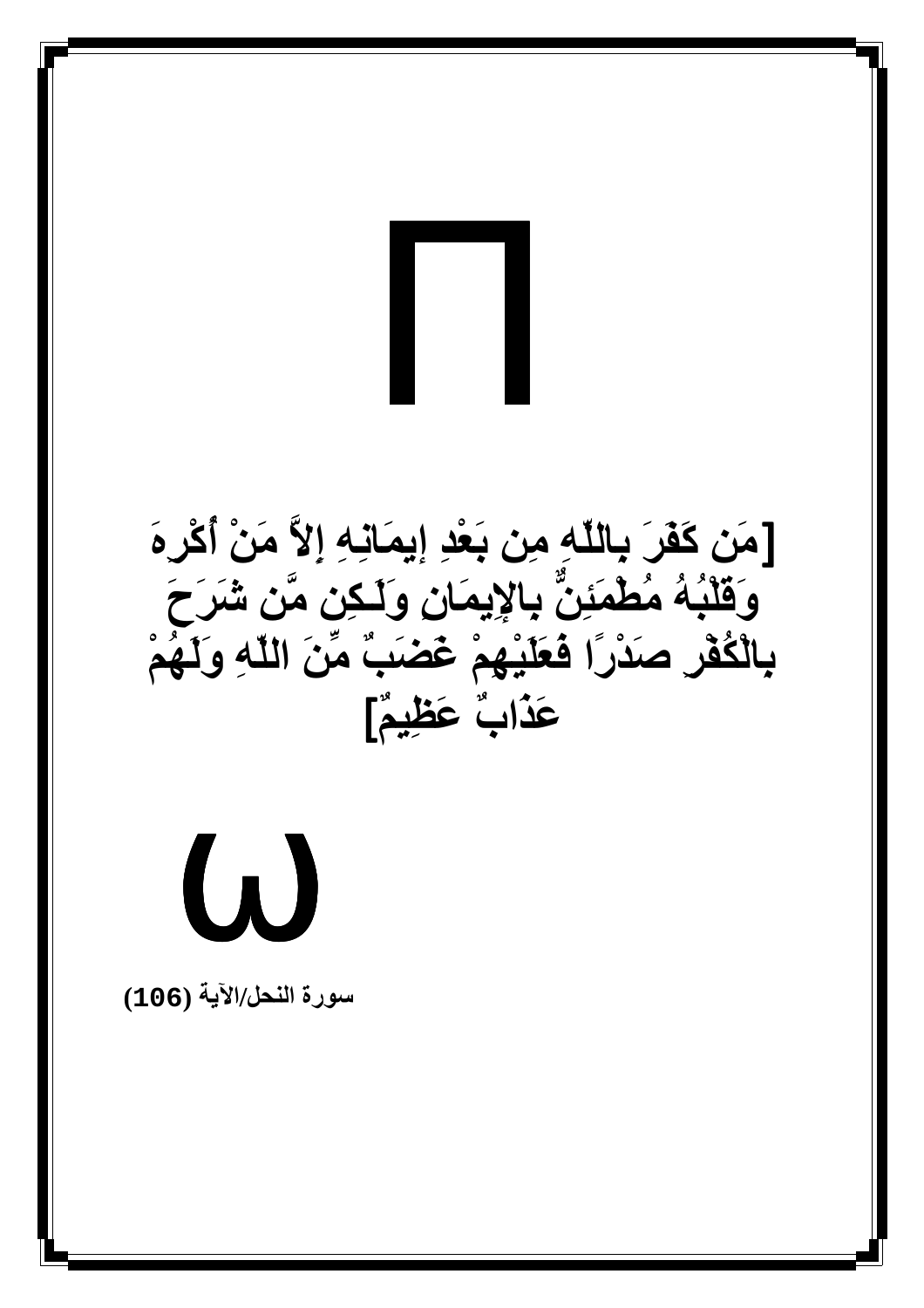**بسم الله الرحمن الرحيم** 

<u>إقرار المشرف</u>

أشهد أن إعداد هذه الاطروحة الموسومة **(تحديد المسؤولية الجنائية الدولية ومبررات إنشاء المحكمة الجنائية )** التي تقدم بها طالب الدكتوراه ( علاء هاشم حسين) قد جرى تحـت إشـرافي في جامعة سانت كليمنتس العالمية وهي جزء مـن متطلبـات نيـل درجـة الـدكتوراه في القانون الدولي الجنائي .

 التوقيع : المشرف : أ.م.د نزار كريم جواد التاريخ : / / 201



الجصعت لجلة الملاقشة المشكلة يالأمن الجامعي (٦٩٩) بتاريخ ٢٠١٣/١٣/١٣ بمنظمة طبيلي النكلوراء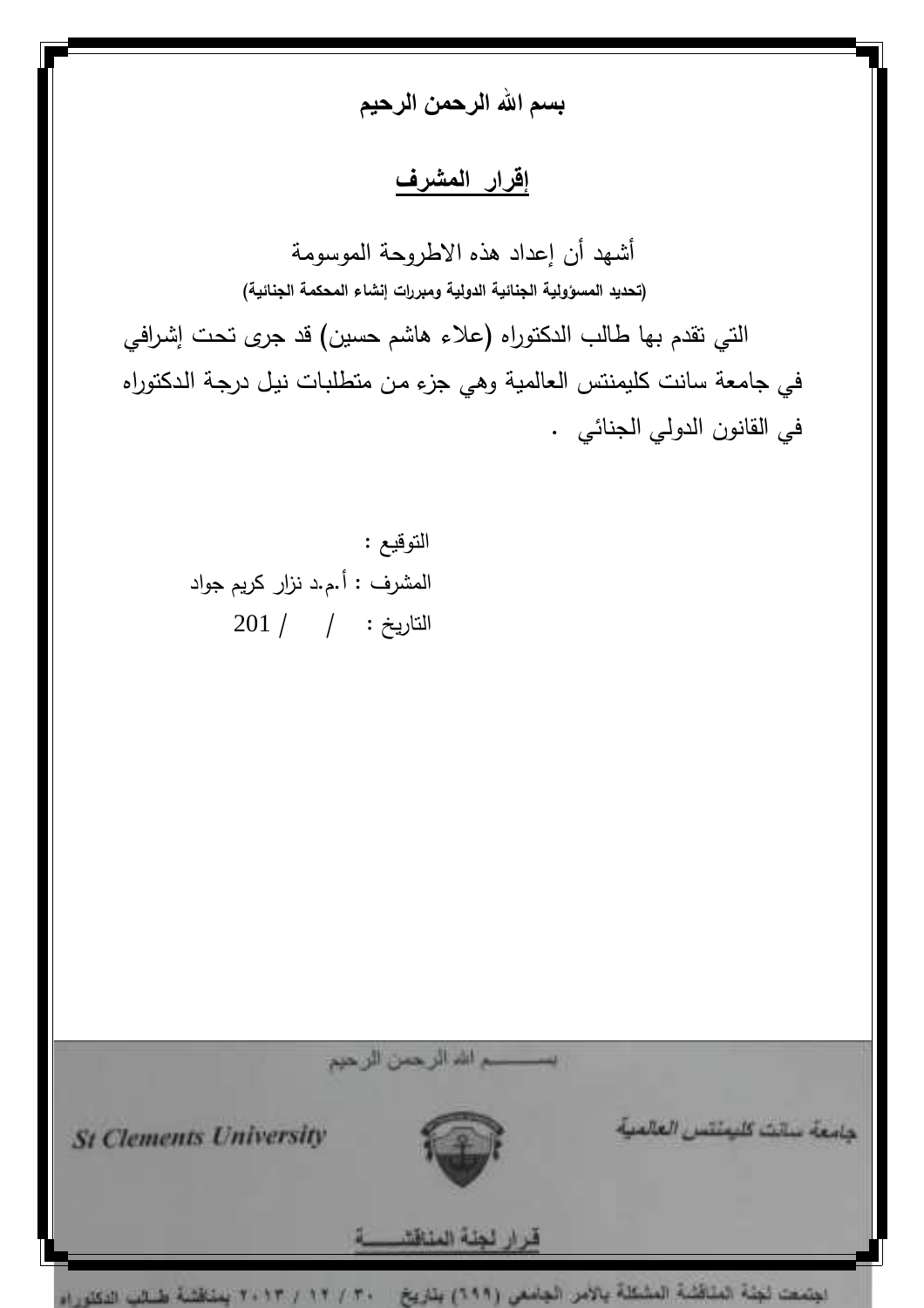**اهاء**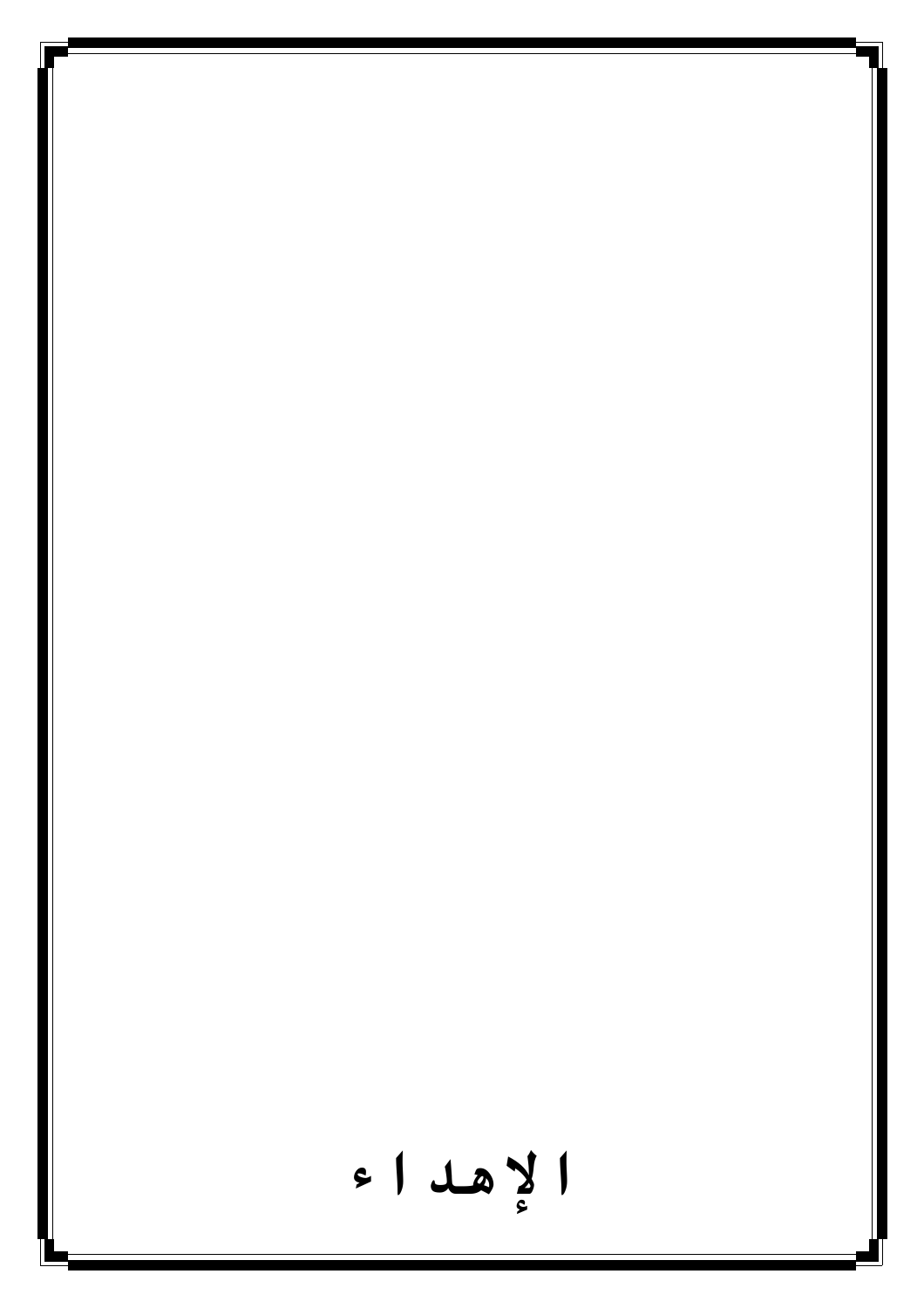**ٕ إلى الذكرى الجميلة التي احيا لرفع اسمها , لى من كان يحلم أن وا يراني هكذا ..... والدي ( رحمه االله ( إلى الشفاه التي كثرت بالدعاء ولولاها لما مسكت اناملي القلم , ولكم تمنت أن اكمل وأواصل دراستي ... الحاجة أمي ( حفظها االله ( الى أخي واخواتي ( احمد , سعاد , منى , سناء ) الى من التي وقفت معي في السراء والضراء ودفعتني للمواصلة في كل شي ... زوجتي العزيزة (** 

**محبة )** 

**الباحث** 

شکر وامتننان

**الى أملي القادم ( دعاء , حيدر , كرار , علي , الامير )**